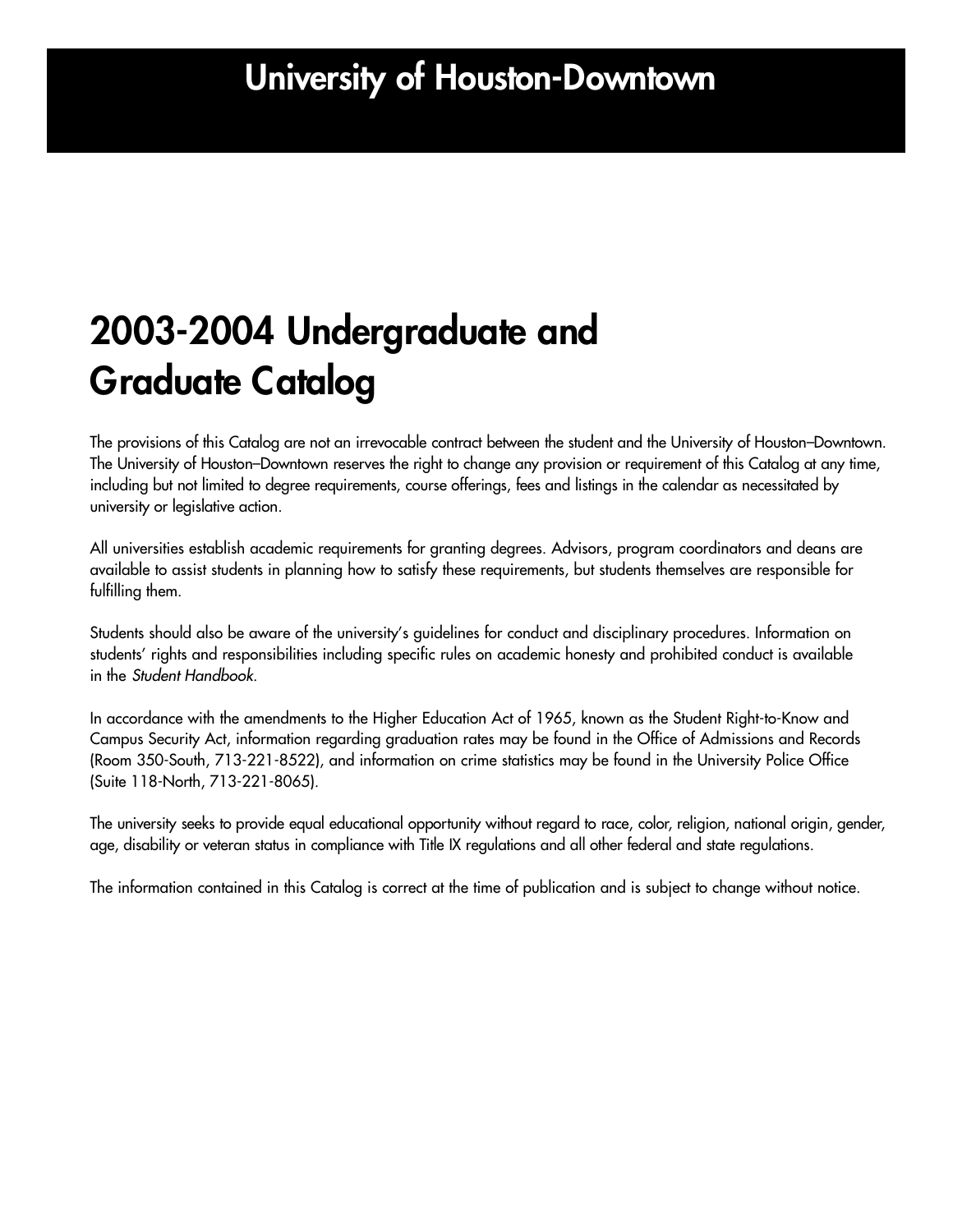# **Table of Contents**

# <span id="page-1-0"></span>UNIVERSITY OF HOUSTON-DOWNTOWN

| Post-Baccalaureate Admission Policies and Procedures (111) manuminal manuminal manuminal manuminal strategy and |  |
|-----------------------------------------------------------------------------------------------------------------|--|
|                                                                                                                 |  |
|                                                                                                                 |  |
|                                                                                                                 |  |
|                                                                                                                 |  |
|                                                                                                                 |  |
|                                                                                                                 |  |
|                                                                                                                 |  |
|                                                                                                                 |  |
|                                                                                                                 |  |
|                                                                                                                 |  |
|                                                                                                                 |  |
|                                                                                                                 |  |
|                                                                                                                 |  |
|                                                                                                                 |  |
|                                                                                                                 |  |
|                                                                                                                 |  |
|                                                                                                                 |  |
|                                                                                                                 |  |
|                                                                                                                 |  |
|                                                                                                                 |  |
|                                                                                                                 |  |
|                                                                                                                 |  |
|                                                                                                                 |  |
|                                                                                                                 |  |
|                                                                                                                 |  |
|                                                                                                                 |  |
|                                                                                                                 |  |
|                                                                                                                 |  |
|                                                                                                                 |  |
|                                                                                                                 |  |
|                                                                                                                 |  |
|                                                                                                                 |  |
|                                                                                                                 |  |
| <b>DIRECTORY </b>                                                                                               |  |
|                                                                                                                 |  |
|                                                                                                                 |  |
|                                                                                                                 |  |
|                                                                                                                 |  |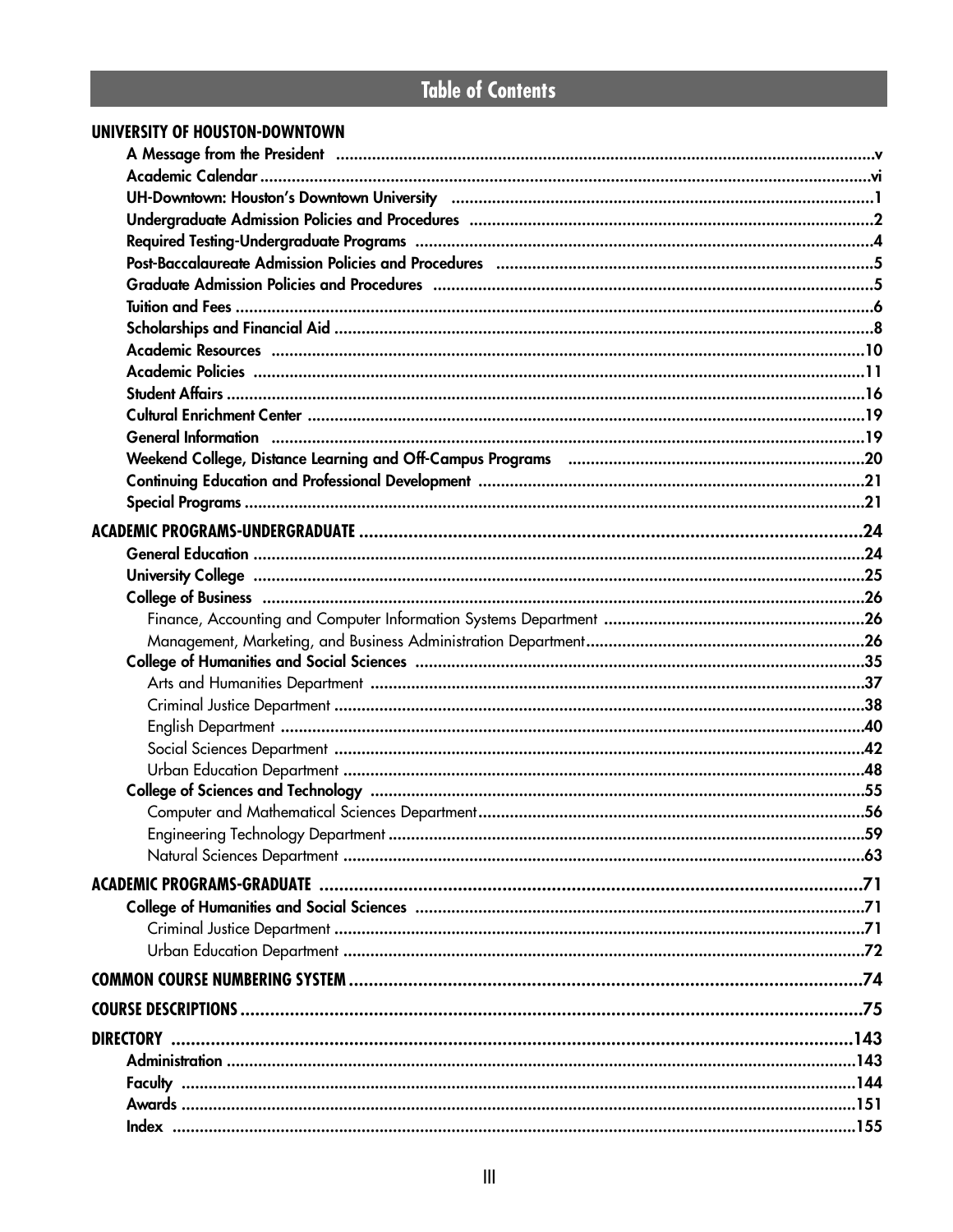# **A Message from the President**

<span id="page-2-0"></span>

Welcome to Houston's Downtown University! In choosing UH-Downtown, you are getting a great start for your future. Whether you are coming directly from high school, from another college or from the workforce, you will find our dedicated faculty and staff eager to help you reach your educational objectives.

As a public, urban university, UHD is committed to serving you with quality educational programs. We offer an array of degree options at both the bachelor's and master's levels specifically designed to meet the needs of Houston's economy and its multicultural population. Our convenient course schedule will fit your lifestyle with day, night, weekend and online options

UH-Downtown is not a tradition-bound university but one positioned to respond quickly to the demands of an everchanging social and economic environment. While we take pride in our ability to adapt to changing times, we have a set of core values that do not change - the values of excellence, opportunity and diversity.

Our commitment to excellence can be seen in the accomplishments and success of our graduates, the recognition and specialized accreditations of our degree programs, and the credentials and scholarship of our faculty. Our commitment to providing opportunity is reflected in our partnership programs with area schools and community colleges, and in our special support programs for first-generation college students. Our commitment to diversity is seen by the ranking given us by the *U.S. News and World Report College Guide* as one of the most diverse universities in the country.

These core values of excellence, opportunity and diversity have made UH-Downtown the institution of choice for over 10,000 students. Despite its dramatic growth (over 18% in just the past two years), UHD continues to provide an accepting and nurturing environment where you can get the personal attention you need to take full benefit of the university's rich academic resources.

I wish you the best in pursuing your academic objectives, and I trust that your "UHD experience" will be a positive one.

mt Inie

Max Castillo, EdD President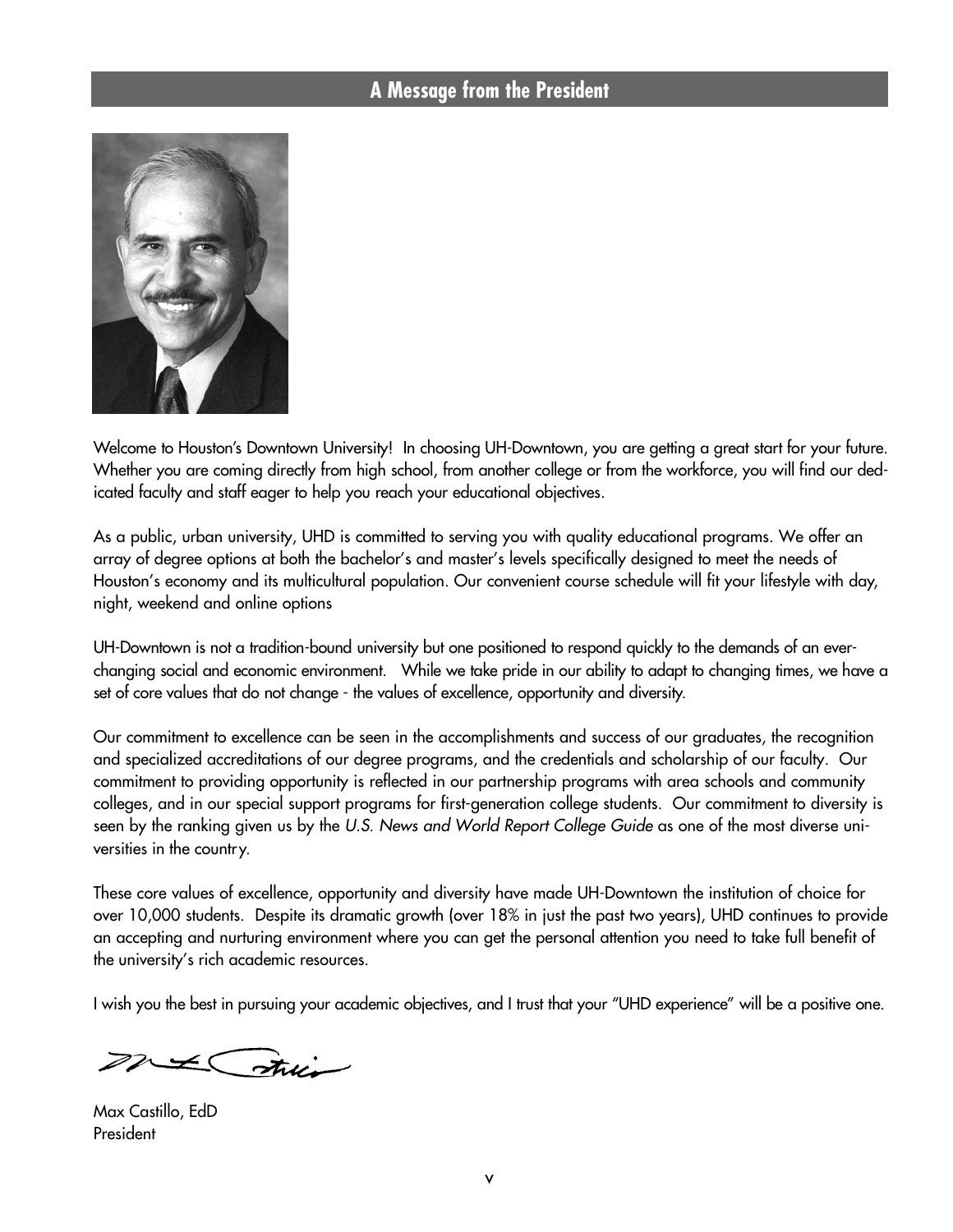# **Fall 2003**

# Spring 2004

# Summer 2004, Session I

| June   |  |
|--------|--|
|        |  |
| July 1 |  |

# Summer 2004, Nine-Week Session

| June 1   |  |
|----------|--|
| July $5$ |  |
|          |  |
|          |  |
|          |  |

# Summer 2004, Session II

| July 6   |  |
|----------|--|
|          |  |
| August 5 |  |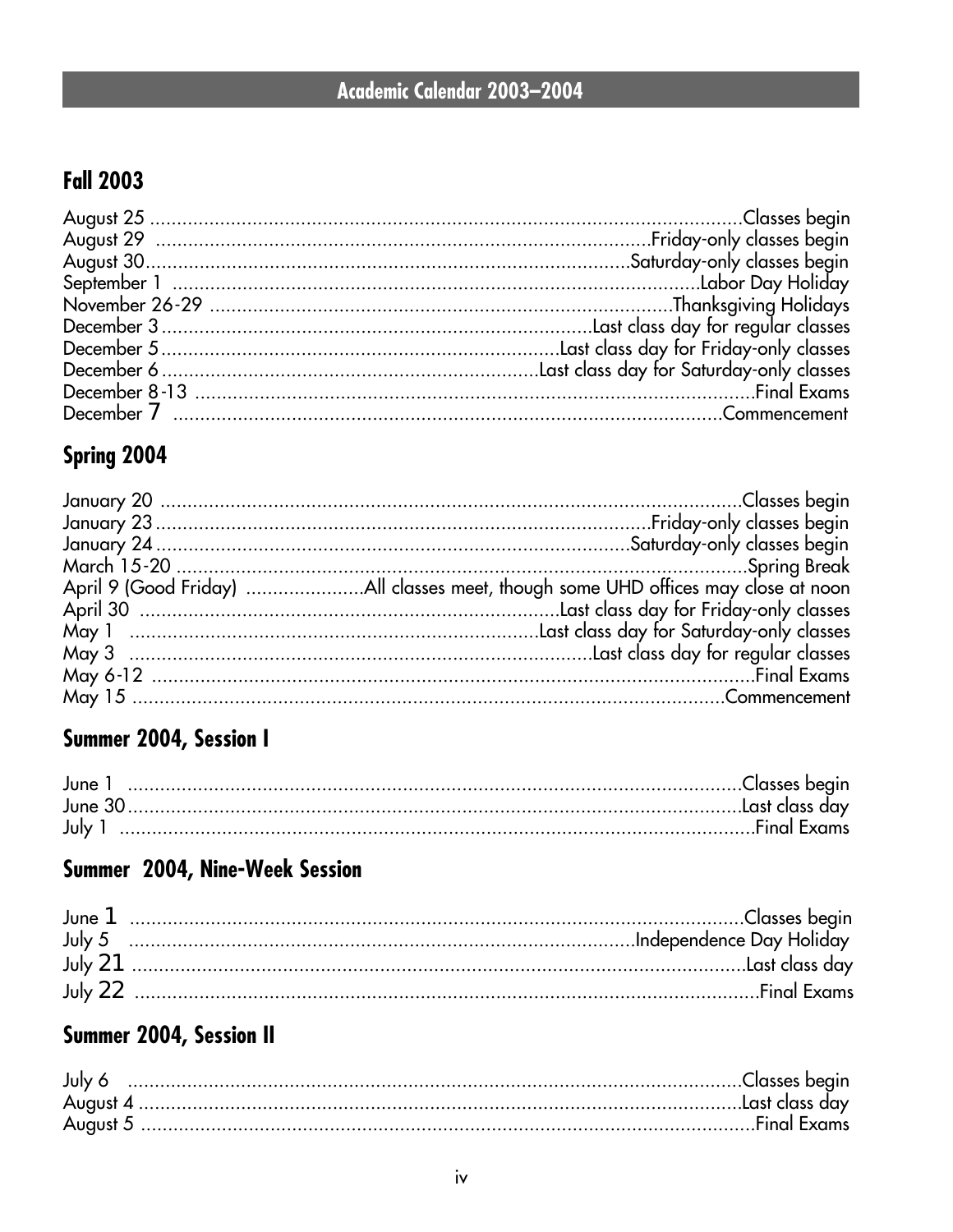### <span id="page-4-0"></span>**Mission Statement**

The University of Houston-Downtown is a public, urban university committed to providing quality academic programs that serve the needs of the multicultural population of Houston and surrounding communities. It offers both undergraduate and a limited number of graduate academic degree programs that enable students to acquire the knowledge and skills needed to succeed in their chosen fields. Through instructional excellence, creative and scholarly activities, and community involvement, the university contributes to the business, scientific, economic, technological, social and cultural development of the area.

As an urban university, UH-Downtown has a special responsibility to provide educational access to those who have not had access in the past. Through flexible scheduling of courses, the innovative use of technology and distance learning opportunities, and a policy of open admissions at the undergraduate level, the university provides educational opportunities for many who might not otherwise be able to pursue a college degree. To facilitate the academic success of both its traditional and nontraditional students, the university offers a wide range of support services and employs a faculty and staff who are dedicated to helping students meet the rigorous standards and requirements for its programs.

In its public service and outreach activities, the university offers numerous pre-collegiate programs as well as continuing education programs that maintain and upgrade specialized skills of professionals employed in the Houston area. Through selected programs, research initiatives, and collaborative efforts, the university also seeks to broaden its domestic and international academic programs and relations.

# **About UH-Downtown**

Located in the heart of Houston, the university's dynamic campus is easily accessible from all major freeways.

At UHD, the emphasis is on excellence in teaching and student success. With dedicated faculty, small classes and innovative course options, UHD offers excellent educational opportunities through three colleges: Business, Humanities and Social Sciences, and Sciences and Technology.

UHD offers two master's degrees — the Master of Science with a major in Criminal Justice; and the Master of Arts in Teaching with majors in Elementary Education, Bilingual Education, Secondary Education, and Curriculum and Instruction. As specific academic needs are identified, UHD will expand its service to the community by offering additional undergraduate and graduate degrees.

UHD is nationally recognized for its outstanding academic opportunities, including its accredited programs and productive community partnerships. One result of UHD's successful partnerships is the growing number of scholarships generated through donations from corporations, foundations and individuals.

Flexible schedules and class options – including online, live interactive television and videotape – make degrees available to students throughout the metro area. UHD participates in partnerships with the UH System at Sugar Land, the UH System at

Cinco Ranch, and The University Center in The Woodlands. The Weekend College and evening classes put a degree within reach for students with full-time jobs.

UHD prepares individuals to thrive in the multicultural workplace of the 21st century through interaction with its student population, which is diverse in every sense of the word – in ethnicity, age, financial background and life situation. *US News and World Report* names UHD one of the nation's most ethnically diverse institutions of higher learning.

UHD's "vertical campus" is multi-storied, offering all classes under one roof in two connected buildings – the historic One Main Building and the newer Academic Building. The campus is especially accessible to students with physical disabilities, with elevators connecting every floor.

Students can easily find comfortable areas to gather with friends and classmates, and they have ready access to sports and recreation facilities. The adjacent Jesse H. Jones Student Life Center includes gymnasiums, a dance studio and a fitness center.

# **History and Future on the Bayou**

UHD is creating an exciting future based on a fascinating past. It all began in 1974, when the assets of the private South Texas Junior College were transferred to the University of Houston. By 1979, the Texas Legislature approved the new institution as a separate entity within the University of Houston System. In 1983, the name was changed to the University of Houston-Downtown.

UHD's One Main Building was constructed in 1929 on the banks of White Oak and Buffalo Bayous as the Merchants and Manufacturers Building, which is listed on the National Register of Historic Places.

Today, UH-Downtown is the second largest institution in the University of Houston System, which includes four distinct universities: UH-Downtown, the University of Houston, UH-Clear Lake, and UH-Victoria. All four institutions are governed by the UH System Board of Regents. The chief administrative officer at each university is the president.

The university is expanding through construction of a new building to accommodate a growing enrollment that now tops 10,000 students. By the fall of 2004, a new academic building will open at the corner of Commerce and Main – the 101 Main Building, which will have 25 new classrooms and academic labs, in addition to computer labs, meeting space and faculty offices.

Additional renovations and improvements are creating a more attractive and hospitable campus environment. In 2004, UHD students will benefit from completion of the northernmost station in METRO's new light rail line at the Main Street entrance to the One Main Building.

During the late 1990s, the university's facility grew with the addition of the Academic Building, comprising more than 40 classrooms and lecture halls, the Technology Teaching and Learning Center, the Wilhelmina Cullen Robertson Auditorium, a food court, and a building devoted to student health, recreation and fitness – the Jesse H. Jones Student Life Center.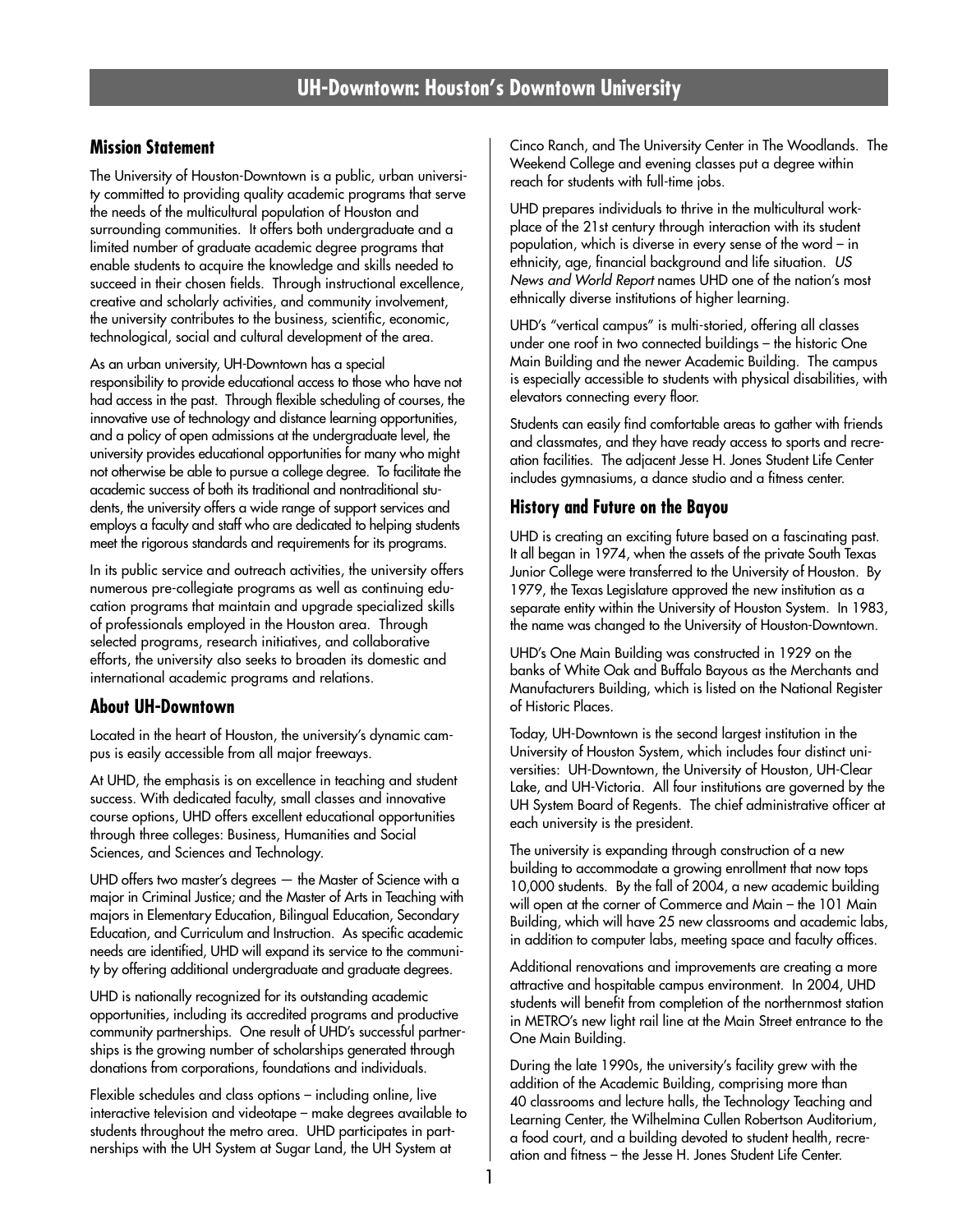The third floor of the One Main Building offers a "one-stop" student service center, demonstrating UHD's commitment to more efficiently and effectively serve students. Students can get information about UHD, register for classes, seek financial aid and scholarships, meet with advisors, and pay fees in one area.

Students can also go online to handle some of the "business" of going to college by accessing *Student e-services* on UHD's website, www.uhd.edu. Through e-services, students can update personalized information, pay for classes, check their payment status, look at their own class schedules and grades, check admission and enrollment status and if eligible, register online.

UHD is technologically up-to-date, with state-of-the-art computer labs located throughout the campus.

# **Campus Safety and Security**

Information on campus safety and security, including five-year crime statistics, is provided on the UH-Downtown Police Department website at www.uhd.edu/campus/pd/. Also available are safety and crime prevention information, campus policies on alcohol, firearms and sexual assault, crime alerts and more.

# <span id="page-5-0"></span>**Accreditation**

The University of Houston-Downtown's bachelor's and master's degree programs are accredited by the Commission on Colleges of the Southern Association of Colleges and Schools (1866 Southern Lane, Decatur, Georgia, 30033-4097; telephone: 404-679-4501; internet: www.sacscoc.org/).

The College of Business's Bachelor of Business Administration degree programs are accredited by the Association to Advance Collegiate Schools of Business (600 Emerson Road, Suite 300, St. Louis, Missouri, 63141-6762; telephone: 314-872-8481; internet: www.aacsb.edu/). Accreditation documentation is available in the College of Business, Room 1009-North.

The Engineering Technology Department's Bachelor of Science in Engineering Technology degree programs in Control and Instrumentation Electronics Design, Process and Piping Design, and Structural Analysis and Design, are accredited by the Technology Accreditation Commission of the Accreditation Board for Engineering and Technology, Inc. (111 Market Place, Suite 1050, Baltimore, MD 21202-4012: telephone 410-347- 7700; internet: www.abet.org).

# **Undergraduate Admission Policies and Procedures**

Applications may be submitted or requested through the Office of Enrollment Services by telephone (713-221-8522) or mail:

University of Houston-Downtown Office of Enrollment Services Room 350-South Houston, Texas 77002-1001

Application deadlines and enrollment procedures are printed in the *Class Schedule* each semester.

# **New and Transfer Student Admission**

# **General Information**

• **Application**. All new students must file an application for admission with Enrollment Services and pay the nonrefundable application fee according to the dates listed below:

| Fall                        | by Aug 1  | after Aug 1  |
|-----------------------------|-----------|--------------|
| Regular undergraduate       | \$25      | \$75         |
| International undergraduate | \$60      | \$100        |
| <b>Spring</b>               | by Dec 15 | after Dec 15 |
| Regular undergraduate       | \$25      | \$75         |
| International undergraduate | \$60      | \$100        |

- **Residency Status Documents** . International students and US citizens born outside the United States must provide original, valid immigration documents such as I-551, I-688, I-94, passport or US citizenship certificate.
- **College Transcripts**. Students with prior college experience must submit official transcripts from all previously attended colleges regardless of whether college credit was earned. A transcript is considered official when it bears the institution's seal, is signed by the issuing authority, and is sent directly by the issuing institution or delivered in a sealed envelope.
- **Texas Academic Skills Program (TASP)** . New and transfer students must take the TASP or a state-approved alternative test before they will be allowed to enroll for college level courses. All students must satisfy all TASP obligations by the time they have earned 60 hours of college level credit, or they will not be permitted to take upper-level courses. See page 4 for more information about TASP.
- **Fresh Start** . If you are a Texas resident applying for transfer admission or readmission to UHD as an undergraduate, you may choose to apply for admission without UHD considering course credit and grades from college work that you completed 10 or more years ago. Students admitted under the Academic Fresh Start option receive no credit for coursework taken ten or more years prior to enrollment, even if a degree was earned. A student may apply for Academic Fresh Start only at the time of initial application or readmission, at Enrollment Services.
- **Orientation**. New freshmen will be given information about orientation upon acceptance to the university. It is recommended that students attend orientation.

# **Freshman Admission**

To qualify for freshman admission, an applicant must be a graduate of an accredited high school or hold a GED high school equivalency and must have earned fewer than 15 college-level semester credit hours. Graduates of Texas public high schools must also have passed the state-mandated high school exit examination(s). Freshman applicants must file an application for admission, pay the non-refundable application fee, and must have official copies of their high school, GED, and college transcripts mailed directly from the issuing institution to the University of Houston-Downtown by the application deadline.

The university strongly recommends that all applicants seeking freshman admission complete a college-preparatory high school curriculum.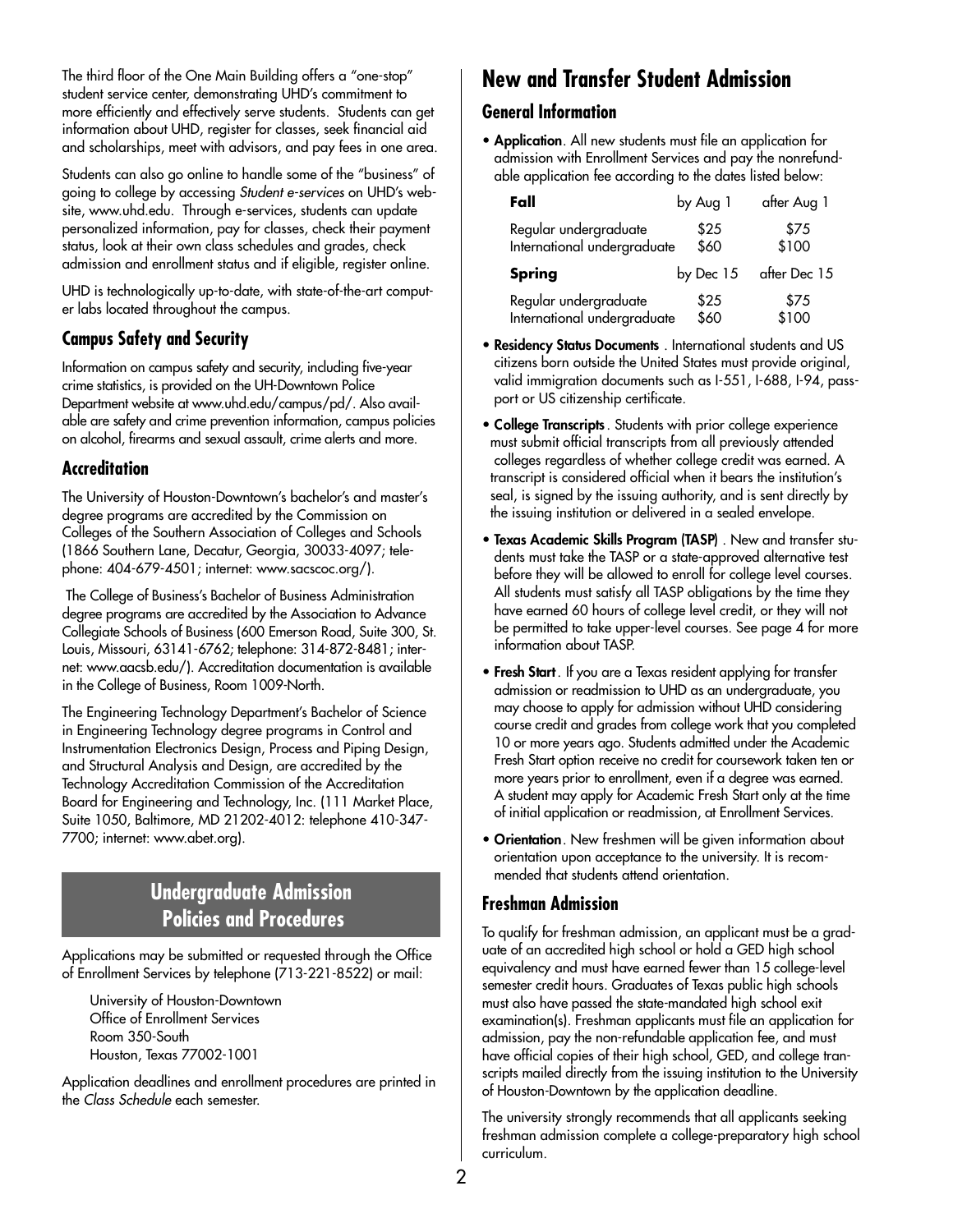#### **College-Preparatory High School Curriculum**

- English Language Arts and Reading–4 credits English I English II English III English IV
- Mathematics-3 credits Algebra I Algebra II **Geometry**
- Science–3 credits Integrated Physics and Chemistry Biology, AP Biology, or IB Biology Chemistry, AP Chemistry, or IB Chemistry Physics, Principles of Technology I, AP Physics, or IB Physics
- Social Studies–3½ credits World History Studies World Geography Studies US History Studies Since Reconstruction US Government (½ credit)
- Economics-½ credit
- Physical Education–1½ credits Foundations of Personal Fitness (<sup>1</sup> ⁄<sup>2</sup> credit)
- Health Education-½ credit Health Science Technology
- Languages Other Than English–2 or 3 credits (1 credit is equivalent to a 1-year course) Level I Level II Level III
- Fine Arts–1 credit Select from Art I-IV, Dance I-IV, Music I-IV, or Theater I-IV
- Speech-3 credits Select from Communication Applications, Speech Communication, Public Speaking, Debate, or Oral Interpretation.
- Technology Applications–1 credit
- $\bullet$  Additional Components–2½ or 3½ credits (One credit is equivalent to a 1-year course)
- Electives–1 credit

A variety of other courses not listed here, including developmental and remedial courses, are not acceptable for the college preparatory program.

# **Transfer Student Admission**

Transfer applicants must file an application for admission, pay the nonrefundable application fee, and have official copies of transcripts from all prior colleges mailed directly from the issuing institution to the University of Houston-Downtown by the application deadline. Students applying for admission with less than 15 semester hours of college-level credit should submit an official high school or GED transcript as well as official college or university transcripts. Applicants must provide a record of their TASP status. See page 4 for more information on the TASP requirements.

# **Articulation Agreements**

UH-Downtown has worked with area community colleges to develop degree articulation agreements. Students planning to transfer to UH-Downtown are encouraged to direct their questions about the transferability of their courses to their community college counselor or to Enrollment Services, 713-221-8522. Transfer students are also referred to page 74 for information on the Texas Common Course Numbering System. This system ensures that any course designated as a common course by UH-Downtown will be accepted in transfer as equivalent to the UH-Downtown course.

# **Return of Former Students**

Students who have attended UH-Downtown but who were not enrolled during the preceding long semester must apply for readmission. Students who have attended other colleges or universities since last attending UHD must also arrange to have official transcripts sent to Enrollment Services. Students may apply for readmission online at www.uhd.edu.

# **International Student Admission**

Individuals who hold non-immigrant visas are classified as international students. International students seeking admission to the University of Houston-Downtown must apply through Enrollment Services. Individuals who have applied for immigrant status, but who have not adjusted their status with the Immigration and Naturalization Service, also must follow the procedures below in order to obtain an I-20 immigration form.

• **Application**. A new international student must file an application for admission with the Office of International Admission and pay the nonrefundable application fee according to the dates listed below:

| Fall          | by Aug 1<br>\$60  | after Aug 1<br>\$100  |
|---------------|-------------------|-----------------------|
| <b>Spring</b> | by Dec 15<br>\$60 | after Dec 15<br>\$100 |

- **Transcripts**. Freshman students must provide official transcripts of secondary school scores, including mark sheets and date of graduation, in their original language. A certified English translation of all transcripts must be included if the originals are not in English.Transfer students must provide official transcripts from all colleges or universities attended. If original transcripts are not in English, a certified translation must accompany the original documents. In addition, all foreign transcripts must be evaluated by an evaluation service recognized by UHD in order to receive transfer credit. Students transferring from another college or university in the United States must submit a transfer form that has been completed and signed by the foreign student advisor at the previously attended institution. This form must be returned to the Office of International Admissions prior to enrollment.
- **A ffidavit of Support** . An Affidavit of Support must be submitted showing that a sponsor will be responsible for all educational and living expenses.
- **Bank Letter** . A certified bank letter, indicating that the sponsor is financially capable of meeting the student's education and living expenses, must be submitted. This letter must indicate,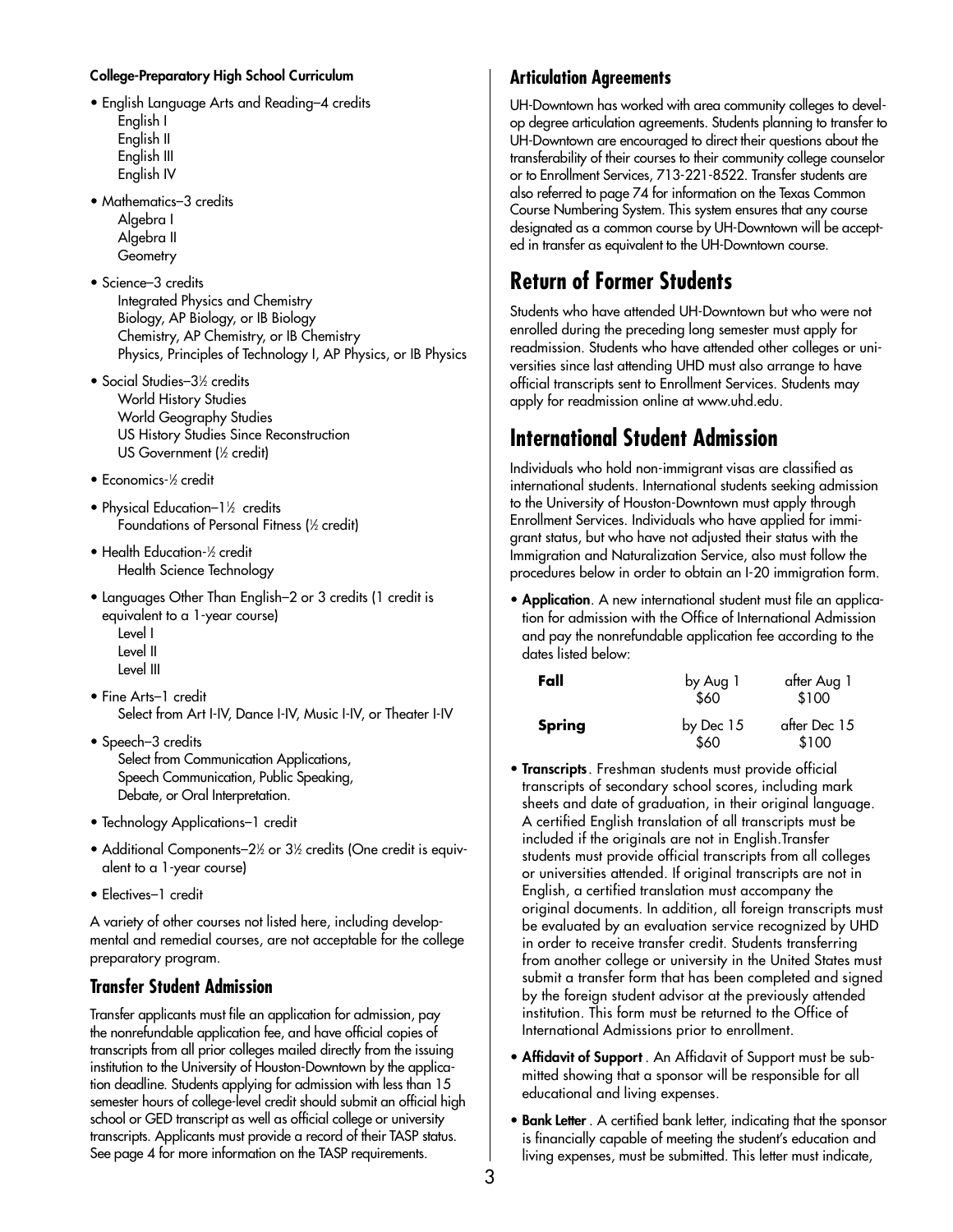either in US dollars or in the local currency, the amount maintained in the account(s). The letter must have been issued within the past six months.

- **Language Proficiency** . A valid Test of English as a Foreign Language (TOEFL) score of 550 for the paper version or 213 for the computer-based version is required. Students with a TOEFL score of less than 550 may attend the English Language Institute (ELI) prior to beginning academic studies at the university. ELI students study noncredit English classes until they are either recommended by ELI for academic study or achieve a 550 TOEFL score. Graduates of ELI are able to enroll directly into the academic program at UH-Downtown without taking the TOEFL. Transfer students may be exempt from taking the TOEFL if they have passed 12 or more college-level hours in the United States, including Composition I and II, with a grade of C or better.
- <span id="page-7-0"></span>• **Health Insurance** . International students must carry health insurance for the duration of their studies. The University of Houston-Downtown requires that students have a minimum of US \$50,000 health insurance coverage, US \$7,500 repatriation coverage and US \$10,000 medical evacuation coverage. The deductible cannot exceed US \$500. Each semester, in order to receive a UHD health insurance waiver, students must provide updated proof of this coverage, written in English, specifying coverage from the beginning of the semester until the end of the semester. This proof must be in the form of a letter from the insurance company or embassy and it must be submitted to the Office of International Admissions no later than the Official Day of Record which appears in the University Calendar at the front of every *Class Schedule*. Otherwise, students will be charged for health insurance as a part of their registration fees.

# **Early Admission**

A high school student with a strong academic record who wishes to attend UH-Downtown during the summer prior to or during his or her senior year may apply for early admission. With the exception of the TASP requirement, a student applying for early admission must follow the procedures for admission as outlined in the section titled New and Transfer Student Admission. In addition to these requirements, written approval from the high school principal or counselor must be provided. The courses to be taken at UH-Downtown must be approved by both the high school counselor and the university advisor.

# **Required Testing–Undergraduate Programs**

# **Texas Academic Skills Program (TASP)**

TASP is a statewide testing and instructional program mandated by Texas law to ensure that students enrolled in Texas public colleges and universities have the basic academic skills needed to be successful in college-level work.

#### **Who must take the TASP test?**

All new and transfer students who do not qualify for an exemption must take the TASP test. Any student enrolling in the teacher certification program is required to take and pass the TASP test as a condition of certification, regardless of any other exemption.

#### **Who is exempt from TASP?**

The following students do not have to take the TASP test unless they are seeking teacher certification:

- Students with at least three hours of college-level credit earned prior to the fall of 1989
- Blind and/or deaf students who received at least three hours of college-level credit prior to the fall of 1995
- Summer transient students enrolled at an out-of-state or private institution during the previous spring semester (must provide appropriate documentation and sign a request for exemption form)
- Students who meet qualifying standards on the ACT, SAT, or TAAS tests:

ACT composite score of 23 or higher with English and math part scores equal to or greater than 19

SAT combined scores of 1070 or higher with verbal and math part scores equal to or greater than 500

TAAS scale scores of TLI X-86 or higher in math, TLI X-89 or higher in reading, and 1770 or higher in writing.

ACT and SAT scores may be no more than five years old, and exit-level TAAS scores may be no more than three years old. Qualifying scores must be achieved at a single administration of the ACT or SAT, or the first attempt of the TAAS. Scores from separate test attempts cannot be combined to qualify for an exemption.

#### **When must students take the TASP test?**

All students entering a Texas public college or university must take the TASP test before they will be allowed to register for college-level courses.

#### **How does a student take the TASP test?**

Entering students to UH-Downtown who have never taken the TASP test are encouraged to take the WritePlacer/AccuPlacer alternative to TASP. These tests, which are given at UH-Downtown, count as the first TASP attempt and are also used as placement tests for math and English. They are given on a regular basis. Students who do not pass WritePlacer/AccuPlacer must take the TASP on all subsequent attempts.

The Testing Center administers WritePlacer/AccuPlacer, TASP and Quick TASP. Contact the Testing Center, Room 370-South, 713-221-8027, for information about times, places, and cost.

**May students enroll if they have not taken the TASP test?**

Students who do not take the TASP test or an approved alternative test are not eligible to enroll in any courses other than developmental or other precollegiate courses until the tests have been taken and official score reports have been received. Students enrolling in violation of this regulation will be administratively withdrawn from all college-level courses.

#### **What happens if a student does not pass the TASP test?**

Students who do not pass all three sections (reading, mathematics and writing) of the TASP test must participate continuously in a program of developmental education in the subject area(s) not passed. TASP-obligated students must enroll in these classes every semester until they pass the TASP, and they must retake the TASP test every semester after completing the required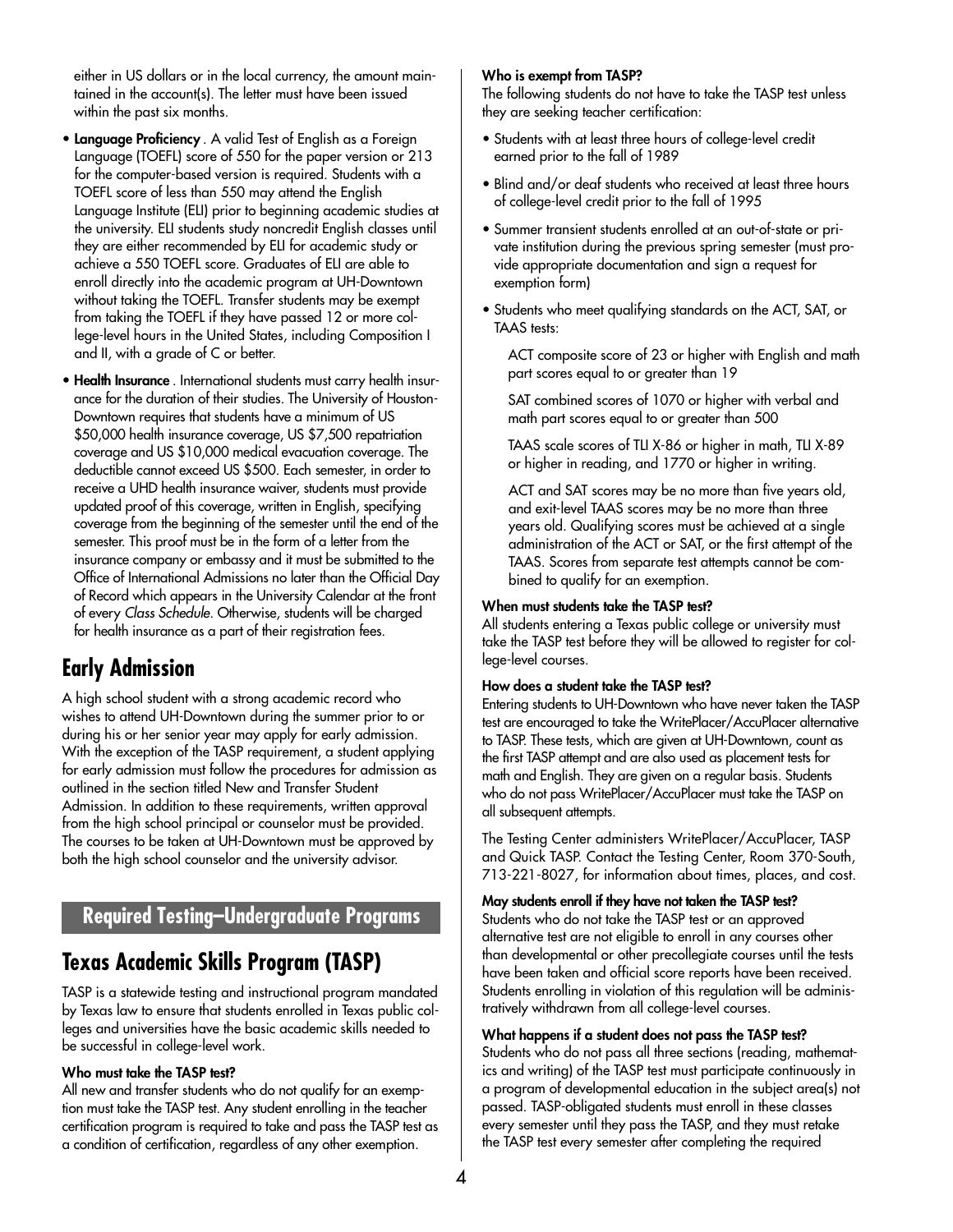<span id="page-8-1"></span>developmental courses. Students may be allowed to take other courses while participating in developmental education with the approval of an academic advisor.

Students not passing all sections of the TASP test by the completion of 60 credit hours may not enroll in any junior or senior level course until all sections of the TASP test have been passed. Students enrolling in violation of this regulation will be administratively withdrawn from all upper-level courses.

#### **Are there other ways to satisfy the TASP obligation?**

Students who pass required developmental course(s) but who fail the TASP test may, upon the approval of an advisor, proceed into college-level courses. They may satisfy their TASP obligation by making a B or better in approved courses. See an advisor for more information.

#### **Where can students get additional information?**

Additional information concerning TASP may be obtained from the *TASP Test Registration Bulletin* available in the Information Center, Room 330-South, and in Testing Services, Room 370- South; or by calling 713-221-TASP.

# <span id="page-8-0"></span>**Placement Testing**

All students must comply with the university's placement and course sequencing policy. Students admitted to the university, whether firsttime-in-college or transfer, will be formally assessed in basic writing, reading, and mathematical competence, either through testing or evaluation of transfer credit, prior to enrollment in their first semester. All students must remain enrolled in English, reading, and mathematics courses until they have satisfied developmental and core curriculum freshman-level requirements in those areas.

Credit earned prior to enrollment at the university is evaluated in accordance with the Texas Higher Education Coordinating Board policies and procedures.

# **Developmental Education**

As a result of placement testing, students may be required to enroll in developmental courses in reading, English, and/or mathematics. Upon successful completion of any required developmental courses, students are required to enroll, and to continue to enroll, in their core curriculum course sequences in English composition and mathematics until these requirements have been satisfied.

Students who do not make satisfactory progress toward completing required developmental courses may be placed on academic alert, probation or suspension, or may be subject to other academic sanctions.

# **Post-Baccalaureate Admission Policies and Procedures**

Post-baccalaureate applicants must meet all undergraduate transfer admission requirements, but are required to submit only the transcript from the college or university granting the baccalaureate degree. Post-baccalaureate applicants seeking a baccalaureate degree from UHD must meet all requirements for transfer admission.

Post-baccalaureate applicants desiring to take graduate courses, but not seeking a graduate degree, must comply with all requirements of the department offering the graduate degree.

# **Graduate Admission Policies and Procedures**

Applicants wishing to pursue graduate-level work at UHD must hold a bachelor's degree from an institution accredited by an accrediting agency recognized by the US Department of Education and meet the minimum admissions criteria of the graduate program for which they wish to pursue a degree.

Applicants must file an application for admission with Enrollment Services and pay the non-refundable \$25 application fee by the application deadline. The application fee for international students is \$60. The application and fee are valid for a period of one year.

Applications can be requested and submitted through the Office of Enrollment Services. They may be contacted by telephone (713-221-8522) and by mail:

University of Houston-Downtown Office of Enrollment Services Room 350-South Houston, Texas 77002-1001

Application deadlines and enrollment procedures are printed in the *Class Schedule* each semester.

Applicants must submit official copies of all previous college transcripts including previous graduate work. A transcript is considered official when it bears the institution's seal, is signed by the issuing authority, and is sent directly by the issuing institution or delivered in a sealed envelope.

An applicant must submit GRE/GMAT or any other standardized test scores or other evidence of preparation and likelihood of success as required by the program the applicant wishes to enter.

An applicant must be accepted into a specific graduate program at UHD to be admitted to the university as a graduate student.

International applicants whose undergraduate work was completed at a foreign university are eligible for admission if UHD determines that their academic preparation is equivalent to or higher than that of graduates of an accredited US institution.

Individuals who hold non-immigrant visas are classified as international students. Individuals who have applied for immigrant status, but who have not adjusted their status with the Immigration and Naturalization Service, also must follow procedures specified to obtain an I-20 immigration form.

International students and US citizens born outside the United States must provide original, valid immigration documents (I-551, I-688, I-94, passport or US citizenship certificate).

International graduate students are also subject to the general provisions regarding undergraduate international student admission including providing a transcript evaluation by a certified evaluation service of all transcripts from colleges and universities outside the United States, a statement of financial support indicating who will be responsible for the applicant's educational and living expenses, a current TOEFL score of at least 550 or other evidence of English language proficiency as required by the program the applicant desires to enter, evidence of required health insurance, and any other documentation required to comply with policies and procedures of the United States Immigration and Naturalization Service.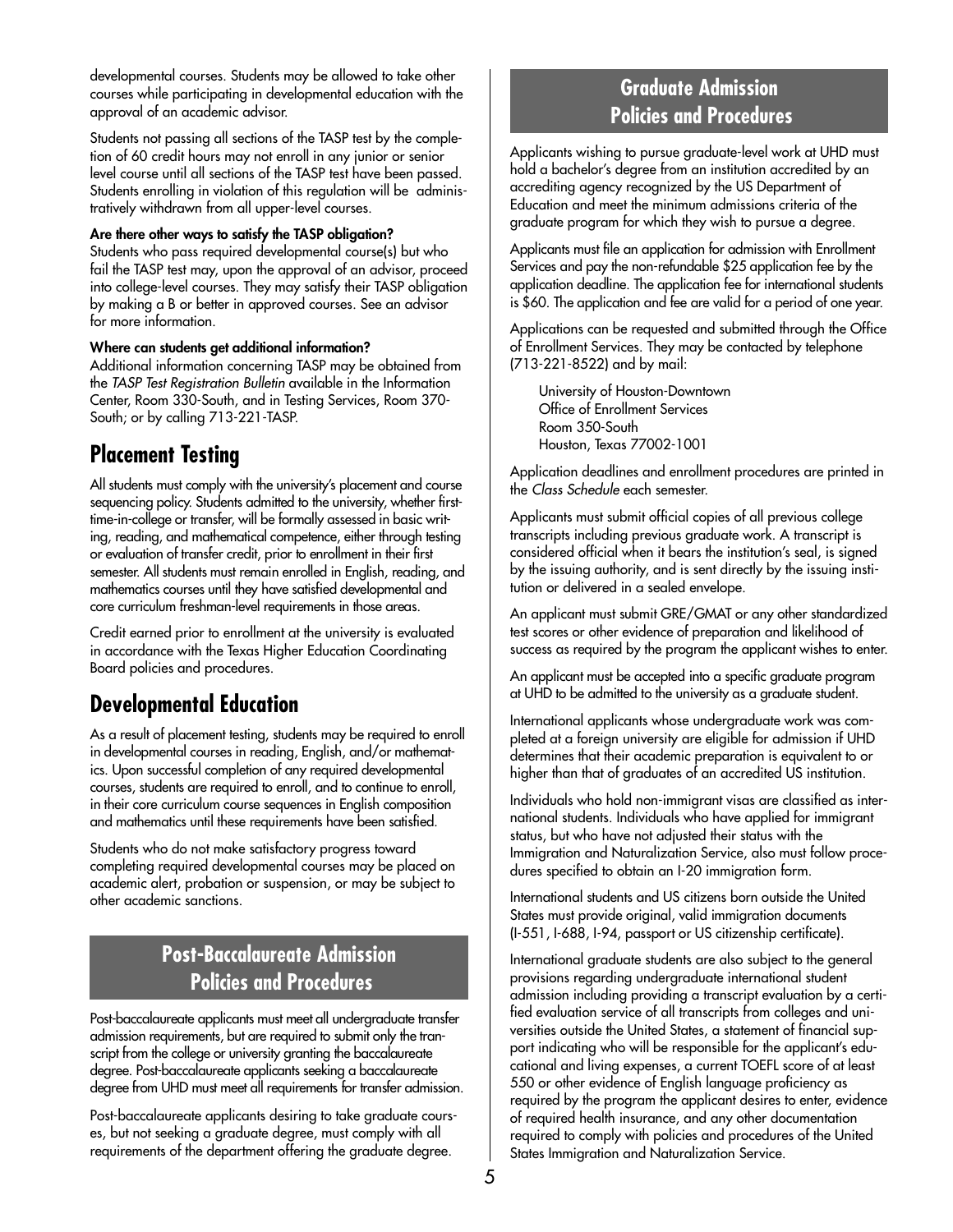# **Tuition and Fees**

<span id="page-9-0"></span>The amounts shown in this section are provided to better assist students in assessing the cost of enrolling at the University of Houston-Downtown. While this information is intended to be comprehensive, tuition and fees are subject to change without notice by action of the Texas Legislature and/or the Board of Regents of the University of Houston System. Students are responsible for any additional amounts due UHD, including changes to any fees and waivers, resulting from audits and corrections, such as registration assessing errors, changing from on-campus to off-campus courses or courses delivered via tape, television or online. For current information on tuition and fees, see the *Class Schedule* for the semester in which enrollment is planned or inquire at the Cashier's Office.

### **Distance Education Fees**

Students enrolled in courses at off-campus sites or in courses delivered via tape, television or computer modem/online are subject to a distance education fee.

### **Residency Status**

Residency status is determined in accordance with *Rules and Regulations for Determining Residency Status*, published by the Texas Higher Education Coordinating Board, and pursuant to Title 3, Texas Education Code. Information concerning residency requirements is available in Enrollment Services.

In order to request a change in residency status for a given semester, a residency appeal form and all supporting documentation must be submitted to Enrollment Services by the Official Day of Record found in the University Calendar of the *Class Schedule* for the semester to be considered.

# **Tuition for Excessive Undergraduate Hours**

Newly enrolled undergraduate students may be charged a tuition rate not to exceed that charged nonresidents, if they are a resident of Texas and the number of hours required for completion of their undergraduate degree is in excess by at least 45 hours. Details on this law are available from Enrollment Services.

# **Auditing**

Students auditing courses pay the regular tuition and all other applicable fees. Senior citizens 65 years or over may audit free on a space-available basis. A *Request for Audit* form must be processed in Enrollment Services by the Official Day of Record for the appropriate term. For further details regarding auditing, contact Enrollment Services.

# **Texas Rebate Program**

As authorized by Texas Education Code (Section 54.0065), any student who enrolled for the first time since fall 1997 for their first baccalaureate degree from a Texas public university may be eligible for a rebate of a portion of their undergraduate tuition up to \$1,000. To be eligible, a student must complete his/her degree with no more than three hours attempted in excess of the minimum number of semester credit hours required to complete the degree, including transfer credits.

#### **Fees**

All new students at the university are subject to a \$10 general property deposit fee. State law allows the university to collect this deposit to insure against loss, damage, and breakage in libraries and laboratories. The deposit is refundable, UPON REQUEST, only upon permanent withdrawal or graduation. Charges for any loss, damage or breakage caused by the student are deducted from the deposit. Refund request forms are available in the Cashier's Office. Any general property deposit for which a refund request has not been made for a period of four years from the date of last attendance shall be forfeited and become a part of the student deposit fund to be used exclusively for scholarships.

In addition to tuition, all students at the University of Houston-Downtown are subject to student services, general use, University Center, student record, international education and computer access fees (see chart below). Some courses and services also require additional fees:

| Application for admission (nonrefundable) \$25                     |             |
|--------------------------------------------------------------------|-------------|
| Late application for admission (nonrefundable) \$75                |             |
| Application for international admission (nonrefundable) \$60       |             |
| Late application for international admission (nonrefundable) \$100 |             |
| Laboratory (per laboratory class)Varies from \$10 to \$30          |             |
| Distance ed: face-to-face or ITV at off-campus center \$25         |             |
| per semester credit hour                                           |             |
| Distance ed: computer modem/online\$40 per semester                |             |
|                                                                    | credit hour |
|                                                                    |             |
|                                                                    |             |
|                                                                    |             |
|                                                                    |             |
|                                                                    |             |
|                                                                    |             |
|                                                                    |             |
| Student parking registration: long semester\$35                    |             |
| Student parking registration: summer session \$12                  |             |
|                                                                    |             |

#### **Fall 2003 Undergraduate Tuition and Fees**

|                        | Tuition  |                                 |         |          | Fees                                       |         |      |
|------------------------|----------|---------------------------------|---------|----------|--------------------------------------------|---------|------|
|                        |          | Non-                            | Student | Student  |                                            | Student | lnf  |
| <b>SCH<sub>s</sub></b> |          | Resident Resident               |         |          | Center Service Incidental Record Education |         |      |
|                        |          | 14-22 \$87/hr. \$323/hr.   \$25 |         | \$120    | \$120                                      | \$11    | -\$1 |
|                        |          | 10-13 \$87/hr. \$323/hr.   \$25 |         | \$10/hr. | $$8/hr$ .                                  | \$11    | -\$1 |
| $6 - 9$                |          | $$87/hr.$ $$323/hr.$ $$25$      |         | \$10/hr. | $$8/hr$ .                                  | \$11    | \$1  |
| $4 - 5$                | \$87/hr. | \$323/hr.                       | \$15    | \$10/hr. | $$8/hr$ .                                  | \$11    | \$1  |
| 3                      | \$261    | \$323/hr.                       | \$15    | \$10/hr. | $$8/hr$ .                                  | \$11    | \$1  |

#### **Fall 2003 Graduate Tuition and Fees**

|                        | Tuition           |                                |         |          | Fees                                |         |      |
|------------------------|-------------------|--------------------------------|---------|----------|-------------------------------------|---------|------|
|                        |                   | Non-                           | Student | Student  |                                     | Student | Int' |
| <b>SCH<sub>s</sub></b> | Resident Resident |                                | Center  |          | Service Incidental Record Education |         |      |
|                        |                   | 14-22 \$102/hr. \$323/hr.      | \$25    | \$120    | \$120                               | \$11    | \$1  |
|                        |                   | 10-13 \$102/hr. \$323/hr. \$25 |         | \$10/hr. | $$8/hr.$ \$11                       |         | \$1  |
| 6-9                    |                   | \$102/hr. \$323/hr.            | \$25    | \$10/hr. | \$8/hr.                             | - \$11  | \$1  |
|                        |                   | 4-5 \$102/hr. \$323/hr.        | \$15    | \$10/hr. | \$8/hr.                             | - \$11  | \$1  |
| 3                      | \$306             | \$323/hr.                      | \$15    | \$10/hr. | $$8/hr$ .                           | \$11    | \$1  |

The university reserves the right to change tuition, other charges, and related requirements and regulations as necessitated by Board of Regents or legislative action.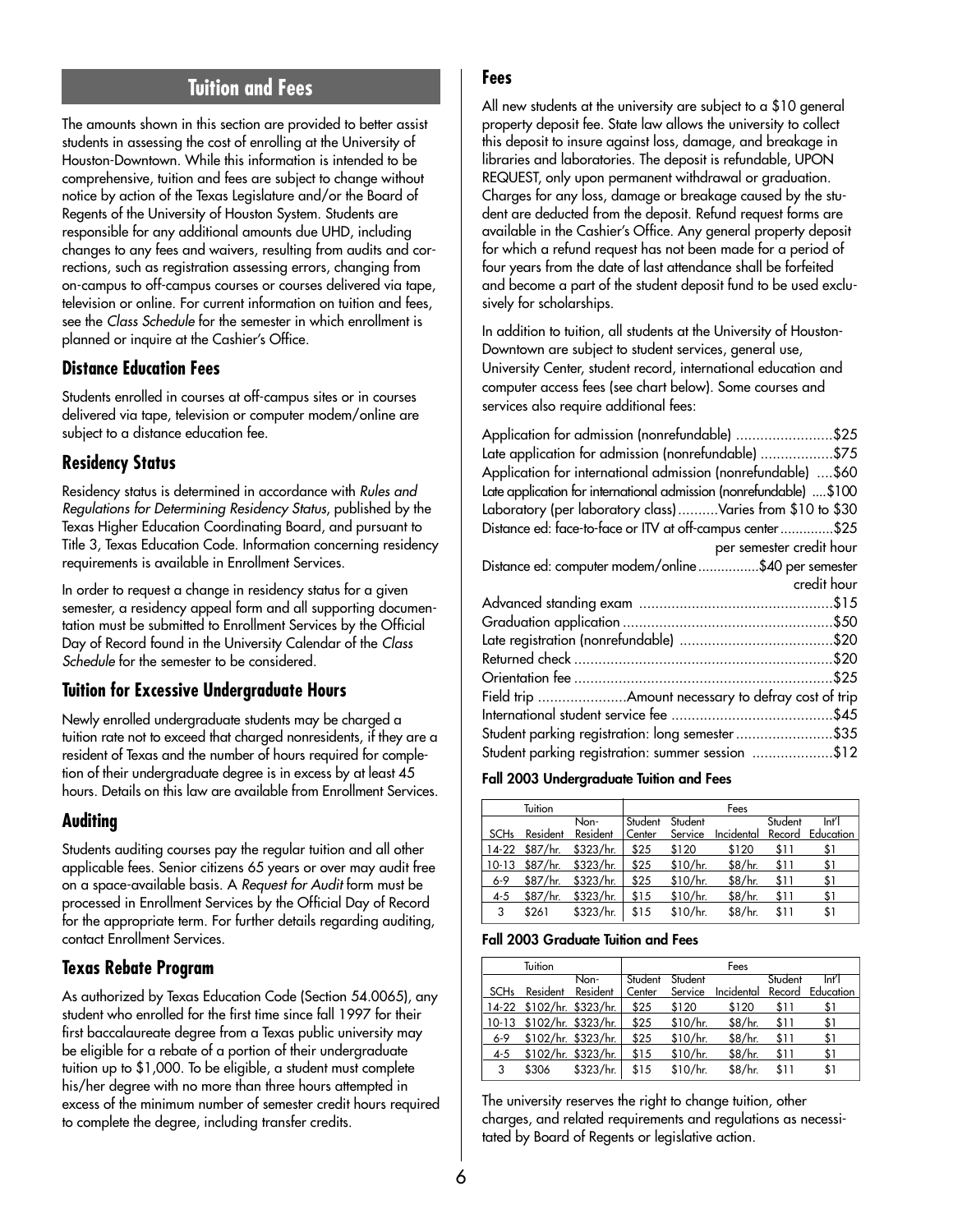International students pay out-of-state tuition and fees plus a \$45 international student service fee during long semesters. The international student service fee is \$20 each summer session. Student Health Insurance is also required for each semester.

# **Method of Payment**

Students shall be provided with two alternative methods of payment of tuition and mandatory fees for each fall and spring semester for which they are enrolled.

- Full payment of all tuition and mandatory fees prior to the beginning of the semester may be made in person by cash, check or credit card, or by phone (713-221-2222), fax (713- 226-5267) or over the web via UHD's *Student e-services* (www.uhd.edu) by credit card (Visa, MasterCard or Discover); or
- Installment Plan One-half payment of all tuition and fees plus a \$24 installment fee prior to the beginning of the semester, one-quarter payment prior to the start of the sixth class week, and the final one-quarter payment prior to the start of the eleventh class week. There will be a \$10 late fee added for each installment payment not received by the due date.

Summer and minimesters require payment in full prior to the beginning of the semester.

Health Insurance fees shall be paid prior to the beginning of the semester.

Students receiving financial aid equal to, or in excess of, the total amount of tuition and fees prior to the beginning of the semester may not participate in the installment plan. The full payment of tuition and fees for the semester in which they are enrolling must be made upon issuance of that semester's financial aid funds.

Withdrawal from the university, for whatever reason, will not cancel the obligation to pay the full amount of the installment plan. If the amount of tuition and fees credited as a result of withdrawal is less than the remaining balance of an installment plan, the balance remaining is still the obligation of the student. If the credited amount is more than the balance of an installment plan, the remaining credit will be refunded to the student.

Any student who has elected to pay tuition and fees by installment, and who is delinquent in making payment by the final installment due date, is barred from registering at any institution in the University of Houston System until full payment, including delinquent charges, has been made. Each university maintains records and informs other institutions about the status of payments should the student attempt to register for courses or pursue a degree at any other component of the University of Houston System.

An additional default fee of \$50 is collected from any student who fails to make all installment payments by the end of the semester. This fee, in addition to all other amounts due, must be paid prior to the student's registering for courses during a subsequent semester.

# **Financial Responsibility**

Students are required to meet financial responsibilities to the university.

Students who write checks to the university on accounts with insufficient funds are assessed a \$20 service charge for each such check, regardless of the amount. If a check is returned as a result of bank error, the student must deal with the bank for reimbursement of the \$20 returned check charge paid to the university. If such a check is presented in payment of tuition and fees, the return of the check could also result in possible charges of late fees.

In addition to these penalties, a student who does not meet financial responsibilities to the university may be subject to withdrawal from classes and may be referred to law enforcement authorities and/or the local credit bureau.

An official transcript shall not be given to or on behalf of a student who is in default on any payment due the university. The student will not be allowed to re-enroll at the university until all past due payments have been made, and a reinstatement charge may be required before enrollment is approved.

### **Refunds**

All refunds are made in accordance with the following rules and regulations:

#### **Concurrent Enrollment**

Under the provisions of Section 54.062 of the Texas Education Code, the university will refund to students excess tuition paid as a result of being concurrently enrolled at more than one Texas public institution of higher education. Excess tuition applies for students taking only 1 or 2 semester credit hours at UH-Downtown. To qualify the student must:

- register at UH-Downtown after registering at the first institution;
- provide the university proof of being concurrently enrolled and paid at both institutions; and
- provide the university proof of the amount of tuition paid at the first institution.

All concurrent enrollment refund requests must be made in writing at the Business Affairs Office. The refund check will be mailed to the address on file in Enrollment Services.

#### **Complete Withdrawal**

Students who officially withdraw from all university courses may be eligible for a refund of tuition and mandatory fees. No refund will be made to a student until full payment has been made on any outstanding balance. All 100% refunds incur a \$15 processing fee.

#### **Partial Withdrawal**

Students who officially drop courses within the first 12 class days of the fall or spring semester, or within the first four days of a summer session, are eligible for a partial refund of tuition and certain fees at the end of the semester.

No refund will be made to a student who has not met all financial obligations, including full payment of installment balances. Refunds will be mailed to the address on the student's record file. No refund will be issued if a student received financial aid; the refund will be credited to the appropriate financial aid account. The *Class Schedule* provides specific dates and deadlines.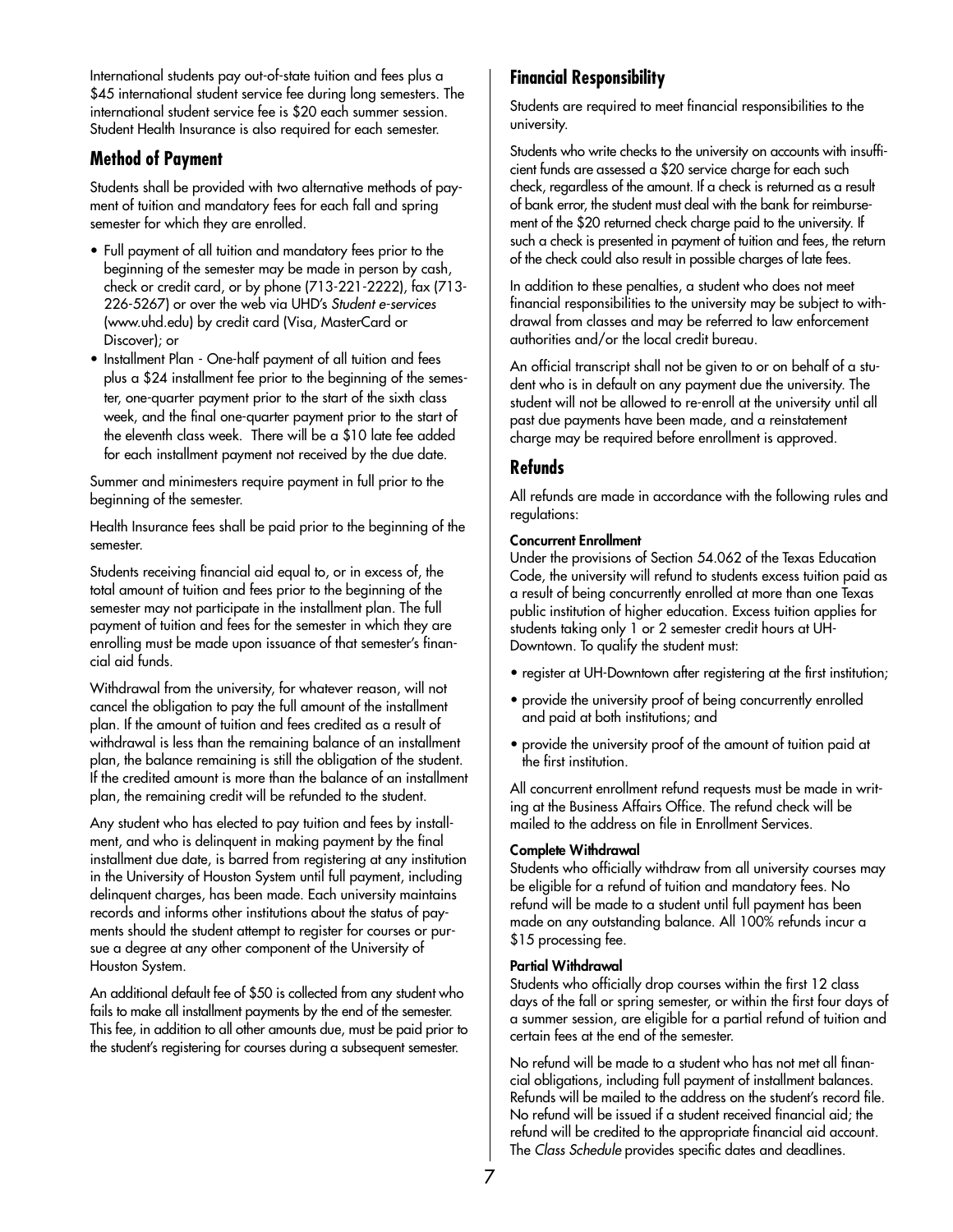# **Scholarships and Financial Aid**

# <span id="page-11-0"></span>**Estimated Costs**

The following are estimated costs for attending UHD full time for the 2003-2004 academic year:

| <b>Direct Costs</b>       | Resident           | Non-Resident |  |
|---------------------------|--------------------|--------------|--|
| Tuition & Fees (12 hours) | \$1,297            | \$4,129      |  |
| <b>Books and Supplies</b> | \$1,020<br>\$1,020 |              |  |
| <b>Indirect Costs</b>     |                    |              |  |
| Living Expenses           |                    |              |  |
| With Parents              | \$2,412            | \$2,412      |  |
| Not with Parents          | \$6,060            | \$6,060      |  |
| Transportation            | \$2,054            | \$2,054      |  |
| Miscellaneous             | \$995              | \$995        |  |

The University of Houston-Downtown offers a variety of financial aid programs to assist undergraduate and graduate students in meeting educational costs. The programs include scholarships, grants, loans and part-time employment, which may be awarded in various combinations and amounts to meet individual student needs. Because funds are limited in many programs, it is important to begin the application process early and complete the necessary applications properly and on time. To receive priority consideration for Supplemental Equal Opportunity Grant and all state grant funds, all necessary applications must be on file in the Office of Scholarships and Financial Aid by April 1 of each year. Most federal and state aid is awarded on the basis of proven financial need rather than academic achievement. Most scholarships are awarded on the basis of academic achievement, talents and special skills rather than proven financial need.

# **Financial Aid Programs**

UH-Downtown participates in the following federal, state and institutional programs. Most programs have limited funds so early application is encouraged.

# **Grants**

Federal Pell Grant. Any student who is a US citizen or permanent resident who has proven financial need. Amount of award varies depending on estimated family contribution and enrollment status.

**Federal Supplemental Equal Opportunity Grant** . Any student who is a US citizen or permanent resident that has proven financial need. Priority will be given to those students who will also be receiving a Pell Grant.

Leveraging Educational Assistance Par tnership. This grant, funded by both state and federal funds, is available to students enrolled at least half-time who demonstrate financial need. Must be a US citizen or permanent resident and classified as a Texas resident.

**TEXAS Grant**. This renewable state grant is available to recent Texas high school graduates who completed the recommended or advanced curriculum in high school or who received an associate's degree after May 1, 2001 who also demonstrate financial need. Students must enroll in a minimum of 9 hours and be classified as Texas residents.

**Texas Public Educational Grant** . This grant is funded by tuition revenues and is available to both Texas residents and non-residents. Students must demonstrate financial need to be eligible for this grant. Priority will be given to students who enroll at least half-time.

**License Plate Scholarship** . This grant is funded by revenues from UHD vanity plate fees. Students must enroll at least half-time, be classified as Texas residents and demonstrate financial need.

**Student Deposit Scholarship** . This institutional grant is awarded to students who enroll at least half-time and demonstrate financial need.

# **Work-Study Programs**

T**exas Work-Study and Federal College Work Study** . These programs are designed for students who enroll at least half-time who demonstrate financial need. Awards are earned as wages in on- and off-campus positions. Must be a US citizen or permanent resident for federal work-study or be classified as a Texas resident for Texas work-study. Students who have relatives working at UH-Downtown must get clearance from the Office of Scholarships and Financial Aid to show they are in compliance with the university's nepotism policy.

### **Student Loans**

**Federal Subsidized Stafford Loan** . A low-interest loan with interest subsidies while student is enrolled at least half-time. Must be a US citizen or permanent resident and be enrolled at least half-time to participate. Maximum loan amounts vary with grade level in college. Additional application and loan counseling required.

**Federal Unsubsidized Stafford Loan** . A low-interest loan not based on financial need. Students may defer interest payments while enrolled at least half-time. Must be a US citizen or permanent resident and be enrolled at least half-time to participate. Maximum loan amounts vary with grade level in college. Additional application and loan counseling required.

**Parent Loans to Undergraduate Students** . A low-interest loan for parents of dependent students enrolled at least half-time. Parent must be a US citizen or permanent resident and student must be enrolled at least half-time to participate. Families do not need to demonstrate need to participate in this program. Additional application required.

# **Application Procedures**

At a minimum, students should complete the Free Application for Federal Student Aid (FAFSA) and the UHD Financial Aid Application. Other forms or documentation may be required to determine eligibility for state and/or federal programs. When completing the FAFSA, students should list UH-Downtown's school code (003612) in Step Six. Students may request a financial aid application packet by calling 713-221-8041. Once a student has begun the application process, the Office of Scholarships and Financial Aid will notify the student of missing forms and/or documentation by mail. Students will also be mailed an award letter when their eligibility for aid has been finalized.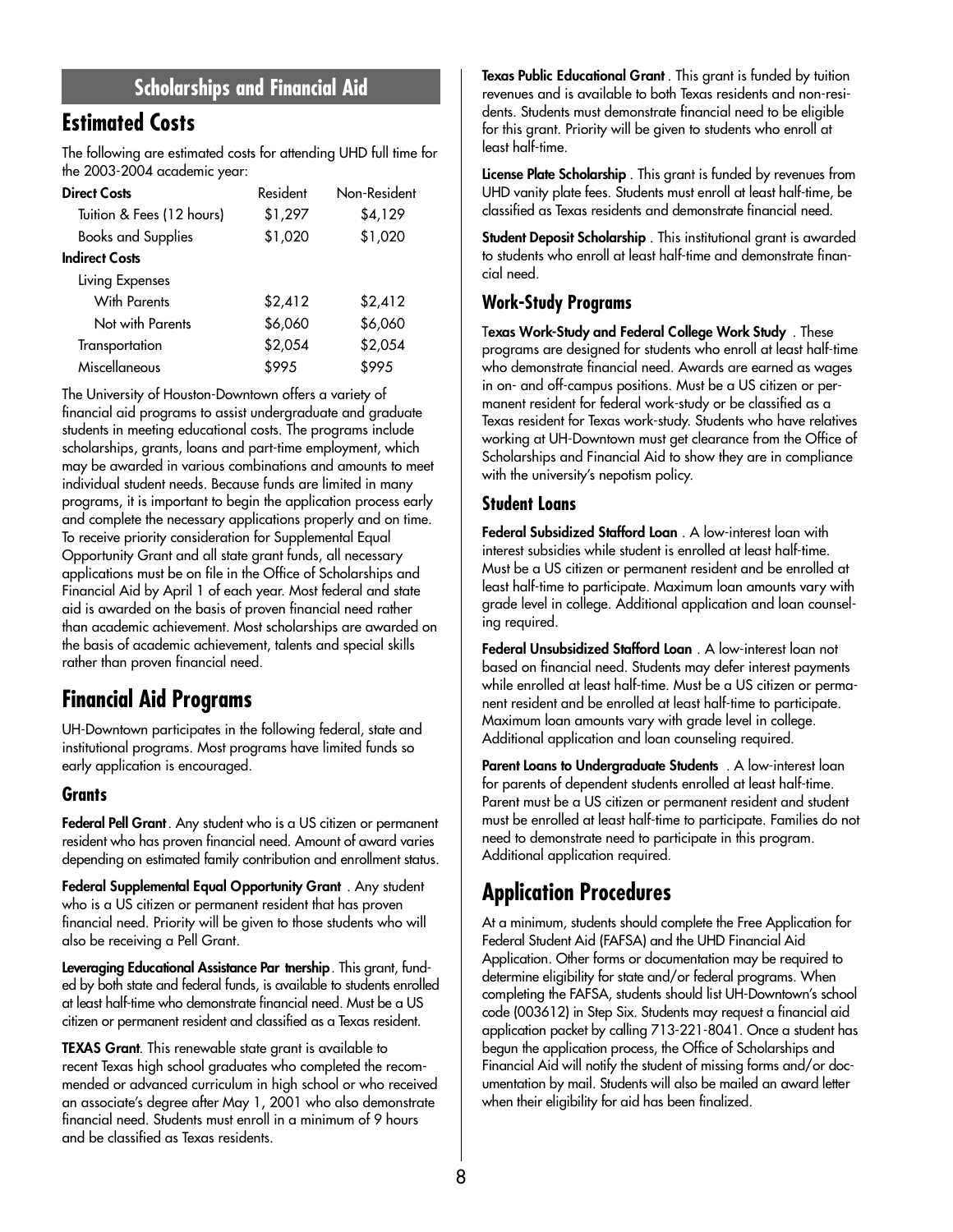# **Other Eligibility Requirements**

# **UHD Degree-Seeking Student Requirement**

To be eligible for financial aid, students must be admitted as a degree-seeking student at UH-Downtown. Transient students (students taking classes to transfer toward a degree pursued at another institution) are not eligible for financial aid at UHD.

# **Satisfactory Academic Progress Requirements**

In order to receive financial aid, you must make progress toward your degree as defined by the Office of Scholarships and Financial Aid. There are three components to academic progress:

#### **Grade Point Requirement**

You must achieve and maintain at least a 2.0 cumulative grade point average on all course work attempted. Graduate students must achieve and maintain a cumulative GPA of 3.0.

#### **Completion Requirement**

You must complete at least 73% of all course work attempted.

#### **Time Frame Requirement**

You may attempt up to 170 hours without earning a degree. If you have earned your first bachelor's degree, you are allowed 150% of the hours remaining to complete your program. A complete copy of the Satisfactory Academic Progress Policy is available upon request. Please read this policy to see how your progress will be monitored. The Office of Scholarships and Financial Aid is required to review your entire academic record (regardless of the age of the record or whether or not aid was received) to determine if you are in compliance. If you are not in compliance, you will be notified in writing of your denial/suspension and the appropriate appeal procedure.

# **Dropping Classes**

Your final eligibility for aid will be based on the number of hours for which you are enrolled on the Official Day of Record listed in the *Class Schedule*. If you register and then drop class(es) prior to that date, your eligibility for aid will be RECALCULATED on your remaining hours as of the Official Day of Record. Since financial aid is released prior to the Official Day of Record, students who receive a financial aid payment based on more hours than those remaining as of the Official Day of Record may be responsible for repaying a portion of any financial aid received. Dropping classes may affect your eligibility for future aid. You should consult the Satisfactory Academic Progress Policy to determine if dropping classes will affect your eligibility for aid.

# **Total Withdrawal from School**

If you register and then totally withdraw from all classes, your eligibility for aid will be RECALCULATED based on the number of days you attended class. If you totally withdraw from all classes prior to the first class day, you must repay any and all financial aid received. If you withdraw on or after the first class day, you may have to repay a portion of any cash financial aid received. See Return of Title IV Funds below. If you totally withdraw, you should consult the definition of Satisfactory Academic Progress to determine if your withdrawal will affect your eligibility for future aid.

# **Return of Title IV Funds**

The Higher Education Amendments of 1998 changed the formula for calculating the amount of aid a student and school can retain when the student totally withdraws from all classes. Students who withdraw from all classes prior to completing 60% of the semester will have their eligibility for aid recalculated based on the percent of the semester completed. For example, a student who withdraws completing only 30% of the term will have "earned" only 30% of any Title IV aid received. The remaining 70% must be returned by the school and/or the student. The Office of Scholarships and Financial Aid encourages you to obtain a complete copy of this policy from the office and read it carefully. If you are thinking about withdrawing from all classes PRIOR to completing 60% of the semester, you should contact the Office of Scholarships and Financial Aid to see how your withdrawal will affect your financial aid.

# **Academic Scholarships**

Academic scholarships at UH-Downtown are intended to recognize and reward outstanding achievement and community involvement. Applicants for most scholarships, therefore, do not need to show evidence of financial need to apply. The application deadline for most UH-Downtown scholarships is April 1 of each academic year. However, the Office of Scholarships and Financial Aid may accept applications at other times during the year if scholarship funds are available. Interested students should contact the Office of Scholarships and Financial Aid as soon as they decide to apply for admission at UHD to find out what scholarships are available. Many academic departments at UHD also award scholarships. Students are encouraged to contact the department of their major to find out what departmental scholarships are available.

# **Tuition and Fee Exemptions**

# **Hazlewood Act for Veterans**

State law provides that a veteran who is a legal Texas resident is exempted from tuition and certain required fees, but not from deposits, if the following criteria are met. The veteran:

- has resided in Texas for a period of not less than 12 months prior to the date of registration;
- served in the armed forces or in certain auxiliary services for more than 180 days;
- was a bona fide legal Texas resident at the time of entering such service;
- was honorably discharged (except those who were discharged because of being over the age of 38 or because of personal request);
- has exhausted all veteran's educational benefits;
- is not eligible for federal grants, including federally sponsored grants provided for veterans by the US government; and
- is not be in default on any federal or state student loans.

To obtain this exemption, the veteran must submit an application with attached evidence to the Office of Scholarships and Financial Aid by the Official Day of Record of the term for which the veteran is applying for the Hazlewood benefits. Hazlewood applications must be renewed each year.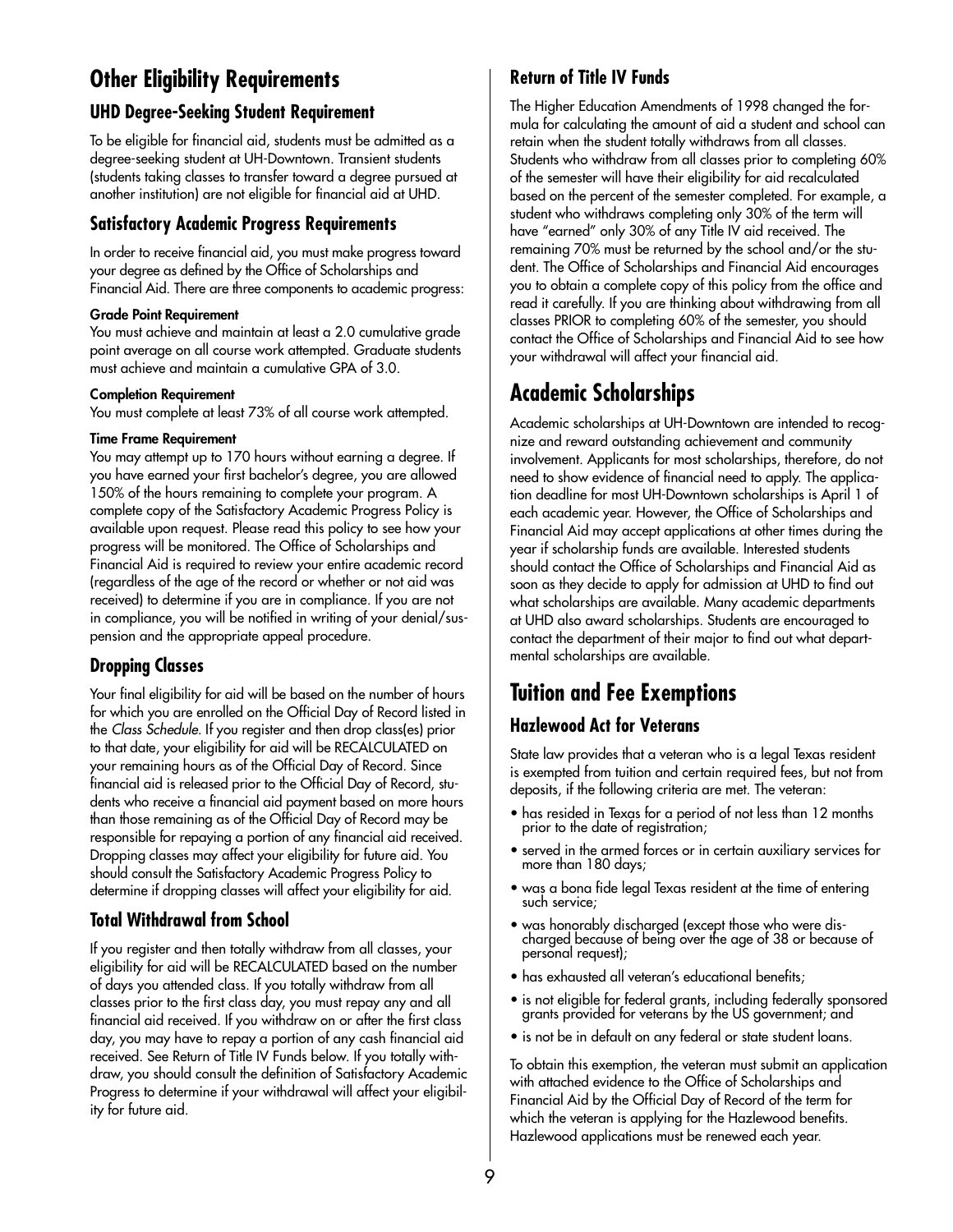# **Benefits for Children of Texas Veterans and Children of Disabled Firemen or Peace Officers**

Exemption from payment of certain fees also extends to children of members of the armed forces who were killed in action or died while in the service and to the children of disabled firemen and peace officers where injury or death was sustained in the line of duty. Contact the Office of the Scholarships and Financial Aid for proper procedures.

# **Academic Resources**

### <span id="page-13-0"></span>**Library**

The W.I. Dykes Library is located on the entire fifth floor of the One Main Street building with the only entrance being from the Main Street elevators or stairwell. The library has holdings of more than 240,000 books, 37,000 bound periodical volumes, 148,000 microforms, and 1,900 current periodicals and serial subscriptions. The library also has a collection of compact discs and videos that are available for checkout or for listening and/or viewing in the library. Video, compact disc, and audio cassette players are available for use in the library, if needed. The library has more than 70 computers available to access the library's online catalog, using the electronic databases for finding articles or citations, and for searching the Internet. The library's web site is www.uhd.edu/library.

The UHD Online Catalog lists the books and journals available in the W.I. Dykes Library and at most other University of Houston campus libraries. Access to the online catalog from a home computer or from the UHD computer lab supports research 24 hours per day. The catalog is available from the library 's web site listed above. The library's electronic resources include databases that may be searched to identify articles on a topic. Search results can be printed, downloaded to a floppy disk, and/or emailed. The library network also provides access to the online catalogs of other libraries in the Houston area and to a wealth of Internet resources.

The reference collection in the library contains encyclopedias, dictionaries, almanacs, directories, and many other sources. The full text of journal, magazine, and newspaper articles in electronic form can be found by using the library's full text databases such as Academic Search Premier, Business Source Premier, Criminal Justice Index, Houston Chronicle, JSTOR, Omnifile, and Wall Street Journal. These are located under the "Find Articles" section of the library's web site. Many additional electronic resources for finding citations or information about a topic can be accessed through links from the library's "Find Articles" section of the web site as well. The library also houses the Texas Education Collection, including Texas stateadopted textbooks for K-12 and curriculum guides for HISD. This collection is supplemented by holdings in juvenile books.

Reference librarians can offer individual assistance at the Reference Desk in utilizing the online catalog, print materials, or any of the electronic library resources. Tours and classes may be scheduled for group instruction.

Coin and card-operated machines are maintained for photocopying of materials. IBM Selectric typewriters are furnished free for student use in the library. The library has two computer workstations reserved for visually impaired students. These are equipped with Microsoft Office, MAGic (a screen magnifying application), JAWS (a screen reading application), and a scanner. Anyone with special physical or communication needs can ask for assistance from any library service desk or phone the library to schedule an appointment for special services. Study rooms are also available for groups of three or more students. If the W.I. Dykes Library does not own the book or journal article needed by a student, faculty, or staff member, then Interlibrary Loan can be used. The library will borrow the material for you from another library anywhere in the country. Interlibrary Loan is primarily a free service. If there will be a charge, your permission will be requested before UHD requests this material for you.

The library has additional services for UHD distance students. Just click on the "Distance Education Students" link on the library's web site, www.uhd.edu/library, and you will have access to forms for requesting books, articles, reference assistance, as well as access to free Internet resources for finding articles. A currently validated UHD identification card is used as the library card and must be presented when checking out materials. The card is obtained during registration and must be updated with a current sticker each semester. The library is open seven days a week during Fall and Spring semesters and Monday through Saturday during Summer semesters. Check with the library for intersession and holiday hours. For reference information call 713-221-8187; for circulation information call 713-221-8186.

# **Academic Support Center**

The Academic Support Center houses the Math Lab, Reading Center, and Writing Center. Each lab provides one-on-one tutoring and computer software to assist students in the development of their math, reading, writing, and TASP skills. The center is located in Room 925-North and is open to all UHD students. Hours are structured to fit day and evening students' schedules, and students may attend as often as they like.

# **Computing Services**

The University of Houston-Downtown offers state-of-the-art computing equipment and software to its students, faculty, and staff. The 16,000-square-foot Academic Computing Lab houses more than 300 PCs and printers. This facility, which is available to any currently enrolled student, has five electronic classrooms, and special devices to aid disabled students. Academic Computing teaches short courses, develops documentation and provides group and individual consulting to its constituents.

Special purpose labs are available to students. The Department of Engineering Technology maintains several computer labs for engineering applications. The Department of Computer and Mathematical Sciences has four computer classrooms of PCs for instruction in computer science, mathematics, and statistics. The Department of Natural Sciences has a Science Learning Center that contains two state-of-the-art electronic classrooms, and a Science and Technology Demonstration Laboratory. The College of Business has a classroom for teaching word processing, keyboarding, and computer information systems. The Academic Support Center offers learning support software for individual work in developing reading, writing and mathematical skills. There are over 20 specialized departmental computing labs service subject specific needs.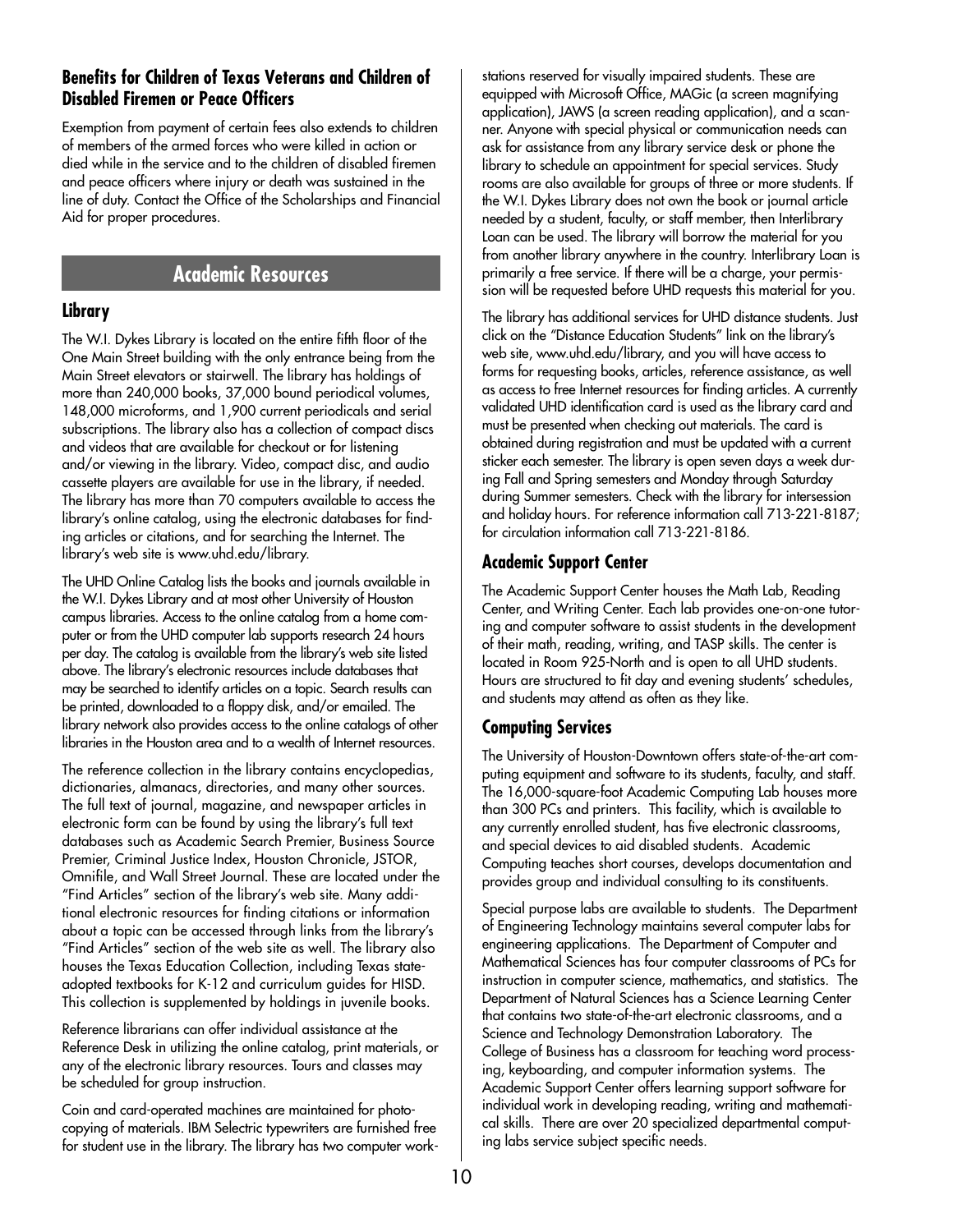# <span id="page-14-0"></span>**Student e-services**

UH-Downtown offers a variety of student e-services on the web that allow students to go online rather than stand in line to perform administrative and academic functions that have traditionally required face to face interaction on campus. UHD's student e-services functions as a one-stop student portal. In addition to providing access to GatorMail (see below) and a range of general information, such as the course schedule and the university catalog, many student-specific functions are available. Students may apply for admission, determine their financial aid status, determine their eligibility for registration, register for classes if they meet certain requirements, view their grades, update their address and other directory information, and obtain information about their computer account.

# **GatorMail**

All enrolled students are issued a GatorMail email account. Students can obtain their GatorMail username and password via Student e-services (www.uhd.edu/eservices). UHD assigns student email accounts as a means of communication between faculty, staff, and students. Students should check their email on a frequent and consistent basis in order to stay current with University-related communications

# **Technology Teaching and Learning Center**

The Technology Teaching and Learning Center (TTLC) assists faculty to develop and implement interactive teaching and learning technologies that increase the effectiveness of their pedagogy. Offering a wide range of programs, tools, and activities, the TTLC houses five electronic classrooms, a training/teleconference room, an instructional television studio, control booth and editing suite, a faculty development area, a multimedia production lab, an emerging technologies showcase, and an instructional technology library.

The TTLC Instructional Technology Group provides web and instructional design services, training, consultation, and support for faculty who develop online courses at UHD. Students interested in taking online courses should visit the online orientation at uhdonline.uhd.edu/uhdonline/orientation/checkitout.htm.

# **Multimedia Services/Instructional Television**

Multimedia Services/Instructional Television provides instruction and presentation support and media production facilities for faculty, staff and students. Multimedia Services distributes and maintains presentation equipment in classrooms, lecture halls, the Special Events Center, and the Wilhelmina Cullen Robertson Auditorium. The staff assists clients in creating and producing audio, video, photographic, streaming media and multimedia presentations. Facilities include the television studio, digital editing suites, and training rooms equipped with videoconference equipment.

The instructional television component of Multimedia Services oversees the transmission and operation of all interactive distance-learning classes that connect UHD to off-campus learning sites. They also provide videoconference and satellite downlink services for the university community. Multimedia Services is located within the TTLC in Suite 729-A.

# **Academic Policies**

# **Courses and Course Credit**

### **Course Load**

A regular undergraduate course load during the fall and spring terms is 15 to 16 semester credit hours or five courses. Twelve semester credit hours is considered the minimum full-time load. For students who are employed 40 hours per week, the recommended load is two courses, or six credit hours. The regular load for one summer session or a minimester is six to eight credit hours. Students who wish to enroll in 20 credit hours or more in a long semester or nine hours or more in a summer session must receive approval from the appropriate academic dean. For information on graduate course load consult specific master's degree handbooks.

# **Schedule Changes**

Schedule changes are made online, through telephone registration and in person and may require approval by an academic advisor. Instructions are found in each semester's *Class Schedule*.

# **Discontinued Classes**

The university reserves the right to discontinue classes or otherwise alter the class schedule. Whenever possible, enrollment in an alternate course is completed through an administrative change form initiated by the department responsible for discontinuing the class.

# **Classification**

Undergraduate classification is determined by the number of credit hours which have been completed: 0-29 semester hours: freshman; 30-59 semester hours: sophomore; 60-89 semester hours: junior; and 90 semester hours and above: senior. Master's classification is determined by admission status.

# **Class Attendance**

Students are expected to attend all class sessions. The responsibility for withdrawing from a course lies with the student. Departments and faculty members may have other attendance policies for their courses.

# **Transfer Credit-Undergraduate**

### **Acceptance of Transfer Credit**

Transfer students must submit official transcripts from all colleges or universities attended as a part of the admission process (See New and Transfer Student Admission, page 2). An evaluation will be performed upon acceptance into the university. Course work transferred or accepted for credit toward an undergraduate degree must represent collegiate course work relevant to the degree, with course content and level of instruction resulting in student competencies at least equivalent to those of students enrolled in the institution's own undergraduate degree program.

No more than 66 semester hours of transfer credit from a junior or community college may be applied toward a degree. Declared majors should obtain approval from their degree-granting college before taking additional courses to transfer to UHD.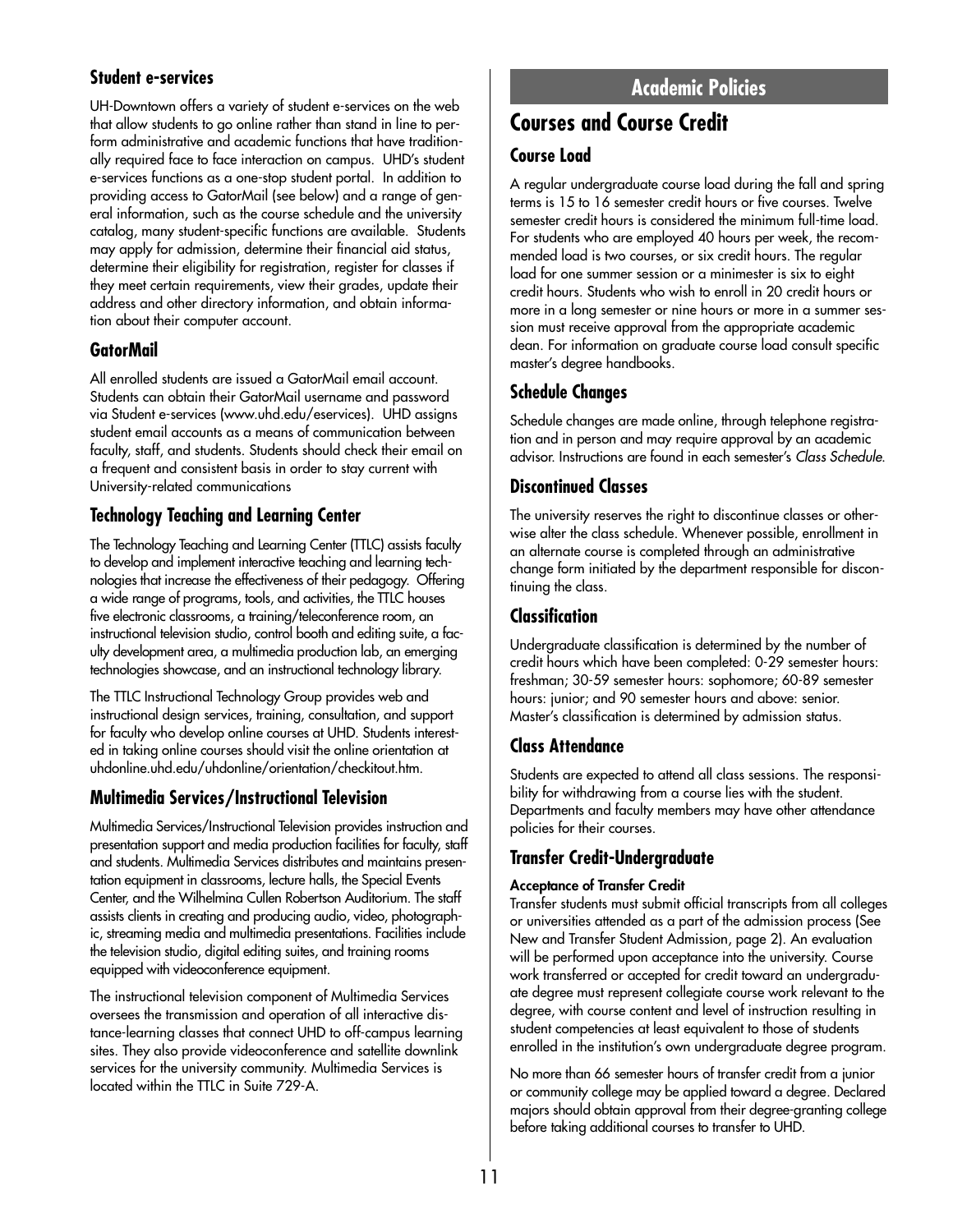UH-Downtown may not accept transfer credit for courses in which grades of D have been earned except for courses which are part of the approved transferable core curriculum.

Courses transfer on the same level and with the corresponding number of hours as earned at another institution. Courses taken at a junior or community college do not transfer as upper-level credits.

Courses taken at other colleges that do not correspond to courses offered by UH-Downtown may transfer as elective credit, with the approval of the appropriate academic dean.

With consent of the appropriate dean, the chair of the department in which the student is majoring will make the decision concerning application of transfer credit to the degree program.

In general, UH-Downtown does not award transfer credit for vocational courses that are not considered part of a standard college curriculum. Students may petition the academic dean of the college in which they are seeking their degree, who may agree to award credit for such courses in exceptional circumstances.

Students should direct questions concerning transfer credit to their academic advisor or degree program coordinator.

#### **Evaluation of Transfer Credit**

Transcripts will be evaluated for institutional transfer credit upon completion of the admission application process. Students accepted later in the admission cycle may not receive the evaluation until after they have actually enrolled. Transfer work will be further evaluated for applicability to the student's chosen degree plan by the degree-granting college.

Students who apply to UHD while they are attending another institution must submit two official transcripts. The first should be sent at the time of application and should reflect the student's current enrollment. A second must be sent as soon as grades are available for those classes.

#### **Transferring Credits From Other Countries**

Students applying for admission with college credits from other countries must submit an evaluated transcript from a credential evaluation service recognized by the university. Credits will be granted based on the recommendations of the evaluating service with respect to University of Houston-Downtown degree requirements at the time of enrollment.

Information and brochures from evaluating services are available at Enrollment Services.

#### **Transfer Credit Dispute Resolution Procedures**

Students who receive written notification from Enrollment Services that a lower-level course taken at another Texas public institution of higher education has not been accepted may challenge denial of credit by UH-Downtown. To initiate a dispute action, a Transfer Dispute Resolution form must be completed. The form and instructions for its completion are available in the Office of the Vice President for Academic Affairs, Room 950-South.

### **Transfer Credit–Graduate**

Transfer of graduate course credit is discussed in the published master's degree handbooks.

# **Credit by Examination-Undergraduate**

UH-Downtown accepts up to 24 hours of credit by examination. Credit by examination may be obtained on the basis of several

types of examinations. Nationally recognized standardized examinations such as the College Level Examination Program, and ACT's Advanced Placement program may be used. Examinations widely used within a professional field and locally designed examinations also may be used. Students may not attempt to receive credit by exam for any course in which they are or have been enrolled at an accredited institution; however, students may attempt credit by examination for courses in which they are or have been enrolled at a non-accredited institution.

Nationally standardized examinations are administered through Testing Services; all other examinations are administered through the responsible department.

If credit is not awarded, a period of six months must elapse before application for re-examination will be considered. Appropriate fees are charged for each examination. No student may attempt the exam for a particular course more than twice.

Credit may be granted for professional certification and training received from armed forces and service schools. With consent of the appropriate dean, the chair of the department in which the student is majoring will make the decision concerning the applicability of such courses to the degree program.

Credit received by examination does not fulfill residency requirements for graduation.

No grade is awarded for courses for which credit has been obtained by exam, nor are hours received for such courses included in the calculation of grade point average for graduation.

Listed below are the subject examinations for the Advanced Placement Program and the College Level Examination Program.

#### **Advanced Placement Program**

|                          |            | Earns credit for       | <b>Semester</b> |
|--------------------------|------------|------------------------|-----------------|
| Examination              | A grade of | <b>UHD</b> courses     | credit hours    |
| Biology                  | $3$ or $4$ | BIOL 1301/1101         | 4               |
|                          | 5          | BIOL 1301/1101 &       | 8               |
|                          |            | 1302/1102              |                 |
| Chemistry                | 3 or 4     | CHEM 1307/1107         | 4               |
|                          | 5          | CHEM 1307/1107 &       | 8               |
|                          |            | 1308/1108              |                 |
| Computer Science A       | 3          | CS 1410                | 4               |
| English: Language &      | 3          | <b>ENG 1301</b>        | 3               |
| Composition              |            |                        |                 |
| English: Literature &    | 3          | <b>ENG 1302</b>        | 3               |
| Composition              |            |                        |                 |
| Mathematics: Calculus AB | 3          | <b>MATH 2401</b>       | ◢               |
| Mathematics: Calculus BC | 3          | <b>MATH 2401</b>       | 4               |
| Physics B                | $3$ or $4$ | PHYS 1307/1107         | 4               |
|                          | 5          | PHYS 1307/1107 &       | 8               |
|                          |            | 1308/1108              |                 |
| Physics C: Mechanics     | 3          | PHYS 1307/1107         | 4               |
| Physics C: Electricity & | 3          | PHYS 1308/1108         | 4               |
| Magnetism                |            |                        |                 |
| Psychology               | 3          | PSY 1303               | 3               |
| Spanish                  | $3$ or $4$ | SPAN 2301 & 2302       | 6               |
|                          | 5          | SPAN 2301, 2302 & 3301 | 9               |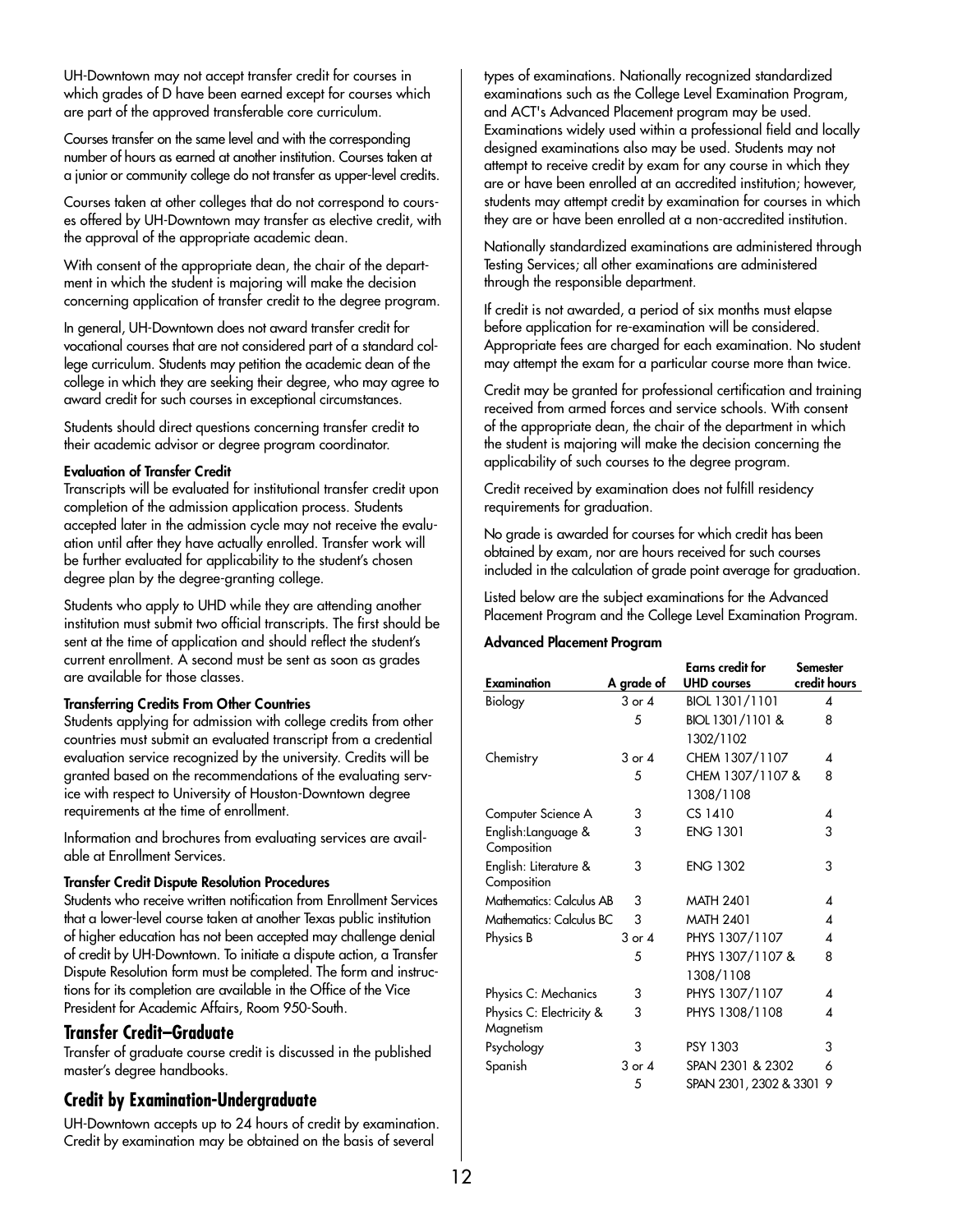#### **College Level Examination Program**

| Examination                    |                  | Earns credit for<br><b>UHD</b> courses | <b>Semester</b><br>credit hours            |
|--------------------------------|------------------|----------------------------------------|--------------------------------------------|
| American Government            | A grade of<br>50 | <b>POLS 2304</b>                       | 3                                          |
| American Literature            | 50               | ENG 2311 & 2312                        |                                            |
|                                |                  |                                        | 6<br>3                                     |
| Analyzing & Interpreting       | 50               | <b>ENGL 2341</b>                       |                                            |
| Literature                     |                  |                                        |                                            |
| College Algebra                | 50               | <b>MATH 1301</b>                       | 3                                          |
| College French                 | 50               | FREN 1401 & 1402                       | 8                                          |
| College Spanish                | 50               | SPAN 1401 & 1402                       | 8                                          |
| English Literature             | 50               | ENG 2313 & 2314                        | 6                                          |
| Freshman College               | 50               | <b>ENG 1301</b>                        | 3                                          |
| Composition                    |                  |                                        |                                            |
| General Biology                | 50               | <b>BIOL</b>                            | 4                                          |
| General Chemistry              | 50               | <b>CHEM</b>                            |                                            |
| History of the US I            | 50               | <b>HIST 1305</b>                       |                                            |
| History of the US II           | 50               | <b>HIST 1306</b>                       | $\begin{array}{c} 4 \\ 3 \\ 3 \end{array}$ |
| Human Growth &                 | 50               | PSY 2310                               |                                            |
| Development                    |                  |                                        |                                            |
| Information Systems &          | 50               | CIS 1301                               | 3                                          |
| <b>Computer Applications</b>   |                  |                                        |                                            |
| Introductory Psychology        | 50               | PSY 1303                               |                                            |
| Introductory Sociology         | 50               | SOC 1303                               |                                            |
| Principles of Accounting       | 50               | ACC 2301 & 2302                        |                                            |
| Principles of                  | 50               | ECO 2301                               | 3363                                       |
| Macroeconomics                 |                  |                                        |                                            |
| Principles of                  | 50               | ECO 2302                               | 3                                          |
| Microeconomics                 |                  |                                        |                                            |
| Trigonometry                   | 50               | <b>MATH 1302</b>                       | 3                                          |
| <b>Western Civilization I</b>  | 50               | <b>HIST 2311</b>                       |                                            |
| <b>Western Civilization II</b> | 50               | <b>HIST 2312</b>                       | 3<br>3                                     |

# **Elective credit**

#### **Directed Studies Courses**

A directed studies course allows students to work directly with a faculty member on an individual basis. This type of study is intended to expand the curriculum and may not duplicate an organized course. A directed studies course requires a term paper, research study or comparable project.

Students wishing to enroll in a directed studies course must be juniors or seniors and have a grade point average of at least 3.0, with a grade point average of at least 3.3 in the specific area of the directed studies course.

Procedures for enrolling in directed studies courses are available in each academic department. Degree requirements may limit the number of hours of directed studies that may be applied.

#### **Auditing Courses**

To audit a course is to enroll in a course on a noncredit basis. Students wishing to audit courses should contact Enrollment Services. Students auditing courses pay regular tuition and all other applicable fees as set forth in this Catalog.

A change to credit status may not be made after the student has registered to audit a course. Changes from credit status to audit status in a course must be made prior to the end of the Official Day of Record.

# **Grading System and Standards**

# **Academic Honesty**

The Academic Honesty Code is embraced by all members of the University of Houston-Downtown academic community and is

an essential element of the institution's academic credibility. The Honesty Code states "We will be honest in all our academic activities and will not tolerate dishonesty." The purpose of the Academic Honesty Policy is to deal with alleged violations of the Honesty Code in a fair and consistent manner. The policy is administered jointly by students and faculty. It is each student's responsibility to read and understand the Academic Honesty Policy. It may be found in the *Student Handbook* 

# **Grading System**

The following grades are included in the calculation of grade point averages:

| Grade | Grade Points |
|-------|--------------|
|       |              |
|       |              |
|       |              |
|       |              |
|       |              |
|       |              |

The following grades are not included in the calculation of grade point averages:

#### Grade

### **I (Incomplete)**

An incomplete grade is given only when an unforeseen emergency prevents a student from completing the course work and only with the instructor's approval. A grade of I will be changed to a passing grade if the missing work is completed satisfactorily by the deadline set by the instructor but no later than the end of the long semester immediately following the term in which the grade was received. An incomplete grade that is not removed by this deadline becomes an F.

Repetition of a course for which an incomplete grade was received does not affect resolution of the original grade.

An incomplete grade earned in a student's graduating semester is computed as an F in determining grade point average.

#### **IP (In Progress)**

The grade of IP may be given in some developmental courses and the Writing Proficiency Exam. In the calculation of grade point average, a grade of IP is treated as a W. To receive credit for a course in which an IP was assigned, a student must register for the course again and earn a passing grade.

#### **S (Satisfactory)**

The grade of S may be earned in field experience courses and certain other courses. Credit received with a grade of S is not part of the grade point average calculation.

#### **W (Withdrawal from Courses)**

Students will not receive a grade if they withdraw from a course by the Official Day of Record.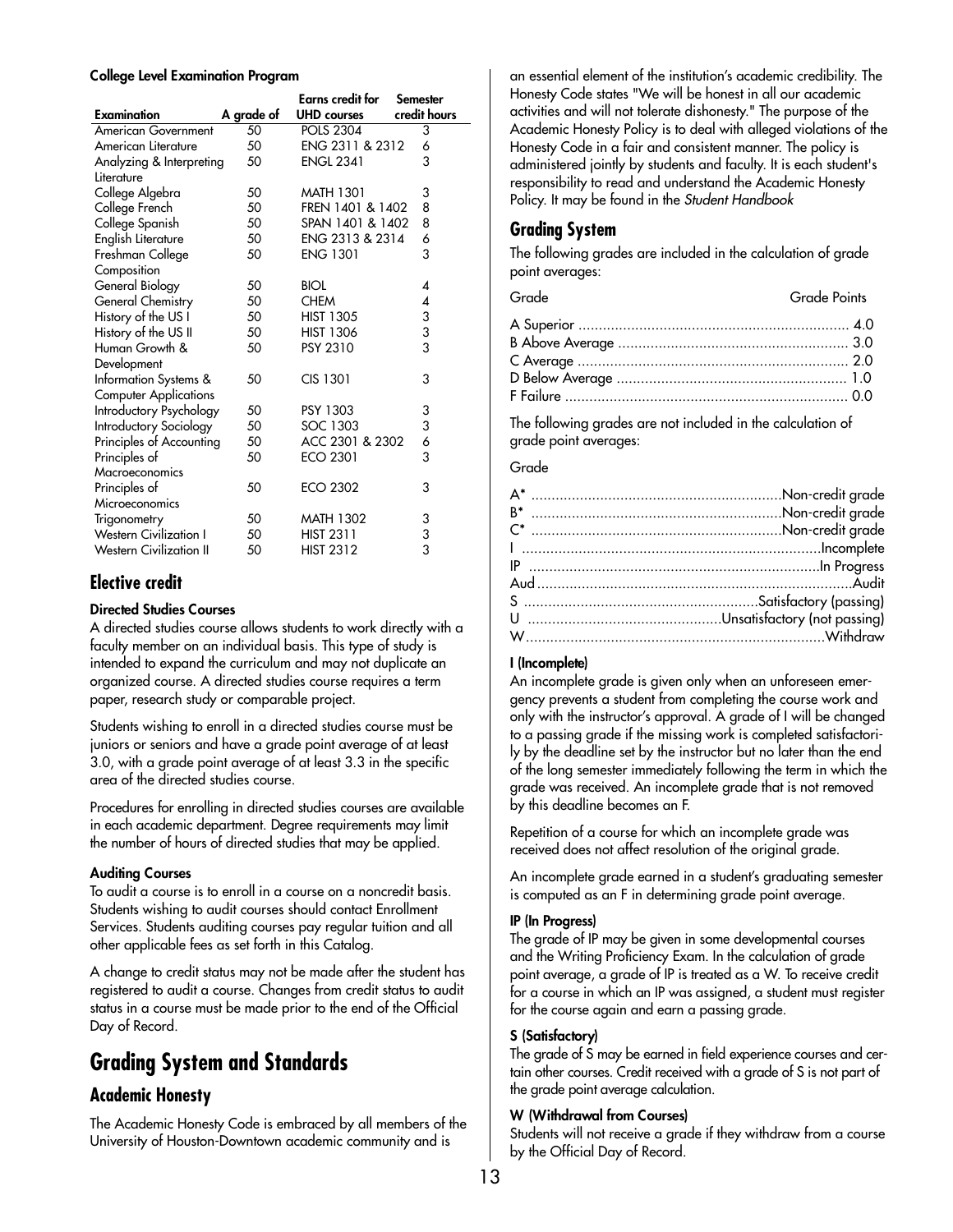Students automatically receive a grade of W for any course from which they withdraw after the Official Day of Record but before the end of Thursday of the 10th week during a long term and Thursday of the fourth week during a summer term.

Official Day of Record and withdrawal deadlines are published in the University Calendar found in the *Class Schedule*.

Class days are defined as days on which the university has one or more classes scheduled; not the days for which an individual student is scheduled for his/her particular classes.

Additional policies applicable to graduate students are published in the specific master's degree handbooks.

# **Grade Point Average (GPA)**

The grade point average is a measure of a student's academic achievement. Grade point averages are computed by multiplying the grade point value by the number of credit hours in each course, and then dividing the sum of all grade points obtained by the total number of hours attempted. The following formula represents the method of computing grade point average:

Total Number of Grade Points<br>Total Number of Semester Hours

The number of grade points earned for each course equals the hour credit value of the course multiplied by the points awarded for grades received. Grades of I, S, U, IP and grades marked with an asterisk (\*) in the table above are not counted in the calculation of the grade point average, except for graduation. Grades of I will be calculated as F grades in determining grade point average for graduation.

Undergraduate students must meet a graduation requirement of a minimum 2.0 grade point average calculated on all grades earned at UH-Downtown. Some departments may specify more stringent requirements, such as a 2.5 grade point average in the major or a 2.5 grade point average in all upper-level courses.

Graduate students must meet a graduation requirement of a minimum 3.0 grade point average.

# **Appeal of Grades**

Any grade which a student believes to be in error should be appealed, first to the instructor, then to the appropriate department chair, and finally to the appropriate dean. If an appeal is not made within one calendar year after the close of the semester in which the grade was received, the grade will be considered final and no appeal will be heard.

# **Undergraduate Dean's List**

The Dean's List recognizes students who have achieved superior academic performance during the fall or spring semester. To be included on the Dean's List for a specific semester, a student must, during that semester, complete at least nine semester hours of college-level work, earn at least a 3.5 grade point average, and receive no grade of I or F. The Dean's List is published by the Provost's Office at the end of each fall and spring semester.

# **Repeated Course Policy**

Effective Spring 1995, when a course is repeated, the last grade received in the course will be used in computing the grade point average.

# **Graduation with Honors**

Students who complete bachelor's degree requirements with exceptionally high grade point averages receive degrees with honors. Those who earn a cumulative grade point average of 3.75-4.00 graduate *summa cum laude*, while a cumulative grade point average of 3.50-3.74 is required for *magna cum laude*. A grade point average of 3.25-3.49 is needed to graduate *cum laude*. In the computation of this average, all courses attempted at UH-Downtown are counted, including courses repeated, failed and passed, but excluding courses with grades of S, W or IP.

For candidates who complete some portion of their college work at other institutions, the cumulative grade point average of all work attempted at UH-Downtown and the grade point average of all college work is computed; the lower of the two averages is used as the basis for determining honors.

Students not eligible for *cum laude, magna cum laude* or *summa cum laude* honors may be eligible for College Honors. Students who have earned a GPA of 3.50 or greater in their last 60 hours attempted at UH-Downtown, including at least 30 upper-level hours, are eligible to receive the designation, "College Honors."

# **Undergraduate Academic Probation and Suspension**

#### **Probation**

Academic probation is a warning to the student that his or her academic record has been unsatisfactory. A student who is not making satisfactory progress toward meeting graduation requirements may be placed on academic suspension if this record does not improve.

A student is placed on academic probation at the end of any term in which his or her cumulative GPA falls below the specified minimum cumulative GPA shown below. The cumulative GPA for academic probation and suspension is computed on all grades earned at UH-Downtown. Grades of I, IP, S or W are not counted.

| <b>SEMESTER HOURS</b>  | MINIMUM REQUIRED CUMULATIVE GPA |
|------------------------|---------------------------------|
| 1-29                   | 1.70                            |
| $30-59$                | 1.90                            |
| 60 or more, or upon    | 2.00                            |
| declaration of a major |                                 |

Transfer students on suspension from their most recent institution of higher education will be placed on academic probation if admitted to UH-Downtown.

Students will remain on academic probation until their cumulative GPA reaches the specified minimum cumulative GPA or until they are suspended. Only courses taken at UH-Downtown may be counted in removing a student from academic probation.

# **Suspension**

Suspension means that a student is ineligible to register for classes. Students on academic probation will be suspended at the end of any term in which their cumulative GPA falls below the specified minimum cumulative GPA unless they earn a minimum GPA of 2.0 in that term.

A student's first academic suspension will become effective at the beginning of the next term and will remain in effect for that term only. The student may be granted earlier readmission at the discretion of the student's academic dean or the dean's designated representative.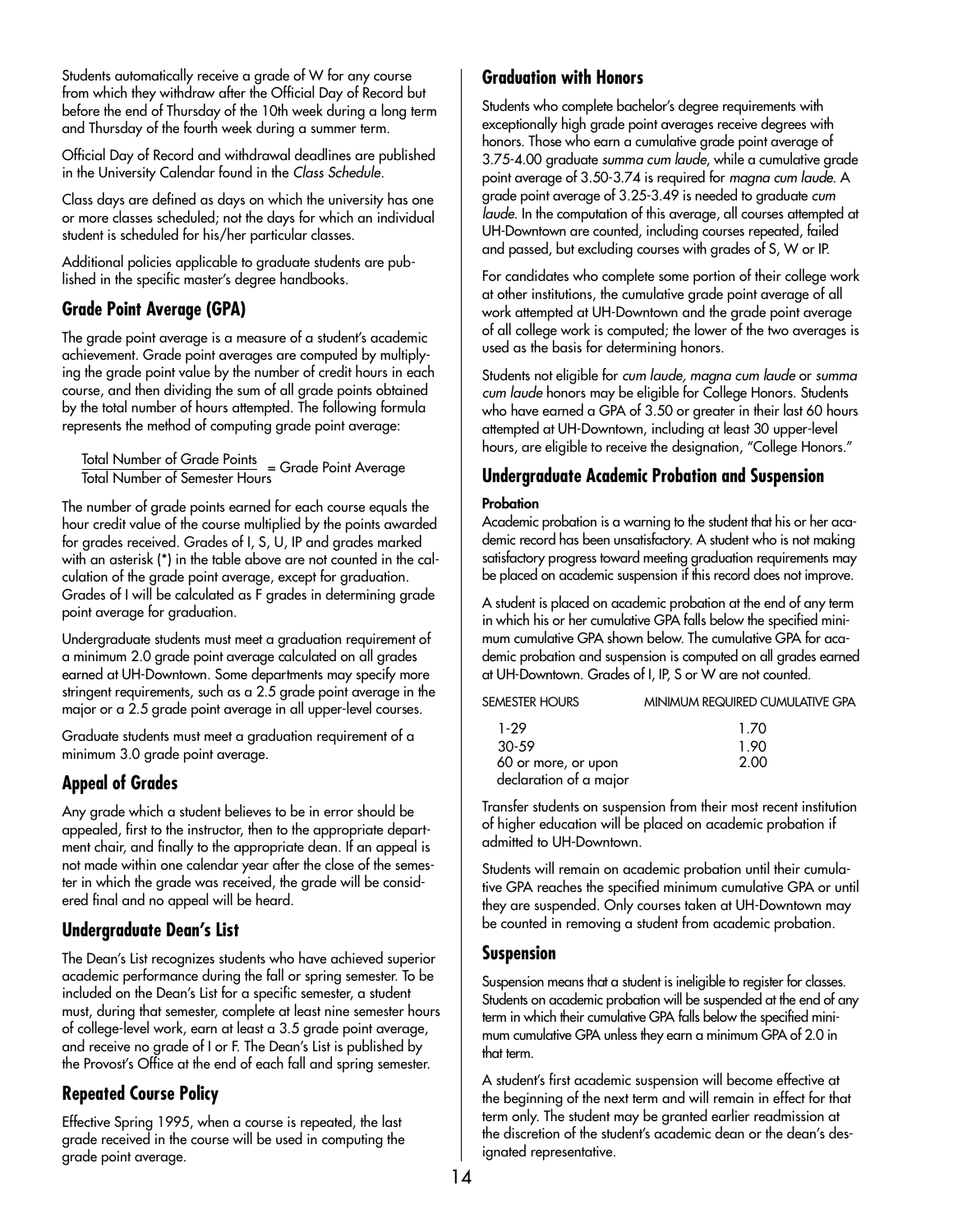The second time a student is placed on academic suspension, the length of the suspension will be indefinite. The student may be considered for readmission after one term and only upon appeal to the students' academic dean or the dean's designated representative.

The third time a student is placed on academic suspension, the suspension will be permanent. Any appeals for readmission following a permanent suspension must be initiated at the academic dean's office. The final decision rests with the Vice President for Academic Affairs and Provost.

### **Academic Amnesty**

After a four-year absence, a student returning to UH-Downtown may petition his or her academic dean for academic amnesty. To be eligible, the student must not have attended any institution of higher education for the four-year period immediately preceding readmission to UH-Downtown. In addition, the student also must complete 24 semester credit hours with a minimum grade point average of 2.5 following readmission. The amnesty provision applies only to the application of credit toward a degree and computation of the student's grade point average. No grades on the student's permanent record are altered or deleted.

If academic amnesty is granted, all courses with grades of F or D earned prior to readmission are ignored in applying credit toward fulfillment of degree requirements and in future computations of the student's grade point average. A student granted academic amnesty relinquishes all rights to graduation with honors and any other academic recognition based on grade point average.

### **Graduate Academic Probation and Suspension**

The policies applicable to graduate students covering academic probation and suspension are published in the specific degree program handbooks

# **Student Records**

# **Transcripts**

Requests for official or student copies of transcripts are made with Enrollment Services. Requests may be made online, in person, in writing, or by fax.

### **Release of Student Records**

UHD has a policy in conformity with the Family Educational Rights and Privacy Act (FERPA) covering the release of student records.

Student rights include the following:

- 1. Students have the right to inspect and review their education records within 45 days of the day the university receives the request.
- 2. Students have the right to request amendment of their education records that they believe are inaccurate or misleading.
- 3. Students have the right to consent to the disclosure of personally identifiable information in their education records, except to the extent that FERPA authorizes disclosure without consent.
- 4. Students have the right to file a complaint with the US Department of Education concerning alleged failures by the university to comply with the requirements of FERPA.

### **Directory Information**

At its discretion UHD may provide directory information to the general public without student consent. Directory information is defined by FERPA as follows:

- name
- address
- telephone number
- e-mail address
- date and place of birth
- dates of attendance
- most recent previous education institution attended
- major and minor fields of study
- degree/awards received
- participation in officially recognized activities

Students may request that directory information be withheld from the public by contacting the Enrollment Services Office at any time during the semester. Such requests must be made in writing and will remain in place until the student directs the office in writing that it is to be removed.

# **Disclosure of Education Records**

In accordance with FERPA and at its discretion, UHD will disclose information from a student's education records without the written consent of the student to school officials who have a legitimate educational or administrative interest in the records. A school official is defined as a person employed by the university in an administrative, supervisory, academic, or support staff position (including the university's police department and health care staff); a person or company with whom the university has contracted (such as an attorney, auditor, or collection agent); a person serving on the Board of Regents; or a person assisting another school official in performing his or her official duties.

# **Procedure for Inspecting Education Records**

A student has the right to inspect his or her education records and challenge the contents. To review records, a student must make a request in writing to the registrar. The request must identify the record or records he wishes to inspect.

# **Procedure for Amending Education Records**

If a student believes the information in his or her education record contains information that is inaccurate, misleading, or in violation of the students rights of privacy, the student should submit a written request for amendment to the registrar. The request should clearly identify and correct the inaccuracy. The university will notify the student within a reasonable time regarding the request. If the request for amendment is denied the student has the right to a hearing. This procedure does not govern grade appeals.

# **Change of Name and Address**

Any change in name or address must be reported to Enrollment Services. Addresses may also be changed online at www.uhd.edu. Name changes must be supported by legal documentation.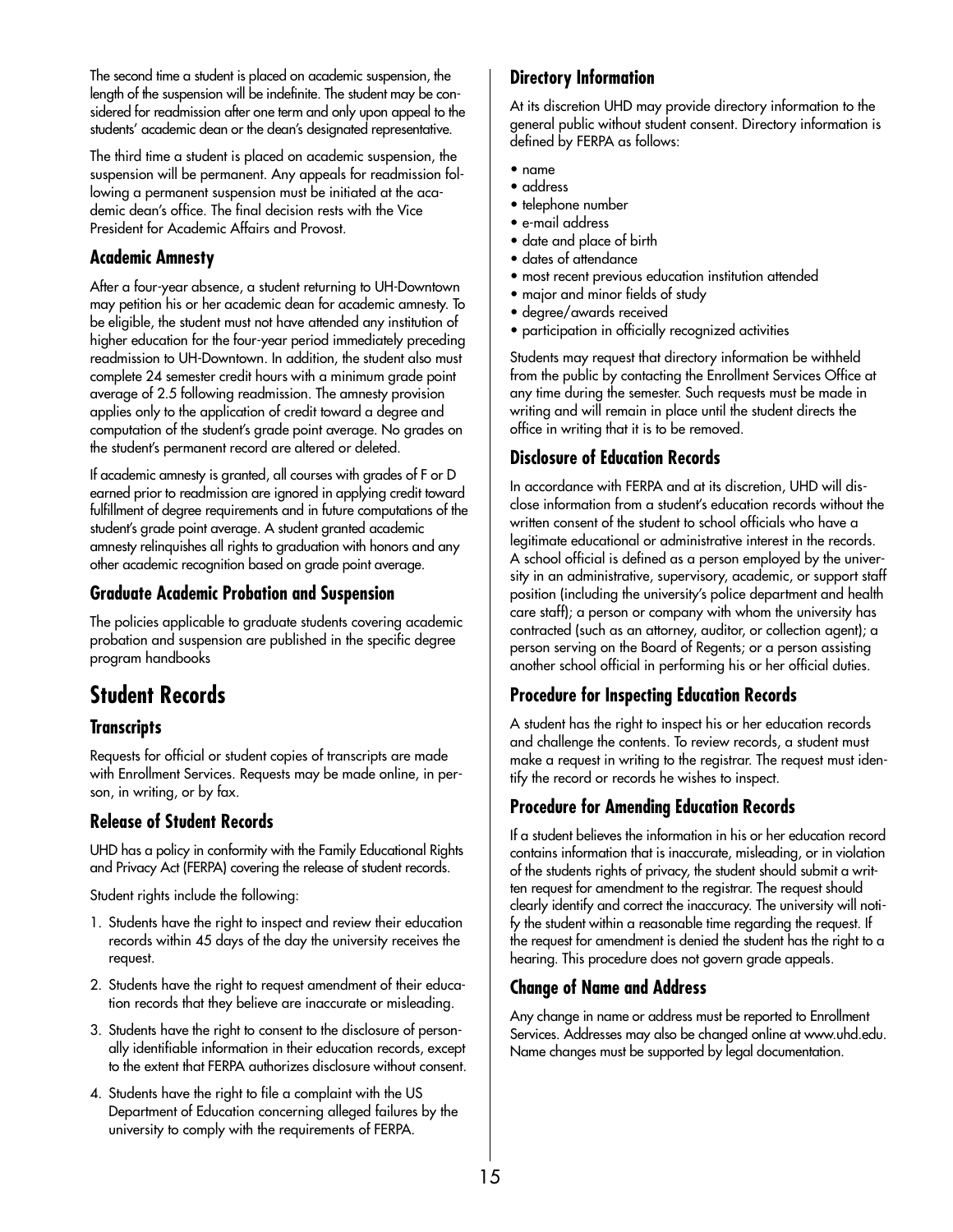# **Graduation Requirements General Degree Requirements for Graduation–Bachelor's Degree**

For degree completion, at least 25% of the semester credit hours must be earned through instruction offered by UH-Downtown.

In addition to completion of specific degree requirements, all students must meet the requirements described below. The final 30 semester credit hours of course work toward the degree must be taken at the University of Houston-Downtown. At least 18 of these hours must be at the upper level and be approved by the student's major department. Only the appropriate academic dean may waive any portion of these requirements and only upon petition by a student who has extraordinary reasons.

A minimum grade point average of 2.0 calculated on all grades earned at UH-Downtown is required for graduation. In addition, a grade point average of 2.0 is required for all courses taken at UH-Downtown that apply toward the degree.

<span id="page-19-0"></span>Students enrolled in any degree program at the University of Houston-Downtown who wish to take courses at another college or university (including any other institution in the UH System) and apply the credits toward the degree should consult with their degree program officer to be sure the courses apply to their degree program. A student taking courses under these provisions is responsible for having an official transcript from the second campus forwarded to Enrollment Services at UH-Downtown. The student also must request that an official evaluation of this transcript be made and reported to the appropriate degree program officer.

# **General Degree Requirements for Graduation–Master's Degree**

The graduation requirements for master's degrees, including residency and thesis requirements, are described in the Academic Programs—Graduate section of this catalog.

# **Graduation under a Specific Catalog**

A student usually graduates under the degree provisions of the Catalog in effect at the time of his or her first completed term of enrollment; where enrollment is defined as registration for and completion of at least one course. Students have the option of graduating under the Catalog in effect at the time of their major declaration or any subsequent Catalog. If degree requirements change during the time of the student's enrollment, the student may be required to meet the new degree requirements if the number of hours the student must take has not increased.

Exceptions:

- No Catalog more than 10 years old may be used.
- Students who interrupt their program for more than two consecutive long semesters for reasons other than military service shall be governed by the Catalog in effect at the time of re-entry to the university.
- Students whose enrollment is interrupted by military service must re-enroll within one year from date of separation from the service and no more than five years from the beginning of military service in order to remain under the provisions of the Catalog in effect at the time of original enrollment at the university.
- Students forced to withdraw for adequate cause before completion of their degree may upon readmission petition to graduate under the Catalog in effect at the time of original enrollment.
- Students who change their major shall be governed by the Catalog in effect at the time of the change.

# **Application for Graduation**

Any student who plans to graduate from the University of Houston-Downtown must file an application for graduation with the degree-granting college and with Enrollment Services. Deadlines for filing applications and paying fees are announced in the calendar published in each *Class Schedule*. A graduation fee is required at the time of filing the application. If the student does not complete the requirements for the degree, application procedures must be repeated.

# **Commencement Exercises**

Only students who complete all degree requirements and file an application for graduation with the degree-granting college may participate in the commencement exercises. The final decision on eligibility for graduation and participation in commencement exercises rests with the appropriate academic dean.

Students graduating with honors are so designated in the commencement program and wear special insignia with their academic regalia. Designation of honors for May and December graduates reflects only grades earned prior to the final semester. Designation of final honors on the transcript and diploma, however, is based on all work attempted.

Arrangements for obtaining academic regalia may be made through the university bookstore. Deadlines for ordering and paying for regalia are announced for each commencement.

# **Additional Bachelor's Degree**

To qualify for a second UH-Downtown bachelor's degree, the candidate must:

- earn a minimum of 30 semester hours credit more than needed to receive the degree requiring the fewest hours;
- meet the general and specific requirements for each degree; and
- have 30 semester hours of residence credit at UH-Downtown for each degree awarded by the university.

# **Student Affairs**

The University of Houston-Downtown's Division of Student Affairs offers a wide variety of services, programs and activities designed to augment the academic experience of students and to facilitate their development as whole persons.

# **Student Services**

# **Office of Enrollment Services**

Room 350-South, 713-221-8522

The Office of Enrollment Services assumes a leadership role in enrollment-related functions including outreach, recruitment, admission, registration, records management and student retention. For information on admission criteria see page 2.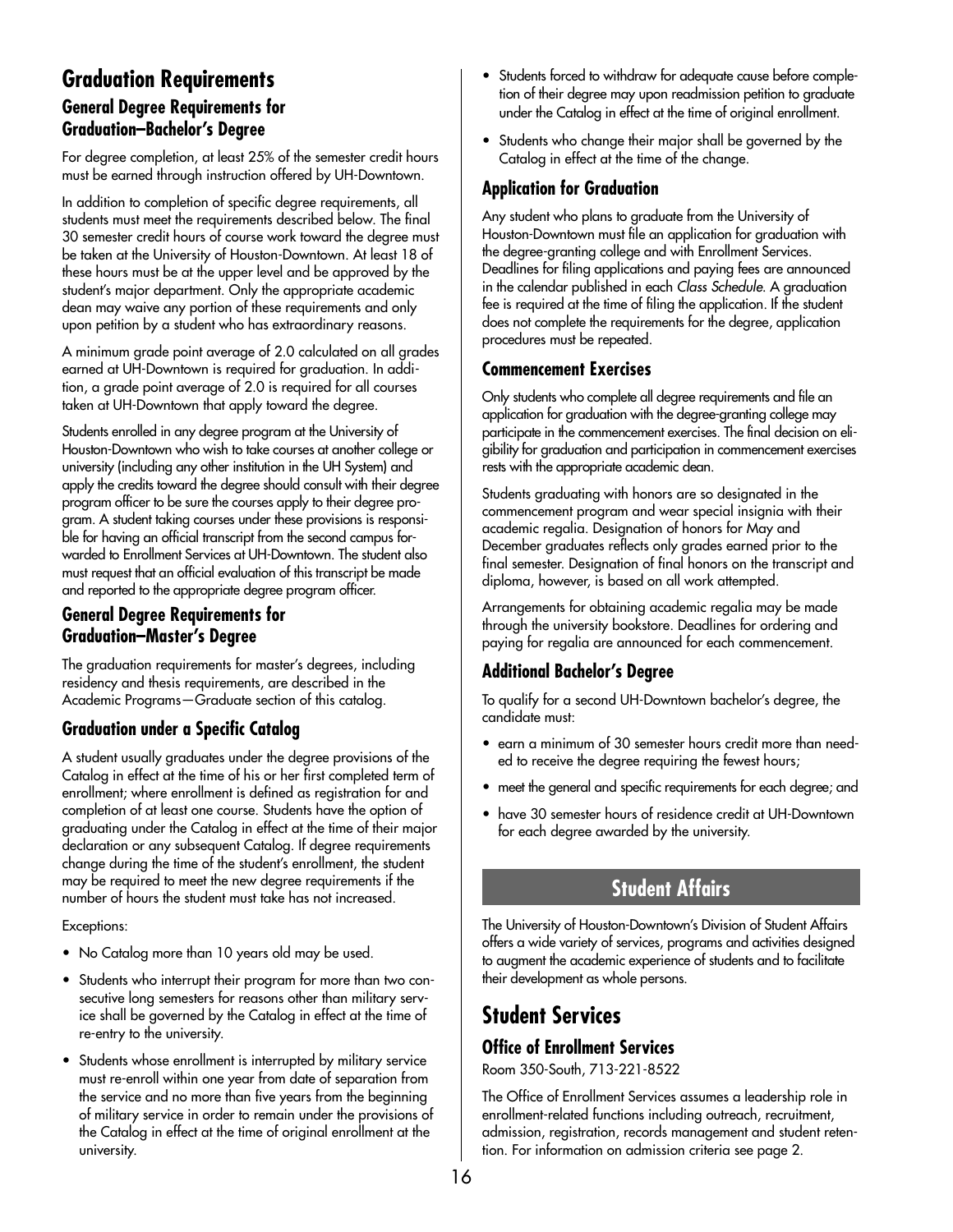# **Scholarships and Financial Aid**

Room 330-South, 713-221-8041

The Office of Scholarships and Financial Aid provides assistance for qualified students in obtaining scholarships, grants and loans and college work-study aid to support their educational activities. For information regarding specific programs and requirements, see page 8.

### **Student Outreach and Resource Center**

Room 355-North, 713-221-8201

In addition to serving as the university's recruitment office, the Student Outreach and Resource Center serves as a clearinghouse for a variety of national, state and local scholarships. The Student Outreach and Resource Center also provides general financial aid guidance, college awareness, and comprehensive scholarship application assistance. You may also obtain the following information through our office:

- scholarship applications from both external and internal sources;
- a library of scholarship and financial aid reference books;
- on-site use of the ExPAN College Board scholarship and college database; and
- informational materials on various UHD campus based programs.

The center's website, www.uhd.edu/campus/help/outreach/, provides additional links for obtaining scholarship information. Many of the scholarship applications available through our office may also be downloaded directly from this website.

### **Counseling Services**

Room 390-North, 713-221-8132

Counseling Services offers individual, couples, and group counseling for a variety of academic and personal concerns. Appointments are recommended; however, walk-ins are welcome. Emergency counseling is also available during regular office hours. Groups for support on particular issues can be formed with enough student interest. Examples of groups that have met successfully and have helped students include Women's Support, Relationship, and General Counseling groups. Study skills and test anxiety groups are also popular. Psychiatric and other referral services are provided free of charge. Strict confidentiality is observed.

# **Career Services**

Room 370-North, 713-221-8956

On the cutting edge of electronic technology, Career Services offers support, information, and counseling to students and alumni who wish to explore their career options. This office can help students develop academic and extracurricular programs to support and enhance career options through such tools as interest inventories and temperament indicators, available both in the Career Services Resource Center and on the Internet. CareerConnections, our online resume bank and job-listing site, lends itself well to the proactive, self-directed job search of today. Information about labor market and salary trends and career options are also available. In addition, UHD's Field Experience program offers qualified students the opportunity to

integrate classroom learning with work experience, granting up to six semester credit hours to students working in their field of study. Information regarding this program as well as other services is available in the Career Services office.

# **Student Health Services**

Room 380-North, 713-221-8137

Student Health Services focuses on health promotion, disease prevention, and treatment of minor illnesses and injuries. Our clinicians provide the same primary care found in most physicians' offices (including women's health), and offer referrals to specialists in the community when necessary. Routine laboratory services, pregnancy testing, and confidential HIV testing and counseling are provided. The pharmacy will fill in-clinic prescriptions at low cost and offers some non-prescription medications for sale. Our nurses provide counseling on a wide variety of health issues and offer special screenings and services throughout the year. Educational brochures on a variety of health-related subjects are also available. Applications for student health insurance may be obtained at the office of Student Health Services, Suite 380-North.

# **Student Activities and Events**

Room 280-South, 713-221-8573

The Office of Student Activities & Events encourages and challenges students to become involved in non-academic components of campus life that enrich their campus experience, offer opportunities to develop leadership and other skills and allow them to make friends from a variety of educational and cultural backgrounds. The Office of Student Activities & Events coordinates the functions of the Student Government Association, Campus Activities Board, a variety of clubs and organizations, Crossroads Festival, Culture on the Bayou, New Student Orientation Program, One Main Event, UHD Activities Day and Project Leadership UHD.

# **Student Government Association**

The Student Government Association (SGA) is the representative body for all UH-Downtown students. SGA is responsible for nominating students to serve on university committees and for chairing the Council of Organizations, which is the representative body for all clubs and organizations. SGA is involved in policy development activities through its participation in the shared governance process.

# **Campus Activities Board**

The Campus Activities Board (CAB) is the programming body that brings a variety of educational, social and multicultural programs and activities to UHD. Any student interested in offering creative ideas about enhanced programs on campus is encouraged to volunteer with CAB.

# **Student Organizations**

The varied personal and professional interests of UH-Downtown students are aptly reflected in the range of active clubs and organizations on campus. Professional organizations and departmental clubs provide opportunities for individuals with similar interests and goals to meet. There are also social clubs, cultural organizations and special interest groups. All clubs offer students educational opportunities, as well as personal enjoyment.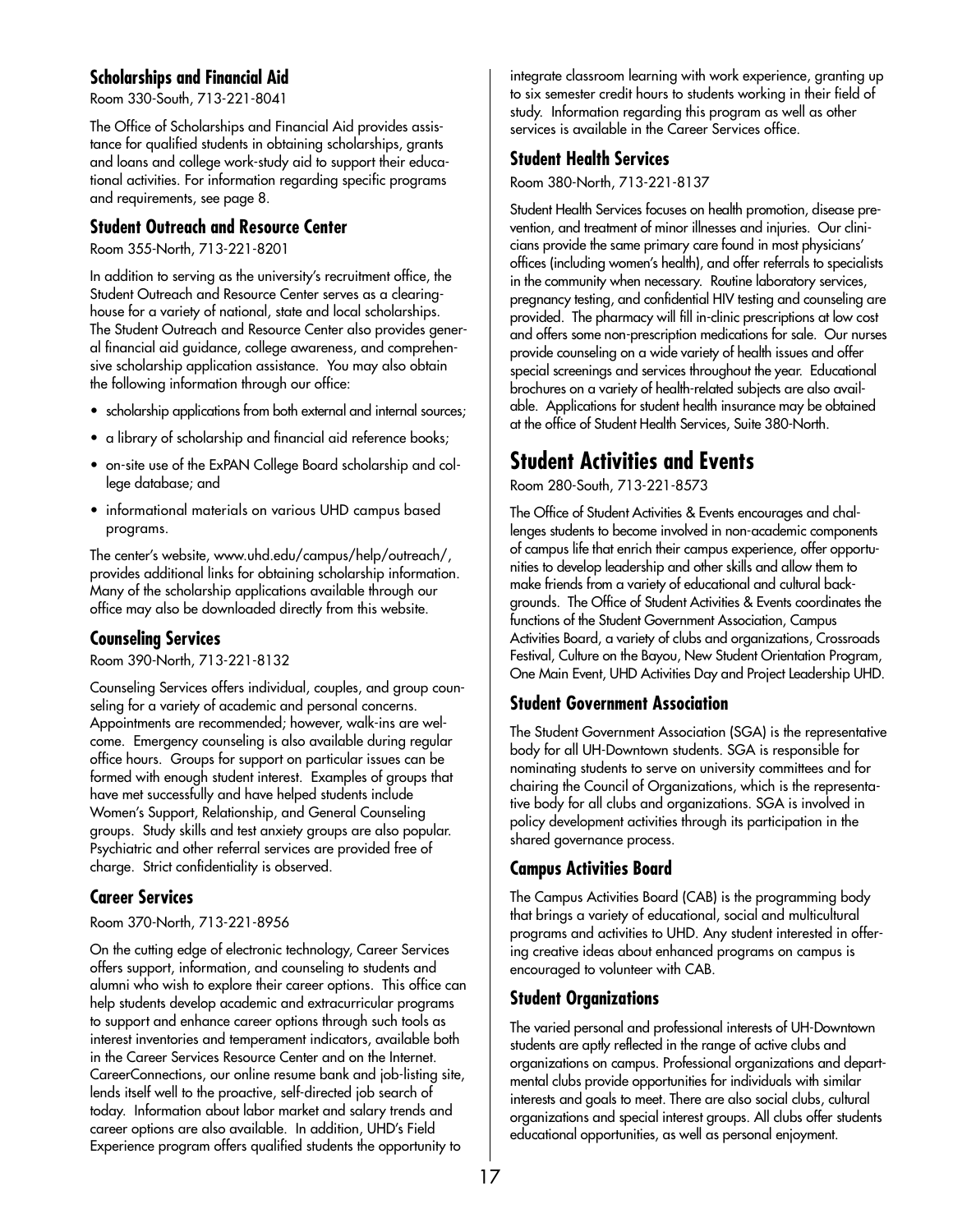# **Student Publications**

*The Dateline* is a student-run newspaper. With guidance from a faculty advisor and the Student Publications Advisory Committee appointed by the president, students are provided with a wide range of experiences in journalism.

*The Bayou Review* is a literary journal, with biannual publication of poetry, essays, reviews, photos and drawings. The journal seeks to promote arts and humanities at UH-Downtown and to provide a forum for students who have an interest in creative writing.

# **Volunteer Center**

UHD's Volunteer Center promotes public service and organizes support for volunteer opportunities in the community. The UHD Volunteer Center also serves as a clearinghouse of volunteer opportunities for UHD student organizations, individual students, faculty and staff.

# **Sports and Fitness**

Student Life Center, 713-221-8225

Sports & Fitness provides members with programs and facilities that offer vigorous, fun-filled, health-promoting, physical activity conducive to wellness and personal development. Through a well-equipped recreational facility, fitness programs, intramural sports and sport clubs activities, members will be motivated to embrace a healthy life-style, which may ultimately enhance their quality of life.

#### **Membership**

The programs and services of Sports & Fitness are open to all UHD students, faculty and staff at no additional fees. UHD Alumni Society members may purchase a Sports & Fitness Membership at an annual \$60.00 fee.

#### **Jesse H. Jones Student Life Center**

The three-level, 30,000-square-foot Jesse H. Jones Student Life Center includes two ball courts, equipped for full or cross court basketball, volleyball, badminton, and indoor soccer, a multipurpose studio designed for aerobics and martial arts, and a fitness center with state-of-the-art weight equipment and cardiovascular units. Lockers and showers are available.

#### **Fitness Programs**

Fitness programs are offered at various times throughout the week from certified instructors. Programs include: Aerobics, Karate, Tai Chi, Tae Kwon Do, Yoga, Hip Hop, Latin Dance, and Pilates.

#### **Intramural Sports**

Intramural sports programs are designed to provide opportunities for UHD members to participate in organized sports activities. Individual and team sports are offered in over 15 different sports. Leagues are created for competitive and just-for-fun participants alike, and there are several activities where men and women combine for co-recreational sports.

#### **Sport Clubs**

Sport Clubs provide members with opportunities to share common interests and pursue active involvement and improvement in a sport or activity. Clubs are encouraged to represent the university at local, regional and national competitions.

#### **Locker Rental**

Lockers, located on the 2nd, 3rd and 4th floors, are available for students to rent. Per-semester rates are \$5 for small, \$7 for medium and \$10 for large lockers. Lockers are assigned on a first-come (with receipt), first-served basis.

#### **Gameroom**

The Gameroom provides a place for students to relax and unwind between and after classes. Students may choose to play billiards, ping-pong, foosball, darts, video games, chess, cards, listen to the CD jukebox, watch television or purchase snacks from the snack bar. The Gameroom conducts various tournaments, programs and parties. Tournament winners may go on to represent UHD in regional competition.

# **New Student Orientation**

New Student Orientation introduces new students to the academic community at UH-Downtown. It is designed to meet the special needs of all students entering the university for the first time and to help make the new student's transition to the university a smooth and enjoyable one. New Student Orientation programs are offered for the summer, fall and spring semesters. Programs occur during the summer for those entering in the fall, and during the fall for those students preparing to enroll in the spring semester. Orientation also offers currently enrolled students the opportunity to develop their leadership skills and make new friends by becoming leaders in the program.

# **Project Leadership UHD**

Project Leadership UHD is a seminar-based, participatory program sponsored by the Office of Student Activities & Events in which UHD students are challenged to develop their strengths and skills as collaborative leaders. Project Leadership UHD features a core curriculum of required seminars, including the annual Student Leadership Conference, and a commitment to community service, and an elective curriculum of additional seminars. Students who complete the core curriculum and at least 3 seminars from the elective curriculum will be awarded a Project Leadership UHD certificate at an awards ceremony to be held in the Spring. For more information contact the Office of Student Activities & Events at 713-221-8573.

# **Special Services**

# **International Students**

Room 350-South, 713-221-8677

Within Enrollment Services, the Office of International Admissions supports the academic and cultural experience of international students at the University of Houston-Downtown. The office processes admission applications and provides immigration counseling. To ease the transition to living and studying in the United States, the office coordinates a special orientation for incoming international students and offers personal assistance whenever possible.

The office also provides cultural programming and immigration workshops for international students and serves as a resource to students and faculty with information about studying abroad, international exchange programs and conferences.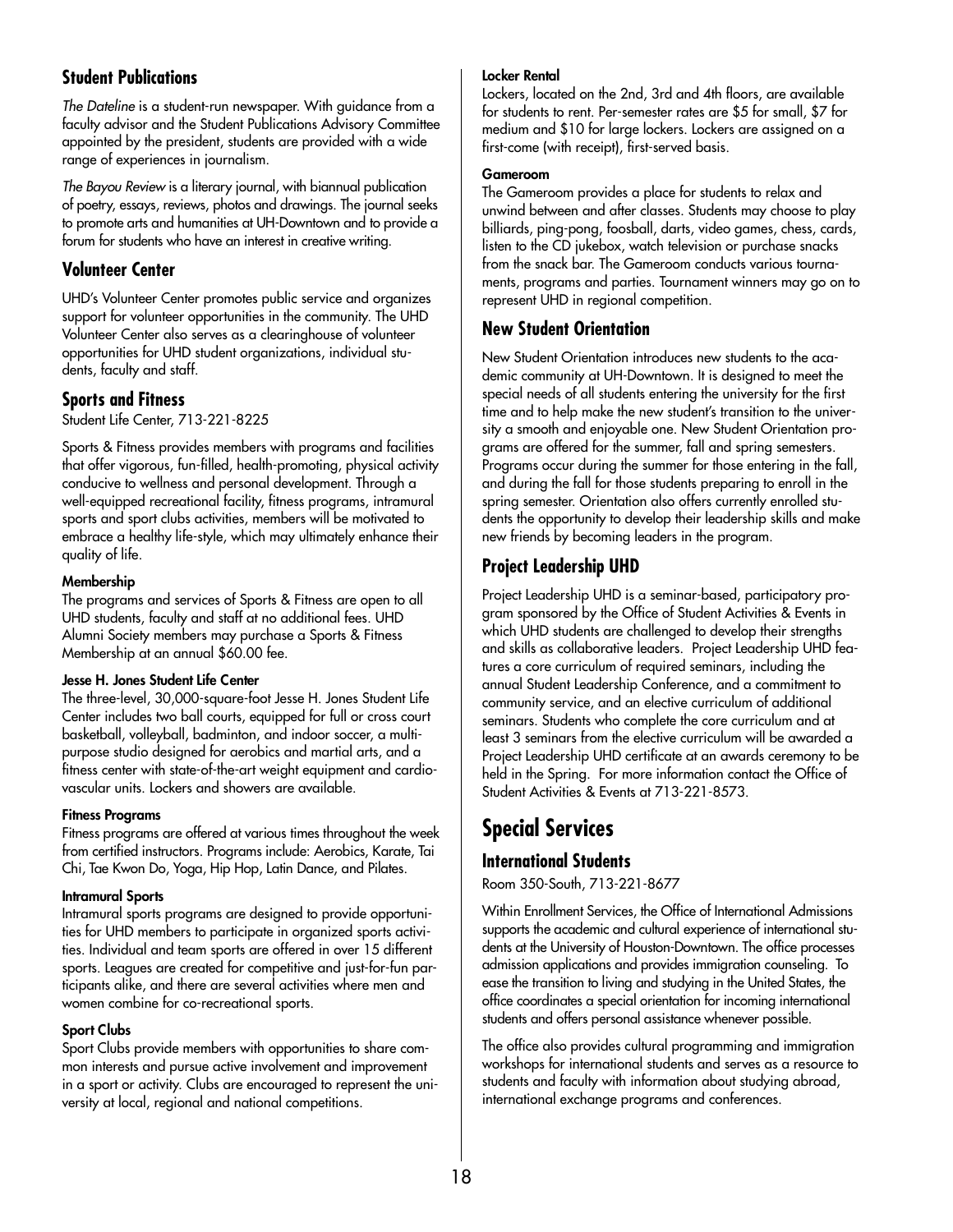# <span id="page-22-1"></span>**Preventing the Abuse of Substances and Self (PASS)**

PASS provides confidential services aimed at prevention of alcohol and drug abuse and other addiction-related behaviors. Free substance-abuse screening, individual counseling, group counseling, workshops, outreach, consultation and referral services are offered. The PASS counselor is a certified alcohol and drug abuse counselor and may be contacted in person or by calling the PASS confidential line at 713-221-8989. Interested students may join the PASS Peer Educators, a volunteer group devoted to fighting the war on drugs.

### **Testing Services**

Room 370-South, 713-221-8027

<span id="page-22-0"></span>To support new and current students, Testing Services personnel administer UH-Downtown, state and national tests. Local prepared tests include the Writing Proficiency Examination and the foreign language (Spanish) placement examinations. Several national tests are provided by testing personnel, including the General Education Development (GED), College Level Examination Program (CLEP), PRAXIS/School Leadership Series, Law School of Admission Test (LSAT), Medical College Admission Test (MCAT), Texas Academic Skills Program (TASP), American College Testing Assessment (ACT) and the SAT I and II. Registration deadlines are about one month prior to test dates. Registration information and forms for most tests are contained in test bulletins available in Testing Services, Room 370-South.

The WriterPlacer (WP) and Accuplacer, which are approved TASP alternatives recommended to new college freshmen, are offered by Testing Services. The UHD TASP Alternative test is available to any student who has never taken TASP, QuickTASP or any TASP alternative before. QuickTASP and UHD TASP Alternative are offered for UHD students only.

# **Cultural Enrichment Center**

# **Cultural Enrichment Center**

The Cultural Enrichment Center provides support for the recruitment and retention of minority students and engages in programs that offer greater access to higher education for students at UH-Downtown. The center also provides research and evaluation to promote effective program development, extend cooperative efforts with the Mexican-American and African-American Studies Programs at the University of Houston, and increase activities in support of outreach efforts with Houston area public schools.

The center has an activities fund to encourage the university community's participation in events that may be of special interest to minority students or that increase awareness of ethnic and cultural issues in society. The fund is offered in support of speakers, workshops, publicity and activities undertaken on behalf of the center.

# **General Information**

### **Student Parking**

Student parking is available at UH-Downtown in four different areas: the Daly Street Lot (North Main at Daly), the Shea Street Lot (North Main at Shea), the Naylor Street Lot (North Main at Naylor) and the Washington Street Lot (Washington at Travis and Washington at Louisiana). Shuttle bus service is available from the Daly Street Lot, providing service at regular intervals to the One Main Building. Students who park in any UH-Downtown parking lot are required to register their vehicles with the Parking Office and obtain a permit to display on the vehicle. The university reserves the right to control the availability of student parking areas to meet the demand for parking for special events. The parking fee is subject to change by the Board of Regents.

# **Dining Facility**

Dining facilities are located on the third floor of the Academic Building. Breakfast and lunch items are served Monday through Saturday. An evening meal is available Monday through Thursday after 4:00 pm during the Fall and Spring semesters. The food court offers home-cooked entrees with vegetables and rolls or cornbread, fish, chicken and vegetable wraps, rotisserie chicken, Italian foods, sandwiches, a grill, prepackaged salads, a Taco Bell and a variety of desserts.

# **Bookstore**

The upper level (third floor) of the university bookstore is located near the Main Street entrance of the One Main Building. It offers school supplies, clothing, insignia items, and snacks. The lower level (second floor) houses new and used textbooks and offers postal services including purchasing stamps, mailing letters in the US, and shipping packages in the US via metered mail, certified mail, return receipt and other special shipping options.

# **O'Kane Gallery**

The Harry W. O'Kane Gallery, established in 1970, was made possible by gifts from Harry W. O'Kane, Mary W. Bingman, and the Humphreys Foundation. Gallery Director, Mark Cervenka, and the O'Kane Gallery Committee annually select five to six exhibitions of artworks by emerging, established, and historical artists, that meet the diverse interests of the students, faculty, and staff of the University of Houston-Downtown and the downtown Houston community. Exhibitions in all media provide educational support to various university courses and to nearby schools, while the gallery, itself, functions as a site for university forums, meetings, and receptions. Exhibitions are free and open to the public. For hours and information call 713-221-8042.

# **O'Kane Theatre**

The Harry W. O'Kane Theatre, established in 1970, was made possible by gifts from Harry W. O'Kane, Mary W. Bingman, and the Humphreys Foundation. UH-Downtown presents one theatrical production each long semester in this intimate 90-seat facility. Participation is open to students, faculty, staff and alumni.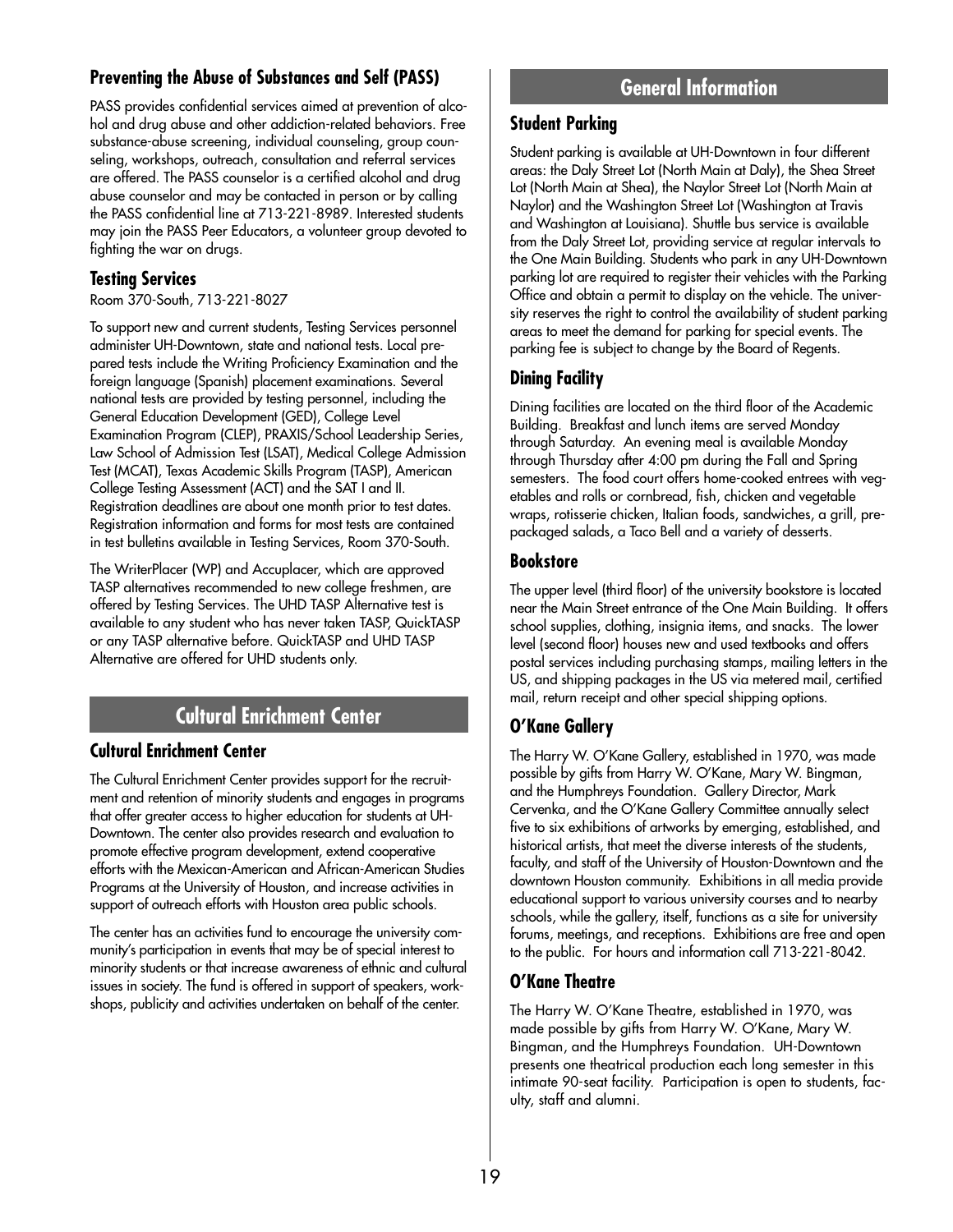# <span id="page-23-0"></span>**Weekend College, Distance Learning and Off-Campus Program**

To meet the needs of its busy students, UHD strives to offer courses at locations, in formats and at times that insure broad flexibility for students to pursue their degrees. Courses are available online via the internet and through tape purchase programs. The Weekend College provides opportunities for students who can only take courses on the weekend. And for students who live or work in the suburban Houston areas, UHD offers programs at UHS at Sugar Land, UHS at Cinco Ranch, and The University Center in The Woodlands. Courses taken off-campus may apply to any UHD degree program in which they are ordinarily accepted. Students enjoy the ability to tailor their schedule to meet individual needs by taking courses at multiple locations or using multiple formats.

Students taking off-campus courses (online, tape purchase, instructional television or at one of the off-campus locations) may be assessed a distance education fee. Specific details about these fees can be found on p. 6 of this Catalog, and are also are available on the UHD website (www.uhd.edu) and in the *Class Schedule*.

# **The Weekend College**

The Weekend College gives students the opportunity to complete their college degree by taking classes on Friday evenings or Saturdays. Students have a choice of two degree programs, the Bachelor of Business Administration with major in General Business or Purchasing and Supply Management and the Bachelor of Science in Interdisciplinary Studies.

Course offerings in the Weekend College are scheduled to help a student who already has 60 hours of credit to complete a degree program. Although there is a strong upper-level course focus, some freshman- and sophomore-level courses are also offered.

# **Off-Campus Programs**

#### **Online Courses**

www.uhdonline.uhd.edu

The rapid expansion of access to the Internet has created new opportunities for meeting UHD students' educational needs. UHD offers a growing selection of courses delivered over the web in support of degree programs. The courses are organized to provide students with a variety of activities designed to enhance the educational experience while providing the student with flexibility in taking the course. Students generally work within defined time frames for completion of course modules, they often have the opportunity to interact directly in real-time with fellow students and their professor through chats and bulletin board discussions.

#### **Telecourses**

To give students more flexibility in arranging their schedules, UHD offers a selection of telecourses, presented in a series of video segments and accompanied by specially prepared academic materials. Students may check out tapes from the UHD library. Some telecourses are also broadcast on the Houston Access station. Registration may be done by phone or in person, just as for any other UHD course. Students enrolled in a telecourse may be required to attend an orientation session.

#### **UHS at Sugar Land**

www.uhsa.uh.edu/fb 14000 University Blvd. Sugar Land, Texas 77479 281-275-3300

William O'Neill, Coordinator 281-275-3323 email: O'Neill@uhd.edu

In April 1996, the Texas Higher Education Coordinating Board granted approval to the University of Houston System to form a partnership among the four UH System universities (University of Houston, UH-Clear Lake, UH-Downtown, and UH-Victoria), Houston Community College System, and Wharton County Junior College to begin offering course work leading to 29 bachelor's and master's degrees.

The two community college partners offer lower-division courses; the UH System universities offer junior, senior, and master's courses. Courses leading to a degree may be offered by faculty from more than one university, but students register with the university that awards the degree they are pursuing. Instruction is delivered in several forms: live on-site; interactive TV on-site; video tape on-site; videotape purchased for home viewing; KUHT-TV Channel 8 at home; and online.

Degrees offered by UH-Downtown include the Bachelor of Business Administration with majors in General Business, Accounting, Management, and Marketing; the Bachelor of Arts in Interdisciplinary Studies with elementary certification; the Bachelor of Science with majors in Computer Science, Criminal Justice, and Interdisciplinary Studies; and the Master of Science with major in Criminal Justice.

For additional information, stop by the Information Center or the UHS at Sugar Land office, 14000 University Blvd., Sugar Land, or call 281-275-3300.

#### **The University Center in The Woodlands**

www.tuc.edu The University Center 3232 College Park Drive The Woodlands, Texas 77381

Louis Evans, UHD advisor 281-618-7140; 936-273-7510

The University Center in The Woodlands is a partnership of six universities including the University of Houston-Downtown and the University of Houston, and the North Harris Montgomery Community College District. Degrees offered by UHD include the Bachelor of Science in Interdisciplinary Studies, the Bachelor of Business Administration in Marketing, the Bachelor of Business Administration in Finance, and the Bachelor of Business Administration in Computer Information Systems.

Students complete lower-level course work at one of the four colleges of the North Harris Montgomery Community College District. UHD offers the junior and senior courses leading to the degree. As at UHS-Sugar Land, instruction is delivered in several forms; live onsite; interactive TV on-site; video tape on-site; video tape purchased for home viewing; KUHT-TV Channel 8 at home; and online.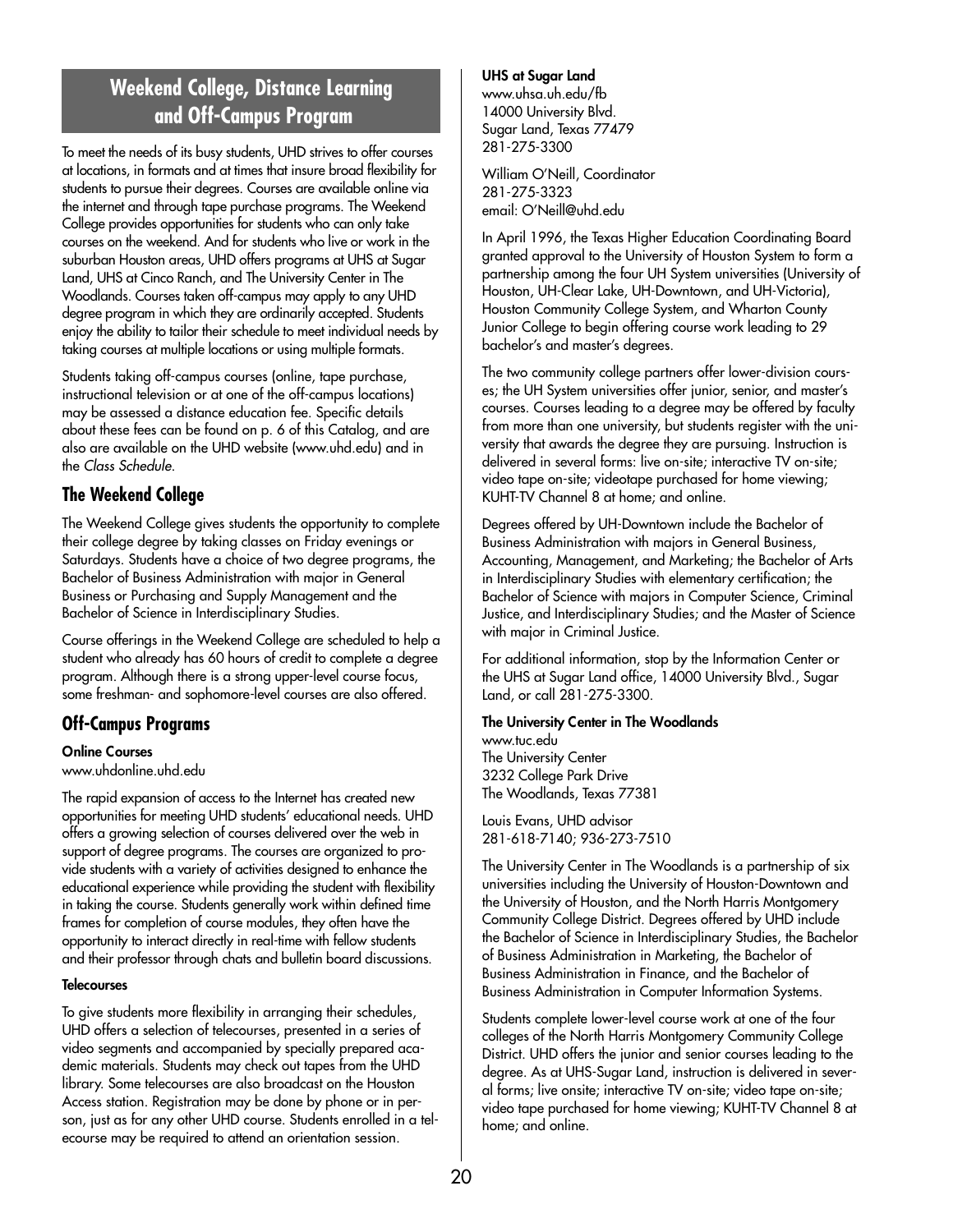#### **UHS at Cinco Ranch**

www.uhsa.uh.edu/cr 4242 South Mason Road Katy, Texas 77450 281-395-2800

The newest addition to off-campus locations is the University of Houston System at Cinco Ranch in West Houston. UHS-CR is similar in organization to UHS at Sugar Land. It is a partnership of the four UH System universities (University of Houston, UH-Clear Lake, UH-Downtown, and UH-Victoria) and Houston Community College System.

<span id="page-24-0"></span>Degrees offered by UHD include the Bachelor of Business Administration with majors in General Business, Accounting, Management, and Marketing; and the Bachelor of Science in Interdisciplinary Studies. Students complete the lower level requirements for the undergraduate degree at one of the HCC System campuses. UHD provides the junior and senior level courses required by the degree on-site at the Cinco Ranch location. As at the UHS Sugar Land and The University Center, instruction is delivered in several forms: live on-site; interactive TV on-site; video tape on-site; video tape purchased for home viewing; KUHT-TV Channel 8 at home; and online.

# **Continuing Education and Professional Development**

<span id="page-24-1"></span>Continuing education and training are provided through three units: the Applied Business and Technology Center, the English Language Institute and the Criminal Justice Training Division (see description in the Criminal Justice Department's section of this Catalog).

# **Applied Business and Technology Center**

Room 606-South, 713-221-8032

The Applied Business and Technology Center (ABTC) is dedicated to responding to the needs of business and industry. With continuing changes in technology, jobs can become obsolete almost overnight. The many changes that are emerging in the workplace make lifelong education a necessity, not a luxury.

- Hands-on training courses range from entry to advanced levels. The ABTC is an Authorized Premier Autodesk training center offering classes related to AutoCad and 3D Studio Max, Microsoft Authorized Academic Training Program partner offering training classes required to become a Microsoft Certified Systems Engineer (MCSE), and Oracle Academic Initiative partner offering training programs related to Oracle database. In addition, hands-on training is provided on MicroStation, several programming languages and various business applications.
- The center has an extensive consulting service that customizes courses to meet special industry requirements. Area corporations and agencies often contract with the center to provide their training needs in business and technology. In addition, national and foreign corporations often contract with the center to deliver services throughout the United States and abroad.

# **English Language Institute**

Room 606-South, 713-221-8047

The English Language Institute (ELI) at the University of Houston-Downtown is a noncredit English language program for international students, permanent residents and US citizens who wish to improve their English language proficiency. ELI students typically represent more than 25 countries. The program's curriculum and programs promote English language and American culture learning. ELI is a member of the American Association of Intensive English Programs.

The ELI's intensive daytime program emphasizes preparation for university academic studies through course work in reading, writing, grammar, listening and speaking. Class work is supported by computers, videos, books and a listening laboratory. Content courses at upper levels use university topics such as literature, business and current events to initiate students into university study. The ELI's seven-level program also includes Test of English as a Foreign Language (TOEFL) preparation. However, students who successfully complete the advanced level of the program may be recommended to attend academic classes at UH-Downtown without the 550 TOEFL score generally required of international students applying to the university. ELI graduates receive three hours of UHD elective credit.

Field trips and social activities are an important function of the ELI. Students from other countries are given the opportunity to learn about American culture while they are learning the language. Course content supports this as well. Students learn how to navigate the American educational system during the ELI course.

The ELI program in Intercultural Communication for the Global Professional offers seminars in doing business with Mexico, Russia and other countries, as well as a variety of workshops that facilitate business dealings in multicultural settings. ELI provides special training for professions in language skills.

ELI faculty members participate in professional organizations such as Teachers of English to Speakers of Other Languages, the Association of International Educators, and the American Association of Intensive English Programs. The ELI also draws on the expertise of visiting professors from academic institutions in other countries, such as the Universidad Autónoma de Nuevo León in Monterrey, Mexico, to enhance its various programs. In addition, the ELI develops individual English language learning programs for special international groups sponsored by public or private agencies abroad.

# **Special Programs**

# **Study Abroad Programs**

The University of Houston-Downtown is a charter member of the Texas Consortium of Study Abroad Programs. Academic year and semester programs of study are available in Mexico, England, Ireland, France, Italy, Russia, Spain, the Czech Republic, Austria, Argentina, Australia, Japan, and South Africa. In addition to more formal courses of study, faculty-led programs are occasionally offered in conjunction with various academic classes. Recent faculty-led programs have visited China, Mexico, and London.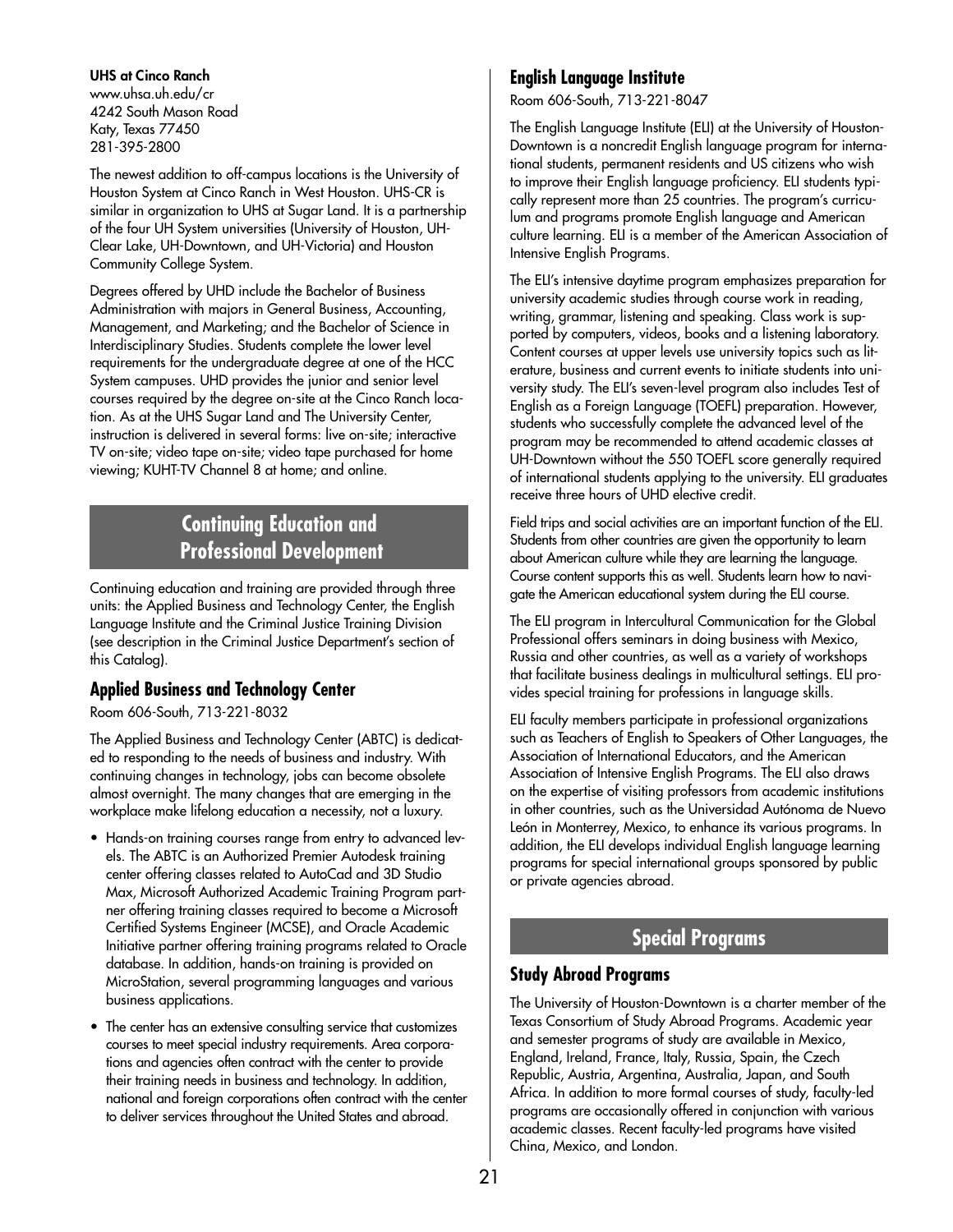All currently enrolled UH-Downtown students planning to take part in a UHD sponsored or approved study abroad program are eligible to apply for financial support from the International Education Student Fee Fund. Depending on the cost, program length, and student interest in a particular study abroad program, a limited number of grants up to \$2,000 may be available to help supplement the cost of a study abroad program. Information on study abroad programs, scholarships and grants is available in the Provost's Office, Room 950-South.

### **Disabled Student Services**

Room 409-South, 713-226-5227

Disabled Student Services meets the special needs of disabled students in the university. These services are designed to assist students and instructors with placement testing; priority registration and scheduling; academic advising and counseling; and testing accommodation, including taped and enlarged tests, and proctored, extended-time testing. In addition, staff members advise instructors on classroom accommodations, arrange tutoring services, and serve as liaison between disabled students and faculty, and between disabled students and community agencies.

Section 504 of the Rehabilitation Act of 1973 stipulates that disabled students must be accommodated so that they may achieve at the level of which they are capable. Detailed information may be found in the *Disabled Requirements Handbook* of the Federal Programs Advisory Service, US Department of Education. Additional information is available in the Disabled Student Services office.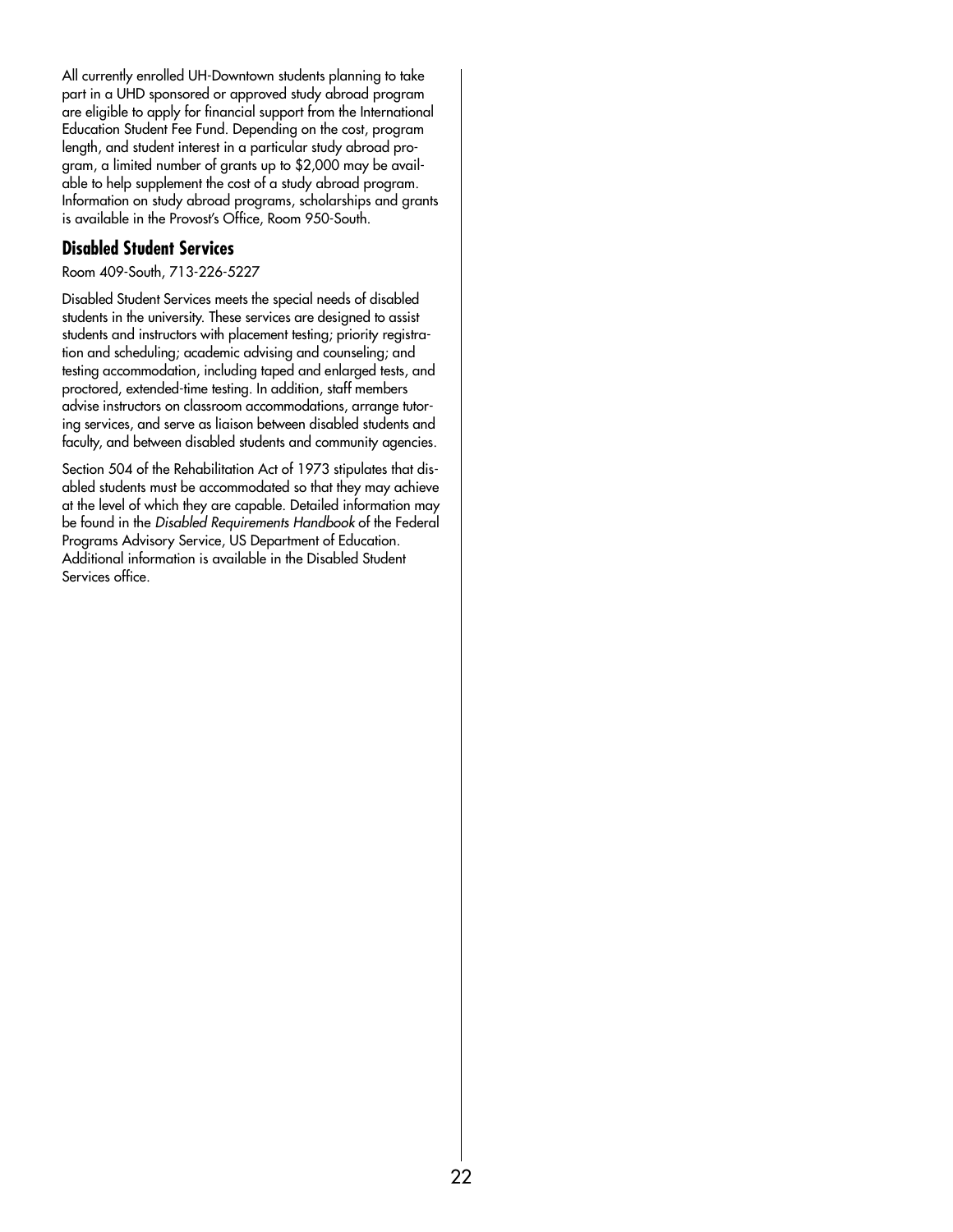# **-This Page Intentionally Left Blank-**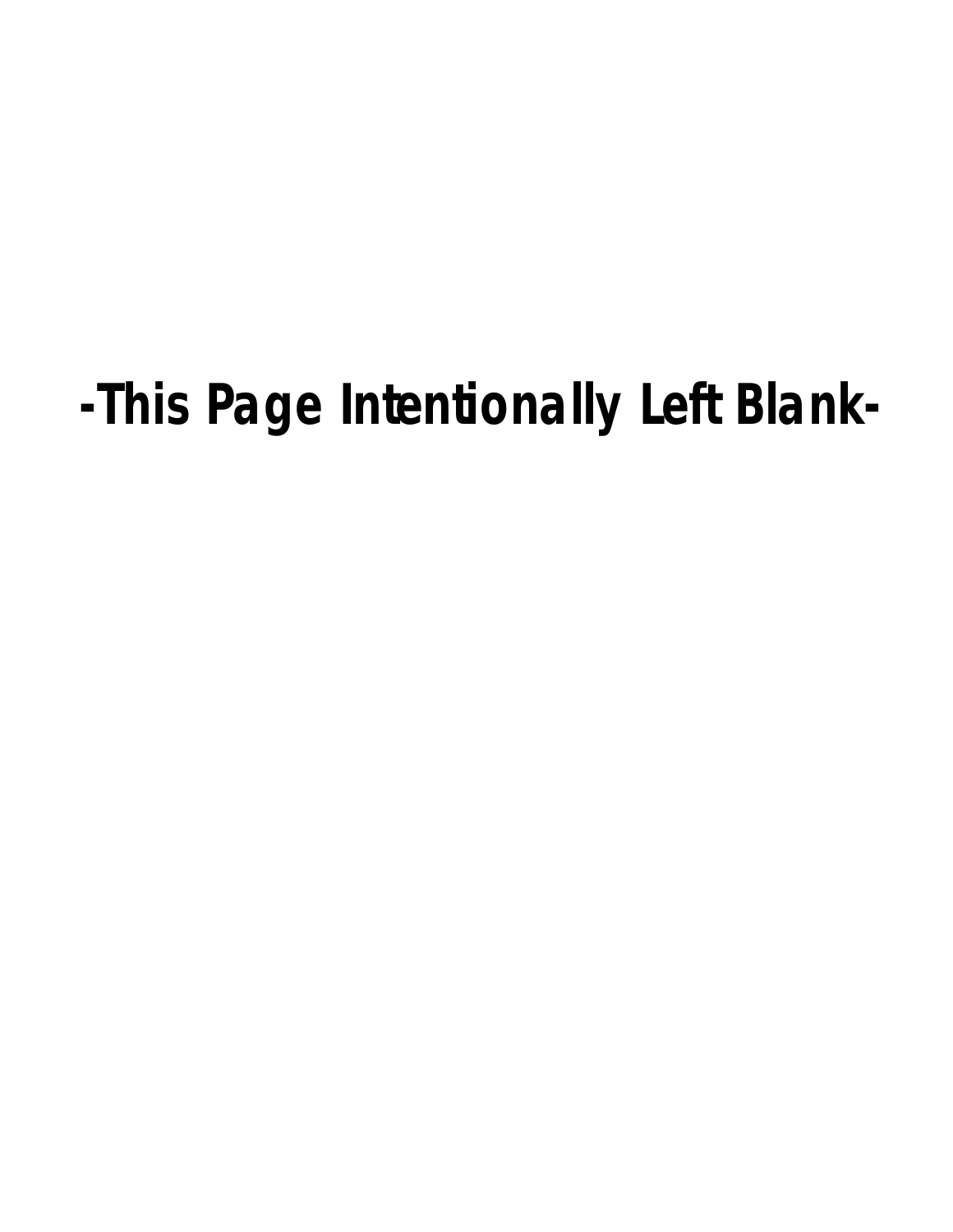# <span id="page-27-0"></span>**Academic Programs–Undergraduate**

# **General Education**

# <span id="page-27-1"></span>**General Education and the College Curriculum**

The granting of a college degree signifies having reached a level of intellectual development that merits formal recognition. Intellectual development can be measured both in terms of depth and breadth of knowledge, and a college degree should signify growth in both dimensions. In most college programs, students demonstrate depth of knowledge by completing courses required in the major field of study.

Breadth of knowledge is demonstrated by satisfying a group of general education requirements that are shared by students in all majors. Whereas the aim of the major field of study is to provide experiences defining membership in a disciplinary community, the aim of the general education program is to provide experiences that define what it means to be a college-educated person. The centerpiece of the general education program is called the "core curriculum" because these courses comprise the core of the college experience. The goals of UH-Downtown's general education program are that graduates will demonstrate:

- The ability to view events from a variety of perspectives, especially including different historical and cultural perspectives;
- An awareness of the different ways of pursuing knowledge, including the methods of scientists, and of those engaged in the arts and humanities;
- Knowledge of, and sensitivity to, ethical and moral standards;
- Knowledge of, and a degree of skill with, new technologies;
- The ability to communicate clearly and effectively, and to use various media to transmit and process information.

In order to achieve these goals, the general education component of all degrees earned at UH-Downtown consists of four parts: courses satisfying the common core requirements, application course requirements, enhancement course requirements, and the Writing Proficiency Examination. Each of these components is described below:

# **Common Core Requirements**

Students in all UH-Downtown degree programs must complete a common core of courses consisting of at least 42 semester credit hours. If any course taken to fulfill a core requirement has a corequisite, the corequisite course must be taken concurrently. For instance, if a student chose to fulfill the Natural Sciences requirement by taking BIOL 1301, the corequisite lab course, BIOL 1101, would also have to be taken in the same semester. The following table lists the disciplinary components of the core, the number of semester credit hours (SCHs) required in each

component, and the UH-Downtown courses that may be used to fulfill these requirements. Departments often suggest certain courses that they prefer their majors to take to fulfill some of the core requirements, so students should carefully study the degree plans that interest them. Degree plans may be found in the sections of this Catalog describing the departments' programs, and in degree program brochures available in departmental offices.

| <b>DISCIPLINARY COMPONENTS</b>                   | <b>SCH<sub>s</sub></b> | <b>UHD COURSE OPTIONS</b>        |
|--------------------------------------------------|------------------------|----------------------------------|
| Communication                                    |                        |                                  |
| English composition                              | 6                      | ENG 1301, 1302                   |
| Speech                                           | 3                      | One course from COMM             |
|                                                  |                        | 1301, 1303, 1304, 1305,          |
|                                                  |                        | 3302, 3304, 3306                 |
| <b>Mathematics</b>                               | 3                      | Any MATH course numbered         |
|                                                  |                        | 1301 or higher                   |
| <b>Natural Sciences</b>                          | 6                      | Two 3-hour courses from          |
|                                                  |                        | BIOL, CHEM, GEOL, MBIO,          |
|                                                  |                        | or PHYS that include lab         |
|                                                  |                        | hours or have corequisite 1-     |
|                                                  |                        | hour labs                        |
| <b>Humanities and Visual and Performing Arts</b> |                        |                                  |
| Fine Arts                                        | 3                      | One course from ART,<br>DRA, MUS |
| English Literature                               | 3                      | Any literature course            |
| Social and Behavioral Sciences                   |                        |                                  |
| US History                                       | 6                      | Two courses from HIST 1305,      |
|                                                  |                        | 1306, 2303, 2309                 |
| Political Science                                | 6                      | POLS 2303, 2304                  |
| Social/Behavioral Sciences                       | 3                      | One course from ANTH             |
|                                                  |                        | 2301, 2302; CJ 1301; ECO         |
|                                                  |                        | 1301; GEOG 1301, 1302;           |
|                                                  |                        | PSY 1303; SOC 1303               |
| <b>Computer Literacy</b>                         | $3 - 4$                | One course from CIS 1301;        |
|                                                  |                        | CS 1305, 1408, 1410;             |
|                                                  |                        | ENGR 1400; HUM 2305              |
| <b>Total Hours</b>                               | 42-43                  |                                  |

A student transferring to UHD who has completed the common core requirements at another Texas institution of higher education will receive credit for each of the core courses transferred, and will be considered to have fully satisfied all of UHD's common core requirements.

A student transferring to UHD who has completed some, but not all, of the common core requirements at another Texas institution of higher education will receive credit for each of the core courses transferred, and will be considered to have fully satisfied the corresponding common core requirements at UHD.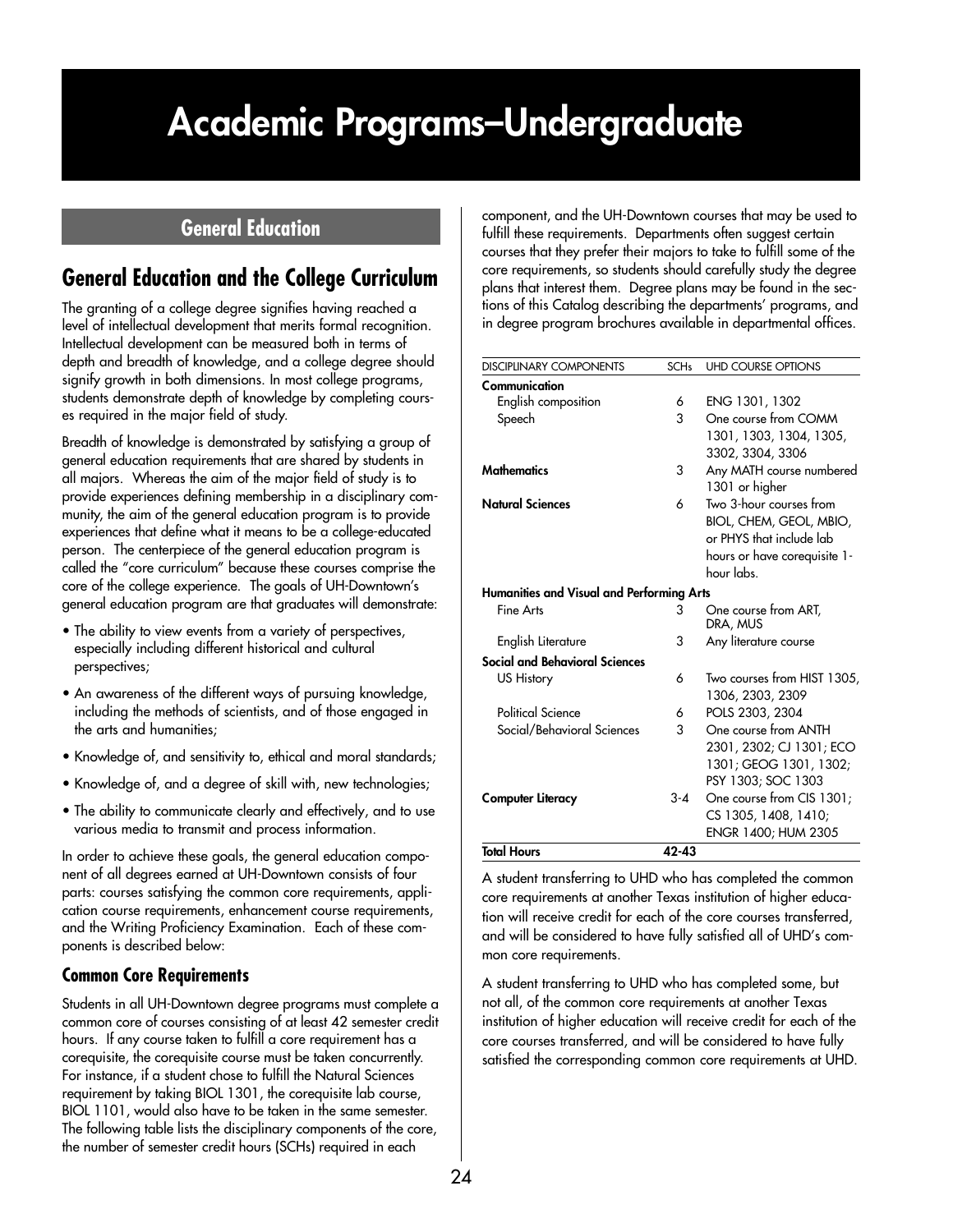The student must still satisfy any remaining UHD common core requirements.

A student concurrently enrolled at more than one institution of higher education should follow the core curriculum requirements in effect for the institution where they are classified as degree-seeking students.

#### **Time Frame for Completing Common Core Requirements**

The common core of the general education program is designed to provide students with the academic skills and knowledge that constitute the foundation of a baccalaureate education. The specialized course work taken in the major field of study builds upon this foundation, so it is necessary for students to complete core requirements early in their course of study.

<span id="page-28-0"></span>Writing and computational skills are especially critical for future academic success. Therefore, in the first semester in which they are eligible to do so, students must enroll in the courses that will satisfy the English composition/rhetoric requirement (ENG 1301 and ENG 1302), and the courses that will satisfy the mathematics requirement (any MATH course numbered 1301 or higher), and students must continue to enroll in these courses until they have been successfully completed.

Students are encouraged to complete all other common core requirements before enrolling in any upper-division (3000-level and 4000-level) courses. Students may not take the writing skills courses within their major until they have successfully completed the Writing Proficiency Examination.

# **Application Course Requirements**

The application course requirements are intended to ensure that the communication and analytical skills learned in common core courses are applied and further developed. Application courses are required in the following two areas:

#### **Writing Skills**

In addition to the common core requirements in English composition and literature, students must take two upper-division courses that include substantial written assignments. These courses, designated as "W courses" in degree programs, assure students of opportunities to use and further refine their writing skills within the context of the major field of study.

#### **Nonverbal Analytical Skills**

In addition to the common core requirements in mathematics and computer literacy, students must take one course that makes use of the skills learned in these core courses to solve problems related to the major field of study. These courses are designated as "S courses" in degree programs.

### **Enhancement Course Requirements**

Enhancement courses represent another way in which certain objectives of the general education program are embedded in courses beyond those in the common core. Each degree program includes certain courses that (1) give significant emphasis to ethical and moral issues, and (2) engender in students a

greater appreciation of their membership in a world community marked by vast diversities of every type.

# **Writing Proficiency Examination**

All students must take and pass the Writing Proficiency Examination after completing 60 semester credit hours and before completing 75 semester credit hours. Transfer students with 75 or more hours must attempt the examination during their first semester at the university. The purposes of the examination are to determine if students have retained the language skills learned in their lower-division composition courses, and to ensure that students proceeding to upper-division work possess college-level writing skills. Examination dates and instructions for registering for the examination are given in each semester's *Class Schedule*.

# **University College**

# **UNIVERSITY COLLEGE**

**B. Christiana Birchak** , PhD, Interim Dean Room 655-South, 713-221-8007

All new undergraduate students to UH-Downtown are first admitted into University College. University College is responsible for assisting students in their academic progress until they officially declare a major. Students are encouraged to officially declare their major when they have completed 30-60 credit hours of college-level courses. See the Academic Advising Center for specific requirements and the procedures for declaring a major.

# **Academic Advising Center**

Room 380-South, 713-221-8006

The Academic Advising Center is a place where UHD students can meet with an academic advisor to discuss academic and other university issues. Academic advising is an important part of a student's life at UHD. Seeing an academic advisor each semester will help students to remain in compliance with state and university policies, and to make satisfactory progress toward attaining their degrees.

Academic advisors are available to help students select courses each semester from the university's general education curriculum, to provide information regarding campus resources, and to help students declare a major. Academic advisors are also available to discuss course work evaluations from previous colleges and universities that students may have attended.

The Academic Advising Center is open from 8:00 to 6:00, Monday through Thursday, and 8:00 to 5:00 on Friday. No appointment is necessary.

### **Academic Counseling Center**

Room 655-South, 713-221-8101

Academic counselors are available to provide assistance and guidance to students on academic issues. Counselors work with students on setting goals, managing time, arranging for tutoring in selected subjects, and dealing with unforeseen difficulties that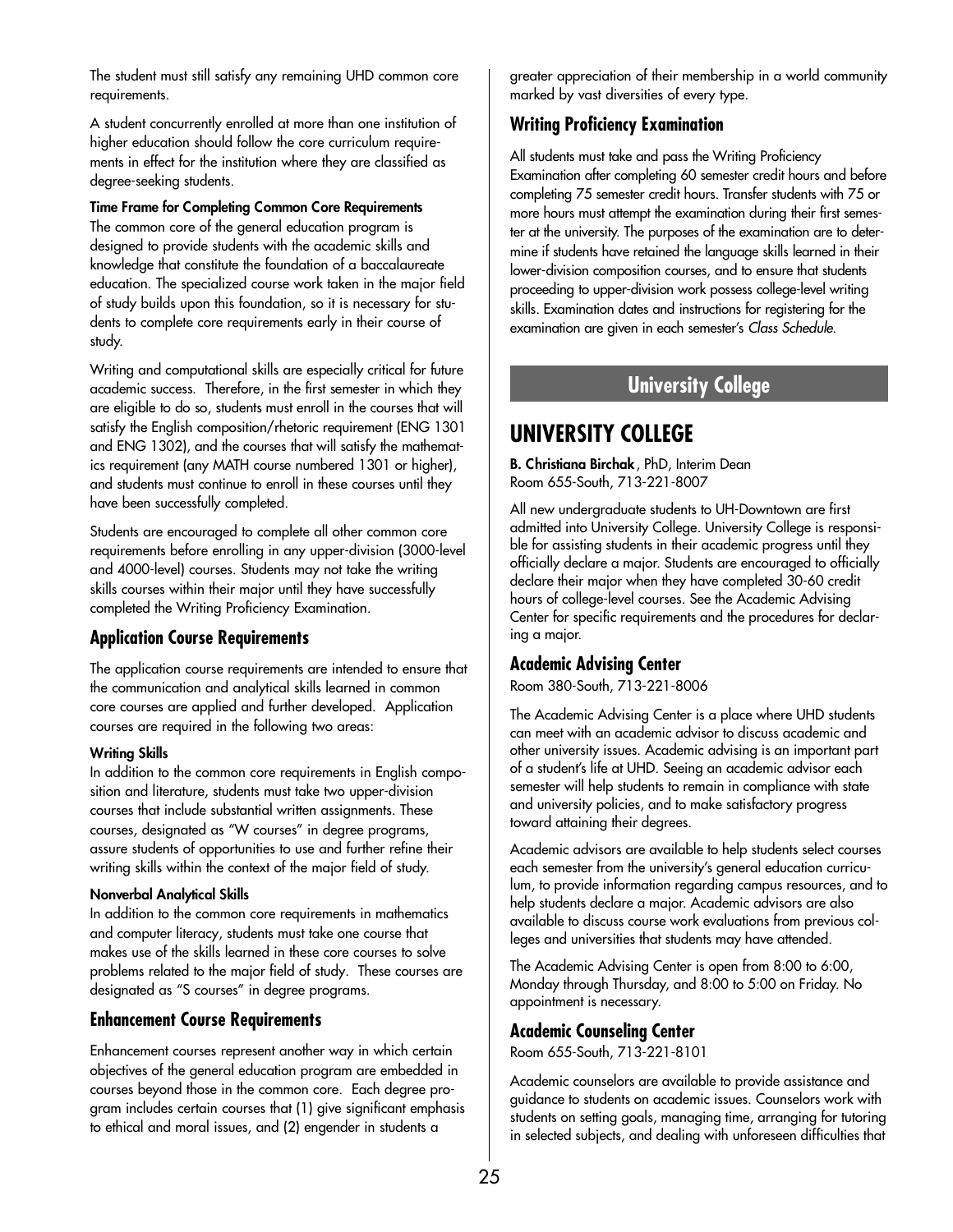<span id="page-29-0"></span>may jeopardize academic success. Support programs are also available to help students with physical or learning disabilities.

### <span id="page-29-1"></span>**UH-Downtown Learners Community**

Room 405-South, 713-221-8286

The UH-Downtown Learners Community, funded under the federal Strengthening Hispanic Serving Institutions program, provides a web of integrated services to students entering UH-Downtown as first-time-in-college freshmen. The project's goal is for Learners Community students to remain enrolled from one fall semester to the next, make satisfactory academic progress, and graduate within six years with a baccalaureate degree. Program components include linked courses, supplemental instruction, academic counseling (including midterm grade reporting and a probation recovery program), financial aid counseling, faculty mentoring, a library resources curriculum, and the Laptop Pilot Project.

# <span id="page-29-2"></span>**GEARUP (Gaining Early Awareness and Readiness for Undergraduate Programs)**

The GEARUP Program, funded by the US Department of Education, is a partnership among Project GRAD, Houston Independent School District (Davis, Yates, and Wheatley feeder patterns), and partner universities (UH-Downtown, University of Houston, and Texas Southern University). GEARUP seeks to develop early college awareness in middle school students by establishing ongoing relationships with the faculty, staff, and students of local colleges and universities. UH-Downtown is a university partner to Marshall Middle School, and provides reading and mathematics tutoring, mentoring experiences, and an early college awareness curriculum to sixth and seventh graders.

# **Educational Talent Search and Upward Bound**

Educational Talent Search: Room 455-South, 713-221-8992 Upward Bound: Room 437-South, 713-221-8515

Educational Talent Search and Upward Bound reach out to students in Houston public schools with programs and activities designed to encourage college-going rates among under-represented populations. These highly successful efforts have significantly increased the number of students who go on to college in the schools where these programs are present.

# **Academic Outreach Programs**

UH-Downtown offers a variety of programs in cooperation with area high schools to encourage high school students to continue their education after graduation and to prepare them to succeed at the college level. These programs provide intensive training in reading development, English composition, critical thinking and analysis, and specific preparation in mathematics and the natural sciences.

# **COLLEGE OF BUSINESS**

**Bobby G. Bizzell**, PhD, Dean **Carl R. Ruthstrom** , PhD, Assistant Dean Room 1009-North, 713-221-8179

Business Student Records Office: Room 1037-North, 713-221-8689, Email: cobadvise@dt.uh.edu

# **Finance, Accounting and Computer Information Systems Department**

**Asghar Nazemzadeh**, PhD, Chair **Randy Serrett** , PhD, Assistant Chair Room 1005-North, 713-221-8017

#### **Faculty**

| Professors:           | Duangploy, Islam, Leavins, Marvasti, |
|-----------------------|--------------------------------------|
|                       | Nazemzadeh, Rebhun, Smith,           |
|                       | Wadhwa                               |
| Associate Professors: | Bose, Chau, Chong, Hashemi, Omer,    |
|                       | Pelaez, Penkar, Robbins, Shelton,    |
|                       | Williams                             |
| Assistant Professors: | Bressler, Chang, DeVries, Manrique,  |
|                       | Serrett, Tokic, Yin                  |
| Lecturers:            | McMahon, Phelps                      |
| Emeritus:             | McNeill                              |
|                       |                                      |

# **Programs of Study**

#### **Bachelor of Business Administration with majors in:**

Accounting Computer Information Systems Finance International Business

#### **Minors in:**

**Accounting** Computer Information Systems **Economics** Finance International Business

# **Management, Marketing and Business Administration Department**

**Forrest Aven** , PhD, Chair **Caroline Ashe**, EdD, Assistant Chair Room 1005-North, 713-221-8017

### **Faculty**

| Professors:                  | Bizzell, Efraty, Evans, Jackson,  |
|------------------------------|-----------------------------------|
|                              | Johnson, Shipley, Woods           |
| Associate Professors:        | Ashe, Aven, Goff, Hagedorn,       |
|                              | Kauffman, Ruthstrom, Spilger,     |
|                              | Stanberry, Strain                 |
| <b>Assistant Professors:</b> | Coy, Maranville, Mitchell, Nealy, |
|                              | Pointer, Stading                  |
| Instructor:                  | Monteils                          |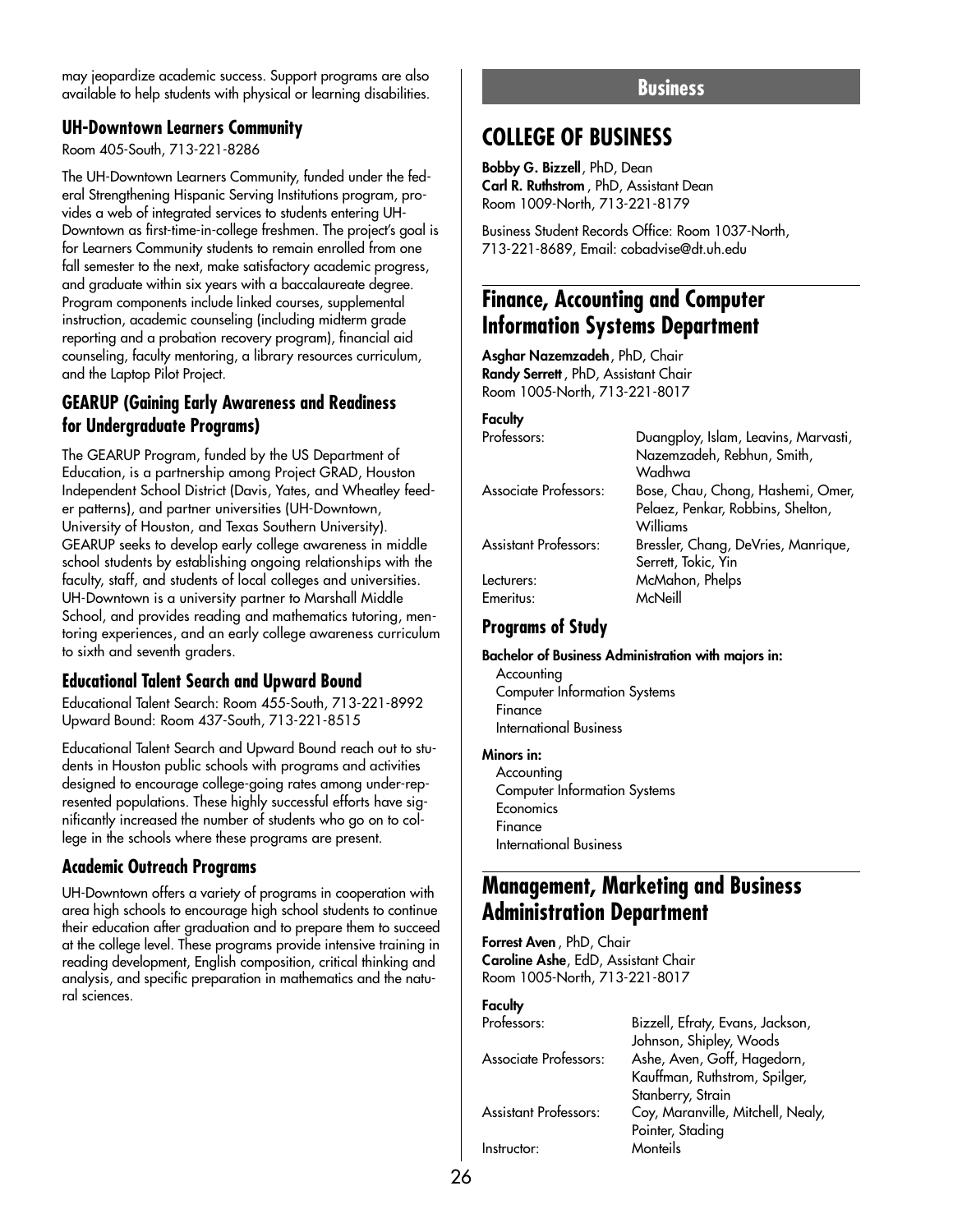Lecturers: Cuevas, Francis, Ghosh, Horvitz, Junco, King, Supina Emeriti: Eckles, Hebert, Robinson, Rooney, Tinkler, Wilkinson

# **Programs of Study**

#### **Bachelor of Business Administration with majors in:**

Administrative Management General Business Management **Marketing** Purchasing and Supply Management

#### **Minors in:**

Administrative Management Energy Management General Business (available only to non-Business majors) Management **Marketing** Professional Land Management Purchasing

#### **Accreditation**

The programs of the College of Business are accredited by the Association to Advance Collegiate Schools of Business-International.

#### **Mission Statement**

The College of Business prepares students for professional careers by stressing not only the skills and knowledge essential for success but also the wisdom and understanding necessary to become productive citizens. The mission of the College of Business is to provide education that develops an understanding and appreciation for the dynamic nature of the forces that shape business. The College of Business prepares students for success by offering them an opportunity to develop expertise and skills in a particular business discipline within the framework of a broad, well-integrated business curriculum that emphasizes analytical, communication and interpersonal skills and knowledge that enhance students' long-term employability and opportunities for advanced degrees. The college has a regional focus with emphasis on responding to the needs of the business and professional community in the Greater Houston area. Faculty maintain a close affiliation with the community through a variety of activities, including participation in local professional associations, leadership in professional development programs, supervision of student projects benefiting local businesses and organizations, and consulting.

The College of Business serves urban students in a small class setting that encourages interaction and draws upon the strengths of diversity in student age, ethnicity, work experience and cultural background. Excellence in teaching is the first priority of the college. Excellence is achieved through innovative pedagogy that emphasizes the application of theory and the development of discipline-based skills. In addition, research and scholarly activities are encouraged as essential components in maintaining faculty excellence.

The College of Business is committed to maintaining high-quality instruction by regularly examining its educational offerings and its delivery processes. Faculty, administrators and staff believe that the development of policies, programs and personnel that support

excellence are most likely to emerge in a collaborative work environment. The college seeks to create a culture built upon mutual respect and appreciation for each person's contributions.

#### **Objectives**

To carry out this mission, the faculty of the College of Business has adopted objectives to guide the college's planning related to teaching, research and service. The teaching objectives have the highest priority and include:

- Providing a curriculum appropriate to the business environment and to the students' educational and career needs.
- Implementing the curriculum by means of a highly qualified faculty.
- Supporting students through quality courses, academic advising and flexible scheduling.

The objectives related to research and service have approximately equal weight. The research objectives include:

- Providing the organization, facilities and support to assist faculty research and publication.
- Encouraging presentation of research by written and oral means.

The service objectives include:

- Fulfilling responsibilities as members of the university faculty community in performance of assignments from university management.
- Encouraging faculty membership and active participation in professional organizations.
- Enhancing the partnership of the academic community with the business community and the public at large.

Consistent with the college's mission and objectives, each of the major programs is designed to prepare graduates to make immediate contributions as employees and to develop in them skills, knowledge and attitudes to deal effectively with the technological, economic and social uncertainties of the future.

One way by which the commitment of the business community to the quality of programs offered by the College of Business is demonstrated is by the funding of professorships. The college is honored to be the recipient of three such funds. In 1983, the Houston Association of Professional Landmen endowed the Petroleum Land Management Professorship. In 1987, a grant from Fiesta Mart was matched by the University of Houston System to establish the Fiesta Professorship in Accounting. In 2002, a grant from Marian and Speros Martel established the Martel Professorship in Computer Information Systems.

#### **Beta Gamma Sigma**

The College of Business is privileged to have a student chapter of Beta Gamma Sigma, the national business honorary society recognized by the AACSB-International. Its mission is to encourage and honor academic achievement and personal excellence in the study and practice of business. Each year, the University of Houston-Downtown Chapter invites to membership the juniors in the college who rank in the top 7% of their class and the seniors who rank in the top 10% of their class who are not already members.

#### **Academic Requirements–Admission, Declaration of Major, Advising, Graduation**

In order to declare a major in the College of Business, the student must first be admitted to the College. The admission policy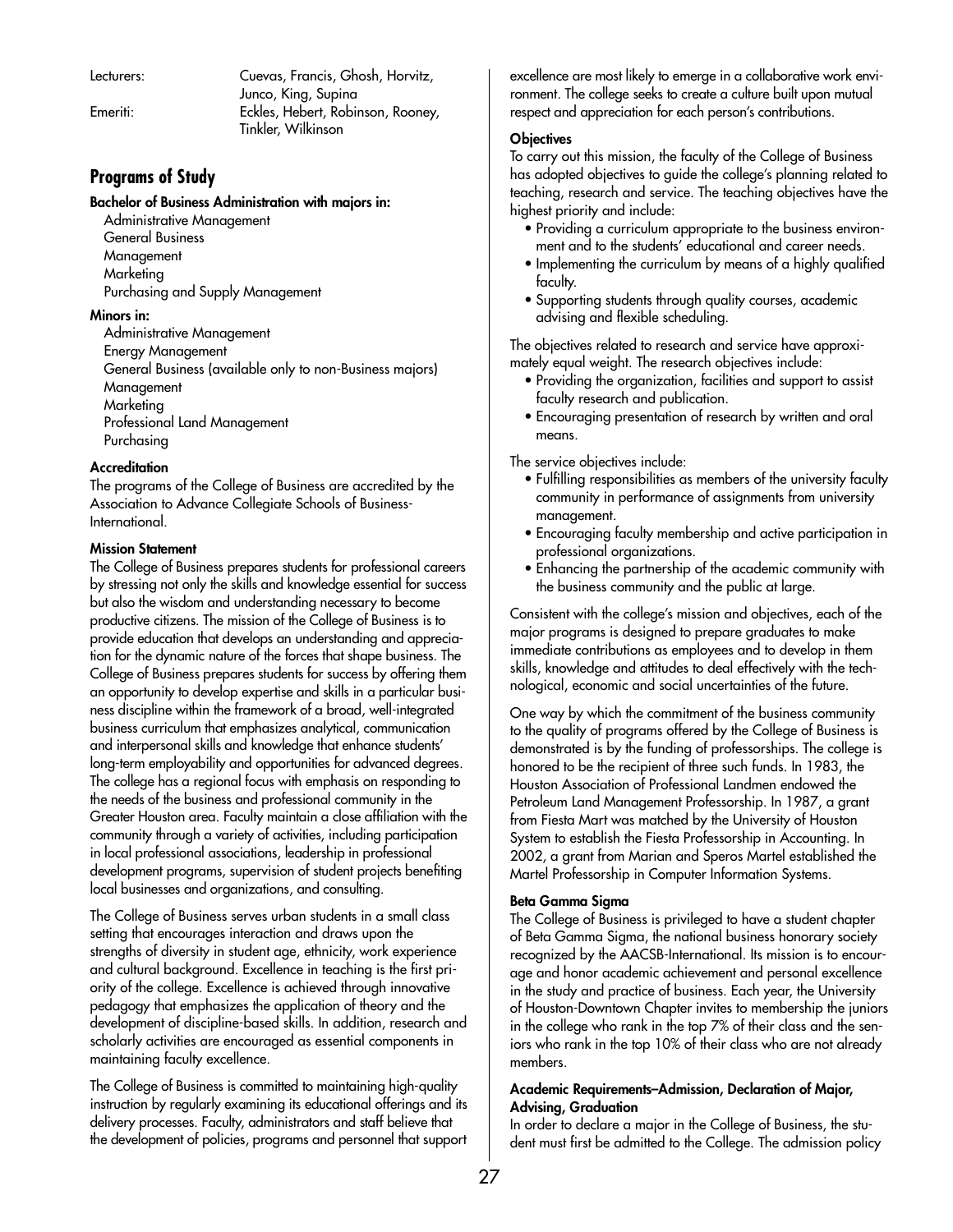is described in the "Academic Requirements for the College of Business," which is available in the Office of Business Student Services in Room 1041-North. The Application for Admission to the College of Business is obtained from the University College in Room 380-South. A student may be admitted to the College of Business as early as the completion of 30 hours of collegelevel work. Once admitted, the student must declare a major by the completion of 60 hours of college-level credit.

Information concerning requirements for admission to the college, declaration of major, transferability of courses and requirements for graduation are available from the Office of Business Student Services in Room 1041-North.

An advisor must authorize registration for any course in the college that has a course prerequisite. A student may register by telephone if eligible. A student generally will not be allowed to register for any junior- or senior-level course in the College of Business until he/she has been admitted to the College of Business and has completed 60 hours of college-level work. Students not admitted to the College of Business who desire to take junior- and senior-level courses in the College of Business must have an overall grade point average of 2.0 on course work completed at the University of Houston-Downtown and be authorized by a College of Business advisor. Students may be dropped from any class for which they lack a prerequisite or a co-requisite. A course that is a prerequisite or co-requisite for another course may not be dropped unless the student drops both courses.

Students are responsible for meeting the requirements for graduation of the College of Business as well as those of the university. Therefore, students should become familiar with the academic requirements of the College of Business and should refer to them each time they plan their semester program of study. One requirement is that students must have a minimum 2.0 GPA on all course work taken in the College of Business to receive a BBA.

The final 30 semester credit hours of course work toward the degree must be taken at UH-Downtown. Prior to that time, students who wish to take junior- and senior-level courses at another college or university, including any other campus of the UH System, and apply the credits earned toward their degree, must request approval through the Office of Business Student Services in Room 1041-North. Courses taken without such approval will not be counted toward the fulfillment of degree requirements.

For degree completion, at least 25% of the semester credit hours must be earned through instruction offered by UHD. Additionally, 18 of the last 30 hours must be in upper division course work as approved by College of Business. Only the Dean of the College of Business may waive any portion of these requirements and only upon written petition by a student who has demonstrated extraordinary ability.

#### **Courses of Instruction**

Individual courses of instruction are subject to change or cancellation at any time and may not be offered each semester or every year. Students should be especially mindful that summer offerings are limited and vary from year to year. Therefore, careful planning is required if progress toward the degree is expected during the summer months.

#### **Field Experience**

Field Experience integrates theory learned in the classroom with practical work experience in a job related to the student's academic and professional goals. The work experience and the academic experience must be directly related. Positions may or may not be paid and may last the duration of the fall or spring semester or the entire summer. Field Experience generally is not approved for students already employed in their area of study.

Eligibility for Field Experience enrollment includes at least 60 semester credit hours completed in the degree program, a minimum cumulative grade point average of 2.5 and prior approval of the department chair in whose area the course is being offered. Submission of applications and other preliminary procedures should be completed during the semester prior to the one in which the student wishes to enroll.

The College of Business allows up to two courses (6 semester credit hours) in Field Experience to be applied toward graduation requirements. These courses are graded on a pass/fail basis and do not apply toward calculation of the grade point average. Field Experience credit may NOT be used to satisfy minor program requirements.

#### **Minor Program Requirements**

Additionally, the College of Business offers a variety of minors to complement major programs. Both students pursuing a Bachelor of Business Administration degree and those pursuing other degrees offered by the university can select these minors. Students planning to take a minor in the College of Business who are not seeking a Bachelor of Business Administration degree are reminded that in compliance with the accrediting principles of AACSB-International, the course work taken in the College of Business, including all courses applicable to the minor, is limited to 25% of the credit hours applied toward graduation.

Information concerning the procedures for declaring a minor is available from the Business Student Services Office in Room 1037-North.

# **Bachelor of Business Administration Programs**

All majors within the Bachelor of Business Administration degree program administered by the College of Business share a common core of general education requirements and a common core of business course requirements. These two core areas must be completed in addition to the major discipline requirements.

Students must complete all general education core requirements prior to enrolling in upper-division courses. Upon completion of 30 hours, students should file for admission to the College of Business. Upon completion of 60 hours, students must file a declaration of major through the Office of Business Student Services.

### **General Education Requirements**

All students seeking a Bachelor of Business Administration degree from the University of Houston-Downtown must complete the general education requirements. These requirements include the common core requirements, application course requirements, enhancement course requirements, and the Writing Proficiency Examination.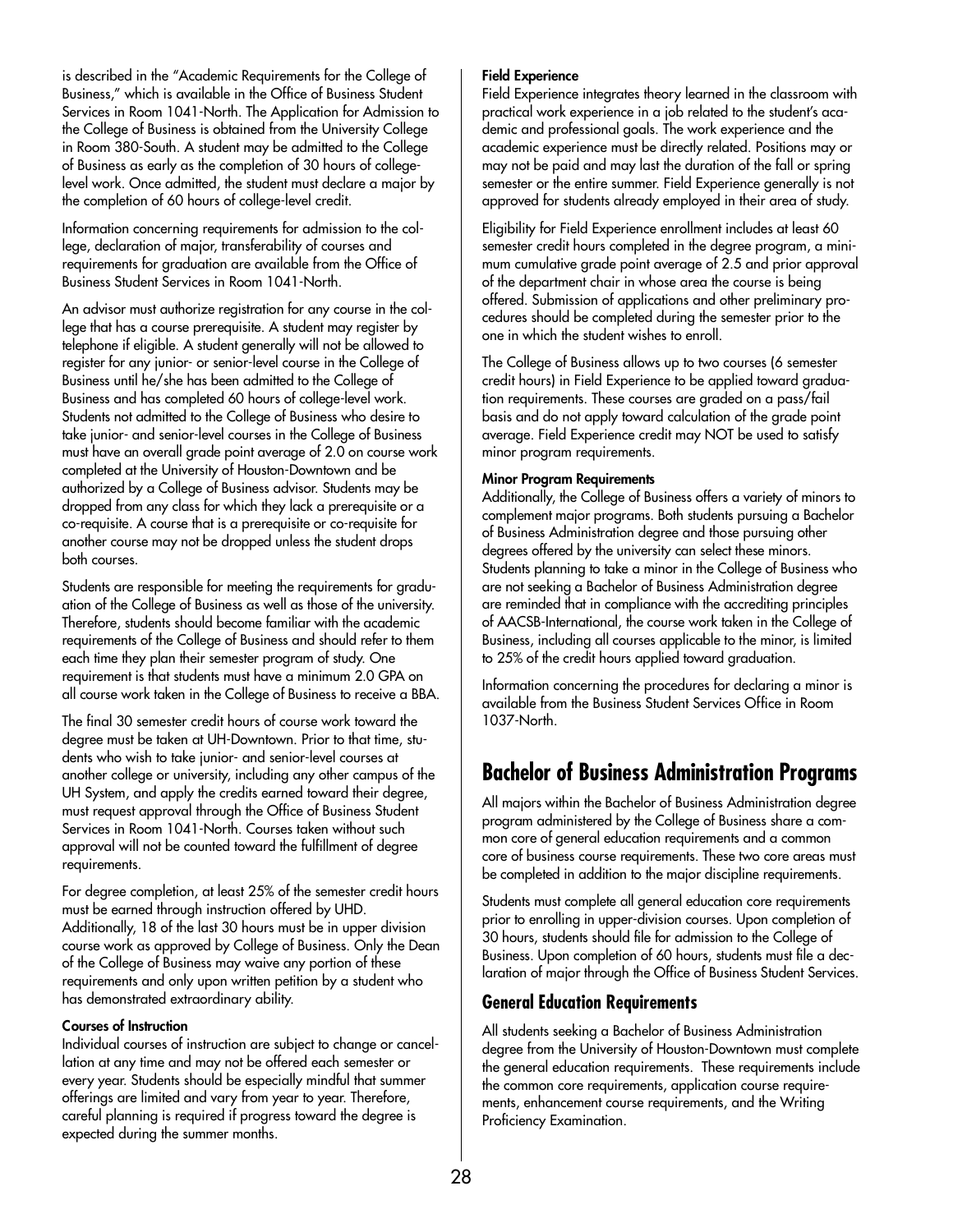#### **Common Core Requirements**

To fulfill the common core's speech requirement, COMM 3306 is recommended. To fulfill the mathematics requirement, MATH 1301 is recommended. To fulfill the computer literacy requirement, CIS 1301 is recommended. All other common core requirements may be filled by taking any of the courses listed as options on p. 24.

#### **Application Course Requirements**

ENG 3302 and ADM 4301 (see Business Core Requirements below) satisfy the writing skills requirement. The nonverbal analytical skills requirement is satisfied by MATH 1306 (see Business Core Requirements below).

#### **Enhancement Course Requirements**

The general education requirements related to ethical and moral issues and the world community are addressed throughout the required business core courses. The College of Business faculty believes that for investigation of these issues to be most meaningful, they must be studied in direct relationship with the career path chosen by the student. Thus, within each area of the business core, relevant material related to these dimensions is presented.

#### **Writing Proficiency Examination**

All students must take and pass the Writing Proficiency Examination after completing 60 semester hours and before completing 75 semester hours. Transfer students with 75 or more hours must attempt the examination during their first semester at the university.

### **Business Core Requirements**

#### **Lower Level**

| Lower Level      |                                                  |
|------------------|--------------------------------------------------|
| <b>MATH 1305</b> | Finite Math with Applications                    |
| MATH 1306        | Fundamentals of Calculus with Applications       |
| ACC 2301         | <b>Financial Accounting</b>                      |
| ACC 2302         | Managerial Accounting                            |
| ECO 2301         | Principles of Economics I                        |
| ECO 2302         | Principles of Economics II                       |
| BA 2301          | <b>Business Cornerstone</b>                      |
| Upper Level      |                                                  |
| <b>BA 3301</b>   | Legal Environment of Business                    |
| CIS 3302         | Management Information Systems (Not              |
|                  | required for Accounting and Computer             |
|                  | Information Systems majors.)                     |
| ENG 3302         | <b>Business and Technical Report Writing</b>     |
| FIN 3302         | <b>Business Finance</b>                          |
| <b>MATH 3309</b> | Statistical Analysis for Business Applications I |
| <b>MGT 3301</b>  | Management of Organizations                      |
| <b>MKT 3301</b>  | Principles of Marketing                          |
|                  |                                                  |

| Quantitative Decision Making |  |
|------------------------------|--|
|                              |  |

- ADM 4301 Business Communications
- BA 4302 Business Strategy

### **Major in Accounting (126 hours)**

**Khursheed Omer**, PhD, Coordinator Room 1024-North, 713-221-8918

**Accounting faculty** : Bressler, Chau, Duangploy, Leavins (Fiesta Chair), Omer, Serrett, Shelton, Wadhwa, Williams

Accounting graduates have flexibility in career choices due to the wide variety of accounting specializations and the breadth of

accounting applications. The program prepares graduates for careers in public accounting, accounting within business entities, or accounting within governmental or not-for-profit agencies. Accounting serves as an excellent background for students planning to pursue graduate studies or careers in law. The program prepares graduates to pass all sections of the Uniform Certified Public Accountants exam and provides the basic courses related to preparing for the Certified Management Accountants exam as well as other specialized accounting certification exams.

The Texas Public Accountancy Act of 1991 requires that a CPA candidate sitting in Texas for the CPA Exam for the first time as of May, 1998 have (1) a baccalaureate degree with any major, (2) two basic accounting courses plus an additional 30 hours of accounting, (3) 20 hours of business related courses, and (4) a total of 150 unduplicated college transcript hours. The candidate is NOT required to complete a master's degree.

Contact the Texas State Board of Public Accountancy (512-505- 5599) for clarification of part-time student exemptions and the 150-hour grace period.

#### **General Education Requirements (42 hours)**

Students must complete all common core requirements (see page 24) prior to enrolling in upper-level courses.

#### **Business Core Requirements (48 hours)**

See page 29 for the list of Business Core requirements.

#### **Accounting Major Requirements (27 hours)**

| <b>ACC 3304</b>                                                                                                                                                          | Analysis of Financial Reporting |
|--------------------------------------------------------------------------------------------------------------------------------------------------------------------------|---------------------------------|
| <b>Accounting Information Systems</b>                                                                                                                                    | Intermediate Accounting II      |
| Individual Income Taxation<br><b>ACC 4301</b><br><b>ACC 4302</b><br>Corporation Taxation<br><b>Advanced Accounting</b><br><b>ACC 4303</b><br><b>ACC 4304</b><br>Auditing |                                 |

#### **Electives (9 hours)**

Lower-level electives (3 hours) Upper-level Business electives (3 hours) Upper-level Accounting electives (3 hours)

### **Major in Administrative Management (126 hours)**

**Chynette Nealy** , EdD, Coordinator Room 1018-North, 713-221-5367

#### **Administrative Management faculty** : Ashe, Nealy

In today's global society, business in the United States and abroad continues to expand. With this expansion comes an increased demand for qualified personnel who possess a high level of technical skills, and also managerial skills to guide and direct other people. The Administrative Management major provides students the opportunity to develop in such areas as records and information management, human resource management, information processing, and other administrative responsibilities. Students will acquire an understanding of the decision-making approach to office and virtual workplace management.

#### **General Education Requirements (42 hours)**

Students must complete all common core requirements (see page 24) prior to enrolling in upper-level courses.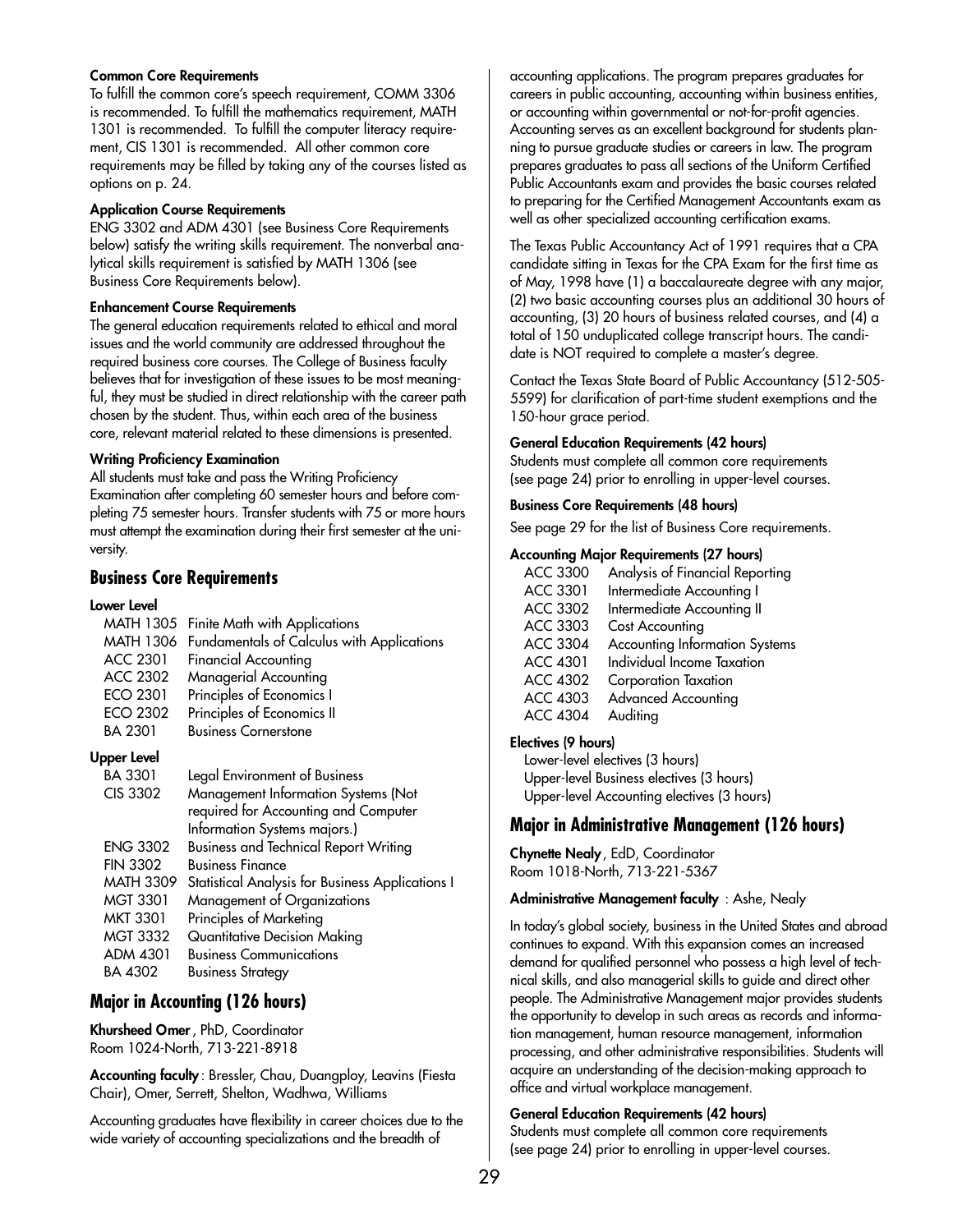#### **Business Core Requirements (48 hours)**

See page 29 for the list of Business Core requirements.

#### **Administrative Management major requirements (27 hours)**

| ADM 2303        | Information Processing I               |
|-----------------|----------------------------------------|
| ADM 3301        | Records Management                     |
| ADM 3302        | Supervision of Personnel               |
| ADM 3309        | Management of the Virtual Workplace    |
| <b>MGT 3302</b> | Human Resource Management              |
| <b>MGT 3304</b> | Labor Management Relations or MGT 3306 |
|                 | <b>Compensation Management</b>         |
| ADM 4302        | Supervisory Problems                   |
| ADM 4303        | Administrative Management              |
| ADM 4311        | Seminar in Administrative Management   |
|                 |                                        |

#### **Electives (6 hours)**

Lower- or upper–level non-Business elective Upper–level Business elective

#### **Major in Computer Information Systems (126 hours)**

**Ruth Robbins**, EdD, Coordinator Room 1044-North, 713-221-8594

**Computer Information Systems faculty** : Bose, Chang, Chong, DeVries, Hashemi, Rebhun, Robbins, Yin

The Computer Information Systems (CIS) program has been designed in consultation with business computer practitioners and employers of business computer personnel. The program is patterned after the national model curriculum developed by educators and computer professionals, endorsed by the Association for Information Technology Professionals and adopted by many universities throughout the nation. The CIS program received national recognition when it was named one of the outstanding undergraduate programs in the United States by the Data Processing Management Association and the DPMA Education Foundation.

Graduates of this program are prepared to design and implement computer information systems for small to medium-sized companies or to work in larger firms as business application programmers, programmer/analysts, systems analysts or in other computer information systems related positions. Graduates have experience programming and using software packages in mainframe, client-server and microcomputer environments. This program has been designed for the computer professional who is involved in increasing the operating efficiency and profitability of a business. It builds upon a sound general education base and combines courses in accounting, economics, management, marketing and finance with computerbased information systems courses.

#### **General Education Requirements (42 hours)**

Students must complete all common core requirements (see page 24) prior to enrolling in upper-level courses.

#### **Business Core Requirements (48 hours)**

See page 29 for the list of Business Core requirements.

#### **Computer Information Systems Major Requirements (24 hours)**

| CIS 2301 | Computer Algorithms and Problem Solving       |
|----------|-----------------------------------------------|
| CIS 2303 | Introduction to Business Application          |
|          | Programming                                   |
| CIS 2304 | Intermediate Business Application Programming |

| CIS 3301 | Systems Analysis and Design               |
|----------|-------------------------------------------|
| CIS 3303 | Computer Hardware, System Software and    |
|          | Architecture                              |
| CIS 3305 | Communications and Distributed Processing |
|          | <b>Systems</b>                            |
| CIS 3306 | Data Files and Data Bases                 |
| CIS 4312 | Systems Development Project               |

#### **Electives (12 hours)**

Lower- level Business elective Upper–level non-Business elective Upper-level CIS electives (6 hours; maximum of 6 hours in either CIS 3399 or CIS 4380)

#### **Major in Finance (126 hours)**

**Samuel H. Penkar** , DBA, Coordinator Room 1035-North, 713-221-8965

#### **Finance faculty** : Pelaez, Penkar, Smith, Tokic

The Finance area has experienced rapid growth in recent years due to the changing market conditions and the way businesses operate. Numerous opportunities are available for finance majors for a career in financial management with manufacturing and service companies. Financial institutions (banks, savings and loan associations, mutual savings banks, credit unions, mortgage finance companies and insurance companies) in Houston and elsewhere offer promising careers to aspiring and well-trained people. Similarly, there are many opportunities available in the investments field (brokerage houses, mutual funds, bank trust departments, financial planners). Students interested in real estate or international finance will find a wide range of courses from which to choose. The finance major prepares students for these careers as well as for certification as a Chartered Financial Analyst or as a Certified Financial Planner. Courses in the Finance major provide a sound theoretical foundation of financial markets and financial management of business, together with the study of other aspects of business required of all business graduates.

#### **General Education Requirements (42 hours)**

Students must complete all common core requirements (see page 24) prior to enrolling in upper-level courses.

#### **Business Core Requirements (48 hours)**

See page 29 for the list of Business Core requirements.

#### **Finance Major Requirements (21 hours)**

| <b>Small Business Finance</b>                     |
|---------------------------------------------------|
| Money and Banking                                 |
| Statistical Analysis for Business Applications II |
|                                                   |
| <b>Business Fluctuation Forecasting</b>           |
| Cases in Managerial Finance                       |
| <b>International Finance</b>                      |
| Investments                                       |
| Seminar in Finance                                |
|                                                   |

#### **Electives (12 hours)**

Lower-level Business elective Upper-level Business elective Upper-level Finance Electives (6 hours)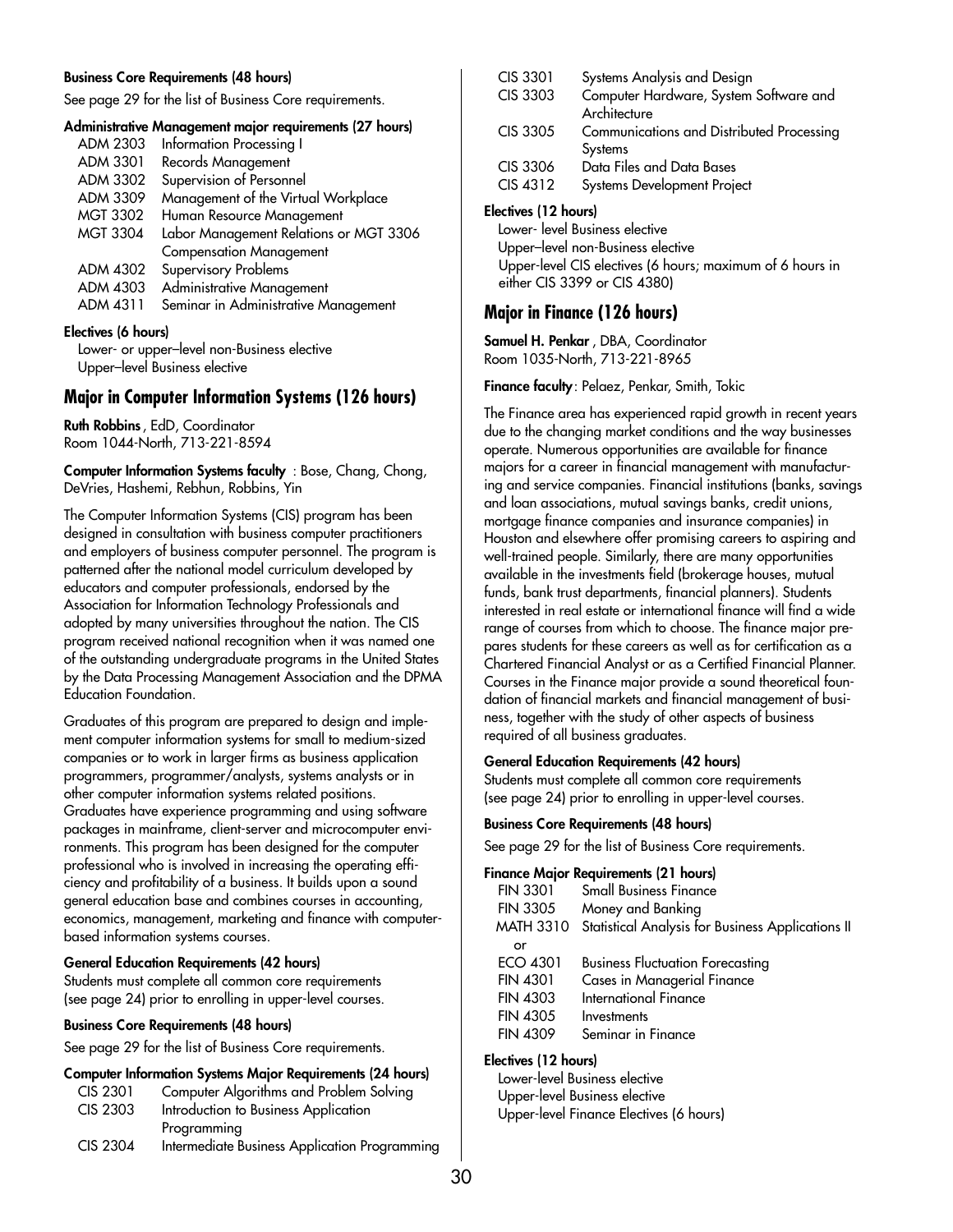# **Major in General Business (126 hours)**

**Kurt Stanberry** , JD, MBA Room 1056-North, 713-221-8672

**General Business faculty** : Spilger, Stanberry

A vital part of UH-Downtown's mission is to offer high quality business education to prepare students for immediate entry into the local business community. Designed for students who seek a strong interdisciplinary business program, the General Business major combines a solid foundation of general education with understanding of the fundamental theories and procedures of basic business functions.

Through this major, students have the opportunity to tailor their course work to meet individual career goals. For example, a student with an entrepreneurial interest might choose courses in small business management, marketing and personnel. A student interested in working in the oil industry might choose professional land management courses. Students interested in focusing on international business might take the courses offered in international business, international marketing, international business law, international accounting and international economics.

A student majoring in General Business can combine this major with any minor(s). The General Business major cannot be combined with a second business major to form a double major unless the student takes 30 additional upper-level hours. At least 50% of the upper-level business hours must be taken from the University of Houston-Downtown.

#### **General Education Requirements (42 hours)**

Students must complete all common core requirements (see page 24) prior to enrolling in upper-level courses.

### **Business Core Requirements (48 hours)**

See page 29 for the list of Business Core requirements.

#### **General Business Major Requirements (30 hours)**

BA 3302 Commercial Law 27 hours of business courses beyond the Business Core from at least three of the following areas: Accounting Administrative Management Business Administration Computer Information Systems Economics

Finance Management Marketing Professional Land Management

No more than 12 of these 27 hours may be taken in any one area. At least 21 of these 27 hours must be upperlevel courses that are not being counted toward a second business major.

#### **Electives (3 hours)**

An upper-level non-Business course.

# **Major in International Business (126-128 hours)**

**Anisul Islam** , PhD, Coordinator Room 1029-North, 713-221-8914

Given the significant role of the United States in world affairs and the importance of globalization of business to American business enterprise, this major offers a combination of basicbusiness knowledge with an interdisciplinary study of international practices and policies. The curriculum of this major is designed to prepare students for positions in government, business or international agencies in the fields of international trade, international finance, international marketing, international management, and international accounting.

#### **General Education Requirements (42 hours)**

Students must complete all common core requirements (see page 24) prior to enrolling in upper-level courses.

#### **Business Core Requirements (48 hours)**

See page 29 for the list of Business Core requirements.

#### **International Business Major Requirements (24-26 hours)**

18 hours from the following courses:

| <b>MKT 3304</b> | International Marketing         |
|-----------------|---------------------------------|
| <b>ACC 3323</b> | International Accounting        |
| BA 3304         | International Business Law      |
| BA 3320         | International Business          |
| ECO 4303        | International Economics         |
| <b>FIN 4303</b> | International Finance           |
| <b>MGT 4301</b> | <b>International Management</b> |
|                 |                                 |

Foreign Language (6 to 8 hours): Depending upon placement, either two semesters (8 hours) of introductory or 6 hours of advanced language courses.

#### **Business Electives (6 hours)**

| 2 of the following courses: |                                |
|-----------------------------|--------------------------------|
| ECO 3303                    | Industrial Organization        |
| <b>MKT 4308</b>             | <b>Exporting and Importing</b> |
| ECO 4309                    | Economic Development           |
| BA 4380                     | Field Experience               |

#### **Free Electives (3 hours)**

Students are encouraged to choose one of the following: COMM 2307 International Cultural Communication PHIL 3322 World Religions POLS 4303 International Politics A foreign language course beyond the foreign language requirement

### **Major In Management (126 hours)**

**Margaret Shipley** , PhD, Coordinator Room 1060-North, 713-221-8571

**Management faculty** : Aven, Bizzell, Coy, Efraty, Maranville, Mitchell, Monteils, Shipley

The management major introduces the student to the dynamics of the management of organizations. It exposes the student to the processes and activities required for effective functioning of organizations in a global environment. The management program offered at UHD provides flexibility in course selection. Organizational and group behavior, human resource manage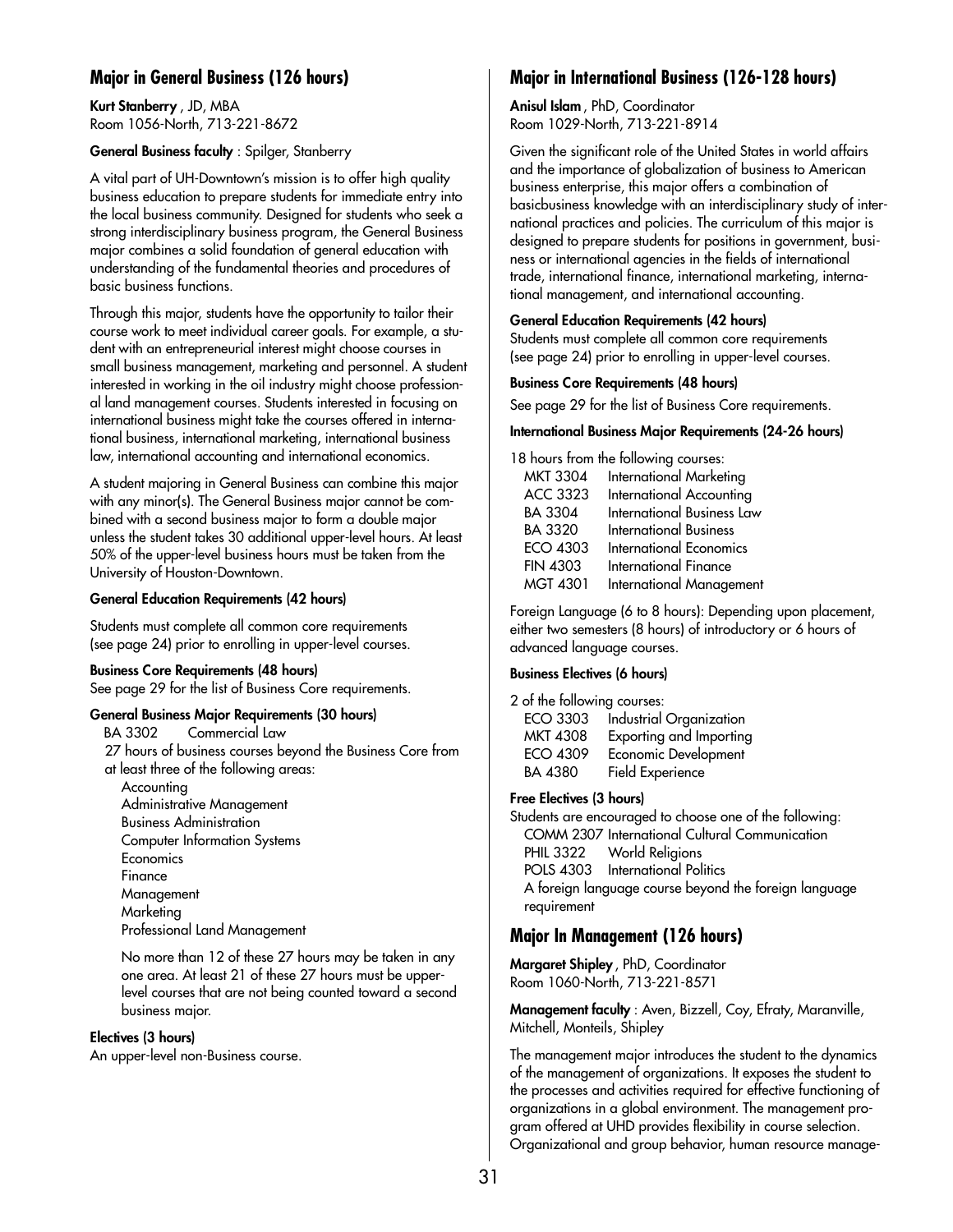ment, small business/entrepreneurship, international management, quality management, project management, diversity management, and quantitative methods are among the subjects offered in this program. Emphasis is placed on the team building and critical thinking skills necessary for effective managerial decision making. Career opportunities in management exist in both production-oriented and service-oriented organizations in the public and private sectors. Graduates may be employed in management positions within any functional area of a company including human resources and operations planning and control. This program is recommended for students who are interested in the management of organizations as well as those interested in managing their own businesses.

#### **General Education Requirements (42 hours)**

Students must complete all common core requirements (see page 24) prior to enrolling in upper-level courses.

#### **Business Core Requirements (48 hours)**

See page 29 for the list of Business Core requirements.

#### **Management Major Requirements (24 hours)**

| MGT 4308                               | Applied Organizational Behavior         |  |  |  |
|----------------------------------------|-----------------------------------------|--|--|--|
| <b>MGT 4330</b>                        | Project Management                      |  |  |  |
| Minimum of 4 of the following courses: |                                         |  |  |  |
| MGT 3302                               | Human Resource Management               |  |  |  |
| MGT 3304                               | Labor Management Relations              |  |  |  |
| MGT 3306                               | <b>Compensation Management</b>          |  |  |  |
| <b>MGT 3307</b>                        | <b>Equal Opportunity Management</b>     |  |  |  |
| MGT 3399                               | Directed Studies in Management          |  |  |  |
| MGT 4301                               | International Management                |  |  |  |
| MGT 4303                               | Small Business Management               |  |  |  |
| MGT 4314                               | Quality Management                      |  |  |  |
| MGT 4390                               | Selected Topics in Management           |  |  |  |
| Maximum of 2 of the following courses: |                                         |  |  |  |
| MGT 3303                               | Negotiating Skills and Techniques       |  |  |  |
| MGT 3308                               | Purchasing Management                   |  |  |  |
| MGT 3309                               | Materials Management                    |  |  |  |
| BA 3303                                | <b>Environmental Issues in Business</b> |  |  |  |
| BA 3305                                | Entrepreneurship                        |  |  |  |
| BA 3308                                | <b>Business Ethics</b>                  |  |  |  |

#### **Electives (9 hours)**

Upper-level Business electives (6 hours) Lower- or upper-level non-Business elective: (3 hours)

#### **Major In Marketing (126 hours)**

**Gary Jackson** , PhD, Coordinator Room 1046-North, 713-221-8915

#### **Marketing faculty** : Jackson, Johnson, Pointer, Strain

Marketing is universally needed in both domestic and international businesses. Careers in marketing offer a large variety of activities utilizing different skills and talents. Those who want to emphasize their creativity may enjoy the promotional aspects of marketing including personal selling, advertising and marketing strategy. Others whose abilities are more quantitative may prefer pricing, distribution and marketing research. The marketing program at UHD is designed to allow students the freedom to develop their individual skills and talents in marketing while providing the marketing fundamentals needed for a career in marketing.

Wherever students' interests lie, there are areas of emphasis in

marketing to match their employment objectives. Career opportunities in marketing are not limited to the private sector. Students interested in working in governmental agencies and nonprofit organizations will find that marketing majors are sought by these employers as well.

#### **General Education Requirements (42 hours)**

Students must complete all common core requirements (see page 24) prior to enrolling in upper-level courses.

#### **Business Core Requirements (48 hours)**

See page 29 for the list of Business Core requirements.

#### **Marketing Major Requirements (21 hours)**

| <b>MKT 4305</b> | Consumer Behavior               |
|-----------------|---------------------------------|
| <b>MKT 4306</b> | Marketing Research              |
| MKT 4309        | Marketing Management & Strategy |
|                 | 4 of the following courses:     |
| <b>MKT 3302</b> | Personal Selling                |
| MKT 3303        | <b>Business Marketing</b>       |
| <b>MKT 3304</b> | International Marketing         |
| <b>MKT 3305</b> | Promotional Strategy            |
| MKT 3399        | Directed Study in Marketing     |
| <b>MKT 4307</b> | Traffic & Transportation        |
| <b>MKT 4308</b> | Exporting & Importing           |
| MKT 4390        | Selected Topics in Marketing    |
|                 |                                 |

#### **Electives (12 hours)**

Upper-level Business electives (6 hours) Upper-level non-Business electives (6 hours)

#### **Major in Purchasing and Supply Management**

#### **(126 hours)**

**Ralph Kauffman** , PhD, Coordinator Room 1017-North, 713-221-8962

**Purchasing faculty** : Kauffman, Ruthstrom, Stading

Every year more than \$1,500 billion of materials are purchased by manufacturing firms alone. Federal, state and local governments purchase another \$1,000 billion of goods and services per year. In Houston and across the nation, supply management, the acquisition and management of supplies and services, plays an important role in the economy. In the private sector, every dollar saved by purchasing and supply management professionals adds another dollar to profit. In the public sector, every dollar saved by a government purchasing office represents either a dollar available for another project or for tax reductions.

Career opportunities in the Purchasing and Supply Management area are available for students with a sound understanding of purchasing and supply management strategies. Hospitals, city and county health departments, public utilities, and such diverse industries as engineering design and construction manufacturing, parts distribution, chemicals, oil, foods, trucking, pipelines, and retail organizations currently employ graduates of UHD's program. A major in Purchasing and Supply Management combined with a minor in engineering technology, marketing, or management provides a broad background, which can enhance students' career opportunities.

The University of Houston-Downtown offers the only AACSB-International accredited Purchasing and Supply Management major in Texas. The program is frequently updated in consulta-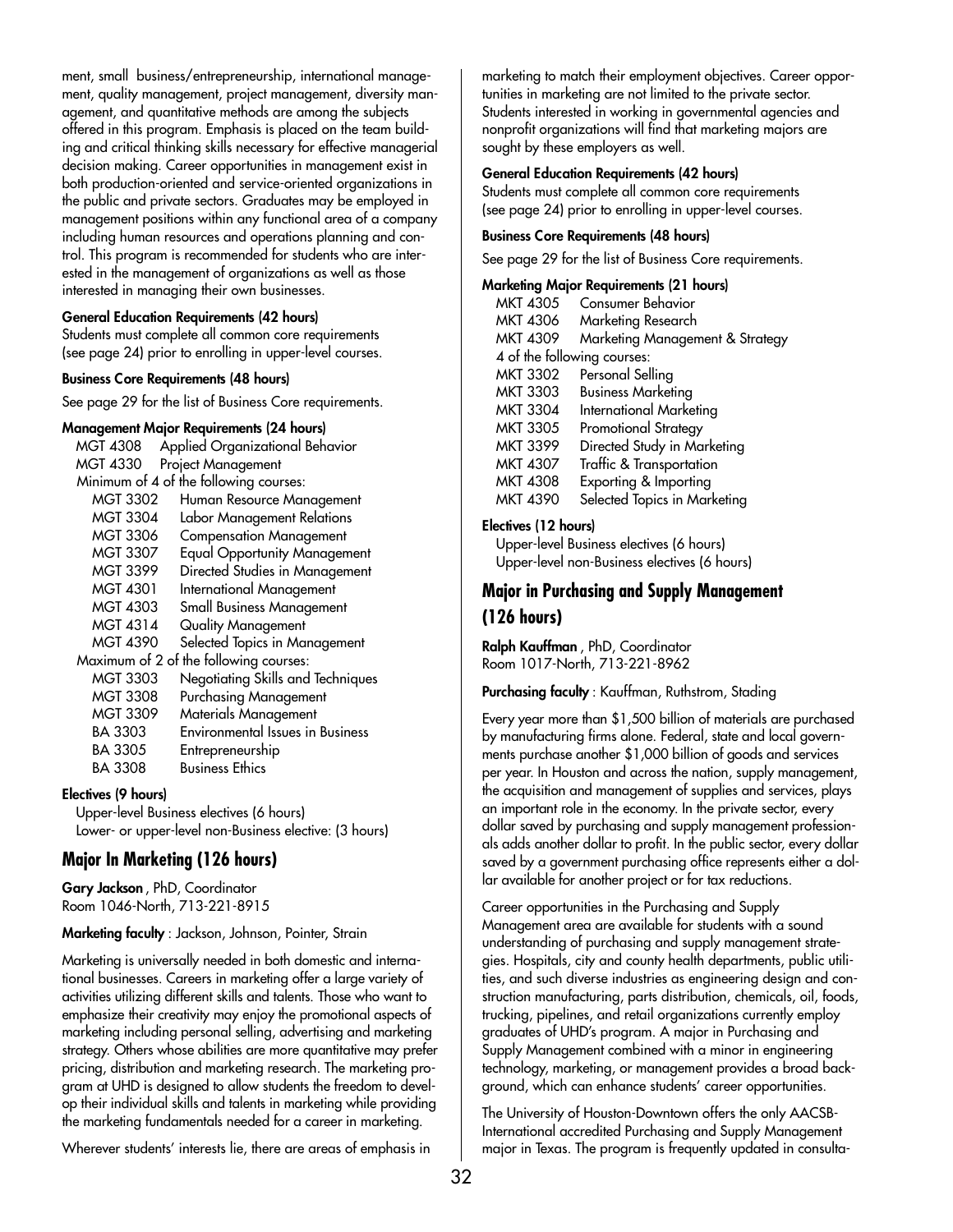tion with the National Association of Purchasing Management-Houston and the local chapter of the National Institute of Governmental Purchasing.

#### **General Education Requirements (42 hours)**

Students must complete all common core requirements (see page 24) prior to enrolling in upper-level courses.

#### **Business Core Requirements (48 hours)**

See page 29 for the list of Business Core requirements.

#### **Purchasing and Supply Management Major Requirements (24 hours)**

| <b>MGT 3303</b> | Negotiating Skills and Techniques |
|-----------------|-----------------------------------|
| <b>MGT 3308</b> | Purchasing Management             |
| <b>MGT 3309</b> | Materials Management              |
| <b>MGT 4307</b> | Supply Chain Logistics Management |
| MGT 4311        | Federal Government Procurement    |
| MGT 4314        | Quality Management                |
| MGT 4315        | Supply Chain Management           |
| <b>MGT 4350</b> | Advanced Purchasing and Supply    |
|                 | Management Seminar                |

### **Electives (9 hours)**

Upper-level Business electives (6 hours). The following courses are recommended:

BA 3302 ECO 3303 ECO 4301 MGT 4312 MGT 4313 MGT 4330 MKT 3303 MKT 3304 MKT 4308

Upper-level non-Business electives (3 hours)

# **Minor Programs**

## **General Academic Requirements for Minors**

- Student must have a 2.0 cumulative GPA or better at UHD to be approved to pursue a minor.
- Student must have a 2.0 GPA or better in courses in the minor for minor to be certified at graduation.
- No field experience course (ACC 4380, ADM 4380, BA 4380, CIS 4380, FIN 4380, MGT 4380, MKT 4380, or PLM 4380) may be applied to a minor program.
- The minor field elected must be different from the major.
- A student must complete all course work required for the minor in addition to all course work required for the degree prior to graduation.

Students should note that in some instances courses listed as requirements or options for the minor program may have prerequisites that are not listed as part of the program. Prerequisites will not be waived.

The procedures for declaring a minor are available from the Office of Business Student Records, Room 1037-North.

# **Minor in Accounting (21 hours)**

#### **Required courses (15 hours)**

ACC 2301 Financial Accounting ACC 2302 Managerial Accounting ACC 3300 Analysis of Financial Reporting ACC 3301 Intermediate Accounting I ACC 4301 Individual Income Taxation

### **Elective courses (6 hours)**

Choose two of the following: ACC 3302 Intermediate Accounting ACC 3303 Cost Accounting ACC 3304 Accounting Information Systems ACC 3307 Oil and Gas Accounting ACC 4302 Corporate Taxation ACC 4303 Advanced Accounting ACC 4304 Auditing ACC 4323 International Accounting

## **Minor in Administrative Management (18 hours)**

#### **Required courses (12 hours)**

ADM 2303 Information Processing I ADM 3301 Records Management ADM 3302 Supervision of Personnel ADM 3309 Management in the Virtual Workplace

## **Elective courses (6 hours)**

| Choose two of the following: |                                                           |  |
|------------------------------|-----------------------------------------------------------|--|
| ADM 3303/                    |                                                           |  |
| <b>MGT 3307</b>              | <b>Equal Opportunity Management</b>                       |  |
| ADM/3308                     |                                                           |  |
| BA 3308                      | <b>Business Ethics</b>                                    |  |
| ADM 4302                     | Supervisory Problems                                      |  |
| ADM 4305                     | Information Processing Management                         |  |
| <b>MGT 3301</b>              | Management of Organizations                               |  |
| <b>MGT 3302</b>              | Human Resource Management Personnel<br>Administration     |  |
| <b>MGT 3306</b>              | Compensation Management Wage and Salary<br>Administration |  |

# **Minor in Computer Information Systems (21 hours)**

#### **Required courses (18 hours)**

| CIS 2301 | Computer Algorithms and Problem Solving               |
|----------|-------------------------------------------------------|
| CIS 2303 | Introduction to Business Application Programming      |
| or       |                                                       |
| CIS 2304 | Intermediate Business Application Programming         |
| CIS 3301 | Systems Analysis and Design                           |
| CIS 3303 | Computer Hardware-System Software and<br>Architecture |
| CIS 3305 | Communications and Distributed Processing<br>Systems  |
| CIS 3306 | Data Files and Databases                              |
|          |                                                       |

**Elective courses (3 hours)**

Any 4000-level CIS course

## **Minor in Economics (18 hours)**

#### **Required courses (6 hours)**

ECO 2301 Principles of Economics I ECO 2302 Principles of Economics II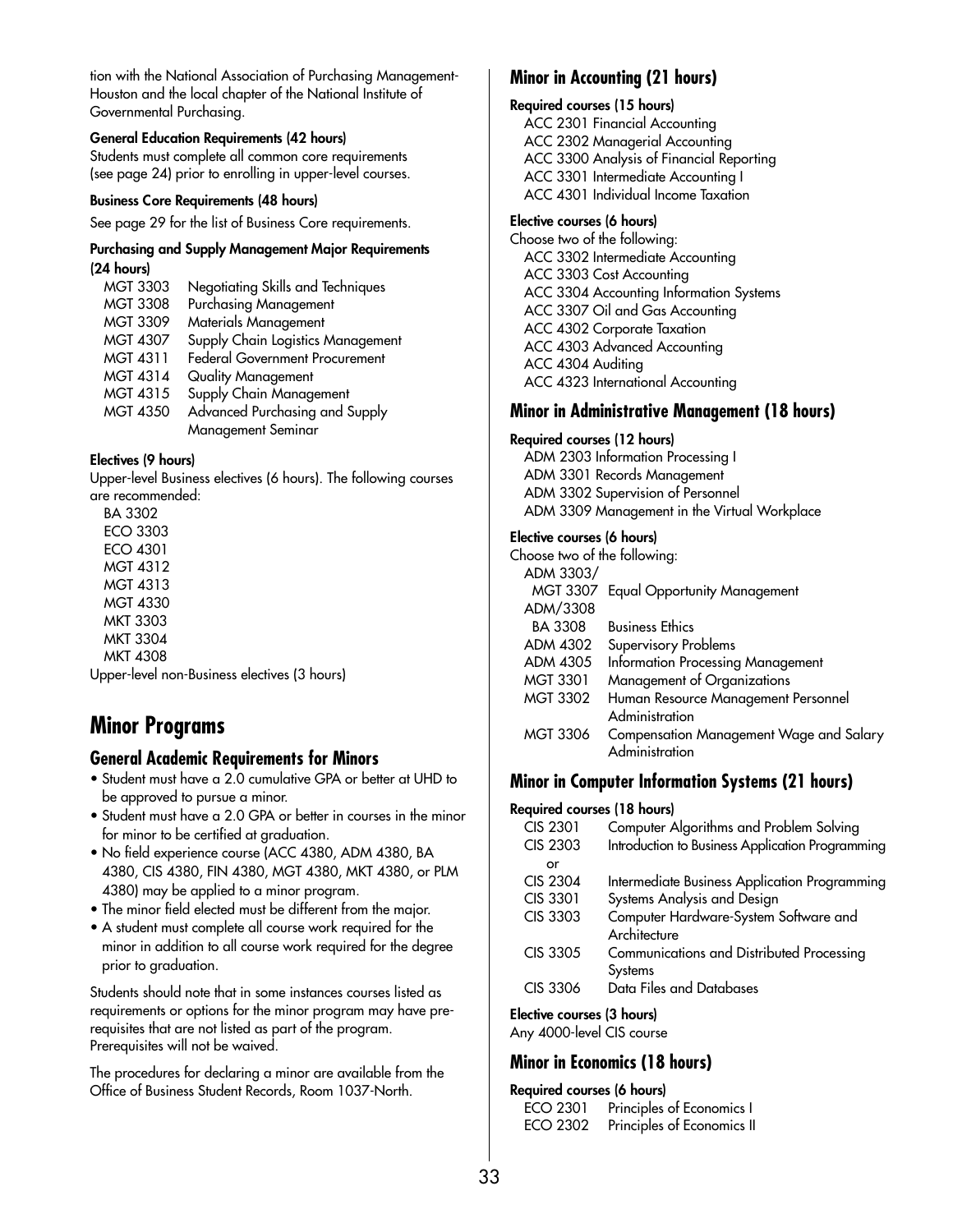### **Elective courses (12 hours)**

Any 4 upper-level economics courses. One of the following may be substituted for one of the economics courses:

FIN 3305 Money and Banking ACC 3300 Analysis of Financial Reporting

# **Minor in Energy Management (18 hours)**

# **Required courses (15 hours)**

| EM 3301         | Introduction to the Petroleum Industry             |
|-----------------|----------------------------------------------------|
| EM 4301         | Oil and Gas Law                                    |
| EM 4310         | <b>Energy Transactions and Practical Solutions</b> |
| EM 4350         | Hydrocarbon Marketing                              |
| <b>MGT 3303</b> | Negotiating Skills and Techniques                  |
|                 |                                                    |

# **Elective course (3 hours)**

| 1 of the following courses: |                                     |  |
|-----------------------------|-------------------------------------|--|
|                             | ACC 3307 Oil and Gas Accounting     |  |
| EM 3399                     | Directed Study in Energy Management |  |

# **Minor in Entrepreneurship (18 hours)**

# **Required courses (15 hours)**

| BA 3305         | Entrepreneurship                 |
|-----------------|----------------------------------|
| ECO 3302        | Managerial Economics             |
| <b>FIN 3301</b> | <b>Small Business Finance</b>    |
| <b>MGT 4303</b> | <b>Small Business Management</b> |
| <b>MKT 4306</b> | Marketing Research               |
|                 |                                  |

# **Elective course (3 hours)**

| 1 of the following courses: |                                 |
|-----------------------------|---------------------------------|
| ADM 3309/                   |                                 |
| CIS 3319                    | Management in the               |
|                             | Virtual Workplace               |
| <b>MGT 3308</b>             | <b>Purchasing Management</b>    |
| <b>MGT 3309</b>             | Materials Management            |
| <b>MGT 4308</b>             | Applied Organizational Behavior |
|                             |                                 |

# **Minor in Finance (18 hours)**

# **Required courses (12 hours)**

| <b>FIN 3305</b> | Money and Banking     |
|-----------------|-----------------------|
| <b>FIN 4303</b> | International Finance |
| <b>FIN 4305</b> | Investments           |
| <b>FIN 4309</b> | Seminar in Finance    |

**Elective courses (6 hours)**

Two additional upper-level finance courses

# **Minor in General Business (18 hours)**

Available only to non-Business majors.

# **Required courses (6 hours)**

| <b>MGT 3301</b> | Management of Organizations |
|-----------------|-----------------------------|
| <b>MKT 3301</b> | Principles of Marketing     |

# **Elective courses (12 hours)**

Select 4 courses from Administrative Management, Business Administration, Management, Marketing, or Professional Land Management. No more than 2 courses may be from any one field. At least 2 courses must be upper-level.

# **Minor in International Business (18 hours)**

**Required course (3 hours)** BA 3320 International Business

## **Elective courses (15 hours)**

| 5 courses from the following: |                                              |
|-------------------------------|----------------------------------------------|
| <b>ACC 4323</b>               | <b>International Accounting</b>              |
| BA 3304                       | International Business Law                   |
| ECO 4303                      | International Economics                      |
| <b>ECO 4309</b>               | Economic Development                         |
| <b>FIN 4303</b>               | International Finance                        |
| <b>MGT 4301</b>               | <b>International Management</b>              |
| MKT 3304                      | <b>International Marketing</b>               |
| <b>MKT 4308</b>               | Exporting and Importing                      |
|                               | One course from the following:               |
|                               | <b>COMM 2307 Intercultural Communication</b> |
| POLS 4303                     | International Politics                       |
| <b>PHIL 3322</b>              | <b>World Religions</b>                       |
|                               |                                              |

# **Minor in Management (18 hours)**

## **Required courses (6 hours)**

MGT 3301 Management of Organizations MGT 4308 Applied Organizational Behavior

### **Elective courses (12 hours)**

Minimum of 2 courses from:

| MGT 3302                     | Human Resource Management           |  |  |
|------------------------------|-------------------------------------|--|--|
| MGT 3304                     | Labor Management Relations          |  |  |
| MGT 3306                     | <b>Compensation Management</b>      |  |  |
| MGT 3307                     | <b>Equal Opportunity Management</b> |  |  |
| MGT 3332                     | <b>Quantitative Decision Making</b> |  |  |
| <b>MGT 3399</b>              | Directed Studies                    |  |  |
| MGT 4301                     | <b>International Management</b>     |  |  |
| MGT 4303                     | <b>Small Business Management</b>    |  |  |
| MGT 4314                     | Quality Management                  |  |  |
| MGT 4390                     | Selected Topics in Management       |  |  |
| MGT 4330                     | Project Management                  |  |  |
| Maximum of two courses from: |                                     |  |  |
| BA 3305                      | Entrepreneurship                    |  |  |
| BA 3308                      | <b>Business Ethics</b>              |  |  |
| <b>MGT 3303</b>              | Negotiating Skills and Techniques   |  |  |
| <b>MGT 3308</b>              | <b>Purchasing Management</b>        |  |  |
| MGT 3309                     | Materials Management                |  |  |
|                              |                                     |  |  |

# **Minor in Marketing (18 hours)**

### **Required courses (12 hours)**

12 hours of upper-level marketing courses.

### **Elective courses (6 hours)**

| 2 courses from the following: |                                   |  |
|-------------------------------|-----------------------------------|--|
| <b>BA 3308</b>                | <b>Business Ethics</b>            |  |
| BA 4303                       | <b>Small Business Management</b>  |  |
| ECO 4303                      | <b>International Economics</b>    |  |
| <b>MGT 3303</b>               | Negotiating Skills and Techniques |  |
| <b>FIN 3311</b>               | <b>Real Estate Valuation</b>      |  |

# **Minor in Professional Land Management (18 hours)**

### **Required courses (15 hours)**

| EM 3301         | Introduction to the Petroleum Industry      |
|-----------------|---------------------------------------------|
| EM 4301         | Energy Law                                  |
| <b>MGT 3303</b> | Negotiating Skills and Techniques           |
| <b>PLM 3305</b> | Engineering, Geology and Geophysics for the |
|                 | Land Professional                           |
| <b>PLM 4303</b> | Land Management Practices                   |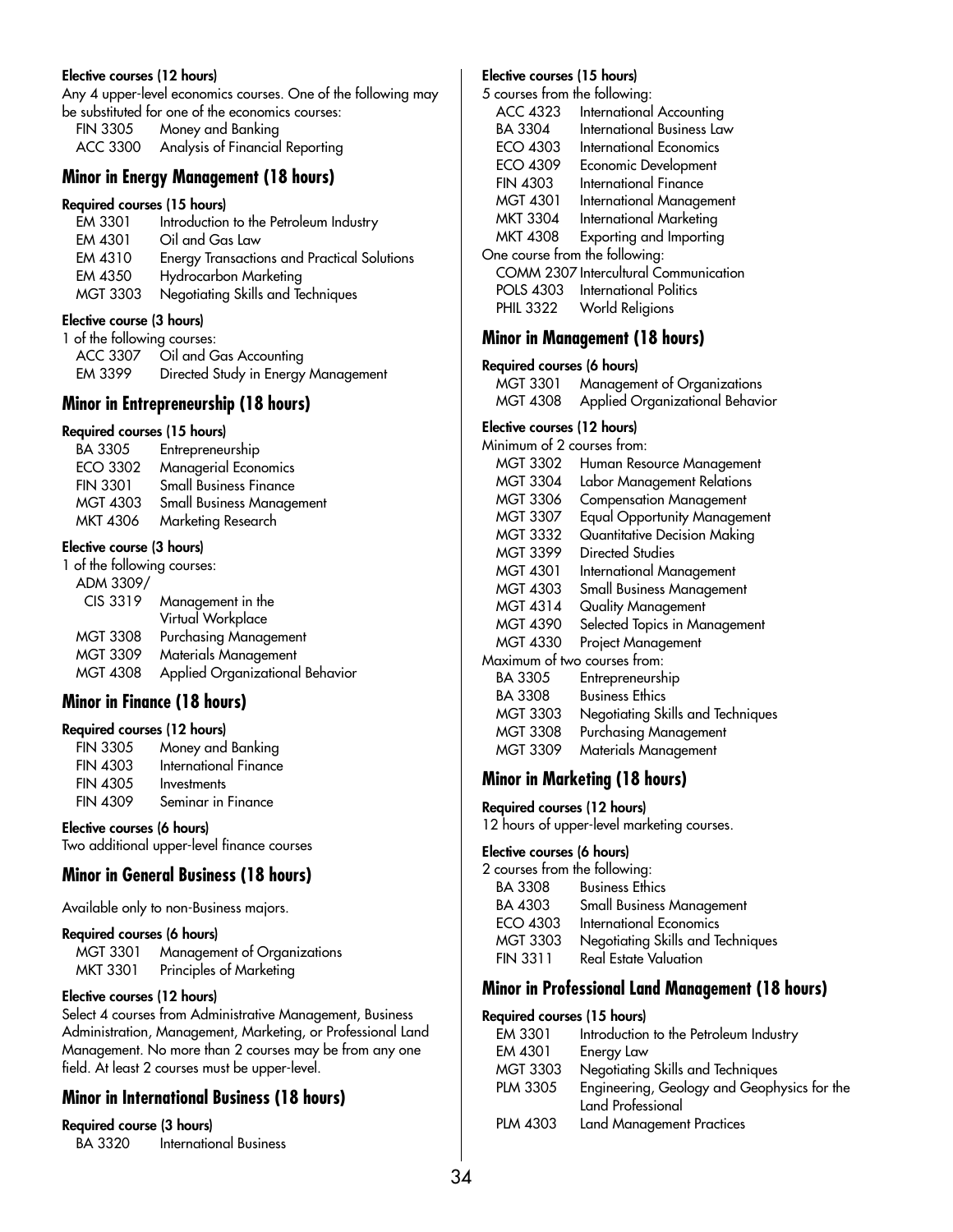### **Elective courses (3 hours)**

| 1 course from the following: |                       |
|------------------------------|-----------------------|
| BA 3302                      | Commercial Law        |
| BA 3309                      | Real Estate Law       |
| <b>PLM 3399</b>              | Directed Study in PLM |

# **Minor in Purchasing and Supply Management (18 hours)**

### **Required courses (12 hours)**

| <b>MGT 3301</b> | Management of Organizations       |
|-----------------|-----------------------------------|
| <b>MGT 3303</b> | Negotiating Skills and Techniques |
| <b>MGT 3308</b> | Purchasing Management             |
| <b>MGT 3309</b> | Materials Management              |

## **Elective courses (6 hours)**

|                 | 2 courses from the following:         |
|-----------------|---------------------------------------|
| BA 3302         | Commercial Law                        |
| MGT 4311        | <b>Federal Government Procurement</b> |
| MGT 4314        | Quality Management                    |
| MGT 4315        | Supply Chain Management               |
| <b>MGT 4330</b> | Project Management                    |
| <b>MKT 3303</b> | <b>Industrial Marketing</b>           |
| <b>MKT 3304</b> | <b>International Marketing</b>        |
| <b>MKT 4307</b> | Traffic and Transportation            |
|                 |                                       |
|                 |                                       |

# **Humanities and Social Sciences**

# **COLLEGE OF HUMANITIES AND SOCIAL SCIENCES**

**Michael R. Dressman** , PhD, Dean **Robert L. Jarrett** , PhD, Associate Dean for Student Affairs and Advising **Anjoo Sikka**, PhD, Associate Dean for Graduate and Off-Campus Programs Room 1015-South, 713-221-8009

The College of Humanities and Social Sciences offers courses and degrees that explore human culture and social interaction and that develop skills in analysis and communication. The fundamental courses in humanities and social sciences constitute basic requirements in the common core curriculum for a university education.

# **Programs of Study**

## **Degree Programs**

The College of Humanities and Social Sciences offers the following degree programs: Bachelor of Arts with majors in: Communication Studies English Interdisciplinary Studies (Elementary and Middle School Education) History **Humanities** Social Sciences Bachelor of Science with majors in: Criminal Justice Interdisciplinary Studies Political Science Professional Writing

Psychology Social Sciences Sociology Post-baccalaureate Teacher Certification Master of Arts in Teaching Master of Science with major in Criminal Justice

## **Teacher Education Program**

The University of Houston-Downtown's teacher education program offers certification in elementary, secondary, and bilingual education. Students wishing to obtain EC-4 certification will need to take courses in a variety of academic areas. Students seeking middle-school certification have the opportunity to select a generalist or specialization track. Secondary certification majors may choose from the following subject areas: Mathematics, English-Language Arts, History, Social Studies, Life Science, Physical Science, Composite Science. Additional content areas (of certification) for post-baccalaureate students are also available. For formal admission to the teacher education program, students should have:

- completed at least 40 hours toward their degree, or postbaccalaureate standing;
- obtained passing scores on all three sections of the TASP; and
- an overall 2.5 grade point average (for undergraduate majors and for post-baccalaureate students).

Teacher education students are not permitted to self-advise or telephone register for BED, EED, SED, or PED courses. Students interested in the teacher education program should contact the Department of Urban Education at 713-221-8906 or visit Room 601-South.

## **General Education Requirements**

All students seeking a bachelor's degree at the University of Houston-Downtown must complete the general education requirements (see pages 24-25), including the common core courses, application courses, enhancement courses and the Writing Proficiency Examination. Fulfillment of general education requirements may vary depending on the degree.

# **Being Accepted as a Degree Major**

All undergraduate students at UH-Downtown are assigned for academic advising to University College until they are accepted into one of the degree programs. Before applying for acceptance to programs in the College of Humanities and Social Sciences, a student must:

- Have fulfilled all TASP obligations;
- Have completed all required developmental courses;
- Complete a minimum of 30 hours toward the general education requirements;
- Be in good academic standing; and
- Be released by University College.

After these requirements are met, University College will refer the student to the College of Humanities and Social Sciences.

# **Requirements for Majors**

All undergraduate degree programs in the College of Humanities and Social Sciences require a minimum of 30 semester credit hours in residence and a minimum of 18 upperlevel semester credit hours earned at this university. The College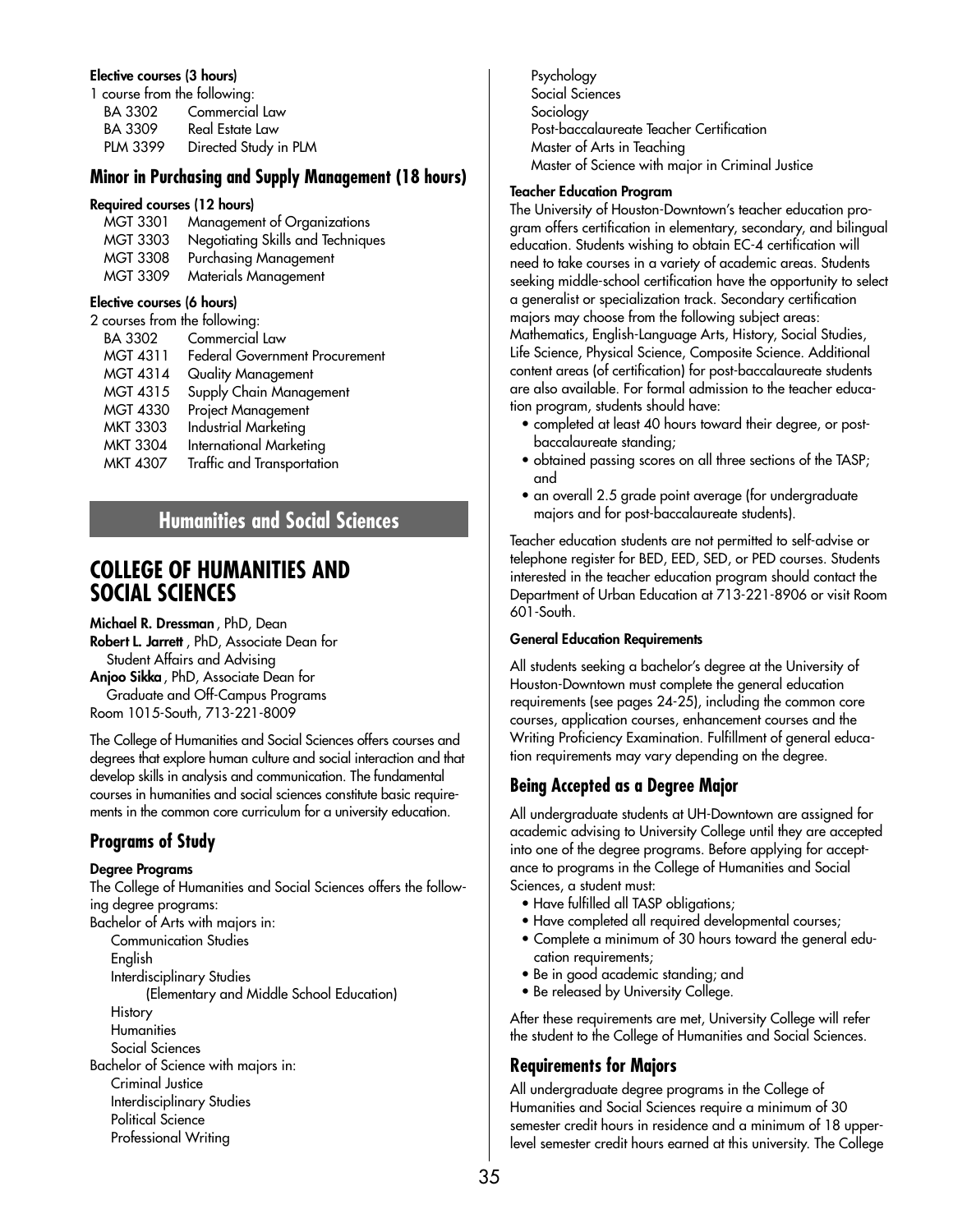reserves the right to limit the number of directed study, internship, service learning, experience learning, and credit-byexamination credit hours that can be applied to degree requirements, especially major requirements.

## **Minors**

The College of Humanities and Social Sciences offers undergraduate minors in the following areas:

Art Criminal Justice English Ethnic Studies Gender Studies History Philosophy Political Science Professional Writing Psychology Quantitative Methods in Research Sociology Spanish Communication Studies **Theatre** 

Students seeking minors in these areas must meet the following requirements:

- The grade point average for all courses taken at UH-Downtown and applied to the minor must be at least 2.0.
- Transfer courses applied to the minor may be restricted by the individual program.
- Courses applied toward a minor must include a minimum of six hours of upper-level course work taken at UH-Downtown.

• Upper-level courses applied toward the major may not also be counted toward the fulfillment of minor requirements.

Requirements for each minor are listed with the curricula of the departments offering the minor. The requirements for the minors in Ethnic Studies and Gender Studies are available at the office of the College of Humanities and Social Sciences.

# **Bachelor of Science**

# **Major in Interdisciplinary Studies**

**Barbara Canetti-Rios**, MA, Coordinator Room 1015-South, 713-221-8009

The Bachelor of Science with a major in Interdisciplinary Studies permits students to select, from among UHD's offerings in the arts and sciences, those courses that most interest them, and to present 36 semester credit hours of those courses as their major. The degree shares the basic core curriculum with other degrees and includes a distribution of courses to insure a good academic foundation. Because the degree includes a large number of elective courses, it is often a suitable degree completion alternative for transfer students or students who have discovered that they are no longer interested in their previous major.

Graduates are qualified to undertake a variety of employment or community service opportunities and challenges. By careful selection of courses with the help of a college advisor, students who complete the degree can prepare themselves for graduate or professional programs or for post-baccalaureate teacher certification.In compliance with the accrediting principles of the American Assembly of Collegiate Schools of Business, the business content of non-business programs is limited to 25% of the credit hours applied toward graduation.

When released by University College, students interested in the Bachelor of Science degree with a major in Interdisciplinary Studies may enroll in the program by contacting the coordinator of academic advising in the College of Humanities and Social Sciences.

## **Degree Requirements**

The degree requires completion of 123 hours, at least 36 of which must be upper-level courses (numbered 3000-4999) within the arts and sciences. For degree completion, at least 25% of the semester credit hours must be earned through instruction offered by UH-Downtown. The last 30 of the total hours and 18 of the upper-level hours in the arts and sciences must be successfully completed in residence at UH-Downtown. The minimum grade point average of 2.0 required for graduation is computed for all course work that could apply toward the degree at UHD.

## **Common Core Requirements (42 hours)**

See listing under Common Core Requirements on page 24 of this Catalog.

## **Lower-Level Cluster Requirements (18 hours)**

Six hours of arts and humanities, excluding ENG 1300, RDG 1300, ENG 1105, COMM 1301; three additional hours of literature; six hours of social sciences; three hours of mathematics, computer science or natural sciences, excluding MATH 0300 and MATH 1300.

## **Upper-Level Requirements (36 hours)**

At least 36 hours of upper-level work in the arts and sciences offered by UHD's departments of Arts and Humanities, English, Social Sciences, Natural Sciences, and Computer and Mathematical Sciences. With advance approval from the degree coordinator, selected courses from the Department of Urban Education may apply, and up to six upper-level hours from the College of Business may apply. Six hours of credit in writing-intensive courses are required as part of this program. No more than 18 upper-level hours in a single discipline may be counted toward the major, and no more than 27 total hours in a single discipline (excluding courses used to satisfy common core requirements) may be used to satisfy degree requirements.

### **Electives (27 hours)**

From any department at any level, with the following restrictions: Developmental courses (ENG 1300, MATH 0300, MATH 1300 and RDG 1300) may not apply to graduation requirements.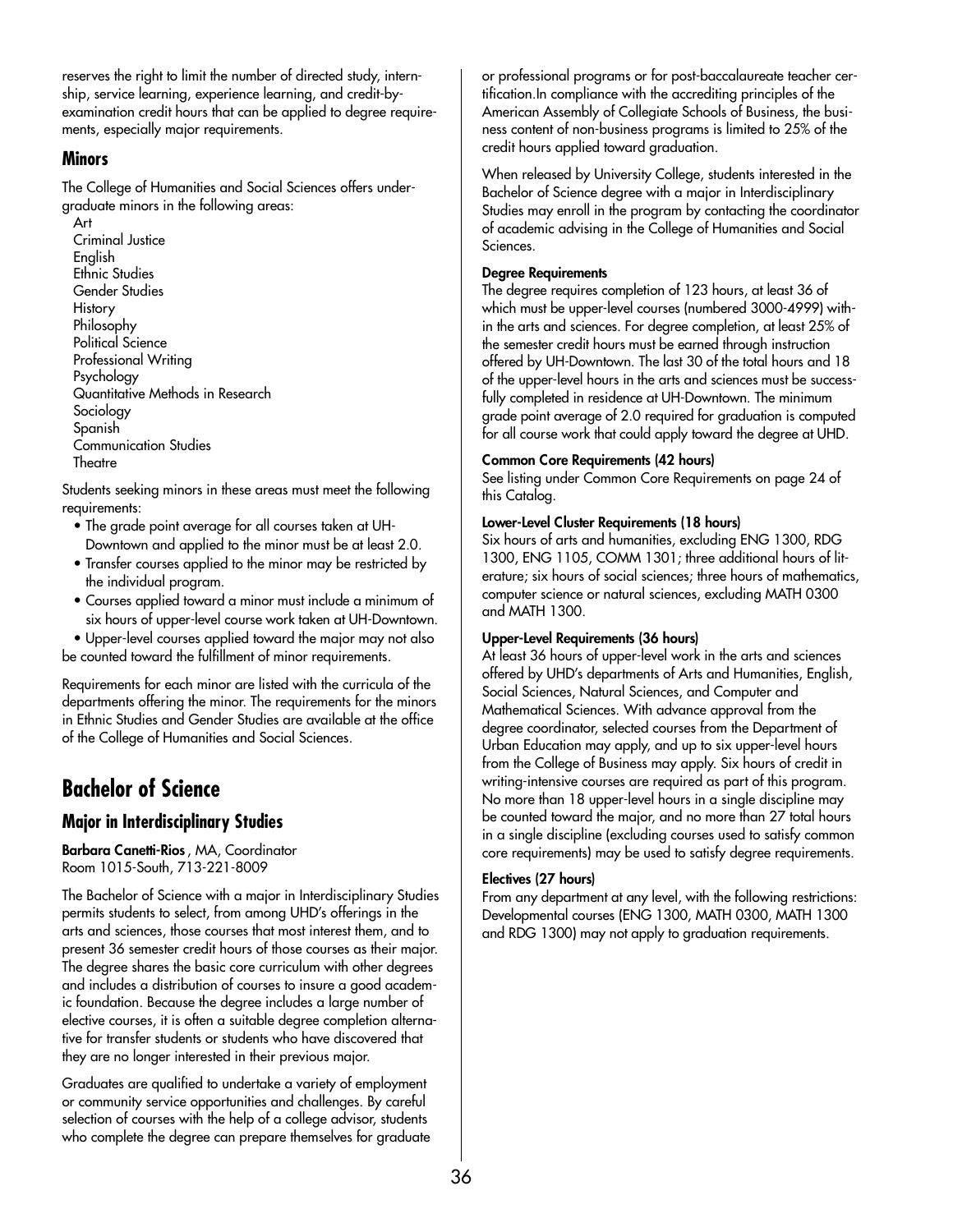# **Department of Arts and Humanities**

**Susan J. Baker** , PhD, Chair Room 1047-South, 713-221-8104

# **Faculty**

| Professors:<br><b>Associate Professors:</b> | Lyttle, Newsum, Roubicek<br>S. Baker, DeWitt, Hagen, Kendall,<br>Mosier, Shelley, Wanguri |
|---------------------------------------------|-------------------------------------------------------------------------------------------|
| <b>Assistant Professors:</b>                | Camara, Cervenka, Chiquillo,<br>Krupp, Lawrence, Mrak, Nowak,<br>Padilla, Reel            |
| Lecturers:                                  | R. Wilson                                                                                 |
| Academic Areas:                             | Art, Communication Studies, Drama,<br>French, Humanities, Music, Spanish                  |

# **Programs of Study**

Bachelor of Arts with major in Communication Studies Bachelor of Arts with major in Humanities Bachelor of Science with major in Interdisciplinary Studies

# **Mission and Objectives**

The Department of Arts and Humanities aims at developing a student's creative and communicative abilities. The department's course offerings support all degree programs at UH-Downtown. Students who wish to pursue a general liberal course of studies may enroll in the program leading to either the Bachelor of Science with a major in Interdisciplinary Studies (see information above) or the Bachelor of Arts with a major in Humanities. Students seeking to work in the communications profession pursue the Bachelor of Arts with a major in Communication Studies.

# **Bachelor of Arts**

# **Major in Communication Studies**

**Deloris McGee Wanguri**, PhD, Coordinator Room 1047-South, 713-221-8104

Students pursuing the Bachelors of Arts in Communication Studies gain a thorough grounding in the theories, skills, and aesthetics of communication. Students learn how to be effective communicators in a variety of contexts, and are equipped to become inquisitive, probing and reflective professionals and citizens. The degree offers students a broad foundation in theory and practice, with technological application in support of its courses. Besides the core curriculum and the major requirements, the degree includes course work in adjacent academic disciplines, such as writing and the social sciences.

## **Degree Requirements**

The Communication Studies major requires a minimum of 122 hours. For degree completion, at least 25% of the semester credit hours must be earned through instruction offered by UH-Downtown. The last 30 of the total hours and 18 of the upperlevel hours toward the degree must be successfully completed in residence at UH-Downtown. An overall minimum grade point average of 2.0 at UH-Downtown is required for graduation, and a minimum average of 2.0 must be maintained in the upper-level hours in the major.

# **Common Core Requirements (42 hours)**

See listing under Common Core Requirements on page 24 of this Catalog.

# **Preparatory Requirements (26 hours)**

Foreign language in one language (8 hours)

## **Fine Arts (3 hours)**

**Communication/lower-level (3 hours)** - COMM 1304 required if not taken as part of core)

# **Communication/lower- or upper-level (3 hours)**

**Philosophy (3 hours)**

**Social Sciences (6 hours)**

**Upper-Level Requirements (24 hours)** COMM 3320 Communication Theory (3 hours)

# **Additional courses in Communication (21 hours)**

## **Cognate Areas (15 hours)**

ENG 3302 Business and Technical Report Writing (3 hours) 12 hours selected from among the following: COMM 3312 Writing for Presentation ENG 3316 History of Rhetoric HUM 3310 Cultural Criticism PSY 3301 Industrial/Organizational Psychology PSY 3310 Psychology of Women PSY 4304 Learning and Behavior SOC 3303 Sociology of the Family SOC 4307 Public Opinion and Mass Communication

Other courses may be substituted upon petition to the degree coordinator by a student.

# **Electives (15 hours)**

From any department at any level, with the following restrictions: Developmental courses (ENG 1300, MATH 0300, MATH 1300, and RDG 1300) may not apply to graduation requirements. No more than 25% of the hours presented for graduation may be credits in business. Electives are an important part of the degree program and should be selected in consultation with an academic advisor.

# **Bachelor of Arts**

# **Major in Humanities**

**Susan J. Baker** , PhD, Coordinator Room 1047-South, 713-221-8104

The study of the humanities is an investigation of human institutions and artistic achievement, the values embodied in those institutions and works, and the range of aesthetic and philosophic responses to the human condition. The Bachelor of Arts in Humanities program gives a student experience with literature, philosophic writings, the history of human culture, and the performing and visual arts, as well as a framework for critical consideration of cultural values and their expression in institutions, literature and the fine arts. Because this is an interdisciplinary degree, no more than 18 hours of upper-level work in a single discipline may be applied to the major, and no more than 27 total hours in a single discipline (excluding course work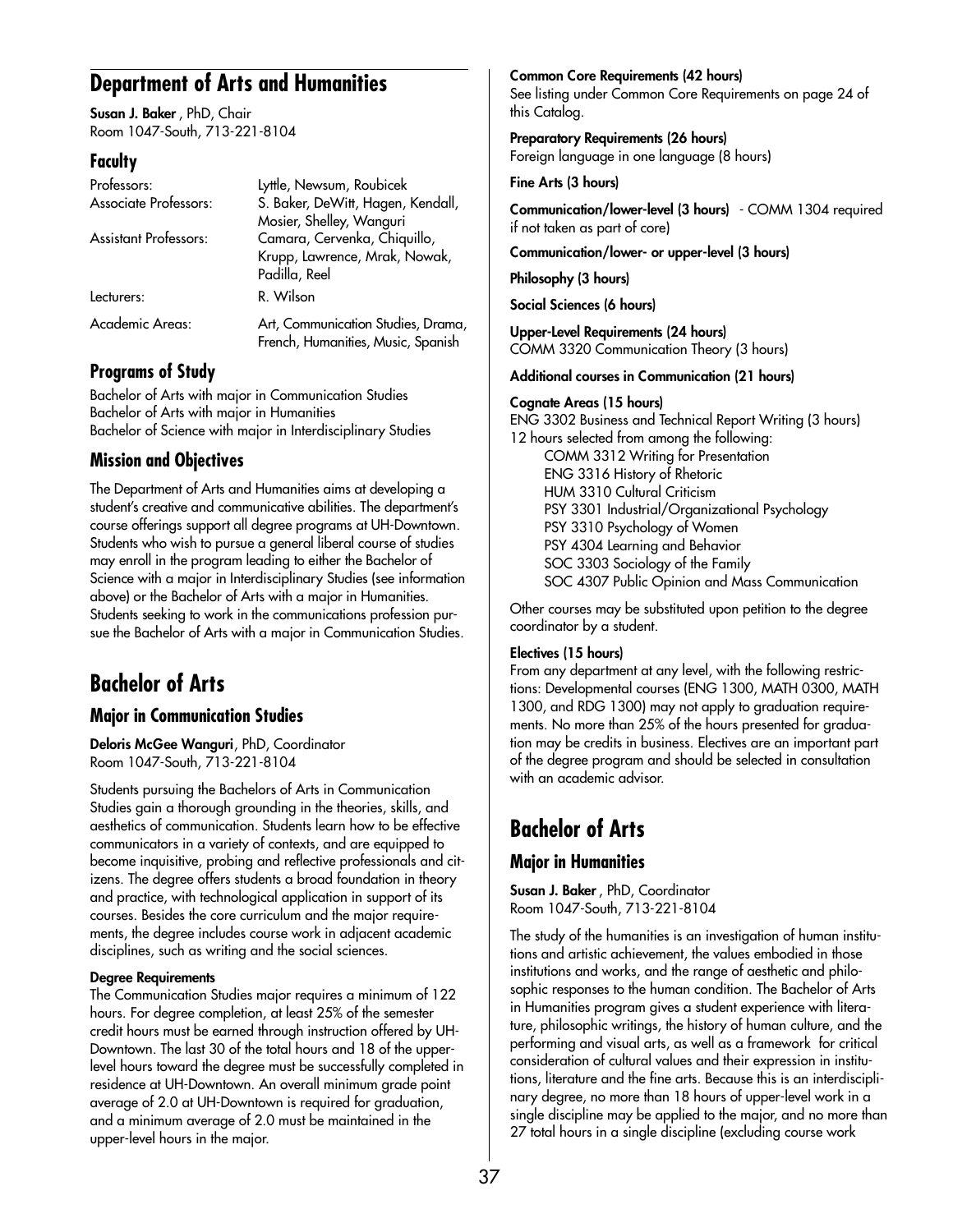required to fulfill common core requirements) may be used to satisfy degree requirements.

## **Degree Requirements**

The Bachelor of Arts in Humanities requires a minimum of 125 hours. For degree completion, at least 25% of the semester credit hours must be earned through instruction offered by UH-Downtown. The last 30 of the total hours and 18 of the upperlevel hours applied to the degree must be successfully completed in residence at UH-Downtown. An overall minimum grade point average of 2.0 at UH-Downtown is required for graduation, and a minimum average of 2.0 must be maintained in the 36 upper-level hours in the major. In addition to the requirements listed below, every student's program must include a nonverbal analytical reasoning course, either as an elective or in fulfillment of a requirement.

## **Common Core Requirements (42 hours)**

See listing under Common Core Requirements on page 24 of this Catalog.

## **Preparatory Requirements (32 hours)**

Philosophy: 6 hours

Fine arts: 6 hours (at least 3 hours in history or appreciation) Written communication: 3 hours

Speech communication: 3 hours

Language and culture: 14 hours. At least 11 hours of a single foreign language through 2301 and 3 hours of either 2302 *or*

a course focusing on a specific culture, such as:

HIST 2309 Ethnic Minorities in American History COMM 2307 Intercultural Communication ENG 3322 Mexican-American Literature HUM 3304 American Ethnic Heritage HUM 3320 Foreign Literature in Translation HUM 3321 Hispanic Culture and Civilization

For students placing out of any foreign language courses, other courses in English, humanities or social sciences may be substituted.

## **Upper-Level Requirements (36 hours)**

HUM 3310: Cultural Criticism (3 hours) HUM 4350: Senior Seminar (3 hours) 30 hours of upper-level courses from the following disciplines:

Art **Communication** Drama English French **History Humanities** Music Philosophy Political Science (POLS 4304 and POLS 4306 only) Psychology (PSY 4301only) Spanish

## **Electives (15 hours)**

From any department at any level, with the following restrictions: Developmental courses (ENG 1300, MATH 0300, MATH 1300 and RDG 1300) may not apply to graduation requirements. No more than 25% of the hours presented for graduation may be credits in business. Electives are an important part of the degree program and should be selected in consultation with an academic advisor.

# **Minor in Art**

Minimum requirements:

- A grade point average of 2.0.
- A grade of at least C in all ART courses.

A total of 15 hours in ART, 3 hours of field study, and an approved portfolio.

# **Minor in Arts Administration**

Minimum requirements:

A grade point average of 2.0.

A grade of at least C in all ART and business courses.

A total of 18 hours including ACC 2301, MGT 3301, and MKT 3301.

Arts Administration, HUM 4380 and a fine arts elective beyond the common core fine arts requirement.

# **Minor in Spanish**

Minimum requirements:

- A grade point average of 2.0.
- A grade of at least C in all SPAN courses.
- A total of 9 upper-level hours in Spanish at UHD.

# **Minor in Communication Studies**

- Minimum requirements:
- A grade point average of 2.0.
- A grade of at least C in all COMM courses.
- A total of 18 hours in Communication (including COMM 1304 *and*

at least 9 upper-level hours in Communication at UHD.

# **Minor in Drama**

- Minimum requirements:
- A grade point average of 2.0.
- A grade of at least C in all DRA courses

A total of 18 hours in drama (including at least 9 upper-level hours in drama at UHD).

# **Department of Criminal Justice**

**Beth Pelz** , PhD, Chair Room 625-South, 713-221-8943

# **Faculty**

Professor: McShane Associate Professors: Belbot, Pelz

Assistant Professors: Engram, Glazier, Kellar, Long, Walsh, Wang Visiting Professor: F. Williams Instructor: Jakovich Lecturer: Hill

# **Programs of Study**

Bachelor of Science in Criminal Justice Master of Science in Criminal Justice

## **Mission and Objectives**

The mission of the Department of Criminal Justice is to develop and sustain a Criminal Justice program that reflects a cooperative rela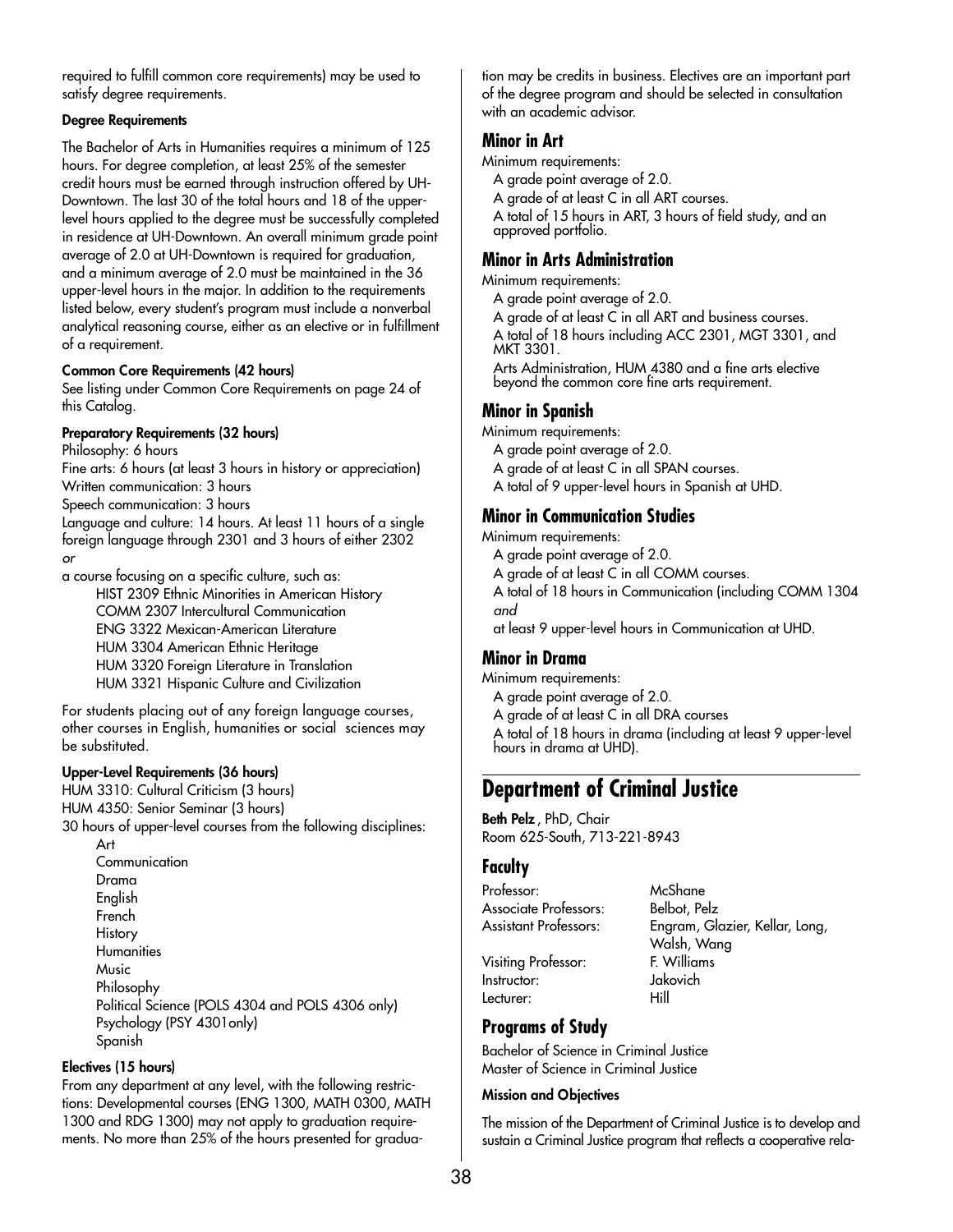tionship between the University of Houston-Downtown and the community. The department is committed to providing quality academic preparation that is designed to extend the knowledge and intellectual maturity of its students. In addition, we strive to influence the quality and nature of research in the field and to serve the community by influencing the development of programming and public policy in the area of criminal justice. The educational philosophy of the department emphasizes an integration of intellectual growth and skill development in the preparation of our majors. The Criminal Justice program is designed to combine the applied aspects of the field with the theoretical components necessary for the development of sound, testable programming and public policy. This includes demonstrated competency in criminological, methodological and administrative theory as well as analytical and technical skills. Students are expected to analyze, question, reconsider and synthesize old and new knowledge and skills. We believe our responsibility to our students extends beyond course work to include providing research, internship, mentoring and networking opportunities that will enable them to better succeed in their pursuit of careers in the field of Criminal Justice. Sustained interaction with the professional community and representative of the community at large assists us in achieving this goal.

### **Honor Societies**

Alpha Phi Sigma–National Criminal Justice Honorary

**Social Association** Criminal Justice Student Association

# **Bachelor of Science**

# **Major in Criminal Justice**

**Robert Walsh**, MS, Coordinator Room 625-South, 713-221- 8943

Course work leading to this bachelor's degree provides the student with strong communication and analytical skills. This is accomplished (1) through a comprehensive and extensive set of general education requirements; (2) through a critical and indepth interdisciplinary analysis of the causes of crime, the definition and measurement of crime and society's formal and informal efforts at preventing and controlling crime; and (3) by treatment of the field of criminal justice as an applied science where the student is taught to integrate theory construction, empirical validation and practical application.

### **Degree Requirements**

The criminal justice major requires a minimum of 123 hours. At least 25% of the semester credit hours must be earned through instruction offered by UH-Downtown. Twenty-four hours of criminal justice must be at the upper level, and 24 hours must be completed as course work at UH-Downtown. The last 30 of the total hours and 18 of the upper-level hours toward the degree must be successfully completed in residence at UH-Downtown. The degree requires a minimum of 36 upper-level hours. An overall minimum grade point average of 2.0 at UH-Downtown is required for graduation, and a minimum average of 2.0 must be maintained in the upper-level hours in the major.

## **Common Core Requirements (42 hours)**

See listing under Common Core Requirements on page 24 of this Catalog.

## **General Education Requirements (9-12 hours)**

Specific General Education Application and Enhancement Requirements for the Criminal Justice degree are:

## **Writing Skills (3 hours)**

ENG 3302 Business and Technical Report Writing *or*

ENG 3308 Legal Writing

## **Nonverbal Analytical Skills (3 hours)**

CJ 3320 Statistics in Criminal Justice *or*

SOS 3312 Statistics in the Social Sciences

## **Ethics and Morality (3 hours)**

CJ 3311 Ethics of Social Control *or*

PHIL 3301 Moral Issues, Personal and Professional

## **World Community (3 hours)**

One course that addresses topics beyond American society. Consult a degree advisor for specific courses which complement this degree. Courses commonly used to fulfill this requirement in the College of Humanities and Social Sciences include courses in geography, foreign languages and literature, and history, political science and humanities courses that focus on other cultures. This requirement may be fulfilled through elective hours or in some other course applied within the degree including CJ 4313.

## **Criminal Justice Core (18 hours)**

CJ 1301 Crime, Law and Society CJ 2301 The Police System CJ 2302 The Criminal Court System CJ 2303 The Correctional System CJ 3300 Research Methods in Criminal Justice CJ 3301 Criminology

## **Criminal Justice Electives (27 hours)**

Chosen from among criminal justice courses not applied to the criminal justice core. At least 21 hours must be at the upper level.

**Supplemental Concentration (12 hours) or Minor (15-18 hours)** Students must select 12 hours of non-criminal justice course work of which nine hours must be 3000-4000 level courses that will supplement their chosen area of specialization within criminal justice. The courses must be approved by a faculty advisor. To declare a minor, students should contact an advisor in the

College of Humanities and Social Sciences and complete the

# appropriate forms. **Electives (9-15 hours)**

From any department at any level, with the following restrictions: Developmental courses (ENG 1300, MATH 0300, MATH 1300 and RDG 1300), or their equivalent, may not apply to graduation requirements. No more than 25% of the hours presented for graduation may be credits in business. Electives are an important part of the degree program and should be selected in consultation with an academic advisor. (If the world community requirement is fulfilled by any course that meets another degree requirement, the total of elective hours is 9-15.)

# **Minor in Criminal Justice (18 hours minimum)**

CJ 1301 Crime, Law and Society CJ 2301 The Police System CJ 2302 The Criminal Court System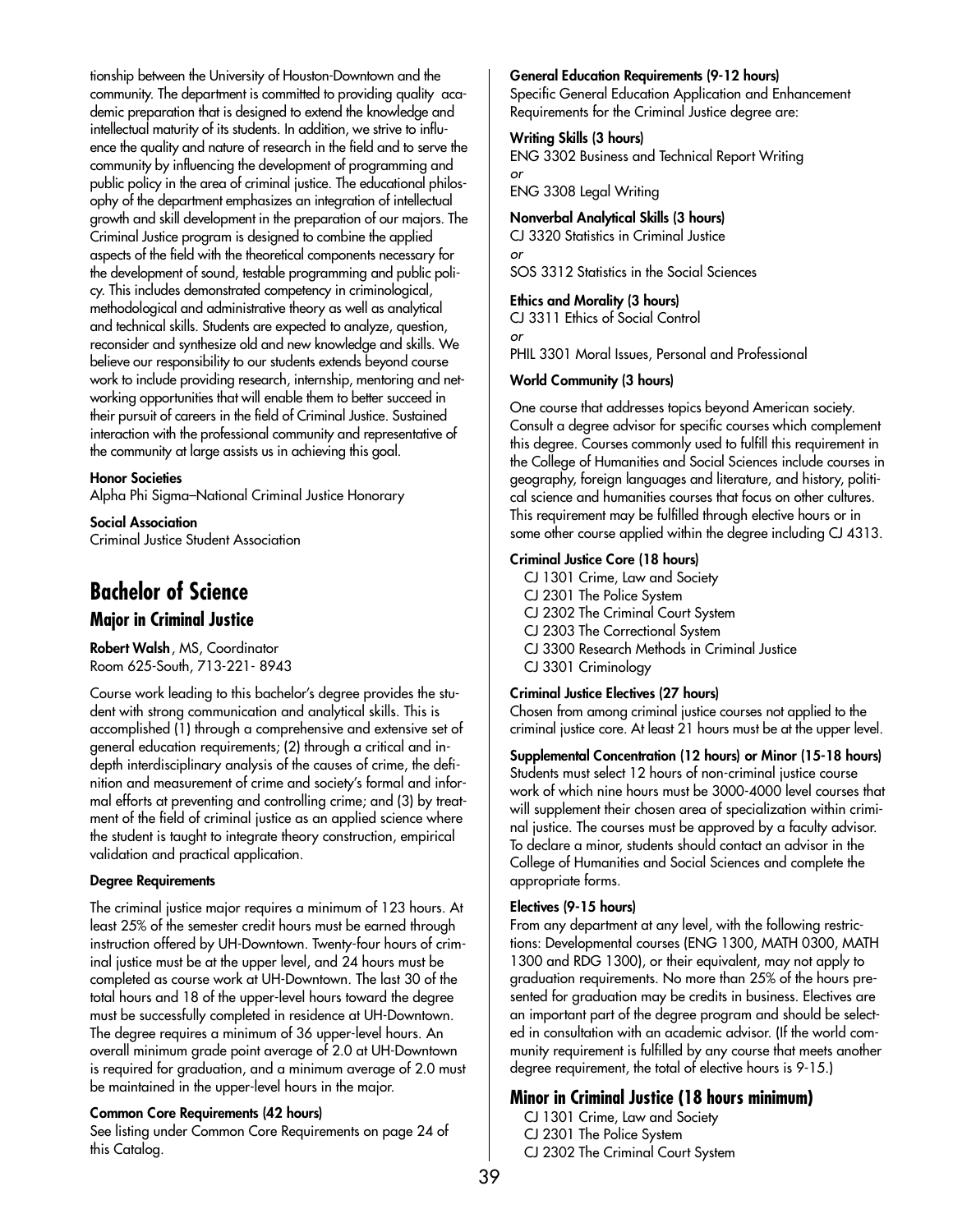CJ 2303 The Correctional System CJ 3300 Research Methods in Criminal Justice CJ 3301 Criminology and 3 hours of upper-level criminal justice courses

## **Academy Credit**

Students who complete the UHD Texas Commission on Law Enforcement Officer Standards and Education (TCLEOSE) Basic Peace Officer's Academy and pass the licensing exam can apply for advanced placement for CJ 2301 (Police Systems) and CJ 2302 (Criminal Courts) by paying an administrative fee of \$15. Students must be enrolled at UHD in order to receive credit and may not receive credit for classes in which they are currently enrolled or for which they have already received credit. No other criminal justice classes may be substituted. No grade is awarded for credit obtained in this matter. No other academy credit will be accepted.

# **Master of Science**

# **Major in Criminal Justice**

(See Academic Programs–Graduate, pages 71 to 73)

# **Training Division**

**Rex White**, Director Room 621-South, 713-221-8690

The University of Houston-Downtown has one of the largest criminal justice training centers in Texas. The mission of the Training Division is to provide quality adult education to people desiring to enter public and private sector criminal justice professions and continuing education to criminal justice practitioners. In addition, students, faculty and staff of the division donate thousands of hours annually to activities leading to the improvement of the criminal justice professions and the community at large. The division has conducted more than 100 police academy classes, trained more than 15,000 students for the criminal justice professions, and won regional and national awards for excellence. Its location near the Harris County courthouse and criminal justice complex makes it an ideal training site.

### **Law Enforcement Training Program**

Entry-level training for prospective police officers is provided by the division's Police Academy. The academy is certified by the Texas Commission on Law Enforcement Officer Standards and Education (TCLEOSE) and is approved for veterans' benefits through the Texas Education Agency. Approximately 40-50 specialized and advanced courses are offered annually for police officers and other public sector practitioners. Basic and advanced management training courses ranging from one to 14 weeks in length are provided through the Police Management Institute.

### **Texas Department of Criminal Justice–Institutional Division Officer Training**

The Pre-Service Academy for the Texas Department of Criminal Justice Institutional Division is a minimum 160-hour certification program for training entry-level personnel as Correctional Officers for the TDCJ–ID. Once the academy is completed, the graduates are offered paid positions within the Texas prison system throughout Texas.

## **Specialized Certification Courses and Seminars**

Specialized training and certification opportunities are provided through unique seminars and courses. In cooperation with the International Foundation for Protection Officers, the division cosponsors the Certified Protection Officer Program. In cooperation with the Houston Police Department and the Houston Chapter of the American Society for Industrial Security, the division co-hosts an annual Joint Professional Development Conference. Certification courses are available in such diverse areas as arson investigation, investigative hypnosis, emergency medical care and technician training, and management.

# **Department of English**

**William Gilbert**, PhD, Chair Room 1045-South, 713-221-8013

# **Faculty**

| Birchak, Dressman, Harned, L. Thomas |
|--------------------------------------|
| Ahern, Cunningham, Dahlberg,         |
| Farris, Gilbert, Jarrett, Jennings,  |
| Pavletich, Sullivan, T. Thomas       |
| Al-Khakhani, Bernstein, Cheng-       |
| Levine, Chiaviello, Creighton,       |
| Goleman, Kannenberg, Kinloch,        |
| Laity, Moosally, M. Johnson,         |
| Schmertz, Turner                     |
| Blight, Read, Walker                 |
| Canetti-Rios, Coblentz, Corrigan,    |
| Fadely, Hanson, Kuzmick,             |
| Rubin-Trimble, C. Smith              |
| Bartholomew, Franks, Levy            |
|                                      |

Academic Areas: American studies, communication, English, humanities, reading

# **Programs of Study**

Bachelor of Arts with a major in English Bachelor of Arts with a major in Humanities Bachelor of Science with a major in Professional Writing Bachelor of Science with a major in Interdisciplinary Studies

The Department of English offers a wide variety of courses designed to improve students' communication skills and enhance their appreciation of the literature, thought, and culture of the English-speaking world. To accomplish these goals, the department offers focused degrees and wide-ranging service courses.

## **Degrees**

The Bachelor of Science with a major in Professional Writing combines the strengths of a solid liberal arts education with practical training and technical expertise. All Professional Writing majors share a core of required upper-level courses and, beyond that core, choose from clusters of courses, including internships. The combination of flexibility and focus in the degree enables students to prepare to enter such fields as corporate communications, medical writing, or computer documentation, or to continue their education in graduate or professional schools. The Bachelor of Arts with a major in English gives students a grounding in the language and literature of English, making them aware of how cultural forces shape them and critical approaches illuminate them. Like the BS in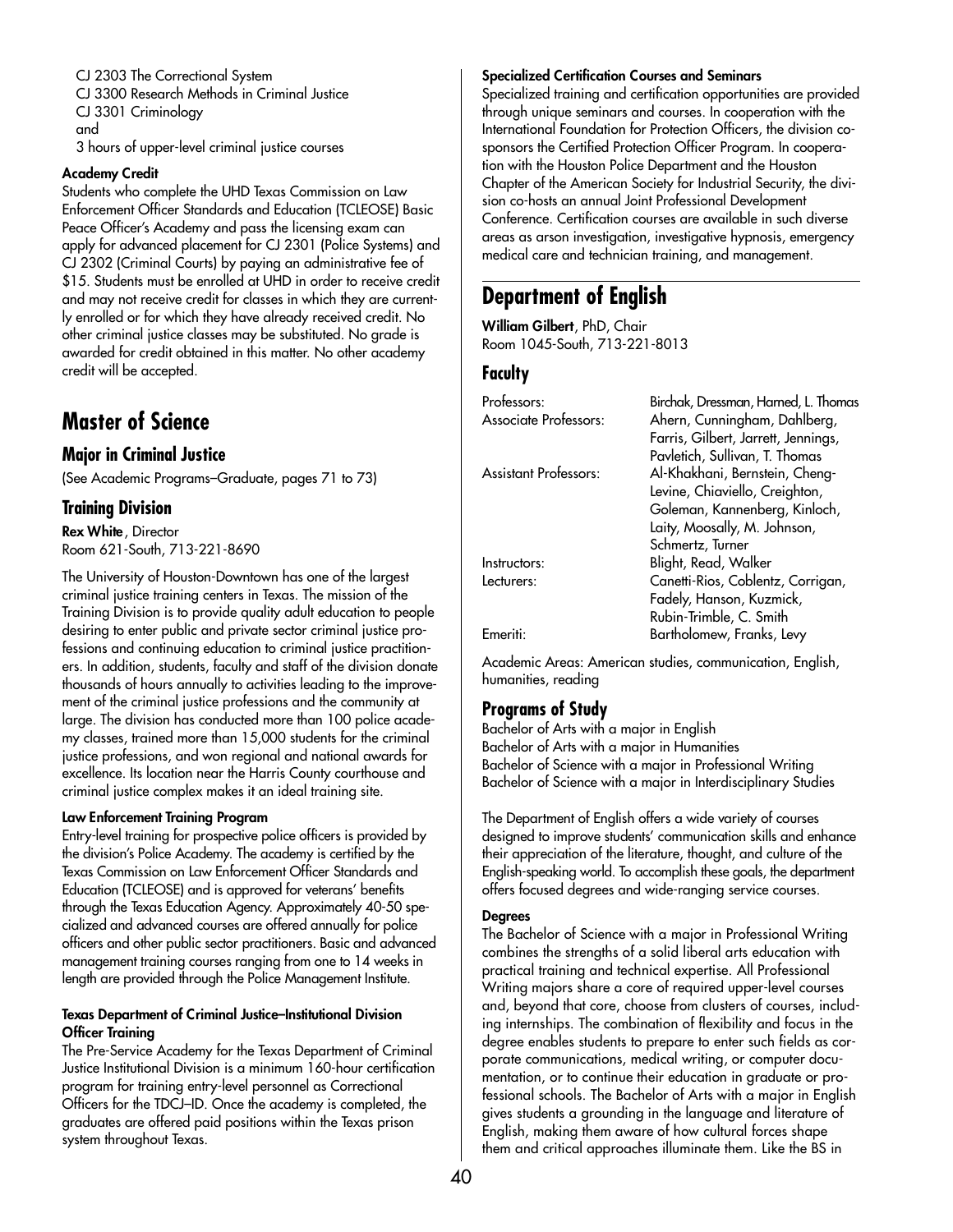Professional Writing, the BA in English offers students a range of educational and career options on graduation, including entrance to graduate and professional schools in preparation for careers in academia and such fields as public policy, social work, and law.

### **Service Courses**

The English Department's courses in writing, language, and literature support all degrees offered at the University of Houston-Downtown. In addition, courses taught by department faculty form a major component of the programs of the Bachelor of Arts in Humanities and the Bachelor of Science with a major in Interdisciplinary Studies. In all the courses it offers, the department seeks to promote cultural and technological literacy and to improve students' critical thinking skills through analysis, interpretation, and evaluation.

# **Bachelor of Science**

# **Major in Professional Writing**

**Ann Jennings**, PhD, Coordinator Room 1045-South, 713-221-8013

# **Degree Requirements**

The professional writing major requires a minimum of 120 hours. For degree completion, at least 25% of the semester credit hours must be earned through instruction offered by UH-Downtown. The last 30 of the total hours and 18 of the upperlevel hours toward the degree must be successfully completed in residence at UH-Downtown. An overall minimum grade point average of 2.0 at UH-Downtown is required for graduation, and a minimum average of 2.0 must be maintained in the upper-level hours in the major.

## **Common Core Requirements (42 hours)**

See listing under Common Core Requirements on page 24 of this Catalog. COMM 3306 is recommended in fulfillment of the speech requirement.

## **Lower-Level Requirements (15 hours)**

Philosophy (6 hours)

Literature (3 hours)

Approved lower-level electives: 6 hours, chosen with a concentration area in mind in consultation with the degree coordinator or college advisor.

## **Upper-Level Requirements (45-48 hours)**

COMM 3306 Business and Professional Speech Communication (may be omitted here if taken as part of the core curriculum) Professional Writing Core (21 hours)

- ENG 3302 Business and Technical Report Writing
- ENG 3304 Advanced Business and Technical Report Writing
- ENG 3330 Desktop Publishing
- ENG 3331 Advanced Desktop Publishing
- *or* ENG 3335 Publishing for the Web
- ENG 4322 Editing, Rewriting and Copyreading
- ENG 4380 Field Experience (6 hours) or ENG 4680 or approved substitute courses in English or Communication

Any 3 upper-level literature courses (9 hours)

Any 3 upper-level writing/English language courses (9 hours)

Including one writing-for-special-purposes course, such as Science Writing, Medical Writing, Legal Writing, Documentation and Manuals, Proposal Writing, Publish Relations, Feature Writing, Environmental Writing.

Approved upper-level electives (6 hours) Chosen with a concentration in mind, in consultation with college advisor

## **Electives (15-18 hours)**

From any department at any level, with the following restrictions: Developmental courses (ENG 1300, MATH 0300, MATH 1300 and RDG 1300) may not apply to graduation requirements. No more than 25% of the hours presented for graduation may be credits in business. Included among the electives should be a course (3 hours) in nonverbal analytical skills if this requirement is not fulfilled by a course in the lower-level or upper-level requirements. ADM 1301 is recommended for students who need keyboarding skills. Electives are an important part of the degree program and should be selected in consultation with an academic advisor.

# **Portfolio**

# **Minor in Professional Writing (18 hours minimum)**

Required Courses (12 hours)

ENG 3302 Business and Technical Report Writing ENG 3304 Advanced Business and Technical Report Writing ENG 3330 Desktop Publishing

ENG 4322 Editing, Rewriting and Copyreading

Upper-Level Electives (6 hours), selected in consultation with an advisor from courses in Writing/English language (see Major in English).

# **Bachelor of Arts**

# **Major in English**

**William Gilbert**, PhD, Coordinator Room 1045-South, 713-221-8013

## **Degree Requirements**

The English major requires a minimum of 122 hours. For degree completion, at least 25% of the semester credit hours must be earned through instruction offered by UH-Downtown. The last 30 of the total hours and 18 of the upper-level hours toward the degree must be successfully completed in residence at UH-Downtown. An overall minimum grade point average of 2.0 at UH-Downtown is required for graduation, and a minimum average of 2.0 must be maintained in the upper-level hours in the major.

## **Common Core Requirements (42 hours)**

See listing under Common Core Requirements on page 24 of this Catalog.

## **Lower-Level Requirements (29 hours)**

Foreign language in one language (8 hours) Fine Arts (3 hours) Philosophy (6 hours) Social Sciences (6 hours) Literature (6 hours) - both halves of a survey of Western World, American, or British Literature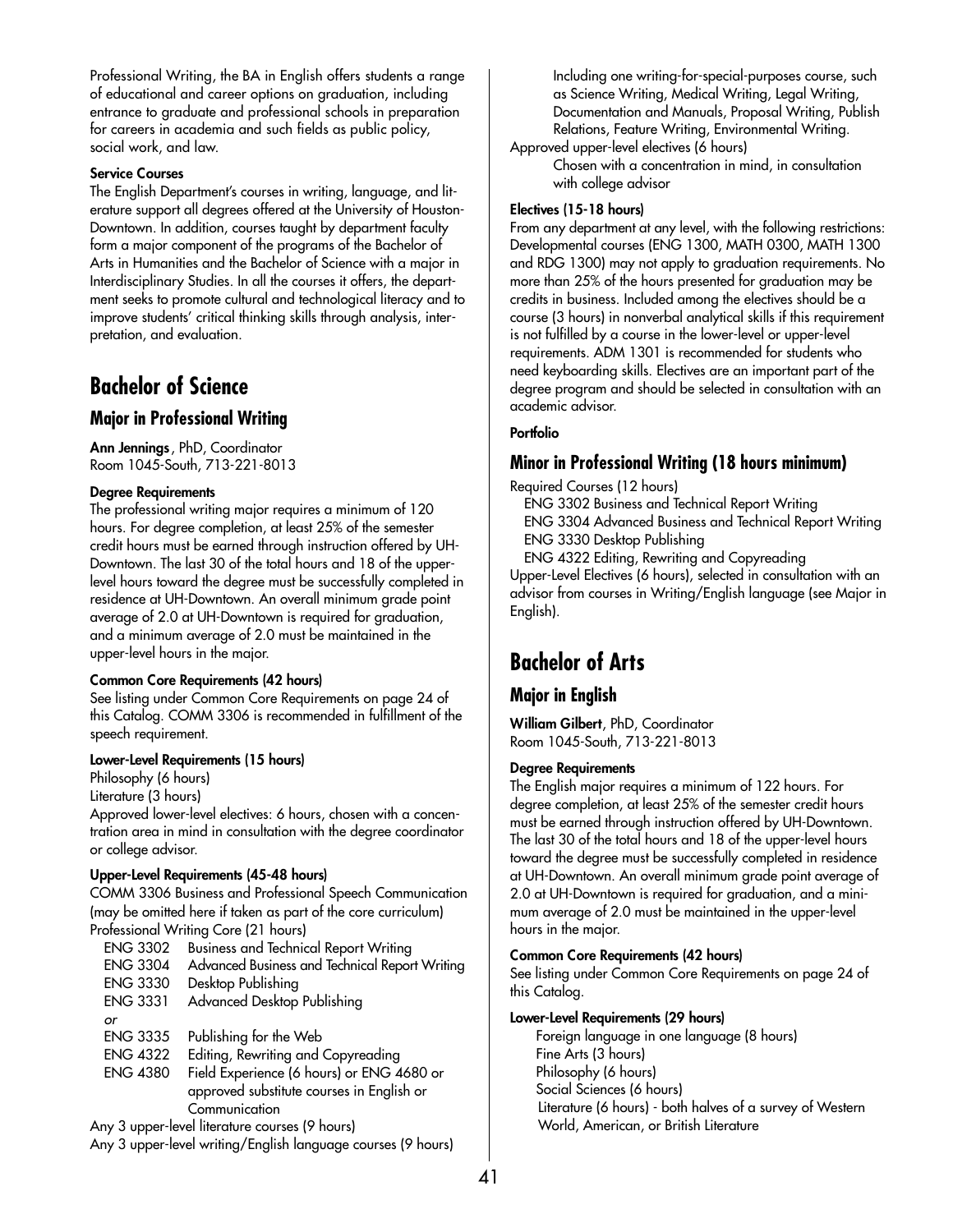## **Upper-Level Requirements (36 hours)**

**Genre Courses (9 hours)** ENG 3311 Studies in Poetry ENG 3312 Studies in Fiction ENG 3313 Studies in Dramatic Literature

**Writing/English language (6 hours)** , such as Essay Writing, Creative Writing, History of Rhetoric, Studies in the Theory of Rhetoric, Introduction to the Study of Language, or History of the English Language.

## **Literature/Theory (21 hours)**

## **Electives (15 hours)**

From any department at any level, with the following restrictions: Developmental courses (ENG 1300, MATH 0300, MATH 1300 and RDG 1300) may not apply to graduation requirements. No more than 25% of the hours presented for graduation may be credits in business. Included among the electives should be a course (3 hours) in nonverbal analytical skills if this requirement is not fulfilled by an equivalent course in the lower-level or upper-level requirements.

# **Minor in English (18 hours minimum)**

## **Required Courses (9 hours)**

Six hours, both halves of sophomore survey of Western World, American, or British Literature.

Three hours in one of the genre courses (ENG 3311, 3312, or 3313).

## **Upper-Level Electives (9 hours)**

Selected in consultation with an advisor from courses in Literature/Theory and/or Writing/English language.

# **Department of Social Sciences**

**William E. Brigman**, PhD, Chair Room 1009-South, 713-221-8014

# **Faculty**

| Professors:                  | Brigman, Christian, Fairbanks, Haney |
|------------------------------|--------------------------------------|
| Associate Professors:        | Alvarez, Getz, McCaffrey, Thacker-   |
|                              | Kumar, Williams, Wilson              |
| <b>Assistant Professors:</b> | Allen, Anderson, Bailey, Behan,      |
|                              | Case, Chadha, Davis, Grebowicz,      |
|                              | Lewis, Li, Linantud, Mobasher,       |
|                              | Pavelich, Ryden, Santos, Walden,     |
|                              | Webb, Ziemer                         |
| Lecturers:                   | MacGregor                            |
| Emeriti:                     | Wright                               |
|                              |                                      |

Academic Areas: anthropology, geography, history, philosophy, political science, psychology, sociology

# **Mission and Objectives**

The Department of Social Sciences is an interdisciplinary department. Faculty teach courses and conduct research in seven academic areas: anthropology, geography, history, philosophy, political science, psychology, and sociology. In addition to classes in these disciplines, we offer interdisciplinary classes in the social sciences. Currently, six degrees may be taken in our department: History (BA), Political Science (BS), Psychology (BS), Sociology (BS), and Social Sciences (BA or BS). Please come visit us, or call and talk with us about your interests and plans.

The department's educational philosophy is holistic in emphasizing the importance of students' educational and professional growth both inside and outside of the classroom. Our degree programs prepare students in a number of ways: students are provided with job skills relevant to their career aspirations, a readiness for graduate or professional school, and a strong, broad-based background in the liberal arts which is important in the ever-changing social and economic environment.

Among the essential components of the department's mission are community-based research and public service, and these also constitute integral parts of the department's educational program. All of the department's degree programs are designed to develop skills in research and analysis. Students also are strongly encouraged to engage in internships (for credit), volunteer service activities, or other degree-related work experiences in which classroom theory can be applied to "real-life" problems.

The study and practice of the social sciences provide the means for students to unify their learning, since the social sciences, in attempting to understand human individuals and institutions, employ both the methodologies of the linguistically-oriented humanistic disciplines and the empirically-based natural sciences. Thus our unique contribution to the intellectual life of the university is to provide the arena in which all viewpoints can meet and exchange.

# **Honor Societies**

Pi Gamma Mu, International Social Sciences Honorary Society Psi Chi, National Honor Society in Psychology

# **Programs of Study**

**Bachelor of Arts (BA),** majors in: History

Social Sciences

**Bachelor of Science (BS)**, majors in: Political Science

Psychology Social Sciences Sociology

# **Bachelor of Arts**

# **Major in History**

**James McCaffrey** , PhD, Coordinator Room 1023-South, 713-221-8421

The program in history leading to a Bachelor of Arts degree may prepare a student for graduate school in history as well as other disciplines, including law, political science, economics, and anthropology. Some history students also seek elementary or secondary education certification.

### **Degree Requirements**

The Bachelor of Arts with a major in History requires a minimum of 122 hours. For degree completion, at least 25% of the semester credit hours must be earned through instruction offered by UH-Downtown. The last 30 of the total hours in the degree and 18 of the upper-level hours in the major must be successfully completed in residence at UH-Downtown. An overall minimum grade point average of 2.0 at UH-Downtown is required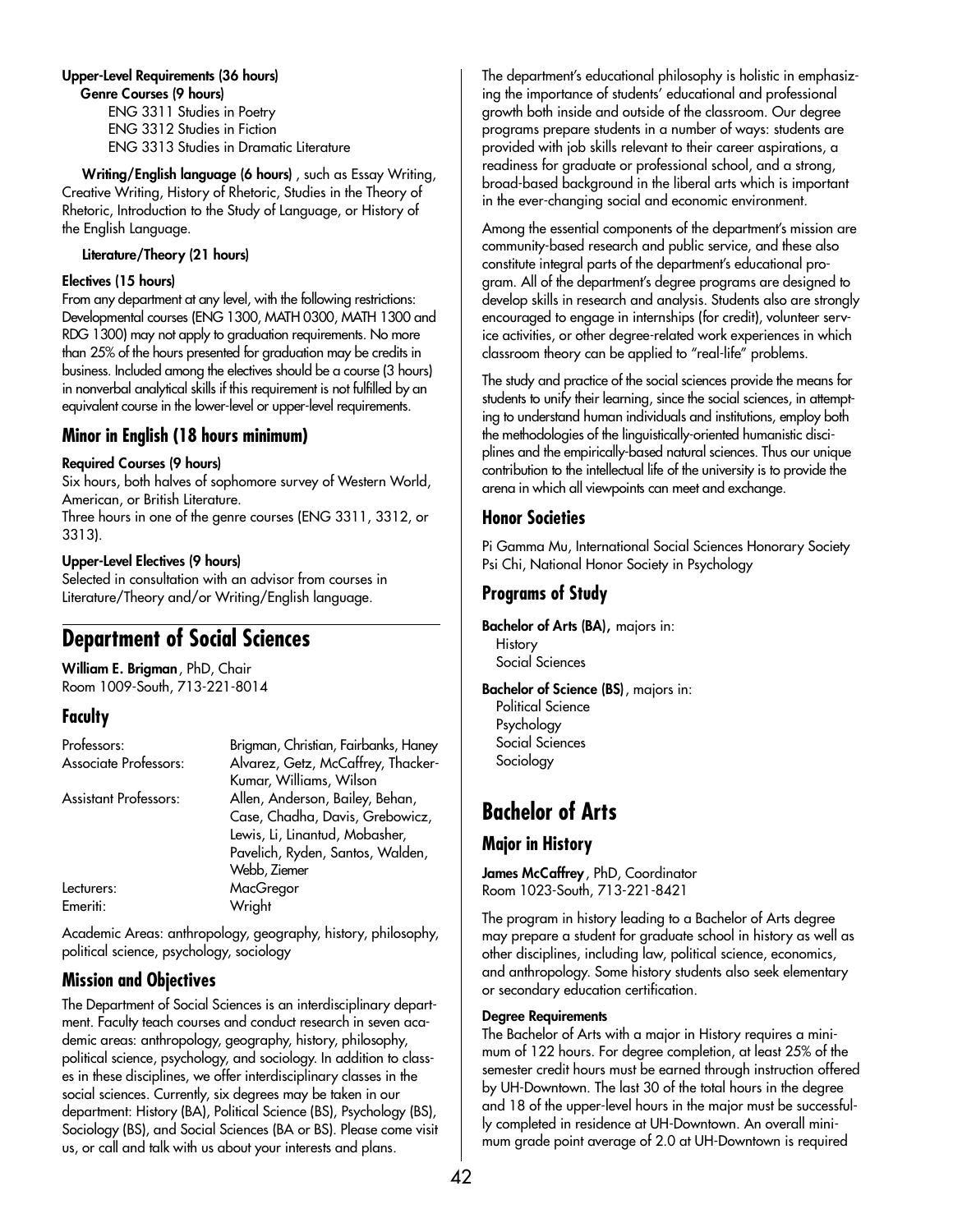for graduation, and a minimum average of 2.0 must be maintained in the upper-level hours in the major.

## **Common Core Requirements (42 hours)**

See listing under Common Core Requirements on page 24 of this Catalog.

### **Preparatory Requirements (29 hours)**

These courses are preliminary requirements for the degree and are in addition to the core curriculum:

SOS 3312 Statistics in the Social Sciences PHIL 3301 Moral Issues, Personal and Professional or equivalent (to fulfill the general education requirement in ethics)

Three hours in literature

Three hours in anthropology or sociology.

Three hours in the fine arts.

Fourteen hours in a foreign language or second-year competency. If fourteen hours are not required due to advanced placement, see statement under Free Electives.

### **Major Requirements (24 hours)**

Non-US history:

HIST 3315 World History to 1500 AD HIST 3316 World History since 1500 AD

Three hours chosen from this list:

- HIST 3301 Twentieth Century Europe
- HIST 3308 History of Mexico
- HIST 3309 Twentieth Century England

HIST 3310 Twentieth Century Russia

HIST 3317 Middle Eastern History

HIST 4312 History of Modern China

HIST 4310 Research and Writing Seminar

Twelve additional hours of courses in History at the 3000 or 4000 level

## **Free Electives (27 hours)**

From any department at any level, with the following restrictions: Developmental courses (ENG 1300, MATH 0300, MATH 1300 and READ 1300) may not apply to graduation requirements. No more than 25% of the hours presented for graduation may be credits in business. Electives are an important part of the degree program and should be selected in consultation with an academic advisor.

If a student is able to bypass foreign language classes because of placement, any hours not transcripted must be made up in elective credits in order to bring the total number of semester credit hours for the degree to no fewer than 120.

# **Bachelor of Science**

# **Major in Political Science**

**Adolfo Santos**, PhD, Coordinator Room 1027-South, 713-221-8943

The program in political science leading to a Bachelor of Science degree is designed to prepare a student for graduate school in political science as well as other disciplines, including law, history, economics, and anthropology. It is also excellent grounding in the operations of governmental, political, and other complex organizations.

## **Degree Requirements**

The Bachelor of Science with a major in Political Science requires a minimum of 120 hours. For degree completion, at least 25% of the semester credit hours must be earned through instruction offered by UH-Downtown. The last 30 of the total hours in the degree and 18 of the upper-level hours in the major must be successfully completed in residence at UH-Downtown. An overall minimum grade point average of 2.0 at UH-Downtown is required for graduation, and a minimum average of 2.0 must be maintained in the upper-level hours in the major.

## **Common Core Requirements (42 hours)**

See listing under Common Core Requirements on page 24 of this Catalog.

## **Preparatory Requirements (15 hours)**

These courses are preliminary requirements for the degree and are in addition to the core curriculum:

SOS 2304 Research Methods in the Social Sciences SOS 3312 Statistics in the Social Sciences

### **Geography or Economics (6 hours in any combination)**

### **Math or Natural Science**

Upper Level Requirements (36 hours) English 3302, 3308, or 3326 Social Sciences 4301 or 4380 21 hours from 3000-4000 level Political Science courses 9 additional hours in Political Science or advisor approved courses

### **Electives (27 hours)**

From any department at any level, with the following restrictions: Developmental courses (ENG 1300, MATH 0300, MATH 1300 and READ 1300) may not apply to graduation requirements. No more than 25% of the hours presented for graduation may be credits in business. One of the courses must be in Ethics unless the requirement is filled elsewhere. An English course with "literature" in the title is recommended. Electives are an important part of the degree program and should be selected in consultation with an academic advisor.

Only 66 junior/community college hours will apply.

# **Bachelor of Science**

# **Major in Psychology**

**Melinda Kanner**, PhD, Coordinator Room 1007-South, 713-226-5264

The program in psychology leading to a Bachelor of Science degree may prepare a student for graduate school in psychology and other disciplines. It also serves as preparation for entry-level positions in the field of mental health and other types of employment, including social service agencies and business. The study of psychology also provides a foundation of knowledge for healthy coping with life circumstances and human relationships.

## **Degree Requirements**

The Bachelor of Science with a major in Psychology requires a minimum of 120 hours. For degree completion, at least 25% of the semester credit hours must be earned through instruction offered by UH-Downtown. The last 30 of the total hours in the degree and 18 of the upper-level hours in the major must be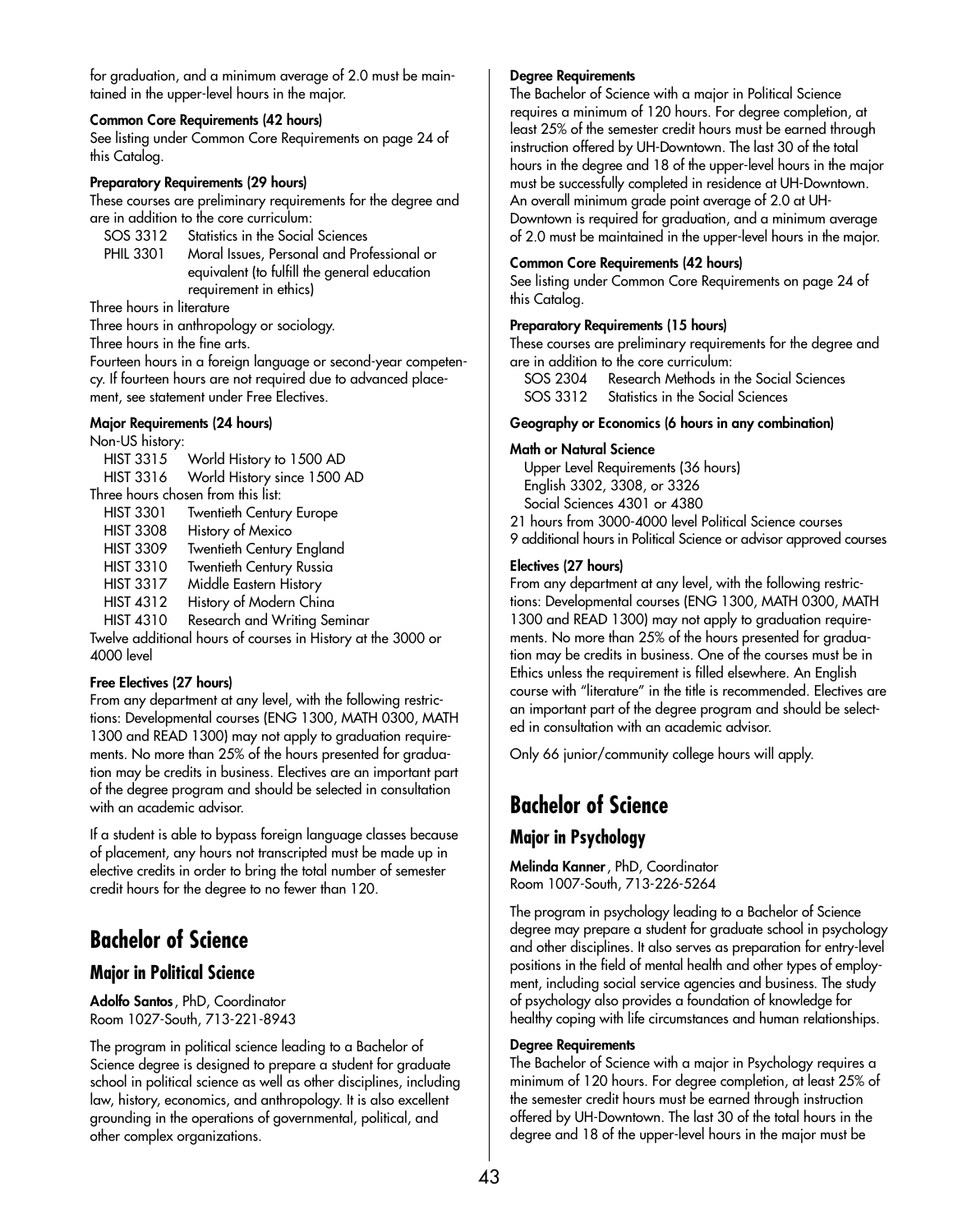successfully completed in residence at UH-Downtown. An overall minimum grade point average of 2.0 at UH-Downtown is required for graduation, and a minimum average of 2.0 must be maintained in the upper-level hours in the major.

### **Common Core Requirements (42 hours)**

See listing under Common Core Requirements on page 24 of this Catalog. In fulfillment of the Behavioral Sciences requirement, PSY 1303 is recommended. If not taken in the core, PSY 1303 should be added to the following preparatory requirements.

# **Preparatory Requirements (21-24 hours)**

These courses are preliminary requirements for the degree and are in addition to the core curriculum, with the possible exception of one three-hour course in introductory behavioral science that may have been taken as part of the core:

| PSY 1303         | Introduction to Psychology                                  |
|------------------|-------------------------------------------------------------|
| SOC 1303         | Principles of Sociology                                     |
| <b>ANTH 2301</b> | Physical Anthropology or ANTH 2302 Cultural<br>Anthropology |
| SOS 2304         | Research Methods in Social Sciences                         |
| SOS 3312         | Statistics in the Social Sciences                           |
|                  | Three hours in philosophy to fulfill the general education  |
|                  | requirement in ethics, chosen from this list:               |
| <b>PHIL 1301</b> | Introduction to Philosophy                                  |
| <b>PHIL 2301</b> | Classical Philosophy                                        |
| <b>PHIL 2302</b> | Modern Philosophy                                           |
|                  | .                                                           |

| <b>PHIL 3301</b> | Moral Issues, Personal and Professional |
|------------------|-----------------------------------------|
|                  | PHIL 3302 Philosophy of Science         |
|                  | PHIL 3305 Contemporary Philosophy       |
|                  |                                         |

Three hours in mathematics or science.

Three hours in literature.

## **Major Requirements (27 hours)**

Twenty-four hours of courses in Psychology at the 3000 or 4000 level.

Three hours of internship or special project credit from either S0S 4301 Special Projects in the Social Sciences (similar to a senior honors thesis)

*or*

SOS 4380 Field Experience in the Social Sciences (Recommended)

## **Related Requirements (9 hours)**

These are upper-level courses in support of the degree. Courses in this category, together with courses chosen as free electives, may be used toward a minor, at the student's option:

## **Advanced Writing (3 hours), one of the following courses:**

| <b>ENG 3302</b> | <b>Business and Technical Report Writing</b> |
|-----------------|----------------------------------------------|
| <b>ENG 3325</b> | <b>Medical Writing</b>                       |
| <b>ENG 3326</b> | Proposal Writing                             |
| ENG 4306        | Science Writing                              |
|                 |                                              |

## **Social and Behavioral Science Electives (6 hours), two of the following courses:**

Any upper-level course in Psychology Any upper-level course in Sociology MGT 3301 Management of Organizations MGT 3302 Human Resource Management MGT 3303 Negotiating Skills and Techniques MKT 3301 Principles of Marketing SOS 3301 Social Gerontology

| SOS 3304 | Death and Dying         |
|----------|-------------------------|
| SOS 4302 | The Study of the Future |

## **Free Electives (18-21 hours)**

From any department at any level, with the following restrictions: Developmental courses (ENG 1300, MATH 0300, MATH 1300 and READ 1300) may not apply to graduation requirements. No more than 25% of the hours presented for graduation may be credits in business. Electives are an important part of the degree program and should be selected in consultation with an academic advisor. No degree program may have fewer than 120 semester credit hours.

# **Bachelor of Science**

# **Major in Sociology**

**J. Greg Getz**, PhD, Coordinator Room 1009-South, 713-221-8939

The program in sociology leading to a Bachelor of Science degree may prepare a student for graduate school in sociology and other disciplines. It also serves as preparation for entry-level positions in social service agencies and business. The study of sociology provides a unique perspective for studying complex social problems including poverty, racial discrimination, crime, violent behavior, and drug use. Different courses focus on important institutions including the family, economy, government, and education.

## **Degree Requirements**

The Bachelor of Science with a major in Sociology requires a minimum of 123 hours. For degree completion, at least 25% of the semester credit hours must be earned through instruction offered by UH-Downtown. The last 30 of the total hours in the degree and 18 of the upper-level hours in the major must be successfully completed in residence at UH-Downtown. An overall minimum grade point average of 2.0 at UH-Downtown is required for graduation, and a minimum average of 2.0 must be maintained in the upper-level hours in the major.

### **Common Core Requirements (42 hours)**

See listing under Common Core Requirements on page 24 of this Catalog. In fulfillment of the Behavioral Sciences requirement, SOC 1303 is recommended. If not taken in the core, SOC 1303 should be added to the following supplemental requirements.

## **Supplemental Course Requirements (18-21 hours)**

These courses are preliminary requirements for the degree and are in addition to the core curriculum, with the possible exception of one three-hour course in introductory behavioral science that may have been taken as part of the core:

| PSY 1303               | Introduction to Psychology                                 |
|------------------------|------------------------------------------------------------|
| SOC 1303               | Principles of Sociology                                    |
| <b>ANTH 2301</b>       | Physical Anthropology or ANTH 2302 Cultural                |
|                        | Anthropology                                               |
| SOS 2304               | Research Methods in the Social Sciences                    |
| SOS 3312               | Statistics in the Social Sciences                          |
|                        | Three hours in philosophy to fulfill the general education |
| requirement in ethics: |                                                            |
|                        |                                                            |

PHIL 3302 (Philosophy of Science) is the preferred course. Other upper-level philosophy courses may be substituted at the discretion of the degree coordinator.

Three hours in mathematics, science, or computer science.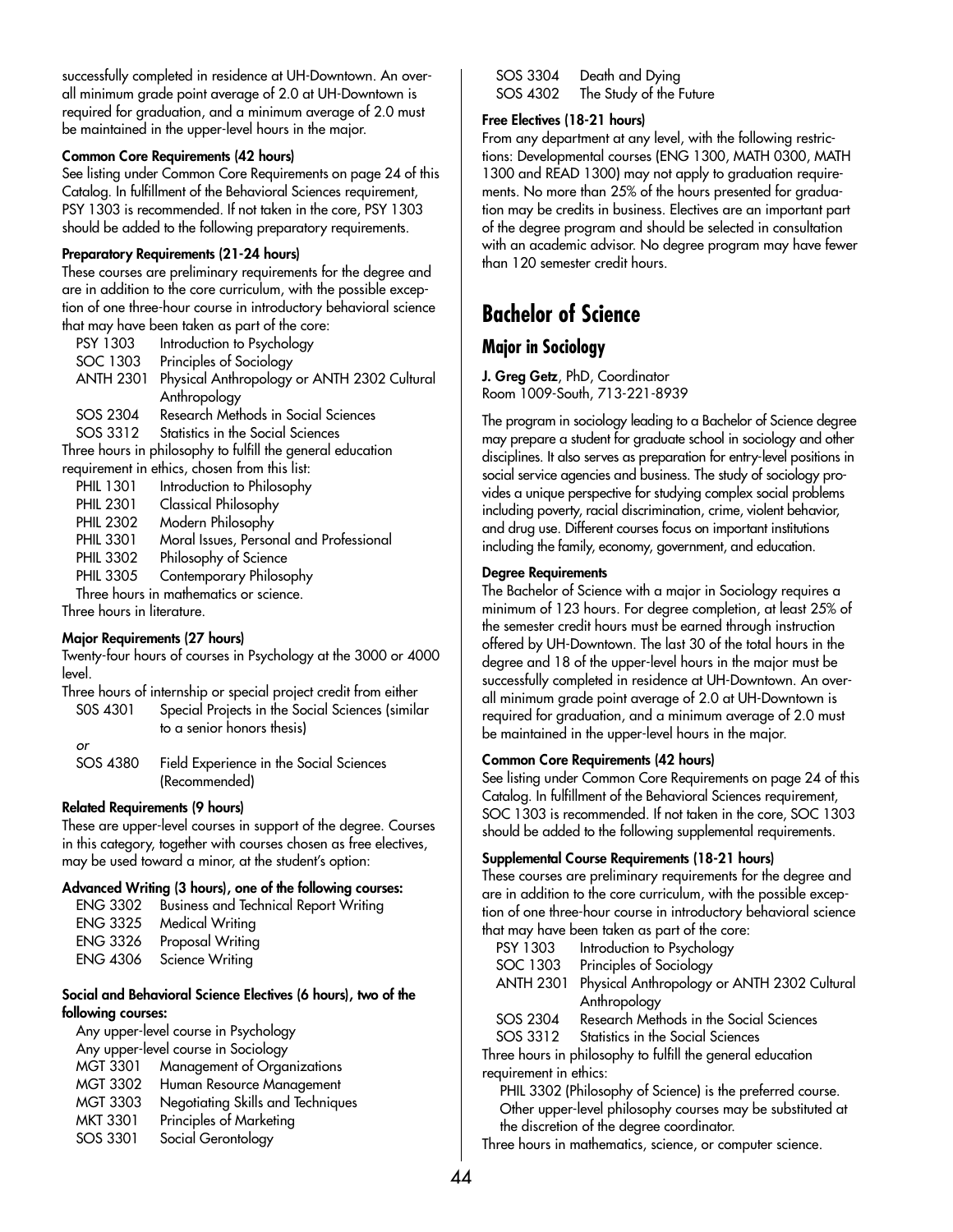## **Additional Lower-Level Requirements (9 hours)**

6 hours of lower level sociology courses

3 hours of lower level sociology, psychology, or anthropology electives

## **Major Requirements (27 hours)**

Twenty-one hours of courses in Sociology at the 3000 or 4000 level. Three hours of SOC 3301, Sociological Theory

- Three hours of internship or special project credit from either SOS 4301 Special Projects in the Social Sciences (similar
	- to a senior honors thesis)
	- *or* SOS 4380 Field Experience in the Social Sciences ( Recommended)

## **Related Requirements (9 hours)**

These are upper-level courses in support of the degree. Courses in this category, together with courses chosen as free electives, may be used toward a minor, at the student's option:

## **Advanced Writing (3 hours), one of the following courses:**

| <b>ENG 3302</b> Business and Technical Report Writing |
|-------------------------------------------------------|
| ENG 3325 Medical Writing                              |
| ENG 3326 Proposal Writing                             |
| ENG 4306 Science Writing                              |
|                                                       |

## **Social and Behavioral Science Electives (6 hours), two of the following courses:**

Any upper-level course in Sociology, Psychology, Political Science, History, Philosophy, English, Speech, Humanities, Social Sciences, or Criminal Justice

| BA 3301          | Legal Environment of Business         |
|------------------|---------------------------------------|
| BA 3302          | Commercial Law                        |
| <b>BA 3304</b>   | International Business Law            |
| BA 3315          | Diversity and the Law                 |
| <b>BIOL 4350</b> | Social Biology                        |
| <b>MGT 3301</b>  | Management of Organizations           |
| <b>MGT 3302</b>  | Human Resources Management            |
| <b>MGT 3303</b>  | Negotiating Skills and Techniques     |
| <b>MGT 3307</b>  | <b>Equal Opportunity Management</b>   |
| <b>MKT 3301</b>  | <b>Marketing Principles</b>           |
| <b>MKT 4305</b>  | <b>Consumer Behavior</b>              |
| SOSE 3306        | Culture of the Urban School           |
| SOSE 3320        | Assessment and Evaluation of Children |
|                  |                                       |

## **Free Electives (18 hours)**

From any department at any level, with the following restrictions: Developmental courses (ENG 1300, MATH 0300, MATH 1300 and READ 1300) may not apply to graduation requirements. No more than 25% of the hours presented for graduation may be credits in business. Electives are an important part of the degree program and should be selected in consultation with an academic advisor. No degree program may have fewer than 120 semester credit hours.

# **Interdisciplinary Degrees**

The Bachelor of Arts and Bachelor of Science degrees with majors in Social Sciences (described in the following sections) are interdisciplinary degrees meant to prepare the graduate with a general foundation across the social sciences, and the experience of deeper inquiry in at least two areas of study in the social sciences. For purposes of these degrees, the social sciences include history political science, psychology and sociology. Because this is an interdisciplinary degree, no more than 18 hours of upper-level work in a single discipline may be applied to the major, and no more than 27 total hours in a single discipline (excluding course work required to fulfill Common Core Requirements) may be used to satisfy degree requirements.

# **Degree Requirements**

The Bachelor of Arts with major in Social Sciences requires a minimum of 122 hours, including a foreign language requirement. The Bachelor of Science with major in Social Sciences requires a minimum of 123 hours. For degree completion, at least 25% of the semester credit hours must be earned through instruction offered by UH-Downtown. For both degrees, the last 30 of the total hours and 18 of the upper-level hours toward the degree must be successfully completed in residence at UH-Downtown. An overall minimum grade point average of 2.0 at UH-Downtown is required for graduation, and a minimum grade point average of 2.0 must be maintained in the upper-level hours in the major. A description of these interdisciplinary degrees follows.

# **Bachelor of Arts Major in Social Sciences**

**William E. Brigman**, PhD, Coordinator Room 1009-South, 713-221-8014

## **Common Core Requirements (42 hours)**

See listing under Common Core Requirements on page 24 of this Catalog. In fulfillment of the Behavioral Sciences requirement, PSY 1303 Introduction to Psychology is recommended. If not taken in the core, PSY 1303 should be added to the following additional basic requirements.

## **Additional Basic Requirements (29-32 hours)**

| SOS 2304         | Research Methods in the Social Sciences (3 hours) |
|------------------|---------------------------------------------------|
| SOS 3312         | Statistics in the Social Sciences (3 hours)       |
| <b>ANTH 2301</b> | Physical Anthropology (3 hours) or ANTH           |
|                  | 2302 Cultural Anthropology (3 hours)              |
| SOC 1303         | Principles of Sociology (3 hours)                 |
| PSY 1303         | Introduction to Psychology (3 hours) (may be      |
|                  | omitted here if taken as part of core curriculum) |
|                  |                                                   |

## **Literature (3 hours)**

Completion through sophomore year of a foreign language (14 hours). For students placing out of any foreign language courses, other courses in English, humanities or social sciences may be substituted.

## **Upper-Level Requirements (36 hours)**

Twenty-one upper-level hours in social sciences from the following disciplines

History Political Science Psychology Sociology

At least nine hours must be taken in each of two separate disciplines. No more than 18 upper-level hours in a single discipline may be applied to the major. Courses in other social science disciplines or interdisciplinary courses may be applied to this requirement. Consult a college advisor.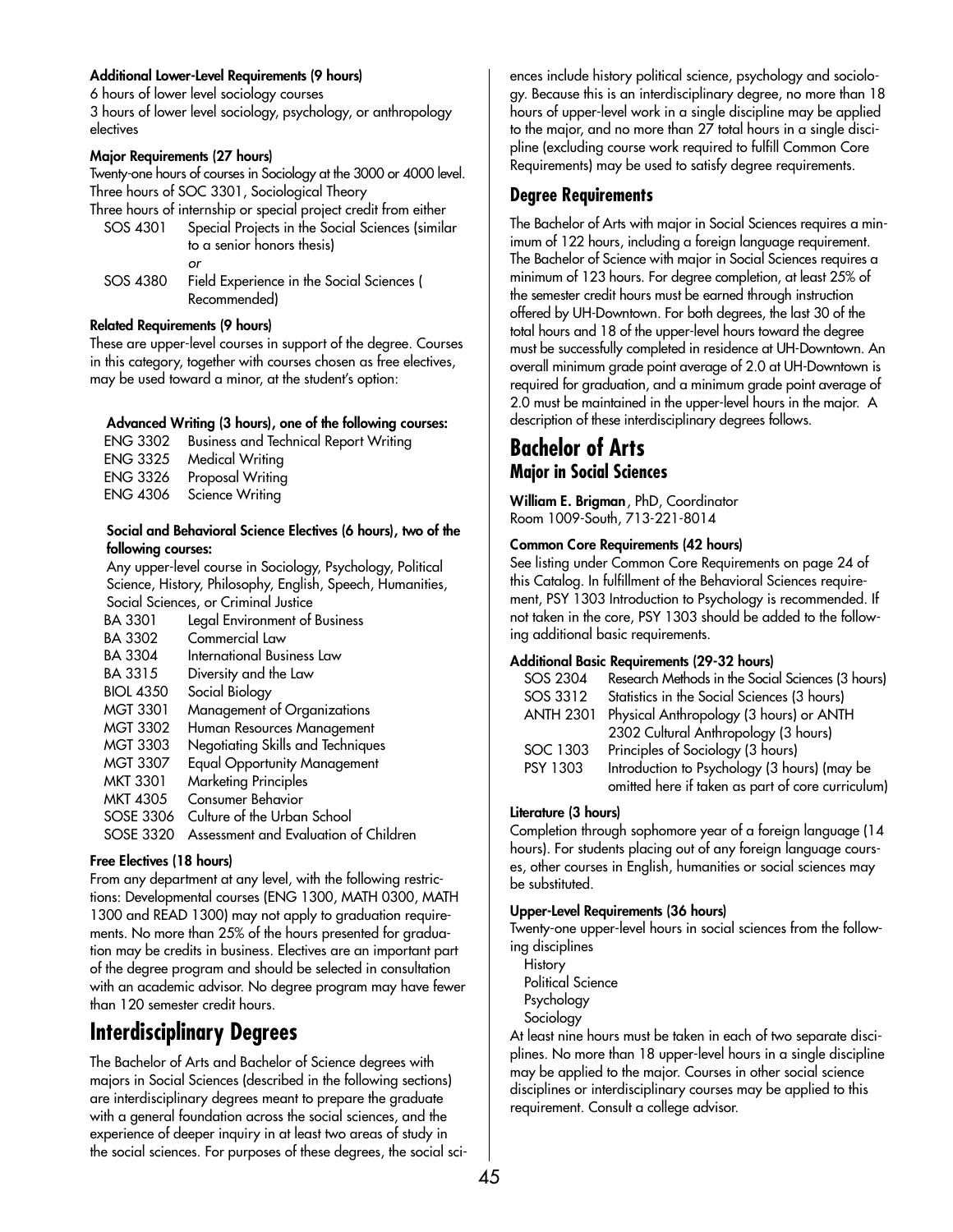## **Upper-Level courses in social sciences or related disciplines (6 hours)**

| <b>PHIL 3301</b> | Moral Issues or another course to fulfill the    |
|------------------|--------------------------------------------------|
|                  | ethics requirement (3 hours)                     |
| <b>ENG 3302</b>  | Business and Technical Report Writing or         |
|                  | another upper-level writing course (3 hours)     |
| SOS 4301         | Special Projects in Social Sciences (3 hours) or |
|                  | SOS 4380 Field Experience in the Social          |
|                  | Sciences (Recommended)                           |
|                  |                                                  |

## **Electives (15 hours):**

From any department at any level, with the following restrictions: Developmental courses (ENG 1300, MATH 0300, MATH 1300 and RDG 1300) may not apply to graduation requirements. No more than 25% of the hours presented for graduation may be credits in business. Electives are an important part of the degree program and should be selected in consultation with an academic advisor.

# **Bachelor of Science Major in Social Sciences**

**William E. Brigman**, PhD, Coordinator Room 1009-South, 713-221-8014

# **Common Core Requirements (42 hours)**

See listing under Common Core Requirements on page 24 of this Catalog. In fulfillment of the Behavioral Sciences requirement, PSY 1303 Introduction to Psychology is recommended. If not taken in the core, PSY 1303 should be added to the following additional basic requirements.

# **Additional Basic Requirements (18 hours)**

| SOS 2304 | Research Methods in the Social Sciences (3 hours) |
|----------|---------------------------------------------------|
| SOS 3312 | Statistics in the Social Sciences (3 hours)       |
|          | ANTH 2301 Physical Anthropology (3 hours) or ANTH |
|          | 2302 Cultural Anthropology (3 hours)              |
| SOC 1303 | Principles of Sociology (3 hours)                 |

# **Literature (3 hours)**

# **Mathematics or Natural Sciences (3 hours)**

## **Upper-Level Requirements (36 hours)**

Twenty-one upper-level hours in social sciences from the following disciplines (21 hours)

History Political Science Psychology Sociology

At least nine hours must be taken in each of two separate disciplines. No more than 18 upper-level hours in a single discipline may be applied to the major. Courses in other social science disciplines or interdisciplinary courses may be applied to this requirement. Consult a college advisor.

### **Upper-level courses in social sciences or related disciplines (6 hours)**

| <b>PHIL 3301</b> | Moral Issues or another course to fulfill the    |
|------------------|--------------------------------------------------|
|                  | ethics requirement (3 hours)                     |
| <b>ENG 3302</b>  | Business and technical Report Writing or         |
|                  | another upper-level writing course (3 hours)     |
| SOS 4301         | Special Projects in Social Sciences (3 hours) or |
|                  | SOS 4380 Field Experience in the Social          |
|                  | Sciences (Recommended)                           |

# **Electives (27 hours)**

From any department at any level, with the following restrictions: Developmental courses (ENG 1300, MATH 0300, MATH 1300 and RDG 1300) may not apply to graduation requirements. No more than 25% of the hours presented for graduation may be credits in business. Electives are an important part of the degree program and should be selected in consultation with an academic advisor.

# **Philosophy**

**Kathleen Haney** , PhD, Coordinator Room 1017-South, 713-221-8077

Students interested in philosophy may wish to consider the Bachelor of Arts with a major in Humanities, described in the catalog pages for the Department of Arts and Humanities.

# **Minor Programs Requirements**

## **Minor in History (18 hours minimum)**

Six hours of U.S. History courses from the common core Twelve additional hours of 3000/4000-level History courses

## **Minor in Philosophy (15 hours minimum)**

Six hours of 1000/2000-level Philosophy courses Nine hours from among the following courses:

| <b>PHIL</b>     | any 3000/4000-level course                                 |
|-----------------|------------------------------------------------------------|
| <b>HUM 3301</b> | Foundations of Western Culture I                           |
| <b>HUM 3302</b> | Foundations of Western Culture II                          |
| SOS 3302        | Development of Political Ideas I                           |
|                 | SOS 3303 Development of Political Ideas II                 |
|                 | At least six of the 15 hours must be taken at UH-Downtown. |
|                 |                                                            |

## **Minor in Political Science (18 hours minimum)**

POLS 2303 United States Government I

POLS 2304 United States Government II

Twelve additional hours of 3000/4000- level Political Sciences courses

## **Quantitative Methods in Research (18 hours)**

Group A: Lower Level Preparatory requirements (6 hours) SOS 2304 Research Methods in the Social Sciences MATH 1305 Finite Mathematics with Applications

Group B: Upper-Level Course work (9 hours) MATH 3310 Statistical Analyses and Applications II (required)

Select two: MATH 4306 Mathematical Models and Computer

- **Simulation**
- MATH 4307 Time Series
- MATH 4309 Design and Analysis of Experiments
- MATH 4310 Applied Regression
- PSY 4308 Psychological Assessment
- Group C: Select one (3 hours)

| <b>PHIL 2303</b> | Logic |  |
|------------------|-------|--|
|                  |       |  |

- PHIL 4315 Symbolic Logic
- PHIL 3302 Philosophy of Science

SOS majors seeking this minor will need the following courses as part of their regular degree:

- MATH 1301 serves as a prerequisite for most of the courses in this minor.
- SOS 3312 or MATH 3309 may serve as prerequisites for MATH 3310.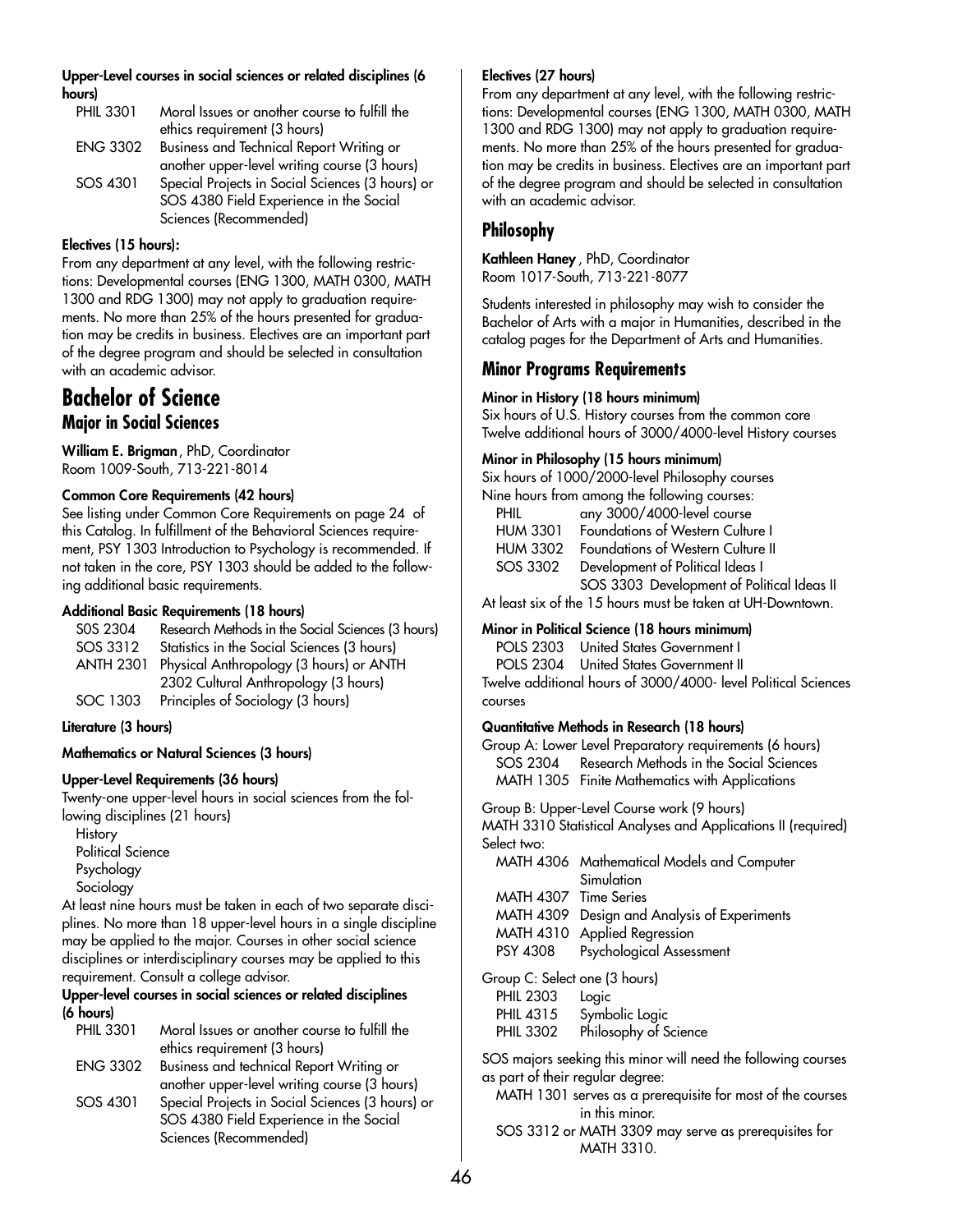SOS 3312 Statistics in the Social Sciences (this cannot count toward minor because it is a required upper level course)

### **Minor in Psychology (18 hours minimum)**

PSY 1303 Introduction to Psychology 15 additional hours, including nine hours of 3000/4000-level courses, from among the following:

PSY any course

- SOS 2308 Human Sexuality
- SOS 3301 Social Gerontology
- SOS 3304 Death and Dying
- SOS 3320 Assessment and Evaluation of Adolescents and Children

## **Minor in Sociology (18 hours minimum)**

SOC 1303 Principles of Sociology 15 additional hours, including nine hours of 3000/4000-level courses, from among the following: SOC any course

SOS 2308 Human Sexuality SOS 3301 Social Gerontology

# **Pre-Law Studies**

**William E. Brigman**, PhD, Advisor Room 1009-South, 713-221-8014

Students interested in pre-law studies, regardless of their major, may contact Dr. Brigman. Catalogs of many law schools also are available for review through the pre-law advisor.

# **Military Science**

(Cooperative Program with University of Houston)

UHD contact to register for courses: William E. Brigman, Chair, Social Sciences, Room 1009-South, 713-221-8014. For all other purposes, contact the Military Science program at UH, 713-743-3875

## **Lt. Col. Michael R. Czaja**, Chair

# **Faculty**

Professors: Czaja Assistant Professors: Avery, Gass, Reyna, Caston, Whitfield

The goal of the US Army ROTC program is to develop technically competent, physically fit and highly motivated men and women for positions of responsibility as commissioned officers in the active Army, the Army Reserve and National Guard. Upon completion of the curriculum, students will have an understanding of the fundamental concepts and principles of the military as an art and as a science. The leadership and managerial experience gained through ROTC provides great benefit for students in both their civilian endeavors and their military careers.

## **Statutory Authority**

General statutory authority for establishment and operation of the ROTC program, including the scholarship program, is contained in Title 10, United States Code, Chapter 103 (Sec. 2102- 2111 ). Specific rules and procedures are found in US Army Regulation 145-1.

### **Course Credit**

ROTC classes may be taken for elective credit toward any degree plan at the University of Houston-Downtown. Freshman and sophomore level classes are open to all students, regardless of age or physical condition. No military obligation is incurred as a result of enrollment in these courses. Junior and senior level courses are more restrictive and do require a military obligation. ROTC scholarship students also incur a military obligation.

## **Four-Year Program**

The four-year program is divided into two courses: the basic course, which is normally attended by students during their freshman and sophomore years, and the advanced course, attended during the junior and senior years. Advanced course students attend a six-week advanced camp at Fort Lewis, Washington, normally between their junior and senior years.

## **Basic Course**

The basic course consists of four semesters of military science which includes: MSCI 1210, 1220, 2210 and 2220. These freshman and sophomore level classes are open to all students without obligation.

## **Advanced Course**

Students entering the advanced course must enter into a contract to pursue and accept a commission in the active Army, the Army Reserve or the National Guard. To be considered for contracting into the advanced course, the student must be a full-time student in a course of instruction that leads to a degree in a recognized academic field, have a minimum of two years of academic work remaining in a curriculum leading to a baccalaureate or advanced degree, be under age 30 when commissioned, and pass a physical examination.

### **Two-Year Program**

The two-year program is designed for students who did not take the basic course but are otherwise eligible to enroll in the advanced course. This program allows students completing their sophomore year to attend a five-week "basic camp" during June and July at Fort Knox, Kentucky, in lieu of taking the first two years of ROTC. There is no military obligation for attending Basic Camp. The Army provides transportation, room, and board. Students are paid approximately \$700 for the five-week period.

### **Laboratory Requirements**

A military science laboratory is required for students enrolling in MSCI 1210, 1220, 2210, 2220, 3310, 3320, 4310 and 4320. This laboratory provides opportunities for marksmanship training, rappelling, drill and ceremonies, communications training, and other activities.

### **Veterans**

Veterans who have served on active duty or in the Army Reserve or National Guard are also eligible for the ROTC program. Although veterans are not required to take the Basic Course, they are encouraged to do so. All students, including veterans, must have a minimum of 60 credit hours prior to enrolling in the Advanced Course.

## **National Guard and Army Reserve Members**

Students enrolled in ROTC may also be a member of the Army Reserve or National Guard. Through the Simultaneous Membership Program (SMP), those students enrolled in the Advanced Course will be assigned in a leadership position as a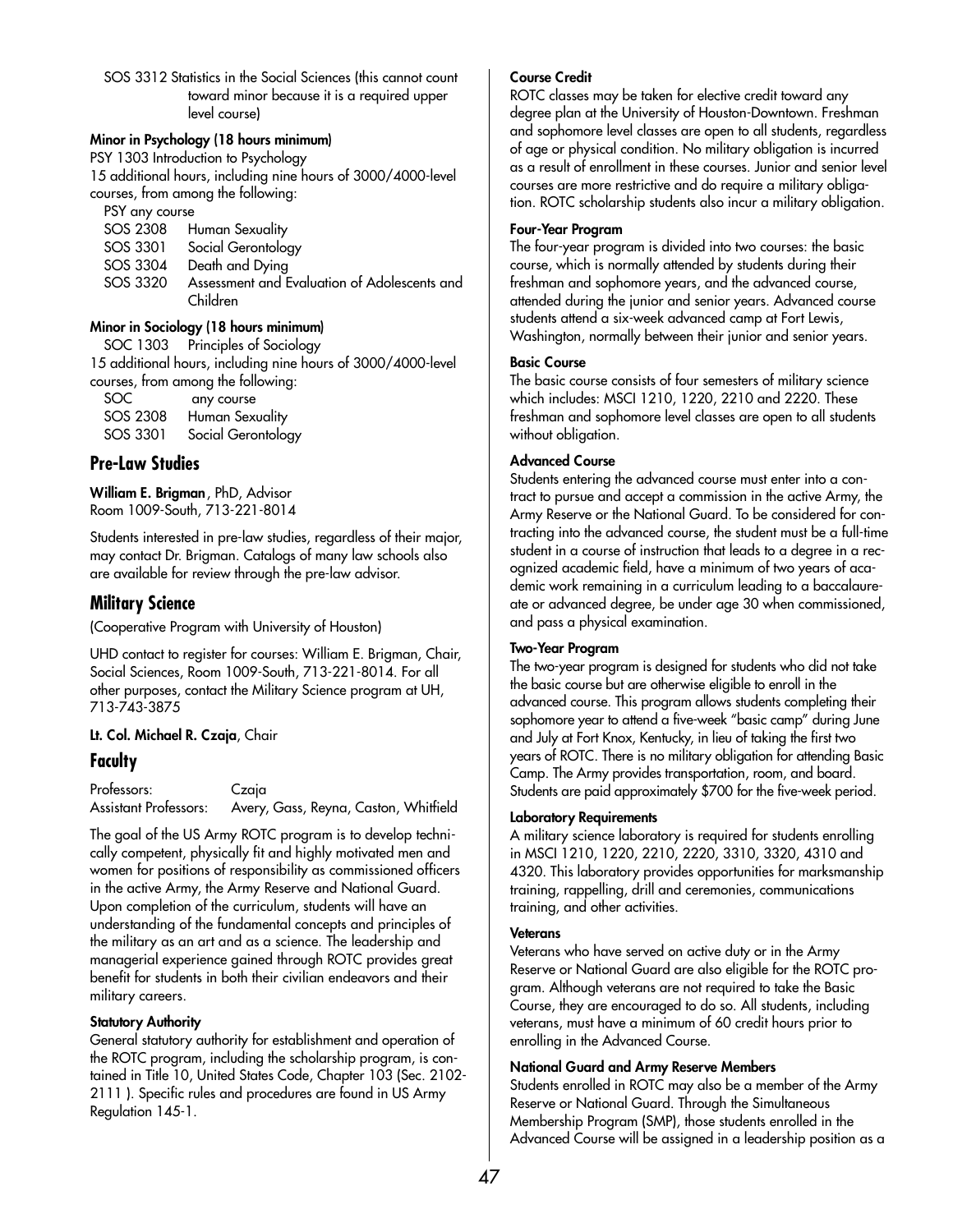cadet and receive pay and entitlements from the Guard or Reserve in the pay grade of Sergeant (E-5).

## **Scholarships**

The United States Army offers, on a competitive nationwide basis, four-, three-, and two-year scholarships. The scholarships will cover up to \$16,000 of tuition. Recipients will also receive benefits for educational fees (to include lab fees), a book allowance and a subsistence allowance of \$200 per month. Applicants must be US citizens and must be under age 27 on the anticipated graduation date. Applications are available from the military science department. Veteran applicants can extend the age limit up to a maximum of three years, based on prior active duty service.

## **Other Financial Aid**

All students enrolled in the Advanced Course will receive a subsistence allowance of \$200 per month. For more information contact the Military Science Department at the University of Houston (713-743-3875). GI Bill recipients still retain benefits.

### **Tuition**

Members of the Army or the National Guard, Texas State Guard, or other reserve forces may be exempted from the nonresident tuition fee and other fees and charges.

## **Special Training**

Basic and advanced course students may volunteer for and attend the US Army Airborne and Air Assault courses during June, July and August. Cadet Troop Leadership training positions are also available to Advanced Course cadets during the summer months.

### **Miscellaneous**

Cadets in the Advanced Course are paid an allowance of \$200 per month during the school year. Military textbooks and uniforms are furnished to all cadets.

The Corps of Cadets sponsors an annual military ball in addition to other social events throughout the school year. The Department of Military Science at the University of Houston sponsors extracurricular activities such as the University of Houston Color Guard and the Ranger Challenge Team.

# **Department of Urban Education**

**Maria Bhattacharjee** , EdD, Chair Room 629-South, 713-221-8906

# **Faculty**

| <b>Associate Professors:</b> | Bhattacharjee, R. Johnson, Sikka        |
|------------------------------|-----------------------------------------|
| <b>Assistant Professors:</b> | Brown, Chen, Cohen, Cmajdalka,          |
|                              | Garcia, Godine, Hare, Hood, Mullinnix,  |
|                              | Nath, Thielemann, Van Horn, Villarreal, |
|                              | Woods-Stellman                          |
| Instructor:                  | Paige                                   |
| <b>Academic Areas:</b>       | Elementary Education, Bilingual         |
|                              | Education, Secondary Education,         |
|                              | Curriculum and Instruction              |

# **Programs of Study**

**Undergraduate/Postbaccalaureate**

Post-baccalaureate Teacher Certification Bachelor of Arts in Interdisciplinary Studies

### **Certification Areas**

Early Childhood–Fourth Grade Elementary Generalist Early Childhood–Fourth Grade Bilingual Generalist Fourth–Eighth Grade Elementary Generalist Fourth–Eighth Grade Bilingual Generalist (check with the

Department of Urban Education for availability of program)

Fourth–Eighth Grade Language Arts/Social Studies Specialist (check with Department of Urban Education for availability of program)

Secondary (grades 8-12) (undergraduate degrees to be obtained in content-area department)

## **Graduate**

Master of Arts in Teaching: Elementary Education (with certification) Master of Arts in Teaching: Bilingual Education (with certification) Master of Arts in Teaching: Secondary Education (with certification) Master of Arts in Teaching: Curriculum & Instruction

(for certified teachers only)

# **Mission and Objectives**

The Urban Education Department offers preparation for both undergraduate and post-baccalaureate students seeking elementary, bilingual, or secondary certification. Professional Development and field-based courses in this department are taught as interdisciplinary blocks (9-10 hours each) and are field-based in selected public schools within several Houston metropolitan area districts.

Building upon an understanding of cultural, economic, and linguistic diversity developed through the program's general education requirements and its Urban Education Core, the Interdisciplinary Blocks will provide opportunities for future teachers to:

- (1) observe and interact with master teachers and divergent learners within the school setting.
- (2) interact with children of diverse backgrounds and experiences to create an understanding of themselves, their own culture, and the cultures of others.
- (3) develop a community of learners which acknowledges the similarities of diverse members and appreciates differences.
- (4) plan and implement effective strategies which ensure academic success for all learners
- (5) use technology in effective ways to enhance student achievement.

To promote and ensure student success, the curriculum is designed based on (a) state certification standards; (b) Texas Essential Knowledge and Skills, and (c) state teacher education proficiencies. It is expected that at the end of the teacher education program, the new teacher will have internalized the state identified proficiencies for teacher education and will successfully pass the state certification examination.

# **Post-baccalaureate Teacher Certification**

Students who posses a baccalaureate degree may obtain certification through a deficiency plan. A deficiency plan sponsored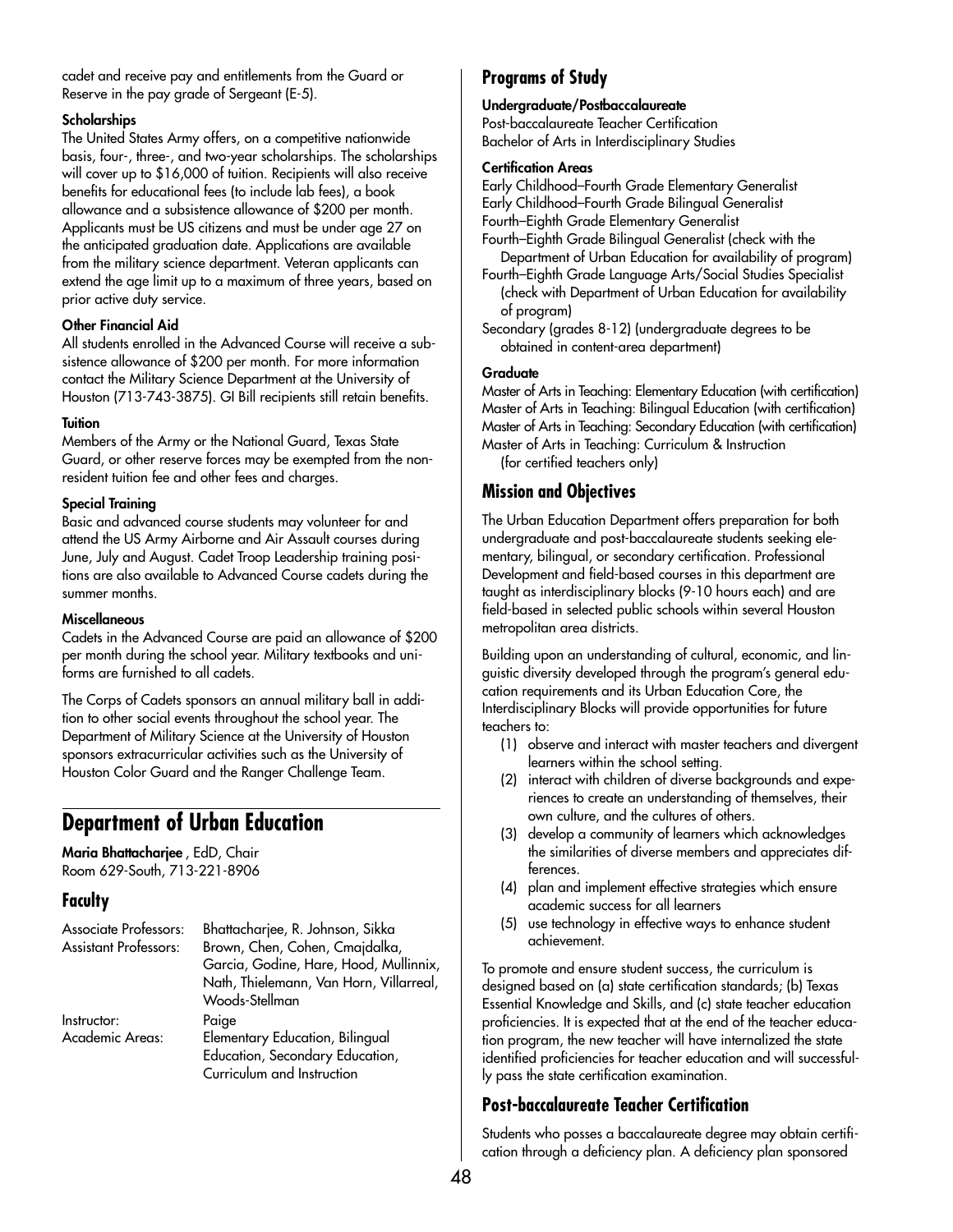by the University of Houston-Downtown requires a minimum of 27 SCH beyond a bachelor's degree. All courses taken in fulfillment of the deficiency plan are to be taken at the University of Houston-Downtown or through the University of Houston System at Fort Bend sites unless a waiver is obtained from the Office of the Dean of Humanities and Social Sciences.

### **Please note:**

The State Board for Educator Certification (SBEC) has issued new teacher certification licensure levels. The Department of Urban Education at UHD has developed new teacher preparation (degree/certification) programs to comply with these levels. Continual program revisions may occur over the next academic year. Course requirements and sequencing are subject to change. All students pursuing teacher certification plans must understand that programs are in transition. Although the advising staff will make every effort to communicate program changes as they occur, it is the responsibility of each student to stay apprised of any changes which may affect degree plans. Thus constant monitoring of plans is necessary and students are urged to visit regularly with an academic advisor.

# **Requirements for All Undergraduate Degrees**

The degree programs in Urban Education require a minimum of 132–139 semester credit hours (SCH). For degree completion, at least the last 30 SCH, representing the professional development and field-based courses, must be earned through instruction offered by the University of Houston-Downtown. Formal admission to Teacher Education requires the following:

- Formal application to the program
- 2.5 overall grade point average (GPA) for undergraduate majors or 2.5 overall GPA for post-baccalaureate students.
- 2.5 GPA in academic major courses
- 40 SCH of course work
- Successful completion of TASP

The University Core and foreign language instruction must be chosen as part of these degrees. Graduation requires successful completion of all course work including three interdisciplinary blocks of courses, and passage of block exams. In addition, certification requires acceptable scores on state-mandated certification examinations.

# **Bachelor of Arts in Interdisciplinary Studies**

Students seeking a Bachelor of Arts in Interdisciplinary Studies degree will select among five certification programs: Early Childhood–Fourth Grade Elementary Generalist Early Childhood–Fourth Grade Bilingual Generalist Fourth-Eighth Grade Elementary Generalist Fourth-Eighth Grade Bilingual Generalist (check with Department of Urban Education for availability of program) Fourth-Eighth Grade Language Arts/Social Studies Specialist (check with Department of Urban Education for availability

# of program) **Early Childhood–Fourth Grade Elementary Generalist**

# **(132-137 SCH)**

## **Common Core Requirements**

See listing under Common Core Requirements on page 24 of this Catalog. Students who have not yet completed their history requirement in the core are urged to fulfill 3 SCH of the requirement by taking HIST 2309 (Ethnic Minorities in American History). In fulfillment of the Behavioral Science requirement, PSY 1303 (Introduction to Psychology) is recommended.

## **Preparatory Requirements and Non-Field-Based Courses**

These courses are preliminary requirements for the degree and are in addition to the core curriculum. These courses fulfill the Preparatory Requirements and include other courses that are not field-based for students in the Early Childhood–Fourth Grade Elementary Generalist certification program.

|          | ruue Lienieniury Oenerunsi ceriniculion program. |
|----------|--------------------------------------------------|
| PSY 1303 | (if not taken as part of the core)               |
| ECH 2311 | Curriculum for the Early                         |
|          | Childhood/Kindergarten Classroom                 |
| ECH 2313 | The Early Childhood Learning Environment         |
|          | GEOG 1302 World Regional Geography               |
|          |                                                  |

#### **Select 3 SCH from the following two courses:**

| ECH 2312 | The Young Child                            |
|----------|--------------------------------------------|
| PSY 3303 | Child Psychology (Prerequisites: PSY 1303) |
|          |                                            |

## **Select 3 SCH from the following two courses:**

| <b>HIST 2303</b> | Texas History (Prerequisite or Concurrent      |
|------------------|------------------------------------------------|
|                  | Enrollment: ENG 1301)                          |
| <b>POLS 3309</b> | Texas Politics (Prerequisites: POLS 2303, POLS |
|                  | 2304, or junior standing)                      |
|                  | SPAN 3-8 SCH(depending upon placement)         |

## **Academic Major and Non-Field-Based Courses**

These courses are preliminary requirements for the degree and are in addition to the core curriculum. These courses fulfill the Academic Major Requirements and include other courses that are not field-based for students in the Early Childhood–Fourth Grade Elementary Generalist certification program.

| <b>ENG 3351</b>  | $\frac{1}{2}$<br>Children's Literature (Prerequisite: 3 SCH of lit-                            |
|------------------|------------------------------------------------------------------------------------------------|
|                  | erature)                                                                                       |
| ETC 3301         | Educational Technology (Prerequisite: CS 1305<br>or CIS 1301, or demonstrated competencies)    |
| <b>MATH 3321</b> | Math Concepts I (Prerequisites: MATH 1301 or<br>MATH 1310, admission to Teacher Education)     |
| <b>MATH 3322</b> | Math Concepts II (Prerequisites: MATH 1301 or<br>MATH 1310, admission to Teacher Education)    |
| <b>NS 3310</b>   | Physical Science Studies (Prerequisite: admis-<br>sion to Teacher Education)                   |
| NS 3311          | Earth and Environmental Science Studies<br>(Prerequisite: admission to Teacher Education)      |
| <b>NS 3312</b>   | Life Science Studies (Prerequisite: admission to<br><b>Teacher Education)</b>                  |
| PED 3304         | Aesthetic & Physical Development of Children<br>(Prerequisite: admission to Teacher Education) |
| <b>READ 3305</b> | Foundations of Literacy Development and<br><b>Instruction EC-12</b>                            |
| <b>READ 3306</b> | Language and Literacy (Prerequisite: READ<br>3305, admission to Teacher Education)             |
| <b>READ 3307</b> | Language Arts Instruction (Prerequisite: READ<br>3305, admission to Teacher Education)         |
| SOSE 3306        | Culture of the Urban School (Prerequisite:<br>Introductory course in social sciences)          |
| <b>SOSE 3320</b> | Assessment and Evaluation of Children<br>(Prerequisite: PSY 1303)                              |
|                  |                                                                                                |
|                  |                                                                                                |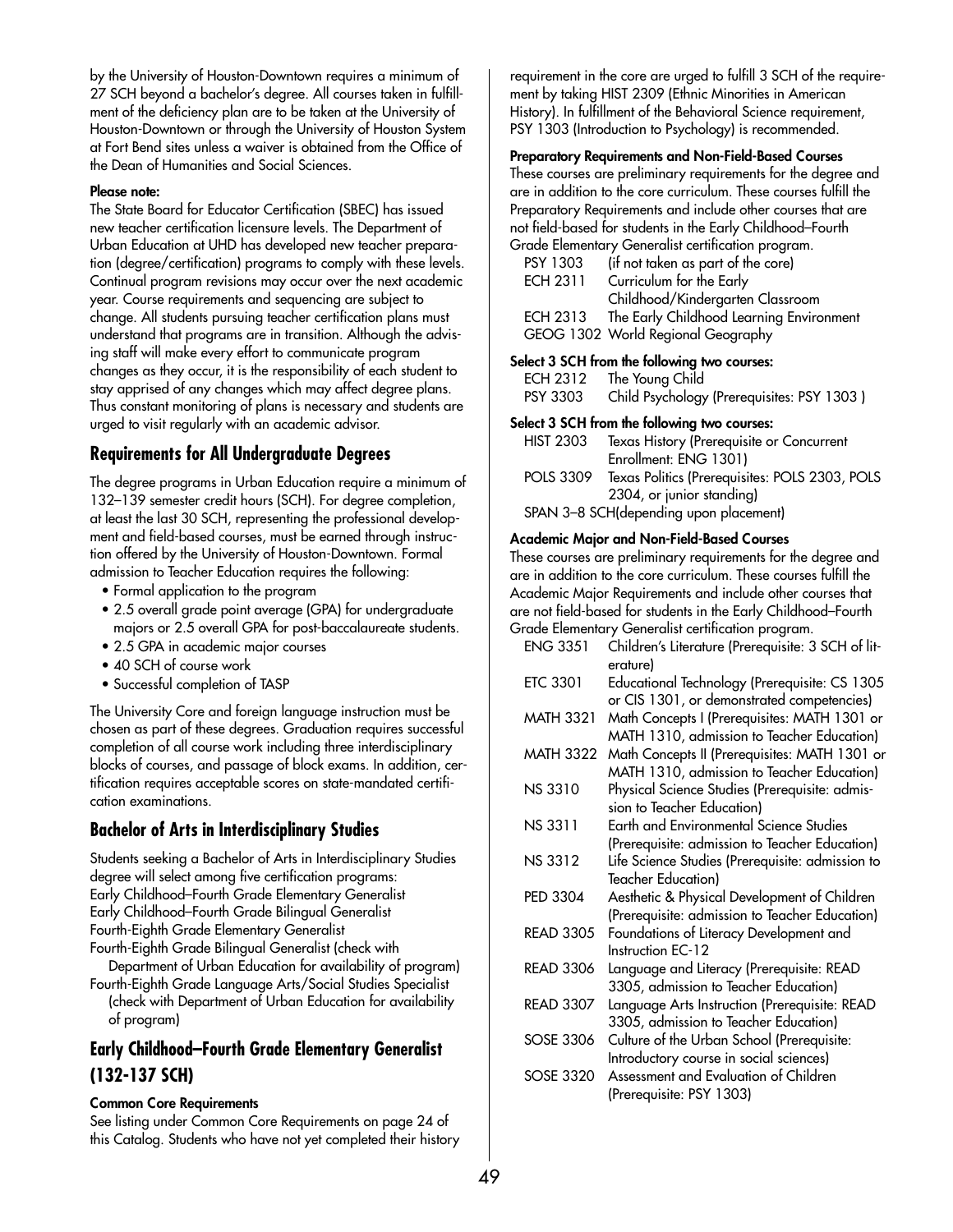### **Select 3 SCH from the following two courses:**

| <b>ENG 3318</b> | Studies in English Grammar (Prerequisite: 3 |
|-----------------|---------------------------------------------|
|                 |                                             |
|                 | SCH of literature)                          |
| <b>ENG 3305</b> | Essay Writing (Prerequisite: ENG 1302 and   |

junior standing)

**Select 3 SCH from the following two courses:**

| <b>ENG 3319</b> | Introduction to the Study of Language          |
|-----------------|------------------------------------------------|
|                 | (Prerequisite: ENG 1302, junior standing)      |
| <b>ENG 3320</b> | History of the English Language (Prerequisite: |
|                 | ENG 1302 and junior standing)                  |

# **Professional Development and Field-Based Courses**

The Professional Development courses require concurrent enrollment in specific field-based blocks of courses. Fifteen clock-hours per week are required for Blocks I and II. Block III represents a full-semester, full-day student teaching experience. In order to successfully complete each block, students must demonstrate mastery of the content by passing a comprehensive Block Exam at the end of Blocks I and II. Admission to these blocks is approved by the advisor/coordinator of the Urban Education Department.

# **Block I**

|                  | (Prerequisites: admission to Teacher Education, ECH 2312 or |
|------------------|-------------------------------------------------------------|
|                  | PSY 3303, READ 3305, READ 3306, MATH                        |
|                  | 3321, and MATH 3322. Additional                             |
|                  | Prerequisite and/or Concurrent Enrollment:                  |
|                  | SOSE 3306, ETC 3301)                                        |
| EED 3301         | Understanding the Learner in Elementary                     |
|                  | School                                                      |
| EED 3312         | <b>Effective Teaching Strategies in Mathematics</b>         |
|                  | Education                                                   |
| <b>READ 3303</b> | Literacy Curriculum, Methods, and Assessment                |
|                  | $FC-2$                                                      |

# **Block II**

| EED 3311         | Teaching Social Studies in the Elementary    |
|------------------|----------------------------------------------|
|                  | Classroom                                    |
| EED 3315         | Effective Teaching Strategies in Science     |
|                  | Education                                    |
| <b>READ 4303</b> | Literacy Curriculum, Methods, and Assessment |
|                  | $2 - 1$                                      |

# **Block III**

|          | (Prerequisites: Block II, Passing Score on Block II Exam) |
|----------|-----------------------------------------------------------|
| EED 4301 | Student Teaching in the Elementary Classroom              |
| EED 4304 | Student Teaching in the Early Childhood                   |
|          | Classroom                                                 |
|          | SOSE 4303 Current Issues in Urban Teaching                |

**Total: 132-137 SCH**

# **Early Childhood–Fourth Grade Bilingual Generalist (135-139 SCH)**

## **Common Core Requirements**

See listing under Common Core Requirements on page 24 of this Catalog. Students who have not yet completed their history requirement in the core are urged to fulfill 3 SCH of the requirement by taking HIST 2309 (Ethnic Minorities in American History). In fulfillment of the Behavioral Science requirement, PSY 1303 (Introduction to Psychology) is recommended.

# **Preparatory Requirements and Non-Field-based Courses**

These courses are preliminary requirements for the degree and are in addition to the core curriculum. These courses fulfill the Preparatory Requirements and include other courses that are not field-based for students in the Early Childhood–Fourth

|                  | Grade Bilingual Generalist certification program. |
|------------------|---------------------------------------------------|
|                  | ECH 2311 Curriculum for the Early                 |
|                  | Childhood/Kindergarten Classroom                  |
|                  | ECH 2313 The Early Childhood Learning Environment |
|                  | GEOG 1302 World Regional Geography                |
|                  | Select 3 SHC from the following two courses:      |
|                  | ECH 2312 The Young Child                          |
| PSY 3303         | Child Psychology (Prerequisites: PSY 1303)        |
|                  | Select 3 SCH from the following five courses:     |
| POLS 3309        | Texas Politics (Prerequisites: POLS 2303, POLS    |
|                  | 2304 and junior standing)                         |
| <b>HIST 2303</b> | Texas History (Prerequisite or Concurrent         |
|                  | Enrollment: ENG 1301)                             |
| <b>HIST 2309</b> | Ethnic Minorities in American History             |
|                  | (Prerequisite or Concurrent Enrollment: ENG       |
|                  | 1301)                                             |
| SOC 3304         | Minorities in America (Prerequisite: SOC 1303)    |
| SOC 3306         | Social Inequality (Prerequisite: SOC 1303)        |

## **Academic Major and Non-Field-based Courses**

These courses are preliminary requirements for the degree and are in addition to the core curriculum. These courses fulfill the Academic Major Requirements and include other courses that are not field-based for students in the Early Childhood–Fourth Grade Bilingual Generalist certification program.

| <b>ETC 3301</b>                                | Educational Technology (Prerequisite: CS 1305<br>or CIS 1301, or demonstrated competencies)              |  |
|------------------------------------------------|----------------------------------------------------------------------------------------------------------|--|
| <b>HUM 3330</b>                                | Second Language Acquisition (Prerequisite:<br>PSY 1303)                                                  |  |
| <b>MATH 3321</b>                               | Math Concepts I (Prerequisites: MATH 1301 or<br>1310, admission to Teacher Education)                    |  |
| <b>MATH 3322</b>                               | Math Concepts II (Prerequisites: MATH 1301 or<br>1310, admission to Teacher Education)                   |  |
| NS 3310                                        | Physical Science Studies (Prerequisite: admis-<br>sion to Teacher Education)                             |  |
| <b>NS 3312</b>                                 | Life Science Studies (Prerequisite: admission to<br>Teacher Education)                                   |  |
| <b>READ 3305</b>                               | Foundations of Literacy Development and<br>Instruction EC-12                                             |  |
| <b>READ 3306</b>                               | Language and Literacy Development<br>(Prerequisite: READ 3305, admission to<br><b>Teacher Education)</b> |  |
| SOSE 3306                                      | Culture of the Urban School (Prerequisite:<br>Introductory course in social sciences)                    |  |
| SOSE 3320                                      | Assessment and Evaluation of Children<br>(Prerequisites: PSY 1303)                                       |  |
| Select 3 SCH from the following three courses: |                                                                                                          |  |
| <b>ENG 3318</b>                                | Studies in English Grammar (Prerequisite: 3<br>SCH of literature)                                        |  |
| <b>ENG 3305</b>                                | Essay Writing (Prerequisite: ENG 1302 and                                                                |  |

junior standing) ENG 3319 Introduction to the Study of Language (Prerequisite: ENG 1302 and junior standing)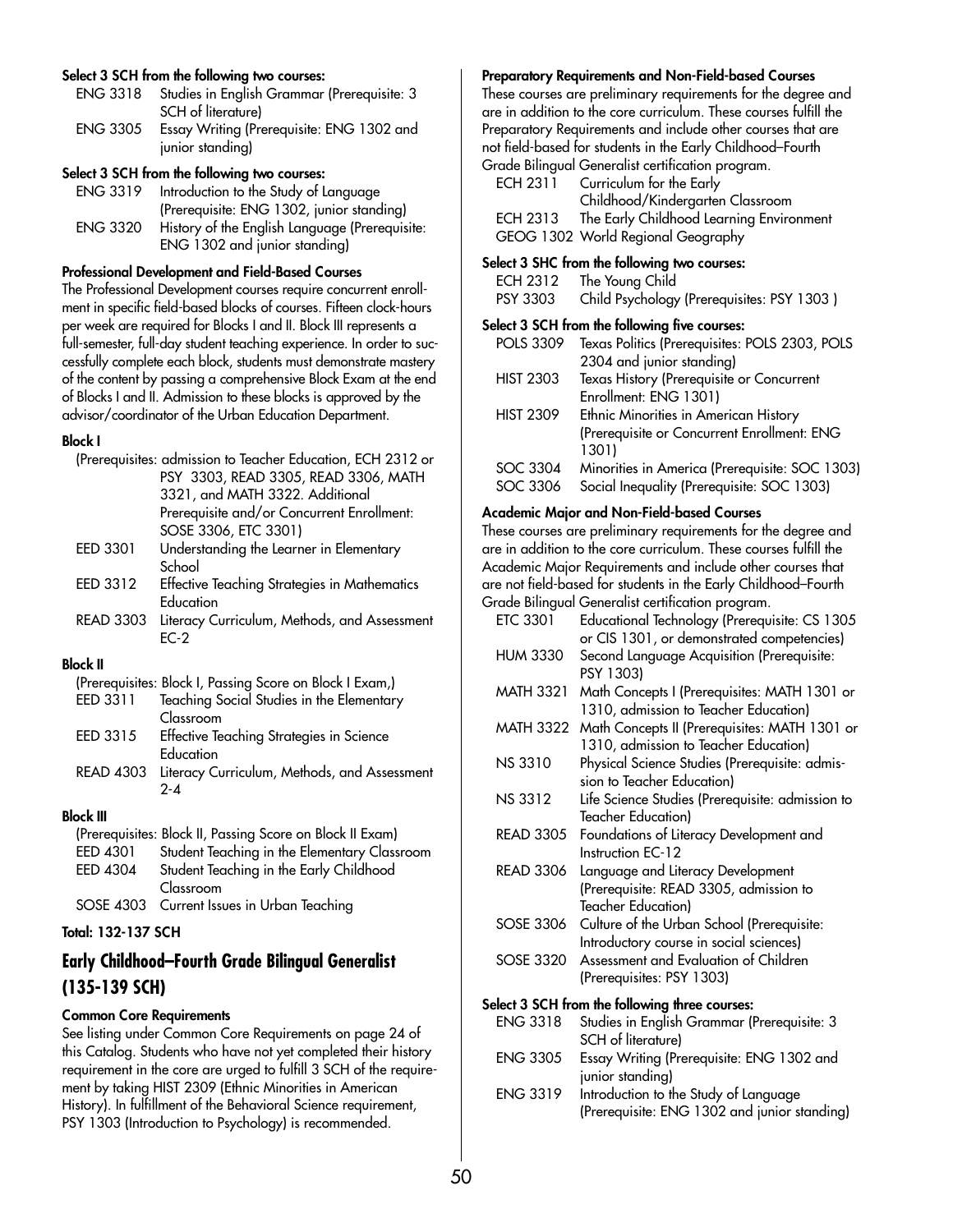#### **Select 3 SCH from the following two courses:**

|                        | ENG 3322 Mexican-American Literature (Prerequisite: 3<br>SCH of literature)                          |
|------------------------|------------------------------------------------------------------------------------------------------|
| ENG 3353               | Social Class and Literature (Prerequisite: 3 SCH<br>of literature)                                   |
|                        | Select 9 SCH of Spanish: (depending upon placement)                                                  |
| <b>SPAN 1401</b><br>or | Elementary Spanish I                                                                                 |
| <b>SPAN 2311</b>       | Spanish I for Native Speakers                                                                        |
| SPAN 1402              | Elementary Spanish II                                                                                |
| or                     |                                                                                                      |
| <b>SPAN 2312</b>       | Spanish II for Native Speakers                                                                       |
| <b>SPAN 2301</b>       | Intermediate Spanish I (Prerequisite: SPAN<br>1402, SPAN 1412 or equivalent)                         |
| <b>SPAN 2302</b>       | Intermediate Spanish II (Prerequisite: SPAN<br>2301 or equivalent)                                   |
| <b>SPAN 3301</b>       | Advanced Spanish Grammar and Composition<br>(Prerequisite: SPAN 2302 or placement by<br>examination) |
| <b>SPAN 4310</b>       | Spanish Linguistics (Prerequisite: SPAN 3301<br>or approval of chair)                                |
| PED 3304               | Aesthetic & Physical Development of Children                                                         |
|                        | (Prerequisite: admission to Teacher Education)                                                       |
| PED 3314               | Children's Literature in Spanish (Prerequisite:<br>admission to Teacher Education)                   |
| <b>BED 3311</b>        | Foundations of Bilingual/ESL Education                                                               |
|                        | (Prerequisite: admission to Teacher Education)                                                       |

# **Professional Development and Field-based Courses**

The Professional Development courses require concurrent enrollment in specific field-based blocks of courses. Fifteen clock hours per week are required for Blocks I and II. Block III represents a full-semester, full-day student teaching experience. In order to successfully complete each block, students must demonstrate mastery of the content by passing a comprehensive Block Exam at the end of Blocks I and II. Admission to these blocks is approved by the advisor/coordinator of the Urban Education Department.

## **Block I**

|                  | (Prerequisites: admission to Teacher Education, ECH 2312 or<br>PSY 3303, READ 3305. Additional Prerequisite<br>and/or Concurrent Enrollment: SOSE 3306,<br>ETC 3301) |
|------------------|----------------------------------------------------------------------------------------------------------------------------------------------------------------------|
| BED 3301         | Understanding the Second Language Learner                                                                                                                            |
| READ 3317        | Language Arts Instruction for Bilingual/ESL                                                                                                                          |
| READ 4306        | Literacy Curriculum, Methods, and Assessment<br>in the Bilingual/ESL Classroom 2-4                                                                                   |
| Block II         |                                                                                                                                                                      |
|                  | (Prerequisites: Block I, Passing Score on Block I Exam, MATH<br>3321, and MATH 3322)                                                                                 |
| BED 4301         | Teaching Language Arts and Reading in<br>Spanish                                                                                                                     |
| BED 4311         | Integrating Curriculum in a Bilingual/ESL<br>Classroom                                                                                                               |
| <b>READ 3308</b> | Literacy Curriculum, Methods, and Assessment<br>in Spanish EC-2                                                                                                      |
| Block III        |                                                                                                                                                                      |

| DIULK III |                                                           |  |
|-----------|-----------------------------------------------------------|--|
|           | (Prerequisites: Block II, Passing Score on Block II Exam) |  |
| EED 4303  | Student Teaching in the Bilingual/ESL Clas                |  |
| FED 1001  |                                                           |  |

| EED 4303 | Student Teaching in the Bilingual/ESL Classroom   |
|----------|---------------------------------------------------|
| EED 4304 | Student Teaching in the Early Childhood Classroom |
|          | SOSE 4303 Current Issues in Urban Teaching        |

# **Total: 138 SCH**

# **Fourth–Eighth Grade Elementary Generalist (132-137 SCH)**

# **Common Core Requirements**

See listing under Common Core Requirements on page 24 of this Catalog. Students who have not yet completed their history requirement in the core are urged to fulfill 3 SCH of the requirement by taking HIST 2309 (Ethnic Minorities in American History). In fulfillment of the Behavioral Science requirement, PSY 1303 (Introduction to Psychology) is recommended.

# **Preparatory Requirements and Non-Field-based Courses**

These courses are preliminary requirements for the degree and are in addition to the core curriculum. These courses fulfill the Preparatory Requirements and include other courses that are not field-based for students in the 4-8 Elementary Generalist certification program.

GEOG 1302 World Regional Geography

# **Select 3 SCH of the following 3 courses:**

| SOC 1303                                       | Principles of Sociology (Prerequisite or                                                                                                                                                                                        |
|------------------------------------------------|---------------------------------------------------------------------------------------------------------------------------------------------------------------------------------------------------------------------------------|
|                                                | Concurrent Enrollment: ENG 1301)                                                                                                                                                                                                |
| PSY 1303                                       | Introduction to Psychology (Prerequisite or                                                                                                                                                                                     |
|                                                | Concurrent Enrollment: ENG 1301)                                                                                                                                                                                                |
|                                                | ANTH 2302 Cultural Anthropology (Prerequisite or                                                                                                                                                                                |
|                                                | Concurrent Enrollment: ENG 1301)                                                                                                                                                                                                |
| Select 3 SCH from the following three courses: |                                                                                                                                                                                                                                 |
|                                                | $111$ $27.222$ $7.111$ $1.11$ $1.11$ $1.11$ $1.11$ $1.11$ $1.11$ $1.11$ $1.11$ $1.11$ $1.11$ $1.11$ $1.11$ $1.11$ $1.11$ $1.11$ $1.11$ $1.11$ $1.11$ $1.11$ $1.11$ $1.11$ $1.11$ $1.11$ $1.11$ $1.11$ $1.11$ $1.11$ $1.11$ $1.$ |

| <b>HIST 2303</b> | Texas History (Prerequisite or Concurrent |
|------------------|-------------------------------------------|
|                  | Enrollment: ENG 1301)                     |
|                  |                                           |

| <b>HIST 3312</b> | Readings in Texas History (Prerequisites: Junior |
|------------------|--------------------------------------------------|
|                  | standing and 3 SCH in history)                   |

POLS 3309 Texas Politics (Prerequisites: POLS 2303, POLS 2304, junior standing)

# **Select 3 SCH from the following two courses:**

- ECON 2301 Principles of Economics I (Prerequisites: MATH 1301 or MATH 1310)
- ECON 2302 Principles of Economics II (Prerequitites: MATH 1301 or MATH 1310)
- SPAN 3–8 SCH (depending upon placement)

# **Academic Major and Non-Field-based Courses**

These courses are preliminary requirements for the degree and are in addition to the core curriculum These courses fulfill the Academic Major Requirements and include other courses that are not field-based for students in the Fourth–Eighth Grade Elementary Generalist certification program.

| <b>ENG 3318</b>  | Studies in English Grammar (Prerequisites: 3     |
|------------------|--------------------------------------------------|
|                  | SCH of literature)                               |
| <b>ETC 3301</b>  | <b>Educational Technology (Prerequisites: CS</b> |
|                  | 1305 or CIS 1301, or demonstrated                |
|                  | Competencies)                                    |
| <b>HIST 3316</b> | World History since 1500 AD (Prerequisite:       |
|                  | Junior Standing)                                 |
| <b>MATH 3321</b> | Math Concepts I (Prerequisites: MATH 1301 or     |
|                  | MATH 1310, admission to Teacher Education)       |
| <b>MATH 3322</b> | Math Concepts II (Prerequisites: MATH 1301 or    |
|                  | MATH 1310, admission to Teacher Education)       |
| <b>NS 3310</b>   | Physical Science Studies (Prerequisite: admis-   |
|                  | sion to Teacher Education)                       |
| <b>NS 3311</b>   | Earth and Environmental Science Studies          |
|                  | (Prerequisite: admission to Teacher Education)   |
|                  |                                                  |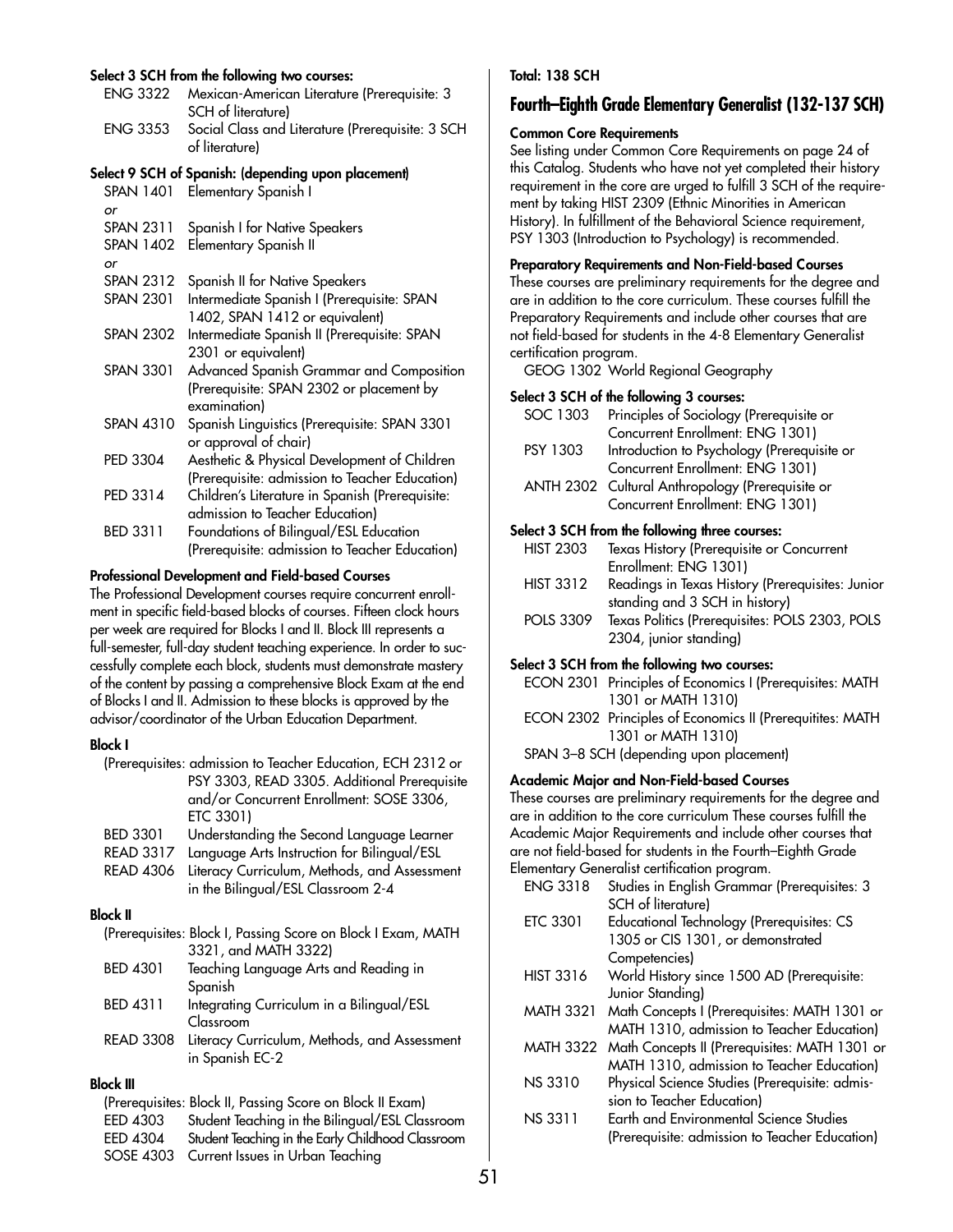| <b>NS 3312</b>   | Life Science Studies (Prerequisite: admission to |
|------------------|--------------------------------------------------|
|                  | <b>Teacher Education)</b>                        |
| <b>READ 3305</b> | Foundations of Literacy Development and          |
|                  | Instruction EC-8                                 |
| <b>READ 3309</b> | Teaching Reading in the Content Areas 4-8        |
|                  | (Prerequisite: READ 3305, admission to           |
|                  | <b>Teacher Education)</b>                        |
| <b>READ 3307</b> | Language Arts Instruction (Prerequisite: READ    |
|                  | 3305, admission to Teacher Education)            |
| SOSE 3306        | Culture of the Urban School (Prerequisite:       |
|                  | Introductory course in social sciences)          |
|                  |                                                  |

SOSE 3320 Assessment and Evaluation (Prerequisites: PSY 1303)

### **Select 3 SCH from the following two courses:**

| <b>ENG 3302</b> | <b>Business and Technical Report Writing</b> |
|-----------------|----------------------------------------------|
|                 | (Prerequisite: 3 SCH in literature)          |
| <b>ENG 3305</b> | Essay Writing (Prerequisites: ENG 1302 and   |
|                 | junior standing)                             |

### **Select 3 SCH from the following two courses:**

| <b>ENG 3351</b>  | Children's Literature (Prerequisite: 3 SCH of lit- |
|------------------|----------------------------------------------------|
|                  | erature)                                           |
| <b>ENIC OOEE</b> | News Additionation Directors 2000 LL               |

ENG 3355 Young Adult Literature (Prerequisite: 3 SCH of literature)

## **Select 3 SCH from the following two courses:**

| <b>ENG 3319</b> | Introduction to Language (Prerequisite: ENG    |
|-----------------|------------------------------------------------|
|                 | 1302, junior standing)                         |
| <b>ENG 3320</b> | History of the English Language (Prerequisite: |
|                 | ENG 1302, junior standing)                     |

## **Professional Development and Field-based Courses**

The Professional Development courses require concurrent enrollment in specific field-based blocks of courses. Fifteen clock hours per week are required for Blocks I and II. Block III represents a full-semester, full-day student teaching experience. In order to successfully complete each block, students must demonstrate mastery of the content by passing a comprehensive Block Exam at the end of Blocks I and II. Admission to these blocks is approved by the advisor/coordinator of the Urban Education Department.

(Prerequisites: admission to Teacher Education, READ 3305.

### **Block I**

|                 | Additional Prerequisite and/or Concurrent                    |
|-----------------|--------------------------------------------------------------|
|                 | Enrollment: SOSE                                             |
| 3306, ETC 3301) |                                                              |
| EED 3316        | Understanding the Adolescent Learner and                     |
|                 | Environment                                                  |
| EED 3311        | Teaching Social Studies in the Elementary                    |
|                 | Classroom                                                    |
| READ 3304       | Reading Curriculum, Methods, and Assessment                  |
|                 | $4 - 8$                                                      |
| <b>Block II</b> |                                                              |
|                 | (Prerequisites: Block I, Passing Score on Block I Exam, MATH |
|                 | 3321, and MATH 3322)                                         |
| EED 3312        | <b>Effective Teaching Strategies in Mathematics</b>          |
|                 | Education                                                    |
| EED 3315        | Effective Teaching Strategies in Science                     |
|                 | Education                                                    |
|                 |                                                              |

READ 4304 Diagnostic Instruction of Reading 4-8

## **Block III**

(Prerequisites: Block II, Passing Score on Block II Exam) EED 4301 Student Teaching Elementary EED 4302 Student Teaching Middle School Classroom SOSE 4303 Issues in Urban Teaching

## **Total: 132–137 SCH**

# **Fourth–Eighth Grade Bilingual Generalist (138 SCH)**

Please check with the Department of Urban Education about availability of the program before pursuing this degree.

## **Common Core Requirements**

See listing under Common Core Requirements on page 24 of this Catalog. Students who have not yet completed their history requirement in the core are urged to fulfill 3 SCH of the requirement by taking HIST 2309 (Ethnic Minorities in American History). In fulfillment of the Behavioral Science requirement, PSY 1303 (Introduction to Psychology) is recommended.

## **Preparatory Requirements and Non-Field-based Courses**

These courses are preliminary requirements for the degree and are in addition to the core curriculum. These courses fulfill the Preparatory Requirements and include other courses that are no field-based for students in the 4-8 grade Bilingual Generalist program.

GEOG 1302 World Geography

## **Select 3 SCH from the following two courses:**

| <b>HIST 2303</b> | Texas History (Prerequisite or Concurrent<br>Enrollment: ENG 1301)          |
|------------------|-----------------------------------------------------------------------------|
| <b>POLS 3309</b> | Texas Politics (Prerequisites: POLS 2303,<br>POLS 2304 and junior standing) |

### **Select 3 SCH from the following two courses:**

ECON 2301 Principles of Economics I (Prerequisite: MATH 1301 or MATH 1310)

ECON 2302 Principles of Economics II (Prerequisite: MATH 1301 or MATH 1310)

### **Select 9 SCH from the following Spanish courses:**

ENG 3320 History of the English Language

SPAN 1401 Elementary Spanish I or SPAN 2311 Spanish I for Native Speakers SPAN 1402 Elementary Spanish II or SPAN 2312 Spanish II for Native Speakers SPAN 2301 Intermediate Spanish I (Prerequisite: SPAN 1402, SPAN 1412 or equivalent) SPAN 2302 Intermediate Spanish II (Prerequisite: SPAN 2301 or equivalent) SPAN 3301 Advanced Spanish Grammar and Composition (Prerequisite: SPAN 2302 or placement by examination) SPAN 4310 Spanish Linguistics (Prerequisite: SPAN 3301 or Approval of Chair) Academic Major and Non-Field-Based courses BED 3311 Foundations of Bilingual/ESL Education (Prerequisite: admission to Teacher Education) **Select 3 SCH from the following two courses:** ENG 3319 Introduction to the Study of Language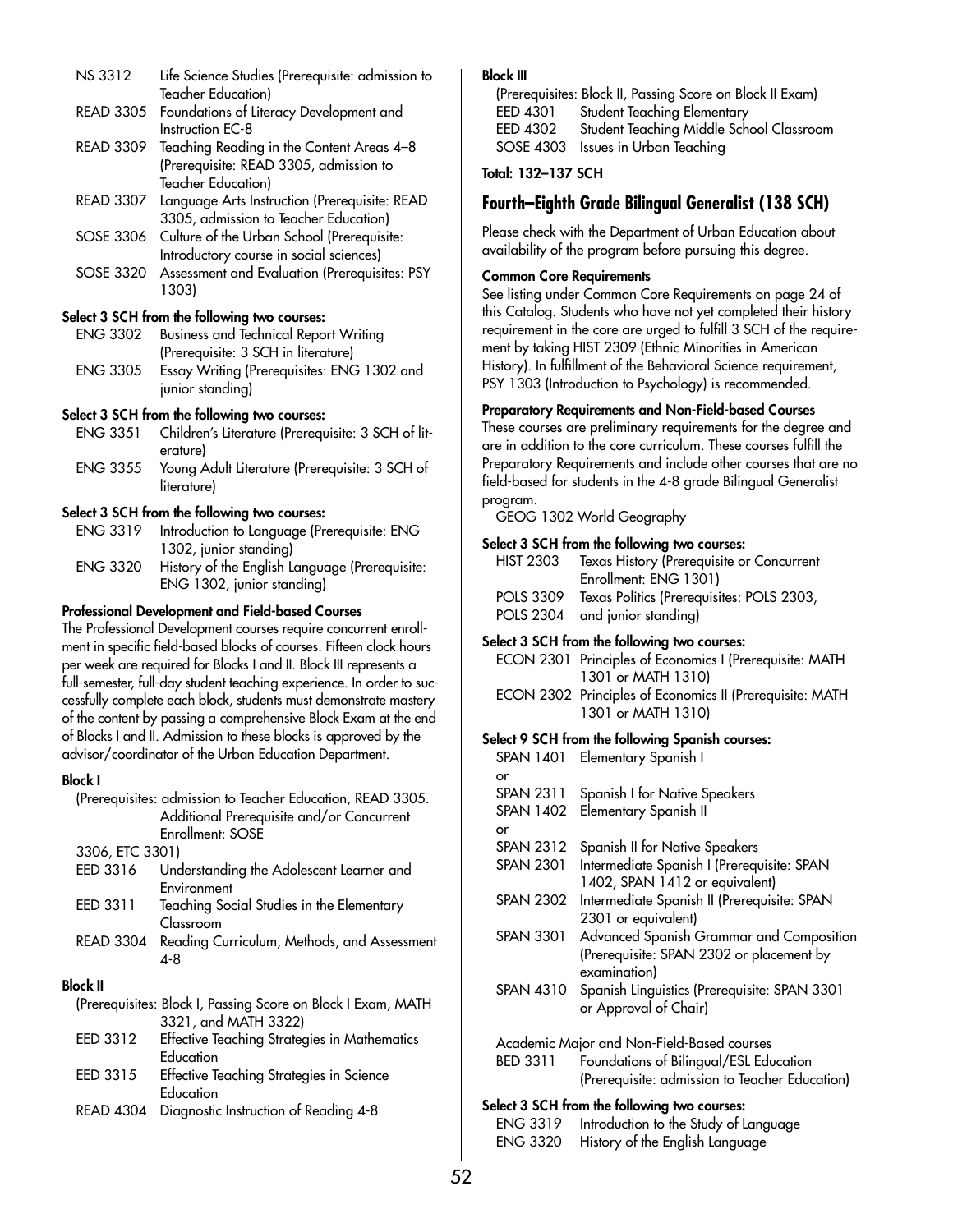#### **Select 3 SCH from the following two courses:**

|                  | Select 3 SCH from the following two courses:                                                                  |
|------------------|---------------------------------------------------------------------------------------------------------------|
| <b>ENG 3322</b>  | Mexican-American Literature (Prerequisite: 3<br>SCH of literature)                                            |
| <b>ENG 3353</b>  | Social Class and Literature (Prerequisite: 3 SCH<br>of literature)                                            |
|                  | Select 3 SCH from the following two courses:                                                                  |
| <b>ENG 3318</b>  | Advanced English Grammar for Writers                                                                          |
| <b>ENG 3305</b>  | (Prerequisite: ENG 1302 and junior standing)<br>Essay Writing (Prerequisite: ENG 1302 and<br>junior standing) |
| <b>ETC 3301</b>  | Educational Technology (Prerequisite: CS 1305<br>or CIS 1301, or demonstrated competencies)                   |
|                  | Select 3 SCH from the following two courses:                                                                  |
| <b>HIST 2303</b> | Texas History (Prerequisite or Concurrent<br>Enrollment: ENG 1301)                                            |
| POLS 3309        | Texas Politics (Prerequisites: POLS 2303, POLS<br>2304 and junior standing)                                   |
| <b>HIST 3316</b> | World History Since 1500 AD (Prerequisite:<br>Junior standing)                                                |
| <b>MATH 3321</b> | Math Concepts I (Prerequisites: MATH 1301,<br>admission to Teacher Education)                                 |
| <b>MATH 3322</b> | Math Concepts II (Prerequisites: MATH 1301,<br>admission to Teacher Education)                                |
| <b>NS 3310</b>   | Physical Science Studies (Prerequisite: admis-<br>sion to Teacher Education)                                  |
| NS 3311          | Earth and Environmental Science Studies<br>(Prerequisite: admission to Teacher Education)                     |
| <b>NS 3312</b>   | Life Science Studies (Prerequisite: admission to<br><b>Teacher Education)</b>                                 |
| PED 3314         | Children's Literature in Spanish<br>(Prerequisite: admission to Teacher Education)                            |
|                  | READ 3305 Foundations of Literacy<br>Development and Instruction EC-1255                                      |
| <b>READ 3307</b> | Language Arts Instruction (Prerequisite: READ<br>3305 and admission to Teacher Education                      |
| <b>READ 3309</b> | Teaching Reading in the Content Area 4-<br>8(Prerequisite: READ 3305)                                         |
| SOSE 3306        | Culture of the Urban School (Prerequisite:<br>Introductory course in social sciences)                         |
| <b>SOSE 3320</b> | Assessment and Evaluation of Children<br>(Prerequisites: PSY 1303)                                            |
|                  |                                                                                                               |

### **Professional Development and Field-based Courses**

The Professional Development courses require concurrent enrollment in specific field-based blocks of courses. Fifteen clockhours per week are required for Blocks I and II. Block III represents a full-semester, full-day student teaching experience. In order to successfully complete each block, students must demonstrate mastery of the content by passing a comprehensive Block Exam at the end of Blocks I and II. Admission to these blocks is approved by the advisor/coordinator of the Urban Education Department.

### **Block I**

|          | (Prerequisites: admission to Teacher Education, READ 3305. |
|----------|------------------------------------------------------------|
|          | Additional Prerequisite and/or Concurrent                  |
|          | Enrollment: SOSE 3306, ETC 3301)                           |
| EED 3311 | Teaching Social Studies in the Elementary                  |
|          | Classroom                                                  |

EED 3316 Understanding the Adolescent Learner and Environment

| READ 3312 Reading Curriculum, Methods, and Assessment |
|-------------------------------------------------------|
| in ESL $4-8$                                          |

### **Block II**

|           | (Prerequisites: Block I, Passing Score on Block I Exam, MATH<br>3321, and MATH 3322) |
|-----------|--------------------------------------------------------------------------------------|
| EED 3312  | <b>Effective Teaching Strategies in Mathematics</b><br>Education                     |
| EED 3315  | Effective Teaching Strategies in Science<br>Education                                |
| READ 4307 | Diagnostic Instruction of Reading in the ESL<br>Classroom 4-8                        |
| Block III |                                                                                      |
|           | (Prerequisites: Block II, Passing Score on Block II Exam)                            |
| FFD 4302  | Student Teaching in the Middle-School<br>Classroom                                   |
| EED 4303  | Student Teaching in the Bilingual/ESL<br>Classroom                                   |
| SOSE 4303 | Current Issues in Urban Teaching                                                     |

**Total: 138 SCH**

# **Fourth–Eighth Grade Language Arts-Social Studies Specialist (132-137 SCH)**

**Please check with the Department of Urban Education about availability of the program before pursuing this degree.**

#### **Common Core Requirements**

See listing under Common Core Requirements on page 24 of this Catalog. Students who have not yet completed their history requirement in the core are urged to fulfill 3 SCH of the requirement by taking HIST 2309 (Ethnic Minorities in American History). In fulfillment of the Social/Behavioral Science requirement, PSY 1303 (Introduction to Psychology) or SOC 1303 (Principles of Sociology) is strongly recommended.

### **Preparatory Requirements and Non-Field-based Courses**

These courses are preliminary requirements for the degree and are in addition to the core curriculum. These courses fulfill the Preparatory Requirements and include other courses that are no field-based for students in the 4-8 grade Language Arts-Social Studies program.

### **Select 3 SCH from the following two courses:**

| ECON 2301 Principles of Economics I (Prerequisites: MATH                                                                                                                                                                                                                                                                                                                                                                                                                                   |
|--------------------------------------------------------------------------------------------------------------------------------------------------------------------------------------------------------------------------------------------------------------------------------------------------------------------------------------------------------------------------------------------------------------------------------------------------------------------------------------------|
| 1301 or MATH 1310)                                                                                                                                                                                                                                                                                                                                                                                                                                                                         |
| ECON 2302 Principles of Economics II (Prerequisites: MATH                                                                                                                                                                                                                                                                                                                                                                                                                                  |
| 1301 or MATH 1310)                                                                                                                                                                                                                                                                                                                                                                                                                                                                         |
| GEOG 1302 World Geography                                                                                                                                                                                                                                                                                                                                                                                                                                                                  |
| Select 3 SCH from the following four courses:                                                                                                                                                                                                                                                                                                                                                                                                                                              |
|                                                                                                                                                                                                                                                                                                                                                                                                                                                                                            |
| HIST 2303 Texas History (Prerequisite or Concurrent                                                                                                                                                                                                                                                                                                                                                                                                                                        |
| $\blacksquare$ $\blacksquare$ $\blacksquare$ $\blacksquare$ $\blacksquare$ $\blacksquare$ $\blacksquare$ $\blacksquare$ $\blacksquare$ $\blacksquare$ $\blacksquare$ $\blacksquare$ $\blacksquare$ $\blacksquare$ $\blacksquare$ $\blacksquare$ $\blacksquare$ $\blacksquare$ $\blacksquare$ $\blacksquare$ $\blacksquare$ $\blacksquare$ $\blacksquare$ $\blacksquare$ $\blacksquare$ $\blacksquare$ $\blacksquare$ $\blacksquare$ $\blacksquare$ $\blacksquare$ $\blacksquare$ $\blacks$ |

#### Enrollment: ENG 1301) HIST 3312 Readings in Texas History (Prerequisites: Junior standing and 3 SCH in history)

- POLS 3309 Texas Politics (Prerequisites: POLS 2303, POLS 2304, junior standing)
- POLS 3302 Public Policy Analysis (Prerequisites: POLS 2303, POLS 2304, junior standing)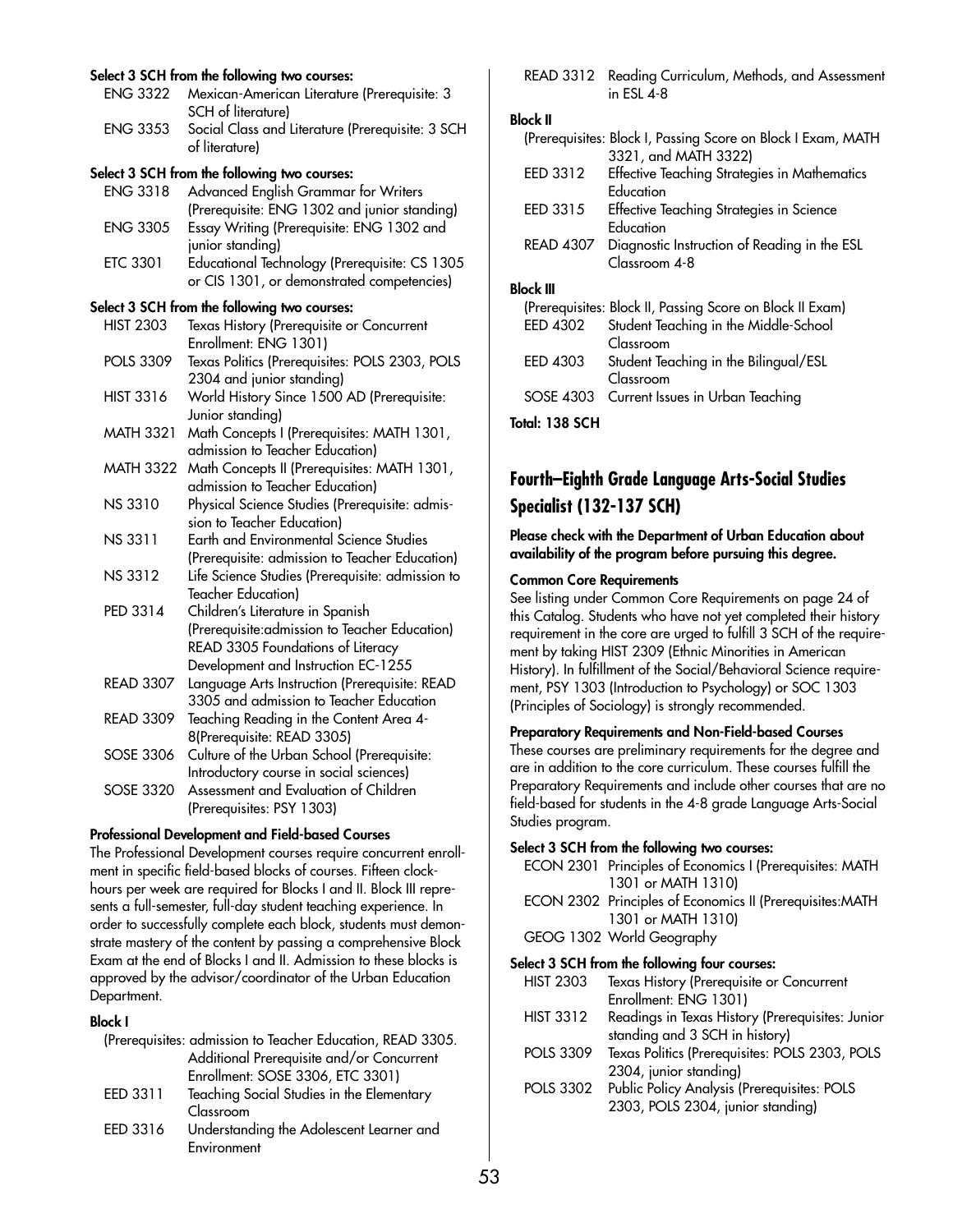## **Select 3 SCH from the following two courses:**

| SOC 1303 | Principles of Sociology (Prerequisite or       |
|----------|------------------------------------------------|
|          | Concurrent Enrollment: ENG 1301)               |
| PSY 1303 | General Psychology (Prerequisite or Concurrent |
|          | Enrollment: ENG 1301)                          |
|          |                                                |

# **Academic Major and Non-Field-based Courses**

These courses are preliminary requirements for the degree and are in addition to the core curriculum. These courses fulfill the Academic Major Requirements and other courses that are not field-based for students in the Fourth–Eighth Grade Language Arts/Social Studies Specialist program

| <b>ENG 3351</b> | Children's Literature (Prerequisite: 3 SCH of lit- |
|-----------------|----------------------------------------------------|
|                 | erature)                                           |
| <b>ENG 3355</b> | Young Adult Literature                             |
| <b>ENG 3318</b> | Advanced English Grammar for Writers               |
|                 | (Prerequisite: ENG 1302, junior standing)          |
| <b>ENG 3305</b> | Essay Writing (Prerequisite: ENG 1302, junior      |
|                 | standing)                                          |
| <b>ENG 3306</b> | Introduction to Literary Theory (Prerequisite: 3   |
|                 | SCH of literature)                                 |

# **Select 3 SCH from the following two courses:**

| <b>ENG 3319</b>  | Introduction to the Study of Language          |
|------------------|------------------------------------------------|
|                  | (Prerequisite: ENG1302, junior standing)       |
| <b>ENG 3320</b>  | History of the English Language (Prerequisite: |
|                  | ENG 1302, junior standing)                     |
| <b>ETC 3301</b>  | Educational Technology (Prerequisite: CS 1305  |
|                  | or CIS 1301, or demonstrated competencies)     |
| <b>HIST 3316</b> | World History since 1500 A.D. (Prerequisite:   |
|                  | Junior standing)                               |
| <b>READ 3305</b> | Foundations of Literacy Development and        |
|                  | Instruction EC-12                              |
| <b>READ 3309</b> | Teaching Reading in the Content Area 4-8       |
|                  | (Prerequisite: READ 3305)                      |
|                  |                                                |

# **Select 3 SCH from the following three courses:**

| SOC 4301         | Political Sociology (Prerequisites: SOC 1303, 3 |
|------------------|-------------------------------------------------|
|                  | additional SCH in sociology, junior standing)   |
| <b>POLS 3310</b> | American Legislatures (Prerequisites: POLS      |
|                  | 2303, POLS 2304, junior standing)               |
| POLS 4306        | Women and Politics (Prerequisites: POLS 2303,   |
|                  | POLS 2304, junior standing)                     |
|                  | $\sim$ 1 . A court in the $\sim$ -1             |

# **Select 3 SCH from the following three courses:**

| SOC 3304  | Minorities in America (Prerequisites: SOC       |
|-----------|-------------------------------------------------|
|           | 1303, junior standing)                          |
| SOC 3306  | Social Inequality (Prerequisites: SOC 1303.     |
|           | junior standing)                                |
| SOC 4305  | Urban Sociology (Prerequisites: SOC 1303, 3     |
|           | additional SCH in sociology, junior standing)   |
| SOSE 3306 | Culture of the Urban School                     |
|           | SOSE 3320 Assessment and Evaluation of Children |
|           | SPAN 3-8 SCH (depending upon placement)         |
|           |                                                 |

# **Professional Development and Field-based Courses**

The Professional Development courses require concurrent enrollment in specific field-based blocks of courses. Fifteen clock hours per week are required for Blocks I and II. Block III represents a full-semester, full-day student teaching experience. In order to successfully complete each block, students must demonstrate mastery of the content by passing a comprehensive Block Exam at the end of Blocks I and II. Admission to

these blocks is approved by the advisor/coordinator of the Urban Education Department.

# **Block I**

|                  | (Prerequisites: admission to Teacher Education, READ 3305.<br>Additional Prerequisite and/or Concurrent<br>Enrollment: SOSE 3306, ETC 3301) |
|------------------|---------------------------------------------------------------------------------------------------------------------------------------------|
| EED 3316         | Understanding the Adolescent Learner and<br>Environment                                                                                     |
| READ 3327        | Language Arts Instruction 4-8                                                                                                               |
| <b>READ 3304</b> | Reading Curriculum, Methods, and Assessment 4-8                                                                                             |
| Block II         |                                                                                                                                             |
|                  | (Prerequisites: Block I, Passing Score on Block I Exam.                                                                                     |
|                  | Additional Prerequisite or Concurrent                                                                                                       |
|                  | Enrollment: SOSE 3320)                                                                                                                      |
| EED 3311         | Teaching Social Studies in Elementary<br>Classroom                                                                                          |
| EED 4320         | Advanced Processes for Teaching Writing in<br>the Middle Grades                                                                             |
| <b>READ 4304</b> | Diagnostic Instruction of Reading 4-8                                                                                                       |
| Block III        |                                                                                                                                             |
|                  | (Prerequisites: Block II, Passing Score on Block II Exam)<br>_______                                                                        |

|          | (Prerequisites: Block II, Passing Score on Block II Exam) |
|----------|-----------------------------------------------------------|
| EED 4301 | Student Teaching in the Elementary Classroom              |
| EED 4302 | Student Teaching in the Middle School                     |
|          | Classroom                                                 |
|          | SOSE 4303 Current Issues in Urban Teaching                |

# **Total: 132-137 SCH**

# **Secondary Education**

### **Maria Bhattacharjee** , EdD, Coordinator Room 629-South, 713-221-8906

Students seeking secondary certification (grades 8-12) will select from the following:

Bachelor of Science with Life-Earth Science Certification Bachelor of Science with Physical Science Certification Bachelor of Science with Science Composite certification Bachelor of Science in Social Sciences with Composite Social Studies certification

Bachelor of Arts in English with English Language Arts certification

In order to determine certification requirements for the areas above, please contact your department.

In order to obtain certification to teach in grades 8-12, students must also take course work in the area of Professional Development.

## **Support Courses: (12 hours):**

| ETC 3301         | <b>Educational Technology</b>         |
|------------------|---------------------------------------|
| <b>PSY 3305</b>  | Adolescent Psychology                 |
| <b>READ 3309</b> | Teaching Reading in the Content Areas |
| SOSE 3306        | Culture of the Urban School           |

## **Professional Development Sequence (28 hours)**

Courses in the professional development sequence must be taken as a block of courses. . These blocks will be offered at various times to accommodate student schedules. Blocks I and II require 15 clock-hours weekly for a semester, and Block III represents a full-semester, full-day student teaching experience. In order to successfully complete each block, students must demonstrate mastery of the content by passing a comprehensive Block Exam after Block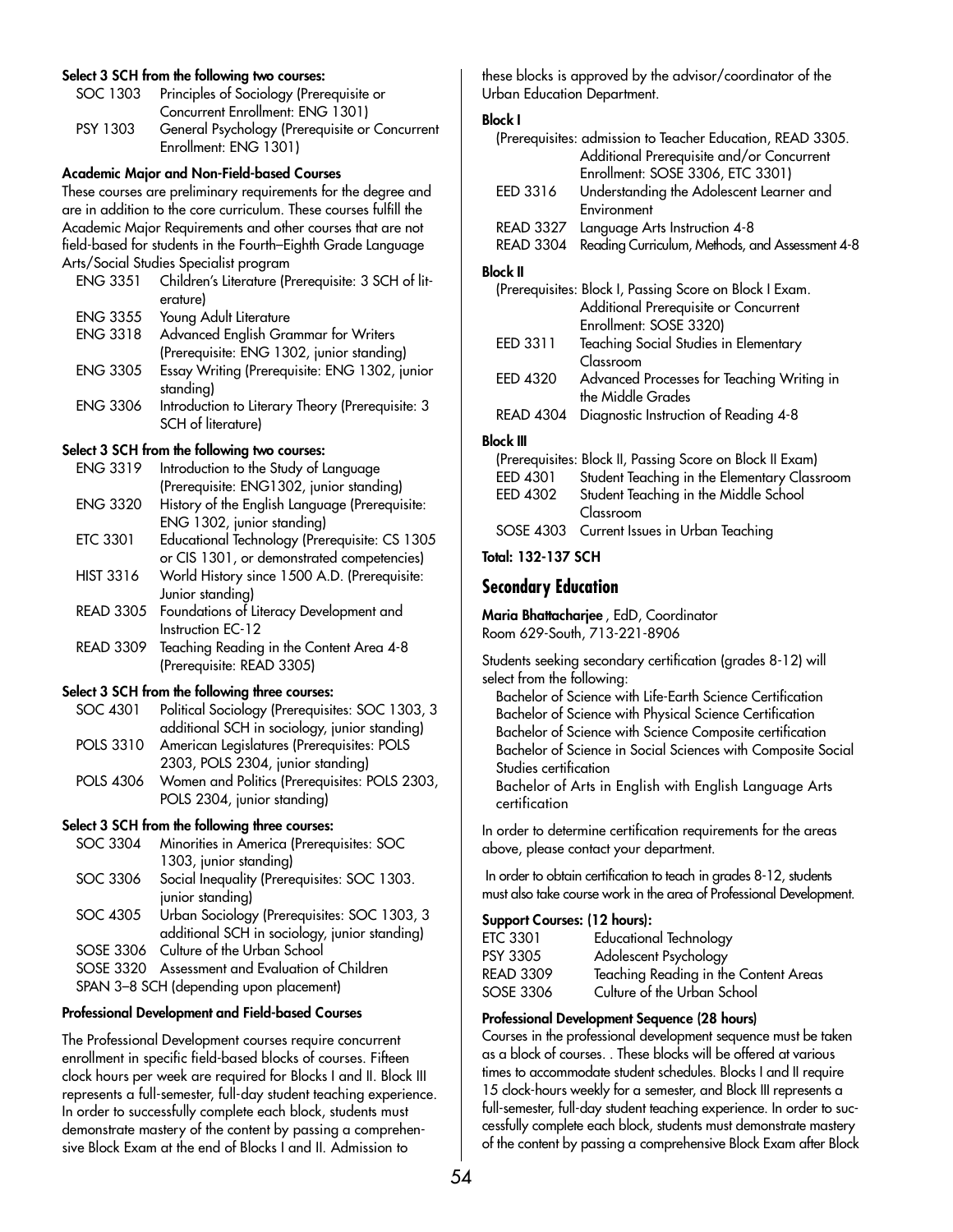I and Block II. Admission to these blocks is by approval of the advisor/coordinator of the Urban Education Department.

### **Block I**

| SED 3301         | Understanding the Learner in the Secondary<br>School                         |
|------------------|------------------------------------------------------------------------------|
| SED 3305         | Professional Roles and Responsibilities in the<br>Urban Secondary School     |
| SED 3312         | Organizing and Managing the Classroom<br>Environment in the Secondary School |
| <b>Block II</b>  |                                                                              |
| SED 3302         | Enhancing Student Achievement in the<br>Secondary School                     |
| SOSE 3321        | Assessment and Evaluation in the Classroom                                   |
| <b>READ 4321</b> | Reading Across the Curriculum for Grades 8-<br>12                            |
| <b>Block</b>     |                                                                              |

|          | SOSE 4303* Current Issues in Urban Teaching       |
|----------|---------------------------------------------------|
| SED 4301 | Student Teaching in the Secondary School          |
|          | SED 4302 Student Teaching in the Secondary School |

# **Post-baccalaureate Teacher Certification**

Students who possess a baccalaureate degree may obtain certification through a deficiency plan. Certification is available in EC-4 (generalist), EC-4 (bilingual), 4-8 (generalist), 4-8 (bilingual), 4-8 (Language Arts-Social Studies) and , secondary education. A deficiency plan sponsored by the University of Houston-Downtown requires a minimum of 27 semester credit hours to be taken after the date of the student's bachelor's degree. All courses taken in fulfillment of the deficiency plan are to be taken at UHD unless the student has written permission in the form of a waiver from the Office of the Dean of Humanities and Social Sciences. Students enrolled in the Fort Bend Multi-Institutional Teaching Center may consider courses taken at the UHS at Fort Bend sites as "at UHD." Post-baccalaureate teacher preparation is being revised to address federal and state legislation. Some of the programs mentioned above may be discontinued. Please call the Department of Urban Education to obtain current information.

# **Master of Arts in Teaching**

Majors in Elementary Education (EC-4, 4-8), Bilingual Education, Secondary Education, and Curriculum & Instruction. (See Academic Programs–Graduate, pages 72 to 73)

# **Sciences and Technology**

# **COLLEGE OF SCIENCES AND TECHNOLOGY**

**George Pincus**, PhD, PE, Dean **Kenneth Oberhoff** , PhD, Assistant Dean Room 723-North, 713-221-8019

The College of Sciences and Technology provides intellectual discipline and academic experiences essential to a sound education. It offers degrees to prepare students to enter professional schools, technical and scientific careers, graduate study and research. The college offers undergraduate courses and programs in the Biological and Physical Sciences, Mathematical and Computer

Sciences, and Engineering Technology. The degree programs offer opportunities for specialization as well as breadth.

The College of Sciences and Technology places the highest emphasis on quality instruction throughout its programs. Bringing the leading edge of science and technology into the classroom is a major goal that the faculty accomplishes by remaining current and active in their fields of specialization. The recently formed UHD Scholars Academy is designed to encourage more students to pursue and complete undergraduate degree programs in computer science,engineering/engineering technology, mathematics, and the natural sciences.

The College of Sciences and Technology also offers its students rare opportunities for undergraduate-level research. Resident research centers are: the Center for Applied Polymer Science Research, created in 1994 to provide undergraduate students at UHD with the opportunity to participate directly in basic and applied polymer research projects that are of academic and industrial significance, and the Center for Computational Sciences and Advanced Distributed Simulation, whose mission is to formally assemble a human resource base in the field, perform research that supports funded activities, develop software and investigate new technologies which respond to funding agency needs. Summer research assistantships are available for qualified students.

# **The UHD Scholars Academy**

Coordinator: **Suzette Mouchaty** , PhD Room 740-South, 713 221-8471

The Scholars Academy is a new, exciting and innovative program at UHD designed for students who want to major in Computer Science, Mathematics, Engineering/Engineering Technology, and all areas of Natural Science. This competitive program is funded by the National Science Foundation, NASA, Office of Naval Research, UHD, US Army Research Office and the US Department of Agriculture. Academy Scholarships vary from \$2,500 to \$5,000 per academic year with additional summer stipends available for research participation. Students applying for admission to the Academy must be graduates of a college-preparatory high school curriculum; have a minimum GPA of 3.0 in mathematics and science; have minimum SAT Math and Verbal scores of 450 each or TASP math, reading and writing component scores of 250 each; and be enrolled as full-time students majoring in one of the degree programs in the College of Sciences and Technology.

# **Programs of Study**

**The College of Sciences and Technology offers degree programs leading to: Bachelor of Science with majors in:**

Applied Mathematics Biological and Physical Sciences Biology Biotechnology **Chemistry** Computer Science Industrial Chemistry Microbiology (*title change pending*) Quantitative Methods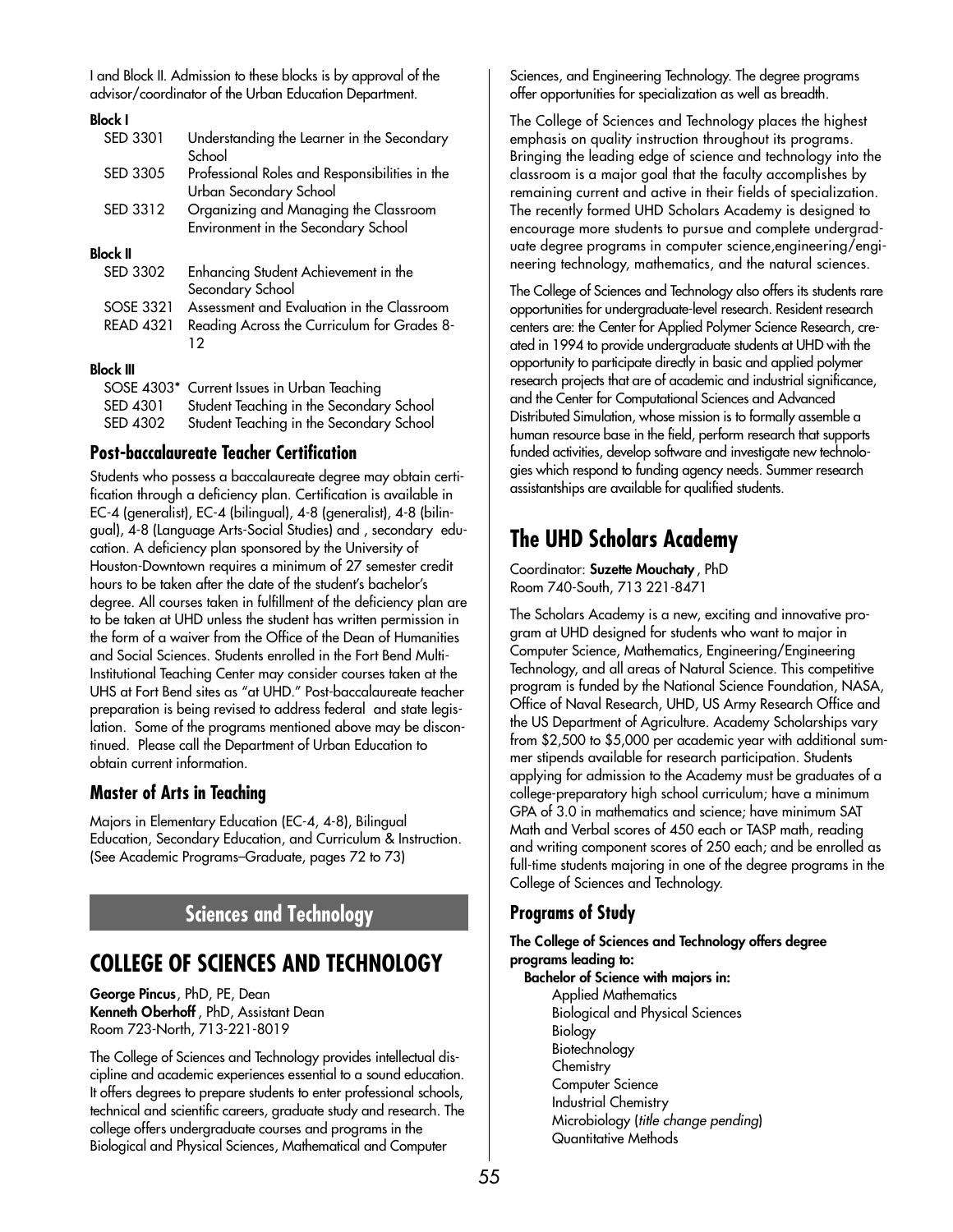### **Bachelor of Science in Engineering Technology with majors in:**

Control and Instrumentation Electronics Design\* Safety and Fire Process and Piping Design\* Structural Analysis and Design\* *\*Accredited by the Technology Accreditation Commission of the Accreditation Board for Engineering and Technology (111 Market Place, Suite 1050, Baltimore, MD 21202, Phone: 4210-374-7700,*

*Email: accreditation@abet.org, http://www.abet.org)* 

# **General Requirements**

#### **General Education Requirements**

All students seeking a bachelor's degree at the University of Houston-Downtown must complete the general education requirements (see pages 24-25), including the common core courses, application courses, enhancement courses and the Writing Proficiency Examination. Fulfillment of general education requirements may vary depending on the degree.

#### **Prerequisites**

Registration for any course offered by the College of Sciences and Technology that has a course prerequisite must be authorized by an advisor. Students may be dropped from any class for which they lack a prerequisite or a co-requisite. A course that is a prerequisite or co-requisite for another course may not be dropped unless the student drops both courses.

### **Transfer Credits**

The department chair in consultation with department faculty will determine the applicability of transfer credits into specific degree programs.

# **Computer and Mathematical Sciences Department**

**Kenneth Oberhoff** , PhD, Chair Room 705-South, 713-221-8012

#### **Faculty**

| Professors:                  | Aló, Barnes, Deeba, de Korvin, London,    |
|------------------------------|-------------------------------------------|
|                              | Rodriguez, Sirisaengtaksin, Xie           |
| Associate Professors:        | Becerra, Berrached, DeLaViña, Hodgess,    |
|                              | Oberhoff, Turski, Vobach, Waller          |
| <b>Assistant Professors:</b> | Anderson, Simeonov, Tharp, Yoon,          |
|                              | Zafiris                                   |
| Lecturers:                   | Baker, Gad, Leveille, Nadler-Blumberg,    |
|                              | Nakamura, Nguyen, Rosenthal-              |
|                              | Simmons, Solomon                          |
| Emeriti:                     | Wood, Freeman                             |
| Academic Areas:              | Computer science, mathematics, statistics |

# **Programs of Study**

#### **Bachelor of Science with majors in:**

Computer Science Applied Mathematics Quantitative Methods

The degree programs in the Department of Computer and Mathematical Sciences provide students with an education responsive to the expanding uses of mathematical and computer techniques in business, government and industry. They are

designed to permit students to select courses suited to a variety of interests and career goals. In achieving these objectives, advising plays an important role and consequently each student is assigned an advisor to assist with the student's schedule and career planning. The departmental Academic Screening Committee periodically evaluates academic progress by departmental majors, and students are advised appropriately.

Undergraduate training in the mathematical sciences has undergone substantial change during the past decade. This change has been driven by advances and developments in the computer field and the expanding use of computers in business, government and industry. Growing demands exist for professional applied mathematical scientists. These individuals should have a solid background in basic mathematics, an understanding of advanced programming languages as well as advanced software techniques, and a mastery of important techniques in applied mathematics such as operations research and statistics. Virtually all industrial, business and governmental environments need individuals with these qualifications.

Those whose interests lie in the administrative or managerial sciences are especially valuable in market forecasting, computerbased accounting systems, industrial control, management training programs and long-range planning decisions. Those with an interest in statistics are valuable to firms that deal with large amounts of data, such as banking and insurance companies, which need personnel to develop and maintain the associated software.

## **General Requirements for Graduation**

The Department of Computer and Mathematical Sciences requires all candidates pursuing degrees in that department to have a grade of "C" or better in all Computer and Mathematical Sciences course work. Transfer grades of "D" are not accepted by the department.

Students are responsible for meeting the requirements for graduation. Therefore, students should become familiar with the requirements listed in this Catalog and their degree plan and should refer to them each time they plan their semester program of study.

The last 25% (32 hours) of the semester credit hours of course work toward the degree must be taken at the University of Houston-Downtown. A minimum of 18 semester hours of upper-level credit in CMS courses must be completed at UHD. Students who wish to take courses at another college or university, including any other campus of the University of Houston System, and apply the credits earned toward their degree must request approval through the department that administers their program before taking the course. Courses taken without such approval may not be counted toward the fulfillment of the degree requirements.

# **Bachelor of Science**

# **Majors in Applied Mathematics, Computer Science, Quantitative Methods**

**Elias Deeba**, DA, Coordinator Room 705-South, 713-221-8012

The Computer and Mathematical Sciences degree programs are structured to develop written and oral communication skills, to provide broad-based studies in the mathematical sciences,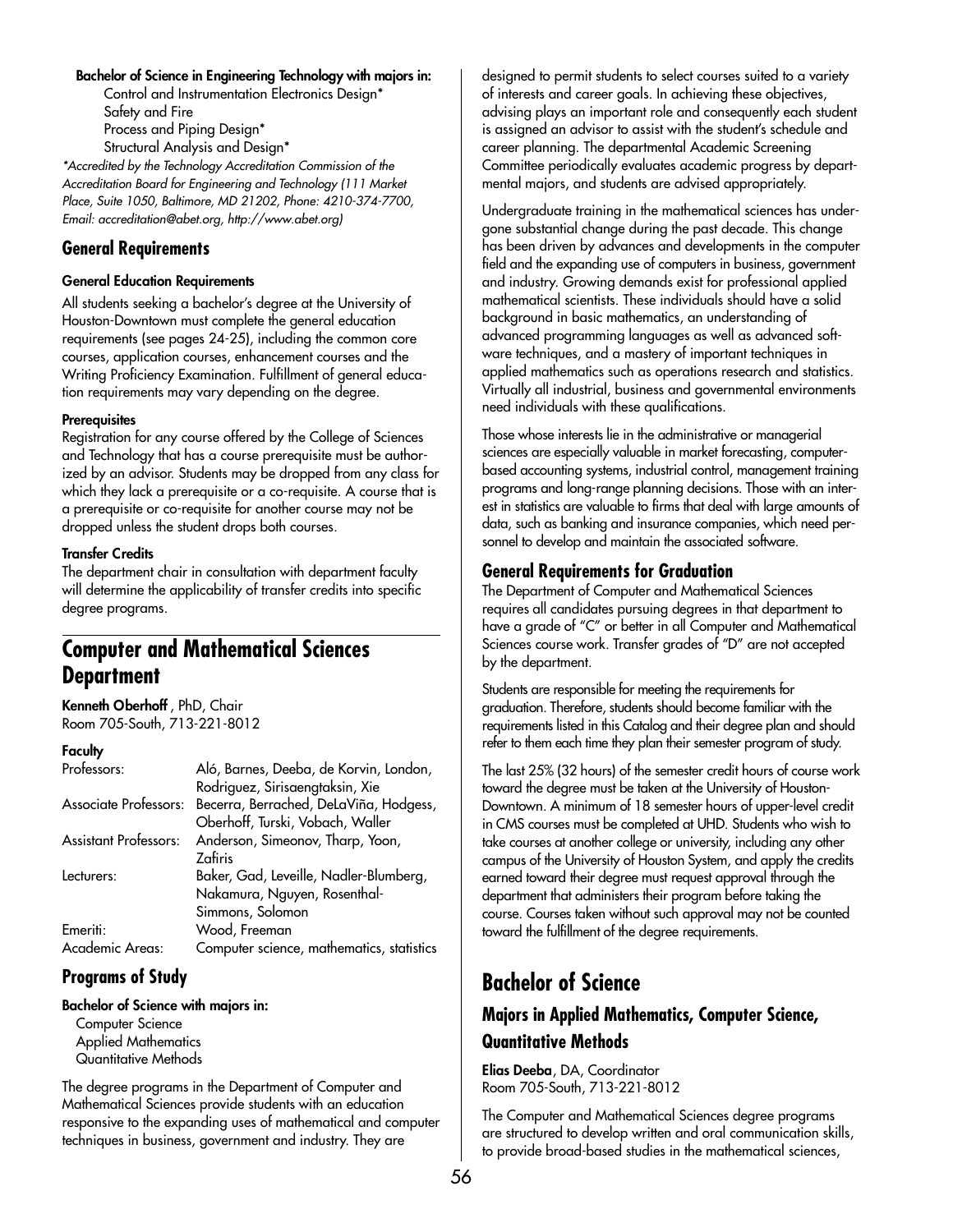and to provide a selection of advanced course work in computer science, applied mathematics and/or statistics.

One of the key aspects of the program is the Senior Seminar during which students are exposed to the world community as it relates to the major. In addition, students prepare a project proposal for their possible practicum. As a result of their performance in this course, students are invited to participate in the Senior Project or are assigned an appropriate writing course. The writing course requires prerequisites of MATH/CS 4294, COMM 1304 and ENG 3302.

All degree candidates must have a 2.0 GPA average and a grade of "C" or better in all Computer and Mathematical Sciences course work. Transfer grades of "D" are not accepted by the department. Any course substitutions or waivers must be approved by the department chair and dean.

Students who complete the requirements of the University College are accepted for advising into the Department of Computer and Mathematical Sciences after they complete MATH 1301 College Algebra with a grade of "C" or better.

To declare a major in the department, students must satisfactorily complete a prescribed set of courses (see departmental application for advising form) in the prospective degree plan. Students must achieve a grade of "C" or better in the prescribed courses to be accepted as a major. Policies regarding the degree programs are printed on the program sheets distributed by the department. In compliance with the accrediting principles of the American Assembly of Collegiate Schools of Business, the business content of non-business programs is limited to no more than 25 percent of the hours prescribed for graduation.

# **Applied Mathematics Major**

The curriculum is structured to prepare the student to develop and use analytical skills, to master mathematical techniques required in related fields of applications, and to enter the employment market with relevant and proficient mathematical tools for areas such as industrial mathematics, applied statistics, or computer analysis and programming for various types of applications. The degree requires a minimum of 128 semester credit hours.

### **General Education and Core Requirements (see page 24)**

Additional General Education Requirements: Students majoring in applied mathematics are also required to take ENG 3302, COMM 1304 and CS 1410.

Eight hours of lab sciences are required and must be in the same natural science and be approved by the department: MATH 2305 satisfies the analytical skills requirement of the General Education program. The writing skills requirement may be met by taking ENG 3302 and one of the following W courses: MATH 4395; MATH 4306; MATH 4312; MATH 4301; MATH 4328.

### **Mathematical Sciences Requirements (44 hours)**

MATH 2305, 2401, 2402, 2403, 2307, 3301, 3302, 3306, 3307, 3308, 4294. Nine hours of additional upper-level senior mathematical sciences courses other than MATH 3309, including a W course or MATH 4395.

### **Minor (18 approved hours minimum)**

Any university-approved minor will satisfy this requirement. **Electives (18 hours to complete a minimum of 128 hours total)**

# **Computer Science Major**

The Computer Science program in the Department of Computer and Mathematical Sciences at UH-Downtown offers students a strong foundation in the fundamental concepts of computer science combined with sound practical training relevant to the common applications of computing in business and industry. The Bachelor of Science degree provides preparation for all career paths in computer science and information technology, including database systems, scientific computing and simulation, graphics, artificial intelligence, software engineering, and networking and telecommunications. By emphasizing broad-based studies including mathematics and science requirements, the student's choice of an approved university minor, and sustained development of writing and speaking proficiency, the degree furnishes students with the problem solving and communication skills that are in high demand in today's job market and graduate schools. Possessing many areas of expertise, the computer science faculty shares UHD's commitment to quality teaching in a challenging yet personal and supportive learning environment. This commitment helps our majors compete successfully for positions involving the use and support of current computer applications, as well as for positions designing and building the computer applications of tomorrow.

#### **General Education and Core Requirements (see page 24)** Additional general education requirements for students majoring in Computer Science are ENG 3302 and COMM 1304.

Eight hours of lab sciences are required and must be in the same natural science and be approved by the department.

Math 2305 satisfies the analytical skills requirement of the General Education program. The writing skills requirement may be met by taking ENG 3302 and one of the following W courses: CS 4395; CS 4306; CS 4312; CS 4301; CS 4328.

# **Mathematics Requirements (20 hours)**

MATH 2305, 2401, 2402, 2307, 3301 and 3302.

## **Computer Science Requirements (44 hours)**

CS 1410, 2310, 3304, 3306, 3401, 3402, 4294, 4303, 4315, and 4395 (or approved W course). In addition, 12 approved hours of upper-level Computer Science courses must be taken.

### **Science Requirement (4 hours)**

Four hours of science in addition to the general education requirements above. These hours may be counted toward the minor requirements.

# **Minor (18 approved hours minimum)**

Any approved university minor will satisfy this requirement.

## **Electives (sufficient hours to complete a minimum of 128 hours total)**

# **Quantitative Methods Major**

The curriculum in Quantitative Methods is structured to allow students to be employed in areas requiring the tools of discrete mathematics and statistics. The advent of high-speed digital computers and technological advances being made in this area have encouraged the development of, and have resulted in, important advances that constitute significant mathematical tools for such areas as the life sciences, administrative/managerial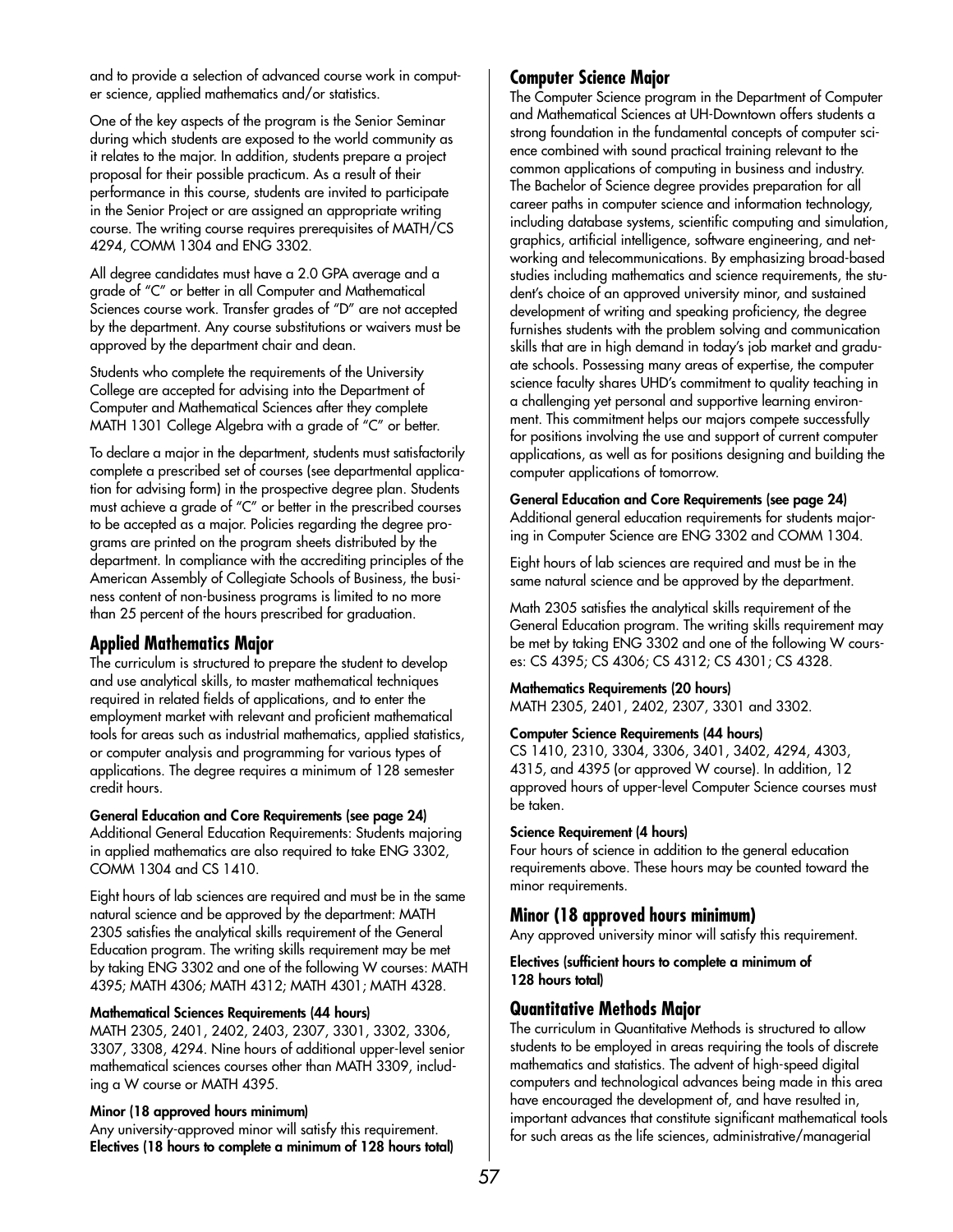sciences and the social/behavioral sciences. The major in Quantitative Methods, through its core of courses, emphasizes those tools of discrete mathematics that have impacted greatly the development and advancement of areas such as those mentioned above. Consequently, this major complements the major in Computer Science and Applied Mathematics and will be selected by students desiring a quantitatively oriented program that emphasizes statistics and the decision sciences.

### **General Education and Core Requirements (see page 24)**

Additional general education requirements for students majoring in quantitative methods are: ENG 3302; PHIL 2303; COMM 1304.

Eight hours of lab sciences are required and must be in the same natural science and approved by the department.

MATH 2305 satisfies the analytical skills requirement of the General Education program. The writing skills requirement may be met by taking ENG 3302 and one of the following: MATH 4395; MATH 4306; MATH 4312; MATH 4301; MATH 4328.

#### **Mathematical Sciences Requirements (39 hours)**

CS 1408 or CS 1410, MATH 1305, 1306, 2305, 2307, 3309, 3310, 4294, 4395 (or approved W course) and four courses chosen from MATH 4300, 4303, 4307, 4309, 4310, 4311. The sequence 2401, 2402, 3302 may be substituted for 1305, 1306, 3309, 3310.

#### **Minor (18 hours minimum)**

Any university-approved minor will satisfy this requirement.

**Electives (27 hours to complete a minimum of 128 hours)**

## **Minors Programs**

#### **Minor in Applied Mathematics (21 hours minimum)**

#### **Required Courses**

M ATH 2401, MATH 2402, MATH 2403, MATH 2307. Six hours required from: MATH 3301, MATH 3302, MATH 3306, MATH 3307, MATH 3308, MATH 4301, MATH 4302, MATH 4304, and MATH 4305. The six upper level hours must be completed at UH-D. All hours counted toward the minor must be "C" or better.

### **Minor in Bioinformatics (25 hours)**

BIOL 3303/3103

MATH 3302

One course from BIOL 3302/3102, BIOL 4303, BIOL 4320, BIOL 4330, CHEM 4340/4140

At least two courses from CS/MATH 3308, CS/MATH 3330, CS/MATH 4306, CS/MATH 4328, CS/MATH 4331, CS/MATH 4399

At least two courses from MATH 3301, MATH 3315, MATH 4304, MATH 4307

Students majoring in an area of the natural sciences, computer science or mathematics should choose courses in consultation with their academic advisor.

### **Minor in Computer Science (19 hours minimum)** Required Courses:

CS 1410; CS 2310; six hours beyond CS 1305 and six hours of upper-level Computer Science. The six upper level hours must be completed at UH-D. All hours counted toward the minor must be "C" or better.

# **Minor in Statistics (18 hours minimum)**

#### Required Courses:

The sequence MATH 1305, MATH 1306, MATH 3309 or the sequence MATH 2401, MATH 2402, MATH 3302; and nine hours required from: MATH 3310, MATH 4300, MATH 4306, MATH 4307, MATH 4309 and MATH 4310. Six upper level hours must be completed at UHD. All hours counted toward the minor must be "C" or better.

#### **Minor in Decision Sciences (18 hours minimum)** Required Courses:

The sequence MATH 1305, MATH 1306, MATH 3309 or the sequence MATH 2401, MATH 2402, MATH 3302; and 9 hours required from: MATH 4303, MATH 4306, MATH 4307 and MATH 4311.Six upper level hours must be completed at UHD. All hours counted toward the minor must be "C" or better.

#### **For all minors:**

- No D accepted toward credit to minor
- At least 6 hours of upper-level course work in the minor must be completed at the University of Houston-Downtown

# **Honors Program in the Computer and Mathematical Sciences**

To enhance the educational opportunities and experiences of the academically talented students at UH-Downtown, the Department of Computer and Mathematical Sciences offers an Honors Program. The program is designed to challenge and motivate students to do more than the minimum required for a particular degree. Students who successfully complete this program will be designed as graduates of an Honors Program in the Department of Computer and Mathematical Sciences on their diploma and university transcript.

### **Admission Requirements:**

Application to the department's Honors Program Admission and Review Committee

#### **Completion of at least 60 semester credit hours of recognized university-level work**

An overall GPA of at least 3.0 with a GPA of 3.25 or better in CMS courses

#### **Completion of at least 16 semester credit hours in CMS courses, eight of which must have been taken at UH-Downtown.**

#### **Program Requirements:**

Satisfy the requirements for one of the department's bachelor of Science degree programs

Complete at least two honors designated courses in addition to three hours of credit in Senior Honor Thesis. The Senior Thesis will be done under the supervision of an approved member of UH-D faculty and will be presented in both oral and written form to the CMS faculty.

Maintain a minimum GPA of 3.25 in all CMS courses including the required honors courses.

Maintain a GPA of 3.0 or better in all courses outside the CMS Department taken at UH-Downtown.

The department Honors Program Admissions and Review Committee must approve all honors designated courses and all projects proposed by students for their honors theses. Upperlevel courses designated as Honors require at least 25 percent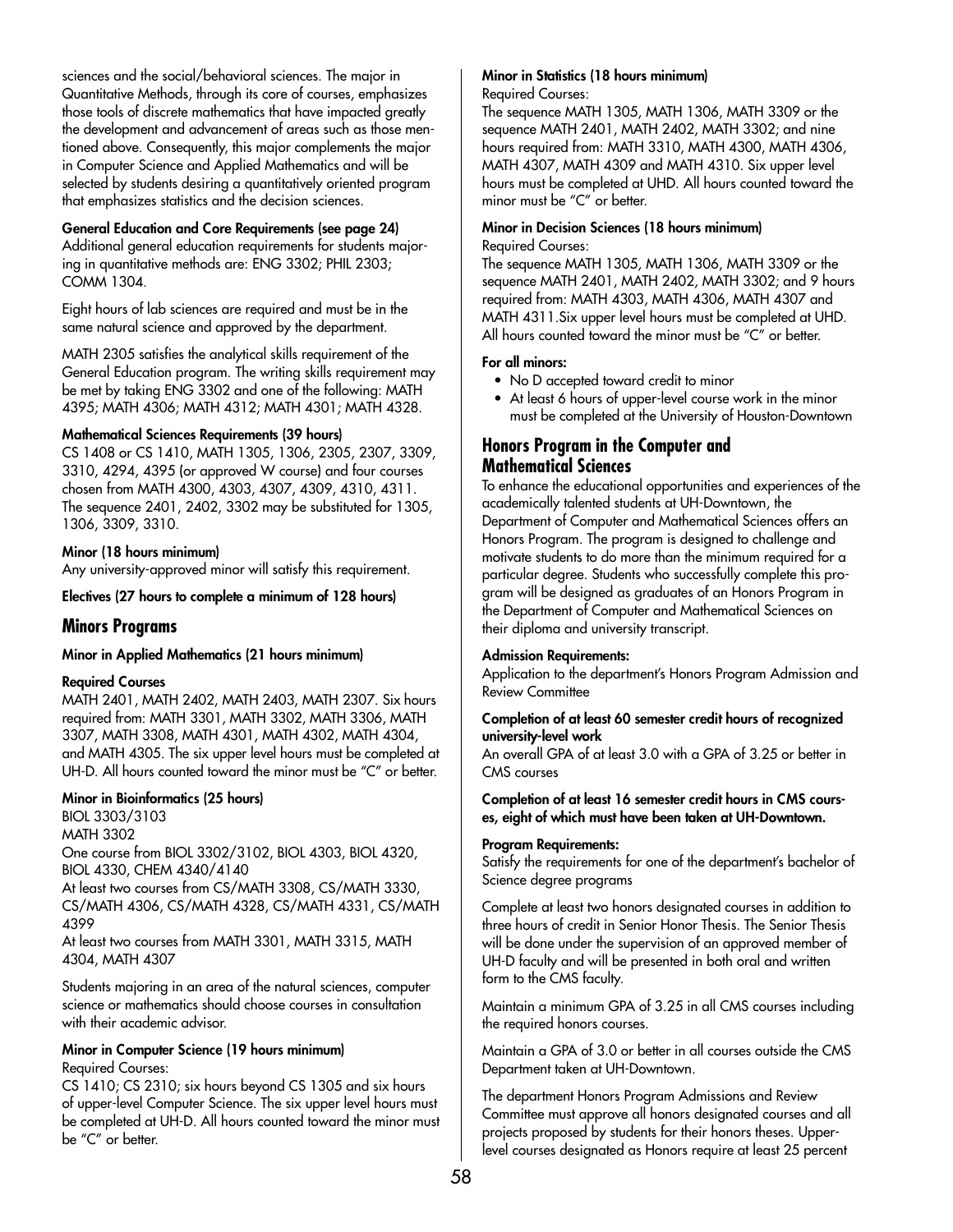more in-depth study than that required of students taking the course without honors credit. The additional course requirements will vary depending on the course instructor.

# **Mathematics Certification Program**

In addition to the degree program, the CMS Department offers in conjunction with the Urban Education Department, a bachelor of science in Applied Mathematics with mathematics certification.

# **Pi Mu Epsilon**

The Department of Computer and Mathematical Sciences is privileged to have a chapter of the prestigious honorary mathematics society Pi Mu Epsilon. The name of our chapter is Texas Nu. The mission of the society is to encourage and promote mathematics. Each year the Pi Mu Epsilon coordinators invite students who have shown exceptional abilities in the mathematical sciences to join the chapter.

In addition, the Department of Computer and Mathematical Sciences is also privileged to have student chapters of the prestigious organizations: The Mathematical Association of America and the Association of Computing Machinery. Both chapters are extremely active.

# **Engineering Technology Department**

**Alberto Gomez-Rivas**, PhD, PE, Chair Room 738 North, 713-221-8089

## **Faculty**

| Professors: | Gomez-Rivas, Pincus                           |
|-------------|-----------------------------------------------|
|             | Associate Professors: Franz, Nandagopal, Feng |
|             | Assistant Professors: Groendyke, Sheinberg    |

# **Programs of Study**

### **Bachelor of Science in Engineering Technology with majors in:**

Control and Instrumentation Electronics Design Technology Safety and Fire Engineering Technology Process Piping Design Technology Structural Analysis and Design Technology

## **Mission and Objectives**

The Engineering Technology Department strives to provide high quality engineering technology degree programs and unique curricula for students from diverse social, educational, and ethnic backgrounds. The department is committed to maintaining an educational environment in which students can significantly enhance their academic standing as well as their skills in computing, problem-solving, communication, and teamwork. With a strong sense of professionalism, students are trained to become successful individuals who are socially responsible and professionally competitive.

The Engineering Technology curricula reflect the demands and requirements of industries and businesses in the greater Houston area. The close partnerships forged between the department and local industries ensure that our academic programs are dynamic and up-to-date. Such partnerships also benefit graduates when they seek employment.

Our academic programs include solid foundation courses in the basic sciences, mathematics, and applied engineering together

with a strong emphasis in computer applications. Courses in PC applications in engineering and PC facilities management are included in the curricula of all Engineering Technology programs to promote the philosophy of productivity. Design-oriented semester projects embedded in technological courses give students ample opportunities to gain practical experience, and to prepare themselves to be productive engineering technologists after graduation.

The Department provides an innovative teaching and learning environment. Classroom lecturing is typically combined with laboratory experiments and computer simulations. The degree programs aim to empower students with lifelong learning and continuous improvement capabilities. Members of the faculty are committed to providing extended support to students' learning activities both inside and outside the classroom. The faculty's open-door policy and flexible class scheduling accommodate the needs of working students. Our mentoring system ensures that each student receives individual consulting time. The existence within the Department of a number of student chapters of professional organizations promotes networking, career awareness and planning opportunities. Special scholarships are available to promote excellence in academics, service, and leadership.

## **Honor Societies**

Texas Zeta Chapter of Tau Alpha Pi, National Honor Society for Engineering Technologies

## **Professional Institution**

The Engineering Technology Department is the home of the Society of Piping Engineers and Designers (SPED).

### **Facilities**

The modern laboratory facilities in the Engineering Technology Department provide students with ample opportunities for hands-on practice. The laboratories are:

- Process Piping Laboratory
- Structures and Soil Mechanics Laboratory (sponsored by NSF)
- GPS–GIS Laboratory
- Electronics Laboratories
- Process Control Laboratory

These labs are equipped with materials, equipment, instruments, PCs and computer networks, and various up-to-date design and application software tools that meet industrial standards.

## **Semester Projects**

In order to fulfill the accreditation requirements of TAC of ABET, all courses in the Engineering Technology Department include semester projects with collaborative participation of all students working in teams. The projects include oral presentations, written reports, CADD drawings, and development of computer simulations. The purpose of the projects is to train students to work on real-industry problems in the team environment that they will encounter working in industry after graduation.

# **Advising**

For information about requirements for admission to Engineering Technology degree programs, declaration of major, transferability of courses, and requirements for graduation, please contact the department office in Room 738-North, or phone 713-221-8089.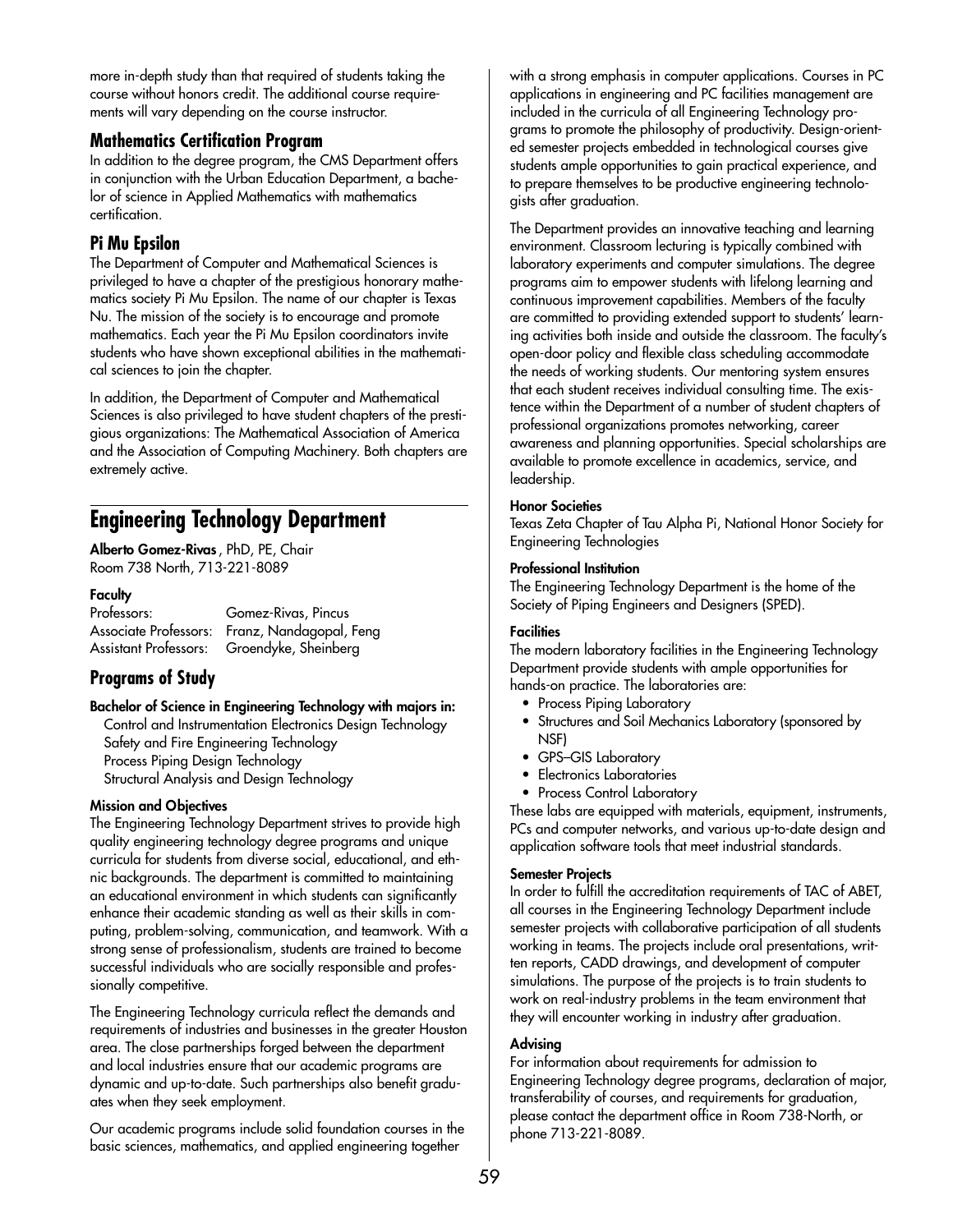The minimum conditions which must be met by students before being accepted in an Engineering Technology degree program are: passing all sections of the TASP test, completing 30 hours of course credits that are applicable to the Engineering Technology degree programs, and being in good academic standing. Engineering Technology faculty will recommend courses and provide course sequence guidelines to ensure that students make smooth progress toward completion of degree requirements. Faculty members also provide information regarding career opportunities and other development opportunities.

When a student is accepted into an Engineering Technology degree program, the department prepares a computerized official degree plan and makes it available for review by the student. The student's degree plan serves as a basic advising document used by the department faculty. In order to facilitate advising during registration, students should bring an electronic copy of their degree plan.

### **Requirements for Graduation**

The requirements for graduation with an Engineering Technology major comply with the UHD policy on graduation requirements. In addition, the students should complete all the requirements listed for the specific degree program. It is the students' responsibility to become familiar with the requirements listed in this Catalog and in their degree plan, and the students should refer to them each time they plan their semester program of study.

### **Courses of Instruction**

All courses of instruction are offered at least once each academic year, including summer. Careful planning is required in order for a student to complete a specific degree plan within shortest period of time.

### **Minor in Engineering Technology**

The Engineering Technology minor is offered to provide specific engineering knowledge and skills to students pursuing degrees in other fields such business, humanities, or the sciences, and also to enhance the employment prospects of students enrolled in non-technical majors. Laboratories associated with our courses give students hands-on skills in the use of up-to-date equipment, laboratory devices, and instruments. The minor can be customized to meet the needs of the student and to complement the student's academic background. Course requirements shall include 20 semester credit hours in Engineering Technology courses with a limit of 12 credit hours transferred from other institutions. Course grades in the Engineering Technology minor must be "C" or better. Credit for Field Experience cannot apply.

### **Sample Requirements**

1. Sample for students pursuing the BBA, major in Purchasing & Materials Management: ENGR 1401, ET 2401 or ENGR 1400, EET 1411 and EET 2431 or other courses chosen in consultation with Engineering Technology advisor.

2. Sample program for students pursuing the Bachelor of Science, major in Computer Science: EET 1412, EET 2431, EET 2421 and EET 3435 and EET 3451 or other courses chosen in consultation with Engineering Technology advisor.

# **Control and Instrumentation Electronics Design Technology (127 hours)**

Accredited by the Technology Accreditation Commission of the Accreditation Board for Engineering Technology

#### **Weining Feng**, PhD, Coordinator Room 708-North, 713-221-8591

The main focus of the Control and Instrumentation Electronics Design Technology degree program is the application of computer technology and modern electronics to industrial process control and instrumentation systems. As such, the program produces graduates who:

- have a sound foundation in the analysis, design, testing, and implementation of instrumentation and control systems;
- are proficient in applying their knowledge (in mathematics, sciences, and engineering), and standard tools, especially computer software and hardware tools, to technical problem solving;
- are all-around individuals with strong social skills, able to work in team environments, competent in communication and information presentation, and with a strong sense of professionalism;
- are committed to continuous improvement and lifelong learning.

Control and instrumentation specialists are among the most sought-after personnel in the Houston area due to the growing demand from process industries (petrochemical and oil refining), power companies, and energy industries. Control and instrumentation engineering technology has its basis in computer technology, electrical/electronics systems and communication systems. The broad technical background of control and instrumentation graduates opens up bright employment prospects, from process industries to telecommunications.

### **General Education Core Requirements**

| <b>ENGR 1400</b>     | PC Applications in Engineering                     |
|----------------------|----------------------------------------------------|
| <b>ENG 1302</b>      | Composition II                                     |
| <b>HIST 1305</b>     | US History to 1877                                 |
| HIST 1306            | US History after 1877                              |
| MATH 2401 Calculus I |                                                    |
|                      | PHYS 1307/1107 General Physics I with Lab          |
|                      | PHYS 1308/1108 General Physics II with Lab         |
|                      | POLS 2303 US Government I                          |
|                      | POLS 2304 US Government II                         |
| PSY 1303             | General Psychology                                 |
|                      | COMM 1304 Introduction to Speech Communication     |
| ENG 3302             | <b>Business and Technical Report Writing</b>       |
| Fine Arts            | Fine Arts (three hours)                            |
|                      | Literature (three hours, sophomore level or above) |

Writing Proficiency Examination

# **Control and Instrumentation Electronics Design Technology Requirements**

**Lower Division**

EET 1411 Electric Circuits with Lab ENGR 2410 Analysis of Engineering Networks EET 2421 Electronic Devices with Lab EET 2431 Digital Logic Design MATH 2402 Calculus II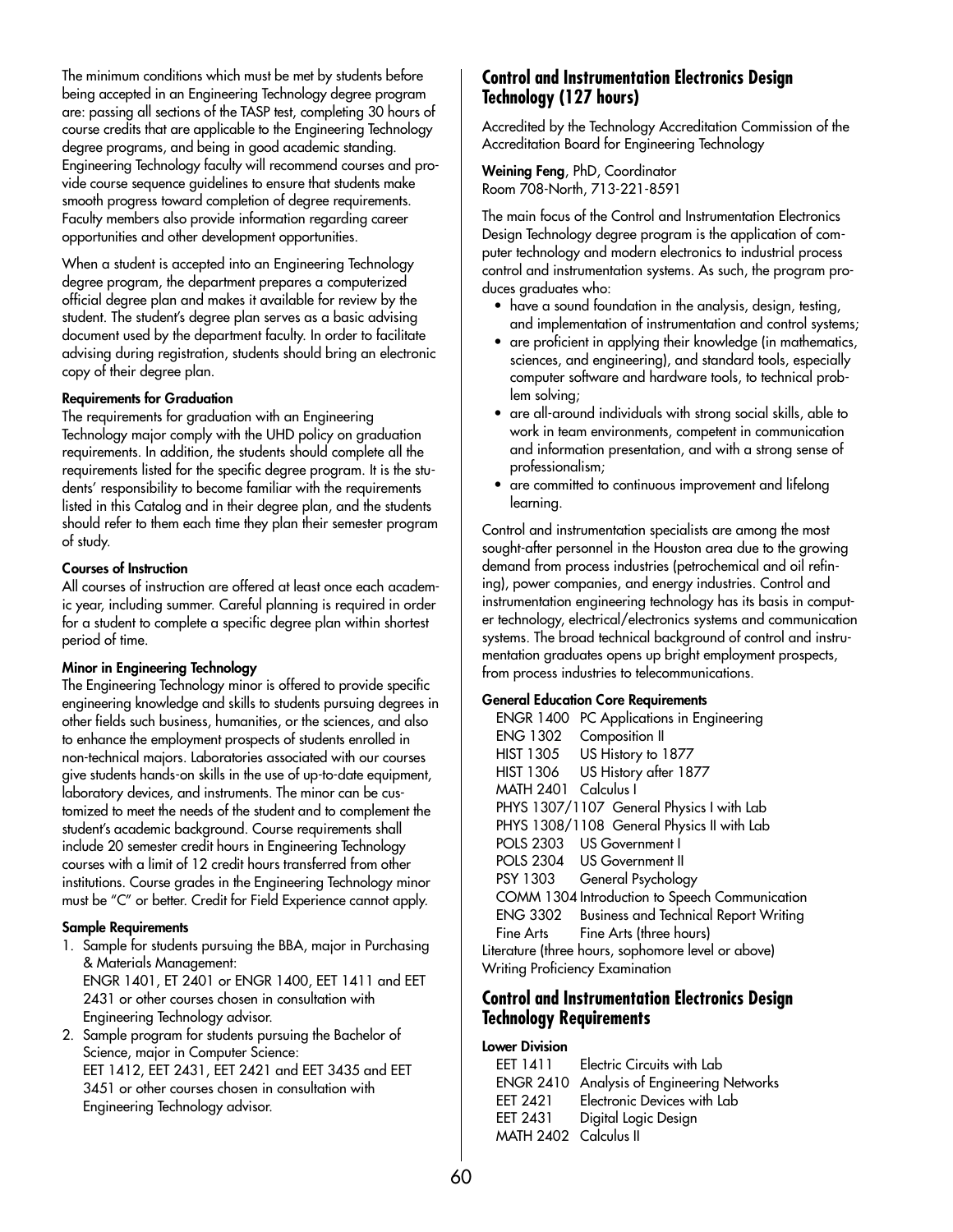#### **Upper Division**

| ET 4323          | Technology Seminar                         |
|------------------|--------------------------------------------|
| ET3308           | Materials Science                          |
| <b>ENGR 3409</b> | PC Facilities Management with Lab          |
| <b>EET 3432</b>  | Computer Architecture and Design with Lab  |
| <b>ENGR 3404</b> | Digital Signal Processing with Lab         |
| <b>EET 3435</b>  | Fundamentals of Automation and Control     |
| <b>EET 3451</b>  | Instruments and Transducers with Lab       |
| EET 3461         | Analog and Digital Communications with Lab |
| ET 4323          | Technology Seminar                         |
| EET 4335         | Computer Networking                        |
| <b>ENGR 3406</b> | Process Control Systems                    |
| <b>ENGR 3407</b> | Industrial Robotics with Lab               |
| <b>EET 3334</b>  | <b>Electrical Power Systems</b>            |
| <b>ENGR 3302</b> | <b>Engineering Economics</b>               |
| <b>ENGR 3410</b> | Process Modeling and Simulation            |
|                  |                                            |

Six (6) hours of electives selected in consultation with department advisors.

ENG 3302, ENGR 3410 and ET 4323 satisfy the W and S application course requirements of the General Education program.

# **Safety and Fire Engineering Technology (129 hours)**

**Edward R. Sheinberg** , MME, Coordinator Room 706-North, 713-221-8441

The main focus of the Safety and Fire Engineering Technology degree program is the application of engineering principles, including fire dynamics and fire codes, together with computer technology, to industrial safety, and the design of safe industrial facilities. As such, the program produces graduates who

- have a sound foundation in the analysis, design, testing, and implementation of fire protection systems and are proficient in applying their knowledge (in mathematics, sciences, and engineering) and standard tools, especially computer software and hardware tools, to technical problem solving;
- are all-around individuals with strong social skills, able to work in team environments, competent in communication and information presentation, and with a strong sense of professionalism;
- are committed to continuous improvement and lifelong learning.

Safety and fire specialists are among the most sought-after personnel in the Houston area due to the growing demand from process industries (petrochemical and oil refining), power companies, and the energy industry. Safety and Fire engineering technology has its basis in computer technology, thermodynamics, fluid mechanics, materials science and data communications. The broad technical background of safety and fire graduates opens up bright employment prospects, from process industries to the energy industry.

### **General Education Core Requirements**

ENGR 1400 PC Applications in Engineering ENG 1302 Composition II HIST 1305 US History to 1877 HIST 1306 US History after 1877 MATH 2401 Calculus I PHYS 1307/1107 General Physics I with Lab PHYS 1308/1108 General Physics II with Lab

POLS 2303 US Government I POLS 2304 US Government II PSY 1303 General Psychology COMM 1304 Introduction to Speech Communication ENG 3302 Business and Technical Report Writing Fine Arts Fine Arts (three hours) Literature (three hours, sophomore level or above) Writing Proficiency Examination

## **Safety and Fire Engineering Technology Requirements**

#### **Lower Division**

|          | CHEM 1307/1107 General Chemistry I with Lab         |
|----------|-----------------------------------------------------|
| EET 1411 | Electric Circuits with Lab                          |
|          | ENGR 2409 Engineering Mechanics with Lab            |
|          | ENGR1402 Fire & Safety Hazard Recognition           |
|          | ENGR1403 Fire Suppression & Detection Systems       |
|          | <b>ENGR 1404</b> Automatic Fire Suppression Systems |
|          | <b>ENGR 1480</b> Occupational Safety Techniques     |
|          | ENGR2407 Surveying with GIS-GPS                     |
|          | ENGR 2410 Analysis of Engineering Networks          |
|          |                                                     |

#### **Upper Division**

| ET 3307          | Applied Thermodynamics             |
|------------------|------------------------------------|
| ET 3308          | <b>Materials Science</b>           |
| <b>ENGR3311</b>  | Structural Analysis                |
| <b>ENGR 3308</b> | Fluid Mechanics I                  |
| <b>MGT 3301</b>  | Management of Organizations        |
| <b>ENGR 3302</b> | <b>Engineering Economics</b>       |
| <b>ENGR 4370</b> | Human Factors in Safety and Fire   |
| <b>ENGR 4410</b> | Industrial Hygiene Instrumentation |
| <b>ENGR 4420</b> | <b>Fire Dynamics</b>               |
| <b>ENGR 4450</b> | <b>Industrial Safety</b>           |
| <b>ENGR 4380</b> | Security of Computing Systems      |
| ET 4323          | Technology Seminar                 |

#### **Career Electives (9 hours)**

ENG 3302 and ET 4323 satisfy the W and S application course requirements of the General Education Program.

# **Process Piping Design (126 hours)**

Accredited by the Technology Accreditation Commission of the Accreditation Board for Engineering and Technology

**N. S. Nandagopal**, MS, Coordinator Room 710-North, 221-8439

The main focus of the Process Piping Design degree program is the application of modern technology to design, layout, analysis, construction, operation, and maintenance of piping systems. As such, the program produces graduates who

- have a sound foundation in the analysis, design, construction, and operation of piping systems, including pipes, pumps, reactors and pressure vessels;
- are proficient in applying their knowledge (in mathematics, sciences, and engineering) and standard tools, especially computer software and hardware tools, to technical problem solving;
- are all-around individuals with strong social skills, able to work in team environments, competent in communication and information presentation, and with a strong sense of professionalism;
- are committed to continuous improvement and lifelong learning.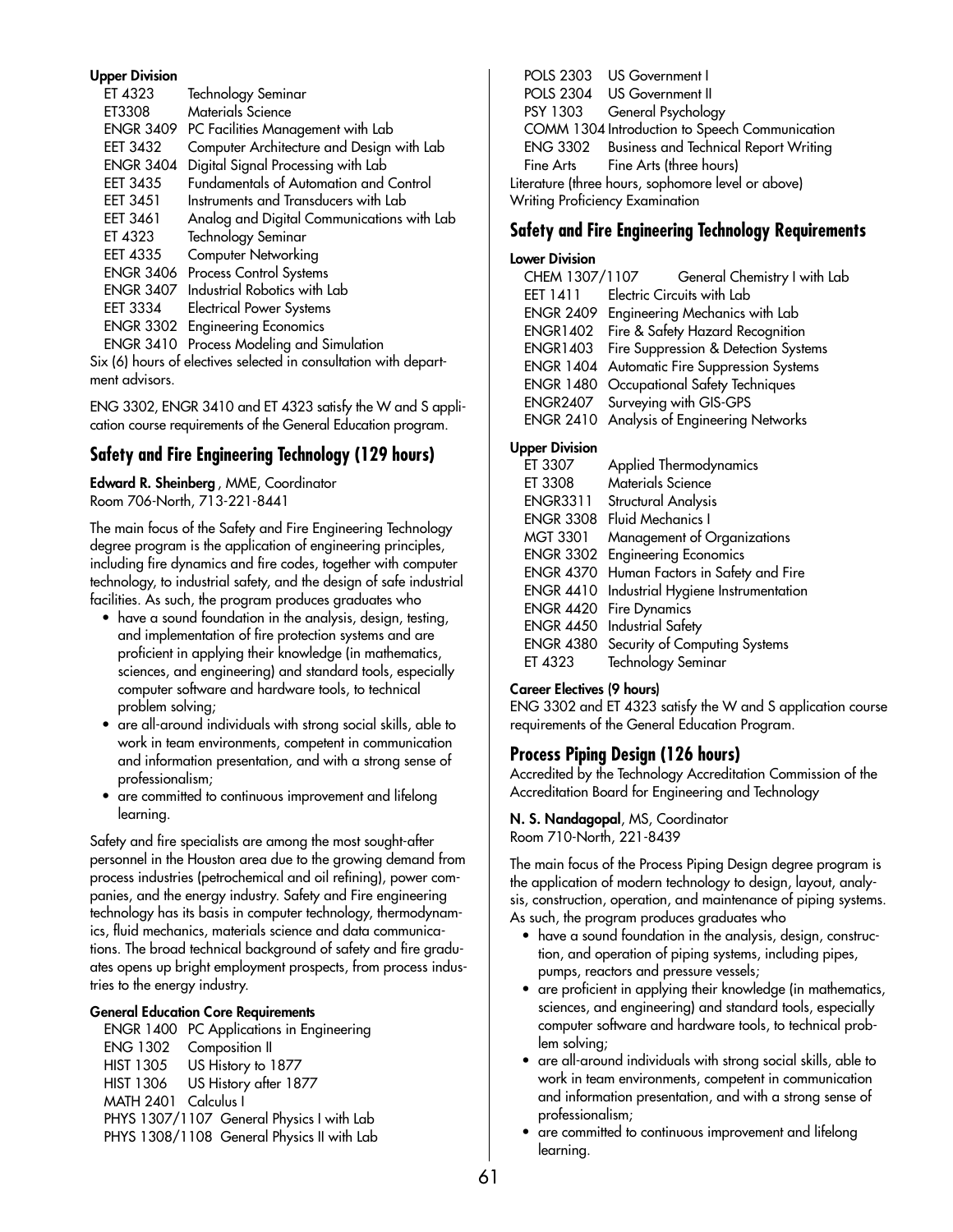Process piping specialists are among the most sought-after personnel in the Houston area due to the growing demand from process industries (petrochemical and oil refineries), power companies, and energy industries. Process piping engineering technology has its basis in computer technology, materials science, thermodynamics, fluid flow, heat transfer, engineering mechanics, stress analysis, and plant layout. The broad technical background of process piping graduates opens up bright employment prospects in a variety of companies—chemical, petrochemical, off-shore, food, fabrication and testing.

*The University of Houston-Downtown has the only Process Piping Design degree program in the United States.*

### **General Education Core Requirements**

| <b>ENGR 1400</b>                | PC Applications in Engineering                     |
|---------------------------------|----------------------------------------------------|
| ENG 1302                        | Composition II                                     |
| <b>HIST 1305</b>                | US History to 1877                                 |
| <b>HIST 1306</b>                | US History after 1877                              |
| MATH 2401                       | Calculus I                                         |
|                                 | PHYS 1307/1107 General Physics I with Lab          |
|                                 | PHYS 1308/1108 General Physics II with Lab         |
| POLS 2303                       | US Government I                                    |
|                                 | POLS 2304 US Government I                          |
| PSY 1303                        | General Psychology                                 |
|                                 | COMM 1304 Introduction to Speech Communication     |
| <b>ENG 3302</b>                 | <b>Business and Technical Report Writing</b>       |
| ENG 23xx                        | Literature                                         |
| Fine Arts                       | Fine Arts (three hours)                            |
|                                 | Literature (three hours, sophomore level or above) |
| Writing Proficiency Examination |                                                    |

# **Process Piping Design Requirements**

#### **Lower Division**

| CHEM 1307/1107        | General Chemistry I with Lab                    |
|-----------------------|-------------------------------------------------|
|                       | <b>ENGR 1401</b> Engineering Graphics I         |
| EET 1411              | Electric Circuits with Lab                      |
|                       | <b>ENGR 2409</b> Engineering Mechanics with Lab |
| ET 2401               | Piping Drafting I                               |
| ET 2402               | Piping Drafting II                              |
| MATH 2402 Calculus II |                                                 |

### **Upper Division**

| <b>Engineering Economics</b>    |
|---------------------------------|
| <b>Fluid Mechanics I</b>        |
| Process Piping Design I         |
| Applied Thermodynamics          |
| Materials Science               |
| Piping Models                   |
| <b>Piping Stress Analysis</b>   |
| Technology Seminar              |
| Fluid Mechanics II with Lab     |
| <b>Heat-Power Applications</b>  |
| <b>Applied Heat Transfer</b>    |
| Senior Project in Piping Design |
|                                 |

#### **Electives (9 hours)**

Nine (9) hours of career electives selected from the list approved by the department.

ENG 3302, ET 3401, and ET 4323 satisfy the W and S application course requirements of the General Education program.

# **Structural Analysis and Design (128 hours)**

Accredited by the Technology Accreditation Commission of the Accreditation Board for Engineering and Technology

#### **Alberto Gomez-Rivas**, PhD, Coordinator Room 713-North, 713-221-8581

The main focus of our degree program is the application of computer technology, modern materials, and construction techniques to the design of structures. As such, the program produces graduates who

- have a sound foundation in the analysis, design, testing, and construction of civil structures (bridges, buildings, and communication towers);
- are proficient in applying their knowledge (in mathematics, sciences, and engineering) and standard tools, especially computer software and hardware tools, to technical problem solving;
- are all-around individuals with strong social skills, able to work in team environments, competent in communication and information presentation, and with a strong sense of professionalism;
- are committed to continuous improvement and lifelong learning.

Structural analysis specialists are among the most sought-after personnel in the Houston area due to the growing demand from construction industries, power companies, transportation systems and energy industries. Structural analysis and design technology has its basis in computer technology, construction systems, and materials science. The broad technical background of structural analysis graduates opens up bright employment prospects, from construction industries to telecommunications and transportation systems.

#### **General Education Core Requirements**

| <b>ENGR 1400</b>                | PC Applications in Engineering                     |
|---------------------------------|----------------------------------------------------|
| ENG 1302                        | Composition II                                     |
| <b>HIST 1305</b>                | US History to 1877                                 |
| HIST 1306                       | US History after 1877                              |
| MATH 2401 Calculus I            |                                                    |
|                                 | PHYS 1307/1107 General Physics I with Lab          |
|                                 | PHYS 1308/1108 General Physics II with Lab         |
| <b>POLS 2303</b>                | US Government I                                    |
|                                 | POLS 2304 US Government II                         |
|                                 | COMM 1304 Introduction to Speech Communication     |
| <b>ENG 3302</b>                 | <b>Business and Technical Report Writing</b>       |
| PSY 1303                        | General Psychology                                 |
| Fine Arts                       | Fine Arts (three hours)                            |
|                                 | Literature (three hours, sophomore level or above) |
| Writing Proficiency Examination |                                                    |

# **Structural Analysis and Design Requirements**

### **Lower Division**

CHEM 1307/1107 General Chemistry with Lab ENGR 1401 Engineering Graphics I EET 1411 Electric Circuits with Lab ENGR 2304 Computer-Aided Drafting and Design I ENGR 2409 Engineering Mechanics with lab ENGR 2407 Surveying MATH 2307 Linear Algebra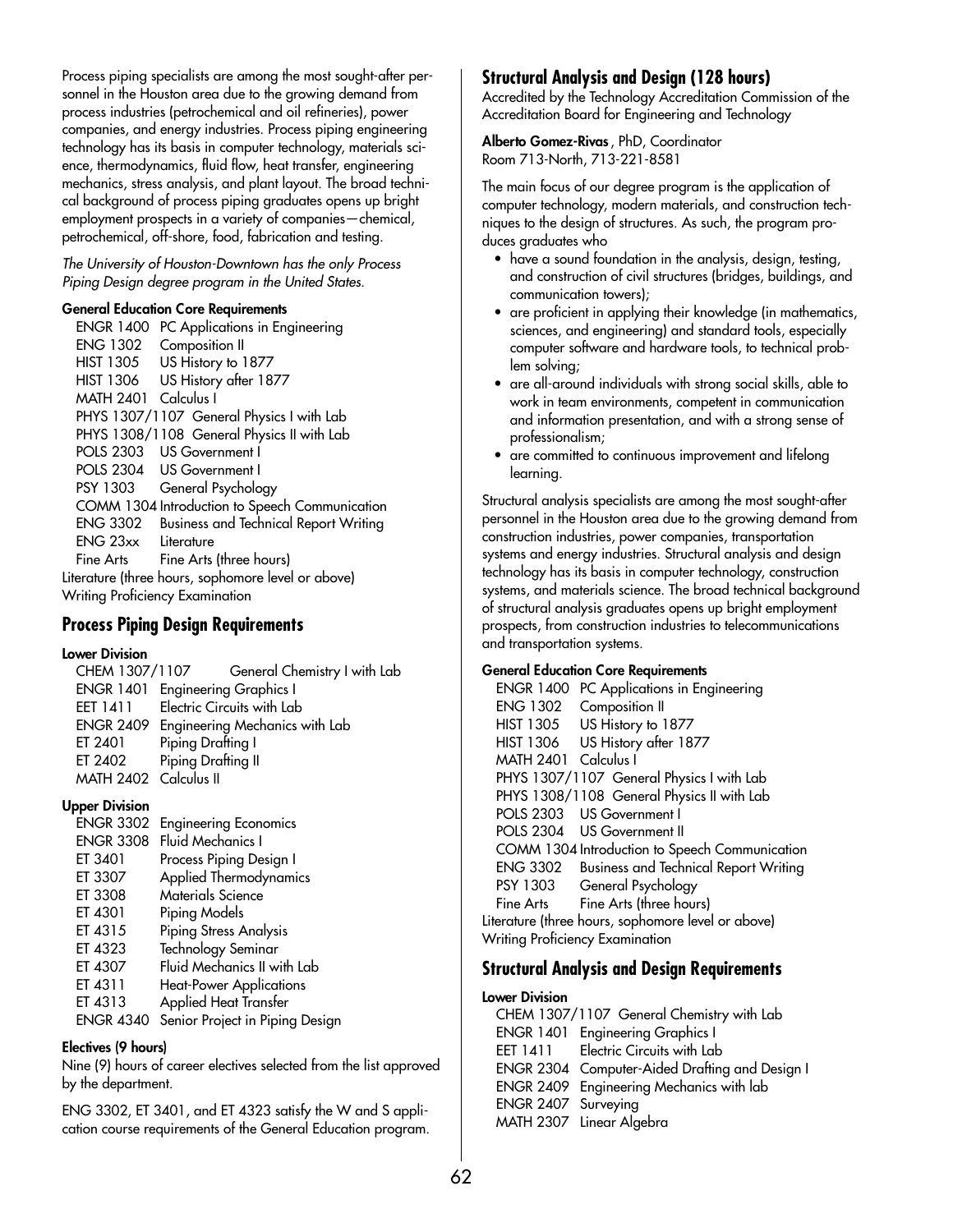| <b>Upper Division</b> |                                              |
|-----------------------|----------------------------------------------|
| <b>ENGR 3302</b>      | <b>Engineering Economics</b>                 |
| <b>ENGR 3311</b>      | Structural Analysis I                        |
| <b>ENGR 3312</b>      | Reinforced Concrete Design                   |
| ET 3320               | Modern Concrete Technology                   |
| ET 3321               | Soil Mechanics                               |
| ET 3325               | 3D Computer Modeling, Rendering and          |
|                       | Animation                                    |
| ET 3322               | <b>Finite Element Analysis of Structures</b> |
| ET 4320               | <b>Prestressed Concrete</b>                  |
| ET 4321               | Structural Steel Design                      |
| ET 4322               | Foundation Design                            |
| ET 4323               | Technology Seminar                           |
| ET 4324               | Senior Concrete Project                      |
| ET 4325               | Senior Steel Project                         |
| <b>ENGR 3308</b>      | Material Science                             |
| <b>ENGR 3409</b>      | PC Facilities Management                     |

#### **Electives (9 hours)**

Nine (9) hours of career electives selected from the list approved by the department.

ENGR 3311, ENG 3302, and ET 4323 satisfy the W and S application course requirements of the General Education program.

# **Natural Sciences Department**

**Larry Spears**, PhD, Chair Room 813-North, 713-221-8015

#### **Faculty**

| Professors:             | Capeheart, Hoffmann-Pinther, Merrill,<br>Spears                                                                                                                                                                               |
|-------------------------|-------------------------------------------------------------------------------------------------------------------------------------------------------------------------------------------------------------------------------|
| Associate Professors:   | Abramowitz, Christmas, Driy, Flosi,<br>Montgomery, Uzman                                                                                                                                                                      |
| Assistant Professors:   | Derrick, Gulati, Lyons, McCullough,<br>Morano, Morris-Smith, Slough,                                                                                                                                                          |
| Lecturers:              | Forrest, Garza, Johnson, Mouchaty                                                                                                                                                                                             |
| Emeriti:                | Avenoso, Fefer, Price, Sherman,<br>Umland                                                                                                                                                                                     |
| Academic Areas:         | biology, chemistry, geology,<br>microbiology, physics                                                                                                                                                                         |
| Pre-Professional Areas: | dental hygiene, dentistry, medical tech-<br>nology, medicine, nutrition and dietet-<br>ics, nursing, occupational therapy,<br>optometry, pharmacy, physical thera-<br>py, physician's assistant, and veteri-<br>nary medicine |
| Specialized Areas:      | Environmental science and science<br>education (see list of certification areas<br>below).                                                                                                                                    |

# **Programs of Study**

#### **Bachelor of Science with majors in:**

Biology Biological and Physical Sciences Biotechnology **Chemistry** Industrial Chemistry Microbiology (*title change pending*) The Department of Natural Sciences offers lower and upper-level courses in the academic and specialized areas listed above. In addition, it provides courses that serve a number of pre-professional areas. Students interested in biology may pursue the Bachelor of Science in Biology or Biotechnology. Students interested in chemistry may pursue the Bachelor of Science program in Chemistry or Industrial Chemistry. Students interested in microbiology may pursue the Bachelor of Science in Applied Microbiology. Students who are interested in physics may pursue the Bachelor of Science in Applied Physics. Students interested in environmental science or science education may seek the Bachelor of Science degree in the Biological and Physical Sciences.

#### **Affiliation Agreement between UHD and UTHSC at Houston Graduate School of Biomedical Sciences.**

The University of Houston-Downtown and The University of Texas Health Science Center (UTHSC) at Houston Graduate School of Biomedical Sciences have a formal joint program designed to increase the number of students who pursue graduate degrees in the biomedical sciences. This exciting and successful program allows UHD science majors to earn undergraduate degree credit while pursuing advanced-level research in participating laboratories of the Graduate School of Biomedical Sciences. In addition, this agreement fosters the exchange of faculty for seminars, guest lecturing and joint research projects.

### **Declaring a Major and Advising**

Students who wish to officially declare a major in an area of natural science and be accepted into a degree program in the Department of Natural Sciences should have passed all portions of TASP, have credit for 30 or more hours of university-level course work with a minimum grade point average of 2.0, and be cleared by University College (Room 655-South). All students accepted into the department will be assigned an advisor. The department's Health Professions Advisory Committee will coordinate the advising of students interested in a particular health professions area. Students who wish to declare a major in science or one of the health-related areas should go to the department office in Room 813-North.

**Drop Policy for Science Courses with Prerequisites/Co-requisites**

Students must follow stated prerequisite/co-requisite listings for natural science courses. A student can drop a co-requisite course after mid-semester up to and including the last day to drop the course. The student would receive a W for the dropped course. The department will not allow graduation credit for a science course in which the student has not satisfactorily completed any listed co-requisite.

#### **General Requirements for Graduation**

The Department of Natural Sciences has the following general requirements for all science degrees: (1) Students must have a minimum GPA of 2.0 in all science courses that could apply toward the degree; (2) The only transfer credit courses with grades of D that apply toward a degree are first-year nonmathematics and non-science courses; (3) No more than three credit hours with a grade of D in upper-level science courses may be applied toward the degree; (4) Students must have at least 18 credit hours of upper-level science from UH-Downtown with a minimum GPA of 2.0 to apply toward the degree; and (5) Credit for science courses that are more than 10 years old must be approved by the department before they can be applied toward a degree.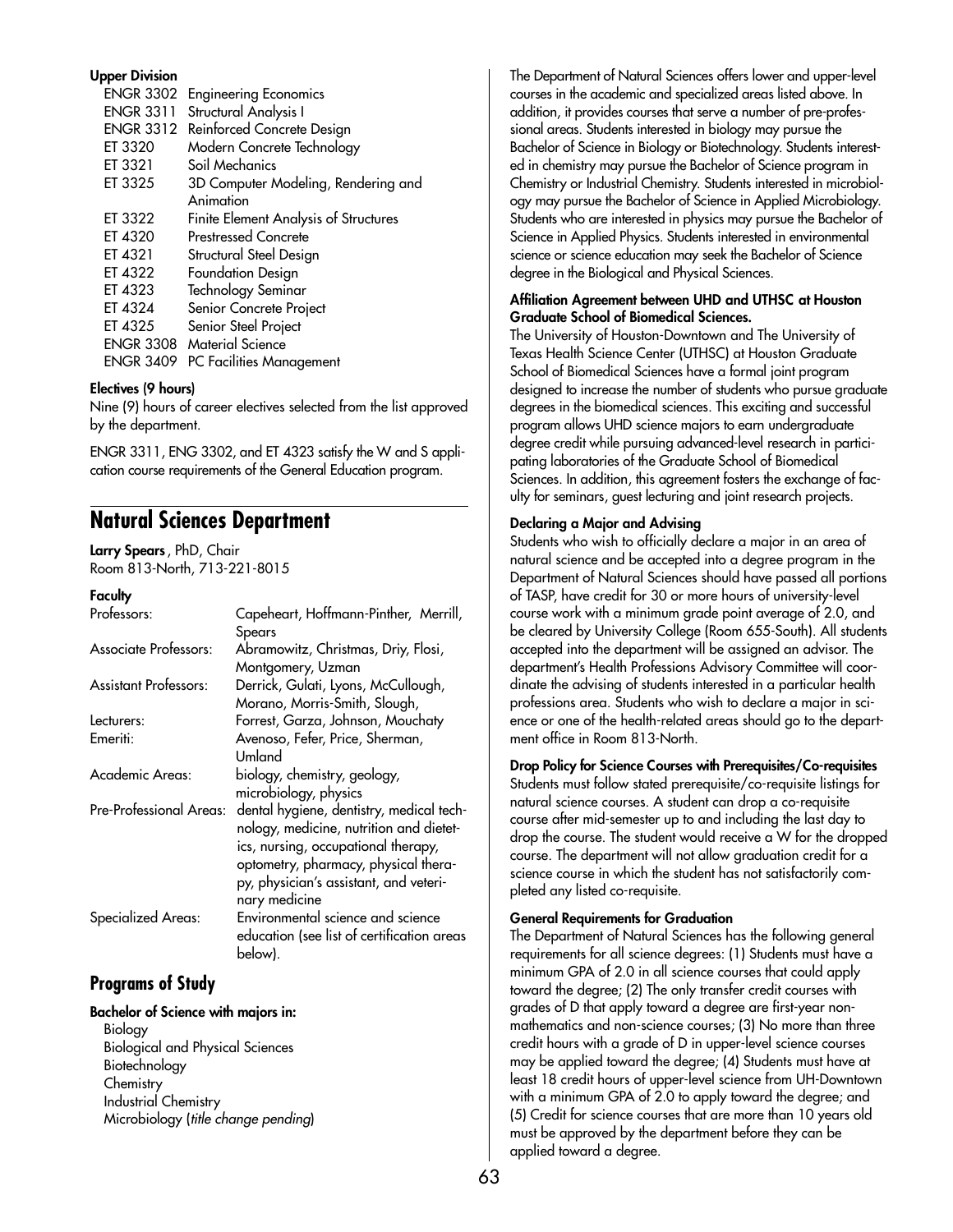Students are responsible for meeting the requirements for graduation. Therefore, students should become familiar with the requirements listed in their degree plan and should refer to them each time they plan their semester program of study.

The last 25% of the semester credit hours of work toward the degree must be taken at the University of Houston-Downtown. Students who wish to take courses at another college or university, including any other campus of the UH System, and apply the credits earned toward their degrees must request approval through the Natural Sciences Department. Courses taken without such approval may not be counted toward the fulfillment of degree requirements.

## **Requirements for Minors in Science**

No upper-level courses with grades of D will be counted. No transfer credits with grades of D will be counted. Must have a minimum GPA of 2.0 in courses applied to the minor. Upperlevel courses must be taken at UH-Downtown. Credit for directed studies, field experiences, honors thesis and undergraduate research cannot apply.

Bioinformatics: 25 hours; BIOL 3303/3103, MATH 3302

One course from BIOL 3302/3102, BIOL 4303, BIOL 4320, BIOL 4330, CHEM 4340/4140 At least two courses from CS/MATH 3308, CS/MATH 3330, CS/MATH 4306, CS/MATH 4328, CS/MATH 4331, CS/MATH 4399 At least two courses from MATH 3301, MATH 3315, MATH 4304, MATH 4307 Students majoring in an area of the natural sciences, computer science or mathematics should

choose courses in consultation with their academic advisor.

- Biology: 22 hours of biology with only eight hours at the lower level; must include a minimum of four three-contact hour laboratory courses.
- Chemistry: 21 hours of chemistry; must include CHEM 1307/1107, 1308/1108, 3301/3201 and eight hours of upper-level chemistry.
- Geology: 20 hours; must include GEOL 1305/1105, 1306/1106 and 12 hours of upper-level courses in geology.
- Microbiology: 20 hours; must include BIOL 1301/1101, 1302/1102, MBIO 2305/2105 and eight hours of upper-level microbiology. Physics: 20 hours; must include PHYS 2401/2101,
- 2402/2102 and three upper-level courses in physics.

# **Science Certification Programs**

**Scott Slough**, EdD, Coordinator Room 724A-North, 713-221-8954

The Department of Natural Sciences, in cooperation with the Department of Urban Education, offers a full array of science certification programs for secondary-level education. These programs satisfy the requirements established by the Commission on Standards for the Teaching Professions of the state of Texas. Detailed curriculum guides are available for each program in Room 813-North.

## **Option I Programs (single discipline with a supporting field)**

Biology-Chemistry as supporting field Life-Earth Science-Chemistry as supporting field Physical Science-Biology as supporting field Chemistry-Mathematics as supporting field

### **Option II Programs (two disciplines)**

Biology and Chemistry Biology and Earth Science Biology and Physical Science Chemistry and Earth Science Chemistry and Physical Science Life-Earth Science and Physical Science

# **Option III Program**

Science (all disciplines).

Requirements for all of the above programs may be completed under one of the degree programs available in the department.

# **Honors Program in the Natural Sciences**

**Jeff Flosi**, PhD, Coordinator Room 820-North, 713-221-8171

In order to enhance the educational opportunities and experiences of academically talented students at UH-Downtown, the Department of Natural Sciences offers an Honors Program in the Natural Sciences. The program is designed to challenge and motivate students to do more than the minimum required for a particular degree in science. Students who successfully complete this program will be designated as graduates of an Honors Program in the Department of Natural Sciences on their university transcript.

### **Admission Requirements:**

- Application to the department's Honors Program Admissions and Review Committee
- Completion of at least 60 semester credit hours of recognized university-level work
- An overall GPA of at least 3.0 with a GPA of 3.25 or better in science courses
- Completion of at least 16 semester credit hours in science, eight of which must have been taken at UHD

### **Program Requirements:**

- Satisfy the requirements for one of the department's Bachelor of Science degree programs
- Complete at least two honors-designated courses in addition to six hours credit in BIOL, CHEM, GEOL, MBIO, or PHYS 4399 Senior Honors Thesis. The two honors courses may not be taken during the same semester. The senior thesis will be done under the supervision of an approved member of the UHD faculty or under a scientist at an affiliated research institution or laboratory and will be presented in both oral and written form to the natural sciences faculty
- Maintain a minimum GPA of 3.25 in all science courses including the required honors courses
- Maintain a GPA of 3.0 or better in all non-science courses taken at UH-Downtown

The departmental Honors Program Admissions and Review Committee must approve all honors designated courses and all projects proposed by students for their honors theses. Upperlevel courses designated as Honors require at least 25 percent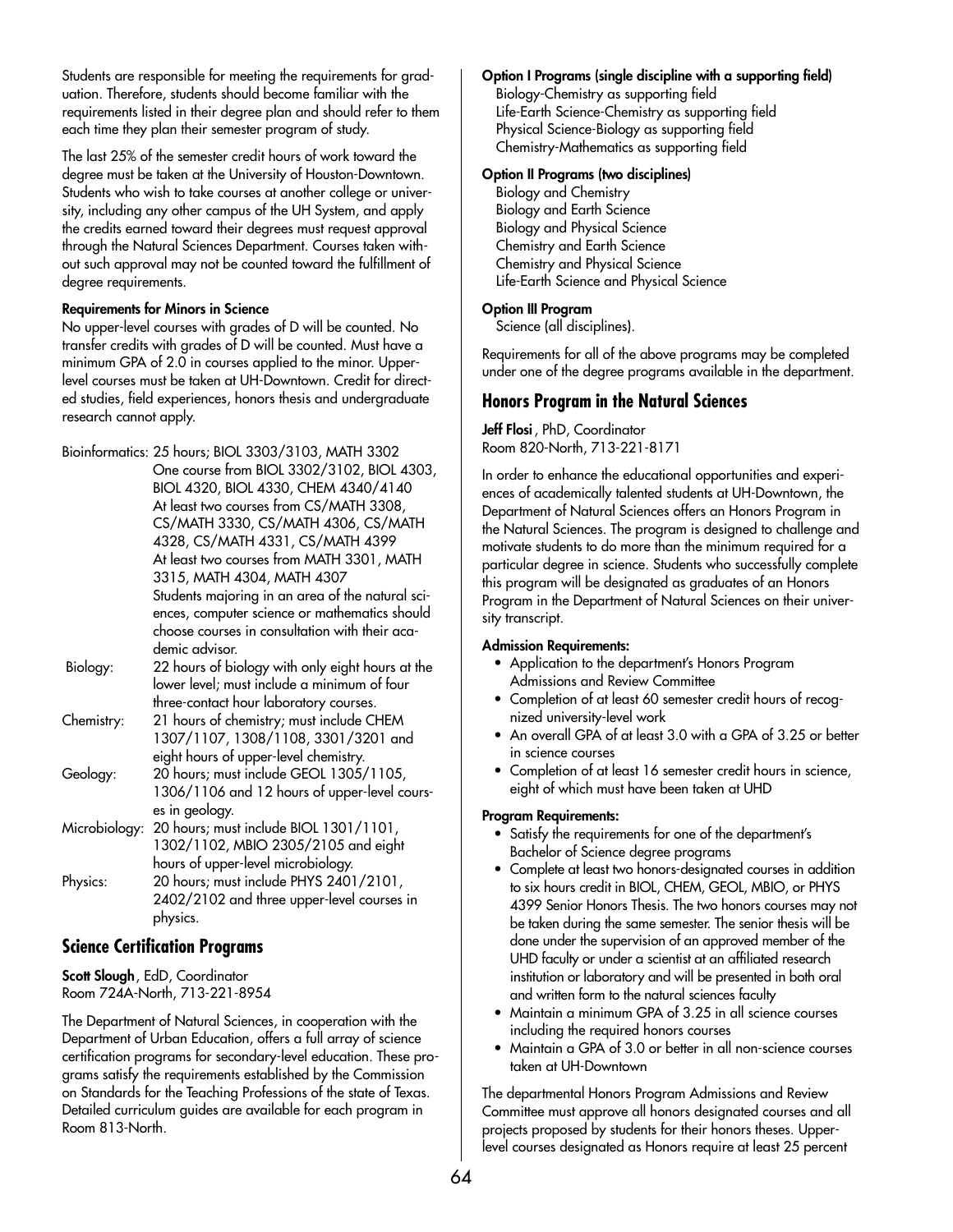more in-depth study than that required of students taking the course without honors credit. The additional course requirements will vary depending on the course and instructor.

# **Bachelor of Science**

# **Major in Microbiology**

**Joan Abramowitz** , PhD, Coordinator Room 807-North, 713-221-8486

The Bachelor of Science degree in Microbiology will prepare the student to be a productive team member in a variety of settings. A graduate will be prepared for positions in microbially related industry, research and clinical laboratories in the health care industry. In addition to being qualified for immediate industrial employment, a student with this background can also continue with graduate studies in such areas as biochemistry, biotechnology, dentistry, medicine, microbiology, molecular biology and public health microbiology.

## **Course Requirements for the Microbiology Major (129-130 hours)**

The program consists of three basic areas. The first area contains courses that provide the student with a broad-based general education. These courses are selected from English, fine arts, humanities and the social sciences. The second area contains courses that provide the student with a strong foundation in basic sciences, math and analytical reasoning skills. These basic courses include biology, chemistry, computer science, mathematics, microbiology and physics. The third area involves in-depth study in areas related to microbiology, including courses in industrial microbiology, immunology, pathogenic microbiology, biochemistry, and virology. All general requirements for graduation in the Department of Natural Sciences apply to this degree.

### **General Education Requirements**

To fulfill the common core's speech requirement, COMM 1304 or 3306 are recommended. To fulfill the mathematics, natural sciences and computer literacy requirements, one MATH course, two natural science courses, and one CS course listed below under "Basic Mathematics and Science" are recommended. All other common core requirements may be fulfilled by taking any of the courses listed as options on p. 24.

The writing skills requirement is satisfied by ENG 3302 and one additional upper-level writing course chosen from an approved list available from the program coordinator or the departmental office. The nonverbal analytical skills requirement is satisfied by many of the required natural sciences courses.

The general education program's emphases on ethical and moral issues and the world community are addressed by taking one course in each area. A list of approved courses for these two requirements is available from the program coordinator or the departmental office.

## **Basic Mathematics and Science**

*(Some of the following courses may be taken to fulfill common core requirements)* BIOL 1301/1101, 1302/1102 CHEM 1307/1107, 1308/1108

CS 1408 or 1410 MATH 1404, 2300, 2401 MBIO 2305/2105 PHYS 1307/1107, 1308/1108

### **Major Area of Emphasis**

BIOL 3303/3103, 4320 CHEM 3301/3201, 3302/3202, 4340/4140 MBIO 4210, 4320/4120 Choose one of the following: MBIO 4310/4111 or MBIO/BIOL 4230 Choose at least three of the following: MBIO 3320, 4310/4111, 4340/4140 MBIO/BIOL 3340, 4230, 4313/4113 Choose one of the following: BIOL 4220, 4310/4110, 4330

# **Electives**

Twelve hours, of which six hours may be satisfied by appropriate field experience.

# **Bachelor of Science**

# **Major in Biological and Physical Sciences**

**Glen Merrill**, PhD, Coordinator Room 810-North, 713-221-8168

The Bachelor of Science in Biological and Physical Sciences provides both a broad-based curriculum in the liberal arts and a specific set of courses in the natural sciences designed to meet the personal and career goals and interests of the student. This degree is especially appropriate for students interested in multidisciplinary areas such as environmental science, earth/geological science, forensic science, life science, medical technology, public health, science education, and any health-related program that requires a bachelor's degree for entry into a particular graduate program .

### **Course Requirements for the Biological and Physical Sciences Major (126 hours)**

The approved degree plan for this program will be determined by consultation between the student, his or her advisor, and the department chair. A minimum of 126 hours of university-level course work is required. A maximum of 66 hours from a junior or community college may be approved as credit toward this degree. All general requirements for graduation in the Department of Natural Sciences apply to this degree.

### **General Education Requirements**

To fulfill the common core's mathematics requirement, MATH 1404 is recommended. To fulfill the natural sciences requirement, two of the courses listed below under "Lower Level Science Requirements" are recommended. To fulfill the computer literacy requirement, CS 1410 is recommended. All other common core requirements may be fulfilled by taking any of the courses listed as options on p. 24.

The writing skills requirement is satisfied by the completion of two upper-level writing courses chosen from an approved list of courses available from the program coordinator or the departmental office. The nonverbal analytical skills requirement is satisfied by many of the required natural sciences courses.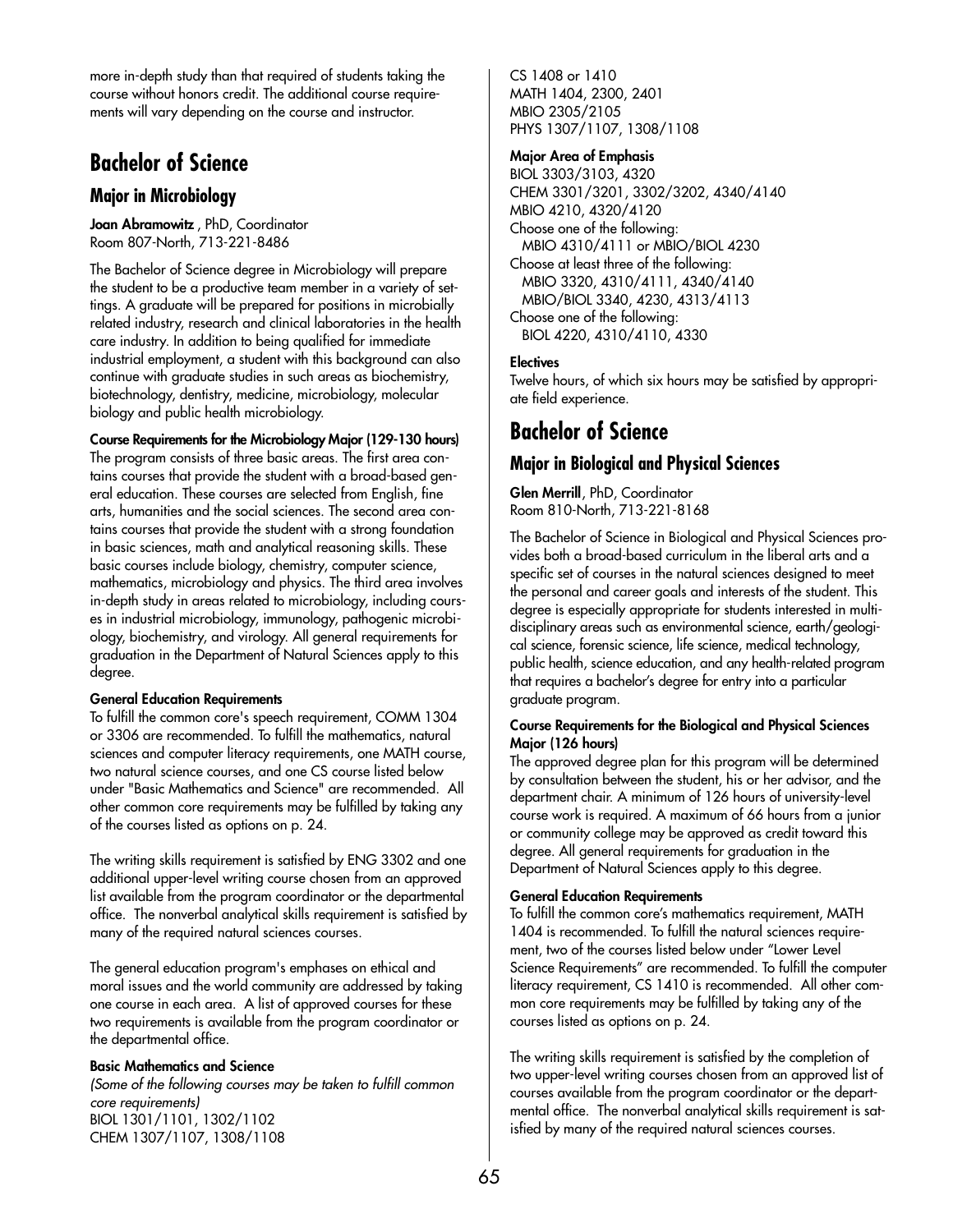The general education program's emphases on ethical and moral issues and the world community are addressed by taking one course in each area. A list of approved courses for these two requirements is available from the program coordinator or the departmental office.

## **Lower-Level Science Requirements**

*(Some of the following courses may be taken to fulfill common core requirements)* MATH 1404 CS 1410 Seven of the following lecture/laboratory courses: BIOL 1301/1101, 1302/1102 CHEM 1307/1107, 1308/1108 GEOL 1405, 1406 PHYS 1307/1107, 1308/1108

## **Upper-Level Requirements**

Forty-four hours, of which at least 22 hours must be in the natural sciences (biology, chemistry, geology, microbiology and physics) with a minimum grade point average in natural sciences courses of 2.0 or better. At least 7-8 hours must be in 4000-level natural sciences lecture courses with at least one laboratory course. Field experience or thesis credit cannot be used to satisfy this requirement

## **Electives**

Total of 16 hours, at any level, chosen with advisor approval.

NOTE: Excluding the hours listed under "Lower-Level Science Requirements," no more than 28 hours of natural sciences courses (biology, chemistry, geology, microbiology and physics) may be in a single discipline, and no more than 18 hours of the required upper-level science may be in a single discipline.

# **Bachelor of Science**

# **Major in Biology**

**John Capeheart**, PhD, Coordinator Room 808-North, 713-221-8176

The Bachelor of Science program provides both a broad-based curriculum in the Liberal Arts and in the Natural Sciences and a set of courses specifically in Biology. It is designed to meet the personal and career goals and interests of the student. The program allows the student a certain amount of flexibility in tailoring a degree program to his/her unique needs, yet does so within the confines of a traditional major in biology. This degree is particularly appropriate for students interested in the following areas: dentistry, medicine and related fields that require post-graduate study, public health, graduate work in biological or biomedical sciences, and science education. The Natural Sciences Department offers other degree programs that serve similar student career objectives. Some are more broad-based; others are more narrowly focused.

**Course Requirements for the Biology Major (133-136 hours)** The approved degree plan for this program will be determined through consultation among the student, her/his advisor, and the chairperson of the department. A minimum of 133 hours of university-level work will be required. A maximum of 66 hours from junior or community colleges may be approved as credit

toward this degree. All general requirements for graduation in the department and the university apply to this degree.

### **General Education Requirements**

To fulfill the common core's speech requirement, COMM 1304, 3304, or 3306 are recommended. To fulfill the mathematics, natural sciences and computer literacy requirements, one MATH course, two natural science courses, and one CS course listed below under "Basic Mathematics and Science" are recommended. All other common core requirements may be fulfilled by taking any of the courses listed as options on p. 24.

The writing skills requirement is satisfied by ENG 3302, 3325, 3324, or 4306 and one additional upper-level course chosen from an approved list available from the program coordinator or the departmental office. The nonverbal analytical skills requirement is satisfied by many of the required natural sciences courses.

The general education program's emphases on ethical and moral issues and the world community are addressed by taking one course in each area. A list of approved courses for these two requirements is available from the program coordinator or the departmental office.

## **Basic Mathematics and Science**

*(Some of the following courses may be taken to fulfill common core requirements)* BIOL 1301/1101, 1302/1102 CHEM 1307/1107, 1308/1108 CS 1408 or 1410 MATH 1404, MATH 2300 or SOS 3312 MBIO 2305/2105 PHYS 1307/1107, 1308/1108

## **Upper-Level Science**

BIOL 3303/3103 CHEM 3301/3201, 3302/3202, 4304/4104 One of the following: BIOL 4320, 4325, 4230, 4330, or 4390 One of the following: BIOL 3310/3110, 3330/3130, 3340/3140 or 4390 Two of the following: BIOL 3304/3104, 3305/3105, 3320/3120, 4303, 4310/4110, 4313/4113 or 4390 One of the following: BIOL 3301, 4260, 4340, 4350, 4360 or 4390

## **Approved Electives**

Total of 27 hours, of which at least eight hours must be at the upper-level.

# **Bachelor of Science**

# **Major in Biotechnology**

**Akif Uzman**, PhD, Coordinator Room 810-North, 713- 221-8488

This Bachelor of Science program provides a rigorous, broadbased curriculum in the Liberal Arts and in the Natural Sciences, and a set of courses specifically directed toward the field of Biotechnology. This interdisciplinary program provides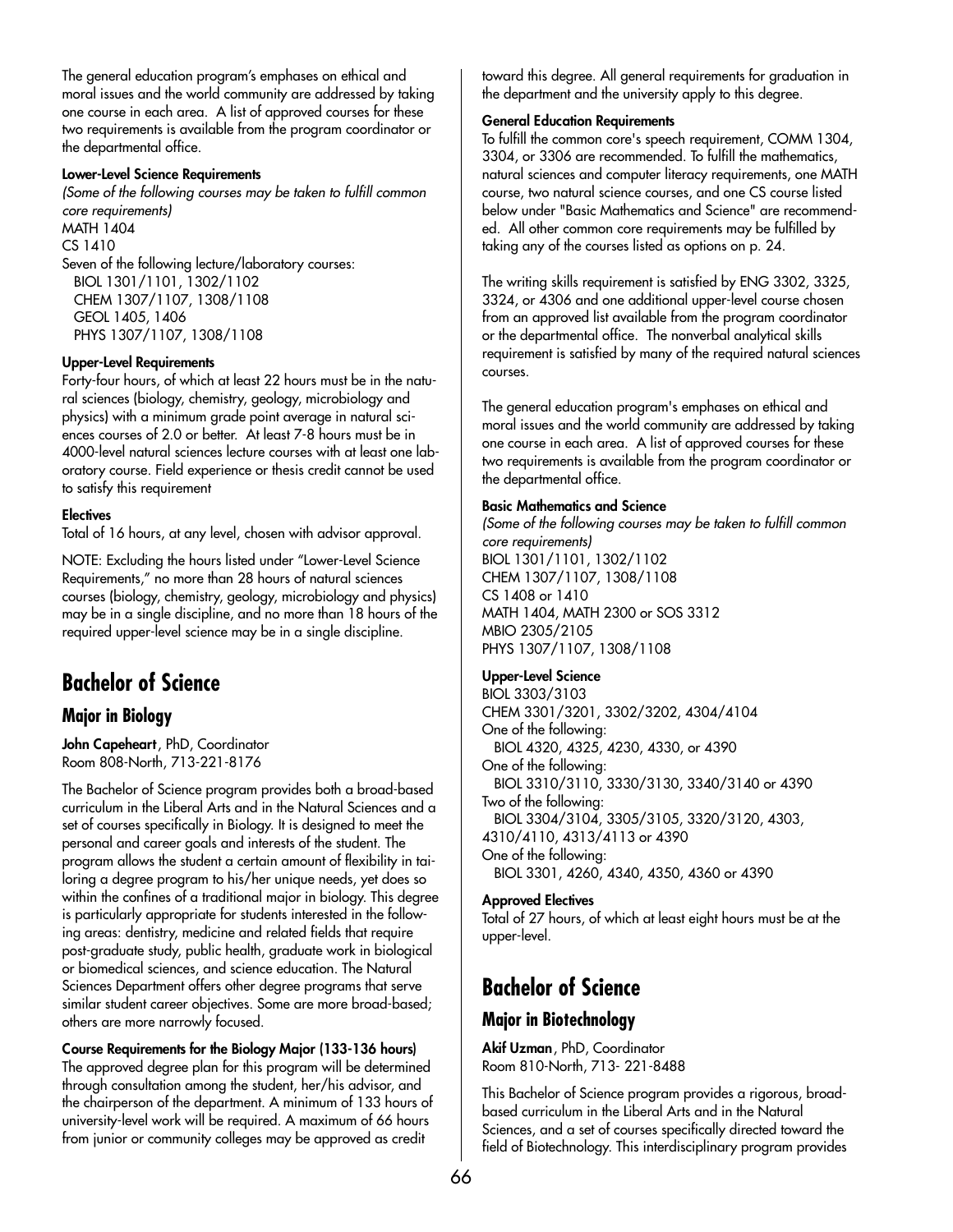both entry-level job skills in biotechnology and a strong academic background needed to pursue a master's or doctorate degree in Biotechnology, Biochemistry, Microbiology or Molecular Biology. This program will also satisfy course requirements for all major pre-professional degree programs in medicine, dentistry, pharmacy, optometry, and veterinary medicine.

**Course Requirements for the Biotechnology Major (130-133)** The approved degree plan for this program will be determined through consultation among the student, her/his advisor, and the chairperson of the Department of Natural Sciences. A minimum of 133 hours of university-level course work will be required. The Department of Natural Sciences has the following requirements for all science degrees: (1) Students must have a minimum GPA of 2.0 in all science courses that could apply toward the degree; (2) The only transfer credit courses with grades of D that apply toward a degree are first-year nonmathematics and non-science courses; (3) No more than three credit hours with a grade of D in upper-level science courses may be applied toward the degree; (4) Students must have at least 18 credit hours of upper-level science from UHD with a minimum GPA of 2.0 to apply toward the degree; and (5) Credit for science courses that are more than 10 years old must be approved by the department before they can be applied toward a degree. All general requirements for graduation in the department and the university apply to this degree.

### **General Education Requirements**

To fulfill the common core's speech requirement, COMM 1304, 3304 or 3306 are recommended. To fulfill the mathematics, natural sciences and computer literacy requirements, a MATH course, 2 natural science courses, and a CS course listed below under "Basic Mathematics and Science" are recommended. All other common core requirements may be fulfilled by taking any of the courses listed as options on p. 24.

To fulfill the writing skills requirement, ENG 3302, 3325 or 4306 are recommended. The nonverbal analytical skills requirement is satisfied by many of the required math and natural sciences courses.

The general education program's emphases on ethical and moral issues and the world community should be addressed through elective courses.

#### **Basic Mathematics and Science**

*(Some of the following courses may be taken to fulfill common core requirements)* BIOL 1301/1101, 1302/1102 CHEM 1307/1107, 1308/1108 CS 1408 or 1410 MATH 1404, 2401, MATH 2300 or SOS 3312 MBIO 2305/2105 8 additional hours of lower-level biology or physics

### **Upper-Level Science**

BIOL 3303/3103, 3330/3130 or 3340/3140, BIOL/MBIO 4210, BIOL 4230, 4290, 4330 CHEM 3301/3201, 4340/4140 MBIO 4310/4111, 4320/4120 One of the following: BIOL 4313/4113

BIOL 4325 CHEM 3310/3110 MBIO 3340 One of the following: BIOL 4320 CHEM 4342 MBIO 3320

#### **Research or internship in Biotechnology (3-4 hours)**

#### **Approved Electives (12 hours)**

Must include Enhancement Courses as defined in the UHD Catalog

# **Bachelor of Science**

# **Major in Chemistry**

**Tyra Montgomery** , PhD, Coordinator Room 817-North, 713-221-8485

The Bachelor of Science in Chemistry provides a flexible, broadbased curriculum in the Liberal Arts and the Natural Sciences for students pursuing a degree in chemistry. The program allows the student to tailor a degree program to his/her unique needs, yet does so within the confines of a traditional major in chemistry. This degree is particularly appropriate for students interested in pursuing post-graduate studies in medicine or related health professions or those who wish to prepare for a career in secondary education.

## **Course Requirements for the Chemistry Major (135 hours)**

The approved degree plan for this program will be determined through consultation between the student, his/her advisor, and the chairperson of the Department of Natural Sciences. A minimum of 135 hours of university-level course work will be required. A maximum of 66 hours from a junior or community college may be approved as credit toward this degree.

### **General Education Requirements**

To fulfill the common core's speech requirement, COMM 1304 or 3306 are recommended. To fulfill the mathematics, natural science and computer literacy requirements, one MATH course, two natural science courses and one CS course listed below under "Basic Mathematics and Science" are recommended. To fulfill the social and behavioral sciences requirement, PSY 1303, SOC 1303 or ANTH 2302 are recommended.

The writing skills requirement is satisfied by ENG 3302, 3325, 3329, or 4306 and one additional upper-level course chosen from an approved list available from the program coordinator or the departmental office.

The general education program's emphases on ethical and moral issues and the world community should be addressed through elective courses.

#### **Basic Science and Mathematics**

CS 1408 or 1410 MATH 1404, 2300, 2401, 2402, & 2403 BIOL 1301/1101 & 1302/1102 CHEM 1307/1107 & 1308/1108 PHYS 1307/1107 & 1308/1108, or PHYS 2401/2101 & 2402/2102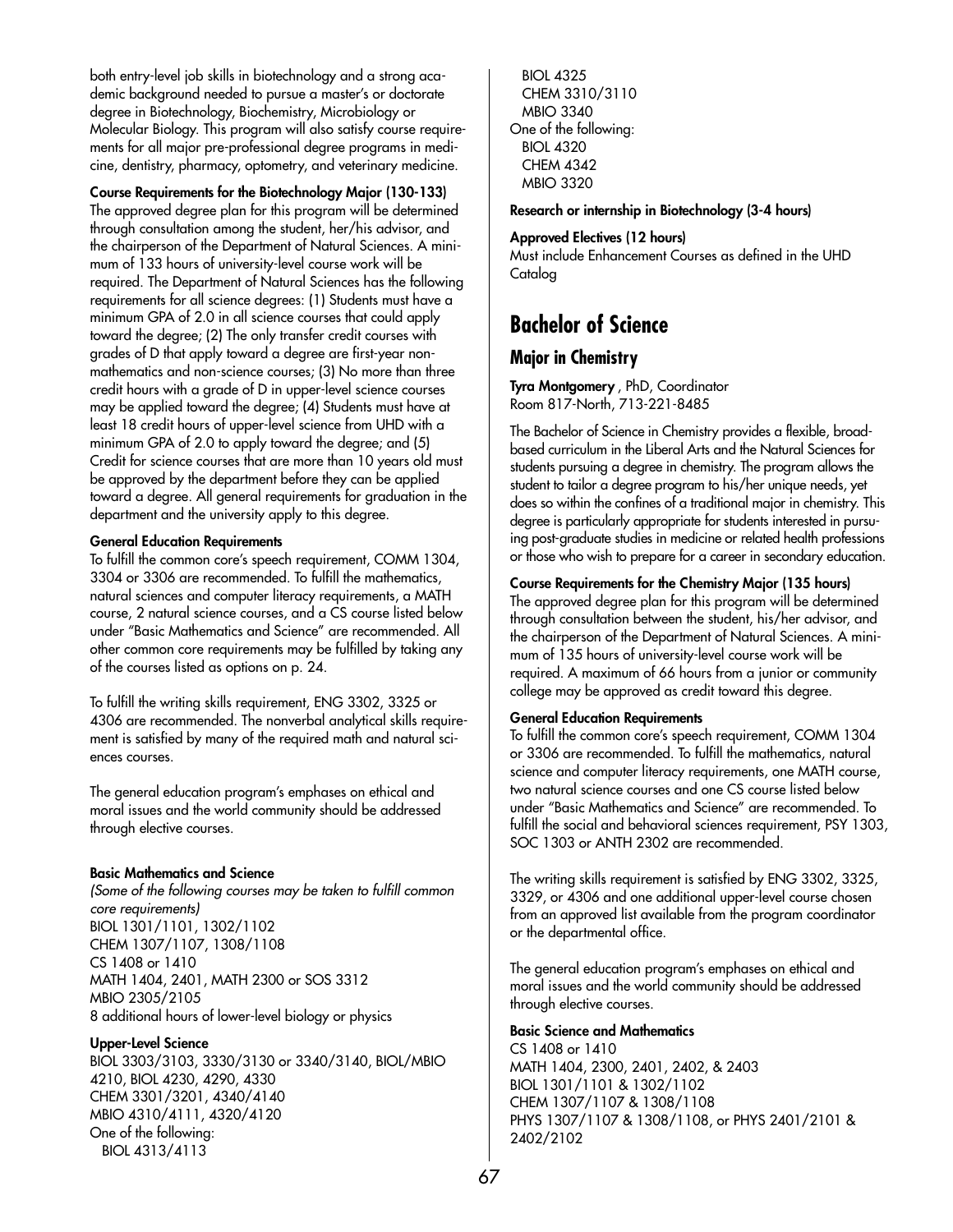## **Upper-Level Chemistry Courses**

CHEM 3300, 3301/3201, 3302/3202, 3310/3110, 3320, 3330/3130, 3332/3132, 4310, 4340/4140, 4362/4162 One of the following: CHEM 4260, 4342, 4360, 4364, an upper-level PHYS course

### **Approved Electives (27 hours)**

Seven to nine hours, which must be approved by the program coordinator. Students are encouraged to use an appropriate coop experience or undergraduate research to satisfy part of this requirement.

# **Bachelor of Science**

# **Major in Industrial Chemistry**

**Tyra Montgomery** , PhD, Coordinator Room 817-North, 713-221-8485

The Bachelor of Science in Industrial Chemistry is a rigorous program that prepares the student for a wide variety of technical positions in the chemical and petroleum industries of the greater Houston area, an area considered to be the chemical capital of the world. Graduates of this program will be well prepared to enter the highly technical and demanding field of industrial chemistry. Courses required for this program also provide students with the knowledge needed to pursue graduate studies in chemistry or related scientific fields.

### **Course Requirements for the Industrial Chemistry Major (130-132 hours)**

The program is divided into three principal areas. The first area contains a group of courses in the liberal arts that provide the student with a broad-based general education. The second area contains courses that provide a strong foundation in basic science including courses in biology, chemistry, computer science, geology, mathematics and physics. The third area emphasizes the advanced methods, theories and applications of chemistry that are important to the world of industrial chemistry. Some of the courses included in this area are organic chemistry, physical chemistry, instrumental analysis, environmental chemistry, polymer chemistry and industrial organic chemistry. Students are encouraged to participate in an appropriate field experience or a directed studies research activity during their junior or senior year. All general requirements for graduation in the Department of Natural Sciences apply to this degree.

### **General Education Requirements**

To fulfill the common core's speech requirement, COMM 1304 or 3306 are recommended. To fulfill the mathematics, natural science and computer literacy requirements, one MATH course, two natural science courses and one CS course listed below under "Basic Mathematics and Science" are recommended. To fulfill the social and behavioral sciences requirement, ECO 1301 is recommended.

The writing skills requirement is satisfied by ENG 3302, 3325, 3329, or 4306 and one additional upper-level course chosen from an approved list available from the program coordinator or the departmental office.

The general education program's emphases on ethical and

moral issues and the world community should be addressed through elective courses.

## **Basic Mathematics and Science**

BIOL 1301/1101, 1302/1102 CHEM 1307/1107, 1308/1108 CS 1408 or 1410 GEOL 1405 MATH 2300, 2401, 2402 PHYS 1307/1107 & 1308/1108, or 2401/2101 & 2402/2102

## **Major Area of Emphasis**

CHEM 3301/3201, 3302/3202, 3310/3110, 3320, 3330/3130, 4310, 4340/4140, 4364

### **Electives**

Twenty-three hours, which must be approved by the degree coordinator. No more than seven lower-level hours may be used unless part of a minor approved by the degree coordinator. Six hours may be satisfied by appropriate field experience.

### **Pre-Professional Areas**

The Department of Natural Sciences offers lower and upper-level courses in the academic and specialized areas described above. In addition, it provides courses that serve a number of pre-professional areas. Students in pre-dentistry, pre-medicine and preveterinary medicine who plan to earn a bachelor's degree prior to entering the respective professional school may choose to follow one of the degree programs offered by the department. The pre-clinical course requirements for students interested in clinical laboratory science, dental hygiene, nursing, nutrition and dietetics, occupational therapy, optometry, pharmacy, physical therapy, physician's assistant and dentistry, medicine and veterinary medicine are described below. Since entrance requirements vary widely and are subject to frequent changes, close consultation with an assigned advisor is recommended.

### **Clinical Laboratory Science/Medical Technology**

Students who plan to become registered medical technologists must complete one year of clinical training during the fourth or fifth year of study. Prior to entering the clinical program they should complete the following courses: BIOL 1301/1101, 1302/1102, 3420; CHEM 1307/1107, 1308/1108, 3301/3201, 3310/3110, and 4340/4140; ENG 1301, 1302, and six hours of sophomore English; POLS 2303, 2304; HIST 1305, 1306; six hours of mathematics; MBIO 2305/2105, 4320/4120; PHYS 1307/1107, 1308/1108; suggested electives include BIOL 3303/3103, 3305/3105. The BS program in Biological and Physical Sciences is recommended for students interested in Medical Technology or Clinical Laboratory Science. UHD is affiliated with the School of Medical Technology at the Methodist Hospital of Houston.

### **Dental Hygiene**

Students applying to schools of dental hygiene to pursue the Bachelor of Science in Dental Hygiene are required to complete at least 62 semester hours prior to their admission. Courses generally required include: BIOL 1301/1101, 1302/1102; CHEM 1305/1105, 1306/1106; ENG 1301/1302, and 6 hours of sophomore English; POLS 2303, 2304; 3 hours of mathematics; HIST 1305, 1306; PSY 1303; SOC 1303; COMM 1304.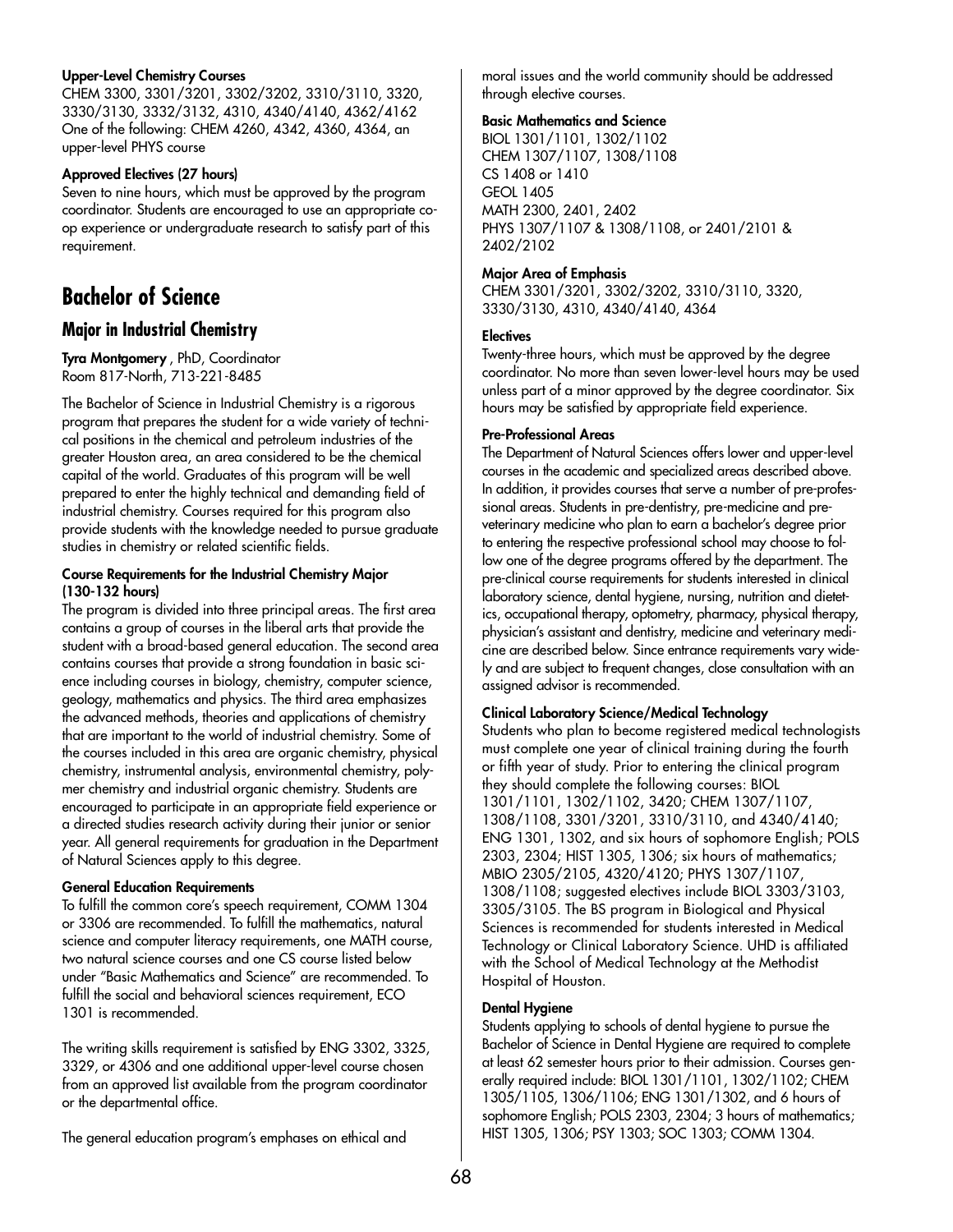#### **Medical Records Administration/Health Information Management Program**

To qualify for the Medical Record Administration designation, a bachelor's degree and completion of an accredited Medical Record Administration are required. There are three accredited MRA programs at the baccalaureate level in the State of Texas. The general requirements for the program in the State of Texas are: BIOL 1303/1103, 1304/1104; ENG 1301, 1302 and three hours of Sophomore English, GOV 2303, 2304; HIST 1305, 1305; MBIO 1305/1105; three hours each of business, mathematics, computer science and speech; and up to 21 hours, which must include biology and other courses depending on the institution. Check with your advisor for the specific requirements for a given institution.

#### **Nursing**

Students who intend to pursue a bachelor of science degree in nursing are required to complete at least 60 semester hours prior to entering a school of nursing. Courses generally required include: ANTH 2302; BIOL 1303/1103, 1304/1104, 1306; CHEM 1305/1105, 1306/1106, ENG 1301, 1302; POLS 2303, 2304; HIST 1305, 1306; MATH 2300 or SOS 2307; MBIO 1305/1105; PHIL 1301; PSY 1303, 3307; SOC 1303.

#### **Nutrition and Dietetics**

Students applying to schools of nutrition and dietetics to pursue the bachelor of science degree during their junior and senior year are required to complete at least 60 semester hours prior to their admission. UH-Downtown and the University of Texas School of Allied Health Sciences have a cooperative program for a Bachelor of Science in Nutrition and Dietetics. Lower-level courses required include: BIOL 1303/1103, 1304/1104, 1306; CHEM 1307/1107, 1308/1108, 3301/3201; ECO 2301 or 2302; ENG 1301, 1302 and 3 hours of sophomore English; POLS 2303, 2304; PSY 1303; SOC 1303. Recommended electives include courses in physics, statistics, speech and additional courses in social sciences, biology and mathematics.

#### **Occupational Therapy**

Prior to admission to a clinical program in occupational therapy, students are required to complete a minimum of 60 semester hours. Courses generally required include: BIOL 1301/1101, 1302/1102, 1303/1103, or 3304/3104, 1304/1104 or 3305/3105; CHEM 1307/1107, ENG 1301, 1302, plus zero-six hours of literature; POLS 2303, 2304; HIST 1305, 1306; zero-six hours of mathematics; PHYS 1307/1107; six hours of psychology, three-six hours of sociology and zero-three hours of speech. TWU requires a baccalaureate degree for transfer students.

#### **Optometry**

Students applying to the UH College of Optometry to pursue the bachelor of science and doctor of optometry degrees are required to complete at least 90 semester hours prior to their admission. Students may apply for admission while completing their pre-optometry course work. A baccalaureate degree is recommended prior to optometry studies. Courses required to enter the University of Houston College of Optometry include: BIOL 1301/1101, 1302/1102, 1303/1103, 1304/1104; CHEM 1307/1107, 1308/1108, 3301/3201 and 4340/4140; ENG 1301, 1302, and 6 hours of sophomore English; POLS 2303, 2304; HIST 1305, 1306; MATH 1404, 2401, 2300; MBIO 2305/2105; PHYS 1307/1107,

1308/1108; PSY 1303; SOS 3312; electives: six hours from art, drama, history, literature, music and philosophy.

### **Pharmacy**

The schools of Pharmacy in the State of Texas are now instituting the Doctor of Pharmacy (PharmD) as the entry level degree for the field of pharmacy. For admission to the program at the University of Houston College of Pharmacy the courses listed below must be successfully completed or in progress. The courses listed also meet all but one or two of the minor requirements for admission to the colleges of pharmacy at the University of Texas at Austin, Texas Southern University, and Texas Tech University.

BIOL 1301/1101, 1302/1102; CHEM 1307/1107, 1308/1108, 3301/3201, 3302/3202; ENG 1301, 1302 and six hours of sophomore English; POLS 2303, 2304, HIST 1305, 1306; MATH 1306, 2300; MBIO 2305/2105; PHYS 1307/1107, PSY 1303, PSY 2302 or SOC 1303; COMM 1304, 3304 or 3306; Six hours of Cultural Heritage electives which meet the requirements of the UH core curriculum. Suggested electives are BIOL 3305/1105 and CHEM 4340/4140.

### **Physical Therapy**

Most physical therapy programs recommend a Bachelor of Science degree prior to admission. Courses required include: BIOL 1301/1101, 1302/1102, 3305/3105, 3320/3120; CHEM 1307/1107, 1308/1108; ENG 1301, 1302; POLS 2303, 2304; HIST 1305, 1306; MATH 1301 and 2300; PHYS 1307/1107, 1308/1108; PSY 1303, 2310; SOC 1303; COMM 1304. The BS program in Biological and Physical Sciences is recommended for students interested in Physical Therapy.

### **Physician's Assistant**

Prior to admission to a program leading to professional certification as a physician's assistant, students must complete a minimum of 90 hours. Many students who enter these programs have a four-year degree. Some programs require a degree prior to admission. Students should consult with their advisor for the requirements of the program(s) they are interested in. Courses generally required are: BIOL 1301/1101, 1302/1102 and 1303/1103, 1304/1104; CHEM 1307/1107, 1308/1108, ENG 1301, 1302, three hours of literature; three hours of speech; POLS 2303, 2304; HIST 1305, 1306;MATH 1301, 2300; MBIO 2305/2105; nine hours of behavioral and social sciences; eight hours of electives in health-related areas; and a computer literacy course.

### **Dentistry and Medicine\***

A baccalaureate degree is strongly recommended for all predental and pre-medical students since dental and medical colleges accept very few students without a degree. The courses required of most pre-dental and pre-medical students in Texas prior to admission include: BIOL 1301/1101, 1302/1102 and eight hours of advanced biology with lab, CHEM 1307/1107, 1308/1108, 3301/3201, 3302/3202, 4340; ENG 1301, 1302 and six hours of sophomore English (may include ENG 3302), MATH 2401 (except for dental students); PHYS 1307/1107, 1308/1108.

#### **Veterinary Medicine\***

A baccalaureate degree is recommended for all pre-veterinary medicine students. The following lists the minimum requirements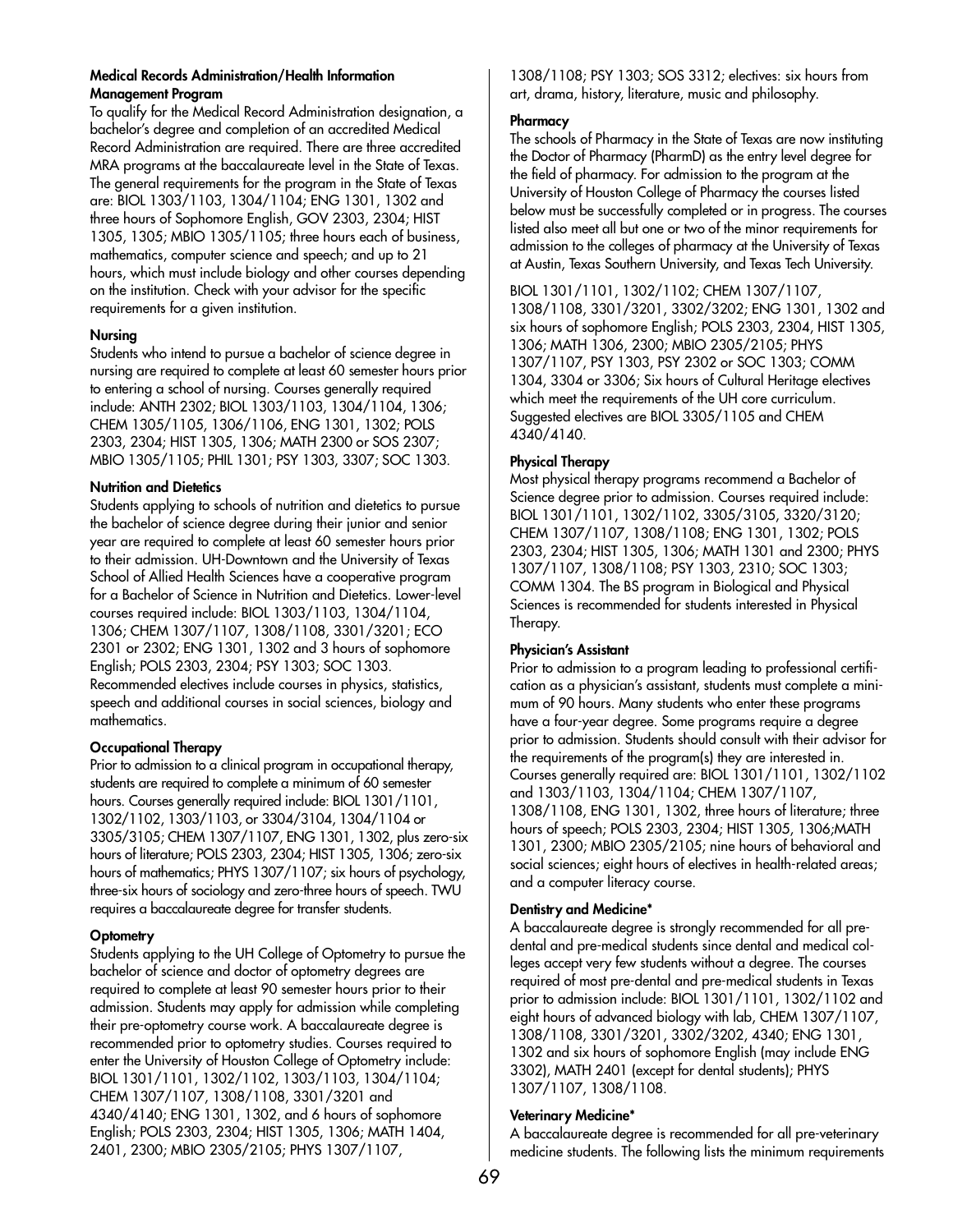for admission to the Texas A&M College of Veterinary Medicine: BIOL 1301/1101, 1302/1102, 3303/3103, 1306; CHEM 1307/1107, 1308/1108, 3301/3201, 4340/4140; MATH 2401 or 2300; MBIO 2305/2105; PHYS 1307/1107, 1308/1108; COMM 1304; ENG 1301, 1302, 3302, three hours of literature, three hours of technical writing, and a three hour course in animal nutrition.

*\*After completion of 30 semester hours of university-level work and passing all sections of the TASP exam, the pre-dental, pre-medical and pre-veterinary major must contact the Health Professions Advisory Committee in order to be assigned a permanent faculty advisor. The advisor and other committee members will be responsible for advising the student, providing information about application procedures and professional entrance exams, and providing letters of evaluation.*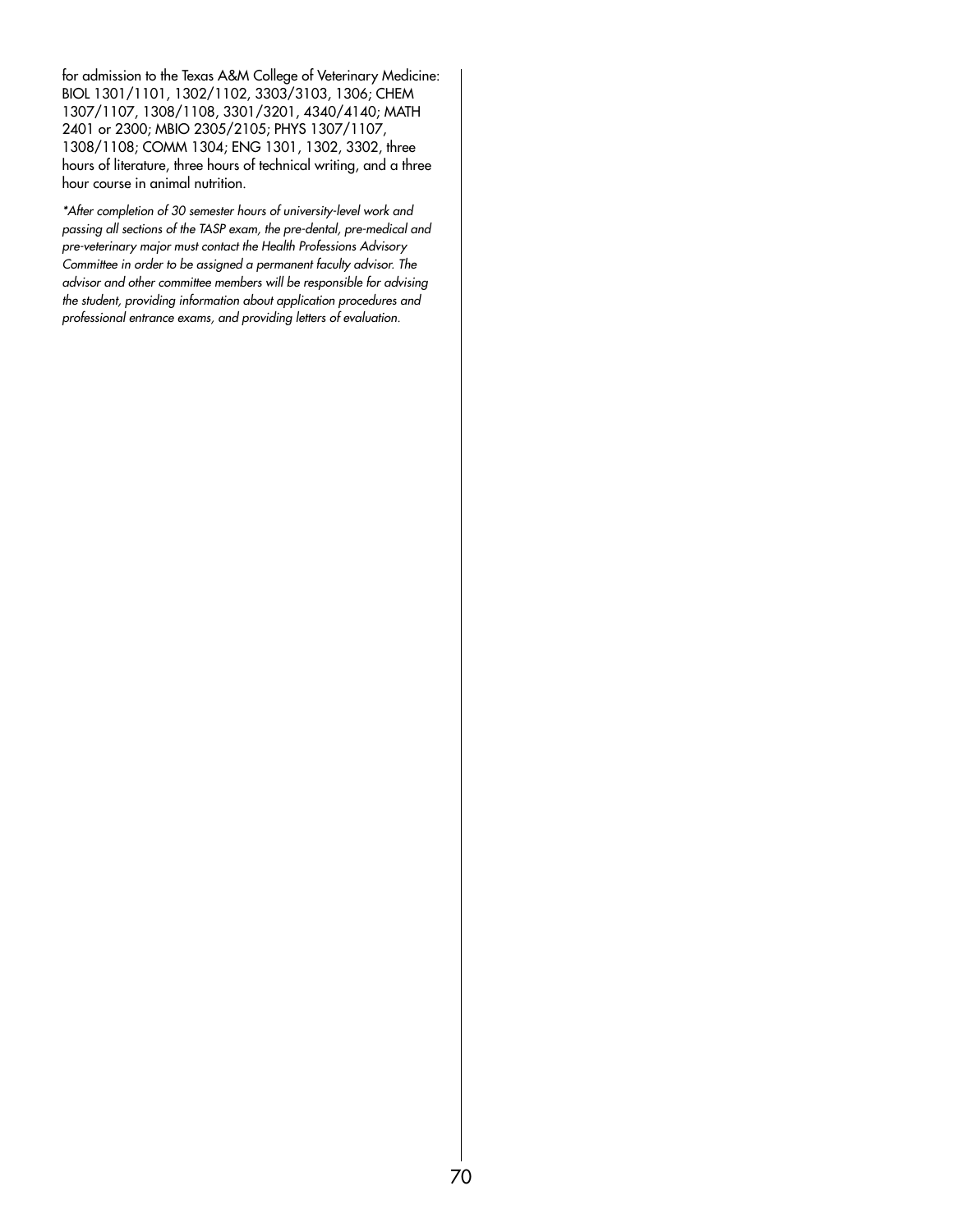# **Academic Programs–Graduate**

UH-Downtown's College of Humanities and Social Sciences offers the Master of Science degree with a major in Criminal Justice, through the Department of Criminal Justice, and the Master of Arts in Teaching degree, through the Department of Urban Education.

## **COLLEGE OF HUMANITIES AND SOCIAL SCIENCES**

**Michael R. Dressman** , PhD, Dean **Robert L. Jarrett** , PhD, Associate Dean **Anjoo Sikka**, PhD, Associate Dean for Graduate Studies and Off-Campus Programs Room 1015-South, 713-221-8009

# **Department of Criminal Justice**

**Beth Pelz** , PhD, Chair Room 1001-South, 713-221-8943

#### **Faculty**

Professor: McShane Associate Professors: Belbot, Pelz Assistant Professors: Engram, Glazier, Kellar, Long, Walsh, Wang Visiting Professor: F. Williams Instructor: Lecturer: Hill

### **Master of Science**

**Major in Criminal Justice**

**Peggy A. Engram**, PhD, Coordinator Room 625-South, 713-221-8943

The degree is designed to prepare graduate students to provide leadership, critical thinking and knowledge in the areas of criminological theory, program evaluation and criminal justice administration. The curriculum provides for the development of skills in criminal justice planning, implementation, and evaluation in order to ensure that the management and administration of the criminal justice system is effective, efficient, and responsive to the needs of the community.

The degree is particularly beneficial for students already working in a criminal justice occupation and who wish to:

- increase their professional knowledge and skills or obtain employment in a criminal justice agency
- teach at the community college level
- pursue a doctoral degree.

#### **Admission Standards**

Admission is competitive and selective, and is designed to identify applicants who have the ability, interest, and qualities necessary

to successfully complete the program, and the potential to contribute to the field of criminal justice.

To be eligible for admission, an applicant will be required to present the following:

- a baccalaureate degree or minor in criminal justice, or a degree in a related field from an accredited university. Applicants without a bachelor's degree in criminal justice will be required to complete additional preparatory course work as a condition of admission to the program.
- a minimum GPA of 3.0 for the final 60 semester hours of undergraduate study
- Graduate Record Examination scores: verbal and quantitative GRE scores are examined separately and evaluated as one information source in the total application
- three letters of recommendation from individuals acquainted with the applicant's academic work and potential
- if a graduate of a university in which English is not the native language, a minimum score of 550 with section scores 50 or higher on the Test of English as a Foreign Language.

Any student accepted into the MS program may be required to take remedial course work in Criminal Justice.

Applicants who have earned a graduate degree in a field other than criminal justice at an accredited institution, and who meet all other admission requirements, are not required to submit GRE scores. However, they are required to submit all graduate transcripts.

#### **Degree Requirements**

The degree requires a minimum of 36 semester hours for either thesis or non-thesis options. Thirty of these hours must be taken at UH-Downtown. Both thesis and non-thesis options require completion of the following core for a total of 18 hours.

- CJ 6310 Issues in Criminal Justice
- CJ 6320 Research Design and Methods
- CJ 6321 Quantitative Analysis in Criminal Justice
- CJ 6330 Advanced Criminology
- CJ 6340 Administration in Criminal Justice
- CJ 6350 Criminal Justice Policy Analysis

A minimum GPA of 3.0 for all course work is required.

#### **Thesis Option**

In addition to the core, thesis option candidates are required to complete 12 hours of electives, 3 hours of Thesis I, and continuous enrollment in Thesis II until completion of the thesis.

#### **Non-Thesis Option**

In addition to the core, non-thesis option candidates are required to complete 12 hours of electives and the following two courses (6 hours):

CJ 6322 Program Evaluation

CJ 6326 Communications & Technology in Criminal Justice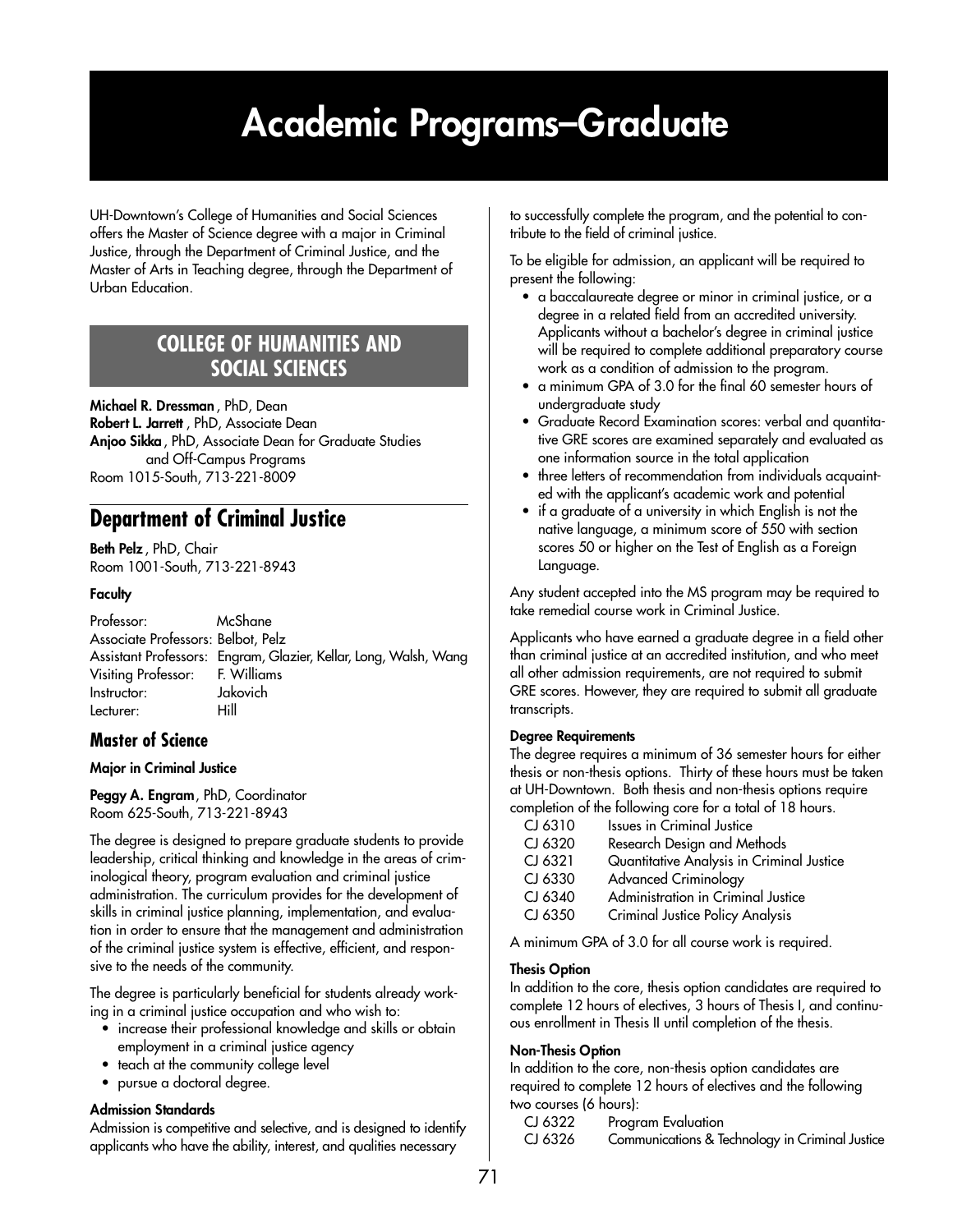Non-thesis option candidates will be required to take and pass a comprehensive examination, encompassing materials covered in all six core curriculum courses. The purpose of this examination is to provide a structured situation in which the candidate can demonstrate proficiency in various areas of study.

## **Department of Urban Education**

**Maria Bhattacharjee** , EdD, Chair Room 601-South, 713-221-8906

#### **Faculty**

Associate Professors: Bhattacharjee, R. Johnson, Sikka Assistant Professors: Brown, Chen, Cohen, Cmajdalka, Garcia, Godine, Hare, Hood, Mullinnix, Nath, Thielemann, Van Horn, Villarreal, Woods-Stellman

#### **Master of Arts in Teaching**

Majors in Elementary Education (with certification), Bilingual Education (with certification), Secondary Education (with certification), and Curriculum and Instruction.

**Jane Thielemann** , EdD, Coordinator Room 629D-South, 713-221-8906

The Master of Arts in Teaching, with majors in Elementary Education, Bilingual Education, Secondary Education, and Curriculum and Instruction, is designed to support existing teachers, and to prepare future teachers to teach in urban classrooms. The emphasis on urban teaching makes this degree truly unique. To meet the special needs of children in urban classrooms, students completing the MAT degree will demonstrate competency in the following areas of knowledge:

- 1. Characteristics and needs of learners in multicultural settings
- 2. Effective teaching practices that enhance student achievement for all students regardless of socioeconomic status, ethnicity, or language spoken
- 3. Factors related to the development of effective teaching environments in urban classrooms
- 4. Classroom-based research methodology to support best instructional practices
- 5. Enriched understanding of academic content areas of language arts, social studies, mathematics, or the natural sciences

Admission into the MAT program requires that the applicant:

- 1. Possess a baccalaureate degree from an accredited university and a GPA of 2.5
- 2. Be a teacher of record in an urban classroom
- 3. Obtain acceptable scores on a matrix based on GRE scores (General test) and GPA
- 4. Obtain an acceptable score on the Test of English as a Foreign Language if they are graduates of universities in which English is not the native language

#### **Degree Requirements**

The MAT degree program requires a minimum of 39 semester credit hours. For degree completion, at least 33 hours must be completed at UH-Downtown, with a grade point average of 3.0. In addition, students must successfully complete a Directed Studies project (MAT 6390), with approval of the faculty advisor and the graduate committee.

Students seeking the MAT degree should select one of the following four options:

Elementary Education (Certification Track) Bilingual Education (Certification Track) Secondary Education (Certification Track) Curriculum & Instruction (For Certified Teachers only)

Students seeking certification in conjunction with the MAT will be recommended for certification based upon satisfactory performance in the classroom, on the Examination for the Texas Examination of Educator Standards, and upon recommendation of the Graduate Studies Coordinator.

#### **Core requirements (15 hours)**

All MAT students will take the following courses:

| MAT 6315 | Introduction to Educational Research        |
|----------|---------------------------------------------|
| MAT 6316 | Advanced Methods for the Culturally Diverse |
|          | Classroom                                   |
| MAT 6317 | Classroom-Based Research                    |
| MAT 6318 | Technology Application for Curriculum       |
|          | Development and Instruction                 |
| MAT 6390 | Directed Study in Urban Teaching            |
|          |                                             |

#### **Electives (12 hours)**

Students will select three semester hours from:

- MAT 6319 Teaching the Language Minority Child
- MAT 6321 Teaching Children's Literature in Spanish
- MAT 6322 Readings in Critical Pedagogy

Depending on their teaching area, students will select nine semester hours from one of the following strands:

#### **Language Arts Strand**

- ENG 6306 Methods of Reading and Writing about Literature
- ENG 6319 Language Development and Variation: Implications for Educators
- ENG 6307 Advanced Shakespeare
- ENG 6330 Composition Pedagogy
- COMM 6301 Speech Communication for the Elementary/Middle School Teacher
- COMM 6302 Speech Communication for the Secondary School Teacher

#### **Mathematics Strand**

MATH 6301 Geometry for Elementary School Teachers

- MATH 6302 Mathematical Structures for Elementary Teachers
- MATH 6304 Combinatories and Probability for Elementary **Teachers**
- MATH 6311 Geometry for Secondary School Teachers
- MATH 6312 Analysis for Secondary School Teachers
- MATH 6318 Special Topics for Secondary School Teachers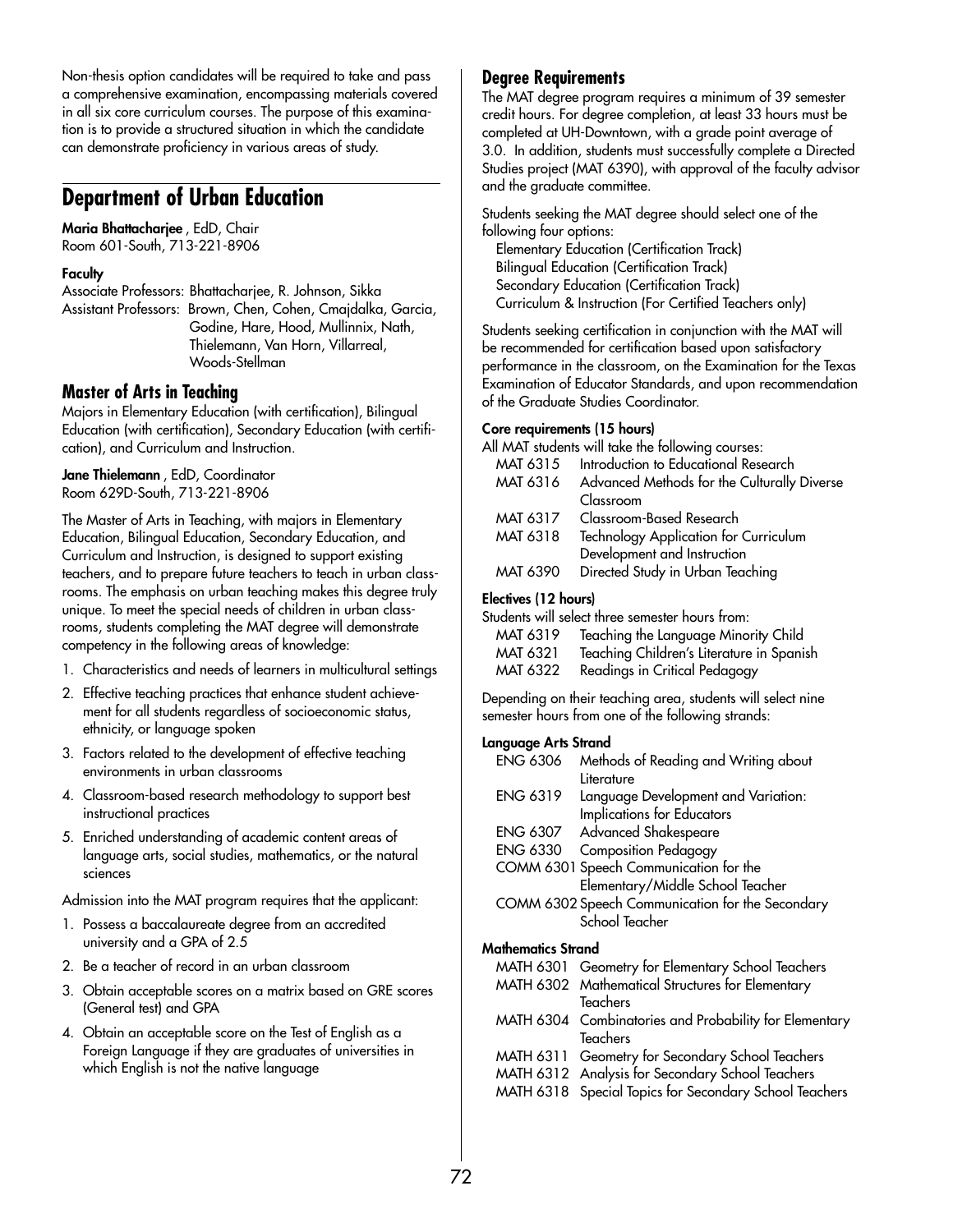#### **Natural Sciences Strand**

| <b>NS 6301</b>   | Selected Topics in Earth and Environmental |
|------------------|--------------------------------------------|
|                  | Science                                    |
| NS 6311          | Selected Topics in Life Science            |
| <b>NS 6321</b>   | Selected Topics in Physical Science        |
| <b>BIOL 6301</b> | Selected Topics in Advanced Biology        |
| <b>CHEM 6301</b> | Selected Topics in Advanced Chemistry      |
| <b>GEOL 6331</b> | Selected Topics in Advanced Geology and    |
|                  | Physics                                    |
|                  |                                            |

#### **Social Studies Strand**

- GEOG 6301 World Cultural Geography
- HIST 6301 Seminar in Modern European History
- HIST 6302 Seminar in US History
- HIST 6303 Seminar in Texas History
- POLS 6301 American Government and Politics
- POLS 6302 Elements of Politics
- ECO 5331 Economic Processes

#### **MAT students will take the following courses, depending upon their major:**

- *MAT with Major in Elementary Education*
- *(with initial teacher certification)*
- MAT 6301 Science Methods for the Elementary/Middle **School**
- MAT 6302 Mathematics Methods for Elementary/Middle School Teachers
- MAT 6303 Diagnostic Testing of Reading
- MAT 6381 Internship in Urban Classrooms

#### *MAT with Major in Bilingual Education*

*(with initial teacher certification)*

- MAT 6304 Language Arts/Reading Methods in Spanish
- MAT 6305 Integrated Curriculum–Bilingual
- MAT 6306 Reading Diagnosis in Bilingual Classroom
- MAT 6381 Internship in Urban Classrooms

#### *MAT with Major in Secondary Education*

*(with initial teacher certification)*

| MAT 6307 | Managing the Secondary Environment for           |
|----------|--------------------------------------------------|
|          | <b>Student Success</b>                           |
|          | MAT 6308 Curriculum and Instruction in Secondary |

- Schools MAT 6309 Assessment and Evaluation in Secondary
- **Schools**
- MAT 6381 Internship in Urban Classrooms

#### *MAT with Major in Curriculum and Instruction*

- MAT 6310 Reading in a Multicultural Classroom
- MAT 6311 Advanced Study of Developmental Psychology and Diversity
- MAT 6312 Foundations of Curriculum and Instruction for Culturally Diverse Settings
- MAT 6380 Practicum for Urban Teachers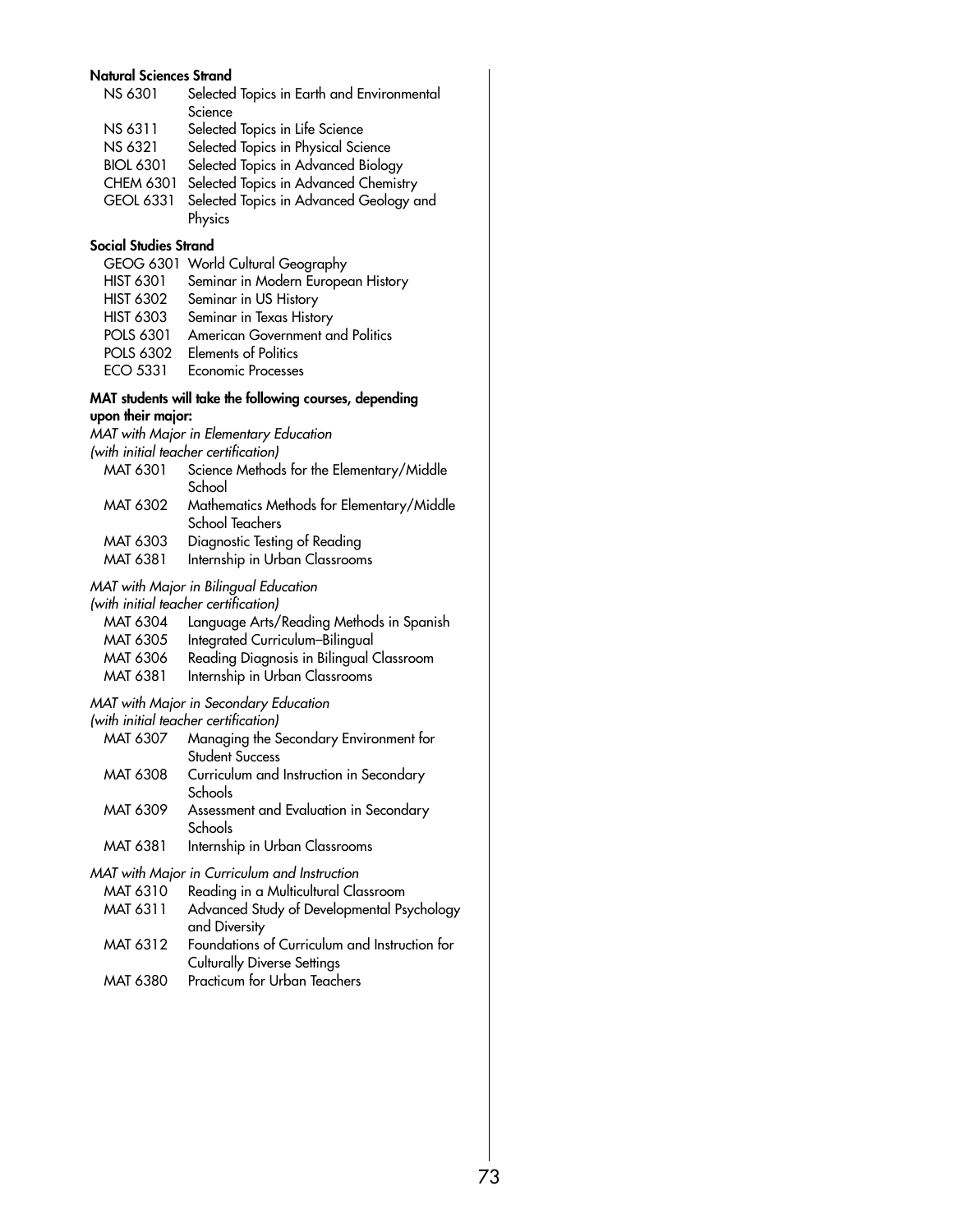# **Texas Common Course Numbering System Cross-Reference List**

| <b>UHD</b><br><b>Course Number</b> |      | Common<br><b>Course Number</b> |              | <b>UHD</b>                 | <b>Course Number</b> |                            | Common<br><b>Course Number</b> |             | <b>UHD</b><br><b>Course Number</b> |             | Common<br><b>Course Number</b> |  |
|------------------------------------|------|--------------------------------|--------------|----------------------------|----------------------|----------------------------|--------------------------------|-------------|------------------------------------|-------------|--------------------------------|--|
| <b>ACC</b>                         | 2301 | <b>ACCT</b>                    | 2301         | CS                         | 1410                 | COSC                       | 1435                           | <b>MATH</b> | 2305                               | <b>MATH</b> | 2305                           |  |
| <b>ACC</b>                         | 2302 | <b>ACCT</b>                    | 2302         | CS                         | 1408                 | COSC                       | 1417                           | <b>MATH</b> | 2307                               | <b>MATH</b> | 2318                           |  |
| <b>ADSM</b>                        | 2303 | <b>OFAD</b>                    | 2304         | CS                         | 2310                 | COSC                       | 2335 or                        | <b>MATH</b> | 2401                               | <b>MATH</b> | 2413                           |  |
| <b>ANTH</b>                        | 2301 | <b>ANTH</b>                    | 2301         |                            |                      | COSC                       | 2330                           | <b>MATH</b> | 2402                               | <b>MATH</b> | 2414                           |  |
| <b>ANTH</b>                        | 2302 | <b>ANTH</b>                    | 2302         | <b>CS</b>                  | 2401                 | COSC                       | 2425                           | <b>MATH</b> | 2403                               | <b>MATH</b> | 2415                           |  |
| <b>ART</b>                         | 1301 | <b>ARTS</b>                    | 1303         | CJ                         | 1301                 | <b>CRIJ</b>                | 1301                           | <b>MBIO</b> | 1105                               | <b>BIOL</b> | 2120                           |  |
| <b>ART</b>                         | 1302 | <b>ARTS</b>                    | 1304         | CJ                         | 2301                 | <b>CRIJ</b>                | 2328                           | <b>MBIO</b> | 1305                               | <b>BIOL</b> | 2320                           |  |
| ART                                | 1303 | <b>ARTS</b>                    | 1311         | CJ                         | 2302                 | <b>CRIJ</b>                | 1306                           | <b>MBIO</b> | 2105                               | <b>BIOL</b> | 2121                           |  |
| ART                                | 1304 | <b>ARTS</b>                    | 1312         | CJ                         | 2303                 | <b>CRIJ</b>                | 2313                           | <b>MBIO</b> | 2305                               | <b>BIOL</b> | 2321                           |  |
| ART                                | 1305 | <b>ARTS</b>                    | 1316         | <b>DRA</b>                 | 1301                 | <b>DRAM</b>                | 1310                           | <b>MUS</b>  | 1304                               | <b>MUSI</b> | 1311                           |  |
| ART                                | 1306 | <b>ARTS</b>                    | 1317         | <b>DRA</b>                 | 1303                 | <b>DRAM</b>                | 1351                           | <b>MUS</b>  | 1305                               | <b>MUSI</b> | 1312                           |  |
| ART                                | 1310 | <b>ARTS</b>                    | 1301         | <b>DRA</b>                 | 1304                 | <b>DRAM</b>                | 1352                           | <b>MUS</b>  | 2301                               | <b>MUSI</b> | 1308                           |  |
| ART                                | 2303 | <b>ARTS</b>                    | 2316         | <b>DRA</b>                 | 1305                 | <b>DRAM</b>                | 1330                           | <b>MUS</b>  | 2302                               | <b>MUSI</b> | 1309                           |  |
| ART                                | 2304 | <b>ARTS</b>                    | 2317         | ECO                        | 2301                 | <b>ECON</b>                | 2301                           | <b>PHIL</b> | 1301                               | <b>PHIL</b> | 1301                           |  |
| <b>BIOL</b>                        | 1101 | <b>BIOL</b>                    | 1106         | <b>ECO</b>                 | 2302                 | <b>ECON</b>                | 2302                           | <b>PHIL</b> | 2301                               | <b>PHIL</b> | 2316                           |  |
| <b>BIOL</b>                        | 1102 | <b>BIOL</b>                    | 1107         | <b>ENGR</b>                | 1301                 | <b>ENGR</b>                | 1304                           | <b>PHIL</b> | 2302                               | <b>PHIL</b> | 2317                           |  |
| <b>BIOL</b>                        | 1103 | <b>BIOL</b>                    | 2101         | <b>ENGR</b>                | 2308                 | <b>ENGR</b>                | 2301                           | <b>PHIL</b> | 2303                               | <b>PHIL</b> | 2303                           |  |
| <b>BIOL</b>                        | 1104 | <b>BIOL</b>                    | 2102         | <b>ENGR</b>                | 2310                 | <b>ENGR</b>                | 2302                           | PHYS        | 1105                               | PHYS        | 1111                           |  |
| <b>BIOL</b>                        | 1108 | <b>BIOL</b>                    | 1108         | <b>ENGR</b>                | 2407                 | <b>ENGR</b>                | 1407                           | PHYS        | 1106                               | PHYS        | 1112                           |  |
| <b>BIOL</b>                        | 1109 | <b>BIOL</b>                    | 1109         | <b>ENG</b>                 | 1301                 | <b>ENGL</b>                | 1301                           | PHYS        | 1107                               | PHYS        | 1101                           |  |
| <b>BIOL</b>                        | 1301 | <b>BIOL</b>                    | 1306         | <b>ENG</b>                 | 1302                 | <b>ENG</b>                 | 1302                           | PHYS        | 1108                               | PHYS        | 1102                           |  |
| <b>BIOL</b>                        | 1302 | <b>BIOL</b>                    | 1307         | <b>ENG</b>                 | 2301                 | <b>ENGL</b>                | 2332                           | PHYS        | 1305                               | <b>PHYS</b> | 1311                           |  |
| <b>BIOL</b>                        | 1303 | <b>BIOL</b>                    | 2301         | <b>ENG</b>                 | 2302                 | <b>ENGL</b>                | 2333                           | PHYS        | 1306                               | <b>PHYS</b> | 1312                           |  |
| <b>BIOL</b>                        | 1304 | <b>BIOL</b>                    | 2302         | <b>ENG</b>                 | 2311                 | <b>ENGL</b>                | 2327                           | PHYS        | 1307                               | <b>PHYS</b> | 1301                           |  |
| <b>BIOL</b>                        | 1306 | <b>BIOL</b>                    | 1322         | <b>ENG</b>                 | 2312                 | <b>ENGL</b>                | 2328                           | PHYS        | 1308                               | <b>PHYS</b> | 1302                           |  |
| <b>BIOL</b>                        | 1308 | <b>BIOL</b>                    | 1308         | <b>ENG</b>                 | 2313                 | <b>ENGL</b>                | 2322                           | PHYS        | 2101                               | PHYS        | 2125                           |  |
| <b>BIOL</b>                        | 1309 | <b>BIOL</b>                    | 1309         | <b>ENG</b>                 | 2314                 | <b>ENGL</b>                | 2323                           | PHYS        | 2102                               | <b>PHYS</b> | 2126                           |  |
| BA                                 | 1301 | <b>BUSI</b>                    | 1301         | <b>FIN</b>                 | 2301                 | <b>REAL</b>                | 1301                           | PHYS        | 2401                               | PHYS        | 2425                           |  |
| <b>CHEM</b>                        | 1101 | <b>CHEM</b>                    | 1106         | <b>FREN</b>                | 1401                 | <b>FREN</b>                | 1411                           | PHYS        | 2402                               | PHYS        | 2426                           |  |
| <b>CHEM</b>                        | 1105 | <b>CHEM</b>                    | 1105         | <b>FREN</b>                | 1402                 | <b>FREN</b>                | 1412                           | <b>POLS</b> | 2303                               | GOVT        | 2301                           |  |
| <b>CHEM</b>                        | 1106 | <b>CHEM</b>                    | 1107         | <b>FREN</b>                | 2301                 | <b>FREN</b>                | 2311                           | <b>POLS</b> | 2304                               | GOVT        | 2302                           |  |
| <b>CHEM</b>                        | 1107 | <b>CHEM</b>                    | 1111         | <b>FREN</b>                | 2302                 | <b>FREN</b>                | 2312                           | <b>PSY</b>  | 1303                               | <b>PSYC</b> | 2301                           |  |
| <b>CHEM</b>                        | 1108 | <b>CHEM</b>                    | 1112         | <b>GEOG</b>                | 1302                 | <b>GEOG</b>                | 1303                           | <b>PSY</b>  | 2302                               | <b>PSYC</b> | 2319 or                        |  |
| <b>CHEM</b>                        | 1305 | <b>CHEM</b>                    | 1305         | <b>GEOL</b>                | 1105                 | <b>GEOL</b>                | 1103                           |             |                                    | SOCI        | 2326                           |  |
| <b>CHEM</b>                        | 1306 | CHEM 1307                      |              | <b>GEOL</b>                | 1106                 | <b>GEOL</b>                | 1104                           | <b>PSY</b>  | 2306                               | <b>PSYC</b> | 2315                           |  |
| <b>CHEM</b>                        | 1307 | CHEM 1311                      |              | <b>GEOL</b>                | 1305                 | <b>GEOL</b>                | 1303                           | SOC         | 1303                               | SOCI        | 1301                           |  |
| <b>CHEM</b>                        | 1308 | CHEM 1312                      |              | <b>GEOL</b>                | 1306                 | <b>GEOL</b>                | 1304                           | SOC         | 2302                               | SOCI        | 1306                           |  |
| <b>COMM 1302</b>                   |      | COMM 1307                      |              | <b>HIST</b>                | 1305                 | <b>HIST</b>                | 1301                           | SOC         | 2306                               | SOCI        | 2361                           |  |
| <b>CIS</b>                         | 1301 | COSC                           | 1301         | <b>HIST</b>                | 1306                 | <b>HIST</b>                | 1302                           | SPAN        | 1305                               | SPAN        | 1300                           |  |
| <b>CIS</b>                         | 2301 | COSC 2390                      |              | <b>HIST</b>                | 2303                 | <b>HIST</b>                | 2301                           | SPAN        | 1401                               | SPAN        | 1411                           |  |
| <b>CIS</b>                         | 2303 | COSC 1332                      |              | <b>HIST</b>                | 2309                 | <b>HUMA</b>                | 2319                           | SPAN        | 1402                               | SPAN        | 1412                           |  |
| <b>COMM 1301</b>                   |      | <b>COMM 1342</b>               |              | <b>MATH</b>                | 1301                 | <b>MATH</b>                | 1314                           | SPAN        | 2301                               | SPAN        | 2311                           |  |
| <b>COMM 1302</b>                   |      | <b>COMM 2341</b>               |              | <b>MATH</b>                | 1302                 | <b>MATH</b>                | 1316                           | SPAN        | 2302                               | SPAN        | 2312                           |  |
| <b>COMM 1304</b>                   |      | <b>COMM 1311</b>               |              | <b>MATH</b>                | 1305                 | <b>MATH</b>                | 1324                           | SPAN        | 2311                               | SPAN        | 2313                           |  |
| <b>COMM 1385</b>                   |      | <b>COMM 2320</b>               |              | <b>MATH</b>                | 1306                 | <b>MATH</b>                | 1325                           | SPAN        | 2312                               | SPAN        | 2315                           |  |
| <b>COMM 2303</b>                   |      | COMM 2335                      |              | <b>MATH</b>                | 1310                 | <b>MATH</b>                | 1332                           |             |                                    |             |                                |  |
|                                    | 1305 |                                | COSC 1306 or |                            |                      |                            | 2412                           |             |                                    |             |                                |  |
| CS                                 |      | COSC 1316                      |              | <b>MATH</b><br><b>MATH</b> | 1404<br>2300         | <b>MATH</b><br><b>MATH</b> | 1342                           |             |                                    |             |                                |  |
|                                    |      |                                |              |                            |                      |                            |                                |             |                                    |             |                                |  |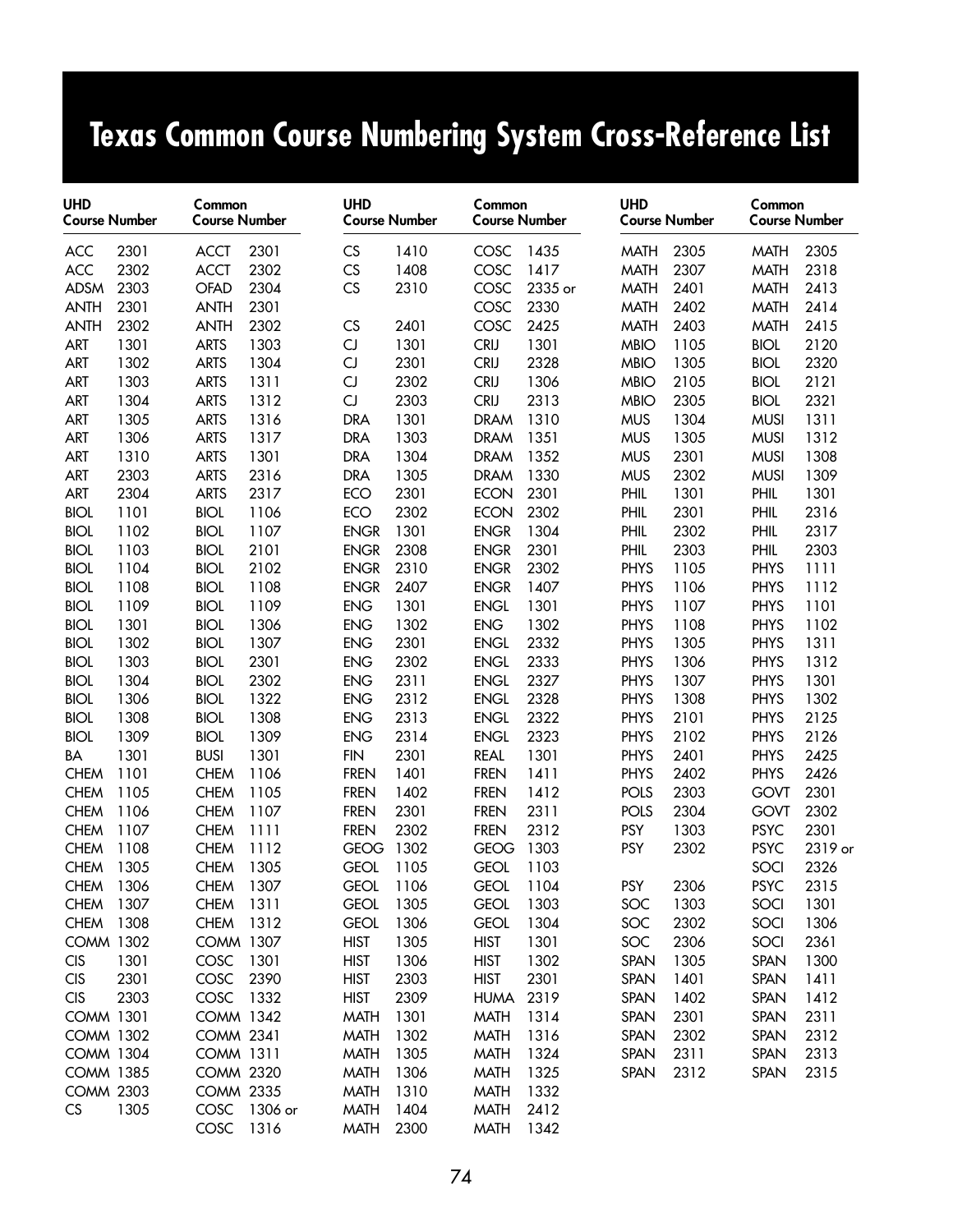# **Course Descriptions**

#### **Course Credit and Numbering System**

Progress toward the completion of academic work is measured in terms of semester credit hours. One semester credit hour is normally equivalent to one hour of class work, or from one to six hours of laboratory work per week for a semester.

All courses are identified by discipline and number. The first digit of a course number indicates the academic level. Courses in the 1000 series are generally for freshmen, 2000 for sophomores, 3000 for juniors and 4000 for seniors. The second digit indicates the number of semester credit hours that the course carries. The third and fourth digits specify a particular course within its discipline.

The three numbers in parentheses after each course title indicate the number of semester credit hours, the number of class hours per week, and the number of additional laboratory or activity hours per week.

### **The Texas Common Course Numbering System**

The University of Houston-Downtown is a participant in the Texas Common Course Numbering System (TCCNS). This system ensures that if a student takes a course bearing a common course number at another college or university, UH-Downtown will accept the course in transfer as equivalent to the corresponding UH-Downtown course.

Common course numbers have a four-letter prefix followed by a four-digit number. The four-letter prefix identifies the subject area. For example, ENGL is the common prefix for English courses, and COSC is the common prefix for computer science courses. The four-digit number following the prefix identifies a specific course with the subject area.

Each digit in the four-digit sequence gives additional information about the course. The first digit identifies the course as either freshman level (1) or sophomore level (2). The second digit identifies the number of credit hours students earn upon completing the course. The final two digits indicate the sequence in which courses are generally taken. Thus, French I (FREN 1311) is taken before French II (FREN 1312).

In this Catalog, for courses corresponding to those in the TCCNS, the common course number is indicated in parentheses at the end of the course description. The page to the left lists all UH-Downtown courses for which a common course number exists.

More information about the Texas Common Course Numbering System is available from the Office of Admissions (Room 326- South; 713-221-8533).

# **Accounting (ACC)**

## **2301 Financial Accounting (3-3-0)**

Prerequisite: MATH 1301. The financial accounting course is fundamental to the business curriculum and to success in the business world beyond college. The purpose of the course is to (1) give students a grasp of accounting terminology, (2) help students learn the process of gathering, classifying and reporting financial information on financial statements, and (3) provide analytical skills necessary to understand the importance of financial statements in economic decision making. (ACCT 2301)

## **2302 Managerial Accounting (3-3-0)**

*Prerequisite: ACC 2301.*

The managerial accounting course is fundamental to the business curriculum. The purpose of the course is to provide an understanding of the role of accounting information in the business decision-making process. The course is taught from the perspective of the users of accounting information. The major emphasis is on *what* the accounting information is, *why* it is important, and *how* it is used by economic decision makers. (ACCT 2302)

### **3300 Intermediate Accounting I (3-3-0)**

*Prerequisite: Completion of the common core plus 18 additional hours and a grade of C or better in ACC 2301 and ACC 2302.*

Development of a comprehensive analysis of financial accounting topics involved in preparing, interpreting and using financial statements that comply with generally accepted accounting principles. Designed to help students understand and apply the conceptual framework of financial reporting, asset measurement and revenue recognition.

#### **3301 Intermediate Accounting II (3-3-0)**

*Prerequisite: Completion of the common core plus 18 additional hours and a grade of C or better in ACC 3300.* Continuation of Intermediate Accounting I. This course furthers the development of analytical skills necessary for the measuring and reporting of assets, liabilities and equity. Accounting principles underlying the preparation of financial statements are studies in depth.

#### **3302 Intermediate Accounting III (3-3-0)**

*Prerequisite: Completion of the common core plus 18 additional hours and a grade of C or better in ACC 3301.* Continuation of Intermediate Accounting II. This course focuses on understanding and solving some of the more complex topics of financial accounting and their impacts on users. Topics include leases, pensions and corporate income taxes. Additional special topics will be included.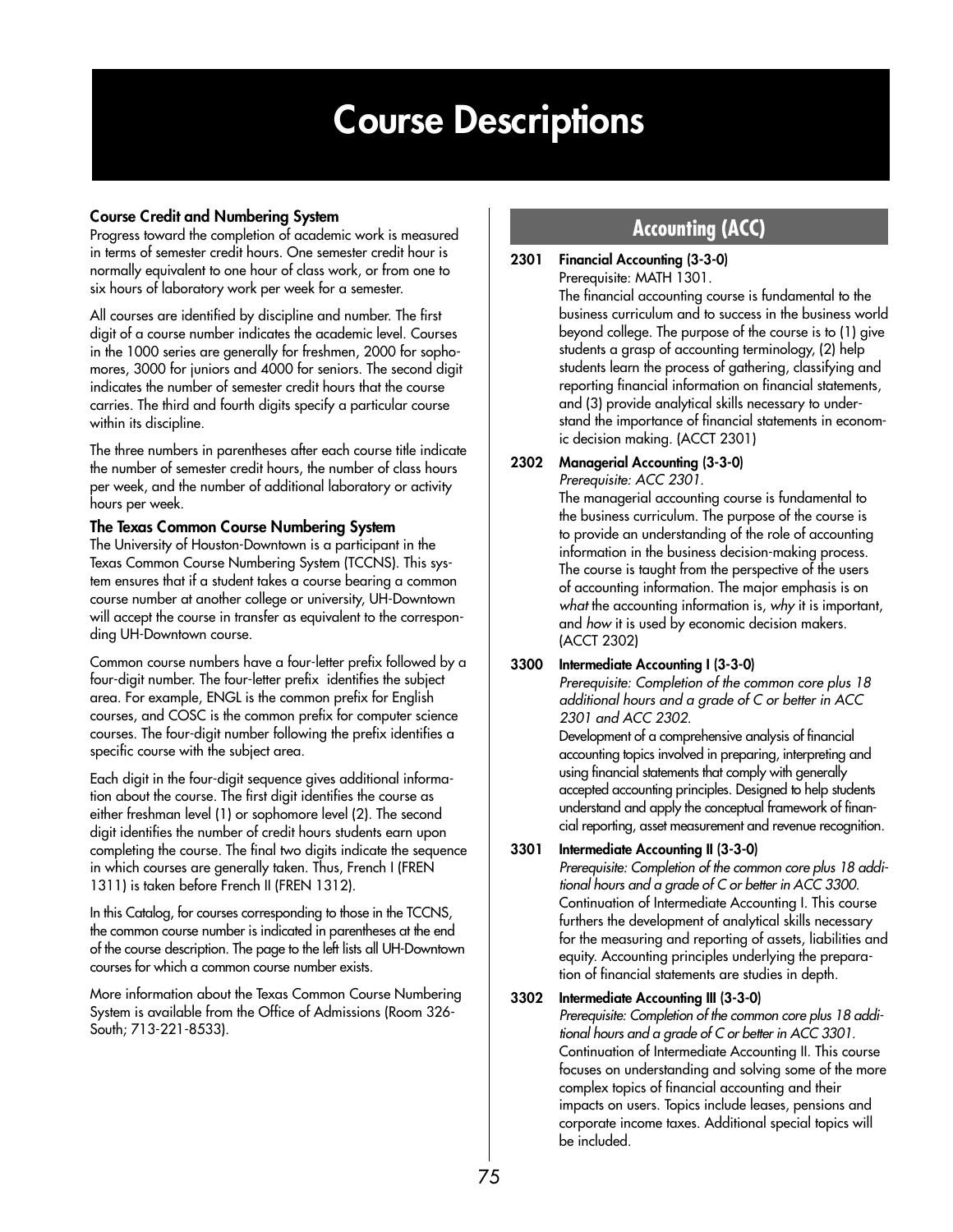#### **3303 Cost Accounting (3-3-0)**

*Prerequisite: Completion of the common core plus 18 additional hours, a grade of C or better in ACC 2302, and junior standing.*

This course builds on the managerial accounting course. The purpose of the course is to provide a thorough treatment of traditional and contemporary approaches to cost accounting, cost management and cost control.

#### **3304 Accounting Information Systems (3-3-0)**

*Prerequisite: ACC 3300.*

Study of accounting systems as information and control systems. Financial information needs, control methods and efficiency measures. Computer applications.

#### **3305 Governmental Accounting (3-3-0)**

*Prerequisite: Completion of the common core plus 18 additional hours and ACC 2302.* Special features of budgetary and fund accounting as

applied to nonprofit entities: municipalities, other governmental units and institutions such as schools and hospitals.

#### **3307 Oil and Gas Accounting (3-3-0)**

*Prerequisite: Completion of the common core plus 18 additional hours and ACC 2302.* Accounting systems and procedures generally applicable to the oil and gas industry.

#### **3323 International Accounting (3-3-0)**

*Prerequisite: Completion of the common core plus 18 additional hours and ACC 2302.*

An overview of international financial accounting standards, current problems of international operations and multinational corporations. It also provides comparative analysis of accounting principles and practices outside the United States.

### **3399 Directed Study in Accounting**

*Prerequisite: Formal approval by department chair and dean.*

Selected topics in accounting; intensive individual study under the guidance of a member of the accounting faculty.

### **4301 Individual Income Taxation (3-3-0)**

*Prerequisite: Completion of the common core plus 18 additional hours and ACC 2302.*

Determination of income and statutory deductions to arrive at net taxable income. In addition, the determination of tax liability and various tax credits are discussed. The Internal Revenue Code, various income tax acts and problems of the preparation of individual income tax returns are studied as they relate to current laws.

#### **4302 Corporation Taxation (3-3-0)**

*Prerequisite: ACC 4301.*

Study of income tax acts as they relate to corporations and partnerships. Methods of tax research are integrated into each of the topics studied.

#### **4303 Advanced Accounting (3-3-0)**

*Prerequisite: A grade of C or better in ACC 3302.* Business combinations, home office and branches, and partnerships, with concentration on accounting and reporting for purchase acquisitions using the equity method.

#### **4304 Auditing (3-3-0)**

*Prerequisite: Completion of the common core plus 18 additional hours and MATH 3309 or equivalent.* Introduction to auditing as it relates to the accounting profession. Studies emphasize generally accepted auditing standards; the acquisition, evaluation and documentation of audit evidences; professional responsibilities; and auditors' reports and opinions.

## **4307 Accounting Analysis for Decision Making (3-3-0)**

*Prerequisite: Completion of the common core plus 18 additional hours, ACC 3303, and MATH 3309 or equivalent.* This course builds on the managerial accounting and cost accounting courses. The purpose of the course is to provide a contemporary conceptual framework for the study of analytical techniques for supporting tactical and strategic business decisions.

#### **4309 EDP Audit and Controls (3-3-0)**

*(Cross-listed as CIS 4309. Credit may not be earned for both.)*

*Prerequisite: Completion of the common core plus 18 additional hours, ACC 2302 and CIS 1301.* Introduction to the fundamentals of auditing computerbased information systems. Emphasis for this course is on the concepts and techniques used in automated information systems audits. Exposure to risk assessment, business impact analysis, and disaster recovery analysis is provided as these topics relate to the varying requirements of business entities and of the business community.

#### **4321 Financial Reporting Theory (3-3-0)**

*Prerequisite: A grade of C or better in ACC 3302.* Theoretical structures and rationale underlying financial reporting standards. Critical evaluation of Financial Accounting Standards.

#### **4322 Estate, Gifts and Trust Taxation (3-3-0)** *Prerequisite: ACC 4301.* Statutory and case law approach to federal taxation of estates, gifts and trusts. Emphasizes use of Internal Revenue Code and regulations and includes tax planning and research.

#### **4325 Tax Research Methodology (3-3-0)**

*Prerequisite: ACC 4301 and ACC 4302.* This course focuses on fundamentals of federal tax research. The emphasis will be on methodology and sources of tax research, tax analysis and use of the computer in tax practice/research.

#### **4380 Field Experience (3-3-0)**

For more information and qualifications see Field Experience in the College of Business section of this catalog and/or the department chair for your declared major.

## **Administrative Management (ADM)**

### **1301 Keyboarding Applications (3-3-0)**

Introductory course designed to develop basic concepts and touch keyboarding and calculator skills on the personal computer using alphabetic and numeric keys.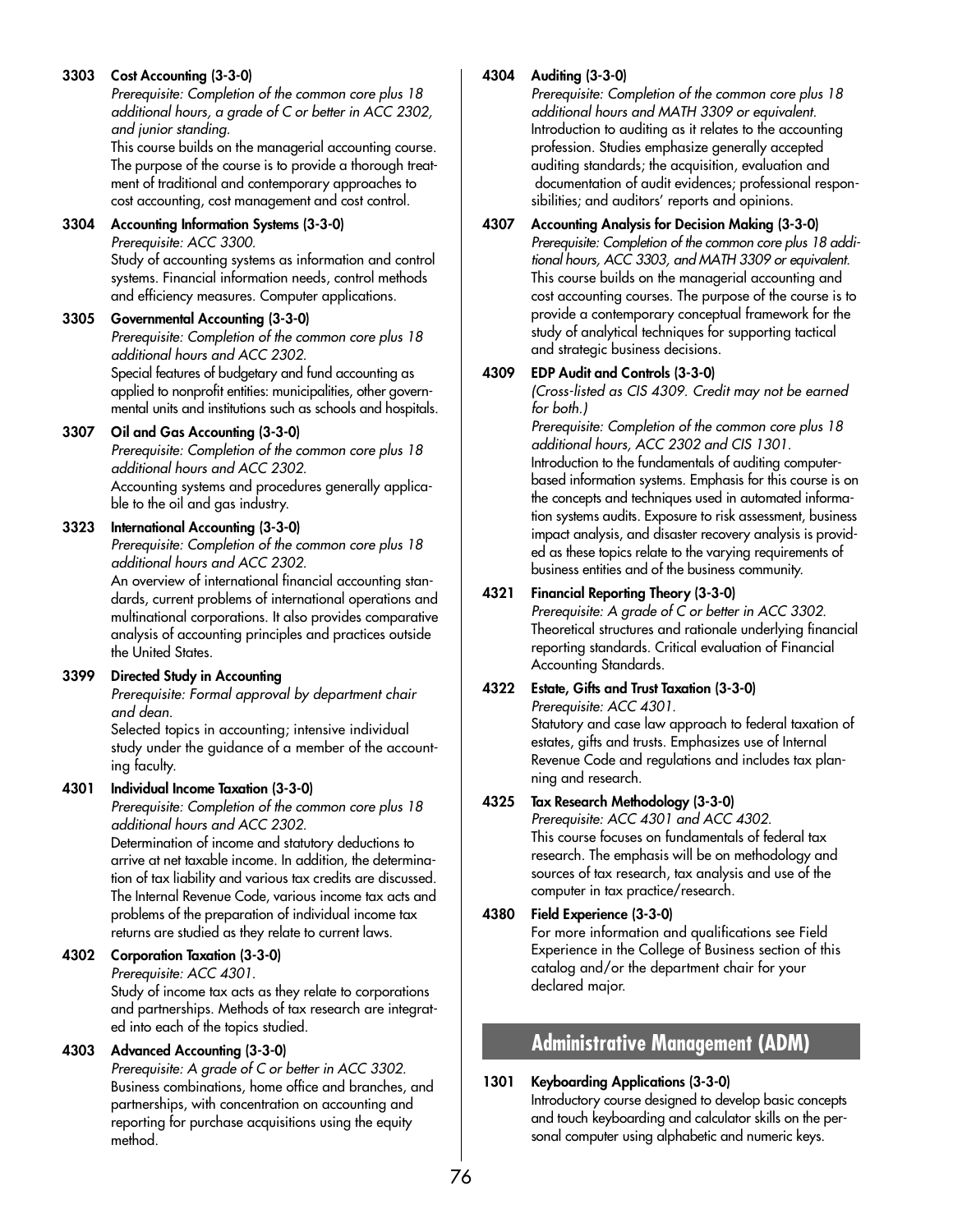Students also learn standard formatting skills required to prepare business letters, reports, tables and memoranda.

#### **2303 Information Processing I (3-3-0)**

*Prerequisite: ADM 1301 or departmental approval.* Introductory course emphasizing the development of basic information processing skills including preparation of standard correspondence such as business letters; memos; reports; and merged letters; development of a presentation using software and integration of spreadsheets into basic correspondence. Students also learn basic desktop publishing skills required for development of newsletters, brochures and manuscripts. The semester project is a desktop published newsletter.

#### **3301 Records Management (3-3-0)**

*Prerequisite: Completion of the common core plus 18 additional hours.*

Principles of the creation, use, retention, protection/preservation, storage, retrieval of business records regardless of media or format.

#### **3302 Supervision of Personnel (3-3-0)**

*Prerequisite: MGT 3301 or department approval.* Motivational techniques, productivity measurements, strategies and issues related to supervising office productivity. Issues addressed include working with vendors, personal aspects of supervision, effective colleague relations including office politics, reorganizing office systems and defining office productivity.

#### **3303 Equal Opportunity Management (3-3-0)**

*(Cross-listed as MGT 3307. Credit may not be earned for both.)*

*Prerequisite: MGT 3301 or department approval.* Focuses on managerial issues affected by the rights of the workforce. Issues include harassment and discrimination based on such factors as race, ethnicity, gender, physically challenged and sexual orientation.

#### **3304 Information Processing II (3-3-0)**

*Prerequisite: ADM 2303 or department approval.* The course builds on topics introduced in Information Processing I, and introduces students to advanced topics in desktop publishing, presentation software, conversion and use of ASCII files, hypertext document preparation, and Web Page design. Semester projects include the production of a presentation using software and the development of a personal web page.

#### **3308 Business Ethics (3-3-0)**

*(Cross-listed as BA 3308. Credit may not be earned for both.)*

*Prerequisite: Completion of the common core plus 18 additional hours.*

A theoretical examination of the bases for moral business decisions, raising of the moral recognition level and blending of theory with practice.

#### **3309 Management of the Virtual Workplace (3-3-0)**

*(Cross-listed as CIS 3319. Credit may not be earned for both.)*

*Prerequisite: Junior Standing or instructor approval.* Management of the virtual workplace encompassing telecommuters, entrepreneurs and virtual office workers.

Covers integration of the use of e-mail, computerized meetings, virtual office design, web page development, and other forms of telecommunications, as it becomes available. Simulations conducted via Internet with other on-line participation.

#### **3399 Directed Study in Administrative Management** *Prerequisite: Approval of the department chair and dean.* Selected topics in office management; intensive individual study under the guidance of a faculty member.

#### **4301 Business Communications (3-3-0)**

*Prerequisite: Completion of the common core plus 48 additional hours and a declared business major.* Analysis of the communications process as it relates to business functions. Principles of communication are applied to the communication process for verbal and non-verbal communication between individuals and within groups. Emerging forms of communication such as telecommunications, e-mail and software presentation systems, as well as traditional forms of written business communication, are studied. In addition to developing strategies for oral presentations and written research, students enhance listening skills and critique oral and written communication.

#### **4302 Supervisory Problems (3-3-0)**

*Prerequisite: ADM 3302 or department approval.* A case study course investigating supervisory problems in business, government and industry.

#### **4303 Administrative Management (3-3-0)**

*Prerequisite: ADM 3301.* Capstone course of the Administrative Services Management curriculum. Methods of hiring, training and supervising office personnel are included, along with technology, people and procedures within the organization.

#### **4305 Information Processing Management (3-3-0)**

*Prerequisite: ADM 3301.*

Organizational concepts of managing information. Development of business reports related to records management via integration of word processing, spread sheet and data processing software. Investigation of appropriate interfacing methods and the impact of new technology on the organization.

#### **4380 Field Experience**

For more information and qualifications see Field Experience in the College of Business section of this catalog and/or the department chair for your declared major.

#### **4390 Selected Topics in ADM (3-3-0)**

*Prerequisite: Approval of department chair.* Intensive study of one or more major topics in administrative management, especially with respect to a new or emerging area.

## **American Studies (AS)**

#### **1301 The American Experience (3-3-0)**

A broad introduction to the social and intellectual currents which define American culture of the 20th century. The course will foster the development of critical and analytical skills appropriate to the study of culture.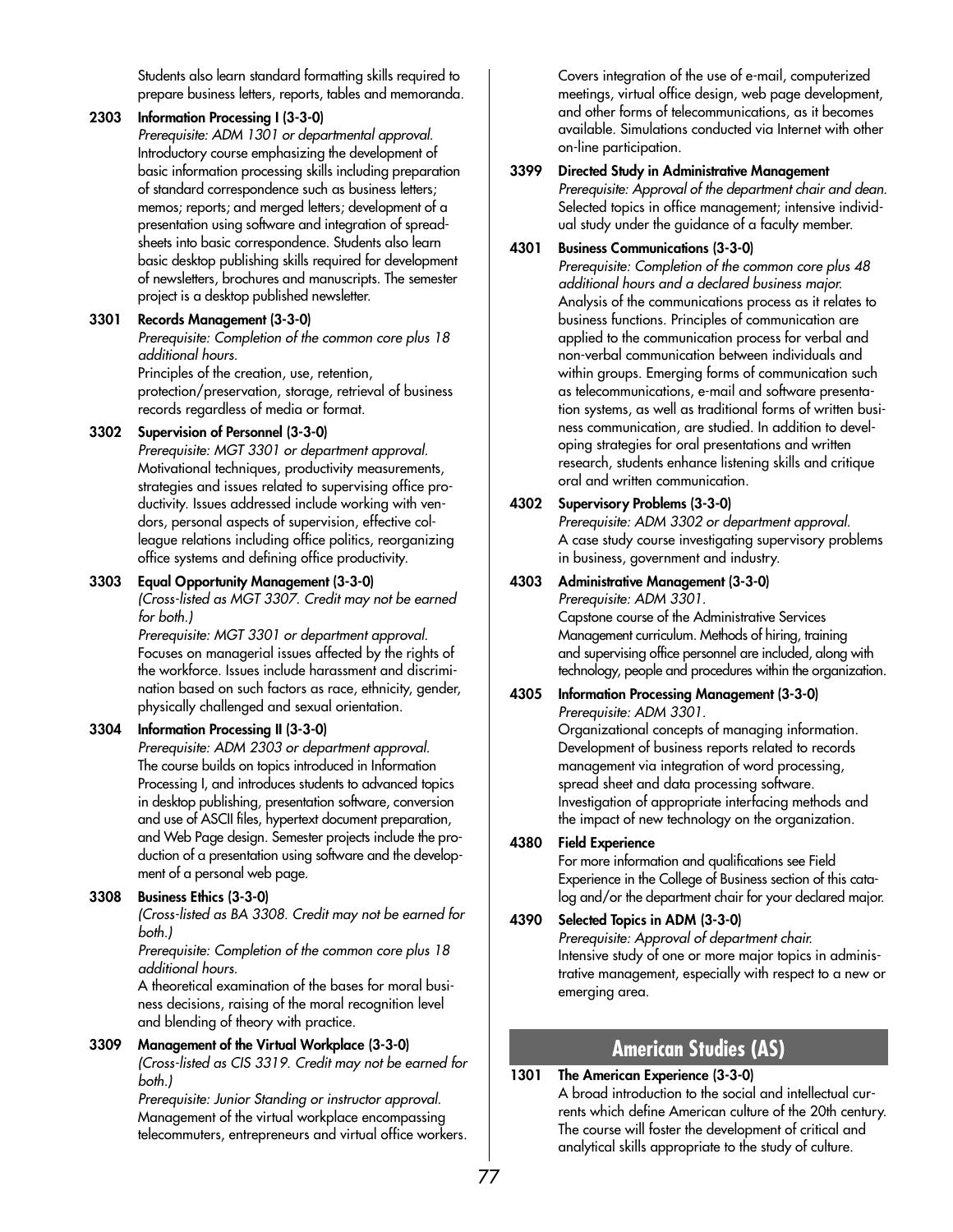# **Anthropology (ANTH)**

#### **2301 Physical Anthropology (3-3-0)**

*Prerequisite: Credit or enrollment in ENG 1301.* Humans as physical beings, through the study of evolution, ancestry, prehistory and genetics. (ANTH 2301)

#### **2302 Cultural Anthropology (3-3-0)**

*Prerequisite: Credit or enrollment in ENG 1301.* An introduction to the study of humans as cultural beings. The nature of culture and the economic, social and political impact of cultural changes. Institutions of primitive people are compared with those of urban societies. (ANTH 2302)

#### **3313 Health, Medicine, and Culture (3-3-0)**

*Prerequisites: ANTH 2301, ANTH 2302 or permission of the instructor.*

This course will examine the anthropology of health including the concepts of illness, medicine, aging, and the role of the healer from a cross-cultural perspective. Topics will primarily focus on the interaction of culture and biology in relation to causes of disease, treatment of disease, and the attitudes of the population.

#### **4390 Special Topics in Anthropology (3-3-0)**

*Prerequisite: 3 hours in anthropology or permission of the instructor.*

Selected topics in anthropology. Topics may vary form semester to semester and may be repeated for credit.

# **Art (ART)**

**1301 History of Art: Paleolithic to Renaissance (3-3-0)** *Prerequisite: Credit or enrollment in ENG 1301.* An introduction to monuments of art from prehistoric times to c. 1500 AD. The course analyzes the variety of contexts and circumstances under which works of art were created, and explores both the similarities and differences between artistic periods. (ARTS 1302)

### **1302 History of Art: Renaissance to Present (3-3-0)**

*Prerequisite: Credit or enrollment in ENG 1301.* An introduction to monuments of art from the late Renaissance to contemporary times. The course analyzes the variety of contexts and circumstances under which works of art were created, and explores both the similarities and differences between artistic periods. (ARTS 1304)

#### **1303 Design and Materials (3-3-3**

*Laboratory fee required:* 

Analysis of fundamental principles and elements in twoand three-dimensional design. Work with various materials and colors in relation to space and movement. (ARTS 1311)

#### **1304 Design Color and Structure (3-3-3)**

*Prerequisite: ART 1303 or equivalent. Laboratory fee required:* A continuation of the study of fundamental principles and elements in two- and three-dimensional design. (ARTS 1312)

#### **1305 Drawing I (3-3-3)**

*Laboratory fee required:*  Representation drawing with a consideration of perspective, light and shade; practice using charcoal, pencil, conte, pen and wash. (ARTS 1316)

#### **1306 Drawing II (3-3-3)**

*Prerequisite: ART 1305 or equivalent. Laboratory fee required:*  A continuation of representation drawing, with a consideration of perspective, light and shade; practice using charcoal, pencil, conte, pen and wash. (ARTS 1317)

#### **1310 Art Appreciation (3-3-0)**

An introduction to the visual arts. The visual elements of artworks are defined and students are introduced to the vocabulary, principles and techniques of art in different periods and cultural settings. Includes individual art projects and tours. (ARTS 1301)

#### **2301 Figure Drawing (3-3-3)**

*Laboratory fee required:* Introduces students to figure drawing and develops skill in perceiving the human figure as form and volume in live models and mannequins. Various media and techniques are used.

#### **2303 Painting I (3-3-3)**

*Laboratory fee required:* Application of methods and techniques of still-life painting, correlation of media and approaches to mixed media. (ARTS 2316)

#### **2304 Painting II (3-3-3)**

*Prerequisite: ART 2303 or equivalent. Laboratory fee required:*  Continuation of ART 2303. (ARTS 2317)

#### **2305 Film Appreciation (3-3-0)**

*(Cross-listed as COMM 2305. Credit may not be earned for both.)* 

*Prerequisite: ENG 1302.*

An overview of film as a communication and esthetic medium. Films are studied for their artistic and cultural significance, and for the communication strategies they use. Topics include film genres, sound and graphics, imagery, symbolism, cultural contexts for film, and film criticism.

#### **2306 Watercolor Painting I (3-3-3)**

*Prerequisite: ART 2303 or permission of instructor.* This course will explore the basic techniques and materials used in watercolor painting. Emphasis on transparent application, flat brush, graded wash, dry brush, wet on wet techniques and paper preparations.

#### **2307 Watercolor Painting II (3-3-3)**

*Prerequisite: ART 2306.*

This course will explore the advanced techniques and materials used in watercolor painting. Emphasis on transparent application, flat brush, graded wash, dry brush, wet on wet techniques and paper preparations*.*

#### **3301 Major Developments in the History of Art (3-3-0)** *(Cross-listed as HUM 3312. Credit may not be earned for both.)*

A study of important historical events in the development of the theory and practice of the visual arts.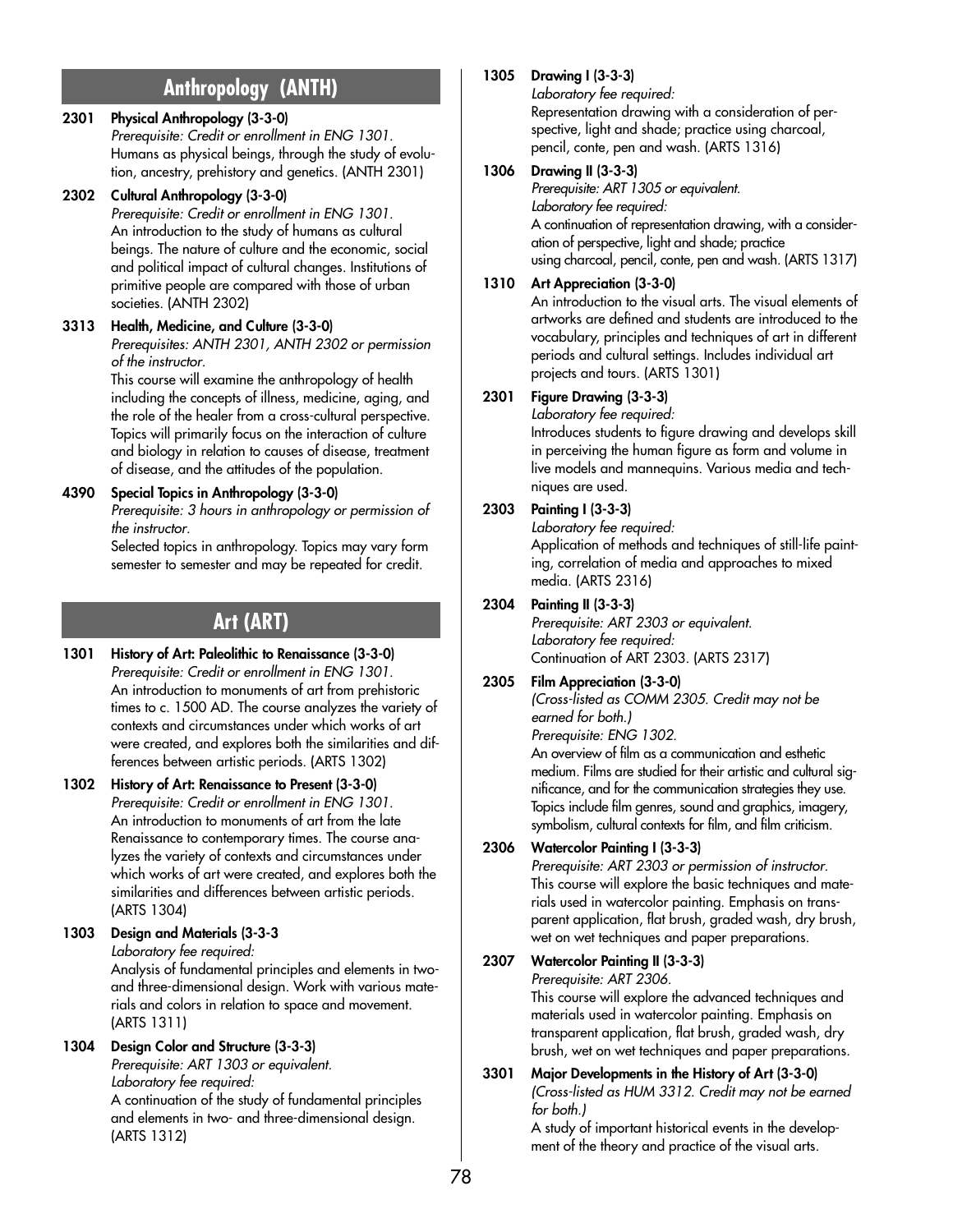#### **3302 History of Modern Art (3-3-0)**

*(Cross-listed as HUM 3324. Credit may not be earned for both.)*

*Prerequisite: ENG 1301 and 3 hours of art history or art appreciation.*

A survey of world art from the Revolutionary Period (late 18th century) to contemporary times, including such artistic movements as Neoclassicism, Romanticism, Impressionism, Cubism, Surrealism and Pop Art.

#### **3305 Computer Graphics (3-3-0)**

*Prerequisite: ART 1303 or permission of instructor* Students learn about the extensive scope of computer graphics by applying basic principles in art and design. Students will develop skills in symmetry and pattern, as they solve fundamental design problems and create images with drawing software.

#### **3306 Art and Religion - Origins (3-3-0)**

*(Cross-listed as HUM 3305. Credit may not be earned for both.)*

*Prerequisite: 3 hours of art history or art appreciation.* Survey of the religious arts and architecture of the ancient world and their underlying beliefs and practices. Examines the early art and architecture of the world religions. All works are presented in historical sequence, concluding with the period known in the West as the Renaissance.

#### **3307 Art and Religion - Developments (3-3-0)**

*(Cross-listed as HUM 3307. Credit may not be earned for both.)*

*Prerequisite: 3 hours of art history or art appreciation.* Survey of the religious arts and architecture of the developing modern world from the 17th century to the present. The main focus is on religious art in Buddhism, Christianity and Islam, but the course also examines the impact of these religions on modern secular and religious movements.

#### **4390 Selected Topics in Studio Art (3-3-3)**

*Prerequisite: An art course at the 2000-level and junior standing.*

Explores a range of studio media from printmaking to advanced painting. Topics in relief printing include woodcut, linocut, monoprint and collograph. Topics in painting include traditional and nontraditional methods of medium and structural investigations. Emphasis on technique and creativity to expand students' imagery and visual vocabulary. May be repeated for credit when the topic varies.

# **Biology (BIOL)**

**1101 General Biology Laboratory I (1-0-3)**

*Prerequisite: Credit or enrollment in BIOL 1301. Laboratory fee required. \$12.*

Appropriate exercises and experiments requiring scientific observations and analysis that illustrate some of the basic techniques, concepts and facts presented in BIOL 1301, with emphasis on plant biology. (BIOL 1106)

### **1102 General Biology Laboratory II (1-0-3)** *Prerequisite: BIOL 1101 and credit or enrollment in BIOL 1302. Laboratory fee required. \$12.*

A continuation of BIOL 1101, with emphasis on animal biology. Animal dissection required. (BIOL 1107)

#### **1103 Human Anatomy and Physiology Laboratory I (1-0-3)** *Prerequisite: Credit or enrollment in BIOL 1303. Laboratory fee required. \$12.* Laboratory course emphasizing some of the techniques and principles presented in BIOL 1303. Animal dissection required. (BIOL 2101)

#### **1104 Human Anatomy and Physiology Laboratory II (1-0-3)** *Prerequisite: BIOL 1103 and credit or enrollment in BIOL 1304. Laboratory fee required. \$12.* A continuation of BIOL 1103. (BIOL 2102)

#### **1301 General Biology I (3-3-0)**

*Prerequisite: Credit or enrollment in BIOL 1101, ENG 1301 and MATH 1301.*

Topics include the scientific method, chemical and physical bases of life, cell structure and function, respiration, photosynthesis, cell division, heredity, regulation of genes, the diversity of life, and plant structure and function. BIOL 1301 and 1302 are courses designed for students who plan to take advanced level courses in biology and microbiology. Only one of the following courses may be applied toward a degree: BIOL 1301 or BIOL 1308. (BIOL 1306)

#### **1302 General Biology II (3-3-0)**

*Prerequisite: BIOL 1101, BIOL 1301 and credit or enrollment in BIOL 1102.*

Continuation of BIOL 1301. Topics include digestion, nervous and hormonal control, gas exchange, excretion, homeostasis, reproduction and development, animal behavior, evolution and the ecology of biological communities. (BIOL 1307)

#### **1303 Human Anatomy and Physiology I (3-3-0)** *Prerequisite: Credit or enrollment in BIOL 1103* Cells and tissues of the human body and its skeletal, muscular, integumentary, nervous and sensory systems. (BIOL 2301)

#### **1304 Human Anatomy and Physiology II (3-3-0)**

*Prerequisite: BIOL 1303 and credit or enrollment in BIOL 1104.*

Continuation of the study of the human body, with emphasis on the endocrine, circulatory, respiratory, digestive, excretory and reproductive systems. (BIOL 2302)

#### **1310 Introduction to Biology I (3-2-2)**

*Laboratory fee required: \$12. Prerequisite: Credit or enrollment in ENG 1301.* Integrated lecture/laboratory course for non-science majors. This course will include a study of the scientific method, how it compares to other methods of inquiry, and the relationship between science and technology. Emphasis will be placed on the biology of the individual including composition of human cells, the organization of the human body, and the functions of its organ systems. Issues related to animal experimentation, genetic engineering, cloning, human reproduction, and contraception will be discussed. Laboratory activities will be experimental in nature, and include the use of a variety of instruments and techniques used by scientists to study biological phenomena.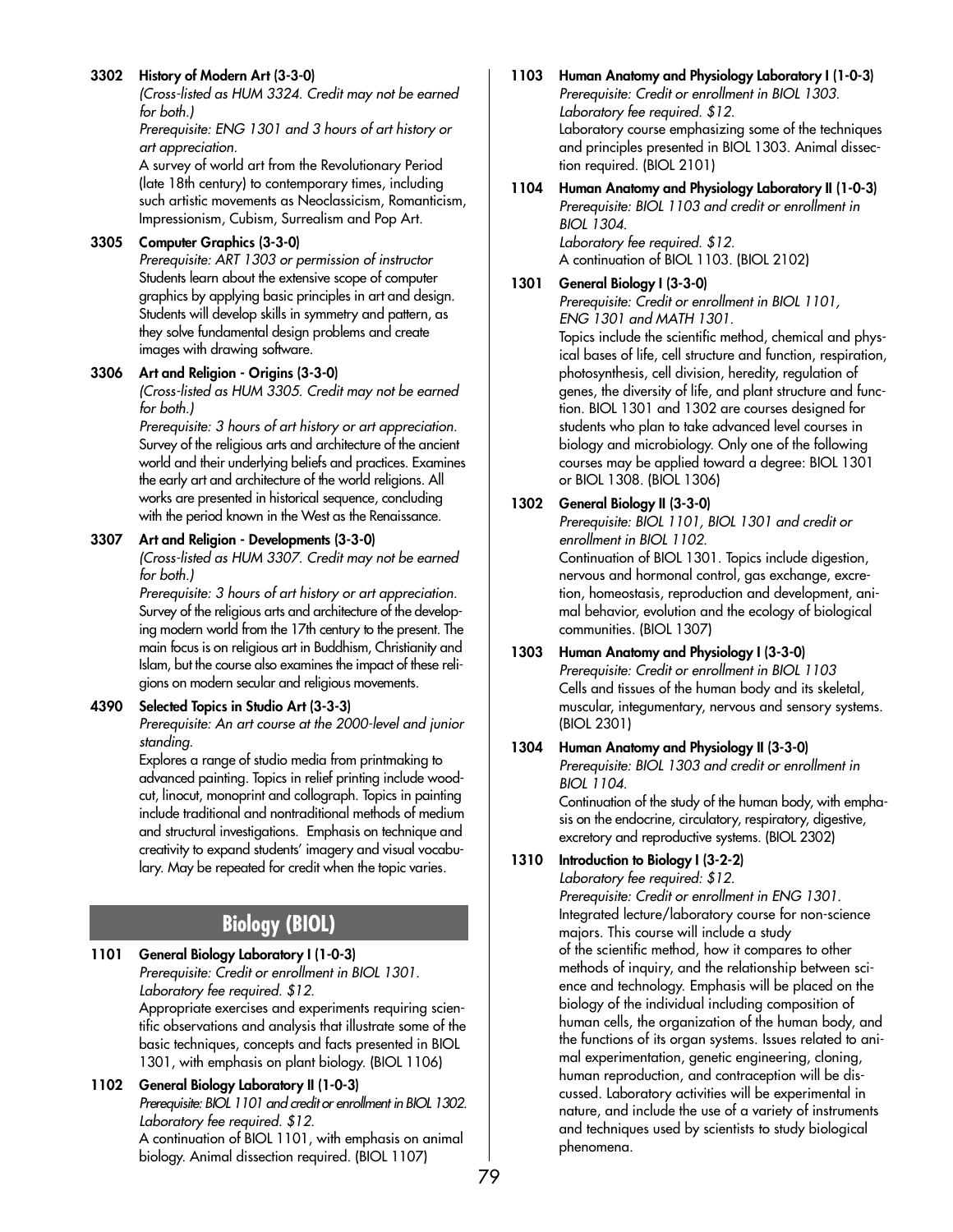#### **1312 Introduction to Biology II (3-2-2)**

*Laboratory fee required: \$12. Prerequisite: BIOL 1310.*

Integrated lecture/laboratory course for non-science majors. This course will expand the study of biology to the environment outside the human body. Major themes will include adaptation to environmental conditions and change, evolution, the diversity of life forms, how humans interact with and affect other organisms, overpopulation, and human alteration of the physical environment. Laboratory activities will be investigative in nature and relate to the lecture topics.

#### **2306 Fundamentals of Nutrition (3-3-0)**

*Prerequisite: BIOL 1303 or CHEM 1305 or their*  $equivalents.$ 

Food, nutrients, and their digestion, absorption and metabolism in humans are studied. Regional and cultural diet patterns are discussed. Nutritional assessment procedures are performed. (BIOL 1322)

### **3102 General Ecology Laboratory (1-0-3)**

*Prerequisite: Credit or enrollment in BIOL 3302* Explore theoretical concepts and practical applications in ecology. Population dynamics will be investigated using computer simulations. Field sampling of local plant and animal populations will expose students to practical techniques of data collection and analysis.

#### **3103 General Genetics Laboratory (1-0-3)**

*Prerequisite: Credit or enrollment in BIOL 3303. Laboratory fee required. \$12.* Laboratory topics designed to mimic classical genetic investigations. Experiments focus on the use of Drosophila melanogaster. Students conduct individual and group research projects.

#### **3104 Vertebrate Embryology Laboratory (1-0-3)** *Prerequisite: Credit or enrollment in BIOL 3304. Laboratory fee required. \$12.* Appropriate exercises and experiments that illustrate some of the basic concepts, experimental techniques and facts presented in BIOL 3304.

## **3105 Human Anatomy Laboratory (1-0-3)**

*Prerequisite: Credit or enrollment in BIOL 3305.* Appropriate exercises and activities that illustrate the techniques, concepts, and facts presented in BIOL 3305.

#### **3110 Plant Identification Laboratory (1-0-3)** *Prerequisite: Credit or enrollment in BIOL 3310. Laboratory fee required. \$12.* Emphasizes plant identification and naming of plants from selected families of plants. A collection of local native plants will be required with appropriate scientific naming including family, genus, and species.

#### **3120 Human Physiology Laboratory (1-0-3)** *Prerequisite: Credit or enrollment in BIOL 3320. Laboratory fee required. \$12* Appropriate exercises and experiments that illustrate techniques, facts, and concepts presented in BIOL 3320.

### **3130 Plant Biology Laboratory (1-0-3)** *Prerequisite: Credit or enrollment in BIOL 3330. Laboratory fee required. \$12.*

Laboratory investigations and experimental analysis regarding the biology of plants, including plant taxonomy, morphology, anatomy, reproductive biology, nutrient requirements, photobiology, hormonal regulation, ecology, plant tissue culture and applications.

## **3140 Biology of Fungi Laboratory (1-0-3)**

*Prerequisite: Credit or enrollment in BIOL 3340. Laboratory fee required. \$12.* A study of the principles and applications of techniques for isolation, culture, and identification of fungi; and a study of the characteristics of fungal growth, nutrition, metabolism and genetics.

## **3150 Ornithology Laboratory (1-0-3)**

*Prerequisite: Credit or enrollment in BIOL 3350.* Field and museum laboratories will emphasize aspects of morphology, ecology and behavior, as well as taxonomy and identification of local bird species. Weekend field trips will be required.

## **3300 Undergraduate Research (3-0-9)**

*Prerequisite: Approval by Natural Sciences advisor, minimum GPA of 2.5, and permission of instructor.* Independent investigation of a specific topic or problem in biology research under the direction of a selected faculty member.

#### **3301 Evolution of the Earth and its Inhabitants (3-3-0)** *Prerequisite: One year of biology or geology.* Analysis of the concepts and discoveries that led Darwin to propose his theory of natural selection to explain evolution and the subsequent lines of evidence in both geology and biology that substantiate his ideas and unify our understanding of the relationships of various organisms to each other. Specific groups of organisms will be discussed in relation to morphological changes through time as well as adaptations that may occur due to environmental changes and other variables.

## **3302 General Ecology (3-3-0)**

*Prerequisite: BIOL 1302/1102, MATH 1404 or 1505 and enrollment or credit in BIOL 3102* Introduction to the major theories in ecology with particular emphasis on mathematical investigations of population dynamics, community ecology, and evolutionary ecology. Movement of energy and nutrients through ecosystems will also be covered

## **3303 General Genetics (3-3-0)**

*Prerequisite: BIOL 1302/1102, CHEM 1308/1108, and credit or enrollment in BIOL 3103.* Fundamental principles of genetics including Mendelian inheritance, linkage, the chemical basis of genetics, mutations and chromosomal aberrations.

## **3304 Vertebrate Embryology (3-3-0)**

*Prerequisite: BIOL 1302/1102, CHEM 1308/1108, and credit or enrollment in BIOL 3104.* A study of the development of the vertebrate body from fertilization to birth or hatching, with emphasis on the frog, chicken, pig and human.

## **3305 Human Anatomy (3-3-0)**

*Prerequisite: 8 hours of biology, CHEM 1308/1108, and enrollment in BIOL 3105.*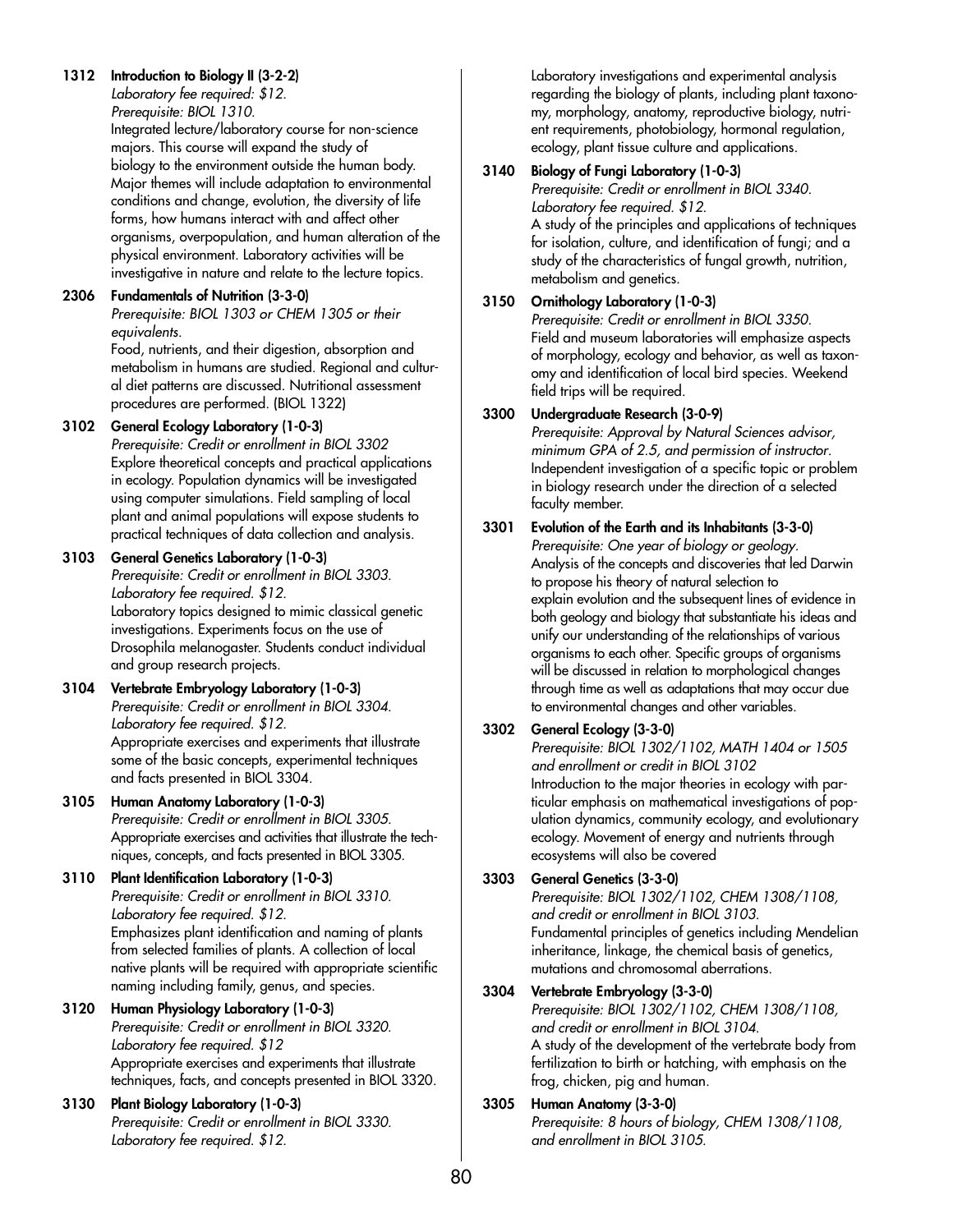A study of the structure of the human body using a systems approach. System and structural interactions will be examined. Structural and functional relationships will also be assessed.

#### **3310 Plant Identification (3-3-0)**

*Prerequisite: BIOL 1302/1102 and credit or enrollment in BIOL 3110.*

A study of the principles of naming, identification and classification of plants with an emphasis on the characteristics of select families of flowering plants.

#### **3320 Human Physiology (3-3-0)**

*Prerequisite: 8 hours of biology, CHEM 1308/1108 and credit or enrollment in BIOL 3120.* A study of the function of the human body using a systems approach. Course will focus on the interaction of body systems and the maintenance of homeostasis. Some study of major disease processes associated with each system will be included.

#### **3330 Plant Biology (3-3-0)**

*Prerequisite: BIOL 1302/1102, CHEM 1308/1108, and credit or enrollment in BIOL 3130.* Comprehensive analysis regarding the biology of plants, including plant taxonomy, morphology, anatomy, physiology, reproduction, development, ecology, ethnobotany and biotechnology.

#### **3340 Biology of Fungi (3-3-0)**

*Prerequisite: BIOL 1302/1102, CHEM 1308/1108 or credit or enrollment in BIOL 3140.*

A comprehensive study of fungi with emphasis on higher fungi. Course includes aspects of the fungal body, growth, sporulation, reproduction and diversitv.

#### **3350 Ornithology (3-3-0)**

*Prerequisite: BIOL 1302/1102*

The biology of birds, including evolutionary history, functional morphology, physiology, ecology, and behavior. The course will explore the adaptations characteristic of the different orders of birds with particular emphasis on the local avian community.

#### **3399 Directed Study in Biology (3-3-0)**

*Prerequisite: Approval of the department chair and dean, junior standing, minimum GPA of 3.0.* Intensive in-depth study of various topics under the guidance of a member of the biology faculty.

### **4110 Histology Laboratory (1-0-3)**

*Prerequisite: Credit or enrollment in BIOL 4310. Laboratory fee required. \$12.* Appropriate exercises and experiments that illustrate

some of the basic techniques, concepts and facts presented in BIOL 4310.

#### **4113 Parasitology Laboratory (1-0-3)**

*(Cross-listed as MBIO 4113. Credit may not be earned for both.)*

*Prerequisite: Credit or enrollment in BIOL 4313. Laboratory fee required. \$12.*

Appropriate exercises and experiments that illustrate some of the basic techniques, concepts and facts presented in BIOL 4313.

#### **4210 Biology Seminar (2-2-0)**

*Prerequisite: Senior standing and majoring in an area of life science.*

Presentations and discussions related to recent research accomplishments in biology and biotechnology including student research presentations.

#### **4220 Computational Biology (2-2-0)**

*Prerequisite: MATH 1404, MATH 3303 or SOS 3312, 1 upper-level course in biology or chemistry.* Study of the principles of bioinformatics and computer modeling. Students will learn to evaluate the strengths and weaknesses of bioinformatics programs and computer models of biological systems. Work with computer models to explore problems in biology and bioinformatics. Computer expertise is not required.

#### **4230 Techniques in Cell and Molecular Biology (2-0-6)**

*(Cross-listed as MBIO 4230. Credit may not be earned for both.)*

*Prerequisite: BIOL 3303 and permission of instructor. Laboratory fee required. \$24.*

Introduction to modern techniques in the manipulation of genes, and their introduction and regulation in eukaryotic cells. Techniques include polymerase chain reaction, in vitro mutagenesis, and fluorescence microscopy. Laboratory work emphasizes the design and carrying out of student-designed protocols.

#### **4260 Environmental Laboratory and Field Studies (2-0-6)**

*Prerequisite: credit for BIOL 1302/1102, CHEM 1308/1108, GEOL 1306/1106 and credit or enrollment in either BIOL 4360, CHEM 3320 or GEOL 3303. Laboratory fee required: \$24.*

Intensive laboratory and field investigations to illustrate principles and current concepts presented in BIOL 4360, CHEM 3320 and GEOL 3303 by sampling, measuring and analyzing biological, chemical and physical factors of select environments, with emphasis on the activities of humans and their effects on ecosystems.

#### **4303 Human Genetics (3-3-0)**

*Prerequisite: BIOL 3303/3103* A study of inherited traits in humans with emphasis on

the mapping of the human genome, molecular mechanisms of disease, Karyotyping and chromosomal abnormalities, genetic testing, gene therapy, and ethical issues associated with human genetics.

#### **4305 Physiological Ecology of Vertebrates (3-3-0)** *(Pending Coordinating Board approval)*

*Prerequisite: BIOL 1302 and credit or enrollment in CHEM 3301.*

Focus on mechanisms used by vertebrates to adapt to their natural habitats. Topics include the relationship between evolution and adaptation, nature and levels of adaptation, mechanisms of adaptation and the major adaptations of selected vertebrates. Emphasis on adaptation to extreme environments.

#### **4310 Histology (3-3-0)**

*Prerequisite: BIOL 1302/1102, CHEM 1308/1108, and credit or enrollment in BIOL 4110. Laboratory fee required. \$12.* A comprehensive overview of the microscopic and sub-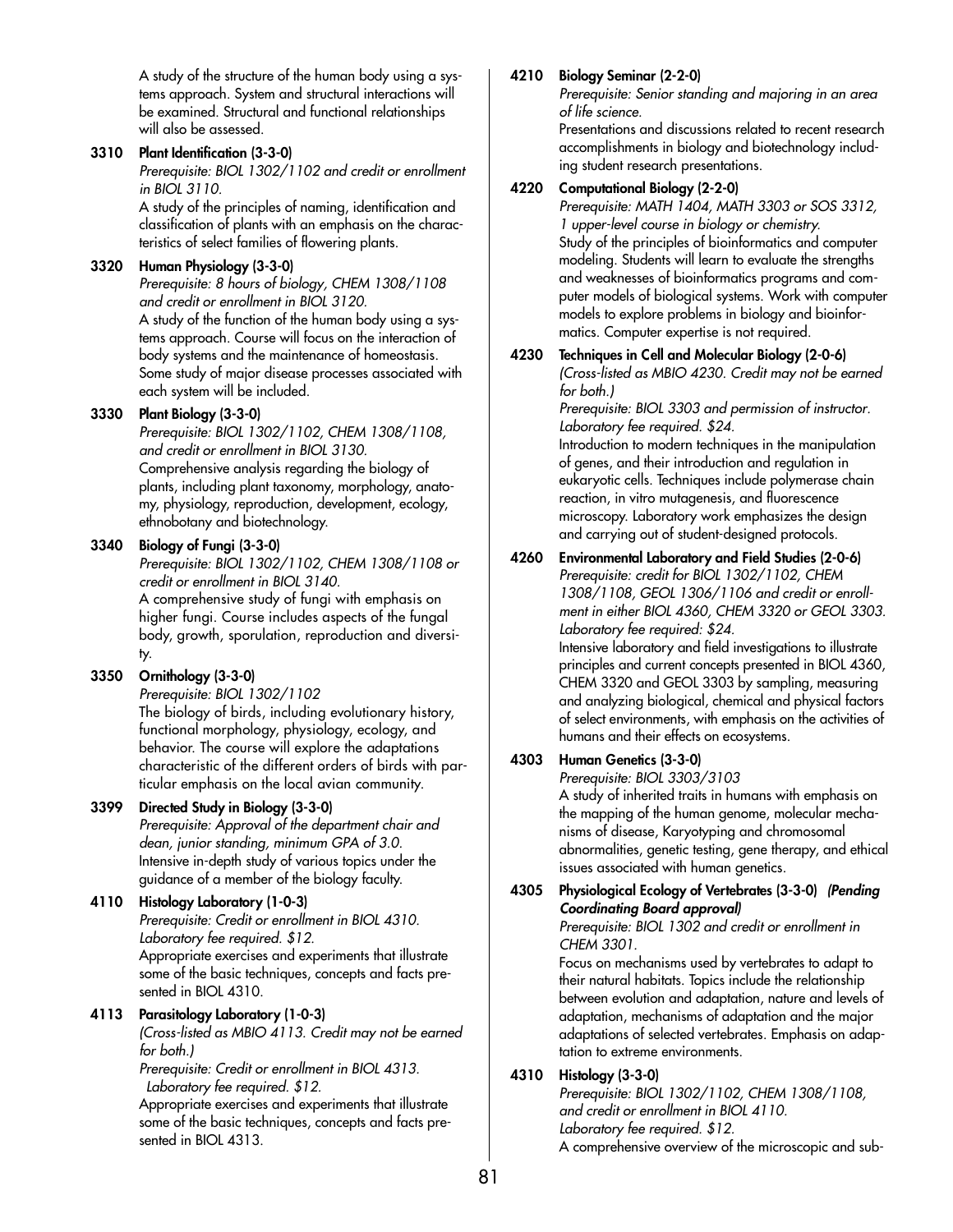microscopic anatomy of the vertebrate body, with emphasis on humans. Special topics include histochemistry, tissue culture and pathophysiology.

#### **4313 Parasitology (3-3-0)**

*(Cross-listed as MBIO 4313. Credit may not be earned for both.)*

*Prerequisite: BIOL 1302/1102, CHEM 1308/1108, and credit or enrollment in BIOL 4113.* Introduction to parasitism as a biological concept and a survey of specific parasites of medical and veterinary importance. Additional topics include the relationship of opportunistic parasites in the treatment of AIDS, immunodiagnosis and the status of vaccine development for parasitic diseases.

#### **4320 Cellular Biology (3-3-0)**

*Prerequisite: BIOL 1302/1102, CHEM 1308/1108, and junior-level standing. CHEM 3302/3202 is recommended.*

The composition, structure, functions and dynamics of cells. Topics include interrelations of organelles, molecular transport and membrane trafficking, cytoskeletal interactions, enzymatic catalysis and metabolism, nucleocytoplasmic relationships, intercellular communications and laboratory analyses.

### **4325 Advanced Microscopy (3-1-6)**

*(Cross-listed as GEOL 4325. Credit may not be earned for both.)*

*Prerequisite: 16 hours of laboratory-based science including 8 hours at the upper level, and approval of instructor.*

*Laboratory fee required. \$24.*

Instrumentation principles and laboratory exercises associated with the applications of a variety of microscopes and associated techniques, including preparation of samples, light microscopy (bright-field, darkfield, phase-contrast, polarized and fluorescent), scanning electron microscopy, transmission electron microscopy, and X-ray microanalysis.

### **4330 Molecular Biology (3-3-0)**

*Prerequisite: BIOL 3303 or equivalent.* Introduction to the molecular aspects of gene regulation in eukaryotic cells. Eukaryotic gene regulation is explored in the context of cell cycle regulation, cell differentiation, and cancer. The course emphasizes study of the primary research literature and the creation and testing of hypotheses using current technology.

#### **4340 Animal Behavior (3-3-0)**

*Prerequisite: BIOL 1302/1102 and ENG 1302.* Behavioral capacities of the animal kingdom, with emphasis on methods of study, instinctive behavior, the biological basis of behavior, learning and intelligence and social behavior.

#### **4350 Social Biology (3-3-0)**

*Prerequisite: 8 hours of biology, ENG 1302, PSY 1303 or SOC 1303, and junior standing.*

This discussion-format course is intended to bring together ideas and students from the disciplines of biology, psychology, sociology and anthropology. Its focus is on the area of animal behavior that involves the interaction of conspecifics. Topics to be discussed include aggression, courtship, parental behavior, altruism, behavior genetics, dominance, competition and cooperation, and behavioral ecology.

## **4360 Environmental Biology (3-3-0)**

*Prerequisite: BIOL 1302/1102, CHEM 1308/1108, and 4 hours of biology above the 1000-level.* Ecological principles and current topics regarding the interrelationships among organisms and their environments, including analysis of human activities that impact natural ecosystems and cause environmental problems.

## **4190- Selected Topics in Biology**

**4490** *Prerequisite: Varies according to topic.* Selected topics in upper-level biology according to the needs and interests of the students.

## **4399 Senior Honors Thesis**

*Prerequisite: Senior standing and enrollment in the Honors Program in the Natural Sciences.* A research project, supervised by a member of the natural sciences faculty or a scientist at an affiliated research institution or laboratory. The completed research project must be presented in both written and oral form to the science faculty. No more than six hours credit for this course may be applied toward a degree.

## **6301 Selected Topics in Advanced Biology (3-3-0)**

*Prerequisite: Graduate Standing* Possible topics include modern genetics, biotechnology, immune disorders and health, urban science and ecology, computational biology, and advanced investigative methods in biology.

# **Business Administration (BA)**

## **2301 Business Cornerstone (3-3-0)**

*Prerequisite: Sophomore standing.* An introductory course for all majors. Topics include critical thinking, ethics, diversity, teams, research methods, and international issues. The critical thinking component introduces the concepts and techniques of critical thinking. The ethics component introduces the basic ethical concepts, principles, and techniques of moral reasoning needed in business. The diversity component develops an understanding of the cultural demographic and regulatory aspects of a diverse population of customers and employees. The teams component focuses on the importance and role of teams in business. The research methods component introduces the concepts of primary and secondary sources of information for business research. The international issues component introduces the global aspects of business.

## **3301 Legal Environment of Business (3-3-0)**

*Prerequisite: Completion of the common core plus 18 additional hours, POLS 2303, POLS 2304.*

An introduction to business law, with special emphasis on the legal and ethical environment of business, both domestic and international. Topics include a description of the American legal system, crimes, torts, contracts, agency and legal liability, business organizations, and governmental regulations.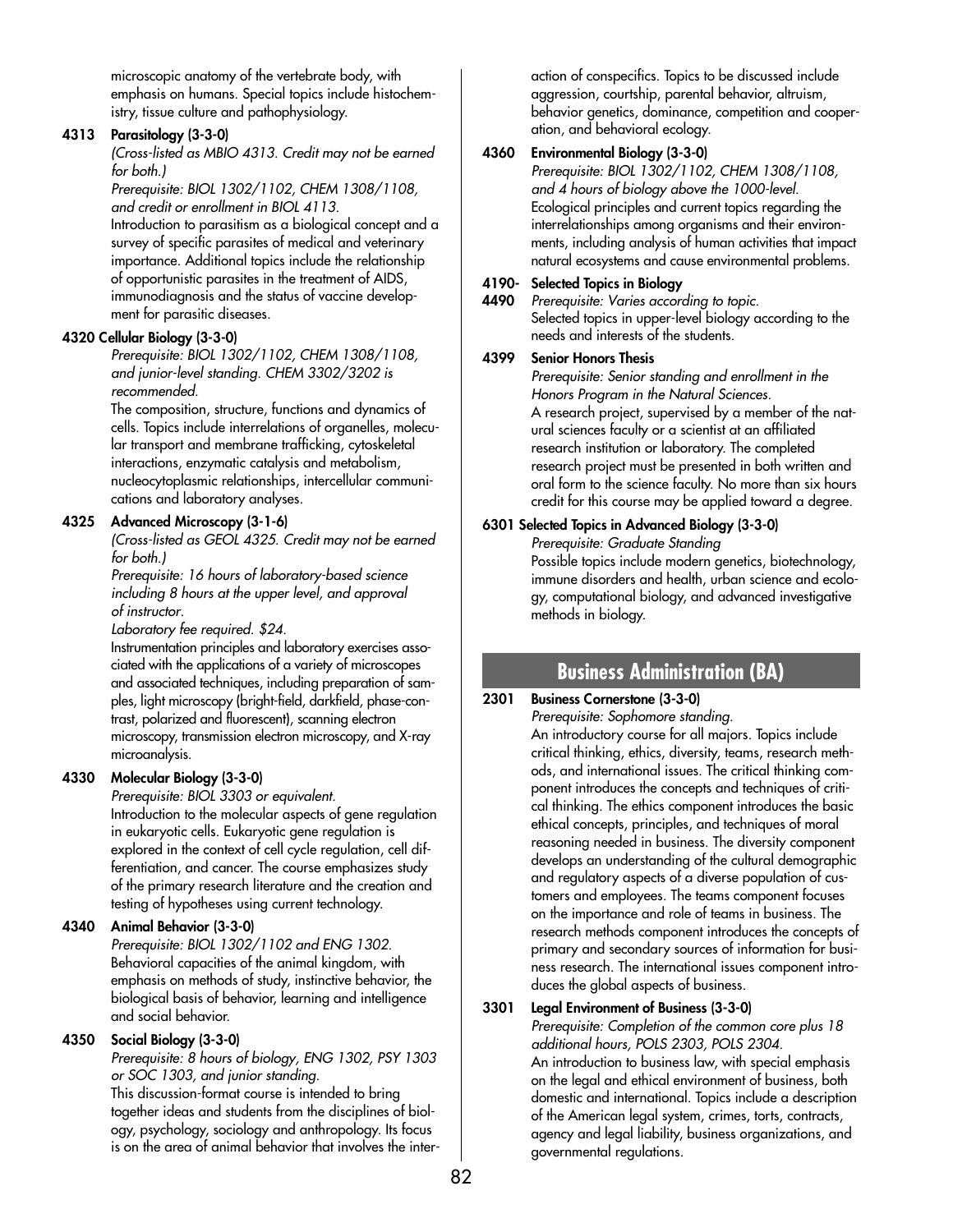#### **3302 Commercial Law (3-3-0)**

#### *Prerequisite: BA 3301.*

A continuation of BA 3301, including laws governing sales, credit transactions, bankruptcy, negotiable instruments, corporations, partnerships and property. The emphasis of this course is commercial law and business.

#### **3303 Global Environmental Issues in Business (3-3-0)**

*Prerequisite: BA 3301 or instructor approval.* Contemporary domestic and international environmental issues with emphasis on the legal framework within which these issues are addressed to provide an understanding of the associated business risks relating to these issues. Applicable federal and state regulations, their enforcement and effects on business will be covered. Consequences of noncompliance such as civil and criminal prosecution and tort liability will also be studied.

#### **3304 International Business Law (3-3-0)**

*Prerequisite: BA 3301 or instructor approval.* An introduction to diverse legal influences which affect international business transactions. Topics include: international law and organizations, bilateral and multilateral trade agreements, governmental policies, competition, property rights, contracts relating to import/ export, and dispute resolution.

#### **3305 Entrepreneurship (3-3-0)**

*Prerequisite: Completion of the common core plus 18 additional hours or instructor approval.* Creation and management of new businesses. Characteristics and special problems of entrepreneurs. New venture ideas and strategies. Preparation of new venture plans. Acquisition of venture capital.

#### **3308 Business Ethics (3-3-0)**

*(Cross-listed as ADM 3308. Credit may not be earned for both.)*

*Prerequisite: Completion of the common core plus 18 additional hours.*

A theoretical examination of the bases for moral business decisions, raising of the moral recognition level and blending of theory with practice.

#### **3309 Real Estate Law (3-3-0)**

*Prerequisite: Completion of the common core plus 18 additional hours.*

A study of the application of the law in real estate interests, conveyance of title, contracts of sale, title searches, types of ownership, liens and mortgages, insurance, leases and taxation of property owners.

#### **3315 Diversity and the Law (3-3-0)**

*Prerequisite: BA 3301.*

Organizations must deal with diversity and related legal issues in a variety of environments, external as well as internal, which are highly regulated and surround diversity in numerous different contexts involving employers, employees, customers, the courts, and local, state, and federal agencies. Emphasis will be placed upon organizational compliance with applicable legal constraints by creating an atmosphere of understanding of and appreciation for diversity.

#### **3320 International Business (3-3-0)**

*Prerequisite: Completion of the common core plus 18 additional hours or instructor approval.* Broad approach to the basic principles of business globalization. Emphasis is placed on the business enterprise as it conducts its commercial activity in environments that are different in their economic, political, legal, social and cultural aspects from the firm's corresponding domestic environment.

**3399 Directed Study in Business Administration (3-3-0)** *Prerequisite: Approval from department chair and dean.* Selected topics in business administration; intensive individual study under the guidance of a member of the business faculty.

#### **4302 Business Strategy (3-3-0)**

*Prerequisite: Must be a declared major in the College of Business and have completed all required general education and business core courses. May be concurrently enrolled in MGT 3332. Successful completion of the Writing Proficiency Examination is required.* The capstone course in business emphasizing planning and decision-making, formulating strategies and implementing plans for action. Comprehensive cases provide the opportunity to study proper interrelationships among production, operations, finance, accounting, marketing and the many other functions involved in managing a business enterprise.

#### **4380 Field Experience**

For more information and qualifications see Field Experience in the College of Business section of this catalog and/or the department chair for your declared major.

#### **4390 Selected Topics in Business (3-3-0)**

*Prerequisite: Approval of instructor or department chair.* Intensive study of one or more major topics in business. May be repeated for credit with departmental approval when topics vary.

# **Chemistry (CHEM)**

#### **1105 Introductory Chemistry Laboratory I (1-0-3)** *Prerequisite: Credit or enrollment in CHEM 1305. Laboratory fee required. \$12.*

Appropriate laboratory experiments for the student who will not be a professional physical scientist. The experiments support the principles of chemistry developed in the lecture portion of the course and illustrate some of the basic approaches to chemical problems. (CHEM 1105)

#### **1107 General Chemistry Laboratory I (1-0-3)** *Prerequisite: Credit or enrollment in CHEM 1307. Laboratory fee required. \$12.*

Experiments which illustrate basic laboratory techniques and procedures, physical and chemical properties, stoichiometry, solutions, and thermochemistry. (CHEM 1111)

# **1108 General Chemistry Laboratory II (1-0-3)**

*Prerequisite: CHEM 1107 and credit or enrollment in CHEM 1308. Laboratory fee required. \$12.*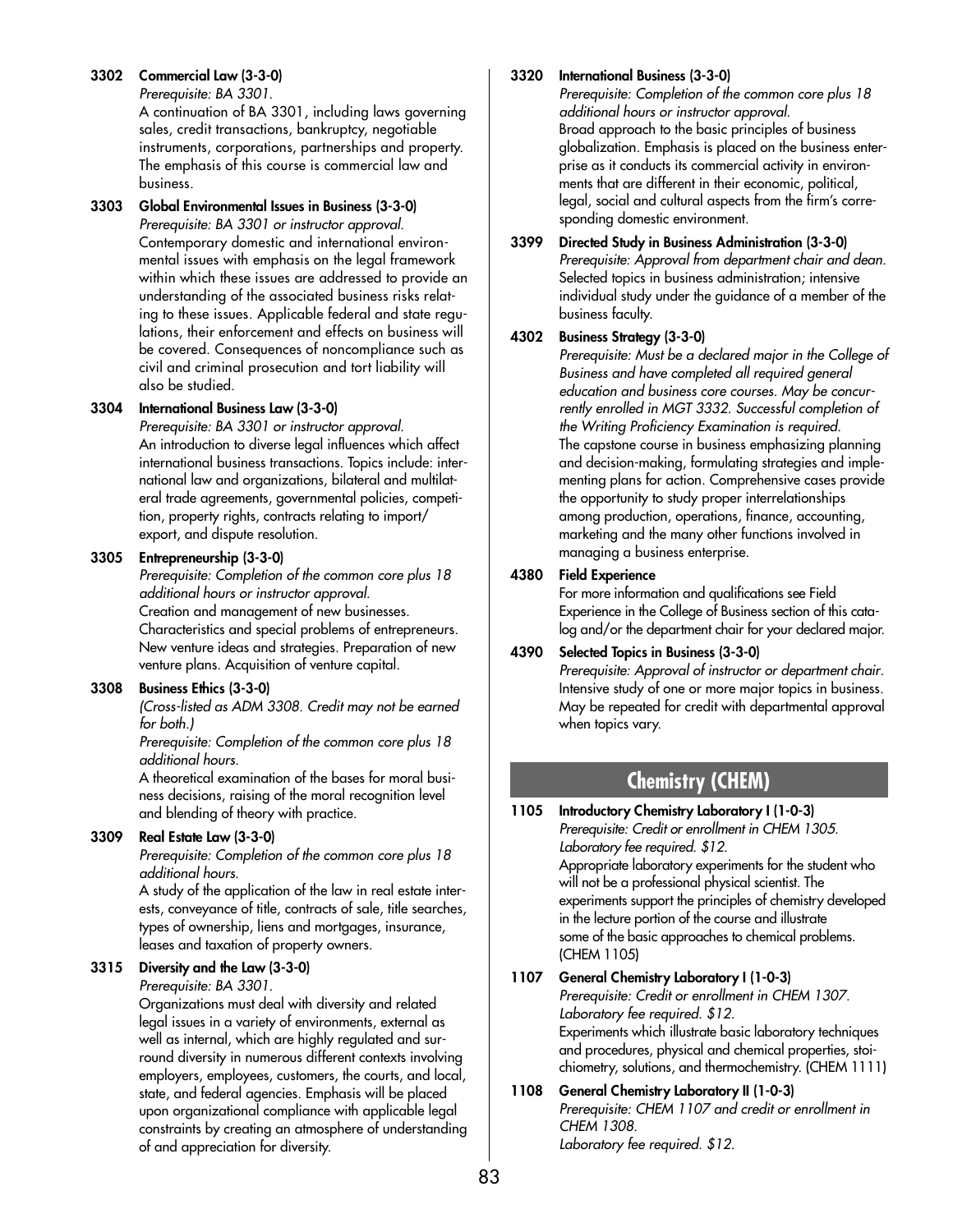Emphasis on reactions in aqueous solutions, gas laws, equilibrium, kinetics and qualitative analysis, with an introduction to instrumental analysis. (CHEM 1112)

#### **1304 Chemistry in Society (3-2-2)**

*Laboratory fee required. \$12.*

This course presents the relevance of chemistry in everyday life, particularly in applications to environmental problems such as air pollution, ozone depletion, global warming, energy, water purity and acid rain. Fundamental concepts in chemistry introduced on a need-to-know basis include stoichiometry, atomic structure, chemical bonding, states of matter, electrolytic solutions and chemical reactions. This course meets the common core requirement in natural sciences.

#### **1305 Introductory Chemistry I (3-3-0)**

*Prerequisite: Credit or enrollment in CHEM 1105 and credit or enrollment in MATH 1301 or MATH 1310.* The composition, properties and interaction of substances necessary to produce new materials. Topics include stoichiometry, atomic structure, chemical bonds, states of matter, electrolyte solutions and chemical reactions. (CHEM 1305)

#### **1307 General Chemistry I (3-3-0)**

*Prerequisite: Credit or enrollment in MATH 1301, and CHEM 1107, and one year of high school chemistry or CHEM 1305.*

Fundamentals of general chemistry. Descriptive material is correlated with the basic chemical principles and their applications. Modern concepts of atomic and molecular structure, chemical bonding, the gaseous state and the kinetic molecular theory of matter are analyzed. Emphasis on stoichiometric calculations of mass and molar relationships, energy relations and intermolecular forces. Credit for both CHEM 1305 and CHEM 1307 may not be applied toward a degree. (CHEM 1311)

#### **1308 General Chemistry II (3-3-0)**

*Prerequisite: A grade of C or better in CHEM 1307 and credit or enrollment in CHEM 1108.*

A continuation of CHEM 1307. Topics include liquids and solids, intermolecular forces, chemical kinetics, thermodynamics, homogeneous, heterogeneous and ionic equilibrium, modern concepts of acids and bases, electrochemistry, coordination chemistry, nuclear chemistry and selected topics. (CHEM 1312)

### **3110 Quantitative Analysis Laboratory (1-0-3)**

*Prerequisite: Credit or enrollment in CHEM 3310. Laboratory fee required. \$12.*

Quantitative methods of analysis including gravimetric, volumetric and instrumental. Instrumental methods will include absorption and emission spectroscopy, gas and liquid chromatography and electrochemical analysis.

#### **3130 Physical Chemistry Laboratory I (1-0-3)**

*Prerequisite: Credit for or enrollment in CHEM 3330. Laboratory fee required. \$12.*

Advanced experiments in physical chemistry including studies in thermodynamics, colligative properties of solutions, surface tension of surfactant containing solutions, solution viscosities, electrochemistry and the physical chemistry of polymeric materials. In addition to providing support for CHEM 3330, this course is designed to acquaint the student with the experimental approaches and laboratory techniques used in industrial research and development activities.

#### **3132 Physical Chemistry Laboratory II (1-0-3)**

*Prerequisite: Credit for or enrollment in CHEM 3332. Laboratory fee required. \$12.* A continuation of CHEM 3130.

#### **3201 Organic Chemistry Laboratory I (2-0-6)**

*Prerequisite: CHEM 1308/1108 and credit or enrollment in CHEM 3301. Laboratory fee required. \$24.* Experiments illustrating basic techniques, synthesis, interpretation of spectra, use of molecular models and

#### scientific literature. **3202 Organic Chemistry Laboratory II (2-0-6)**

*Prerequisite: CHEM 3301/3201 and credit or enrollment in CHEM 3302.*

*Laboratory fee required. \$24.* Experiments illustrating multistep synthesis, semimicro techniques, instrumental analysis, investigation of reaction mechanisms and qualitative analysis.

#### **3300 Undergraduate Research (3-0-9)**

*Prerequisite: Approval by Natural Science advisor and a minimum GPA of 2.5, and permission of instructor.* Independent investigation of a specific topic or problem in chemistry research under the direction of a selected faculty member.

#### **3301 Organic Chemistry I (3-3-0)**

*Prerequisite: CHEM 1308/1108 and credit or enrollment in CHEM 3201.*

Fundamentals of organic chemistry. Topics include molecular orbital theory, stereochemistry, conformational analysis, reaction mechanisms, spectroscopy, nomenclature, physical properties, preparation and reactions of alkanes, alkyl halides, organometallics, alcohols and ethers.

#### **3302 Organic Chemistry II (3-3-0)**

*Prerequisite: CHEM 3301/3201 and credit or enrollment in CHEM 3202.*

A continuation of CHEM 3301, with emphasis on alkenes, alkynes, aromatic compounds, aldehydes, ketones, acids and derivatives, amines, amino acids, proteins, and carbohydrates.

#### **3310 Quantitative Analysis (3-3-0)**

*Prerequisite: CHEM 1308 and CHEM 1108 and credit or enrollment in CHEM 3110.* A study of chemical equilibrium, reliability of measure-

ments and the theory of applications of gravimetric, volumetric and instrumental methods of analysis.

#### **3320 Environmental Chemistry (3-3-0)**

*Prerequisite: BIOL 1302 and BIOL 1102; and CHEM 1308 and CHEM 1108.*

Chemistry and analysis of clean and polluted air and water. Environmental standards of the American Public Health Association and the US Environmental Protection Agency.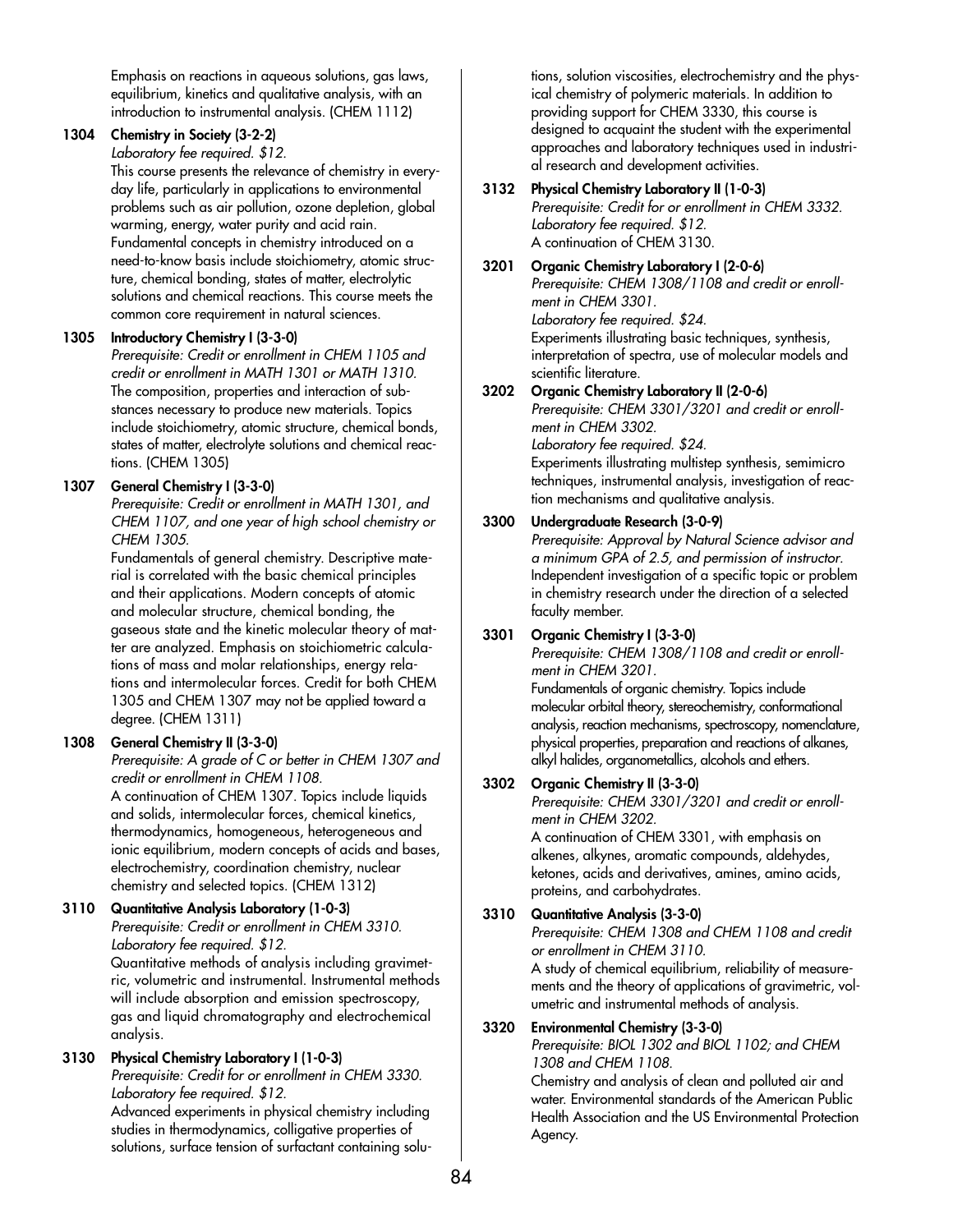#### **3330 Physical Chemistry I (3-3-0)**

*Prerequisite: CHEM 3301, MATH 2402 and one year of general physics.*

Applications of the first and second laws of thermodynamics to gases, liquids, solutions and phase equilibria; applications of the third law to systems at equilibrium; chemical rate processes; elementary kinetic theory; and statistical thermodynamics with applications.

#### **3332 Physical Chemistry II (3-3-0)**

*Prerequisite: CHEM 3330.*

A study of the principles and theories for describing atomic and molecular structure and the experimental methods used for determining structure.

#### **3340 Inorganic Geochemistry (3-3-0)**

*Prerequisite: GEOL 1305/1105 and CHEM 1308/1108.*

Examination of the Earth and earth processes through the application of chemical principles including fractionation and distribution of the elements, the chemical evolution of planetary interiors and interactions between Earth's lithosphere, hydrosphere and atmosphere. Topics include evaluation of theories and analysis of data relevant to geologic problems facing society such as the search for and utilization of mineral resources and the environmental implications of waste disposal and remediation.

#### **4140 General Biochemistry Lab I (1-0-3)**

*Prerequisite: Credit or enrollment in CHEM 4340. Laboratory fee required. \$12.* Experiments in biochemistry to accompany CHEM 4340.

## **4162 Advanced Inorganic Laboratory (1-0-3)** *(Pending Coordinating Board approval)*

*Prerequisite: Credit or enrollment in CHEM 4362. Laboratory fee required: \$12*

This laboratory course is designed to supplement CHEM 4362. It will involve experiments that demonstrate the principles of inorganic chemistry and the techniques used by inorganic chemists for the synthesis and characterization of inorganic materials.

## **4310 Instrumental Methods of Analysis (3-1-6)**

*Prerequisite: CHEM 3310/3110. Laboratory fee required. \$24.* Principles and applications of advanced instrumental methods of chemical analysis including UV-VIS, FT-IR, NMR, HPLC, GC/MS, and polarography. Major emphasis will be placed on the analysis of organic compounds.

#### **4340 General Biochemistry I (3-3-0)** *Prerequisite: BIOL 1102 and BIOL 1302 and CHEM 3201 and CHEM 3301.* Chemistry of the constituents of living matter, including carbohydrates, lipids, nucleic acids and proteins and their metabolism.

## **4342 General Biochemistry II (3-3-0)**

*Prerequisite: CHEM 4340/4140.*

A continuation of CHEM 4340 with primary emphasis on the integration and control of the metabolism of cellular constituents.

#### **4360 Industrial Organic Chemistry (3-3-0)**

*Prerequisite: CHEM 3302/3202.* A survey of the chemistry and industrial processes used to obtain the seven major organic compounds that are used as starting materials in the chemical industry. Also included is the synthesis of related derivatives of these base chemicals, their properties and industrial applications.

#### **4362 Advanced Inorganic Chemistry (3-3-0)**

*Prerequisite: Credit or enrollment in CHEM 3330, and/or CHEM 3310.*

An introduction to modern inorganic chemistry including a survey of the descriptive chemistry of the elements and a detailed study of the technology involved in the production and use of the most industrially significant inorganic materials.

#### **4364 Polymer Chemistry (3-3-0)**

*Prerequisite: CHEM 3302/3202.*

A study of the chemistry and technology of polymeric materials including methods of polymerization, characterization and applications of polymers with an emphasis on structure-property relationships.

#### **4380 Field Experience**

*Prerequisite: At least 60 semester credit hours and approval of department chair.*

Selected students are placed in jobs in their local community which are related to and reinforce their academic training. Positions are full time, salaried and last the duration of a semester. May be repeated once for additional credit. Recommended for students not already employed in their area of study.

#### **4399 Senior Honors Thesis**

*Prerequisite: Senior standing and enrollment in the Honors Program in the Natural Sciences.* A research project supervised by a member of the natural sciences faculty or a scientist at an affiliated research institution or laboratory. The completed research project must be presented in both written and oral form to the science faculty. No more than 6 hours credit for this course may be applied toward a degree.

#### **6301 Selected Topics in Advanced Chemistry (3-3-0)**

*Prerequisite: Graduate Standing*

Possible topics include thermodynamics and kinetics, chemistry of important biological reactions, properties and chemistry of polymers, and advanced investigative methods in chemistry.

## **College Success Program (CSP)**

#### **1101 College Success Program Course (1-1-0)** An introduction to college life. Topics include study skills, time management, university resources, library skills, and goal setting. Recommended for all new and returning students.

#### **1301 Effective Learning Models (3-3-0)**

An overview of how humans acquire, process, and apply knowledge. Designed to provide entering and returning students the analytical and critical skills necessary for college success.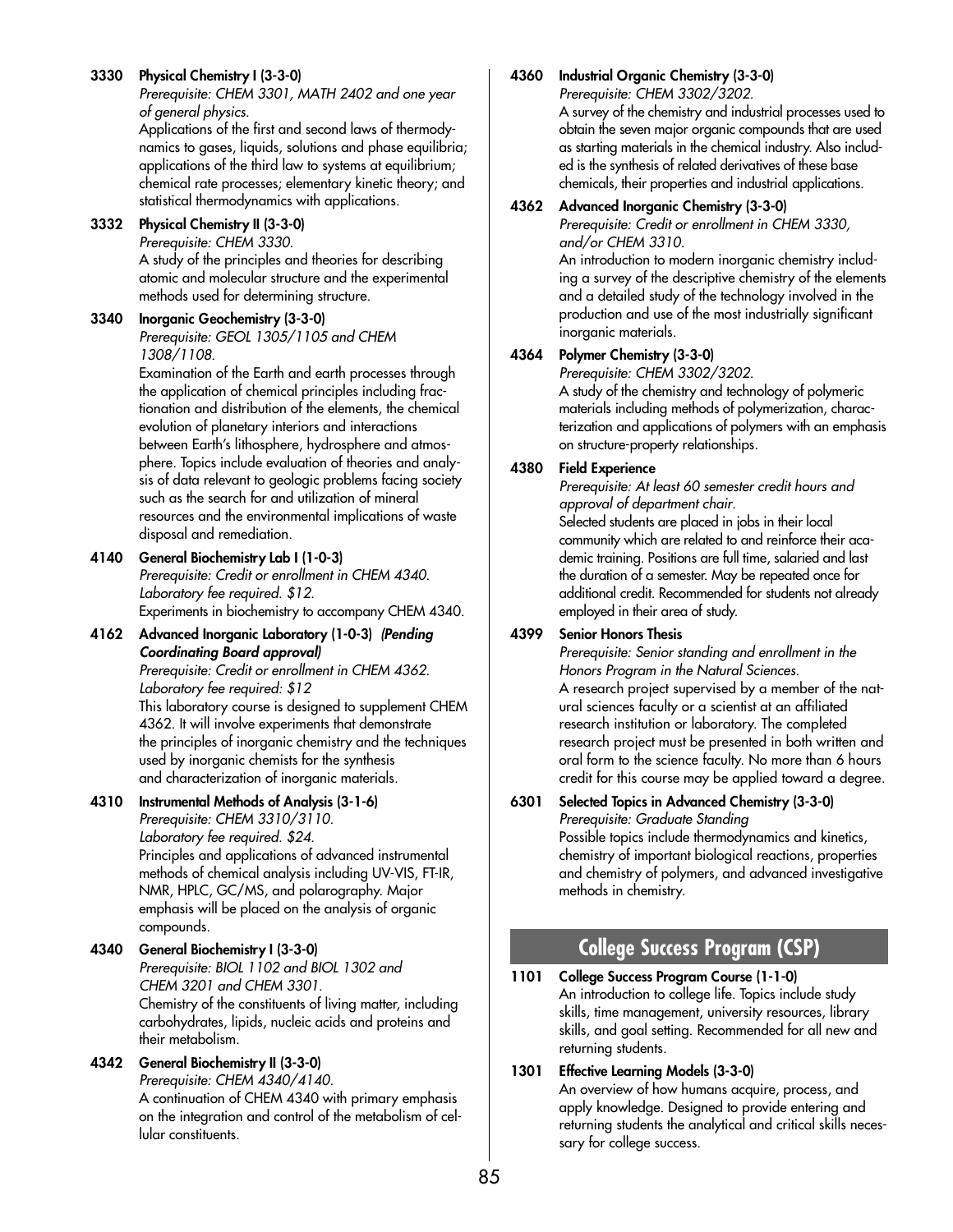## **Communication (COMM)**

#### **1301 Voice and Diction (3-3-0)**

Strongly recommended for students for whom English is a second language. Introduction to phonetics and methods of voice development. Acquiring good speech habits through individual analysis, tape recordings, guided practice, class drills, oral readings and vocabulary building. (SPCH 1342)

#### **1302 Mass Media (3-3-0)**

*Prerequisite: ENG 1301*

An introduction to mass communications, including the functions in society of newspapers, magazines, radio and television. (COMM 1307)

#### **1303 Storytelling (3-3-0)**

Students will develop skills in storytelling by examining the communicative elements essential to the storytelling event: teller, audience, purpose. Enhancing critical and creative thinking, developing language skills, improving listening, and better understanding and appreciating culture are among the topics to be covered in this performance-based course. Also included is storytelling as a teaching tool.

#### **1304 Introduction to Speech Communication (3-3-0)**

*Prerequisite: READ 1300 or acceptable reading placement score.*

An overview of skills important in developing effective communication. Students will gain experience in interpersonal, small group, and public communication. (SPCH 1311)

#### **1305 Oral Interpretation of Literature (3-3-0)**

*Prerequisite: ENG 1301 or permission of instructor.* An introduction to the oral study of texts through performance of prose and poetry. Assists students in mastering theory and practice of performing and reading texts. Recommended for elementary education certification. (SPCH 2341)

#### **1385 Communication in the Classroom (3-3-0)**

*Prerequisite: Enrollment in or credit for ENG 1301.* Communication behaviors for the classroom teacher and how those behaviors affect student learning. Discussion of theories and practice in self-concept, feedback, listening, disclosure and nonverbal communication. (SPCH 2320)

#### **2301 Health Communication (3-3-0)**

Focus on communication in health care contexts. Topics include communication among patients, physicians, nurses and other health care team members; history of health care; diversity among patients and caregivers; cultural viewpoints on health; organizational structure in health care facilities; media images about health; health promotion campaigns; patient compliance; talk about the dying and death of friends or family members.

#### **2305 Film Appreciation (3-3-0)**

*(Cross-listed as ART 2305. Credit may not be earned for both.) Prerequisite: ENG 1302.*

An overview of film as a communication and esthetic

medium. Films are studied for their artistic and cultural significance, and for the communication strategies they use. Topics include film genres, sound and graphics, imagery, symbolism, cultural contexts for film, and film criticism.

## **2307 Intercultural Communication (3-3-0)**

*Prerequisite: ENG 1302.*

A study of the impact of culture on communication behaviors and the implication for cross-cultural interactions, both interpersonal and organizational.

#### **2309 Interpersonal Communication (3-3-0)**

A theoretical, practical and experiential introduction to interpersonal communication. Areas in communication apprehension, family communication, listening and communication in multiple contexts are discussed.

#### **3301 Public Relations (3-3-0)**

*(Cross-listed as ENG 3371. Credit may not be earned for both.)*

*Prerequisite: ENG 1302 and junior standing.* A study of techniques and methods of public relations in promoting the images of organizations, corporations and institutions, both public and private.

#### **3302 Argumentation and Debate (3-3-0)**

*Prerequisite: COMM 1304 or permission of instructor.* Theory and practice in argumentation and debate, including inductive and deductive reasoning, attitude change, use of evidence, fallacies, and beginning debate.

#### **3303 Introduction to Advertising (3-3-0)**

*(Cross-listed as ENG 3373. Credit may not be earned for both.)*

*Prerequisite: ENG 1302 and junior standing.* History, theory and basic techniques of advertising, with special emphasis on the use of media in advertising campaigns and message development for media campaigns.

### **3304 Public Speaking (3-3-0)**

*Prerequisite: COMM 1304 or 3306.* A comprehensive examination of the preparation and presentation of various types of speeches. Types include: informative, persuasive, impromptu and ceremonial. Videotaping and in-depth student assessment are integral to the course.

- **3305 Fundamentals of Communication Technology (3-3-0)**  *Prerequisite: COMM 1304.* Critical analysis of communication technology based on models of communication. Examines how communicators prepare, deliver and assess messages for effective distribution in technological contexts.
- **3306 Business and Professional Speech Communication (3-3-0)** *Prerequisite: COMM 1304 or ENG 1302.* Effective communication in a business and professional setting. Units include: interview, group decision making, informing, and persuading.

#### **3307 Political Communication (3-3-0)**  *Prerequisite: COMM 1304.*

Examines role of communication in shaping political and social changes. Political rhetoric of individuals and groups, past and present; how discourse forms and calls upon one's political self.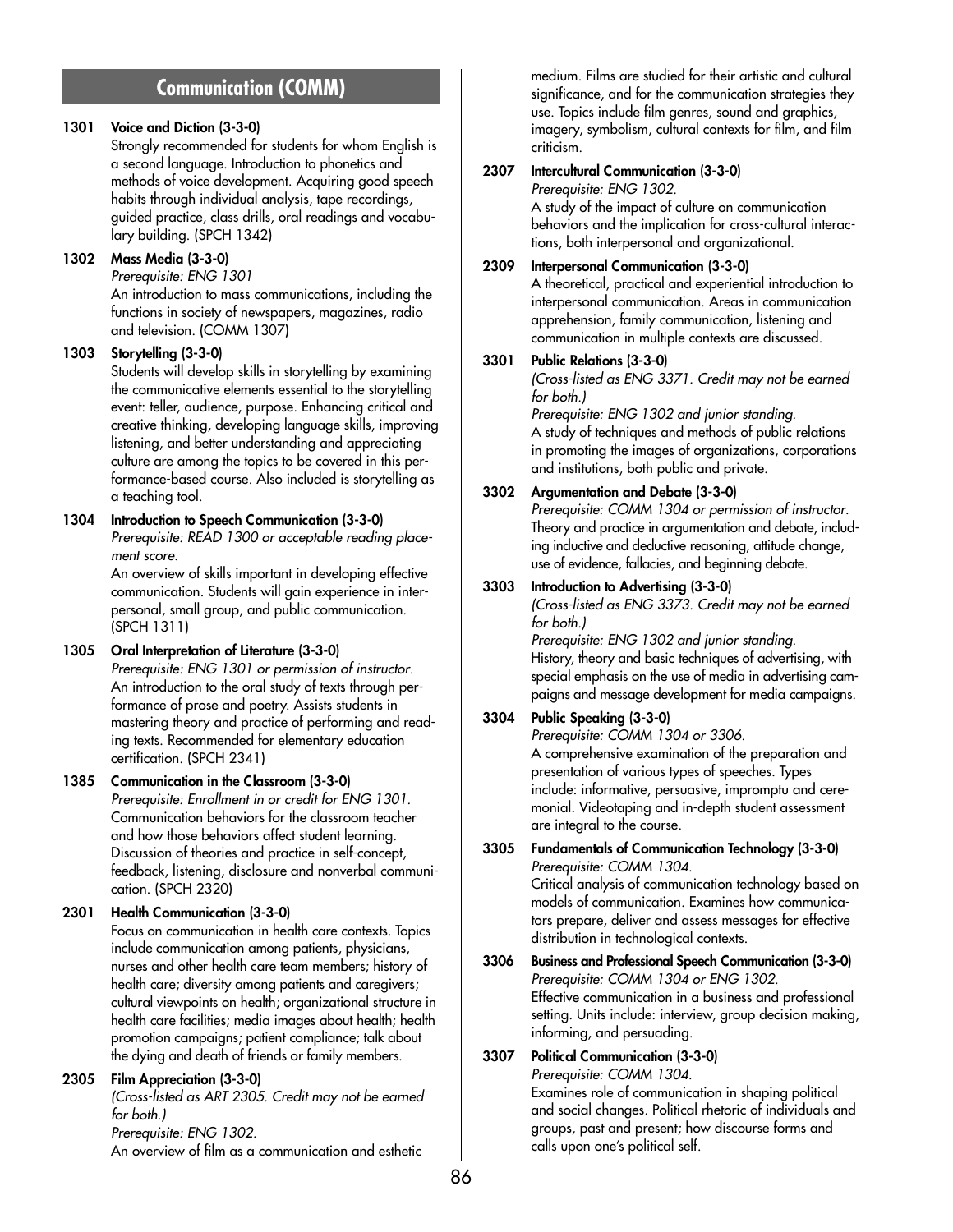#### **3308 Family Communication (3-3-0)**

*Prerequisite: Three hours of COMM.* Course reflects the trends in theory and practice in developing an understanding of the frameworks of communication as it relates to the family unit. Communication issues include intimacy, roles, power, decision-making, rules, quality dialogue and conflict.

#### **3309 Theory and Practice of Interviewing (3-3-0)**  *Prerequisite: COMM 1304.*

The application of communication theory to interview situations. This theory and practicum course is designed to aid the student in mastering specific skills appropriate to specialized settings such as selection interviews, appraisals, discipline interviews, exit interviews, computer-assisted interviews, journalistic interviews and investigative reporting, and survey and telephone interviews.

#### **3310 Women, Men and Communication (3-3-0)** *Prerequisite: Three hours of COMM.*

Course explores the theory and practice of communication between the sexes in personal relationships and professional contexts. The social construction of gender is also discussed.

#### **3311 Writing for the Media (3-3-0)**

*(Cross-listed as ENG 3333. Credit may not be earned for both.)*

*Prerequisite: ENG 1302 and either COMM 1302 or ENG 3302.*

Study and practice of writing techniques appropriate to print and broadcast media with emphasis on the relevance of these skills to managing media relations.

#### **3312 Writing for Presentation (3-3-0)**

*(Cross-listed as ENG 3334. Credit may not be earned for both.)*

*Prerequisite: ENG 1302 and either COMM 1302 or ENG 3302.*

This course covers writing for the media employed for presentations in business, industry and the professions. Possible course focuses include videoscripting, speechwriting and writing for slide and multimedia presentations.

#### **3313 Race, Ethnicity and Communication (3-3-0)**

#### *Prerequisite: COMM 1304.*

This course explores the inextricable and multidimensional relationship between race and communication. Students will understand how to transcend race using communication capital as a means of developing effective interactions. Specific attention to the construction of one's own racial/ethnic identity as well as those of other groups. Part I of the course will cover various foundations of interracial communication including topics such as language, identity, history, cultural influences, and theories. Part II will draw from this foundation and discuss interracial communication in a number of contexts such as in relationships, organizations, and the mass media.

#### **3320 Communication Theory (3-3-0)**

*Prerequisite: ENG 1301, ENG 1302, and 3 hours of COMM.* This course focuses on theories of communication that help students to understand the issues affecting the field today. These theories help students understand people's daily interactions in various contexts

#### **3330 Nonverbal Communication (3-3-0)**

*Prerequisite: COMM 1304.* Addresses how we communicate other than through the use of words. Topics will include body language (kinesics), use of space (proxemics), touch (haptics), and vocal variety.

#### **3399 Directed Study in Communication**

*Prerequisite: Formal approval by department chair and dean.*

Selected topics in the field; intensive individual study under the guidance of a member of the faculty.

#### **4301 Persuasive Communication (3-3-0)**

*Prerequisite: COMM 1304 and COMM 3302.* Study of the theories, techniques, forms, functions, applications, potential and limitations of persuasive communication for the individual and organizations. Utilizes classical rhetorical and contemporary communication theories.

**4310 Communication in the Organization (3-3-0)**

*Prerequisite: Three hours of COMM.* Emphasis on linking theories of organizational behavior and leadership to theories of human communication in dyadic, small group, presentational, and public contexts. Students have the opportunity to apply theories to real organizational settings by conducting diagnostic projects focusing on communication dynamics within the organizational setting.

## **4330 Communication Training and Development (3-3-0)** *Prerequisite: COMM 3306 or ENG 3302.* Methods of training and development are explored as

communication processes through which organizations help managers and employees improve performance and increase job satisfaction. Methods include discussion, simulation, programmed instruction, and multimedia presentation. Students learn skills required for designing a training program: assessing needs, interviewing, and writing the training proposal.

#### **4380 Communication Field Experience**

*Prerequisite: 60 hours toward degree and department approval.*

Placement of students in jobs involving areas in Communication Studies within the private and public sectors. Work may be paid or unpaid. Written reports, conferences with the instructor and other academic work are required. May be repeated once for credit.

### **4390 Issues in Speech Communication (3-3-0)**

*Prerequisite: Three hours of COMM.* The issues addressed in this course reflect current trends in speech communication. Possible topics to be offered in different semesters include: health communication, nonverbal communication, small group communication, training and development. With permission of department chair, may be repeated once for credit.

## **Graduate Courses**

#### **6301 Speech Communication for the Elementary School Teacher (3-3-0)**

*Prerequisite: Graduate standing.* An experientially-oriented course designed to explore the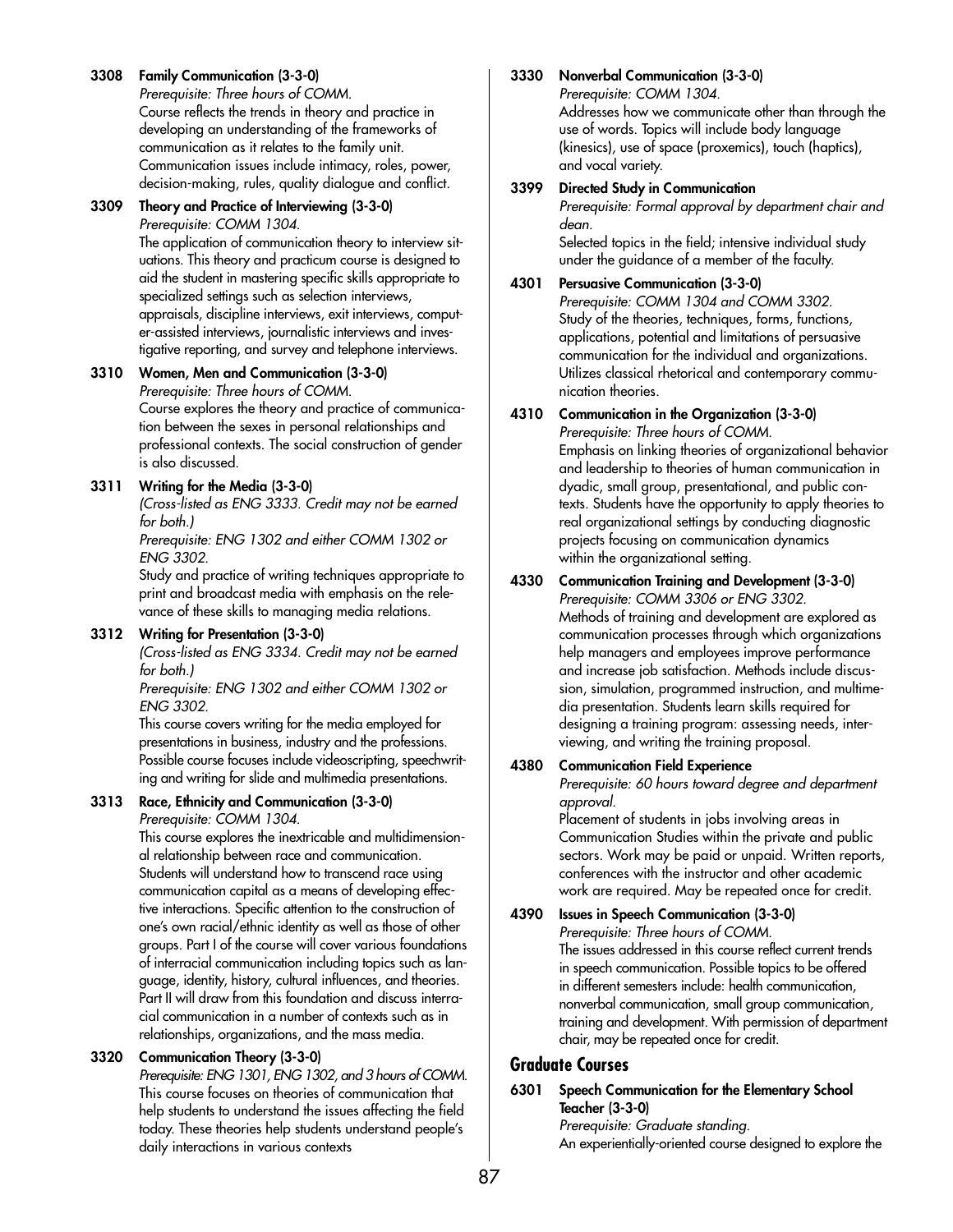theoretical and pragmatic rationale for using thoughtful communication strategies in the urban-centered elementary school classroom, with an emphasis on practical means of implementing those strategies effectively. Topics include voice and diction skills, public speaking, message structuring, discussion methods, cultural diversity, storytelling, active listening, and effective use of feedback.

#### **6302 Speech Communication for the Secondary School Teacher (3-3-0)**

#### *Prerequisite: Graduate standing.*

An experientially-oriented course designed to explore the theoretical and pragmatic rationale for using thoughtful communication strategies in the urban-centered secondary school classroom, with an emphasis on practical means of implementing those strategies effectively. Topics include conflict resolution, team building, leading a discussion, conducting an interview, structuring complex messages cultural diversity, communication apprehension, and feedback.

#### **6315 Integrated Communication for the Security/Criminal Justice Professional (3-3-0)**

*Prerequisite: Graduate standing or department approval.* This introduction explores ways in which security management and criminal justice professionals can become effective, integrated communicators (one-to-one, oneto-several, one-to-many) by examining relevant theories and applications unique to the security management environment. Topics include interviewing, accessing disclosure, building trust and credibility, handling difficult people, group decision making, and public presentation skills. Course assignments will include qualitative research projects and experiential learning.

# **Computer Information Systems (CIS)**

**1301 Introduction to Computer Based Systems (3-3-0)** *Prerequisite: MATH 1300.*

An overview of computer information systems, including computer hardware, software, procedures and systems, and human resources and their application in today's technological society. (Does not satisfy degree requirements in Engineering Technology.) (COSC 1301)

**2301 Computer Algorithms and Problem Solving (3-3-0)** *Prerequisite: CIS 1301.*

This course will examine the structure of program logic. Students will learn control logic, file handling, table logic, report structure, search techniques and program organization. (COSC 2390)

**2303 Introduction to Business Application Programming (3-3-0)** *Prerequisite: Grade of "C" or better in CIS 2301; may not be taken concurrently with CIS 2304.* An introductory course in program design and development. Students apply a structured, multi-phase program development process that features a series of steps involving understanding of a problem, formal problem definition, graphic design methodologies (particularly structure charts) and program specification through pseudocoding. Program design and development will be illustrated during this course by implementing code with a minimal set of structured COBOL. (COSC 1332)

- **2304 Intermediate Business Application Programming (3-3-0)** *Prerequisite: A grade of C or better in CIS 2301; May not be taken concurrently with CIS 2303.* This is a course in developing programming skills to solve business application problem. In this course, students will write programs in C and C++, Visual Basic, or other appropriate object-oriented programming languages.
- **3301 Systems Analysis and Design (3-3-0)** *Prerequisite: Completion of the common core plus 18 additional hours and CIS 2301.*

A study of systems thinking related to the system development life cycle. This course deals with traditional analysis, design and implementation through data flow analysis. The methods of analysis and design will be covered as well as data structures, data definition, normalization and system documentation. Credit will not be given for both CIS 2307 and CIS 3301.

#### **3302 Management of Information Systems (3-3-0)** *Prerequisite: Completion of the common core plus 18 additional hours and CIS 1301.*

A survey course dealing with the managerial and technical environments within which Management Information Systems (MlS) exist in business organizations. The student is introduced to a wide range of topics pertaining to the business use of information systems technology, including systems development, computer operations and international systems used by modern multinational corporations.

## **3303 Computer Hardware, System Software and Architecture (3-3-0)**

*Prerequisite: Completion of the common core plus 18 additional hours and a grade of C or better in CIS 2304 or CS 3330.*

This course presents a functional system level review of computing hardware and the organization of system components into architectural configurations. The principles of system software and its interaction with hardware will also be provided. In addition, a variety of operating systems internals and command languages will be covered.

#### **3304 Microcomputer Applications in Business (3-3-0)** *Prerequisite: CIS 1301 or CS 1305; junior standing.* An overview of computer applications, information needs in business and information systems. Microcomputer hardware and software applications also will be examined. The course reviews many software packages to support a microcomputer-based executive work station. Included are web development tools, electronic spreadsheets, file and database management systems and graphics packages.

#### **3305 Communications and Distributed Processing Systems (3-3-0)**

*Prerequisite: Completion of the common core plus 18 additional hours and a grade of C or better in CIS 3303.* Study of a range of new and developing technologies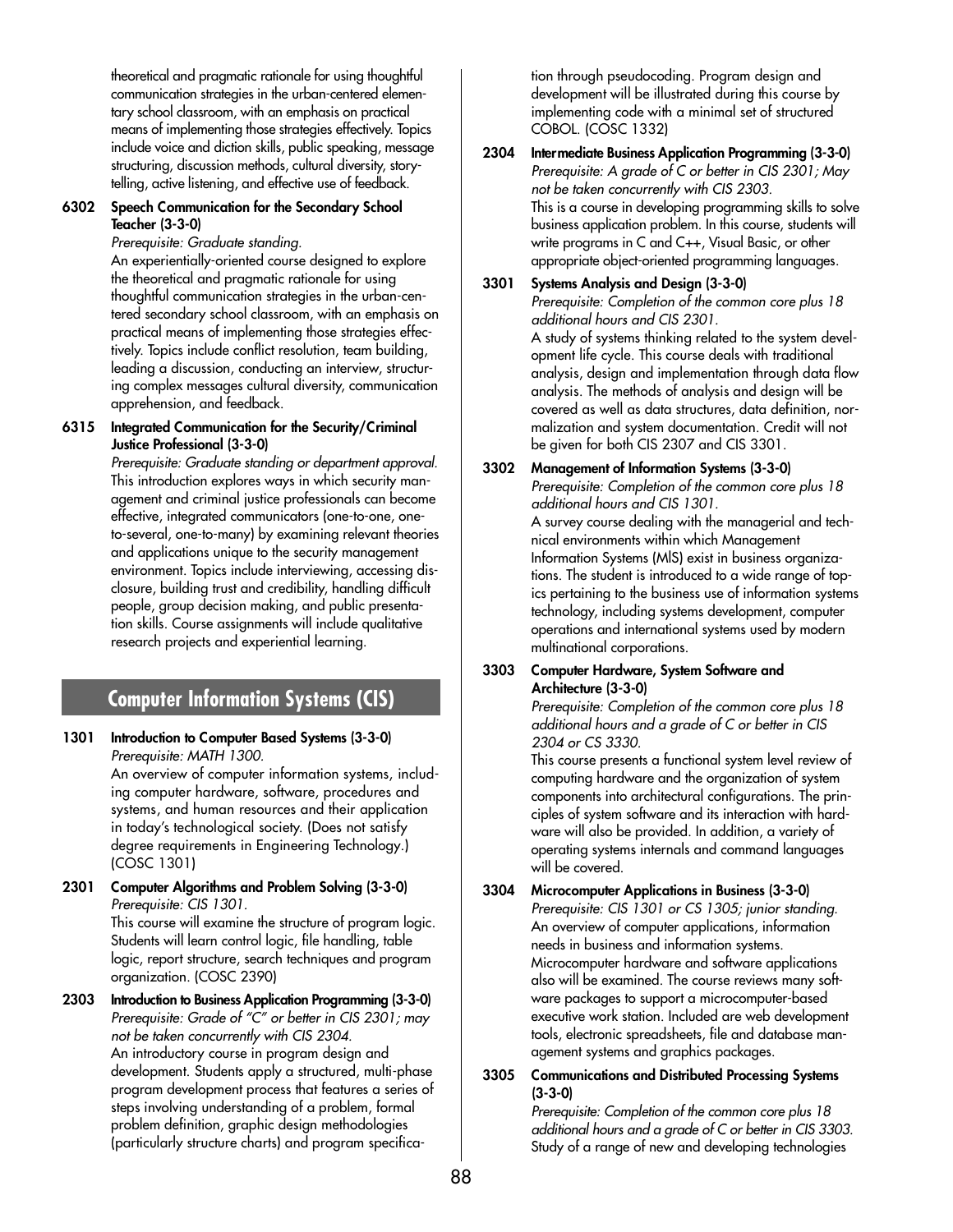including digital data and voice communication technologies, microcomputer-based networking and work station components, local area networks, intelligent computer load sharing networks, distributed and decentralized data processing and distributed databases. Topics also include communications transmission media such as links via telephone lines, satellite links, microwave channels and fiber optics.

#### **3306 Data Files and Databases (3-3-0)**

*Prerequisite: Completion of the common core plus 18 additional hours and a grade of C or better in CIS 2303 or CIS 2304.*

This course establishes a base of student knowledge in programming and systems development methods. Previous learning is placed in a context of database methods that have come to dominate the world of computer business applications. In keeping with this aim, the course stresses application development through fourth-generation programming techniques. Content of the course stresses basic knowledge in data structures, normalization of data, data modeling and database methods. Students should learn the construction of database schema.

#### **3309 Computer Graphics in Business (3-3-0)**

*Prerequisite: Completion of the common core plus 18 additional hours and CIS 1301.*

Presents the needs and applications for graphics in business. Also covers developments such as laser printer, advanced display techniques and the principles of software packages that generate graphics. Hardware innovations, such as video imaging into computer graphics systems, light pen, mouse and other input techniques are also covered.

#### **3310 Decision Support Systems (3-3-0)**

*Prerequisite: Completion of the common core plus 18 additional hours and CIS 1301 or equivalent computer literacy course.*

A study of how computers can be used as tools to assist management in problem solving and decision making. The course surveys traditional Decision Support Systems (DSS) technology and exposes the student to software packages used in DSS environments. Problem-solving techniques and decision-making models are presented.

### **3311 Programming Languages: Procedural, Nonprocedural and Fourth Generation (3-3-0)**

#### *Prerequisite: CIS 2301.*

Students are guided in the development of programs and implementation of systems through the use of procedural, nonprocedural and fourth generation languages. The major strengths and weaknesses of each group in business systems applications are surveyed.

#### **3312 CIS Communication, Reporting and Documentation Techniques (3-3-0)**

*Prerequisite: CIS 3301 and ENG 3302 or departmental approval.*

A combination writing and speech course designed to sharpen the writing and speaking skills of the CIS specialist. The writing section of the course will include the documentation of the systems life cycle activities and the production of user, reference and training manuals. The speaking section of the course will include methods and techniques of presenting materials and information to large and small groups including the use of graphs, charts and narratives using overhead projectors and computer-generated materials.

#### **3314 Social Impact of Information Technology for Business (3-3-0)**

*Prerequisite: Completion of the common core plus 18 additional hours and CIS 1301 or equivalent computer literacy course.*

This course focuses on social issues of the new Information Age. Information technology proliferation is changing society in many important new ways. These changes impact how business will operate in the next millennium. Students will gain an understanding of these profound implications.

#### **3319 Management of the Virtual Workplace (3-3-0)**

*(Cross-listed as ADM 3309. Credit may not be earned for both.)*

*Prerequisite: Completion of the common core plus 18 additional hours or instructor approval.*

Management of the virtual workplace encompassing telecommuters, entrepreneurs, and virtual office workers. Techniques include the use of e-mail, computerized meetings, virtual office design, web page development, and other forms of telecommunication as they become available. Simulation conducted via the Internet with other on-line participants.

#### **3321 Graphical User Interface Development Using Visual Basic (3-3-0)**

*Prerequisite: A grade of "C" or better in CIS 3306* This course is designed as an introduction to programming business applications using Microsoft's Visual Basic. Topics covered include analysis, design, coding, testing, debugging, and implementing structured programs in MS Visual Basic Design Environment while developing understanding of event driven programming.

#### **3330 JAVA: A Graphical User Interface (GUI) (3-3-0)** *Prerequisite: A grade of C or better in CIS 2301.* This is an introductory course in Graphical User Interface (GUI) concepts, design and programming using the JAVA programming language.

**3399 Directed Study in Computer Information Systems** *Prerequisite: Approval of department chair and dean.* Selected topics in computer information systems. Intensive individual study under the guidance of a member of the CIS faculty.

#### **4301 Information Resource Planning and Management (3-3-0)** *Prerequisite: CIS 3306 and MGT 3301.*

An overview of corporate strategic, tactical and operational planning and control techniques and methodologies. Elements of information systems planning and control include facilities, equipment, technical specialization, training and project definition and priority setting.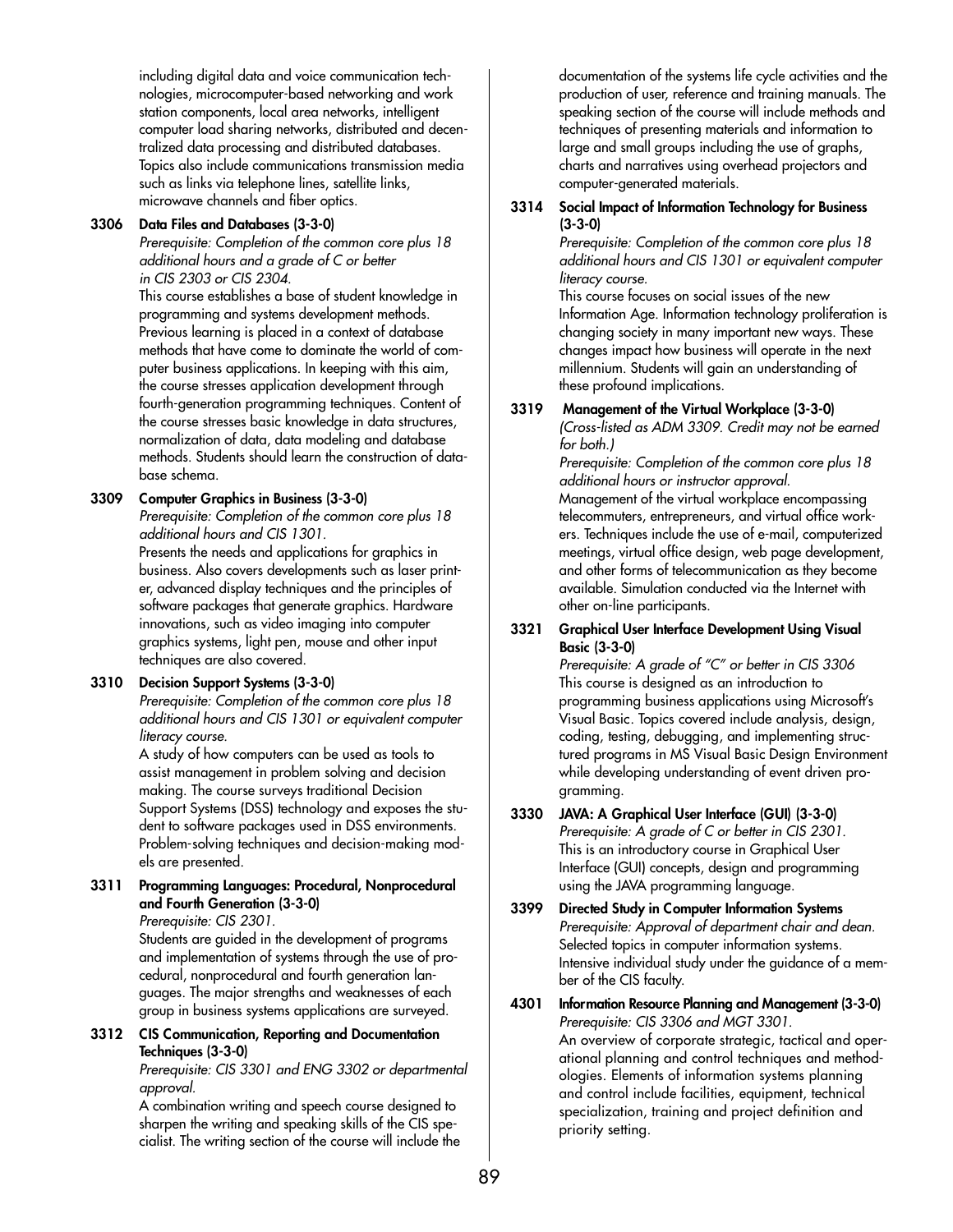#### **4303 Strategic Information Systems (3-3-0)**

*Prerequisite: Completion of the common core plus 18 additional hours and CIS 1301 or CS 1305.* This course emphasizes the use of computing and information technology for the strategic advantage of and issues involved in bringing advanced, computer-based technology and methods into the organization. Additionally, it covers the changing nature of the information technology profession as systems professionals are impacted by the use of strategic information systems.

#### **4305 Management of Telecommunications Systems (3-3-0)** *Prerequisite: CIS 3305.*

This course is a continuation of CIS 3305. It deals with managing telecommunications technologies and focuses on techniques for planning, organizing, directing and controlling voice and data communications environments.

#### **4309 Computer Control and Audit (3-3-0)**

*(Cross-listed as ACC 4309. Credit may not be earned for both.)*

*Prerequisite: Completion of the common core plus 18 additional hours, CIS 1301 and ACC 2302.* A study of the skills, tools and procedures needed to e ffectively evaluate computer-based information systems controls. Concepts and techniques used in Information Systems Audits are examined from general, industry-specific and technological perspectives. Exposure to business impact analysis, risk analysis and disaster recovery analysis is provided with emphasis on varying requirements of the business community.

#### **4310 Advanced Computer Control and Audit (3-3-0)** *Prerequisite: CIS 4309 and ACC 4308.*

Continuation of CIS 4309/ACC 4308. A study of advanced techniques and procedures for auditing modern information systems technology in business situations. Students will be exposed to the processes of evidence collection and assessment of computing and networking technologies as well as the effective management of information resources in modern business. Course includes sections on managing the EDP audit function in business and governmental organizations.

**4311 Computer Technology and the Future Seminar (3-3-0)** *Prerequisite: Completion of the common core plus 48* additional hours and declared business major. This course will study, discuss and debate current issues and trends in the field of computer technology as it relates to business, government and society. The broader issues of the role of technology in the future of mankind are also expected.

#### **4312 Systems Development Project**

*Prerequisite: A grade of C or better in CIS 3301, 3305, 3306, senior standing and successful completion of Writing Proficiency Exam.*

This is a capstone course. Emphasis is placed on the development of a computer application through life cycle methodology. In addition, students acquire additional knowledge in the specific concepts and skills of project management. Use of project management methods, project scheduling and control techniques, formal presentations and group dynamics in the analysis of information systems.

#### **4313 Electronic Commerce (3-3-0)**

*Prerequisite: Completion of the common core plus 18 additional hours and CIS 1301.* An overview of the technology and management issues relevant to business, intro-business, and business to business transactions. The economic model of electronic buying and selling.

#### **4314 Electronic Commerce and Strategy (3-3-0)**

*Prerequisite: CIS 4313 and CIS 3306.* Utilizes the previously learned electronic model of buying and selling to explore the use of electronic media as innovative approaches for effective business strategy. In this advanced course, the highly dynamic and rapidly expanding area of electronic commerce shall be viewed from an organizational perspective. An essential element of this course will be the analysis of cases to develop web strategies and plans for the business organization.

#### **4380 Field Experience (3-0-0)**

For more information and qualifications see Field Experience in the College of Business section of this catalog and/or the department chair for your declared major.

**4390 Special Topics in Computer Information Systems (3-3-0)** An investigation of the rapidly changing field of CIS, including such topics as computers and society, microand minicomputers and computer simulation models.

# **Computer Science (CS)**

#### **1105 Technology for Education Lab (1-0-2)** *Prerequisite: Credit or enrollment in CS 1305, or CS 1410, or CS 1408.* An introduction to authorware systems and presentation software for the development of interactive teaching

materials and classroom presentations. Examples of computer-based instruction and tutoring systems will be discussed. The use of CS-ROM multimedia teaching materials will be introduced.

- **1305 Introduction to Computer Technology (3-3-0)** *Prerequisite: MATH 1300 or placement by exam.* Topics include the history and nature of computers, ethical and other societal issues, an overview of computer hardware and software (with an emphasis on computer applications and the use of standard software packages). The use of the Internet for communication and research is introduced. (COSC 1306 or COSC 1316)
- **1408 Introduction to Computer Science and FORTRAN (4-4-0)** *Prerequisite: Credit or enrollment in MATH 1306 or* MATH 1404; and placement in ENG 1301 or above. History, nature and uses of the computer, algorithms and flowcharts, number systems and structuring, with an overview of computer hardware and software, computing systems and applications. Computer projects are run in the FORTRAN programming language. Closed labs on key topics will be conducted. (COSC 1417)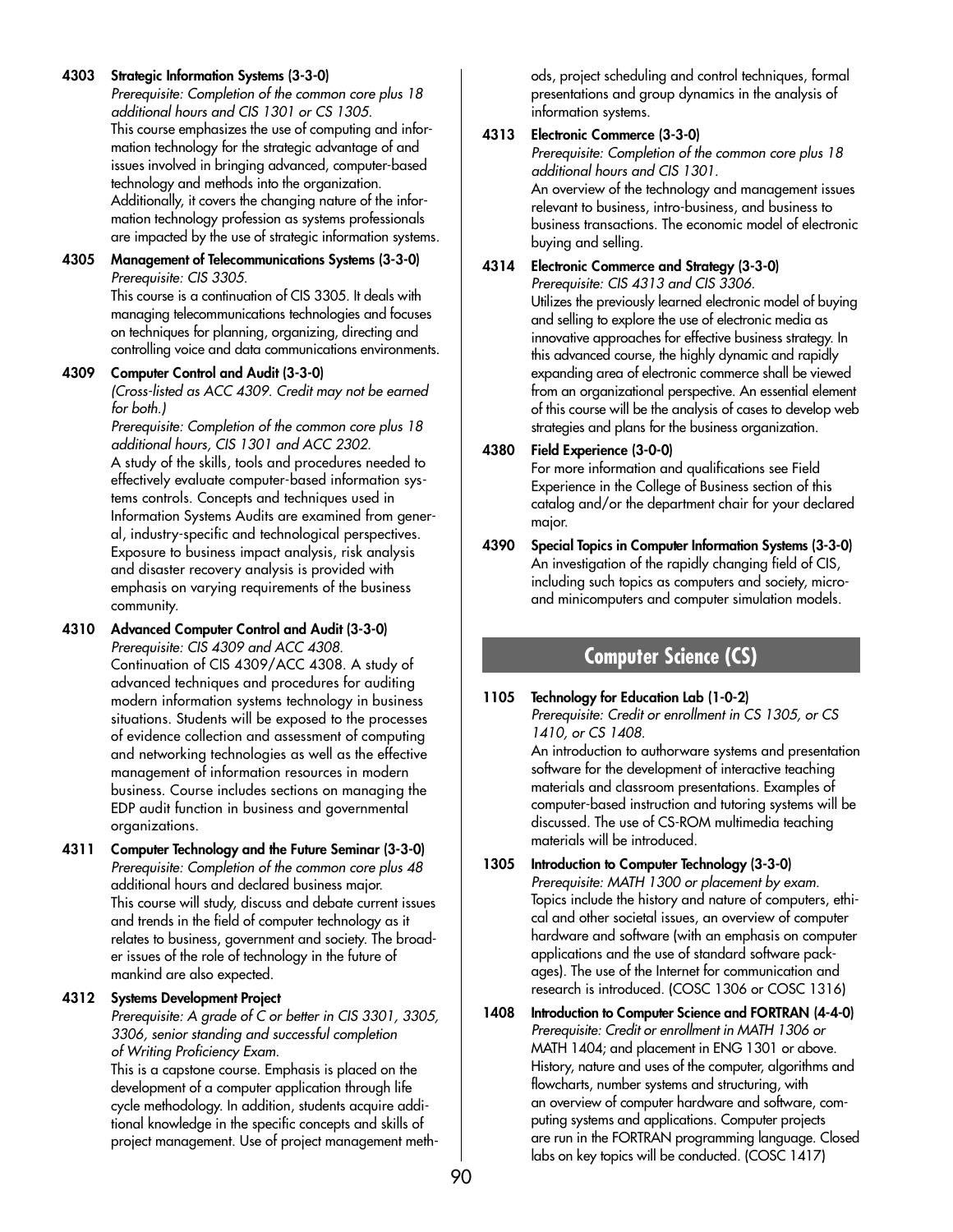**1410 CS I-Introduction to Computer Science with C++ (4-3-2)** *Prerequisite: Credit or enrollment in MATH 1404 or MATH 1505 or MATH 1306; and placement in ENG 1301 or above History*, nature and uses of the computer; algorithms; number systems; information representation; and organization, with an overview of computer hardware and software, computing systems and major applications. Ethical and societal issues are discussed. An introduction to high-level languages with an emphasis on programming in C++. Control statements, subprograms, data types, arrays, and streams. Closed (supervised) laboratories are conducted on: an introduction to Microsoft Windows, and a C++ programming environment; appropriate programming exercises emphasizing top-down design methodology and simple and structured data types; and key topics of the discipline and areas of application Designed as a first course for majors in Computer and Mathematical Sciences (COSC 1420)

#### **2310 CS II-Introduction to Data Structures and Algorithms (3-3-0)**

*Prerequisite: Grade of C or better in CS 1410 and credit or enrollment in MATH 2401*

Arrays, records (C++ structs), classes and data abstraction, object-oriented software development, pointers, dynamic data structures, linked structures, elementary and searaching and sorting algorithms, recursion, and introduction to algorithm complexity analysis.

**3300 Object-Oriented Programming and Concepts (3-3-0)** *Prerequisite: Grade of C or better in CS 2310.* Provides practical guidance on the construction of object-oriented systems. The Unified Modeling Language (UML) is used as a tool for analysis and design and the JAVA language is used for implementation. Key concepts of object-Oriented Programming methodology as discussed.

## **3304 Data and Information Structures (3-3-0)**

*Prerequisite: Grade of C or better in CS 2310 and MATH 2305.*

Development of methods for organizing and processing data sets.Types of data structures analyzed include linear lists,stacks, queues, trees, and graphs. Algorithm analysis methods are used throughout to analyze the various data structures and algorithm design alternatives.

#### **3306 Introduction to Theory of Computation (3-3-0)**

*(Cross-listed as MATH 3316. Credit may not be earned for both.)*

*Prerequisite: Grade of C or better in CS 2310, MATH 2305 and MATH 2307.*

An introduction to the modern theory of computing. Topics selected from the abstract algebra, finite automata, regular expressions, regular languages, pushdown automata, context-free languages, and Turing machines. The capabilities and limitations of abstract computing devices are investigated form a theoretical perspective.

#### **3308 Numerical Methods (3-3-0)**

*(Cross-listed as MATH 3308. Credit may not be earned for both.)*

*Prerequisite: Grade of C or better in CS 1408 or CS*

*1410, MATH 2307 and credit or enrollment in MATH 3301.*

Develop and implement algorithms used in solving a variety of problems from science and engineering, including numerical solutions of linear systems of equations and nonlinear equations, curve fitting, approximation, numerical differentiation and integration, and numerical solutions of ordinary differential equations. Computer techniques are used in obtaining and analyzing numerical solutions.

#### **3320 Introduction to Software Engineering (3-3-0)**

*Prerequisite: Grade of C or better in CS 3304* Provides the students with a theoretical, and a practical, understanding of the development of large software systems. The theoretical component is supported with readings, lecture, and discussion. The practical component consists of preparation of software systems using software engineering principles.

#### **3330 Introduction to Geometric Modeling (3-3-0)**

*(Cross-listed as MATH 3330. Credit may not be earned for both.)*

*Prerequisite: Grade of C or better in MATH 2403, MATH 2307 and CS 2310.*

Mathematical methods for the definition and manipulation of geometric shapes. Topics include Bezier curves and surfaces, B-spline curves and surfaces, Coons surfaces, Gordon surfaces, Gregory surfaces, tensor product forms, and subdivision methods. Applications of geometric modeling to computer animation, aircraft design, automobile design, and other areas will be discussed.

#### **3401 Introduction to Computer Organization and Assembly Language (4-4-0)**

*Prerequisite: Grade of C or better in CS 1410 or CS 1408.*

Organization of General purpose Computers; data representation and arithmetic, instruction sets and addressing modes; assembly language programming; computer arithmetic, program control structures; basic I/O operations, memory hierarchies. Laboratory assignments include assembly language programming.

#### **3402 Digital Logic (4-3-2)**

*Prerequisite: Grade of C or better in: CS 2310, CS 3401 and MATH 2305.*

Topics include: analysis and synthesis of combinational and sequential switching network; optimization methods using random logic gates, multiplexers, decoders, registers, counters, and programmable logic devices. Laboratory exercises involve the design and implementa-

tion of digital circuits. Emphasis is on the use of CAD tools in the design, simulation, and testing of digital circuits.

#### **4294 Senior Seminar**

*(Cross-listed as MATH 4294. Credit may not be earned for both.)*

*Prerequisite: Advanced standing, ENG 3302, COMM 1304, departmental approval and passing score on the Writing Proficiency Exam.*

An intense, structured seminar. Students are exposed to the world community as it relates to their major (involv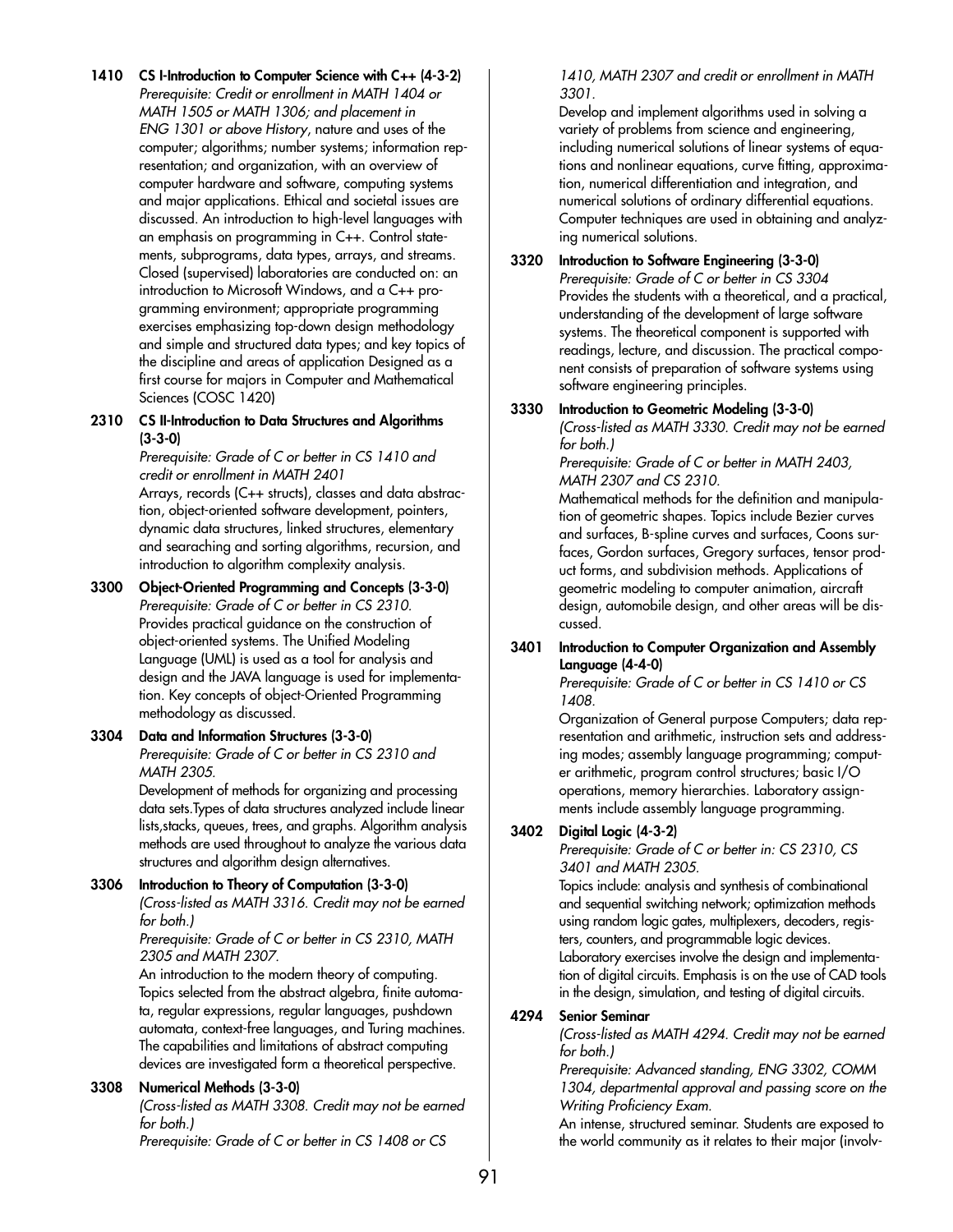ing a written and oral report on cultural issues as well as discussion of these topics); ethics is discussed as it relates to the subject. In addition, students prepare a written proposal for a senior project. Attendance at departmental colloquia is also required.

#### **4301 Advanced Numerical Methods for Science and Engineering (3-3-0)**

*(Cross-listed as MATH 4301. Credit may not be earned for both.)*

*Prerequisite: MATH 3308, MATH 2403 and MATH 3301.* Advanced topics in numerical mathematics, including the numerical solution of ordinary and partial differential equations and advanced methods in numerical linear algebra. Programming projects are stressed that use the computer to solve physical and engineering problems. This course may be used to fulfill the writing application course requirement with additional prerequisites of CS 4294, ENG 3302 and COMM 1304.)

#### **4302 Computer Systems Architecture (3-3-0)**

*Prerequisite: Grade of C or better in CS 3402.* Main topics in general-purpose computer architectures, including CPU organization, instruction set design with case studies from RISC and CISC architectures, control unit design, hardwired and microprogrammed pipelined and parallel execution; memory hierarchy and technology, virtual, cache and interleaved memory; input/output systems. Parallel architectures, including superscalar processors, vector processors and multiprocessor architectures.

**4303 Programming Language Concepts (3-3-0)** *Prerequisite: Grade of C or better in CS 3304.*

Provides a foundation in the concepts and implementation of modern programming languages. Imperative, functional, logic, and object-oriented programming paradigms are covered.

**4306 Mathematical Models and Computer Simulation (3-3-0)** *(Cross-listed as MATH 4306. Credit may not be earned for both.)*

*Prerequisite: MATH 3302 or MATH 3310 and CS 1408 or CS 1410.*

Quantitative modeling of industrial systems, computer simulation languages; discussion of problems encountered in constructing simulation programs. This course may be used to fulfill the writing application course requirement with additional prerequisites CS 4294, ENG 3302 and COMM 1304.

**4310 Principles of Computer Graphics (3-3-0)** *Prerequisite: CS 2310 and MATH 2307* Analytical treatment of computer graphics; input, transformation and display of graphical data; graphical algorithms and languages; emphasis on current developments.

#### **4312 History of Applied Mathematics (3-3-0)**

*(Cross-listed as MATH 4312. Credit may not be earned for both.)*

*Prerequisite: MATH 2401 or MATH 1306 and department approval*

The course traces the development of mathematics and its applications from the Greek mathematicians through the modern age including the development of computer techniques in applied mathematics. This course may be used to fulfill the writing application course requirement with additional prerequisites CS 4294, ENG 3302 and COMM 1304.

#### **4315 Operating Systems (3-3-0)**

*Prerequisite: Grade of C or better in CS 3304 and CS 3306.*

Basic concepts of operating systems including concurrent process management, I/O device management, and storage management (virtual memory and file systems). UNIX/WindowsNT serve as standard examples.

#### **4318 Theory of Database and File Structures (3-3-0)** *Prerequisite: CS 3304 and CS 3306.*

An introduction to the theory of database and file structures with an emphasis on general principles and algorithmic issues as well as a conceptual overview of the design, construction and maintenance of database and file processing systems. After the various models are considered, specific attention is given to advanced topics such as data integrity, optimization and distributed environments.

#### **4320 Software Engineering (3-3-0)**

*Prerequisite: CS 3320* Software engineering and design considerations, including software design, definition, representation techniques and methodologies.

### **4322 Theory of Algorithms (3-3-0)**

*Prerequisite: CS 3304 and CS 3306.* Detailed study of the main algorithmic techniques of computer science (e.g., sorting and searching) and analysis of the operating characteristics and complexity of selected algorithms.

### **4325 Computer Network Architecture (3-3-0)**

*Prerequisite: CS 3402.*

Architectures and operating systems of distributed networks including data communication, local networks, public networks and design alternatives.

#### **4328 Parallel Computing (3-3-0)**

*(Cross-listed as MATH 4328. Credit may not be earned for both.)*

*Prerequisite: Grade of C or better in CS 2310 and CS/MATH 3308*

Introduces fundamental concepts of parallel computers and parallel/distributed computation. A semester project involving parallel algorithm design, software implementation and results analysis to solve scientific and/or engineering application problems in parallel will be assigned. This course may be used to fulfill the writing application course requirement with additional prerequisites of CS 4294, ENG 3302 and COMM 1304.

#### **4330 Concepts of Artificial Intelligence and Knowledge Systems (3-3-0)**

*Prerequisite: CS 3304 and CS 3306.* Primary topics in artificial intelligence including problem representation, knowledge representation, cognition models, natural language, search methods, automated deduction and applications.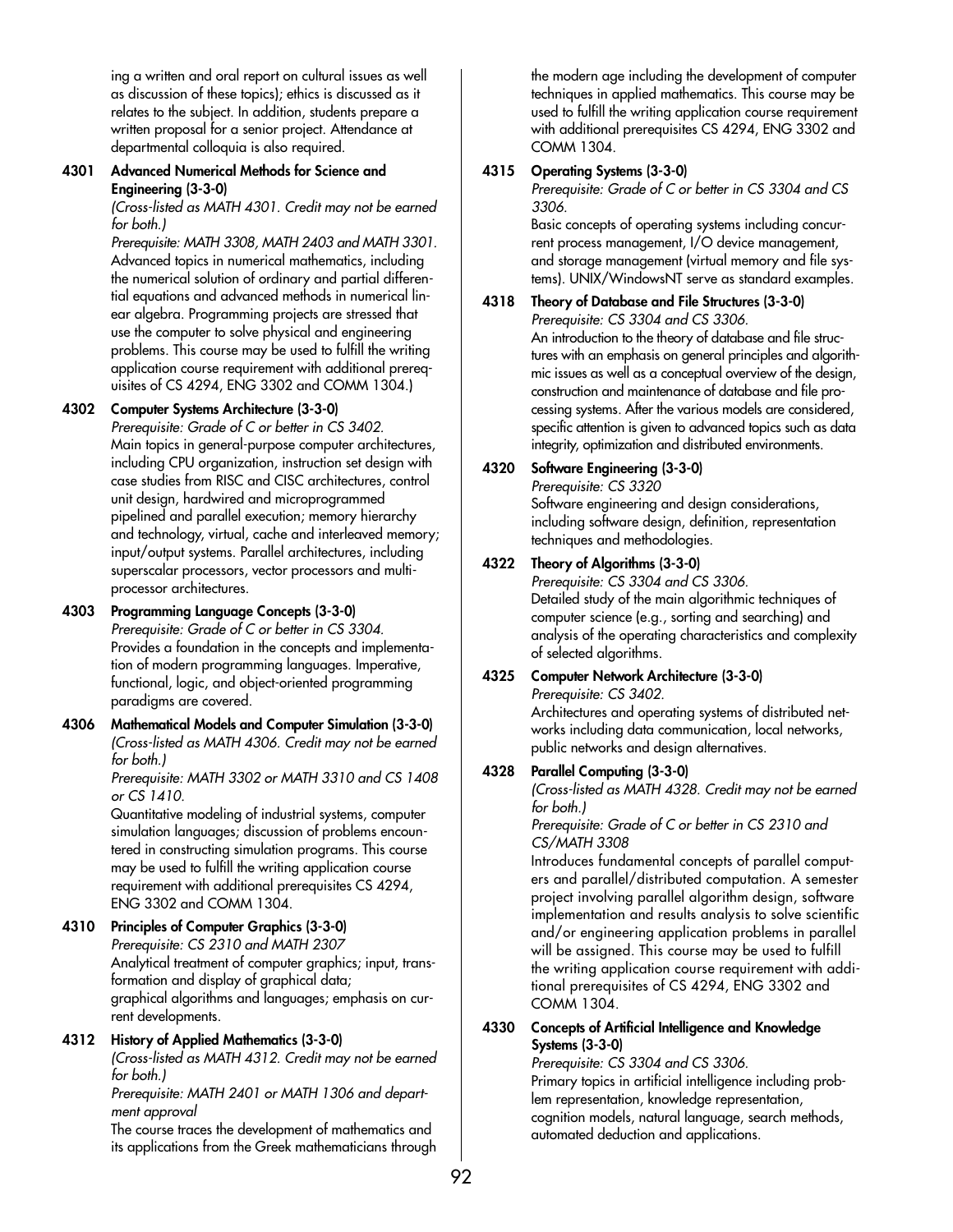#### **4333 Theory and Applications of Neural Nets (3-3-0)**

*(Cross-listed as MATH 4333. Credit may not be earned for both.)*

*Prerequisite: Grade of C or better in MATH 2307, MATH 2403, and CS 2310.*

Introduction to basic concepts of neural networks used in supervised and unsupervised learning. Several learning rules and algorithms will be presented along with applications.

#### **4334 Fuzzy Logic: Theory and Applications (3-3-0)**

*(Cross-listed as MATH 4334. Credit may not be earned for both.)*

*Prerequisite: Grade of C or better in CS 2310 and MATH 2307.*

This course will cover important ideas in the theory and applications of fuzzy logic as operations on fuzzy sets, alpha cuts, possibility measure, ruled based computations, associative memories and other topics as time permits.

#### **4380 Field Experience**

*Prerequisite: At least 60 semester hours, grade of B or better in CS 3304, 3306 and 3402 and approval of department chair.*

Selected students are placed in jobs in the local community which are related to and reinforce their academic training. Positions are full time, salaried and last the duration of a semester. Recommended for students not already employed in their area of study.

## **4390 Selected Topics in Computer Science (3-3-0)**

*Prerequisite: Department approval.*

Intensive study of one or more major topics in computer science, especially with respect to a new or emerging area. Course may be repeated for credit with department approval.

#### **4395 Senior Project in Computer Science**

*(Cross-listed as MATH 4395. Credit may not be earned for both.)*

*Prerequisite: COMM 1304, ENG 3302,grade of B or better in CS 4294, 3.0 GPA, senior standing and department approval.*

Intensive study under the guidance of a member of the Computer and Mathematical Sciences faculty which culminates in an individually researched and formally written report and oral presentation dealing with the applications of computer science in the student's area of specialization and related to one type of business or industry in the Houston area.

#### **4396 Senior Thesis**

*Prerequisite: Approval of department chair and the student's advisor for CS 4395.*

Intensive study under the guidance of a member of the Computer and Mathematical Sciences faculty which continues and expands the research carried out in CS 4395. A formal written report and oral presentation will be required.

#### **4399 Directed Study in Computer Science**

*Prerequisite: Approval of department chair and dean.* Selected topics in computer science. Intensive individual study under the guidance of a member of the Computer and Mathematical Sciences faculty.

# **Criminal Justice (CJ)**

#### **1301 Crime, Law and Society (3-3-0)**

*Prerequisite: Completion or co-enrollment in ENG 1301.* An overview and description of the criminal justice system is presented, including its goals, its relationship to other governmental bodies and its relationship to society. Also included is the study of the basic components of the criminal justice system. (CRIJ 1301)

#### **2301 The Police System (3-3-0)**

*Prerequisite: CJ 1301.* An overview of philosophical and ethical issues sur rounding the role of police in a democratic society. (CRIJ 2328)

#### **2302 The Criminal Court System (3-3-0)**

*Prerequisite: CJ 1301.* The history, philosophy and basic concepts of the legal system are studied. The criminal justice legal process from inception to appeal is also presented. (CRIJ 1306)

## **2303 The Correctional System (3-3-0)**

*Prerequisite: CJ 1301.* The historical and philosophical development of the correctional system is examined. The role of correc tional agencies, their personnel and their relationship to the criminal justice system is emphasized. (CRU2313)

## **3300 Research Methods in Criminal Justice (3-3-0)**

*Prerequisite: CJ 1301, CJ 2301, CJ 2302, CJ 2303.* Introduction to the design and implementation of research in the field of criminal justice. The principles of research methods and design for use in policy analysis, content analysis and analysis of secondary data will be presented. Considerable attention will be given to the application of design and implementation as it relates to criminal justice within a real world context.

### **3301 Criminology (3-3-0)**

*Prerequisite: CJ 1301, PSY 1303 or SOC 1303.* An overview of criminal behavior, its impact on the criminal justice system and theories of criminal behavior are presented.

#### **3302 Criminal Investigation (3-3-0)**

*Prerequisite: Completion of Criminal Justice core.* The history and theory of criminal investigation, investigative procedures, conduct at the crime scene, collection and preservation of evidence and problems of successful prosecution are studied. The law and procedure affecting case preparation and presentation are emphasized.

### **3304 Criminal Law (3-3-0)**

*Prerequisite: Completion of Criminal Justice core.* This course examines the elements of the various specific crimes against persons and property, along with associated legal concerns. General legal principles are studied and related to the Texas Penal Code.

## **3305 Criminal Evidence and Procedure (3-3-0)**

*Prerequisite: Completion of Criminal Justice core.* Laws of evidence and procedure are studied through examination of case law and the Texas Code of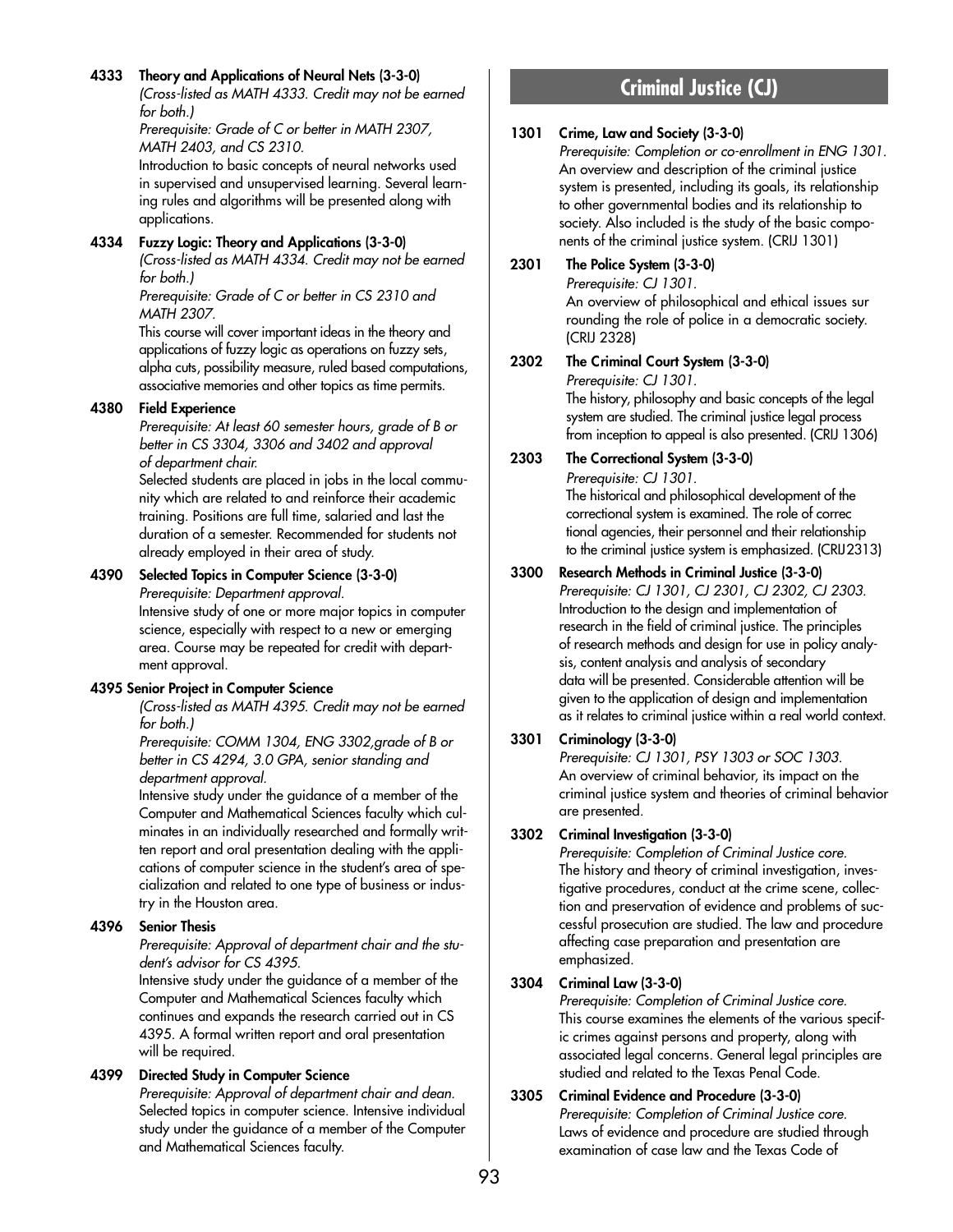Criminal Procedure. Emphasis is given to the rules governing admissibility of various classes of evidence, as well as their exceptions.

#### **3306 Crime and Delinquency (3-3-0)**

*Prerequisite: Completion of Criminal Justice core.* Delinquent behavior and the role and responsibility of the criminal justice system in controlling delinquency are examined. Special emphasis is placed on social problems contributing to delinquency as well as current treatment methods.

#### **3307 Community Oriented Policing (3-3-0)**

*Prerequisite: Completion of Criminal Justice core.* The nature of the community and its impact on the police is explored. Those factors that contribute to conflict and inhibit police-community relations are studied in order to discover how the police and the community can achieve a more cooperative relationship.

#### **3308 Juvenile Justice System (3-3-0)**

*Prerequisite: Completion of Criminal Justice core.* The history, philosophy and role of the juvenile court with emphasis on jurisdiction, treatment, criminal proceedings and the family court is presented.

#### **3309 Security and the Law (3-3-0)**

*Prerequisite: Completion of Criminal Justice core.* The functional aspects of security investigation and the legal restrictions placed on non-governmental related activities are presented. These include industrial, commercial, campus and private security entities.

#### **3311 Ethics of Social Control (3-3-0)**

*Prerequisite: Junior or senior standing, or permission of instructor.*

This course explores the role of law in controlling behavior, examines questions of individual responsibility and governmental authority and covers professional ethics in law, corrections and law enforcement.

#### **3312 Institution-Based Corrections (3-3-0)**

*Prerequisite: Completion of Criminal Justice core.* This course is a comprehensive examination of the history, philosophy and management of prisons. The effectiveness of jails and prisons for the purposes of retribution, incapacitation, deterrence and rehabilitation is evaluated.

#### **3313 Community-Based Corrections (3-3-0)**

Prerequisite: Completion of Criminal Justice core. The history, philosophy and legal authority of community correctional alternatives is presented. Community corrections include probation, parole, fines, diversion, restitution, community treatment centers, work/study release centers and half-way houses.

#### **3316 Victimology (3-3-0)**

*Prerequisite: Junior standing.* Examines the role of the victim in the criminal process. Emphasis is given to victims' rights and responsibilities)

#### **3317 Race and Crime (3-3-0)**

*Prerequisite: Junior standing.*

Examines impact of race on victimization, criminal behavior and type and seriousness of legal sanctions. Emphasis is given to disproportionate representation of minorities in the criminal justice system.

#### **3318 Sex Crimes (3-3-0)**

*Prerequisite: Completion of Criminal Justice core.* Examines sexual activities prohibited by law with special attention given to activities of rape, prostitution, homosexuality, abortion issues, pornography, some serial murders, and juvenile related offenses. Emphasis will also be given to causative factors and societal attitudes concerning these crimes and others which have a sexual orientation.

#### **3319 Legal Research (3-3-0)**

*Prerequisite: Junior standing.* Study of the principles of legal problem solving using

research materials available in a law library. Students will be introduced to various legal texts, Shepard's citations, statutes [PE1], case reporters. Assignments involve practical research applications.

#### **3320 Statistics in Criminal Justice (3-3-0)**

*Prerequisite: CJ3300 or departmental approval and MATH 1301 or 1310.*

Introduction to data analysis in criminal justice. Emphasis will be placed on the application of quantitative measures to the study of the prevention, interdiction and suppression of criminal behavior. The course will examine both descriptive and inferential statistics. In addition, students will be introduced to data analysis through the use of statistical computer software.

#### **4301 Police Management (3-3-0)**

*Prerequisite: Completion of Criminal Justice core.* Traditional and contemporary police organization, management and administration methods and theories are reviewed and analyzed. Special emphasis is given to planning, supervision and policy development.

#### **4302 Organized Crime (3-3-0)**

*Prerequisite: Senior standing and completion of Criminal Justice core.*

A historical survey is made of organized crime including basic knowledge of the organizational function and structure of crime. Societal factors, preventive techniques and control systems are stressed.

#### **4303 Vice, Drugs and the Law (3-3-0)**

*Prerequisite: Senior standing and completion of Criminal Justice core.*

The historical, philosophical and legal aspects of vice activities and drugs are examined. An analysis is made of the reactions of the police and society to victimless crime. The classification, description and extent of the drug problem is surveyed.

#### **4304 White Collar Crime (3-3-0)**

*Prerequisite: Completion of the Criminal Justice core and senior standing.*

A comprehensive examination of the nature, extent and consequences of white collar crime. Emphasis on explanation from the criminological perspective and sanctioning from a multicultural perspective.

#### **4305 Correctional Counseling (3-3-0)**

*Prerequisite: CJ 3312.* An introduction to the philosophy and objectives of counseling. The prison is viewed as a community and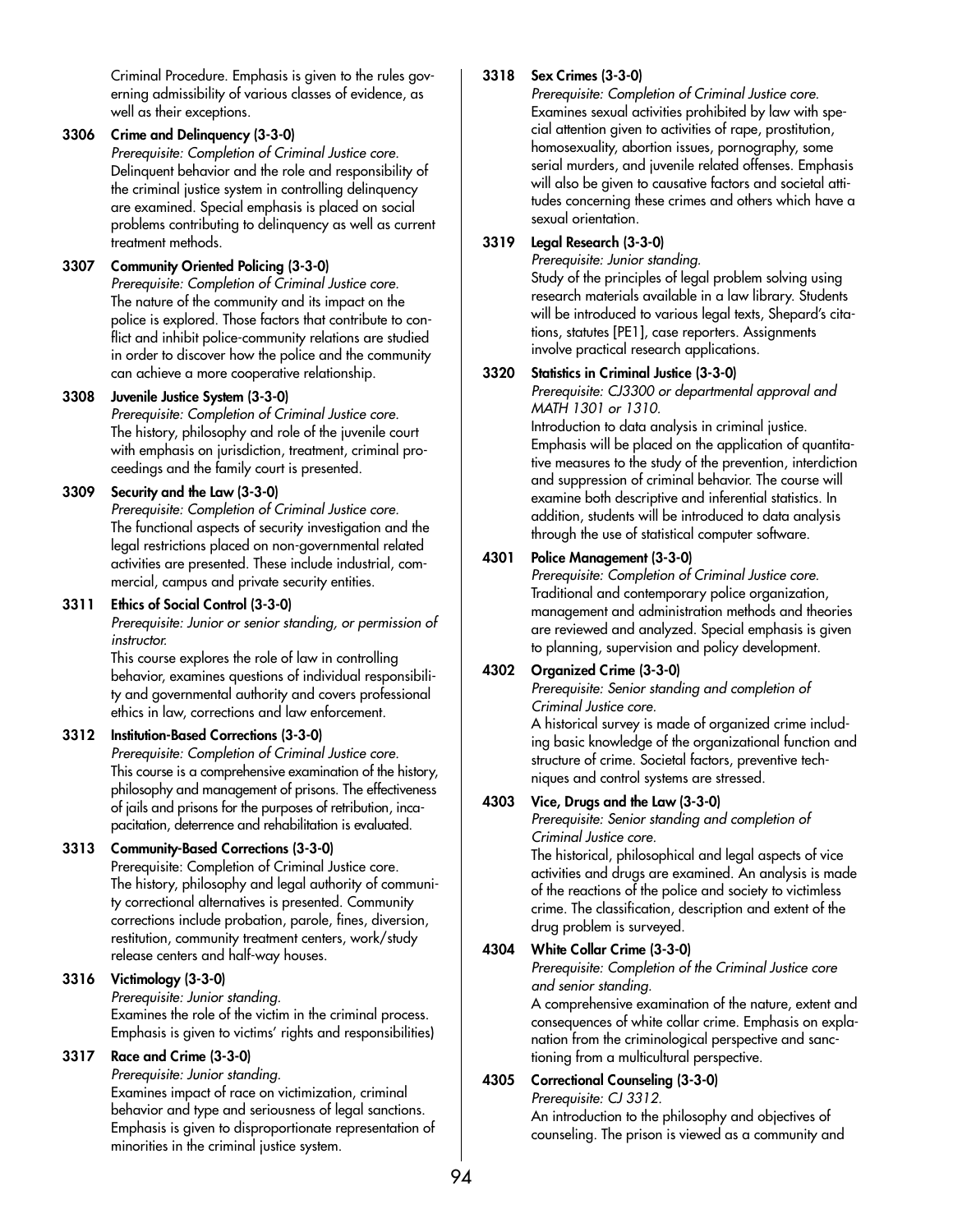the group counseling process in this setting is given special attention. Problems relating to custody and treatment are examined.

#### **4306 Domestic Terrorism (3-3-0)**

*Prerequisite: Senior standing.*

This course will examine the development, organization and activities of the various groups that have been labeled as threats to state and national security. Special attention will be given to their disproportionate impact on the American Criminal Justice System.

## **4307 Legal Rights of the Convicted (3-3-0)**

*Prerequisite: CJ 3312.*

A comprehensive analysis of the legal rights of prisoners, probationers and parolees derived from case law, statutes and constitutional principles on both state and federal levels.

#### **4309 Seminar in Criminal Justice Films (3-3-0)** *Prerequisite: Senior standing.*

This course examines the substance contributions of films, a familiar aspect of American culture, to citizen attitudes and stereotypes about the criminal justice system, criminology and the law.

#### **4310 Criminal Court Administration (3-3-0)**

*Prerequisite: Completion of Criminal Justice core and 3 additional hours in law-related course work.* The role of the criminal court manager is explored. The organization, structure and operations of criminal courts are examined through the application of principles of supervision, management and human relations.

#### **4311 Security Management (3-3-0)**

*Prerequisite: CJ 3309.*

The organization, administration and management of the security function are examined from the perspective of efficiency and effectiveness. This course surveys organizations in business, industry and government. Particular emphasis is placed upon policy and decision-making, training, personnel development and budgeting.

#### **4312 Research Topics (3-3-0)**

*Prerequisite: Criminal justice major, senior standing and department approval.*

This course provides a unique opportunity for the criminal justice major to conduct in-depth research into an area of the student's field of interest. A major paper is required.

#### **4313 International Criminal Justice (3-3-0)**

*Prerequisite: Criminal justice major and senior standing.* Examines and analyzes the structure and operation of various criminal justice systems from an international perspective.

**4314 Women and the Criminal Justice System (3-3-0)** *Prerequisite: Criminal justice major and senior standing.* Provides an in-depth look at women's participation in three areas of criminal justice-as offenders, as victims and as criminal justice professionals.

#### **4370 Senior Seminar in Criminal Justice (3-3-0)** *Prerequisite: Criminal Justice major and senior standing.* Students will address current issues in criminal justice. Analytical skills to frame the problem and suggest solutions will be stressed. The oral and written presentations

in class will emphasize problem solving techniques and analysis. Ethical, political and social issues that impact criminal justice research will also be examined.

#### **4380 Field Experience**

*Prerequisite: Criminal justice major, junior standing, 2.5 GPA and departmental approval.*

Selected students are placed in criminal justice agencies for 120 hours, applying academic training to practical situations. Recommended for criminal justice majors who are not employed in the criminal justice system. Practitioners, however, may apply for an internship in an area of criminal justice other than the one in which they normally function.

#### **4390 Special Topics in Criminal Justice (3-3-0)**

Prerequisite: Criminal justice major and senior standing. Selected topics or current issues in criminal justice, taught by faculty, visiting lecturers or others who possess a special area of expertise.

#### **4680 Field Experience**

*Prerequisite: Criminal justice major, junior standing, 2.5 GPA and departmental approval.*

Selected students are placed in criminal justice agencies for 240 hours, applying academic training to practical situations. Recommended for criminal justice majors who are not employed in the criminal justice system. Practitioners, however, may apply for an internship in an area of criminal justice other than the one in which they normally function.

## **Senior/Graduate Courses**

No more than six hours of 500-level courses may be taken for undergraduate credit by senior CJ majors. Department approval is required.

#### **5360 Security and Crisis Management: Theories and Practices (3-3-0)**

*Prerequisite: CJ 1301, CJ 2301, CJ 2302, CJ 2303, senior/graduate standing.*

The management of the security function is examined through the study of management strategies and case studies. Discussions and research will include policies and procedures, fiscal management, audits and surveys and organizational structures and operations and crisis management.

#### **5362 Risk Analysis and Abatement (3-3-0)**

*Prerequisite: CJ 1301, CJ 2301; CJ 2302, CJ 2303, senior/graduate standing.*

This course surveys a variety of procedures, programs and policies used to form a strategic business security plan to neutralize an organization's vulnerabilities and measure the effectiveness of its security. Strategies to prevent and reduce risks inherent in the private business sector will be discussed and analyzed.

## **Graduate Courses**

#### **6310 Issues in Criminal Justice (3-3-0)**

*Prerequisite: Graduate standing or department approval* An analysis of the current issues facing the criminal justice system.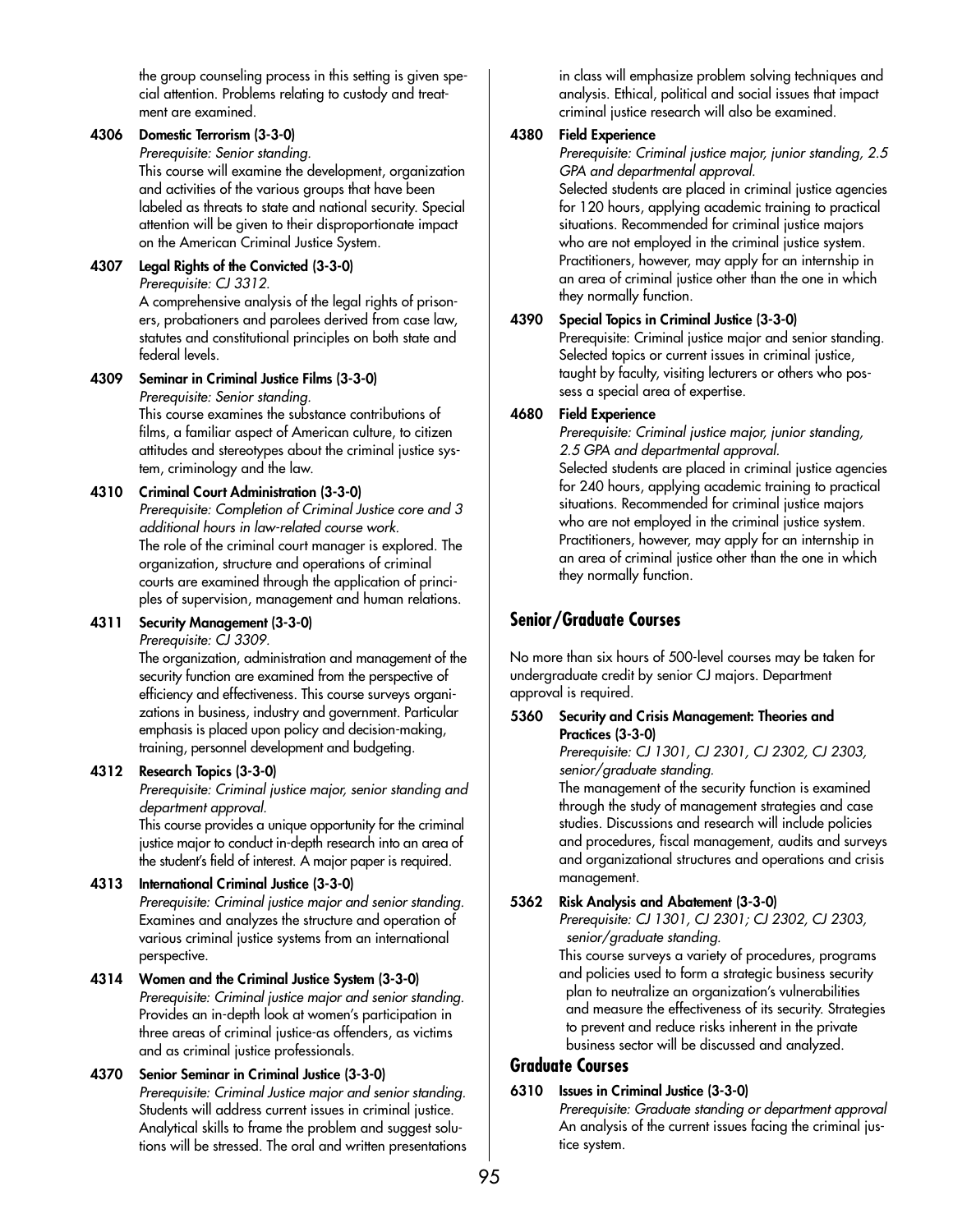#### **6311 Legal Liabilities in Criminal Justice (3-3-0)**

*Prerequisite: Graduate standing or department approval* An examination of legal liabilities facing criminal justice management in their relations with human resources/personnel, their clients/offenders, and the public.

#### **6312 Law and Society (3-3-0)**

*Prerequisite: Graduate standing or department approval* An inquiry into selected current legal issues such as gun control legislation, asset forfeiture law, the prison reform legislation act, domestic violence legislation, sex offender legislation, death penalty legislation, etc.

#### **6313 Issues in Corrections (3-3-0)**

*Prerequisite: Graduate standing or department approval*

Examines current issues in institutional and community corrections with emphasis on comparisons of control versus rehabilitation strategies, lack of strategic planning and public policy development.

#### **6314 Issues in Law Enforcement (3-3-0)**

*Prerequisite: Graduate standing or department approval*

This course will focus on the long term, intractable problems in policing, particularly in urban areas. Endemic issues that affect the limits and potential of mainstream policing will be examined including an analysis of emerging critical issues and a critical assessment of the philosophy and politics of community policing.

#### **6320 Research Design and Methods (3-3-0)**

*Prerequisite: Graduate standing or department approval*

Includes the scientific method, basic social science research design and execution, and evaluation of contemporary research in criminal justice. Topics covered include the logic of causal order, the logic of inference, sampling theory, qualitative and quantitative research design, data collection, and model specification. Prepares students to critically appraise reported research, and to design and conduct independent research projects.

#### **6321 Quantitative Analysis in Criminal Justice (3-3-0)**

*Prerequisite: Graduate standing or department approval, an undergraduate statistics course within the last 5 years, and CJ 6320.*

The use of descriptive and inferential statistics and computer applications as used in criminal justice research.

#### **6322 Program Evaluation (3-3-0)**

*Prerequisite: Graduate standing or department approval, and CJ 6321.*

Evaluation research is the systematic application of social research procedures for assessing the conceptualization, design, implementation, and utility of social intervention programs. The purpose of this course therefore, is to acquaint the student with theories and techniques which will prepare students to make these research applications in the context of "live" ongoing programs or projects.

#### **6330 Advanced Criminology (3-3-0)**

*Prerequisite: Graduate standing or department approval* History of criminological thought, etiology of criminal behavior, and analysis and evaluation of contemporary criminological theories.

#### **6333 Violence in America (3-3-0)**

*Prerequisite: Graduate standing or department approval*

A survey of violence in past and present American society with an emphasis on theoretical perspectives and possible future trends.

#### **6340 Administration in Criminal Justice (3-3-0)**

*Prerequisite: Graduate standing or department approval*

Surveys the relationship between worker productivity and personnel/management policies in criminal justice organizations. Examines the workplace application of theories of learning, personality, cognitive processes, group dynamics and communications.

#### **6342 Correctional Programming (3-3-0)**

*Prerequisite: Graduate standing or department approval* Examines the development, management and assessment of the various types of non-security programs within correctional settings. Facilitates the understanding of dynamics of rehabilitation of offenders, as well as the group dynamics of institutions designed to work with delinquent populations.

#### **6350 Criminal Justice Policy Analysis (3-3-0)**

*Prerequisite: Graduate standing or department approval* A study of the process by which public policy decisions are selected and developed in political environments for implementation in the criminal justice system. This course requires the student to identify and explain the motives, goals, tactics, and strategies of the parties involved in current policy issues.

#### **6360 Special Topics (3-3-0)**

*Prerequisite: Graduate standing or department approval* Seminar for advanced students offered in response to student request and faculty interest. May be repeated for additional credit when course content differs. Sample topics include the death penalty, family violence and disputes, hate crimes, inmate social organization, prison gangs, etc.

#### **6363 Business Aspects of Security Management (3-3-0)** *Prerequisite: Graduate standing or department approval.* Introduction to essential terms, concepts and methods in business for security managers. Emphasis on balance sheets, income statements and cash flow statements. Topics include business organization, time value of money, market efficiency and financial performance.

#### **6364 Legal Aspects of Security Management (3-3-0)**

*Prerequisite: Graduate standing or department approval.* Criminal law, administrative law and extralegal contractual agreements that impact security management including legal liabilities attached to arrest, search and seizure, evidence, tort liability and personell issues in industrial, corporate, retail and private security.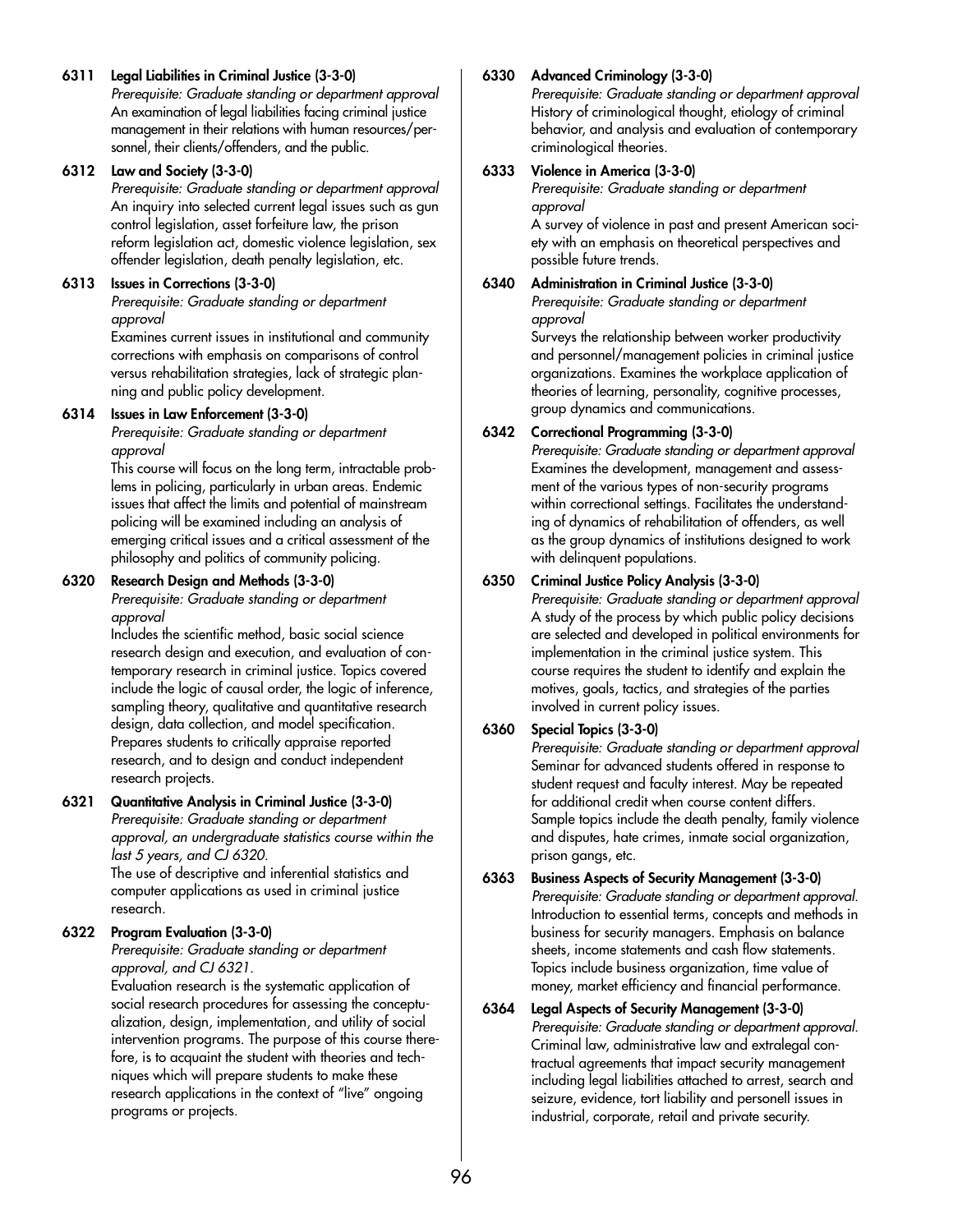#### **6370 Independent Study**

*Prerequisite: Graduate standing and department approval* Intensive study of a subject that the student cannot normally pursue in a regularly scheduled course. Supervised independent or group studies for advanced students. May be repeated for additional credit with faculty approval.

#### **6390 Thesis I**

*Prerequisite: Completion of coursework.* This course represents a student's initial thesis enrollment. No credit is awarded until the student has completed the thesis.

#### **6391 Thesis II**

*Prerequisite: Completion of Thesis I.*

This course represents a student's continuing enrollment. The student continues to re-enroll in this course until the topic is approved by the thesis committee.

## **Drama (DRA)**

#### **1301 Introduction to the Theater (3-3-0)**

*Prerequisite: RDG 1300 or acceptable reading placement score.*

Topics examine the five essential elements of theater: the audience, the actor, the script, the production and the physical theater. Attendance at plays required; no acting included. (DRAM 1310)

#### **1303 Acting I (3-3-0)**

Basic concepts of acting (including improvisations, elements of characterization, role playing and scene production) through class presentations, attendance at plays, personal contact with professional actors and viewing films and videos. (DRAM 1351)

#### **1304 Acting II (3-3-0)**

*Prerequisite: DRA 1303 or permission of instructor.* Concentration on advanced concepts of acting, auditioning, improvisations, characterizations, pantomime, voice development and scene presentation. Performance in university productions encouraged. (DRAM 1352)

#### **1305 Stagecraft I (3-3-0)**

An introduction to the basic aspects of scenery and lighting, including elementary construction techniques, types and kinds of lighting instruments and equipment, various building materials and the operation and care of tools and machinery.

#### **1306 Stagecraft II (3-3-0)**

*Prerequisite: DRA 1305 or permission of instructor.* A continuation of Stagecraft I, focusing on more advanced technical and construction work and equipment operation.

#### **2301 Stage Design (3-3-0)**

#### *Prerequisite: ENG 1301*

Examines the history and development of stage scenery and lighting. Includes consideration of design principles and techniques in each area as well as materials and tools used. Also looks at notable scenic and lighting designers from the past and present.

#### **3303 Theater: Greek to Elizabethan (3-3-0)**

*(Cross-listed as HUM 3315. Credit may not be earned for both.)*

*Prerequisite: ENG 1301.*

World theater from its beginnings to the 18th century, including theater architecture, staging and costuming practices, plays and playwrights and social and political forces affecting the theater.

#### **3304 Theater: Elizabethan to Modern (3-3-0)**

*(Cross-listed as HUM 3316. Credit may not be earned for both.)*

*Prerequisite: ENG 1301.* World theater from the 18th century to the present.

#### **3308 Playwriting (3-3-0)**

*(Cross-listed as HUM 3326. Credit may not be earned for both.)*

*Prerequisite: Junior standing or permission of the instructor.*

The process of playwriting. Topics include dramatic structure, character and dialogue development and conflict resolution. Culminates with an original script.

#### **3332 Stage Directing (3-3-0)**

*Prerequisite: DRA 1301 and DRA 1303 or DRA 1304.* An examination of the principles and practices of directing live theater. Concentration on such directorial responsibilities as play selection, casting, script analysis, rehearsal scheduling, character development and blocking techniques. Course culminates in the public presentation of a short dramatic performance. Course may be repeated once for credit.

#### **4390 Selected Topics in Theater (3-3-0)**

*Prerequisite: ENG 1302 and junior standing.* An in-depth examination of selected aspects of theater including, but not limited to: playwriting; directing; dramatic criticism; the contributions of a particular playwright, or group of playwrights; and historical trends and group contributions to the evolving theater scene. May be repeated for credit with approval when topic varies.

## **Economics (ECO)**

**1301 Introduction to Economics (3-3-0)** *Prerequisite: ENG 1301.*

Combines microeconomics and macroeconomics in one semester. A non-technical examination of economic theories, programs, and policies. The primary objective in this course is to develop an interest and appreciation for the relevance of economic analysis.

#### **2301 Principles of Economics I (3-3-0)** *Prerequisite: MATH 1301 or MATH 1310.* Principles of macro-economics. Topics include structure of the U.S. economy, national income determination and the application of monetary and fiscal policies. Also includes analysis of international trade and finance.

#### **2302 Principles of Economics II (3-3-0)** *Prerequisite: MATH 1301 or MATH 1310.* Principles of micro-economics, with major emphasis on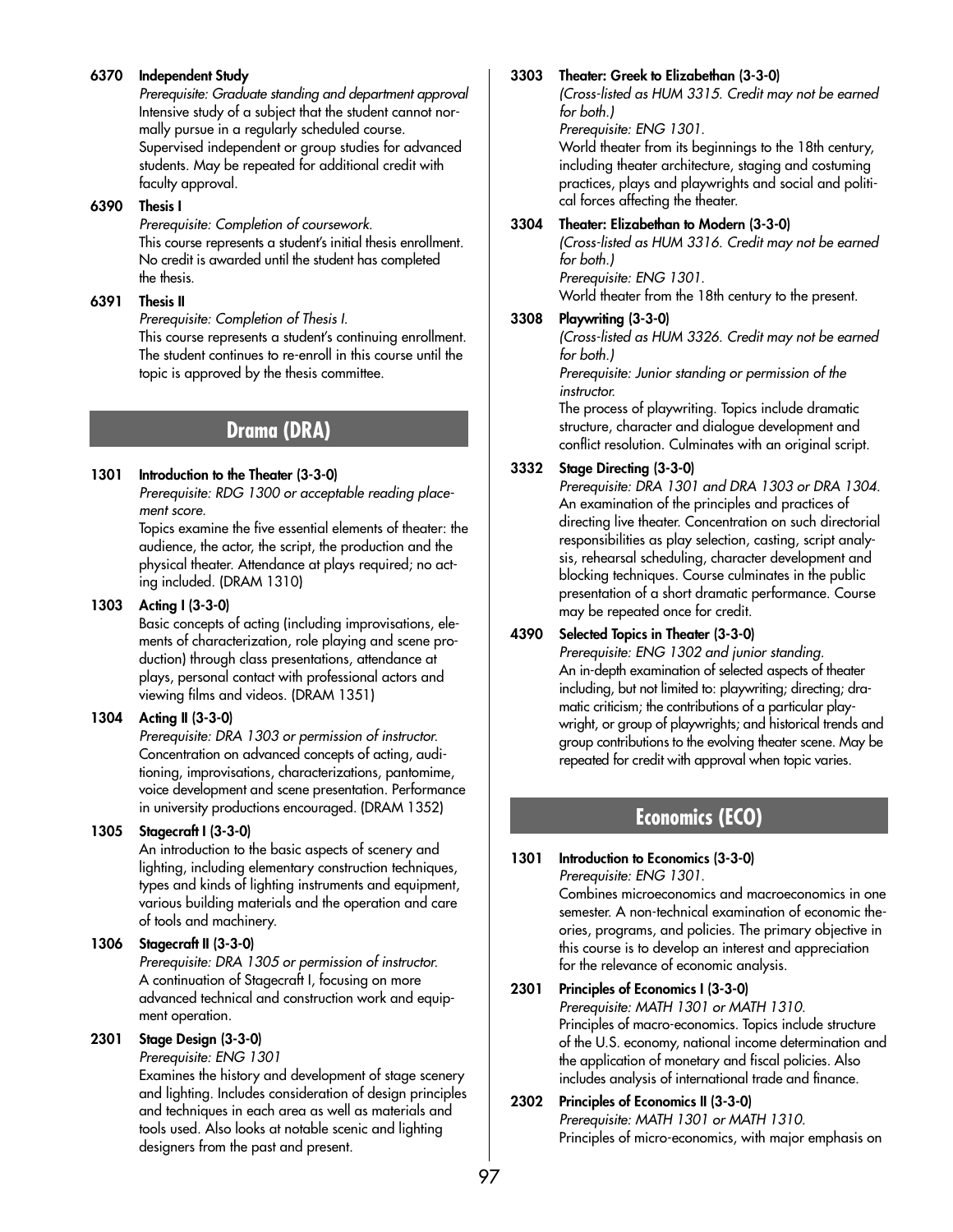price and income distribution theory. Topics include demand theory, competition, oligopoly and monopoly, marginal productivity theory, international trade, and international finance. (ECON 2302)

**3301 Natural Resources and Environmental Economics (3-3-0)** *Prerequisite: Completion of the common core plus 18 additional hours and ECO 2302.* The economics of non-renewable resource extraction, the economics of pollution control, the application of cost-benefit analysis to the environment and the economics of sustainable development.

#### **3302 Managerial Economics (3-3-0)**

*Prerequisite: Completion of the common core plus 18 additional hours and ECO 2302.*

Application of micro-economic theory to important business decision-making. Analytical methods in production, cost, demand, marketing and pricing. Regression analysis applied to test and to estimate empirical models.

#### **3303 Economics of Industrial Organization (3-3-0)**

*Prerequisite: Completion of the common core plus 18 additional hours and ECO 2302.*

A survey of market structures and market performance as well as the role of government regulations and antitrust policy in different sections of the economy. Emphasis is placed on methods and techniques used in measuring market structures and performance. Public regulation is considered in both theory and practice.

#### **3305 Economics of Government Finance (3-3-0)**

*Prerequisite: Completion of the common core plus 18 additional hours, ECO 2301 and ECO 2302.* This course emphasizes the theories and techniques which enable students to evaluate the role of government in modern economy more objectively. The course reviews theories of public expenditures and taxation. It also critically evaluates major U.S. government expenditure programs and tax policies.

## **3307 Intermediate Macroeconomics (3-3-0)**

Prerequisite: ECO 2301.

In depth and comprehensive analysis of macroeconomic theories and policies with real world applications. Alternative theories are evaluated using the IS/LM and the AD/AS models. The policy differences of these theories are critically examined. Topics include Business cycles, unemployment, inflation, interest rates, deficits and debts, economic growth, and Monetary and fiscal policies. Macroeconomic issues in the context of today's global economy are also explored.

#### **3309 Intermediate Microeconomics (3-3-0)**

*Prerequisite: ECO 2302.*

Comprehensive analysis of micro economic theories, policies, and applications will be undertaken. Topics include an analysis of the market system, marginal analysis and optimization behavior, consumer choice, production and cost, market structure models, resource markets, externalities, public choice, distribution theories and welfare economics.

#### **3310 Current Economic Issues (3-2-0)**

This course surveys current economic issues facing the U.S. and the World. It achieves this objective by discussing policy options and analyzing their implications. Issues to be covered include pollution and environment, inflation and unemployment, poverty, crime, education, health care, global interdependence, and others which arise from time to time. (Students may receive 3 hours credit with approval of department chair.)

#### **3399 Directed Study in Economics (3-0-0)**

*Prerequisite: Approval of department chair and dean.* Selected topics in economics; intensive individual study under the guidance of a member of the economics faculty.

**4301 Business and Economic Forecasting (3-3-0)** *Prerequisite: Completion of the common core plus 18 additional hours, ECO 2301 and a grade of C or better in MATH 3309.*

> Combines economic theory, quantitative methods and forecasting techniques to understand, analyze and forecast trends and fluctuations in business and economic activities. Emphasis on forecasting techniques such as smoothing methods, decomposition analysis, regression analysis, Box-Jenkins ARIMA methods and other advanced time-series techniques. Actual data and appropriate computer software will be used to provide hands-on experience to learn techniques and apply them for business and economic decision making.

#### **4303 International Economics (3-3-0)**

*Prerequisite: Completion of the common core plus 18 additional hours, ECO 2301 and ECO 2302.* This course focuses on the principles of foreign trade and covers theories concerning the reasons for trade. The course examines the monetary and real aspects of international trade and includes analysis of foreign exchange markets and balance of payments problems.

#### **4307 Health Economics (3-3-0)**

*Prerequisite: Completion of the common core plus 18 additional hours and ECO 2302.*

A study of demand and supply in the medical services industry. Specific issues include markets for medical education, health insurance, hospital care, physicians and nurses. The role of government in health and medical care such as medicare, medicaid and national health insurance is discussed.

#### **4309 Economic Development (3-3-0)**

*Prerequisite: Completion of the common core plus 18 additional hours and ECO 2301.*

Examines economic development theories, policies and practices of developing countries with particular emphasis given on the nature, causes and possible solutions to the problems of developing countries. Also examines the relationship between developed and developing countries in such areas as trade, capital flows, and labor migration.

### **Graduate Courses**

#### **5331 Economic Processes (3-3-0)**

*Prerequisite: Graduate standing and ENG 1301.* An intensive summary of basic micro- and macroeconomic theories as applied to business.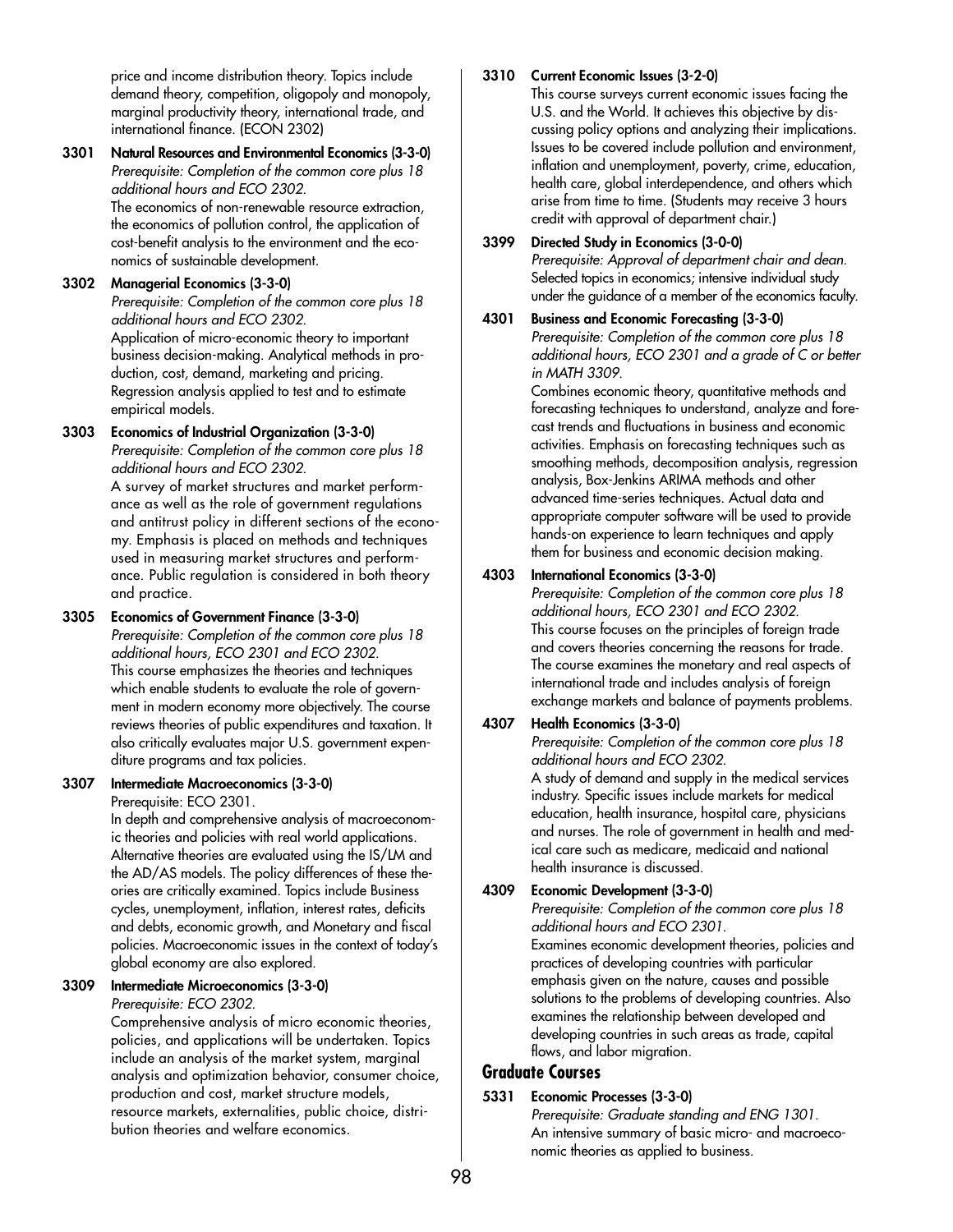## **Education**

### **Bilingual Education (BED)**

- **3301 Understanding the Second Language Learner (3-3-2)** *Prerequisite: Admission to Teacher Education program and concurrent enrollment in Interdisciplinary Block I.* Field-based course that provides an understanding of developmental, environmental, and cultural, factors that affect second language learners.
- **3311 Foundations of Bilingual/ESL Education (3-3-0)** *Prerequisite: Admission to Teacher Education program and concurrent enrollment in Interdisciplinary Block I.* Field-based course that examines and applies the rationale, goals, and objectives of bilingual/ESL programs through interaction with urban students and teachers in a bilingual/ESL classroom.
- **4301 Teaching Language Arts and Reading in Spanish (3-3-0)** Prerequisite: Completion of Interdisciplinary Block I, a score of 75 or better on departmental examination and concurrent enrollment in Interdisciplinary Block II. Field-based course that applies language arts and reading techniques in Spanish through interaction with urban students and teachers in a bilingual classroom.
- **4311 Integrating Curriculum in a Bilingual/ESL Classroom (3-3-0)**

*Prerequisite: Completion of Interdisciplinary Block I, a score of 75 or better on departmental examination and concurrent enrollment in Interdisciplinary Block II.* Field-based course that addresses bilingual/ESL methods and techniques for integration of various school subjects.

## **Early Childhood Education (ECH)**

- **2311 Early Childhood Classroom (3-3-0)** Classroom strategies and materials appropriate for preschool, kindergarten, and primary classrooms.
- **2312 The Young Child (3-3-0)** Characteristics of physical, psychosocial, cognitive, language, and literacy development of young children and the instructional implications to those characteristics for an early childhood environment.
- **2313 The Early Childhood Learning Environment (3-3-0)** Introduction to models and theories off the organization and management of an early childhood learning environment. Application of specific organizational strategies and classroom management techniques appropriate for young children.

#### **Elementary Education (EED)**

**3301 Understanding the Learner in the Elementary Classroom (3-3-2)**

*Prerequisite: Admission to the Teacher Education Program*

Addresses factors that affect student learning in urban schools: human growth and development, environment, diversity, instruction, and motivation.

**3311 Teaching Social Studies in the Elementary Classroom (3-3-2)**

> *Prerequisite: Admission to Teacher Education Program and enrollment in interdisciplinary blocks.* A field-based course which addresses social studies curricula and methodology in urban elementary and middle-school classrooms.

#### **3312 Effective Teaching Strategies in Mathematics Education (3-3-2)**

*Prerequisite: Admission to Teacher Education Program and enrollment in interdisciplinary blocks.* A field-based course that emphasizes how children learn and develop mathematical concepts, skills, and procedures. The course will employ strategies to plan, organize, and implement instruction and curriculum goals aligned to local, state, and national standards.

- **3313 E ffective Teaching Strategies in Science Education (3-3-2)** *Prerequisite: Admission to Teacher Education Program and successful completion of interdisciplinary block I.* A field-based course that emphasizes inquiry-based, student-centered science learning experiences for young children and adolescents. This course employs research-based approaches that support effective teaching in science content and pedagogy resulting in high science achievement for learners.
- **3315 E ffective Teaching Strategies in Science Education (3-3-2)** *Prerequisite: Completion of Interdisciplinary Block I.* A field-based course that emphasizes inquiry-based, student-centered science learning experiences for young children and adolescents. This course employs research-based approaches that support effective teaching in science content and pedagogy resulting in high science achievement for learners.
- **3316 Understanding the Adolescent Learner and Environment (3-3-2)**

*Prerequisite: Admission to Teacher Education Program.* A field-based course that addresses factors which affect the learning of adolescents in urban schools. Among the topics covered are human growth and development, learning environment, diversity, instruction and motivation.

#### **3317 Unifying Mathematics Concepts and Processes in Urban Education (3-3-2)**

*Prerequisite: Admission to Teacher Education Program and concurrent enrollment in EED 3316 and EED 3318.* A field-based course utilizing research-based mathematical processes to reason, solve, communicate, and make mathematical connections within and outside of mathematics. The course employs strategies to enhance student achievement in the urban classroom.

#### **3318 Unifying Concepts and Processes in Science Education (3-3-2)**

*Prerequisite: Admission to Teacher Education Program and concurrent enrollment in EED 3316 and EED 3317.* A field-based course that emphasizes an integrated approach using unifying science concepts and processes across the science disciplines. The processes and concepts are taught using inquiry-based science learning experiences.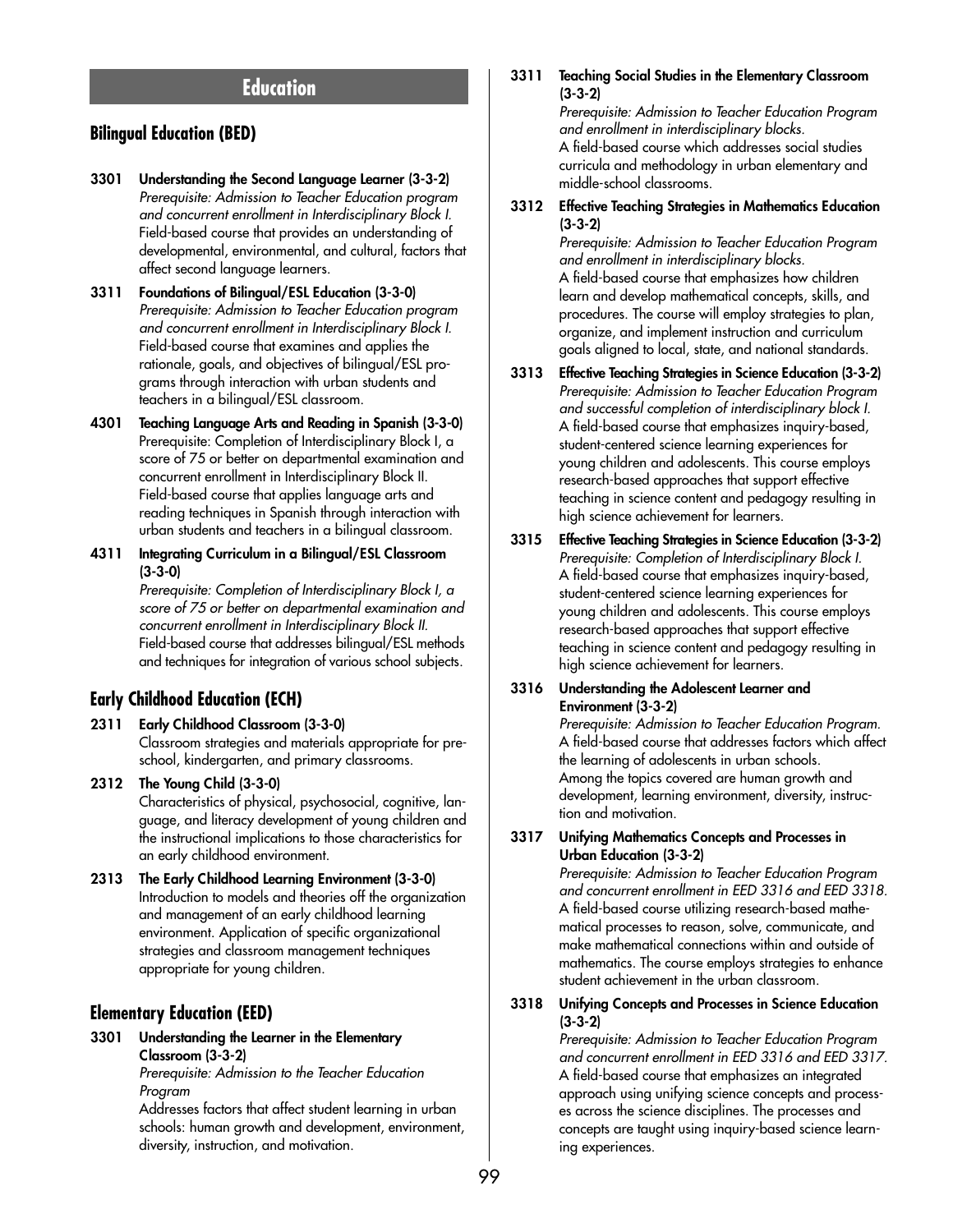- **4301 Student Teaching in the Elementary Classroom (3-3-15)** Prerequisite: Block II, passing score on Block II exam. Classroom management, student record keeping, assisted and independent teaching in an urban public school, guided by a mentor teacher and site-based university instructor.
- **4302 Student Teaching in the Middle-School Classroom (3-3-15)** *Prerequisite: Completion of interdisciplinary Block II, concurrent enrollment in interdisciplinary Block III and I.* Classroom management, student record keeping, assisted and independent teaching in an urban school, guided by a mentor teacher and site-based university instructor.
- **4303 Student Teaching in the Bilingual/ESL Classroom (3-3-15)** *Prerequisite: Block II, passing score on Block II exam.* Classroom management, student record keeping, assisted and independent teaching in an urban public school, guided by a mentor teacher and site-based university instructor.
- **4304 Student Teaching in the Early Childhood Classroom (3-3-15)**

*Prerequisite: Block II, passing score on Block II exam.* Classroom management, student record keeping, assisted and independent teaching in an urban public school, guided by a mentor teacher and site-based university instructor.

**4320 Advanced Processes for Teaching Writing in the Middle Grades (3-3-2)**

*Prerequisite: Completion of interdisciplinary Block I and concurrent enrollment in EED 3311 and READ 3309.* This field-based course is designed to provide prospective teachers with the understanding that writing is a developmental process. Instructional tools that help late elementary and middle-school age children develop competence in written communication are addressed.

## **Educational Technology (ETC)**

### **3301 Educational Technology (3-1-2)**

*Prerequisite: CS 1305, CIS 1301 or demonstrated competence.*

An instruction to instructional technology appropriate for young children and adolescents. Examples of computer-based instructional tools that support interactive learning will be discussed. Provides a conceptual framework for understanding the design of multimedia courseware as well as the opportunity for hands-on experience with a variety of software packages.

## **Professional Education (PED)**

- **3301 Introduction to Exceptional Education (3-3-0)** *Prerequisite: Admission to Teacher Education program.* An introduction to exceptionalities among children with emphasis on prevalence, causes, assessment, characteristics and educational considerations. Additional topics include: legal factors in special education, bilingualism, parents and families and current trends and issues.
- **3304 Aesthetic and Physical Development of Children (3-3-0)**

*Prerequisite: Admission to Teacher Education Program.* This course provides preservice teachers the opportunity to understand the development of stages of young children in the areas of visual arts, music, creative drama and theatre appreciation, motor skills and perceptual awareness and personal health and safety.

#### **3314 Children's Literature in Spanish (3-3-0)**

*Prerequisite: Admission to Teacher Education program.* This course introduces students to children's Spanish literature, its history, development and uses in relation to the needs of the child and the culture. Instruction is conducted in Spanish.

## **Reading Education (READ)**

- **3301 Teaching Reading in the Elementary Schools (3-3-2)** Focuses on the developmental nature of reading. Examines current methods, strategies, and materials for emergent literacy, elementary reading, and middle school reading instruction.
- **3302 Correcting Reading Problems in the Classroom (3-3-2)** Focuses on procedures and strategies for preventing, diagnosing and correcting reading problems. Examines theoretical models of the reading process and the nature and types of reading differences (disabilities).
- **3303 Literacy Curriculum, Methods, and Assessment EC-2 (3-3-2)** *Prerequisite: READ 3305 and READ 3306.* Current methods, strategies, and curricular resources for teaching and assessing emergent literacy in the early childhood-second grade classroom
- **3304 Reading Curriculum, Methods, and Assessment 4-8 (3-3-2)** *Prerequisite: READ 3305.* Reading instructional strategies, methods, approaches, and classroom assessment procedures for the upper elementary and middle school classroom teacher. Focuses on providing appropriate instruction to address student diversity and class performance differences for students in upper elementary and middle school.
- **3305 Foundations of Literacy EC-12 (3-3-0)** *Prerequisite: Admission to Teacher Education Program.* Focuses on the developmental nature of reading and examines theoretical approaches to literacy instruction.
- **3306 Language and Literacy Development (3-3-0)** *Prerequisite: Admission to Teacher Education Program and READ 3305.* Investigates the relationship between language and

thought, theories of language development, changes in the young child's cognitive structure, and the role of the teacher in literacy development.

#### **3307 Language Arts Instruction EC-12 (3-3-0)**

*Prerequisite: Admission to Teacher Education Program and READ 3305.*

This course is designed to address instruction of expressive language (speaking and writing) and receptive language (reading and listening). Methodologies for instructing grammar conventions, Standard English usage, spelling, writing process, and expressive communication skills and strategies are emphasized.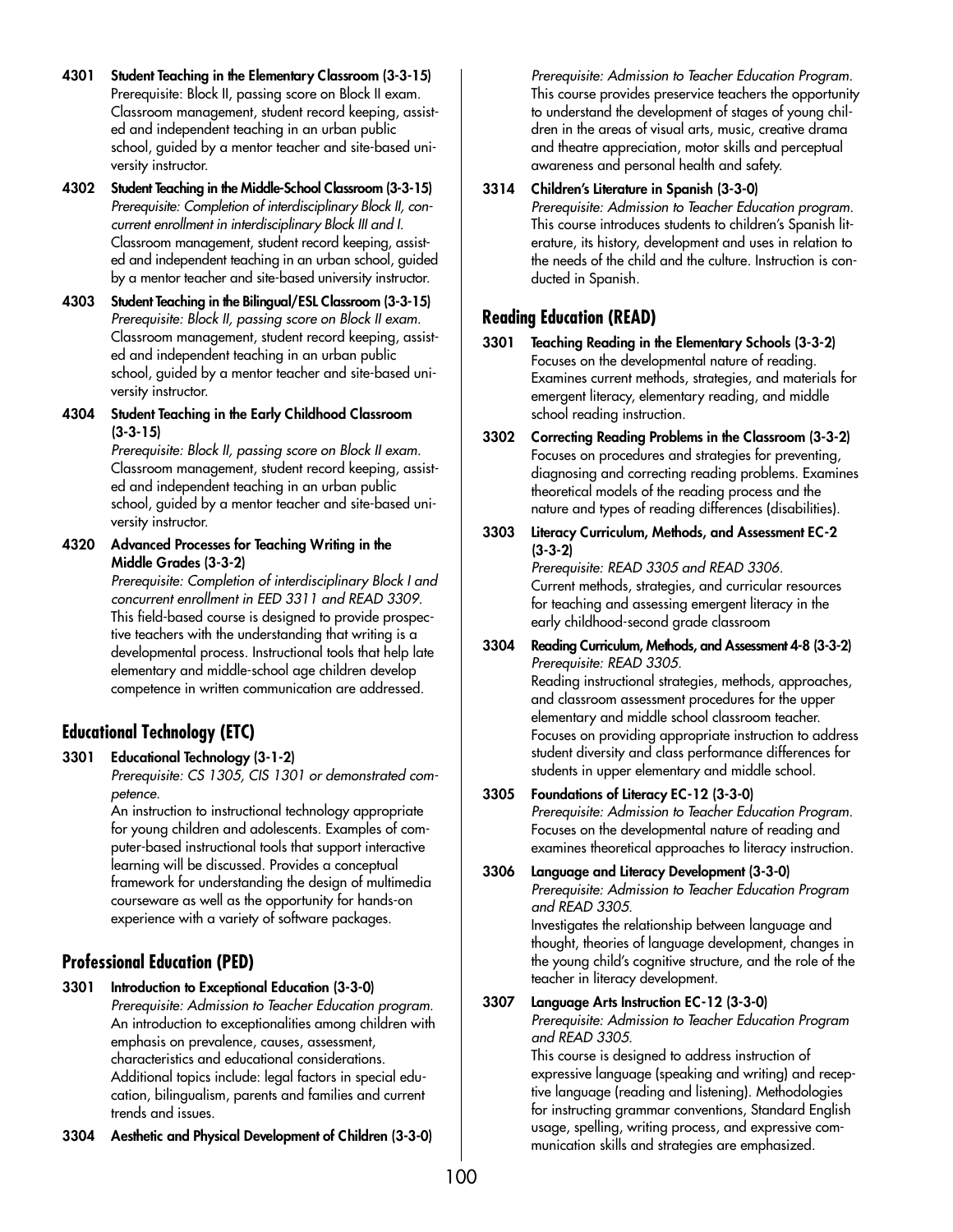**3308 Literacy Curriculum, Methods, and Assessment in Spanish EC-2 (3-3-2)** *Prerequisite: READ 3305 and READ 3306.* Current methods, strategies, and curricular resources for teaching and assessing emergent literacy for the Spanish-speaking student in the early childhood-second

**3309 Teaching Reading in the Content Areas 4-12 (3-3-0)** *Prerequisite: Admission to the Teacher Education Program, READ 3305 (for students seeking 4-8 or 8-12 certification).*

grade classroom.

Focuses on reading as a thinking and learning process. Emphasizes current theory and methods for teaching reading and study strategies for middle grade and secondary content area teachers. Special attention to assessing reading difficulties and providing appropriate instruction to address student diversity and class performance differences in content area classrooms.

**3310 Teaching Reading in the Secondary School Content Areas (3-3-0)**

> Focuses on reading as a thinking and learning process. Emphasizes current theory and methods for teaching reading and study strategies for secondary content area teachers.

**3311 Teaching Reading in the Secondary School Content Areas (3-3-2)**

*Prerequisite: Admission to Teacher Education Program and concurrent enrollment in Interdisciplinary Block I Secondary.*

Field-based course that focuses on techniques for applying reading and study skills across secondary subject areas. Includes opportunities to interact with students and teachers in urban public school settings.

#### **3312 Reading Curriculum, Methods, and Assessment in ESL 4-8 (3-3-2)**

*Prerequisite: READ 3305.*

Instructional strategies, methods, approaches, and classroom assessment procedures for teaching reading to bilingual and ESL upper elementary and middle school students. Focuses on providing appropriate instruction to address student diversity and class performance differences for students in upper elementary and middle school.

**3317 Bilingual Language Arts Instruction EC-4 (3-3-2)**  *Prerequisite: Concurrent enrollment in BED 3301 and READ 4306.*

> Instruction of expressive language (speaking and writing) and receptive language (listening and reading). Methodologies for instructing the writing process including grammar conventions, Standard English and Spanish usage, spelling, and expressive communication skills and strategies.

#### **3327 Language Arts Instruction 4-8 (3-3-2)**

*Prerequisite: Concurrent enrollment in EED 3316 and READ 3304.*

Instruction of expressive language (speaking and writing) and receptive language (listening and reading). Methodologies for instructing the writing

process including grammar conventions, Standard English usage, spelling, and expressive communication skills and strategies. Field experience is required.

#### **4303 Literacy Curriculum, Methods, Assessment (3-3-2)** *Prerequisite: READ 3303.* Current methods, strategies, and curricular resources for teaching and assessing beginning reading for students in grades 2-4.

#### **4304 Diagnostic Instruction of Reading 4-8 (3-3-2)** *Prerequisite: READ 3304.*

Designed to address at-risk readers, this course focuses on assessment, evaluation, and diagnosis of reading difficulties and appropriate instructional strategies to meet specific needs within the regular classroom. This field-based course requires working one-to-one with an elementary or middle school student to provide individualized instruction based on assessment data.

#### **4306 Literacy Curriculum, Methods, and Assessment in Bilingual/ESL (3-3-2)** *Prerequisite: READ 3308.*

Current methods, strategies, and curricular resources for teaching and assessing beginning reading for Spanish speaking and ESL students in grades 2-4.

#### **4307 Diagnostic Instruction of Reading in the ESL Classroom 4-8 (3-3-2)**

*Prerequisite: READ 3312.*

Designed to address bilingual and ESL readers, this course focuses on assessment, evaluation, and diagnosis of reading difficulties and appropriate instructional strategies to meet specific needs within the regular classroom. This field based course requires working one-to-one with an elementary or middle school bilingual or ESL student to provide individualized instruction based on assessment data.

#### **4321 Literacy Across the Curriculum 8-12 (3-3-2)**  *Prerequisite: Completion of Secondary Block I, READ 3309, concurrent enrollment in SED 3302 and SOSE 3321.* Instructional opportunities for speaking and listening, reading and writing multiple texts/geres, and viewing and representing ideas through concept/issuebased thematic study with attention to the integration of technology. Special attention is given to strategies and resources for struggling adolescent readers. (Secondary Block II course. Field experience required.)

**4322 Literacy Across the Curriculum 8-12 (3-3-2)** *Prerequisite: Completion of Secondary Block I, READ 3309, concurrent enrollment in SED 3302 and SOSE 3321.* Instructional opportunities for speaking and listening, reading and writing multiple texts/geres, and viewing and representing ideas through concept/issuebased thematic study with attention to the integration of technology. Special attention is given to strategies and resources for struggling adolescent readers. (Secondary Block II course. Field experience is not required.)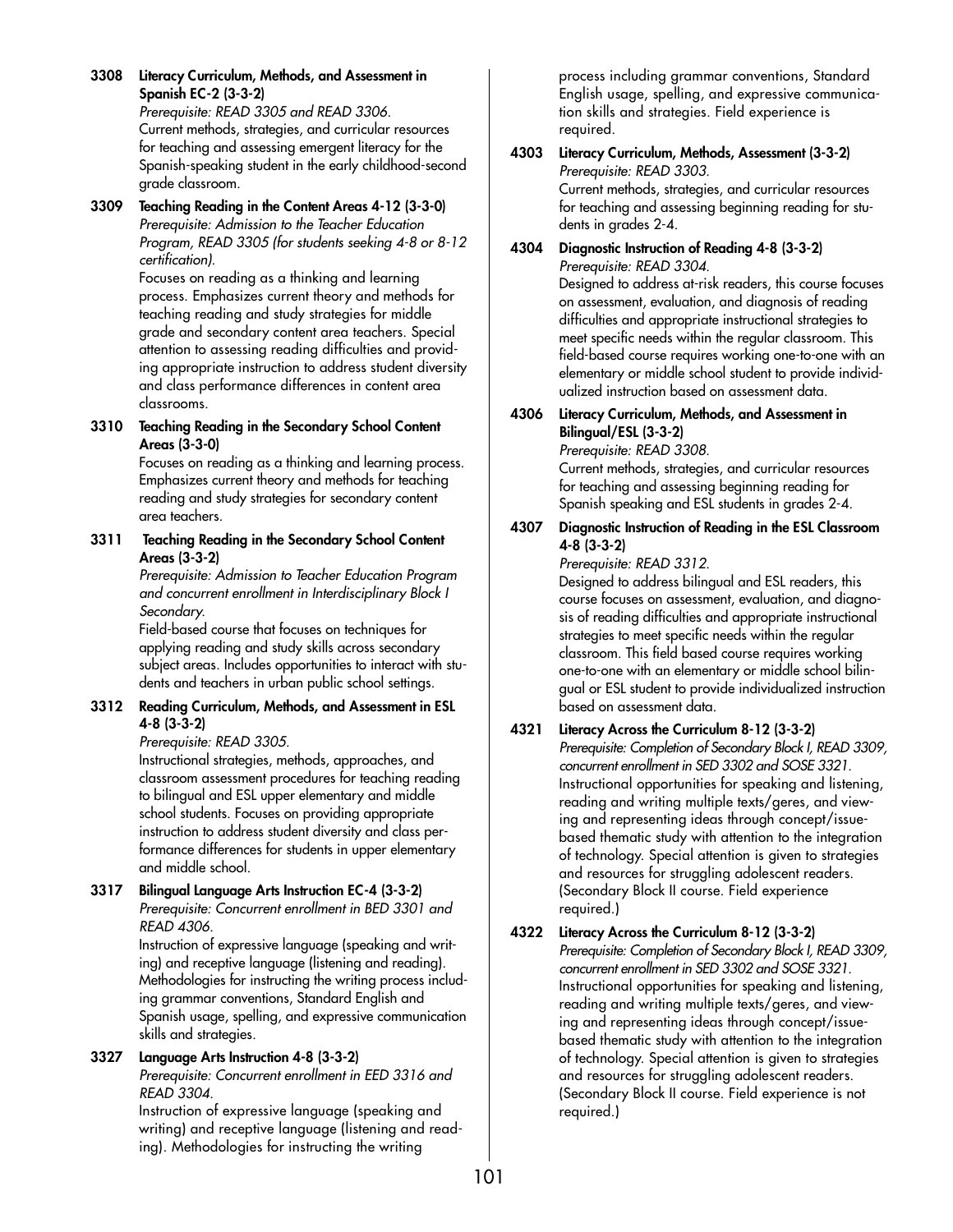## **Secondary Education (SED)**

#### **3301 Understanding the Learner in the Secondary School (3-3-2)**

*Prerequisite: Admission to Teacher Education Program, PSY 3305, ETC 3301, SOSE 3306, completion of 75% of hours in content area, concurrent enrollment in SED 3305 and SED 3312.*

Explores the relationship of psychological theories to learning and education in the secondary school environment. Emphasis on applying theory-based knowledge to diverse students and families in an urban setting. (Secondary Block I course. Field experience required.)

**3302** Instructional Design to Promote Student Learning (3-3-2) *Prerequisite: Successful completion of Secondary Block I, READ 3309 and concurrent enrollment in SOSE 3321 and READ 4321.*

Provides students with opportunities to develop and apply effective instructional strategies and curriculum designs that enhance learning across the secondary school curriculum. Special attention to the integration of technology into lesson planning and design.

(Secondary Block II course. Field experience required.)

#### **3303 Understanding the Learner in the Secondary School (3-3-2)**

*Prerequisite: Admission to Teacher Education Program, PSY 3305, ETC 3301, SOSE 3306, completion of 75% of hours in content area, concurrent enrollment in SED 3305 and SED 3312.*

Explores the relationship of psychological theories to learning and education in the secondary school environment. Emphasis on applying theory-based knowledge to diverse students and families in an urban setting. (Secondary Block I course.)

#### **3305 Professional Roles and Responsibilities in the Urban Secondary School (3-3-2)**

*Prerequisite: Admission to Teach Education Program, PSY 3305, ETC 3301, SOSE 3306, completion of 75% of hours in content area and concurrent enrollment in SED 3301 and SEDS 3312.*

Focuses on a wide range of pedagogical issues including educational philosophy, reflection, effective lesson design and presentation and other professional teaching roles and responsibilities. (Secondary Block I course. Field experience required.)

#### **3306 Professional Roles and Responsibilities in the Urban Secondary School (3-3-2)**

*Prerequisite: Admission to Teacher Education Program, PSY 3305, ETC 3301, SOSE 3306, completion of 75% of hours in content area and concurrent enrollment in SED 3301 and SEDS 3312.*

Focuses on a wide range of pedagogical issues including educational philosophy, reflection, effective lesson design and presentation and other professional teaching roles and responsibilities. (Secondary Block I course. Field experience is not required.)

#### **3311 Curriculum Foundations for Teaching in the Urban Secondary School (3-3-2)**

Prerequisite: Admission to Teacher Education Program and concurrent enrollment in Interdisciplinary Block I.

An introductory course which surveys techniques and materials appropriate for presentation and design of the learning experience across the secondary school curriculum. This field-based course is structured so that special emphasis is placed on the interaction of technology into the learning experience.

#### **3312 Organizing and Managing the Classroom Environment in the Secondary School (3-3-2)** *Prerequisite: Admission to the Teacher Education Program, PSY 3305, ETC 3301, SOSE 3306, completion of 75% of hours in content area and concurrent enrollment in SED 3301 and SED 3305.* Introduction, analysis and development of effective classroom management principles. Emphasis on consideration for students of various cultures in urban settings and students with special needs. (Secondary Block I course. Field experience required.)

#### **3313** Instructional Design to Promote Student Learning (3-3-2) *Prerequisite: Successful completion of Secondary Block I, READ 3309 and concurrent enrollment in SOSE 3321 and READ 4321.*

Provides students with opportunities to develop and apply effective instructional strategies and curriculum designs that enhance learning across the secondary school curriculum. Special attention to the integration of technology into lesson planning and design. (Secondary Block II course. Field experience is not required.)

**3314 Organizing and Managing the Classroom Environment in the Secondary School (3-3-2)** *Prerequisite: Admission to the Teacher Education Program, PSY 3305, ETC 3301, SOSE 3306, completion of 75% of hours in content area and concurrent enrollment in SED 3301 and SED 3305.* Introduction, analysis and development of effective classroom management principles. Emphasis on consideration for students of various cultures in urban settings and students with special needs. (Secondary Block I course. Field experience is not required.)

#### **4301 Student Teaching in the Secondary Classroom (3-3-15)** *Prerequisite: Successful completion of Interdisciplinary Blocks I and II, concurrent enrollment in Interdisciplinary Block III.*

Classroom management, student record keeping, assisted and independent teaching in an urban public school, guided by a mentor teacher and site-based university instructor.

#### **4302 Student Teaching in the Secondary Classroom (3-3-15)** *Prerequisite: Successful completion of Interdisciplinary Blocks I and II, concurrent enrollment in Interdisciplinary Block III.*

Classroom management, student record keeping, assisted and independent teaching in an urban public school, guided by a mentor teacher and site-based university instructor.

## **Social Sciences-Education (SOSE)**

## **3306 Culture of the Urban School (3-3-0)**

*Prerequisite: Introductory course in the social sciences.* Urban culture as the dominant form of community life in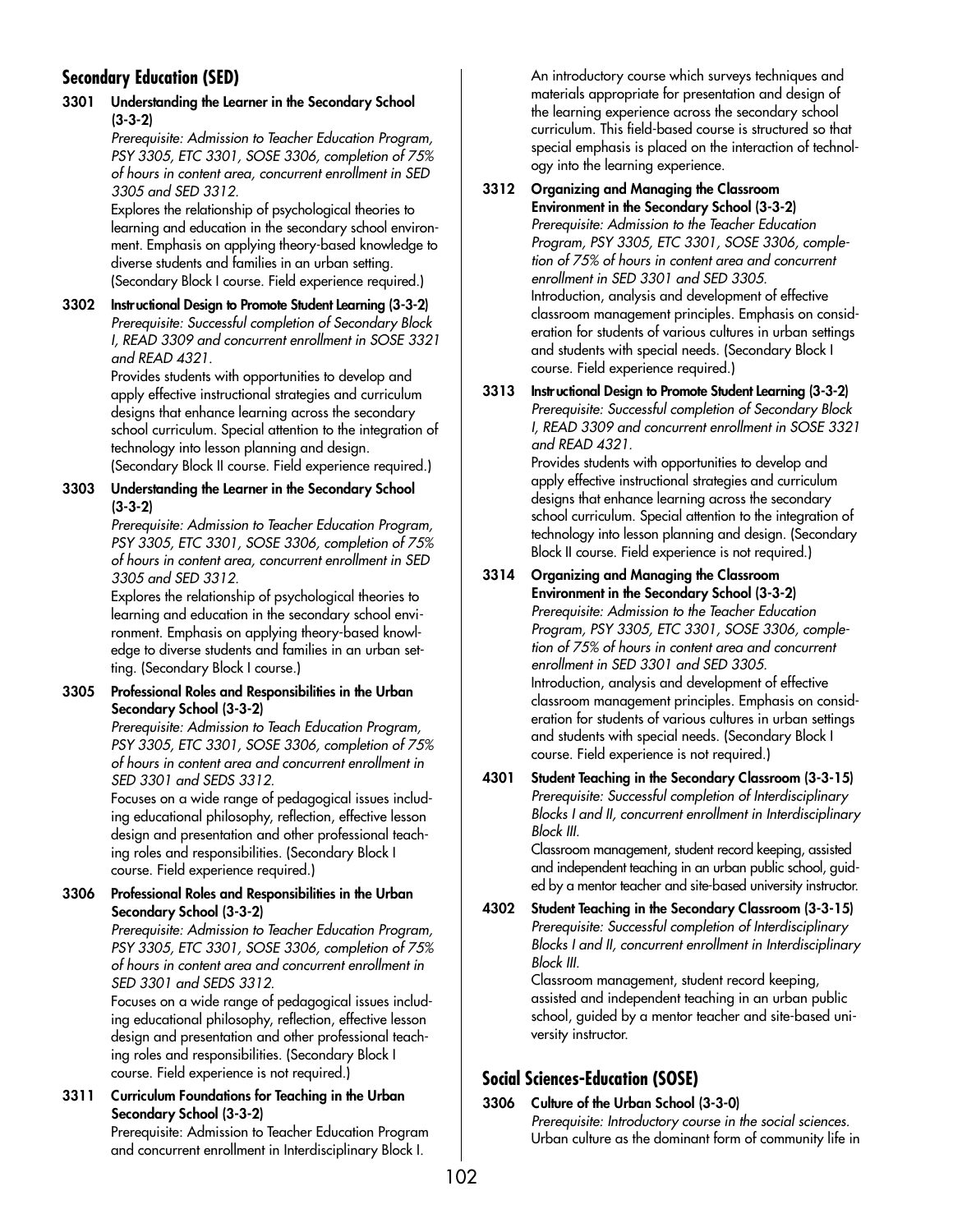contemporary schools: characteristics, unique properties, and problems.

- **3320 Assessment and Evaluation of Children (3-3-0)** *Prerequisite: PSY 1303.* Principles and procedures for evaluating the cognitive, affective, and social learning of children.
- **3321 Assessment to Promote Student Learning (3-3-2)** *Prerequisite: Completion of Secondary Block I, READ 3309 and concurrent enrollment in SED 3302 and READ 4321.*

Principles and procedures for designing, implementing and interpreting assessment with particular attention to student motivation, instructional effectiveness and curricular decision making. (Secondary Block II course. Field experience required)

**3322 Assessment to Promote Student Learning (3-3-2)** *Prerequisite: Completion of Secondary Block I, READ 3309 and concurrent enrollment in SED 3302 and READ 4321.*

Principles and procedures for designing, implementing and interpreting assessment with particular attention to student motivation, instructional effectiveness and curricular decision making. (Secondary Block II course. Field experience is not required)

**4303 Current Issues in Urban Teaching (3-3-2)**

Prerequisite: Block II, passing score on Block II exam, or departmental approval.

A field-based course in the Teacher Education program. Examines the characteristics of current social movements useful to the sociological study and interpretation of major social trends involving both social and cultural change in urban schools and society as a whole.

## **Graduate Courses (MAT)**

**6301 Science Methods for the Elementary/Middle School Teacher (3-3-0)**

*Prerequisite: Post-baccalaureate admission. EED 3303, EED 3313, READ 3301, technology proficiency, and concurrent enrollment in MAT 6302, MAT 6303.* Examines and emphasizes learner centered science experiences for the EC-8 students. Uses research-based approaches that support effective teaching and high achievement in science content and pedagogy. Participants evaluate research studies and recent trends and issues to aid in the development of culturally responsive and outcome-oriented science learning experiences for diverse learners. (Content varies based upon EC-4 or 4-8 licensure level sought).

#### **6302 Mathematics Methods for Elementary/Middle School Teachers (3-3-0)**

*Prerequisite: Post-baccalaureate admission, EED 3303, EED 3313, READ 3301, technology proficiency, and concurrent enrollment in MAT 6301, MAT 6303.* Examines and emphasizes learner centered mathematics for the EC-8 students. Focuses on research-based approaches to support the effective teaching of mathematics. Participants evaluate research studies and recent trends and issues to aid in the development of culturally responsive and outcome-based mathematics

learning experiences for diverse learners. (Content varies based upon EC-4 or 4-8 licensure level sought).

#### **6303 Diagnostic Testing of Reading (3-3-0)**

*Prerequisite: Post-baccalaureate admission, EED 3303, EED 3313, READ 3301, technology proficiency, and concurrent enrollment in MAT 6301, MAT 6302.* Studies research-based assessment and instruction to support the literacy learning among students with a wide range of strengths and needs. Participants are exposed to a variety of instructional materials, resources, and assessments to maintain a positive environment for diagnostic testing and enhanced literacy learning. (Content varies based upon EC-4 or 4-8 licensure level sought).

- **6304 Language Arts/Reading Methods in Spanish (3-1-2)** *Prerequisite: Post- baccalaureate admission, BED 3303, BED 3313, READ 3301, technology proficiency, and concurrent enrollment in MAT 6305, MAT 6306.* Presents strategies for providing developmentally appropriate emergent literacy and holistic instruction. Includes the selection of appropriate materials and authentic assessment. Instruction conducted in Spanish. (Content varies based upon EC-4 or 4-8 licensure level sought).
- **6305 Integrated Curriculum Bilingual (3-3-0)** *Prerequisite: Post- baccalaureate admission, BED 3303, BED 3313, READ 3301, technology proficiency, and concurrent enrollment in MAT 6304, MAT 6306.* Focuses on bilingual methods, approaches, and materials to teach content in language arts, mathematics, social studies, and science in a bicultural bilingual classroom. Emphasizes a multidisciplinary approach to instruction that incorporates various learning styles, and the development of classrooms conducive to learning and reflective of cultural diversity. Instruction conducted in Spanish. (Content varies based upon EC-4 or 4-8 licensure level sought).
- **6306 Reading Diagnosis in Bilingual Classroom (3-3-0)** *Prerequisite: Post- baccalaureate admission, BED 3303, BED 3313, READ 3301, technology proficiency, and concurrent enrollment in MAT 6304, MAT 6305.* Supports a multidisciplinary approach to diagnosis and remediation of reading problems for bilingual/bicultural students, with special attention to cognitive, sociolinguistic, and emotional factors that may impede learning. Students conduct hands-on assessment and develop appropriate instructional strategies based upon a variety of paradigms. (Content varies based upon EC-4 or 4-8 licensure level sought).

**6307 Managing the Secondary Environment for Student Success (3-3-0)**

*Prerequisite: Post-baccalaureate admission, SED 3303, SED 3313, READ 3310, technology proficiency, and concurrent enrollment in MAT 6308, MAT 6309.* Emphasizes enhancing achievement for all secondaryage learners. Includes planning outcome-oriented learning experiences, using effective communication techniques, choosing a variety of instructional materials and resources, using formal and informal assessment, and managing environment to maintain a positive classroom climate.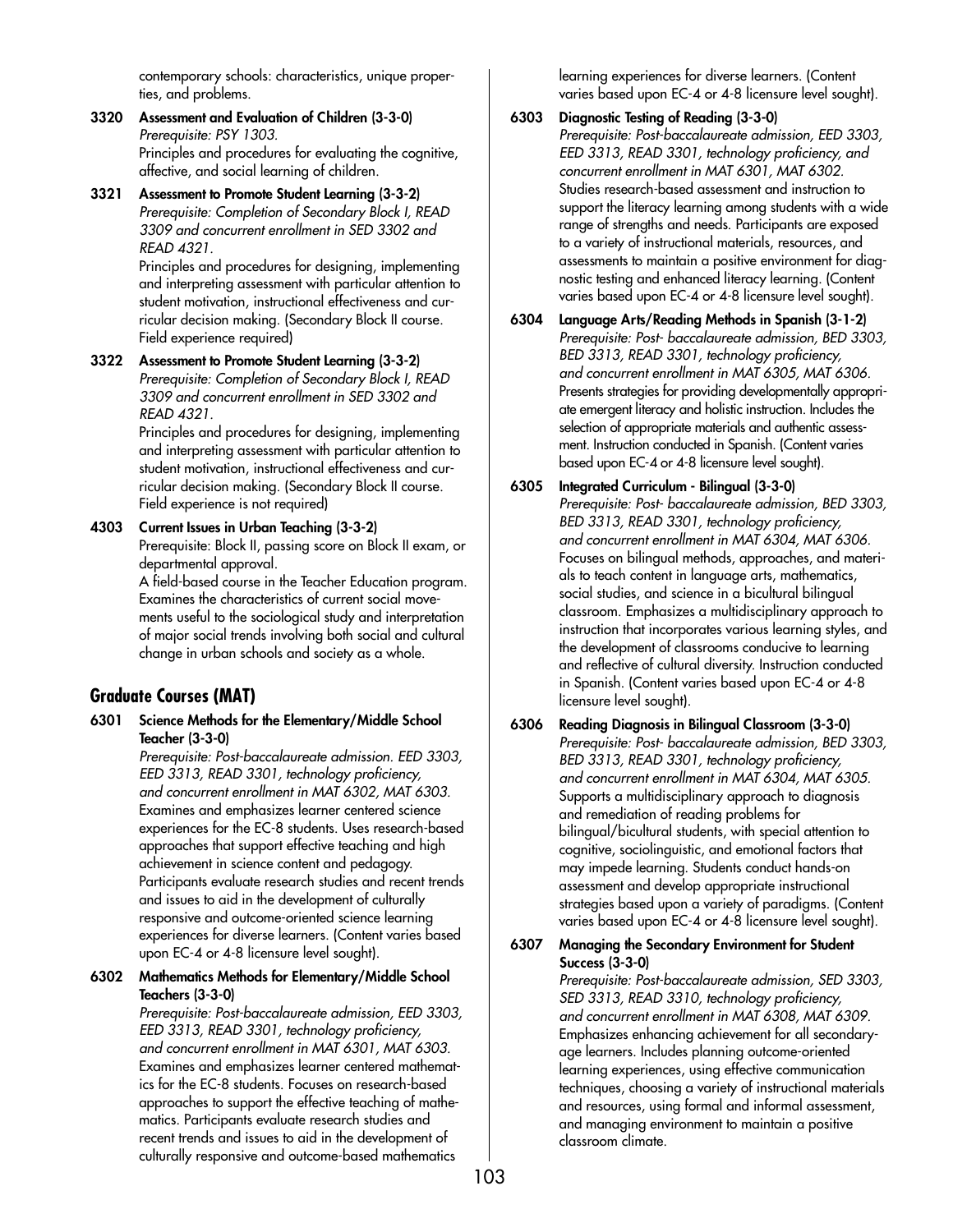**6308** Instructional Design and Strategies in Secondary **Schools (3-3-0)**

*Prerequisite: Completion of secondary Block I and concurrent enrollment in MAT 6320 and MAT 6309.* Critically examines current research in instructional design and strategies and advances the development and application of effective instruction with special emphasis on incorporating technology.

**6309 Assessment and Evaluation in Secondary Schools (3-3-0)** *Prerequisite: Post-baccalaureate admission, completion of secondary Block I, a score of 75 or better on departmental Block examination and concurrent enrollment in MAT 6308 and MAT 6320.*

Critically examines the role of measurement and evaluation in the instructional process for secondary students. Focuses on developing knowledge and competency in the design, practice, and interpretation of a variety of methods used to evaluate learning, curriculum, and instruction.

#### **6310 Reading in a Multicultural Classroom (3-3-0)**

*Prerequisite: Graduate standing, technology proficiency, and concurrent enrollment in MAT 6311, MAT 6312.*

Enhances the development of a knowledge base for teaching and evaluating reading/language arts program for culturally and linguistically diverse classrooms. Examines current of second language development and studies the basic principles and practices of reading/language arts instruction: beliefs, factors influencing learning, instructional strategies, organizational practices, assessments, and materials.

#### **6311 Advanced Study of Developmental Psychology and Diversity (3-3-0)**

*Prerequisite: Graduate standing, technology proficiency, and concurrent enrollment in MAT 6310 and 6312.* Examines the developmental changes from birth to adolescence. Emphasizes psychological and sociological perspectives and their application to learning and teaching in a culturally and linguistically diverse society.

### **6312 Foundations of Curriculum and Instruction for Culturally Diverse Settings (3-3-0)**

*Prerequisite: Graduate standing, technology proficiency, and concurrent enrollment in MAT 6310 and 6311.* Analyzes the multicultural forces that influence curriculum and instruction: philosophy, psychology, pedagogy/learning, sociology, knowledge, and evaluation. Contrasts major approaches to curriculum and instruction. Students apply theory to the development and supervision of a curricular and instructional plan for situations relevant to culturally diverse settings, including at risk youth and students, with limited English proficiency.

#### **6315 Introduction to Educational Research (3-3-0)**

*Prerequisite: Graduate standing and technology prof i c i e n c y.*

Examines the emerging practice of "classroom teachers as researchers" including both theory and practice. Provides students with an introduction to variety of research designs and strategies, both traditional and

non-traditional. Students examine and evaluate empirical studies that use different designs and strategies.

#### **6316 Advanced Methods for the Culturally Diverse Classroom (3-3-0)**

Prerequisite: 9 hours from courses in Language Arts, *Mathematics, Social Studies, or Natural Science strands.* Course sections are designed to offer students the opportunity to develop skills in instructional methodology specifically related to and derived from the characteristics of the discipline taught: (1) science, (2) mathematics, (3) social studies, or (4) language arts. Special emphasis is placed upon teaching in culturally diverse classrooms.

**6317 Classroom-Based Research (3-1-2)** *Prerequisite: MAT 6315.*

Application of data gathering and analysis skills in classroom research studies. Participants conduct directed research in classroom practices in elementary, bilingual, or secondary classrooms. Students examine issues such as validity, reliability, and generalizability. Students are guided through their own research projects.

#### **6318 Technology Application for Curriculum Development and Instruction (3-1-2)**

*Prerequisite: Graduate standing and technology proficiency.* Advances the effectiveness of teachers by expanding and updating their understanding of the role of technology and pedagogy. Focuses on technology from each of three perspectives: as a tool, as a medium, and as a setting for learning. Students construct professional and instructional web pages and continue to use newsgroup and e-mail extensively. Students work with web-based instructional tools that support learning in communities. Provides a conceptual framework for understanding the design of multimedia courseware as well as the opportunity for hand-on experience with a variety of software packages.

### **6319 Teaching the Language Minority Child (3-3-0)**

*Prerequisite: Graduate standing and technology proficiency.* Studies how social, cultural, and linguistic factors affect the reading and writing of students and how school curriculum and instruction can be designed to support students from differing sociocultural backgrounds. Special attention is given to the role that socioeconomic status, dialect, gender, second language learning, and ethnicity play in literacy learning and teaching.

**6320 Action Research on Reading Across the Curriculum for Grades 8-12 (3-3-0)**

*Prerequisite: Completion of secondary Block I, READ 3309, and concurrent enrollment in MAT 6308 and MAT 6309.*

Explores instructional opportunities for speaking and listening, reading and writing multiple texts/genres, and viewing and representing ideas through concept/issuebased thematic study with attention to the integration of technology. Special attention is given to conducting and/or reporting action research in the use of strategies and resources for struggling adolescent readers.

**6321 Teaching Children's Literature in Spanish (3-3-0)** *Prerequisite: Graduate standing and technology proficiency.* Examines the selection and uses of Spanish children's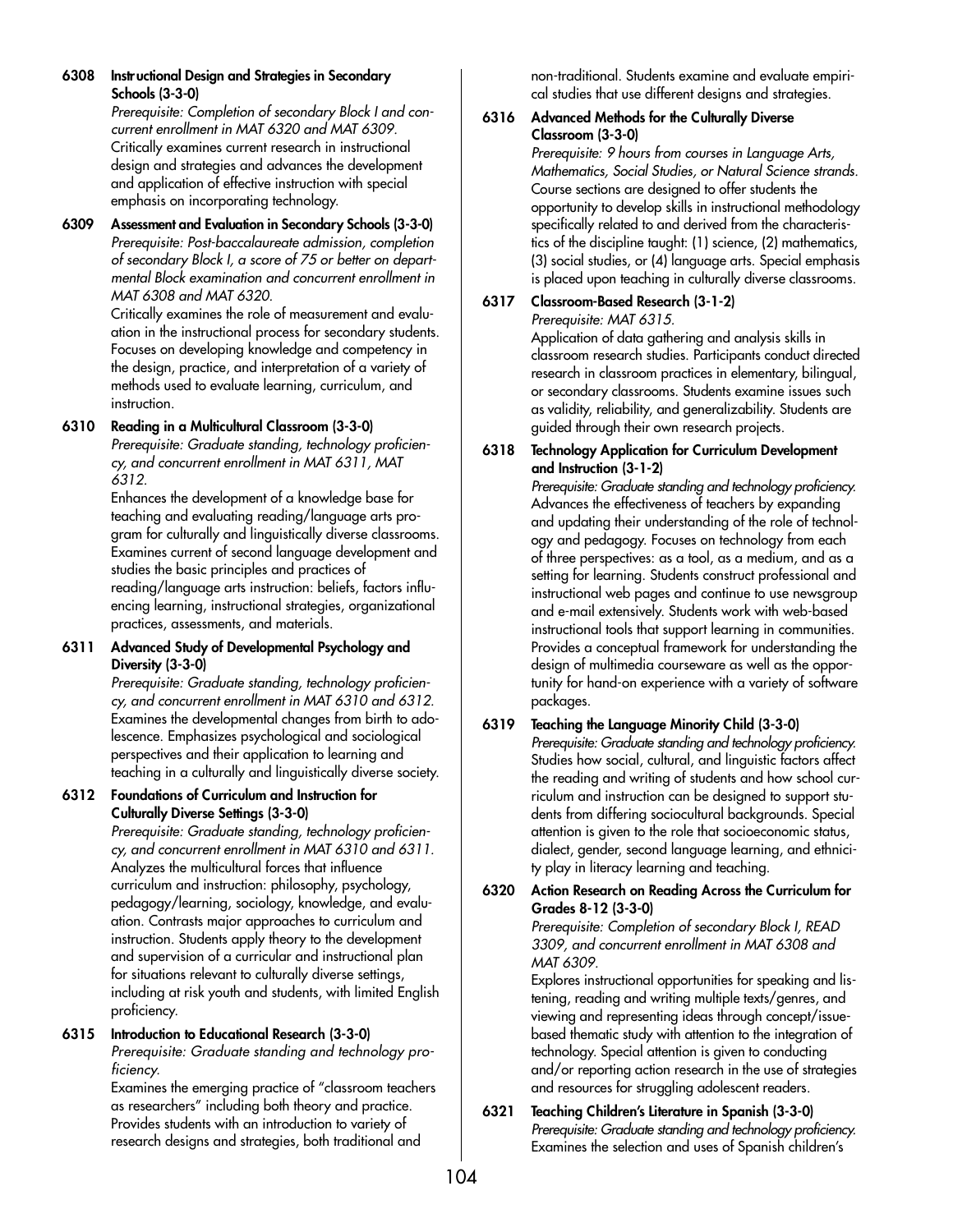literature in bilingual classrooms. Emphasizes ways to integrate literature into bilingual/bicultural curriculum and instruction.

**6322 Readings in Critical Pedagogy (3-3-0)**

*Prerequisite: Graduate standing, MAT 6315.* Utilizing dialectical methodology, this course explores the nature of power relations relative to the perspectives of race, gender, ethnicity, sexual orientation, physical disability, and socioeconomic status in the organization, curriculum, and operations of public schools in urban settings. Examines the reflection/action continuum as it pertains to the language of critique and the language of possibility in its application to classroom practices.

#### **6323 Advanced Social Studies Methods for Elementary Teachers (3-3-0)**

*Prerequisite: Post-baccalaureate admission, completion of elementary Block I, a score of 75 or better on department Block examination, and concurrent enrollment in MAT 6301 and MAT 6303.*

Social studies curricula and methodology in urban elementary classrooms. Emphasizes learner-centered instruction for the elementary classroom and focuses on research-based approaches for effective teaching. Students evaluate research studies and recent trends and issues to aid in developing culturally responsive, outcome-based learning experiences for diverse learners. Special emphasis on instructional methodology for US and Texas history, US government, geography, economics, citizenship and culture.

### **6380 Practicum for Urban Teachers (3-1-2)**

*Prerequisite: MAT 6310, MAT 6311, MAT 6312.* Offers teachers an opportunity to participate, over a two-semester period, in university-sponsored workshops/seminars. Workshops are designed to support urban teachers in (a) applying teacher education knowledge to the full responsibility of day-to-day teaching (b) reflecting on challenges and events occurring in their classrooms and schools, and (c) engaging in cooperative solving of inevitable problems that arise during the teaching experience.

### **6381 Internship in Urban Classrooms (3-1-2)**

*Prerequisite: Completion of 9 hours from MAT 6301, 6302, 6303; 6304, 6305, 6306; or 6307, 6308, 6309.*

Offers students a supervised internship in an urban educational setting over a two-semester period. Examines the diversity of community resources for elementary, bilingual, or secondary education. Students systematically develop strategies for integrating local and regional resources into the teaching and learning process. (Content varies based upon EC-4 or 4-8 licensure level sought).

#### **6390 Directed Study in Urban Teaching (3-1-2)** *Prerequisite: MAT 6316, MAT 6317, and MAT 6318.* Offers the opportunity for specialized study not normally or not often available as part of the regular offerings

# **Electrical Engineering Technology (EET)**

### **1411 Electric Circuits with Lab (4-3-1)**

*Prerequisites: MATH 1301 or department approval.* Laboratory fee required. \$12.

Theory and applications of electric circuits as found in typical engineering systems and daily living environment. Basic principles and analysis methods for dc and ac circuits are studied and circuit applications explored. Computer simulation software tools are used extensively to provide an interactive teaching and learning process. Hands-on experience is gained through circuit testing and trouble shooting exercies. This course lays the foundation for other Electrical Engineering Technology courses.

## **2421 Electronic Devices and Amplifiers with Lab (4-3-1)**

*Prerequisite: EET 1411 or department approval.* Laboratory fee required \$12.

Study of the characteristics and operation of electronic devices including diodes, bipolar junction transistors and field effect transistors, operational amplifiers, 555 timers. Electronic circuitry for signal amplification and filtering, instrumentation, power regulation, electric drives. Use of computer software in electronics design.

### **2431 Digital Logic with Lab (4-3-1)**

*Prerequisite: EET 1411 or department approval.* Laboratory fee required: \$12. Introduction to binary numbers, Boolean algebra, and Karnaugh maps. Logic gates, memory devices, counters, registers, arithmetic logic units, and data-handling circuits. A/D and D/A converters. Combined computer

simulation and circuit testing in the laboratory. **3334 Electrical Power Systems (4-3-1)**

> *Prerequisite: EET 1411.* Basic principles and applications of electrical power systems, power generation, transmission and distribution in utility and industrial systems. Included are lighting and grounding design, motor controls, transformers and area classification. Computer simulation of power systems.

#### **3432 Computer Architecture and Design with Lab (4-3-1)** *Prerequisite: EET 2431.*

Laboratory fee required: \$12.

The organization and design of digital computer systems, including microprogramming, register transfer language, micro-operations and control functions of the computer. Computer input/output. The microcomputer is emphasized. The basics of machine and assembly language are utilized with the hardware.

#### **3435 Fundamentals of Automation and Control with Lab (4-3-1)**

*Prerequisites: EET 2421 and MATH 2402.* Laboratory fee required. \$12.

Study of plant dynamic modeling (first-and second order, transfer functions, nonlinear characteristics) and simulation, control system configurations (open-loop, closed-loop, combined feedforward/feedback control), types of controllers (analog, PC-based, PLCs), and control modes (on-off, PID, etc.). System designs for dc servo position and speed control, temperature control, lighting control, etc.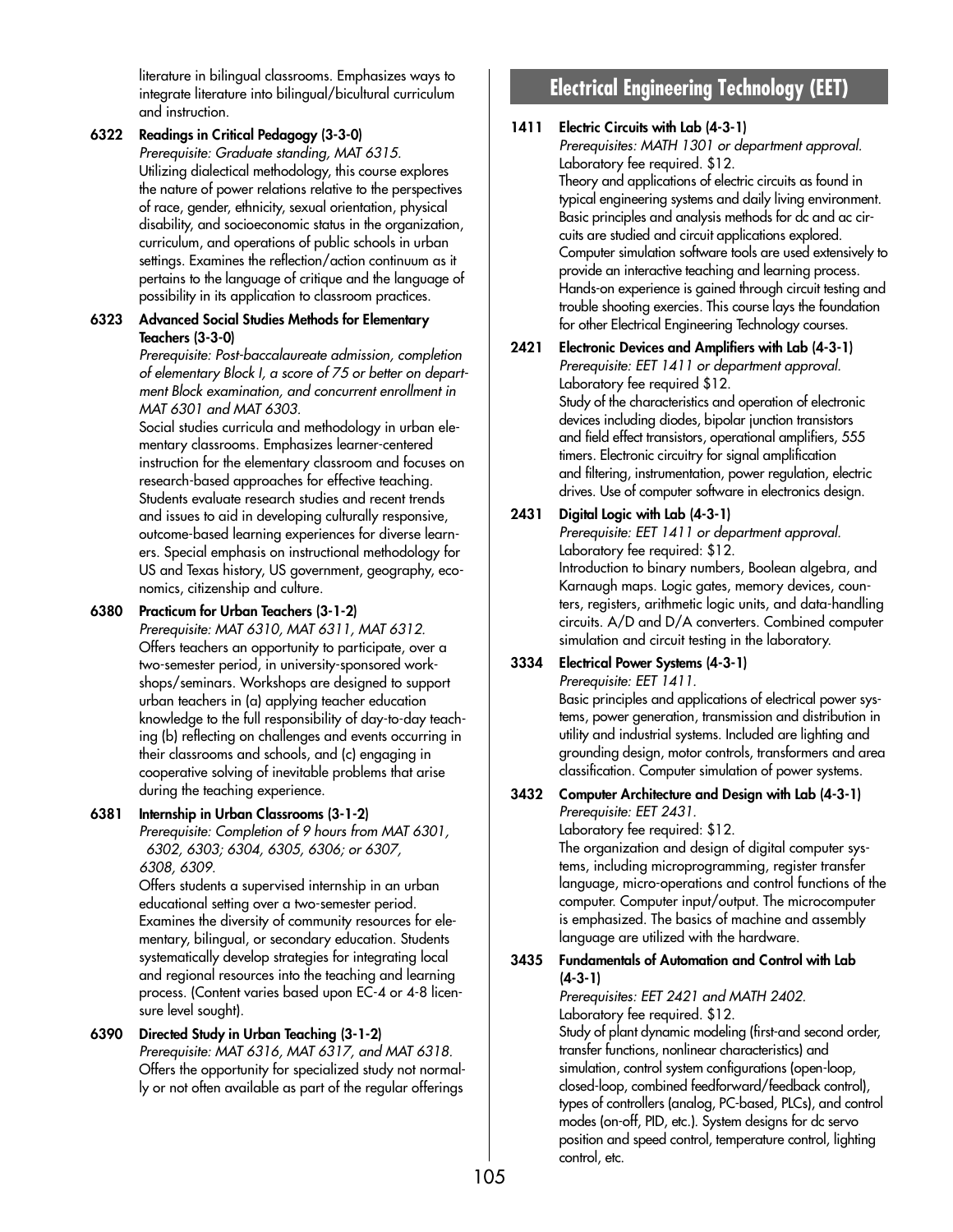### **3451 Instruments and Transducers with Lab (4-3-1)**

*Prerequisites: EET 2421 or department approval.* Laboratory fee required: \$12. Transducer characteristics and applications. Sensor and measurement systems for major process variables: temperature, pressure, level, flow, and other physical variables. Design on signal conditioning circuits. 4-20mA current loops. Data acquisition and instrumentation networks.

### **3461 Analog and Digital Communication Circuits with Lab (4-3-1)**

*Prerequisites: EET 2421 and EET 2431.* Laboratory fee required. \$12.

Analysis of tuned circuits, modulation/demodulation techniques, transmitters and receivers basic transmission line theory, data communication techniques and modems. Applications of fiber optics for communication systems.

#### **4335 Computer Networking (3-3-0)**

Prerequisite: EET 3461

Principles and applications of computer networking techniques, including the seven layered protocol model, hierarchy of commands, descriptions of the physical layers of the model and descriptions and analysis of popular techniques currently in existence. Development and implementation of NT networks.

### **4434 Microprocessor Systems Design (4-3-1)**

*Prerequisite: EET2431*

Laboratory fee required. \$12.

Design, application and operation of various electronics systems using microprocessors. Consideration will be given to the specific type of components required, the sources of manufactured components, and the construction of the circuits and systems. Emphasis will be placed on microcomputers and their related peripherals and the use of system design software, XILINX. Various electronic circuits will be designed, implemented, and troubleshot using PAL's and PGA's. A group electronics systems project using microprocessors will be completed and troubleshot using all aspects of the course.

# **Energy Management (EM)**

### **3301 Introduction to the Petroleum Industry (3-3-0)**

*Prerequisite: Completion of the common core plus 18 additional hours.*

Overview of the petroleum industry including industry structure, vocations within the industry, basic exploration and production concepts, regulatory issues, and current events and status of the industry.

**3399 Directed Study in Energy Management** *Prerequisite: Approval of department chair.* Directed study in selected topics in energy management.

### **4301 Energy Law (3-3-0)**

*Prerequisite: BA 3301 and EM 3301.* Study of law as it relates to the energy industry. Emphasis on legal concepts relating to mineral interests and contracts commonly used in the industry, title, leasing, joint operations, farmouts, drilling contracts, marketing contracts, bid agreements, international agreements and their economic consequences, regulatory and environmental issues.

#### **4310 Energy Transactions and Practical Solutions - Case Study (3-3-0)**

*Prerequisite: EM 3301, MGT 3303 and FIN 3302.* Case study of actual and hypothetical transactions in the energy industry. Deals with all facets of decision making including analysis of predicted returns, synergies, cost reduction, risk profiling, cultural ramifications of acquisition and divestiture, long-term vs. short-term implications of transactions and their effects on stakeholders.

#### **4350 Hydrocarbon Marketing: From the Wellhead to the Consumer (3-3-0)**

*Prerequisite: MKT 3301 and MKT 3302.* Examines upstream, downstream and midstream marketing opportunities. Topics include fractionating and refining, transportation differentials, premiums, discounts and penalties. Regulatory and marketing issues for integrated companies.

# **Engineering (ENGR)**

**1302 Engineering and Technology Fundamentals (3-3-0)** *Prerequisite: Credit or enrollment in MATH 1302.* Overview of techniques and fundamental principles used in engineering, science and technology. Topics include: dimensional analysis and units, measurements, representation of technical information, problem solving, and an introduction to selected science and engineering topics.

#### **1400 PC Applications in Engineering (4-3-1)** *Prerequisite: MATH 1301.* Application of PC hardware and software to engineering problems. Data acquisition and computational methods for control systems, structures, and piping systems. Intensive use of the NSF sponsored laboratory for

data acquisition, transmission and analysis of data. Modern computational approach to solids-fluids mechanics, and heat transfer.

**1401 Engineering Graphics and Visualization with Lab (4-3-4)** Laboratory fee required. \$12. Introduction to graphics, with emphasis on drafting techniques: use of instruments, lettering, geometric constructions, multiview projections, auxiliary views, sectional views, sketching drawings for electrical, piping and structural applications. Introduction to computer-aided drafting.

#### **1402 Fire and Safety Hazard Recognition with Lab (4-3-1)** *Prerequisite: MATH 1302.* Laboratory fee required. \$12.

Physical, chemical, electrical, and natural hazards and their relationship to loss of property and/or life. Safe location, storage, transportation and handling practices to eliminate or control the risk of fire and other hazards in the home, business and industry. Experiments and computer simulations.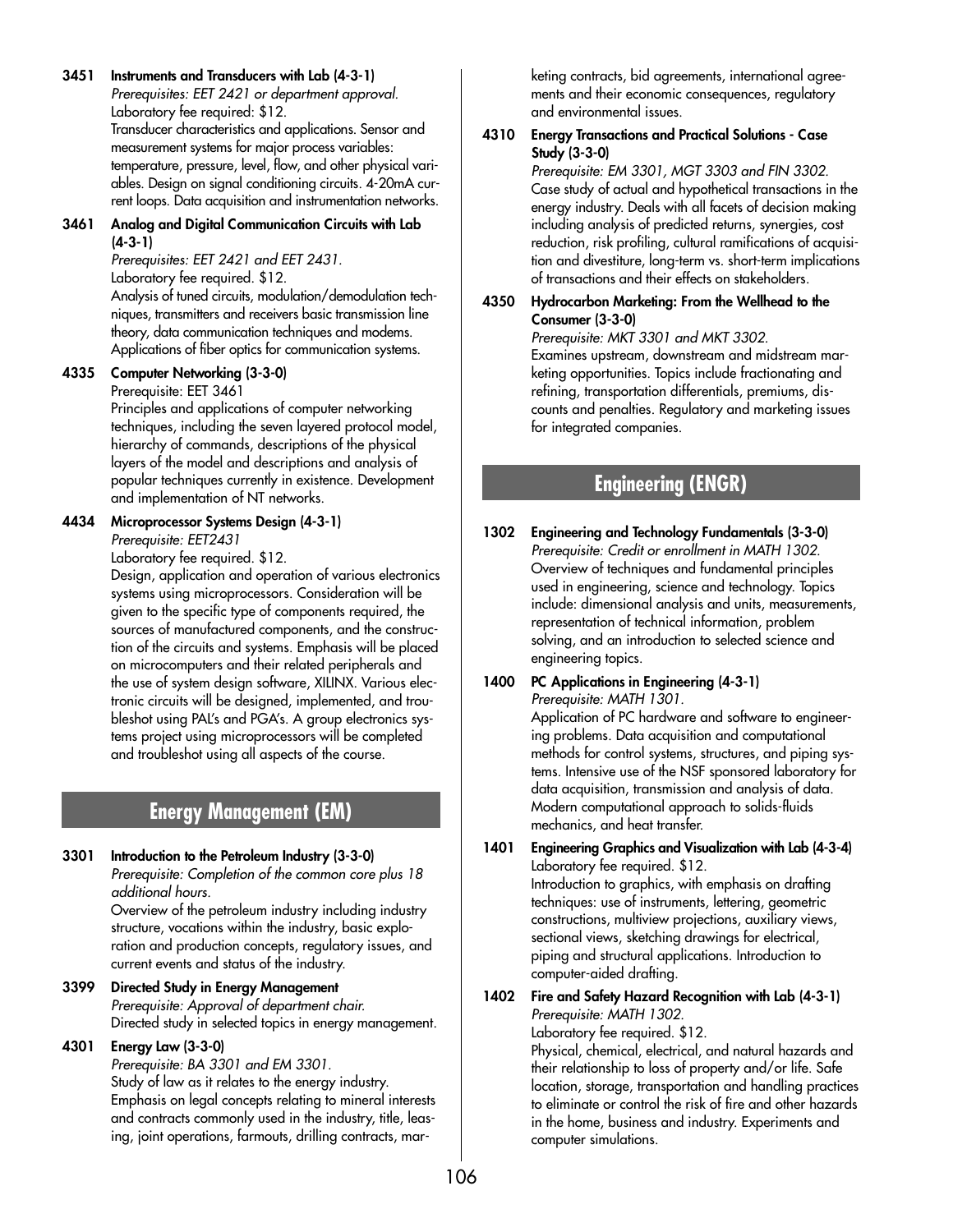**1403 Fire Suppression and Detection Systems (4-3-1)** *Prerequisite: MATH 1302.* Laboratory fee required. \$12.

The design, installation, maintenance and utilization of portable fire-extinguishing appliances and pre-engineered systems. Operational capabilities and utilization requirements of fire detection and signaling systems. Fire detection and suppression applied in practical problems. Experimental demonstrations and computer simulation of hazard detection systems.

**1404 Automatic Fire Suppression Systems with Lab (4-3-1)** *Prerequisite: MATH 1302.* Laboratory fee required. \$12. Detailed current standards for selection, design, installation, operation, and maintenance of automatic fire suppression systems. Experiments and computer simulations.

**1480 Occupational Safety Techniques (4-3-1)** *Prerequisite: MATH 1302.* Laboratory fee required. \$12. Occupational facilities, equipment and operations and their inherent hazards. Directed toward worker, machine and environmental control. Equipment demonstrations and computer simulation of safe equipment operation.

### **2304 Computer-Aided Drafting and Design I (3-2-2)** *Prerequisite: ENGR 1401 or department approval.* Laboratory fee required. \$12. An introduction to Computer Aided Drafting and Design

(CADD) systems commonly used in industry. Topics include introduction to CADD systems, basic drawing and editing commands, drawing annotations, dimensioning, cross hatching, creation and use of drawing symbols, generation of engineering drawing and drawing database.

# **2407 Surveying with GIS-GPS (4-3-3)**

*Prerequisite: MATH 1302.*

Laboratory fee required. \$12. Field training in the use of electronic measurement devices, total stations and global positioning systems (GPS) applied to construction projects. Field recording of data, uploading to microcomputersfor analysis using geographic information systems (GIS). Computation of areas and construction volumes. Downloading of data for field layout. Surveying applied to flood prevention and environmental measurements.

#### **2409 Engineering Mechanics with Lab (4-3-1)** *Prerequisite: MATH 2401.*

Laboratory fee required. \$12.

Study of elastic bodies, stresses and strains, axial loads, torsion, beam stresses, beam deflections, combined stresses, columns,connections and behavior of materials under tension, compression and torsional loading. Study of thermal properties of materials. Applications of instrumentation.

## **2410 Analysis of Engineering Networks with Lab (4-3-1)**

*Prerequisite: Departmental approval.* Laboratory fee required. \$12.

This course applies energy principles of thermodynamics, fluid mechanics and electric circuits to the analysis of common engineering networks. Piping systems, electric circuits and structural networks are studied under basic

principles of conservation and dissipation of energy. Applications of linear algebra to the analysis of networks. Computer simulation of engineering networks.

## **3302 Engineering Economics (3-3-0)**

*Prerequisite: Junior standing.*

Time value of money, annual cost, present worth, future value, capitalized cost, break-even analysis, valuation and depreciation, income taxes. Economic evaluation of engineering alternatives and proposals. Use of spreadsheets. Introduction to optimization.

## **3308 Fluid Mechanics (3-3-0)**

*Prerequisite: MATH 2401.*

Fluid properties, fluid statics, flow concepts and basic equations, viscous effects, laminar and turbulent flow, pipe flow, momentum equation and energy equation. Use of software in designing flow systems. Applications to fire prevention systems.

## **3311 Structural Analysis (3-3-0)**

*Prerequisite: ENGR 2409.* Analysis of trusses, beams and frames using classical and matrix methods. Service and ultimate load analysis. Intensive application of computers to structural analysis including program development. Experimental

# **3312 Reinforced Concrete Design (3-3-0)**

*Prerequisite: ENGR 2409.*

Analysis and design procedures based on ultimate load capacity based on the ACI Code, effects of creep, shrinkage, and temperature, torsional stresses and study of deflections. Computer applications to concrete design and program development Behavior of concrete members under fire and explosion conditions.

verification of analytical results. Vibration of structures. Experimental evaluation of existing structures for safety.

## **3401 Biomedical Instrumentation with Lab (4-3-1)**

*Prerequisite: EET 2421*

Laboratory fee required. \$12. Applications of electronics devices to monitoring biological systems. Origin of biopotentials and bioelectrodes. Amplifiers for physiological measurements. Measurement techniques for cardiac and circulatory systems. Measurement of respiratory parameters. Measurement techniques for electrical activity of the brain. Electroencephalography.

### **3403 Process Piping Design for Offshore Installations** *Prerequisite: ET 3402*

Laboratory fee required. \$12 A continuation of ET 3402 Process Piping Design II. This course applies the concepts and practices of process piping design to offshore installations.

## **3404 Digital Signal Processing with Lab (4-3-1)** *Prerequisite: ENG 1400 and EET 2421* Laboratory fee required. \$12.

Analysis of discrete time signals and systems. Three key aspects will be addressed: sampling signals, frequency response, filter design and implementations. Both PC based and special purpose processor DSP systems will be used. Case studies of DSP applications in audio, communication, and biomedical systems.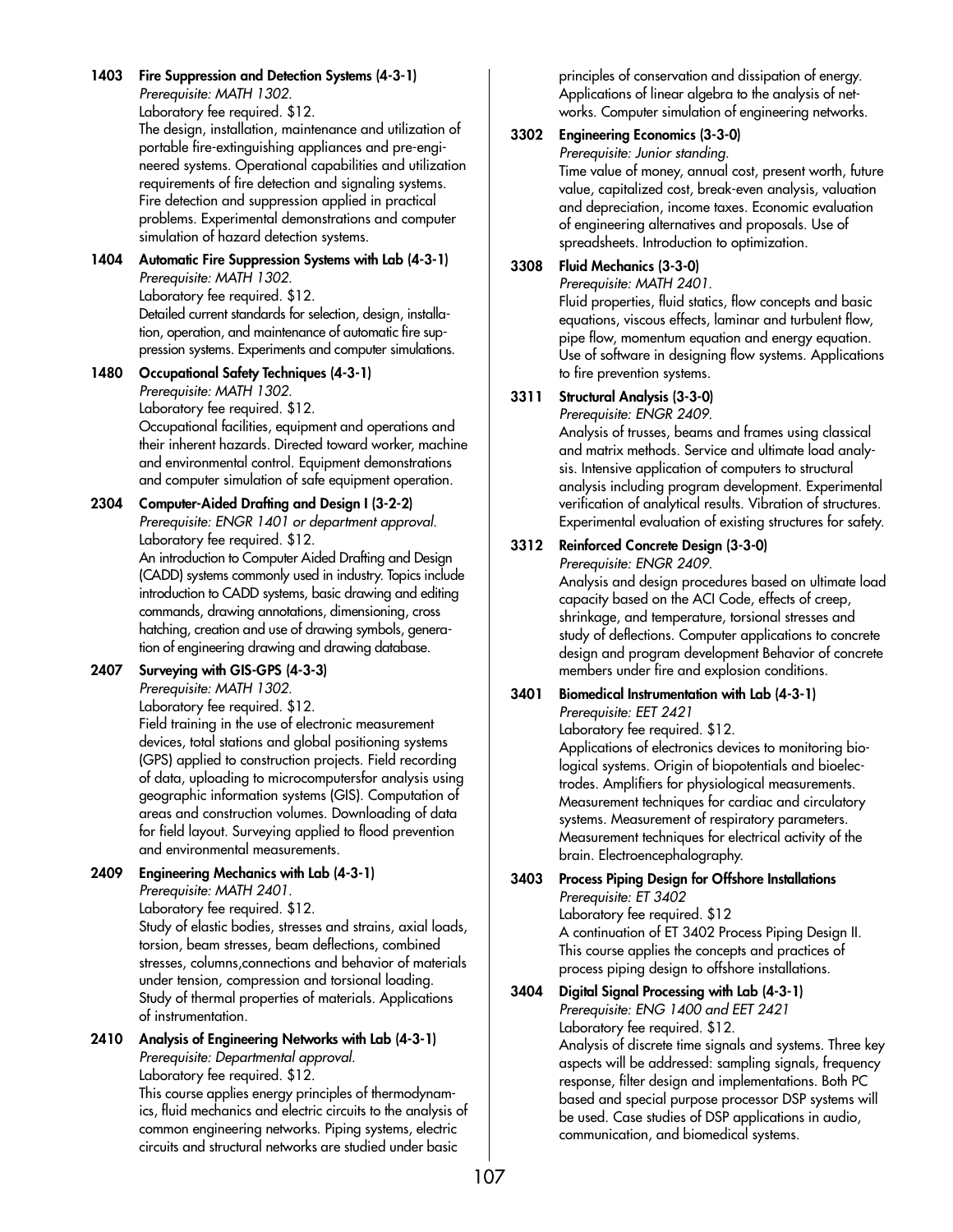**3406 Processing Control Systems with Lab (4-3-1)** *Prerequisite: EET 3435.* Laboratory fee required. \$12. Process representations and P&ID diagrams. Temperature, pressure, flow, and level control in industrial processes. Supervisory Control and Data Acquisition (SCADA). Distributed Control System (DCS) configuration and implementation

### **3407 Industrial Robotics with Lab (4-3-1)**

*Prerequisite: Departmental approval.*

Laboratory fee required. \$12.

This course addresses the problem of controlling robots that operate in dynamic, unpredictable environments. Students , in pairs, build their own robot, and program it to perform a variety of simple tasks. In addition, the course covers the major paradigms of robot programming and studies architectures for building perception and control systems for intelligent robots. Applications to industrial and medical systems.

### **3409 PC Facilities Management with Lab (4-3-1)**

*Prerequisite: Departmental approval.*

Laboratory fee required. \$12.

This course addresses the problem of life cycle management of PC facilities. The course includes equipment selection, installation, maintenance, troubleshooting and upgrading. Hardware and software aspects of the PCs and its communications are covered in the lectures involving theory and intensive practice. Economic aspects of PC facilities.

### **3410 Process Modeling and Simulation (4-3-1)**

*Prerequisite: ENGR 2410 or Departmental Approval.* Laboratory fee required. \$12.

Process analysis based on the laws of physics and thermodynamics, material and energy balance. Modeling and simulation of typical industrial processes: gas processing, oil refinery and other petrochemical and chemical engineering processes. Steady state modeling and optimization for process design and dynamic modeling for process controllability. Use of computer software tool HYSYS.

### **4330 Systems Safety Management (3-3-0)**

*Prerequisite: ENGR 2409.*

Fire and other hazards/safety techniques to recognize, evaluate and control potential occupational hazards. Critical path, LAD, PERT and human factors concepts. Computer simulations.

### **4340 Senior Project in Piping Design (3-3-0)**

*Prerequisite: ENGR 3308 and ET 4315 or departmental approval.*

A capstone course consisting primarily of a process piping design project with complexity comparable to current industrial practice. The course and project requires the combined application of elements of pipling layout and design, process equipment, thermodynamics, fluid mechanics, stress analysis and engineering economics. The course is to be taken near the completion of degree requirements towards the Process Piping Design degree program.

**4350 Industrial Loss Prevention (4-3-1)** *Prerequisite: ENGR 2409.* Laboratory fee required. \$12.

Specific industrial processes, equipment, facilities and work practices for detecting and controlling potential hazards. Computer simulation of hazard detection.

## **4360 Advanced Safety and Fire Problems (3-3-1)**

*Prerequisite: Senior standing.* Selected problems in the fire and hazards fields, occupational safety, occupational health and industrial security area. Research of state-of-the-art technologies to prevent or correct such problems. Development of computer software to simulate selected hazard conditions.

#### **4370 Human Factors in Fire and Safety (3-3-1)** *Prerequisite: Senior standing.* Case study of the influence of human behavior in life losses during hazardous situations. Cases include flood, tornado, fire, and explosions.

### **4380 Security of Computing Systems (3-3-0)**

*Prerequisite: ENGR 1400.* Security of hardware and software systems. Case study of information losses due to fire, flood and tornado. Software safety cases including viruses and distortion of code and data integrity.

#### **4410 Industrial Hygiene Instrumentation with Lab (4-3-1)** *Prerequisite: ENGR 2409.* Laboratory fee required. \$12. Toxic or irritating substances, physical, biological,

ergonomic and other occupational stress factors causing employee illness or discomfort. Environmental pollution sources and controls. Description, operation and application of quantitative instruments in general use in industrial hygiene. Computer simulation of industrial environments

## **4411 Structural Design for Fire Safety (4-3-1)**

*Prerequisite: ENGR 3311.*

Analysis and design of structures under fire that threatens human life. Introduction to fires and fire safety. Contribution of structural fire resistance to overall fire safety. Application of fire computer models to the design of structures safe for human occupancy. Fire performance of structural materials.

### **4420 Fire Dynamics (4-3-1)**

*Prerequisite: Senior standing.*

Study of the critical aspects of fire dynamics including: Fuels and combustion processes. Physical chemistry of combustion. Diffusion flame and fire plumes. Spread of flames. Production and movement of smoke. Computer simulations of fire dynamics.

### **4450 Industrial Safety (4-3-1)**

*Prerequisite: ENGR 2409.*

Laboratory fee required. \$12. Principles of fire dynamics, heat transfer and thermodynamics are combined with a general knowledge of automatic detection and suppression systems to analyze fire protection requirements for generic industrial hazards. Topics covered include safety separation distances, plan layout, hazard isolation, smoke control, warehouse storage and flammable-liquid processing and handling. Historic industrial fires influencing current practice on these topics are also discussed.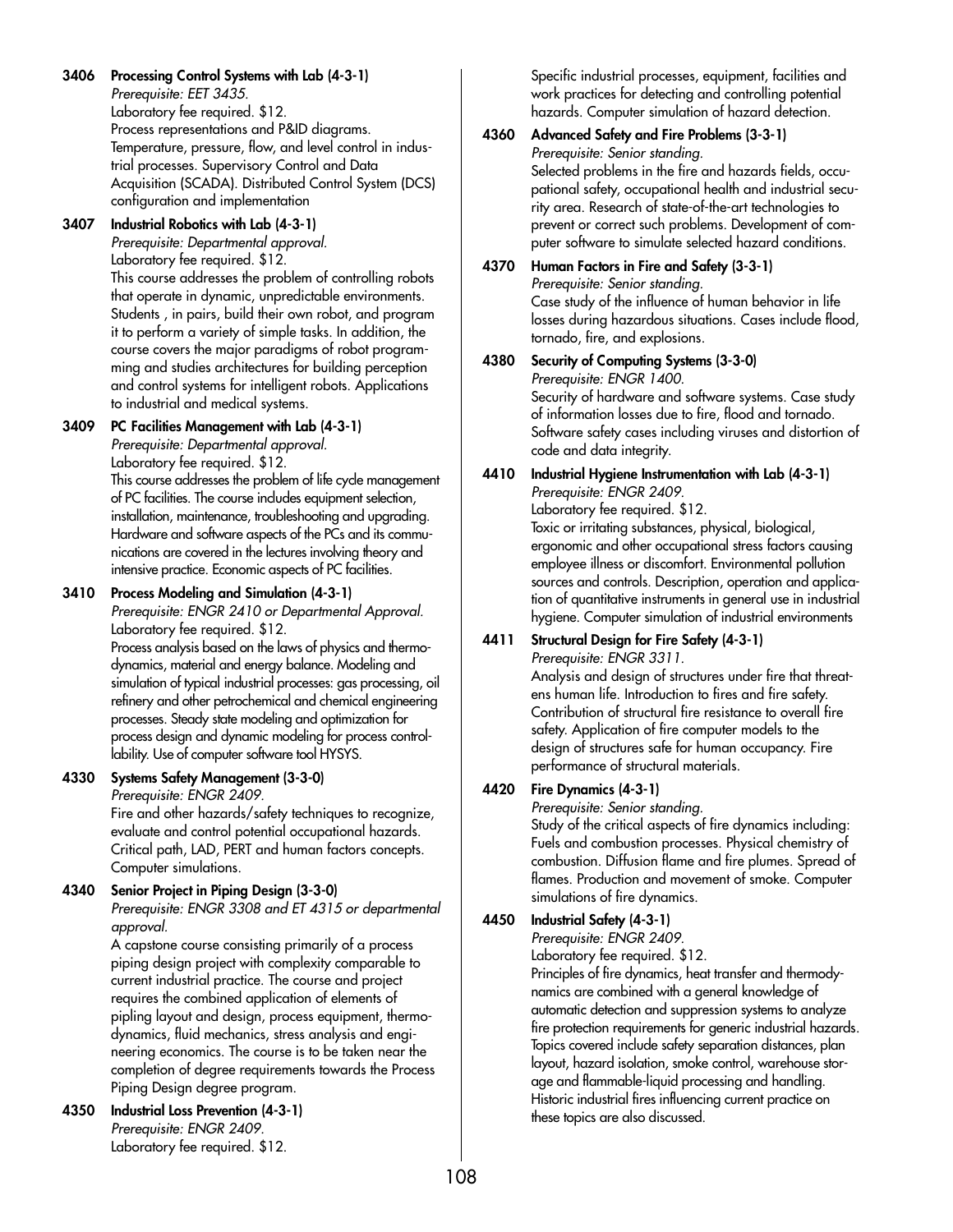# **Engineering Technology (ET)**

#### **2401 Piping Drafting I (4-3-3)**

*Prerequisites: ENGR 1401 or equivalent.* Laboratory fee required. \$12. Basic piping fundamentals used in design and layout of piping systems for petroleum and petrochemical facilities. Items stressed are symbols, plot plans, flow diagrams, abbreviations and specifications. Safety aspects of piping systems.

#### **2402 Piping Drafting II (4-3-3)**

*Prerequisite: ET 2401.*

Laboratory fee required. \$12. Continuation of ET 2301. Application of basic piping fundamentals in arrangement drawings and isometric configurations. Piping systems, underground piping, meter runs control valve manifolds, level instruments and bridles and steam traps are also studied. Safety aspects of piping systems.

### **3307 Applied Thermodynamics (3-3-0)**

*Prerequisites: MATH 2401 and CHEM 1307.* Fundamentals of thermodynamics, including applications of the first and second laws, enthalpy, entropy, application of reversible and irreversible processes to a variety of systems and problems, use of thermodynamic tables and ideal gas law. Energy balances and their applications. Estimation of properties. Thermodynamics of fire.

### **3308 Materials Science (3-3-0)**

*Prerequisite: CHEM 1307.*

The physical, mechanical, thermal, magnetic, electrical and chemical properties and their relation to atomic, molecular and crystalline structure of materials. Introduction to processing of materials and their testing. Applications of material science in engineering. New frontiers in materials technology. Criteria for selection and use of materials. Safety criteria for section of materials.

### **3320 Modern Concrete Technology (3-2-2)**

*Prerequisite: Junior standing.*

Laboratory fee required. \$12.

Properties and requirements of cement and aggregates, water-cement ratio and proportioning of mixtures for concrete. Behavior and properties of fresh and hardened concrete. Emphasis on behavior under pressure and fire. Handling of fresh concrete, formwork, quality control, inspection and laboratory testing of concrete. Application of expert systems in concrete technology. High-strength and lightweight concretes. Inspection of concrete structures.

### **3321 Soil Mechanics (3-3-0)**

*Prerequisite: Junior standing.* Laboratory fee required. \$12. Geological origin, identification, description and classification of soils. Physical, consolidation and hydraulic properties of soil. Site and subsurface explorations and testing of soil. Essentials of good foundations. Stability of slopes and earth pressure. Computer application in soil mechanics. Environmental contamination of soils.

# **3322 Finite Element Analysis of Structures (3-3-0)**

*Prerequisite: ENGR 3311.* Finite element analysis of structures. Numerical and matrix techniques and their relationships to classical energy and differential equation methods. Expert systems applied to structural design. Experimental determination of stiffness and flexibility matrices. Nondestructive evaluation of structures. Vibrations of structures. Finite element analysis of structures exposed to high temperatures. Practical training in industrial FEA codes. Program development.

### **3325 3D Computer Modeling, Rendering and Animation (3-2-2)**

*Prerequisites: ENGR 3305 and junior standing.* Application of advanced computer aided design principles to construction of 3D computer models for structural, piping, and electronics systems. Computer animation applied to control of systems in the same fields. Applications of plan layout for analysis of industrial safety.

#### **3399 Directed Study in Engineering Technology** *Prerequisites: Approval of department chair and dean.* Selected topics in Engineering Technology.

### **3401 Process Piping Design I (4-3-3)**

*Prerequisites: ET 2402 and ENGR 2304.* Laboratory fee required. \$12.

Concentration on piping design problems associated with heat exchangers, pumps, horizontal and vertical vessels, pipeways and plant layouts. Emphasis is placed on design concepts used in the preparation of piping arrangement, elevation and isometric drawings. Piping analysis to meet safety specifications.

## **3402 Processing Piping Design II (4-3-3)**

*Prerequisite: ET 3401.*

Laboratory fee required. \$12.

Concentration on piping design problems related to plant design. Heaters, boilers and compressors are covered. Problems associated with underground piping are considered. Continued emphasis is placed on preparation of piping arrangement, elevation and isometric drawings. Includes an introduction to piping flexibility and standard piping details. Introduction to use of scale plot and engineering models in the process piping design industry. Piping analysis to meet safety specifications.

### **4301 Piping Models (3-2-2)**

*Prerequisites: ET 3402, ENGR 2304.*

Laboratory fee required. \$12.

Introduction to engineering scale models from initial layout of plot-plan model through completion of engineering design model. Use of 3D solid modeling software to design plants including modeling of equipment, steel structures and piping. Plant safety considerations.

### **4304 Pressure Vessel Design (3-3-0)**

*Prerequisite: ENGR 2409.*

Analysis and design of pressure vessels, selection of materials and introduction to standards and codes for pressure vessels. Safety consideration in vessel design.

### **4307 Fluid Mechanics II (3-3-0)**

*Prerequisites: ENGR 3308 or department approval.* Dimensional analysis, surface resistance, boundary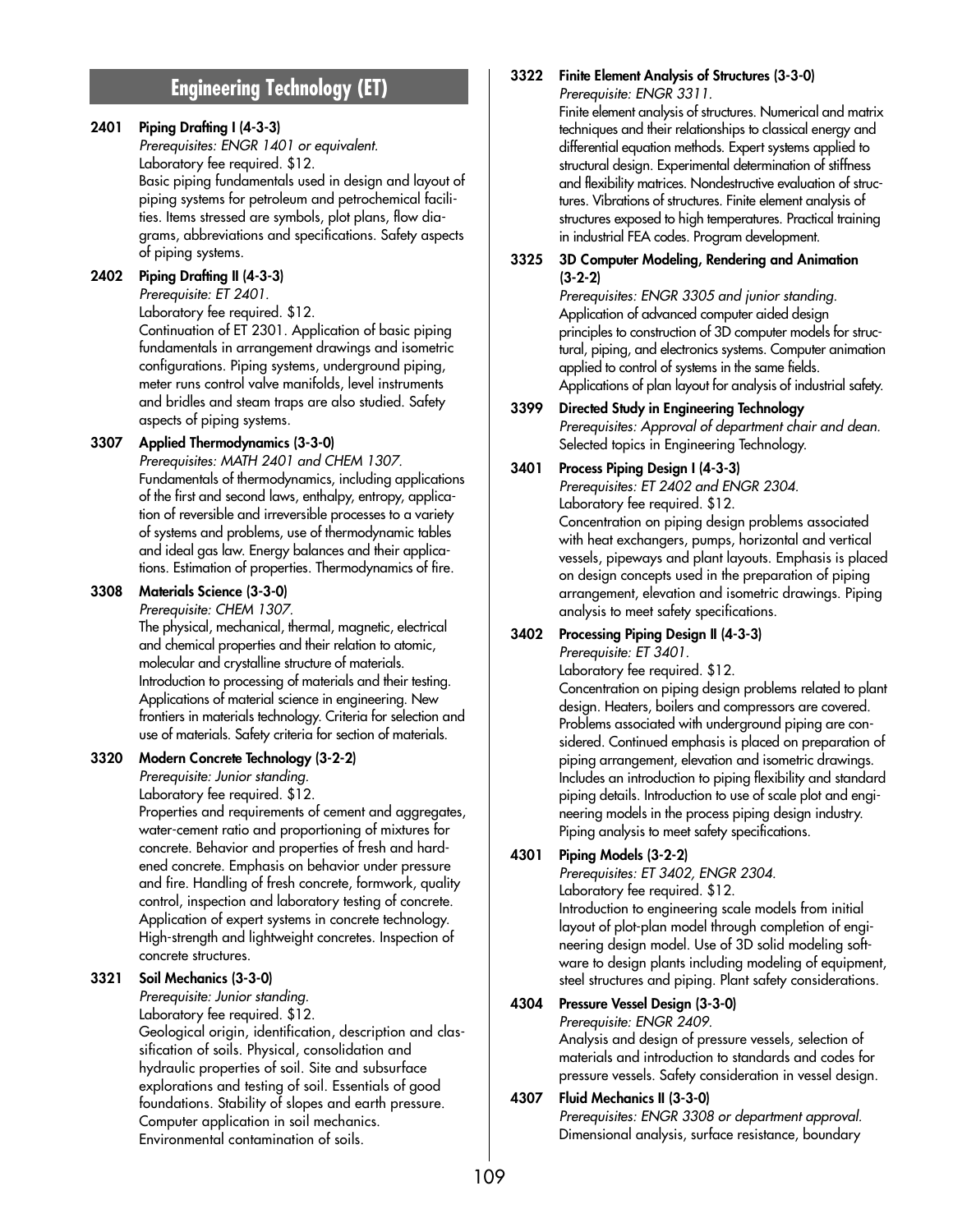layer theory, drag, lift, turbomachinery, including pumps, compressors, turbines, fluid measurements, channel flow.

### **4311 Heat-Power Applications (3-3-0)**

*Prerequisites: ET 3307 or department approval.* Heat-power cycles, refrigeration systems, gas-vapor mixtures, reactive systems, gas compressors, gas turbines, steam processes and cycles. Humidification/ dehumidification processes and use of psychometric charts. Analysis of environmental conditions in fire.

### **4313 Applied Heat Transfer (3-3-0)**

*Prerequisites: Credit or enrollment in ET 4307 or department approval.*

Steady and unsteady state conduction, free and forced convection, radiation, heat exchangers and heat transfer with change in phase. Applications to fire analysis.

#### **4315 Piping Stress Analysis (3-3-0)**

*Prerequisites: ENGR 2409 and ET 2401.* Introduction to piping stress analysis. Piping and pressure vessel codes, failure theories, stress intensification and flexibility factors, methods of stress analysis, supports and restraints for piping. Intensive application of CAESAR II computer software. Safety aspects of stress analysis.

### **4320 Prestressed Concrete (3-3-0)**

*Prerequisite: ENGR 3312.*

Principles and practice of prestressed concrete systems and techniques for applying prestress. Computer analysis and design of determinate and indeterminate prestressed concrete structures. Limit analysis and ultimate strength behavior. Critical aspects of prestressing under fire. Rehabilitation of structures. Lightweight prestressed concrete.

### **4321 Structural Steel Design (3-3-0)**

*Prerequisite: ENGR 2409.*

Design of structural steel members based on LRFD specifications. Design of members under tension, compression and bending. Laterally unsupported beams. Combined bending and axial loading connections. Nondestructive evaluation of steel structures. Fire protection of steel structures.

#### **4322 Foundation Design (3-3-0)**

*Prerequisites: ET 3321 and ENGR 2409.* Introduction to foundation design, factors in bearing capacity and settlements of foundations, lateral earth pressure on retaining walls, bulkheads and pile foundation. Computer applications in foundation engineering. Nondestructive testing of foundations. Safety considerations in foundation construction and performance.

### **4323 Technology Seminar (3-3-0)**

*Prerequisites: ENG 3302, senior standing, completion of Writing Proficiency Exam, or department approval.* A self enrichment and professional development course essential for a successful career after graduation. Students are required to make oral presentations and submit written reports and essays on topics emphasizing ethical and international dimensions of the engineering profession. Class participation and case discussions are emphasized. Industrial safety considerations.

### **4324 Senior Concrete Design Project (3-3-0)**

*Prerequisite: ENGR 3312.*

Conception, analysis and design of complex concrete structures. Application of prestressed concrete, finite element analysis, CADD and foundation engineering to structural design. Includes construction drawings, specifications, cost estimates project management and field trips.

### **4325 Senior Steel Design Project (3-3-0)**

*Prerequisite: ET 4321.*

Conception, analysis and design of complex street and composite structures. Application of finite element analysis, AutoCAD and foundation engineering to structural design. Includes construction drawings, specifications, structural composites, cost estimates project management and field trips.

#### **4380 Field Experience**

*Prerequisite: Department approval.*

Field Experience integrates theory learned in the classroom with practical work experience in a job related to the student's academic and professional goals. The work experience and the academic experience must be directly related. For additional details, inquire in Career Services (Room 370-North).

# **English (ENG)**

#### **1101 TASP Tutorial (1-1-0)**

Tutorial instruction designed to prepare students to pass the writing component of the TASP exam.

### **1105 Writing Tutorial (1-0-3)**

*Prerequisite: Eligibility for ENG 1301 or permission of department.*

Individualized instruction in English composition. Suggested for students who have problems in some aspect of writing and who seek to improve their mastery in particular areas. Instructor designs a course of study to assist student in learning new skills or in overcoming specific errors. Fulfills no English composition degree requirement. Course is offered on a pass/fail basis. May be repeated once without permission of department.

### **1300 Fundamentals of English (3-3-0)**

Placement examination is required. Introduction to the writing process, including such elements as awareness of audience, prewriting, organization strategies, revising and editing to conform to the major conventions of standard written English.

### **1301 Composition I (3-3-0)**

*Prerequisite: ENG 1300 or placement by examination.* Review of the writing process, including such elements as audience analysis, invention, drafting and revising. Practice in expository techniques of writing and attention to readings. (ENGL 1301)

### **1302 Composition II (3-3-0)**

*Prerequisite: ENG 1301 or placement by examination.* A continuation of ENG 1301; emphasis on writing based on research. (ENGL 1302)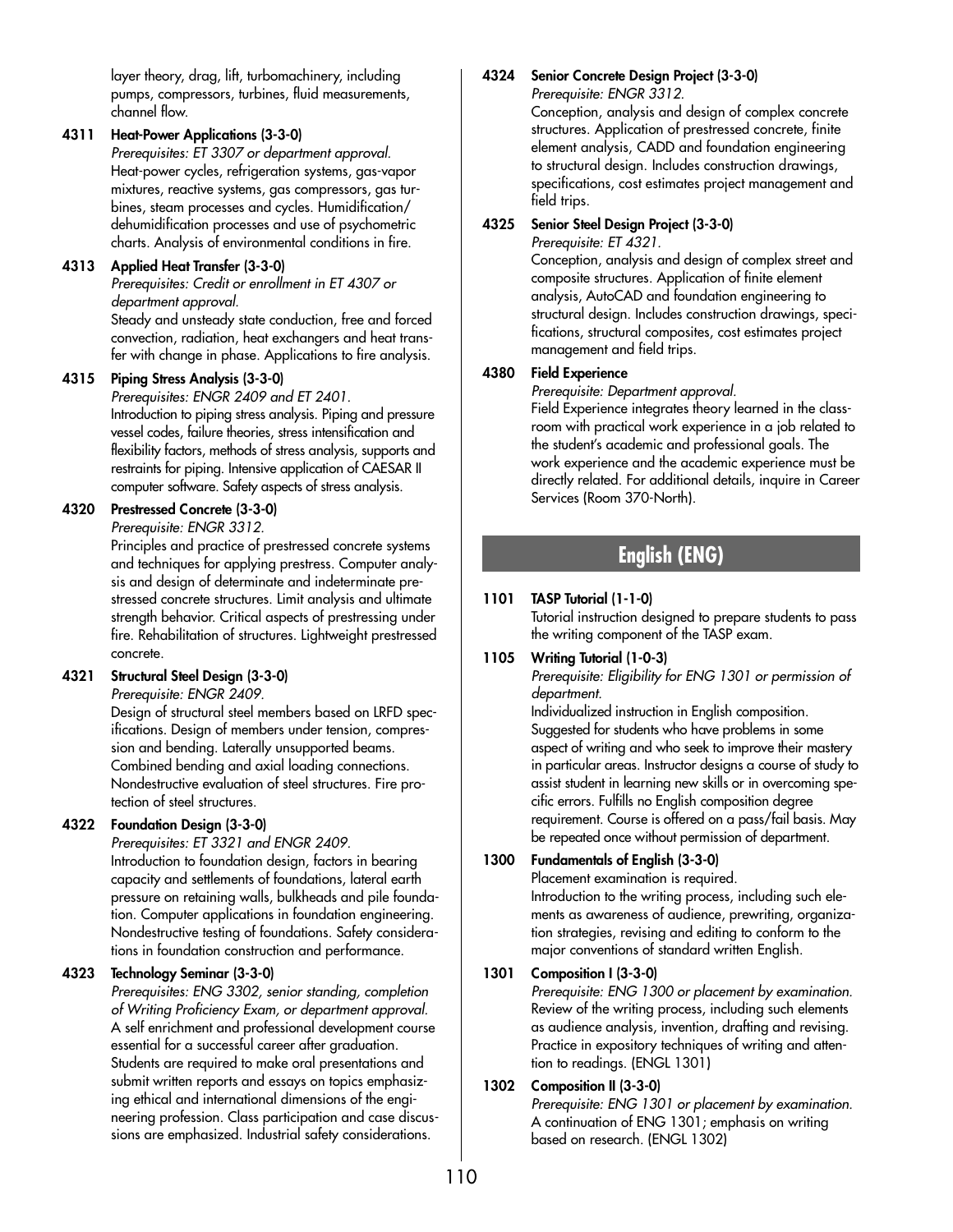**1318 Introduction to the Study of English Grammar** Introduction to basic grammar concepts and terminology through exploration of language variation and lan-

#### **2301 Literature of the Western World: Ancient to Renaissance (3-3-0)** *Prerequisite: ENG 1302.* A study of literature of the Western world from its beginnings through the Renaissance. (ENGL 2332)

guage systems.

- **2302 Literature of the Western World: Neo-Classical to Modern (3-3-0)** *Prerequisite: ENG 1302.* A study of literature of the Western world from the 17th century to the present. (ENGL 2333)
- 2311 Survey of American Literature: Beginnings to 1865 (3-3-0) *Prerequisite: ENG 1302.* A study of American literature from the Colonial period through the Civil War. (ENGL 2327)
- 2312 Survey of American Literature: 1865 to Present (3-3-0) *Prerequisite: ENG 1302.* A study of American literature from 1865 to the present. (ENGL 2328)
- 2313 Survey of British Literature: Beginnings to 1800 (3-3-0) *Prerequisite: ENG 1302.* A study of British literature from its beginnings through the 18th century. (ENGL 2322)
- **2314 Survey of British Literature: 1800 to Present (3-3-0)** *Prerequisite: ENG 1302.* A study of British literature from the 19th century to the present. (ENGL 2323)
- **3302 Business and Technical Report Writing (3-3-0)** *Prerequisite: 3 hours of literature.* Study and practice of formal and informal presentation of technical information, with emphasis on report writing.
- **3304 Advanced Business and Technical Report Writing (3-3-0)** *Prerequisite: ENG 3302 or permission of department.* Practice in writing in varied professional contexts. Special attention is given to audience and purpose, tone, logic and accuracy.

### **3305 Essay Writing (3-3-0)**

- *Prerequisite: 3 hours of literature.* Study, analysis and practice of advanced rhetorical principles in non-fiction, with a view to increasing clarity, effectiveness and precision in a student's writing style.
- **3306 Introduction to Literary Theory (3-3-0)** *Prerequisite: 3 hours of literature.* A study of contemporary methodologies in literary criticism and practice in applying them.

### **3307 Shakespeare (3-3-0)**

*Prerequisite: 3 hours of literature.* Reading and analysis of representative comedies, tragedies, histories and poems by Shakespeare, with special consideration of his life and the historical context.

### **3308 Legal Writing (3-3-0)**

*Prerequisite:3 hours of literature* A study of the principles of analytical writing, with special emphasis on the strategies of legal persuasion and the techniques and appropriate style of legal writing. Students will learn to brief (summarize) published cases as well as to write legal memoranda.

### **3309 Creative Writing (3-3-0)**

*Prerequisite: 3 hours of literature.* Techniques of writing fiction and poetry; emphasis on the student's own work. May be repeated once for credit.

### **3310 Studies in Nonfiction Writing (3-3-0)**

*Prerequisite: 3 hours of literature.* An examination of a variety of nonfiction texts, including news presentations, books, and movies.

### **3311 Studies in Poetry (3-3-0)**

*Prerequisite: 3 hours of literature.* A study of poetry as a genre of literature, with emphasis on forms and styles; reading and analysis of poems from a variety of periods.

#### **3312 Studies in Fiction (3-3-0)**

*Prerequisite: 3 hours of literature.* A study of short stories and/or novels. Consideration of the historical development of fiction as a genre and detailed analysis of the elements of fiction.

### **3313 Studies in Dramatic Literature (3-3-0)**

*Prerequisite: 3 hours of literature.* A study of representative plays from ancient to modern times, with emphasis on the origins and historical development of drama and its characteristics as a genre.

### **3314 Studies in Autobiography (3-3-0)**

*(Cross-listed as HUM 3314. Credit may not be earned for both.)*

*Prerequisite: 3 hours of literature* A study of autobiographical writing, the course may analyze its forms or techniques, trace a topic or style of autobiographical literature or investigate critical problems posed by autobiography.

### **3315 Studies in Science Fiction (3-3-0)**

*Prerequisite: 3 hours of literature* A study of the conventions, major themes and/or history of futuristic or fantasy fiction.

### **3316 History of Rhetoric (3-3-0)**

*Prerequisite: 3 hours of literature.* An historical survey of rhetoric with emphasis upon its development as a discipline from Plato and Aristotle to the present day.

### **3317 Studies in the Theory of Rhetoric (3-3-0)**

*Prerequisite: 3 hours of literature.* An investigation of major contemporary theories of rhetoric and composition with special attention to the implications of those theories on the practices of writers.

### **3318 Studies in English Grammar (3-3-0)**

*Prerequisite: 3 hours of literature* An intensive survey of the principles and problems of English grammar with emphasis on developing vocabulary and understanding necessary to identify and explain writing choices and errors.

#### **3319 Introduction to the Study of Language (3-3-0)** *Prerequisite: ENG 1302 and junior standing.* An introduction to linguistic sciences. The course gives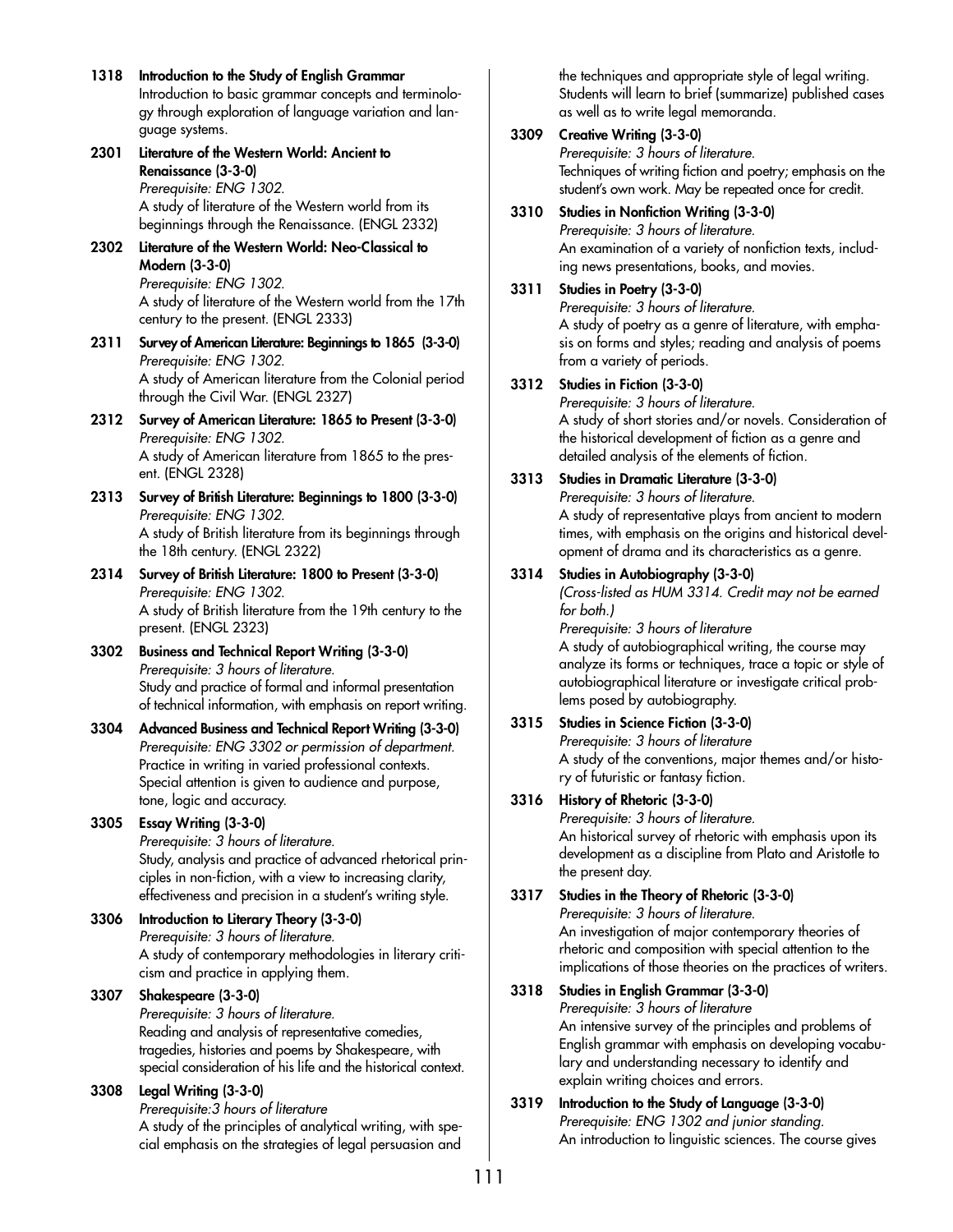an overview of language, its use and development. Basic concepts covered are approaches to grammatical description, history, acquisition and social and regional variation.

- **3320 History of the English Language (3-3-0)** *Prerequisite: ENG 1302 and junior standing.* A study of the development of English speech, writing, spelling, syntax and vocabulary.
- **3321 African-American Literature (3-3-0)** *Prerequisite: 3 hours of literature.* A survey of prose, plays and poems by African-American writers.
- **3322 Mexican-American Literature (3-3-0)** *Prerequisite: 3 hours of literature.* A study of Mexican-American literature and its cultural traditions from pre-Columbian Mexico to the present.
- **3323 Technology and Literature (3-3-0)** *(Cross-listed as HUM 3323. Credit may not be earned for both.)*

*Prerequisite: 3 hours of literature.* The course may study influences of technology or science on literature, analyze how literature represents technology, or interpret literature as a reflection of social ambivalence toward technology.

### **3324 American Ethnic Heritage (3-3-0)**

*(Cross-listed as HUM 3304. Credit may not be earned for both.)*

*Prerequisite: 3 hours of literature.* An interdisciplinary study of ethnic contributions to the art, music, drama and literature of the United States.

### **3325 Medical Writing (3-3-0)**

*Prerequisite:3 hours of literature* The study and practice of interpreting and incorporating findings and statistical results into clear, comprehensible and well-organized prose.

#### **3326 Proposal Writing (3-3-0)**

*Prerequisite: ENG 3302* Practice in writing and editing a series of proposals of varying scope and complexity.

### **3328 Documentation and Manuals (3-3-0)**

*Prerequisite: ENG 3302* Application of general rhetorical principles and current theory in document design to the development of procedures manuals and other documentation.

### **3329 Environmental Writing (3-3-0)**

*Prerequisite:3 hours of literature* Practice in presenting information about environmental issues as addressed by government, industry, private organizations and the mass media.

### **3330 Desktop Publishing (3-3-0)**

*Prerequisite: ENG 3302 or concurrent enrollment in ENG 3302 or permission of department.* An introduction to desktop publishing, covering specific applications of typography, graphics, layout and presentation, and using desktop publishing software.

### **3331 Advanced Desktop Publishing (3-3-0)**

*Prerequisite: ENG 3330 or permission of department.* A continuation of desktop publishing techniques using additional software for more complex projects.

## **3332 Newsletters (3-3-0)**

*Prerequisite: ENG 3302* Guided practice in designing, writing, editing and producing a newsletter; the course operates as a practicum, with students working cooperatively to produce an actual newsletter.

### **3333 Writing for the Media (3-3-0)**

*(Cross-listed as COMM 3311. Credit may not be earned for both.)*

*Prerequisite: ENG 1302 and either COMM 1302 or ENG 3302.*

Study and practice of writing techniques appropriate to print and broadcast media with emphasis on the relevance of these skills to managing media relations.

### **3334 Writing for Presentation (3-3-0)**

*(Cross-listed as COMM 3312. Credit may not be earned for both.) Prerequisite: ENG 1302 and either COMM 1302 or*

*ENG 3302.* This course covers writing for the media employed for presentations in business, industry and the professions. Possible course focuses include videoscripting, speechwriting and writing for slide and multimedia presentations.

### **3335 Publishing for the Web (3-3-0)**

*Prerequisite: ENG 3330 or permission of the department.* An introduction to web publishing techniques using web design software. As a substitute for ENG 3331, satisfies a core requirement for professional writing majors.

## **3336 Writing for the Web (3-3-0)**

*Prerequisite: ENG 3302.* An introduction to writing for the web with emphasis on structure, tone, voice, usability and navigation.

### **3340 Cultural Criticism (3-3-0)**

*(Cross-listed as HUM 3310. Credit may not be earned for both.)*

*Prerequisite: 3 hours of literature and 3 hours of philosophy.*  A survey of different ways of analyzing human culture. Students examine major schools of criticism and interpretation of society and its creative activity. This course is the gateway course for the BA in Humanities. May be repeated once for credit as topic varies.

### **3350 Gender Studies in Literature (3-3-0)**

*Prerequisite: 3 hours of literature.* An interdisciplinary study of the social construction of gender as reflected in literature from various historical periods and from various cultures.

### **3351 Children's Literature (3-3-0)**

*Prerequisite: 3 hours of literature.* This course introduces students to children's literature, its history, development, and uses in relation to the needs of the child and the culture.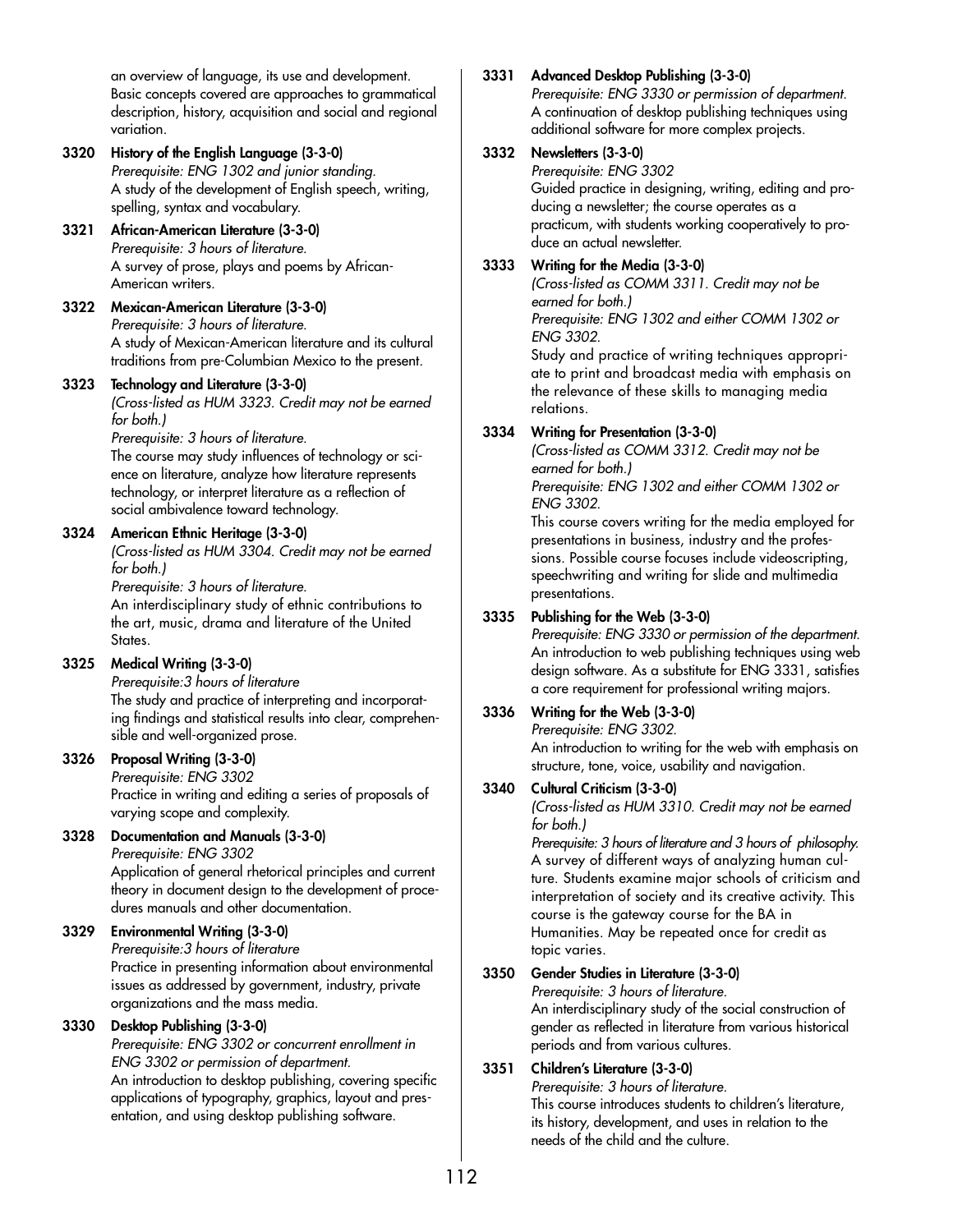**3352 Introduction to Folklore (3-3-0)** *Prerequisite: 3 hours of literature.* An introduction to the development of cultural studies

and to the methodology of field research. **3353 Social Class and Literature (3-3-0)**

*Prerequisite: 3 hours of literature.* A study of the role of social class in literary representation, production, and consumption.

### **3354 Film as Narrative (3-3-0)**

*Prerequisite: 3 hours of literature.* A study of film as narrative, either fiction or non-fiction, and organized by topic, historical development, genre, or critical approach.

### **3355 Young Adult Literature (3-3-0)**

*Prerequisite: 3 hours of literature.*

A study of texts written for readers from middle school through high school. The course emphasizes the history of texts written for young adults and examines and employs various theoretical approaches to textual analysis, including cultural critique of both classic and contemporary examples.

### **3371 Public Relations (3-3-0)**

*(Cross-listed as COMM 3301. Credit may not be earned for both.)*

*Prerequisite: ENG 1302 and junior standing.* A study of techniques and methods of public relations in promoting the images of organizations, corporations and institutions, both public and private.

### **3373 Introduction to Advertising (3-3-0)**

*(Cross-listed as COMM 3303. Credit may not be earned for both.)*

*Prerequisite: ENG 1302 and junior standing.* History, theory and basic techniques of advertising, with special emphasis on the use of media in advertising campaigns and message development for media campaigns.

### **3399 Directed Study in English**

*Prerequisite: Formal approval by department chair and dean.*

Intensive individual study of a selected topic under the guidance of a member of the faculty.

#### **4101 Proseminar in Professional Writing (1-1-0)** *Prerequisite: ENG 3302.*

A capstone course for Professional Writing majors; an overview of possibilities for further education and employment. Review of graduate programs and the application process; preparation for the job search, with special emphasis on assembling a portfolio.

### **4105 Senior Capstone Project (1-1-0)**

*Co-requisite: Enrollment in an upper-level English course and an approved project.*

A capstone course for English majors. Under the supervision of the instructor of the co-requisite course, students complete a project exemplifying creative and critical skills acquired as an English major.

### **4306 Science Writing (3-3-0)**

*Prerequisite: 3 hours of literature* The study and practice of documenting, reporting and presenting science in articles, audiovisual scripts, specifications, reports and proposals.

### **4309 Advanced Creative Writing (3-3-0)**

*Prerequisite: ENG 3309 or permission of instructor.* Extended writing projects in poetry, fiction, and/or creative non-fiction. Emphasis on the practice of editing and publication. May be repeated once for credit, with permission.

### **4311 Contemporary Literature (3-3-0)**

*Prerequisite: 3 hours of literature.* A study of the themes and techniques of prominent 20th-century writers. Readings seek to identify and explore emerging traditions in literature since 1960.

**4312 Literature of the South and Southwest (3-3-0)** *Prerequisite: 3 hours of literature.* A study of Southern or Southwestern literature, the course may focus on a literary genre, region, topic, or critical approach.

### **4313 Psychology through Literature (3-3-0)**

*(Cross-listed as HUM 4313. Credit may not be earned for both.)*

*Prerequisite: 3 hours of literature.* The course adopts psychological theory as a methodology for studying literature and its cultural contexts.

### **4314 Major Authors (3-3-0)**

*Prerequisite: Six hours of literature.* An in-depth study of one or two significant authors.

### **4318 Advanced Studies in English Grammar and Style**

*Prerequisite: ENG 3318 or permission of the instructor.* Writers will learn how to manipulate language structure and styles and will analyze the rhetorical implications for interpretation, acceptance, and understanding by various audiences.

#### **4321 Advanced African-American Studies (3-3-0)** *Prerequisite: 6 hours of literature or ENG 3321.* A specialized exploration of the aesthetic, critical, and theoretical bases of African-American literature-poetry, fiction, drama, and creative non-fiction.

**4322 Editing, Rewriting and Copyreading (3-3-0)** *Prerequisite: ENG 3302 or permission of department.* Fundamentals of editing for printed media. Studies in clarity, concision, accuracy, grammar and stylebook conventions. Projects include rewriting, copy editing and copy reading documents of varying complexity.

#### **4323 Feature Writing for Business and Industry (3-3-0)** *Prerequisite: ENG 3302 or permission of department.* Procedures in recognizing ideas and gathering material for feature stories for business and industry; analysis of reader appeal; study of feature story structure; development of style by practice in writing feature stories.

### **4325 Advanced Mexican-American Studies (3-3-0)** *Prerequisite: 6 hours of literature or ENG 3322.* Specialized, focused study of the culture of literature by Mexican-Americans.

#### **4330 Senior Seminar in the Humanities (3-3-0)** *(Cross-listed as HUM 4350. Credit may not be earned for both.)*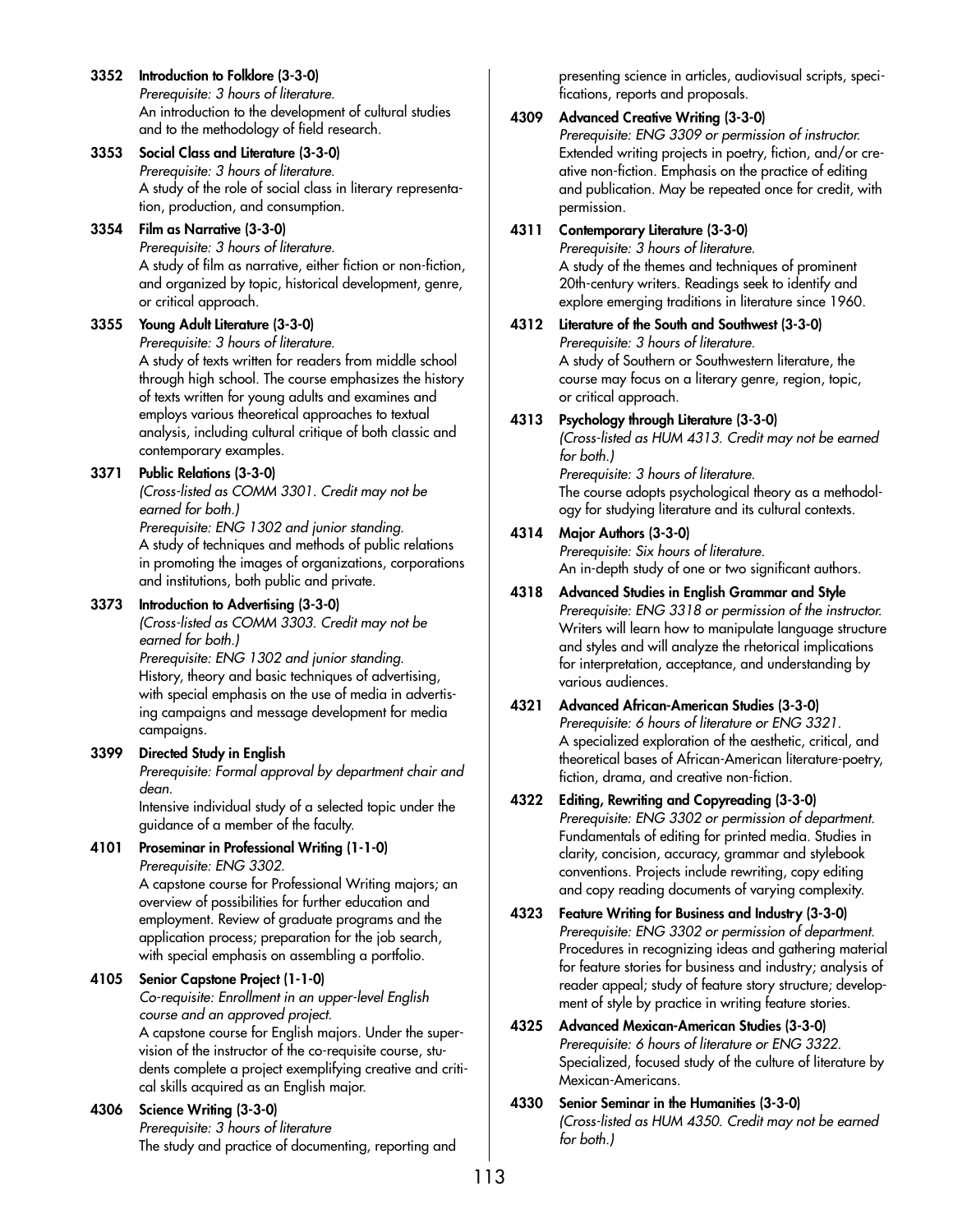*Prerequisite: Senior standing and 18 upper-level hours in the humanities, including HUM 3310/ENG 3340.* A review of key issues in interpretation and understanding from philosophy, literature, history and the arts. It aims to provide students with means for synthesizing their studies in the liberal arts. This course is the capstone for the BA in Humanities.

### **4350 Advanced Gender Studies (3-3-0)**

*Prerequisite: 6 hours of literature or ENG 3350.* Specialized investigation of the role of gender in literary representation and in culture.

### **4360 Publications Workshop (3-3-0)**

*Prerequisite: ENG 3302.*

This course provides students an opportunity to gain hands-on print production experience. Working in the offices of student publications or other appropriate environments, students will write, edit and produce materials for publication, using word processing, graphics and electronic pagination software to prepare camera-ready materials.

### **4380 Field Experience**

*Prerequisite: ENG 3304 and ENG 3331 and permission of department.*

Placement of selected students in jobs involving professional writing within the public or private sector. Jobs may be paid or unpaid. Written reports, conferences with the instructor and other academic work are required. May be repeated once for credit.

#### **4390 Topics in Language and Literature (3-3-0)**

*Prerequisite: 3 hours of literature and junior standing.* Selected topics in language and/or literature. May be repeated when topic varies.

### **4680 Field Experience**

*Prerequisite: ENG 3304 and ENG 3331 and permission of department.*

Placement for six hours credit of selected students in jobs involving professional writing within the public or private sector. Jobs may be paid or unpaid. Written reports, conferences with the instructor and other academic work are required.

## **Graduate Courses**

**6301 Composition Pedagogy (3-3-0)**

*Prerequisite: Post-baccalaureate standing and 6 hours of upper-level language or writing courses.* Composition theory, technology, and assessment as guides for teaching practices.

#### **6306 Methods of Reading and Writing about Literature (3-3-0)**

*Prerequisite: Post-baccalaureate standing and 6 hours of upper-level literature courses.*

This course compares the theory and practice of two or three strategies for interpreting literature, such as formalism, reader-response, and cultural studies.

### **6307 Advanced Shakespeare (3-3-0)**

*Prerequisite: Post-baccalaureate standing and 6 hours of upper-level literature courses.* An in-depth study of four or five plays by Shakespeare, with attention to their literary and intellectual backgrounds, performance/film history, and contemporary critical approaches.

#### **6319 Language Development and Variation: Implications for Educators (3-3-0)**

*Prerequisite: Post-baccalaureate standing and 6 hours of upper-level language or writing courses.* An examination of language development and its relevance to skills required in an educational environment. The course will focus on sound patterns, word formation patterns, sentence structures, and writing systems and standards. It will also address ways in which language variation and multilingualism can interact with and affect development and acquisition of a standard variety.

### **6323 Communications and Technology (3-3-0)**

*Prerequisite: Graduate standing or department approval.*

Acquaints students with various computer software programs and their applications to specific disciplines such as criminal justice, medical and science writing and technical communication. Projects will include documents as well as slide presentations incorporating analyzed research data. Students will expand their knowledge of rhetorical principles and techniques for reporting statistical analyses and conveying them to specialized audiences.

# **Finance (FIN)**

### **1301 Personal Finance (3-3-0)**

*Prerequisite: Credit or enrollment in MATH 1300.* This course addresses all financial decisions a person will make over his/her lifetime. Topics covered would include choice of personal insurance, investments, retirement planning, purchase of long-term assets, etc.

### **2301 Principles of Real Estate (3-3-0)**

*Prerequisite: MATH 1300.*

An introduction to all phases of real estate: ownership, appraisal, law, financing, land use analysis, taxation, investments and property management. Operation of the real estate market, urban growth, city structures and land use planning are also studied. (REAL 1301)

### **3301 Small Business Finance (3-3-0)**

*Prerequisite: Completion of the common core plus 18 additional hours, ECO 2301 and ACC 2302.* Application of basic financial management principles to the small business with particular emphasis to access of funds, venture capital and efficient management of cash and working capital.

### **3302 Business Finance (3-3-0)**

*Prerequisite: Completion of the common core plus 18 additional hours, ACC 2302, ECO 2301, ECO 2302 and completion of or concurrent enrollment in MATH 3309.* Application of financial management techniques to profit-oriented organizations: measuring of needs for business funds, acquiring business funds, investing business funds and elements of international finance.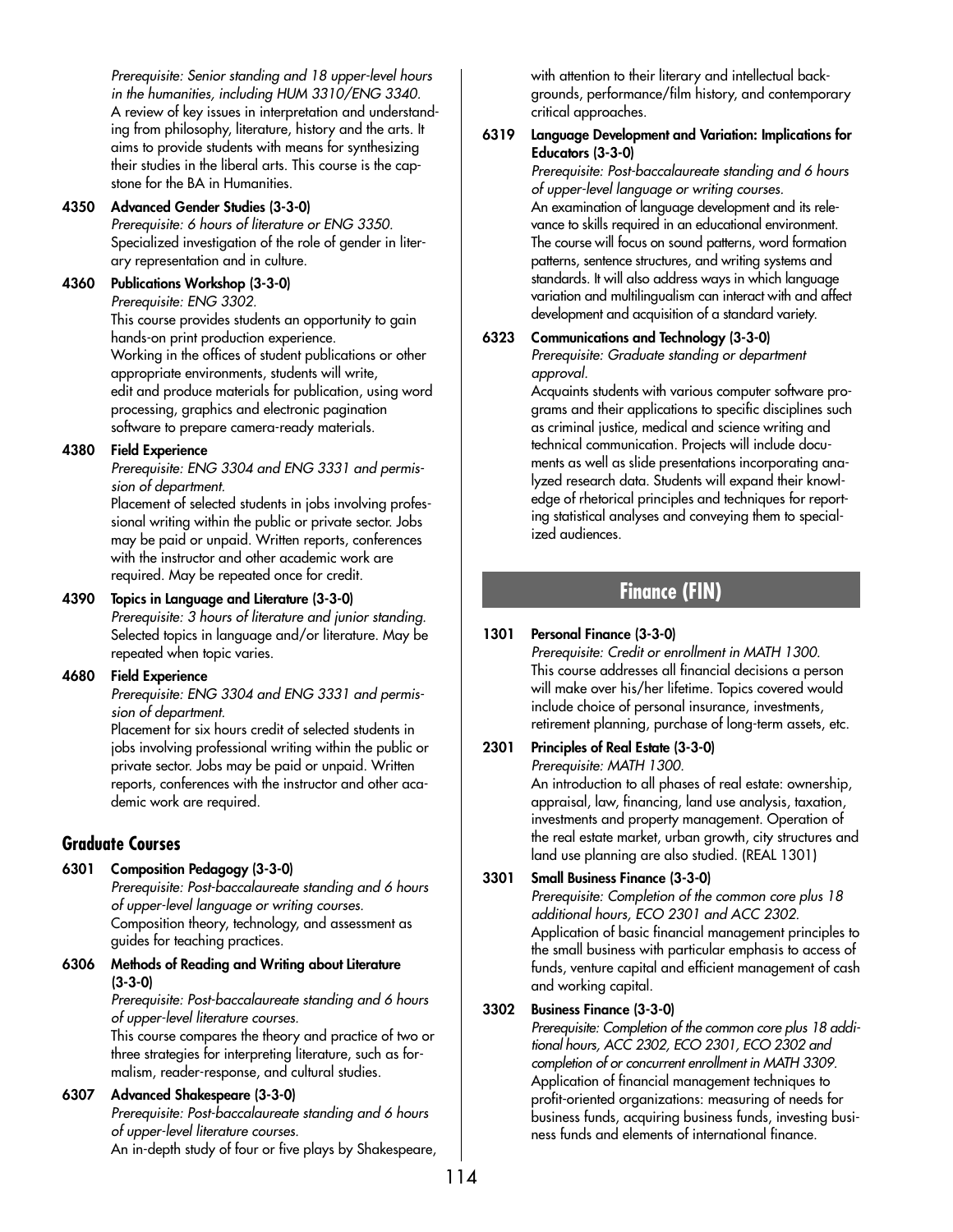### **3305 Money and Banking (3-3-0)**

*Prerequisite: Completion of the common core plus 18 additional hours, ECO 2301 and ECO 2302.* Role and impact of banking on a market-oriented economic system.

## **3306 Risk Management (3-3-0)**

*Prerequisite: FIN 3302.* Theories of risk management, including diversification, retention, avoidance, prevention, self-insurance, transfer and insurance as related to current financial practices of business firms and individuals.

### **3309 Quantitative Methods in Finance (3-3-0)**

*Prerequisite: A grade of C or better in MATH 3309.* Advanced quantitative and statistical techniques used for analysis and research purposes in the area of finance and investments.

#### **3311 Real Estate Valuation (3-0-0)**

*Prerequisite: Completion of the common core plus 18 additional hours.*

Introduction to the fundamental principles of real estate valuation. Identification of the elements of economics and urban land economics which underlie the theory of value for real estate. The course emphasizes and analyzes the steps in real property appraisal from elementary analysis to sophisticated income property analysis.

# **3312 Management of Real Property (3-0-0)**

*Prerequisite: FIN 2301.*

Management techniques applicable to income producing properties. Special emphasis on leases, lease negotiations, ownership, insurance, taxation of industrial and commercial properties.

### **3313 Real Estate Finance (3-0-0)**

*Prerequisite: FIN 3301.*

A study of real estate financing topics from both lender's and equity investor's viewpoints, with emphasis on analyzing residential and income properties. Various types of financing are considered and analyzed with respect to specific property types: residential, apartments, shopping centers, office buildings, industrial properties and special use properties. Includes computer applications.

### **3399 Directed Study in Finance**

*Prerequisite: Formal approval by department chair and dean.*

Selected topics in finance; intensive individual study under the guidance of a member of the finance faculty.

### **4301 Cases in Managerial Finance (3-3-0)**

*Prerequisite: FIN 3302.*

The case method approach is used to provide a learning experience through the simulation of decision-making in a managerial finance setting.

## **4303 International Finance (3-3-0)**

*Prerequisite: FIN 3302.*

This course addresses the area of finance in the international context. This course will help students understand international financial markets, international business finance and international investments.

### **4304 Management of Financial Institutions (3-3-0)**

*Prerequisite: FIN 3302 and FIN 3307.* Institutional policies and their interrelationships; acquisition and management of funds, maximizing earnings consistent with an acceptable degree of risk.

### **4305 Investments (3-3-0)**

*Prerequisite: FIN 3302.*

Principles, types and forms of investments; supply and demand for funds; characteristics of securities; federal, state and municipal bonds; analysis of securities; and the movement of security prices.

#### **4306 Employee Benefits and Retirement Planning (3-3-0)** *Prerequisite: FIN 3302.* Pension plan design, other employee benefits, social security benefits and financial planning for employee retirement.

### **4307 Derivative Securities (3-3-0)**

*Prerequisite: FIN 3302.*

An introduction to the rapidly expanding derivatives market. The course explores hedging techniques through the use of options, futures and swaps.

### **4309 Seminar in Finance (3-3-0)**

*Prerequisite: FIN 3302 and senior standing.* An opportunity for the student to become aware of the latest changes affecting finance and to integrate the subject matter learned in prior academic years.

### **4310 Portfolio Management (3-3-0)**

*Prerequisite: Credit or enrollment in FIN 4305.* Investment practices of financial institutions: commercial banks, savings and loan associations, credit unions, pension funds, life insurance companies and investment companies. Focus on portfolio practices to maximize yield, subject to liquidity and regulatory constraints.

### **4311 Income Property Valuation (3-3-0)**

*Prerequisite: FIN 3311.*

Advanced course in appraisal of income producing properties. Topics include analysis and decision-making, problem solving techniques and research designs for the appraisal of properties. Statistical applications will be stressed with computer applications.

# **4316 Real Estate Investments and Taxation (3-0-0)**

*Prerequisite: FIN 3302.*

Real estate investment decisions and the variables which affect real estate values. Mathematical techniques and application, utilizing computer financial models for real estate investment analysis.

**4320 Financial Planning (3-3-0)**

*Prerequisite: FIN 3302.* Elements of personal finance, investments, insurance, retirement and estate planning.

### **4390 Special Topics in Finance (3-3-0)**

*Prerequisite: Junior standing.* Topics of special or current interest in the area of finance taught by faculty or visiting lecturers who possess a special area of expertise.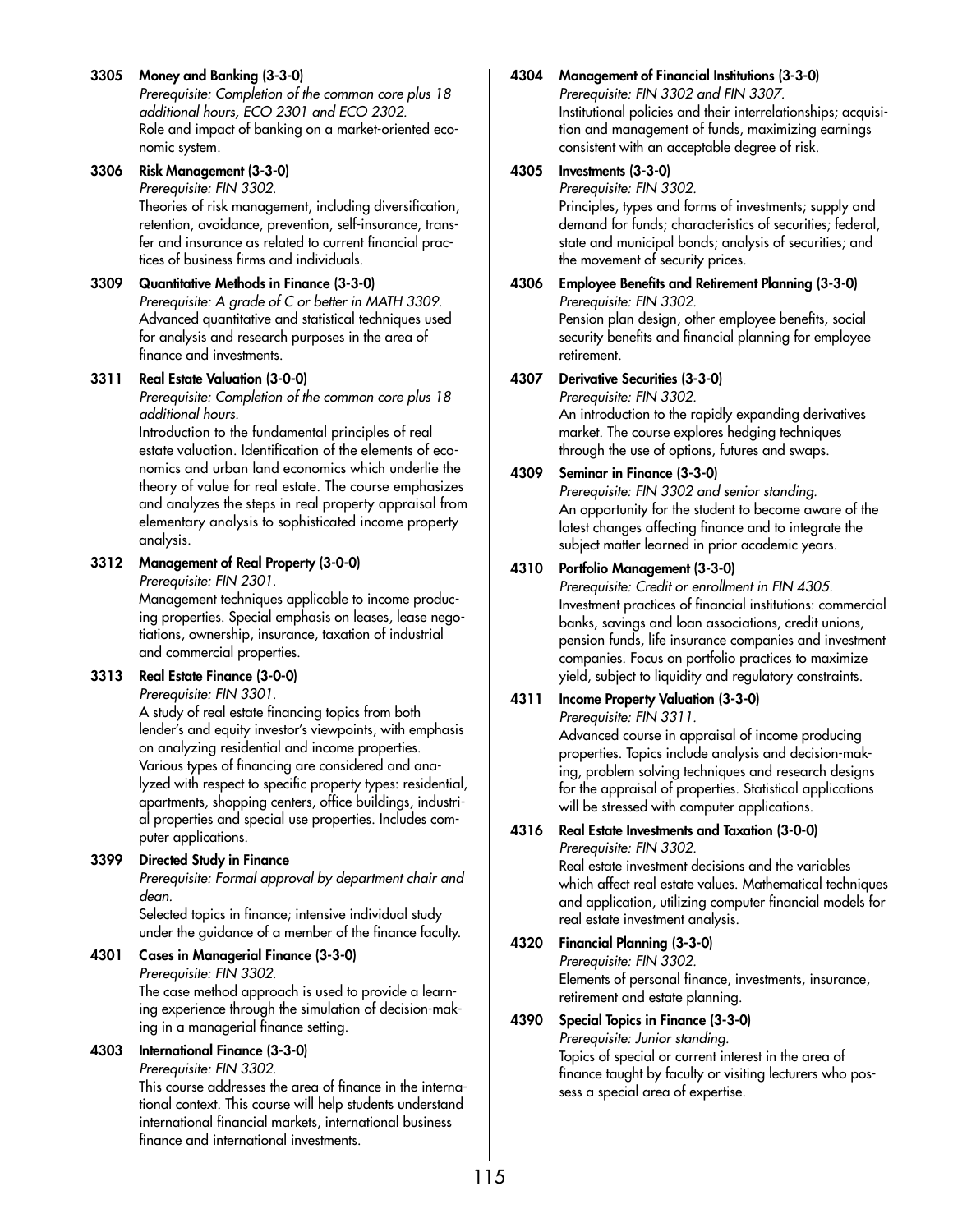# **French (FREN)**

### **1401 Elementary French I (4-3-1)**

Should not be taken by native speakers of French or by students with two or more years of high school French. Laboratory fee required. \$10.

Instruction in understanding, speaking, reading and writing French with emphasis on grammatical structures. (FREN 1411)

### **1402 Elementary French II (4-3-1)**

*Prerequisite: FREN 1401 or equivalent.*  Should not be taken by native speakers of French or by students with two or more years of high school French. Laboratory fee required. \$10. A continuation of FREN 1401, with emphasis on speaking and listening skills. (FREN 1412)

### **2301 Intermediate French I (3-3-0)**

*Prerequisite: FREN 1402 or equivalent.*  Should not be taken by native speakers of French. Grammar review with continued emphasis on oral and listening skills and increased attention to writing and reading. (FREN 2311)

### **2302 Intermediate French II (3-3-0)**

*Prerequisite: FREN 2301 or equivalent.*  Should not be taken for credit by native speakers of French. Continuation of FREN 2301, with more emphasis on writing and reading skills. (FREN 2312)

### **3399 Directed Study in French (3-3-0)**

*Prerequisites: Junior standing; formal approval by department chair and dean; cumulative GPA of 3.0 and GPA of 3.3 in the specific area of directed study.* Selected topics in the field; intensive individual study under the guidance of a faculty member.

# **Geography (GEOG)**

### **1301 Introduction to Geography (3-3-0)**

This course provides the student with exposure to the basic concepts and subdivisions of the discipline of Geography. In addition to providing basic literacy in the discipline, the course shows how an understanding of geography aids one's ability to evaluate the reasons behind the physical patterns of contemporary life.

**1302 World Geography (3-3-0)** Key geographic topics of location, population, political status, natural environment, economy, potentialities and problems as they relate to major geographic regions are discussed. (GEOG 1303)

## **Graduate Courses**

### **6301 World Cultural Geography (3-3-0)**

*Prerequisite: Graduate standing.*

This course examines the interactions among people, cultures, and natural surroundings. Selected regions in the world will be explored for the dynamic patterns they reveal in the relationships among population, social

organization, environment and technology. Focal topics include language, dialect, architecture, religion, cultural aspects of cities, economics, agriculture, medicine, resources, politics, and their connection to physical/topographic features.

# **Geology (GEOL)**

### **1304 Introduction to Meteorology (3-2-2)**

Laboratory fee required. \$12.

A course for non-science majors focusing on the study of the atmosphere – its composition, structure and properties – with emphasis on the processes responsible for weather, climate controls and change and the impact of atmospheric phenomena on society. Students will collect, analyze and synthesize online, real-time weather data in order to understand current weather conditions and be able to make predictions of future weather circumstances.

### **1307 Earth Science I (3-2-2)**

Laboratory fee required. \$12.

An integrated lecture-laboratory approach to physical geology for non-science majors that will employ traditional and specimen approaches along with petrography and computer exercises. Geomorphology and structural geology will be integrated with basic map reading and will consider public debates on seismic risk analysis, coastal erosion, stream/flood control, and the influences these have on modern culture. (GEOL 1303)

### **1308 Earth Science II (3-2-2)**

*Prerequisite: GEOL 1307 or equivalent.* Laboratory fee required. \$12.

An integrated lecture-laboratory approach to historical geology for non-science majors that will employ hand specimen and other techniques for the identification of fossils and will include major controversies involving the tempo and mode in evolution as well as discussion of the origin of life and coevolution of our planet and life on it. Exercises will teach principles of structure geology, sequence of events, fundamental stratigraphic concepts and graphic correlation. These various structural and stratigraphic analyses will be united in interpretation of geologic maps and their application to human culture. (GEOL 1304)

### **1405 Physical Geology (4-3-3)**

Laboratory fee required: \$12. Study of the materials that make up the crust of our planet, evolution of landforms, structure and earth movements, including plate tectonics and the gross structure of the Earth. Credit for both GEOL 1405 and GEOL 1307 may not be applied toward a degree.

### **1406 Historical Geology (4-3-3)**

*Prerequisite: GEOL 1405.*

Laboratory fee required: \$12.

Study of concepts about the Earth and its history from ancient to modern times, and development of the geological time scale. Includes examination of how geologists interpret geological time and the coevolution of our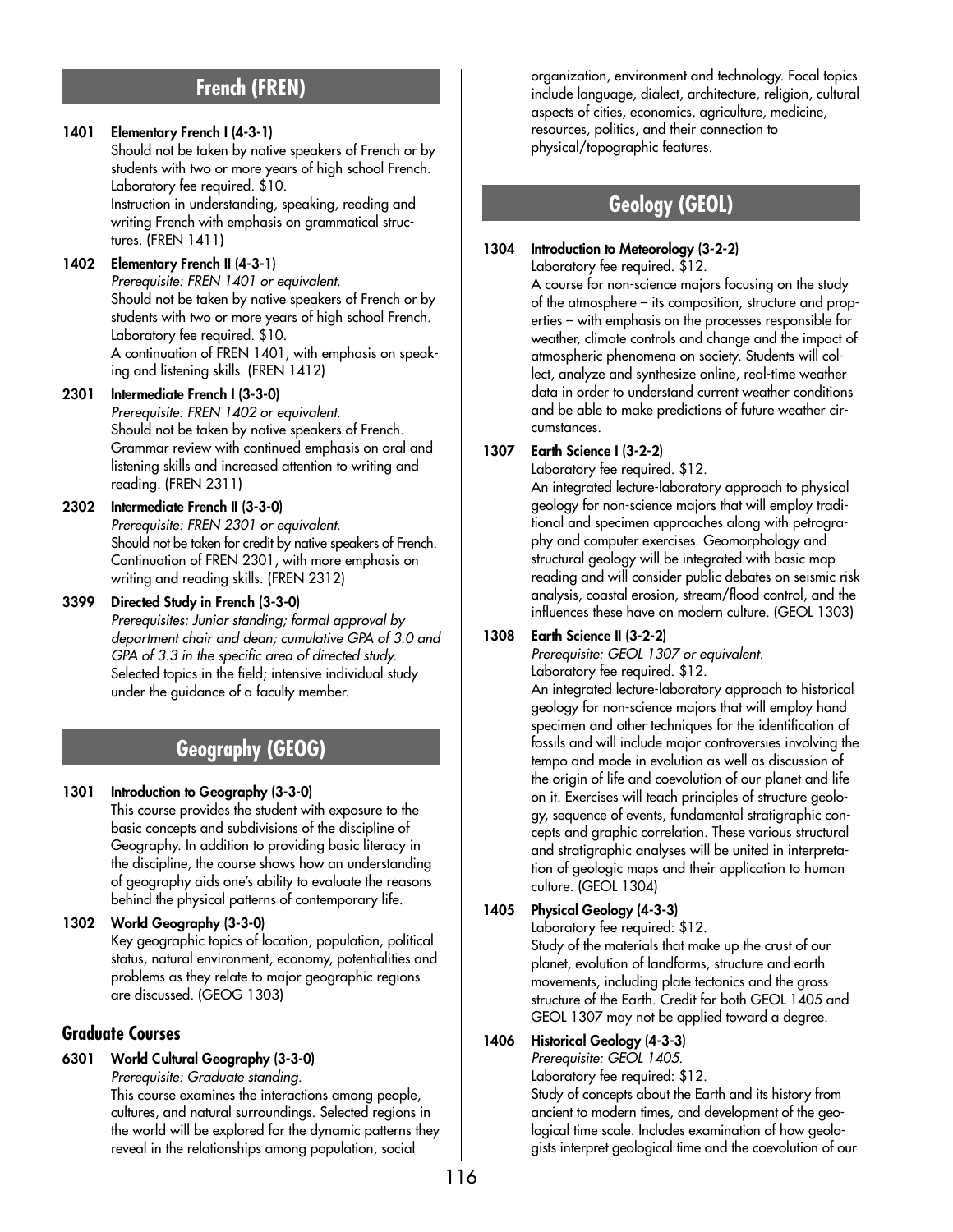planet and the life on it. Credit for both GEOL 1406 and GEOL 1308 may not be applied toward a degree.

#### **3300 Undergraduate Research (3-0-9)** *Prerequisite: Approval by science advisor, minimum GPA of 2.5 and permission of instructor.* Independent investigation of a specific problem or topic in geology research under the direction of a selected faculty member.

#### **3301 Evolution of the Earth and Its Inhabitants (3-3-0)** *Prerequisite: One year of biology or geology.* Analysis of the concepts and discoveries that led Darwin to propose his Theory of Natural Selection to explain evolution and the subsequent lines of evidence in both geology and biology that substantiate his ideas and unify our understanding of the relationships of various organisms to each other. Specific groups of organisms will be discussed in relation to morphological changes through time as well as adaptations that may occur due to environmental changes and other other variables.

#### **3303 Environmental Geology (3-3-0)**

*Prerequisite: BIOL 1302/1102, CHEM 1308/1108 and GEOL 1306/1106.*

Analysis of the influence geology has on the formulation of public policy. Topics to be included are surface/ sub-surface water quality and quantity, flood control and navigation, shoreline processes, subsidence, mineral resources and impact from their extraction, waste disposal and geologic hazards such as earthquakes, vulcanism and mass movements.

#### **3340 Inorganic Geochemistry (3-3-0)**

*Prerequisite: GEOL 1305/1105 and CHEM 1308/1108.*

Examination of the Earth and earth processes through the application of chemical principles including fractionation and distribution of the elements, the chemical evolution of planetary interiors and interactions between Earth's lithosphere, hydrosphere and atmosphere. Topics include evaluation of theories and analysis of data relevant to geologic problems facing society such as the search for and utilization of mineral resources and the environmental implications of waste disposal and remediation.

### **3399 Directed Study in Geology**

*Prerequisite: Formal approval by department chair and dean.*

Selected topics in geology; intensive individual study under the guidance of a member of the geology faculty.

#### **3410 Mineralogy (4-3-3)**

*Prerequisite: GEOL 1406.* Laboratory fee required: \$12. The systematic description of symmetry, crystal chemistry, the growth of crystals, the classification of minerals, and mineral identification.

### **3411 Paleontology (4-3-3)**

*Prerequisite: GEOL 1306 and GEOL 1106.* Laboratory fee required. \$12. A paleobiologic approach to the major taxa of invertebrate fossils emphasizing their morphology, biotic relationships, paleoecology and evolution.

### **3412 Structural Geology (4-3-3)**

*Prerequisite: GEOL 1305/1105 and 1306/1106 or GEOL 1307 and 1308.* Laboratory fee requred: \$12. Genesis, classification, and recognition of geologic structures. Fundamental concepts of tectonics, origin, arrangement and distribution of rock masses that form

### the Earth's crust. **4190 – Selected Topics in Geology**

**4490** *Prerequisite: Junior standing; will vary according to topic.*

> Selected topics in upper-level geology according to the needs and interests of the students. Example topics include micropaleontology and extraterrestrial geology.

#### **4325 Advanced Microscopy (3-1-6)**

*(Cross-listed as BIOL 4325. Credit may not be earned for both.)*

*Prerequisite: 16 hours of laboratory-based science including 8 upper-level hours and approval of instructor.*  Laboratory fee required. \$24

Instrumentation principles and laboratory exercises associated with the applications of a variety of microscopes and associated techniques, including preparation of samples, light microscopy (bright-field, dark-field, phase-contrast, polarized and fluorescent), scanning electron microscopy, transmission electron microscopy, and X-ray microanalysis.

### **4399 Senior Honors Thesis**

*Prerequisite: Senior standing and enrollment in the Honors Program in the Natural Sciences.*

A research project, supervised by a member of the natural science faculty or scientist at an affiliated research institution or laboratory. The completed research project must be presented in both written and oral form to the science faculty. No more than six hours credit for this course may be applied toward a degree.

# **History (HIST)**

### **1305 United States History to 1877 (3-3-0)**

*Prerequisite: Enrollment in or completion of ENG 1301.* Traces the growth and development of the United States from Colonial origins through independence, the establishment of the republic, territorial expansion, Civil War and Reconstruction. (This course satisfies 3 of the 6 hours of American history mandated by the state of Texas.) (HIST 1301)

### **1306 United States History after 1877 (3-3-0)**

*Prerequisite: Enrollment in or completion of ENG 1301.* Traces the development and growth of the United States from the end of Reconstruction through industrialization, overseas expansion, global wars, the Great Depression and the post-World War II era. (This course satisfies 3 of the 6 hours of American history mandated by the state of Texas.) (HIST 1302)

### **2303 Texas History (3-3-0)**

*Prerequisite: Enrollment in or completion of ENG 1301.* Texas from pre-Colonial origins to the present.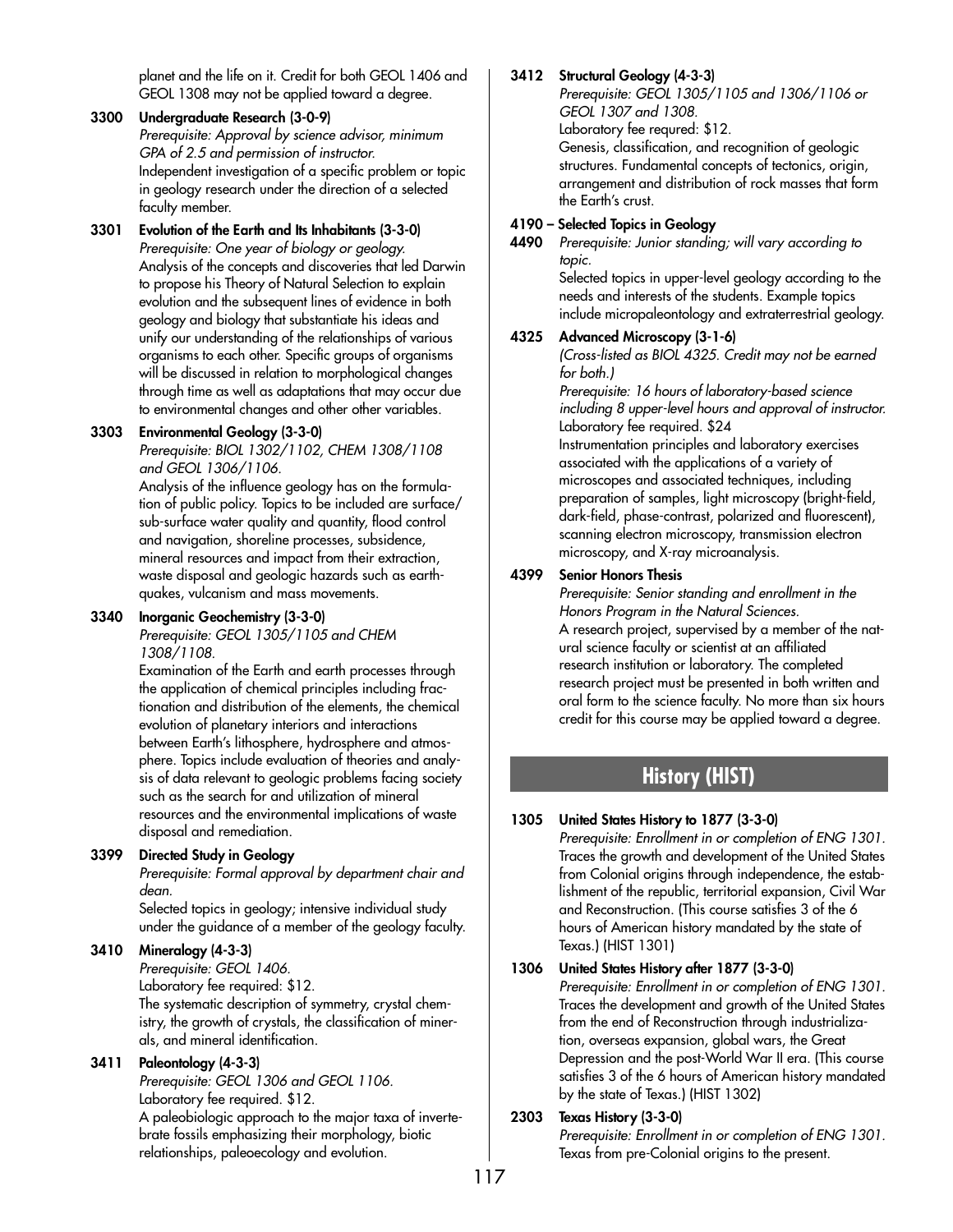Emphasis on social, economic and ethnic influences that have shaped modern Texas. (This course satisfies 3 of the 6 hours of American history mandated by the state of Texas.) (HIST 2301)

#### **2309 Ethnic Minorities in American History (3-3-0)** *Prerequisite: Enrollment in or completion of ENG 1301.* The history of race and national origins as important elements in American history. Emphasis on Black, Hispanic, Asian, European and native American groups and the strategies used to address their conditions. (This course satisfies 3 of the 6 hours of American history mandated by the state of Texas.) (HUMA 2319)

### **3301 20th Century Europe (3-3-0)**

*Prerequisite: 6 hours in history, junior standing, or consent of instructor.*

Problems in foreign and domestic policies faced by Europe since 1914. Major topics examined within the European context include problems caused by World War I and the Versailles Peace Treaty, the effects of the Depression, World War II and its aftermath, the disintegration of colonial empires and Europe's adjustment to its new role in world affairs.

#### **3303 Modern American Social Protest: 1890s to the Present (3-3-0)**

*Prerequisite: HIST 1306 and 3 additional hours in history, junior standing, or consent of instructor.* A course in 20th century US social history. Social problems, social change, social movement and social policies are seen in historic perspective. Focus of the course varies each time course is offered.

### **3304 The Vietnam War (3-3-0)**

*Prerequisite: HIST 1306 and 3 additional hours in history, junior standing, or consent of instructor.* This course discusses the background to one of the most divisive issues of 20th century America; explains why the United States enmeshed itself in this conflict and how it extricated itself. Diplomatic, political and social aspects of the war and its effect on the people of both countries.

### **3305 The United States, 1900-1945 (3-3-0)**

*Prerequisite: HIST 1306 and 3 additional hours in history, junior standing, or consent of instructor.* Historical development from the beginning of the 20th century to the end of World War II. Reform movements and their impact on the American society. The Populist and Progressive movements, the New Deal, the Depression and the impact of war on the society.

### **3306 US Diplomatic History (3-3-0)**

*Prerequisite: HIST 1305, HIST 1306, junior standing, or consent of instructor.*

This course explains the relationships of the United States with other countries and explains the importance of these connections to the growth of America's political and commercial power.

#### **3308 History of Mexico (3-3-0)**

*Prerequisite: 6 hours in history, junior standing, or consent of instructor.*

Mexico from its Indian origins to its present position as a burgeoning American power. The influence of the

nation's cultural heritage and the reformist impulses of the 19th and 20th centuries.

### **3309 20th Century England (3-3-0)**

*Prerequisite: 6 hours in history, junior standing, or consent of instructor.*

A history of modern England focusing on political, cultural, social, literary, and economic issues.

#### **3310 20th Century Russia (3-3-0)**

Prerequisite: 6 hours in history, junior standing, or consent of instructor.

A study of the change and continuity in politics, literature and society in Russia and the former Soviet Union since 1890.

### **3311 US Military History (3-3-0)**

*Prerequisite: HIST 1305, HIST 1306, junior standing, or consent of instructor.*

This course examines how warfare has affected our nation's existence, why American wars have occurred, the effect of the evolution of weapons upon America's wars and the perspective of the soldier on the front line.

#### **3312 Readings in Texas History (3-3-0)**

*Prerequisite: 6 hours in history, junior standing, or consent of instructor.*

An interpretative study of significant social, cultural, political and economic issues in Spanish Texas, the Republic and statehood.

#### **3313 Houston: Past and Present (3-3-0)**

*Prerequisite: 6 hours in history, junior standing, or consent of instructor.*

A history of Houston from its founding by the Allen brothers in 1836 to the present. Political, cultural, social and economic issues are emphasized.

#### **3314 The Civil War and Reconstruction (3-3-0)**

*Prerequisite: HIST 1305 and 3 additional hours in history, junior standing, or consent of instructor.* The course examines the background nature of this conflict with emphasis on its escalation toward total war, the final defeat for the South and the reconstruction period that followed.

### **3315 World History to 1500 AD (3-3-0)**

*Prerequisite: Junior standing or consent of instructor.* This course is an overview of the development of the world's major civilizations from the earliest times through the European renaissance. The major focus will be on developments in the West, but societies in China, India, southwest Asia, and Africa will be examined too.

### **3316 World History Since 1500 AD (3-3-0)**

*Prerequisite: Junior standing or consent of instructor.* A continuation of HIST 3315. This course examines the development of societies in and beyond Europe since the Protestant Reformation. Special emphasis is given to the emergence of modern or developed forms of social, economic, and political organization and their spread across the globe after the mid-nineteenth century.

#### **3317 Middle Eastern History (3-3-0)**

*Prerequisite: 6 hours in history, junior standing, or consent of instructor.*

This course will trace the history of the Middle East from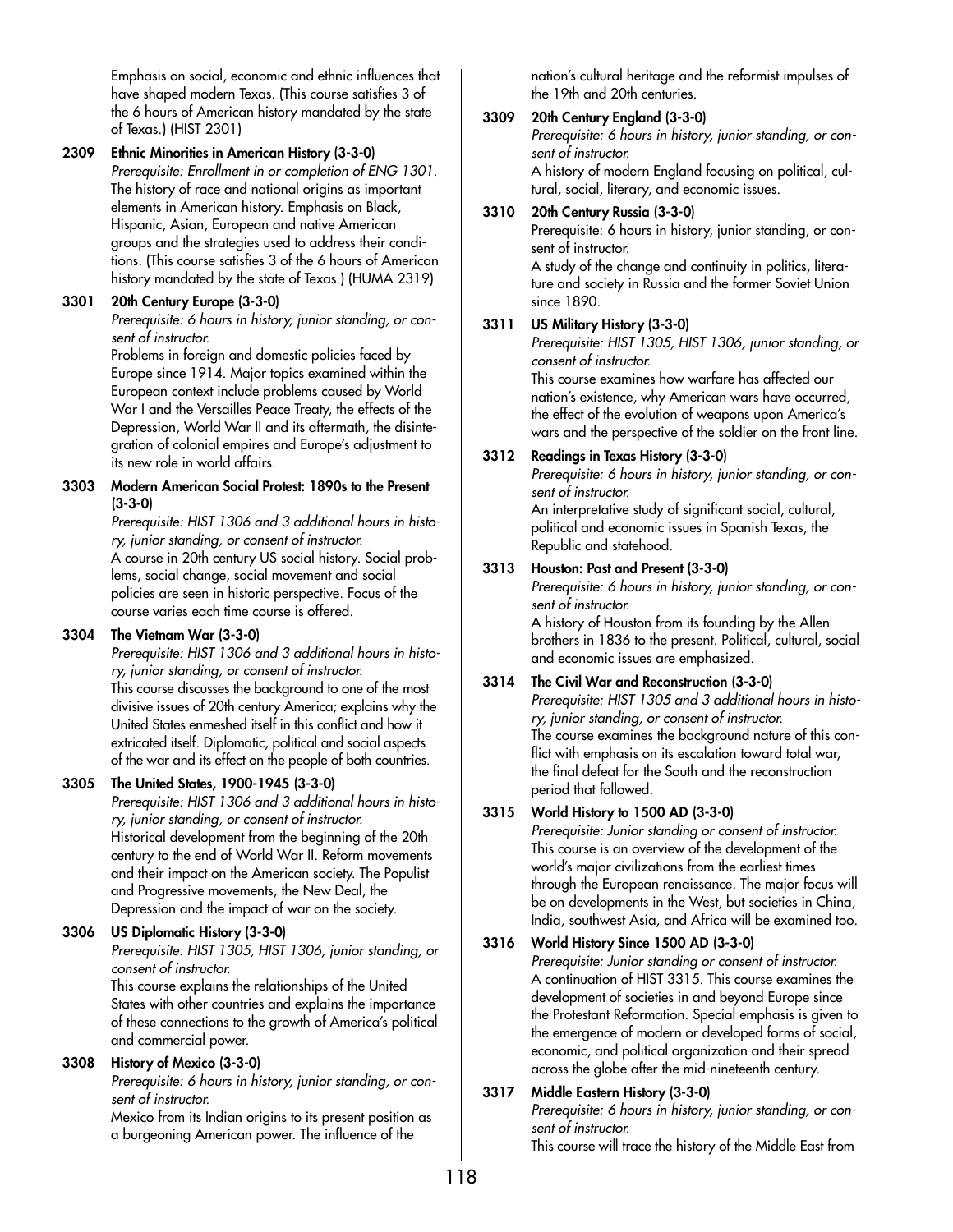the time of the Prophet Mohammed, through the rise of Islam, the period of the Caliphates, the Crusades, the Ottoman Empire, the era of European imperialism, the birth of Israel, and modern Arab nationalism.

- **3319 African American History to 1865 (3-3-0)** *Prerequisite: HIST 1305 and 3 additional hours in history, junior standing, or consent of instructor.* Historical analysis of the experience of blacks in West Africa before European contact and the impact of African Americans upon the formation and development of America to 1865. This analysis includes the study of slavery, race relations, urbanization, war, politics, economics, and civil rights.
- **3320 African American History since 1865 (3-3-0)** *Prerequisite: HIST 1305, HIST 1306, and junior standing, or consent of instructor.* Historical analysis of the African American contribution and experience in the formation and development of America since 1865: This analysis includes the study of race relations, urbanization, war, politics, economics,

and civil rights.

**3321 The African American in Sports (3-3-0)** *Prerequisite: 6 hours in history, junior standing, or consent of instructor.*

An historical analysis of the relationship between the African American struggle for equality and participation in sports.

**3330 The Colonization of America: Britain's Atlantic Empire (3-3-0)** 

*Prerequisite: HIST 1305 and 3 additional hours of history, junior standing, or consent of instructor.* Focus on the establishment and development of British American societies in the 17th and 18th centuries. Explores the rationale for settlement of the various British colonies and their divergent economic and social paths. Also covers the transplantation of political, social and religious institutions as well as analyzing migration patterns to British America.

### **3390 History Research and Writing Seminar**

*Prerequisite: 6 hours in history, junior standing, or consent of instructor.*

This course is designed for history majors and minors to provide training in methods of historical research, historiography, and exposition. It will include library and archival research with emphasis on the use of primary and secondary sources and will culminate in a history research project or projects.

### **3399 Directed Study in History (3-3-0)**

*Prerequisite: Junior standing, formal approval of department chair and dean, cumulative GPA of 3.0 and GPA of 3.3 in the specific area of directed study.* Selected topics in history. Intensive individual study under the guidance of a member of the history faculty.

#### **4301 The United States Since 1945 (3-3-0)**

*Prerequisite: HIST 1306 and 3 additional hours in history, junior standing, or consent of instructor.* Historical development of the United States since World War II. The rise and decline of the Cold War, the Civil Rights movement, diplomatic, political and social issues.

### **4303 US Women's History (3-3-0)**

*Prerequisite: 3 hours in US history and 3 additional hours in history, junior standing, or consent of instructor.* A study of the social, economic and political impact of women on United States history from its founding to the present.

### **4304 History of the Old South to 1865 (3-3-0)**

*Prerequisite: HIST 1305 and 3 additional hours in history, junior standing, or consent of instructor.* A history of the southern states from the Colonial era through the Civil War. Special emphasis is given to slavery, social and political theory.

### **4305 History of the New South from 1865 (3-3-0)**

*Prerequisite: HIST 1306 and 3 additional hours in history, junior standing, or consent of instructor.* A history of the southern states from the beginning of Reconstruction to the present with emphasis on race, gender and class as the South copes with modernization. Special attention is given to industrialization, urbanization and the Civil Rights Movement.

### **4320 Slavery in the Americas (3-3-0)**

*Prerequisite: HIST 1305 and 3 additional hours of history, junior standing, or consent of instructor.* Analysis of African American slavery from the South American silver mines to the tobacco estates of the Chesapeake. Covers a variety of historical approaches including economic, anthropological and oral histories. Emphasis on how the slave system was organized and how slave communities evolved.

### **4390 Special Topics in History (3-3-0)**

*Prerequisite: 6 hours in history, junior standing, or consent of instructor.*

Selected topics in US, world, social and intellectual history. Course may be repeated for credit when topics vary.

### **Graduate Courses**

### **6301 Seminar in Modern European History (3-3-0)**

*Prerequisite: Graduate standing.* Examines European history from the turn of the 20th century to the end of the cold war. Special emphasis will be placed on the two world wars, as well as the interwar period. Focal topics for readings and discussion will include: diplomacy, economics, social issues, totalitarianism, and propaganda.

**6302 Seminar in US History (3-3-0)** *Prerequisite: Graduate standing.* Examines major topics in US history with emphasis on social, cultural and political issues. This is a topics course and the material covered will vary.

### **6303 Seminar in Texas History (3-3-0)**

*Prerequisite: Graduate standing.* Examines Texas history from its Spanish origins to US statehood. The emphasis will be on social, cultural, political, and economic issues.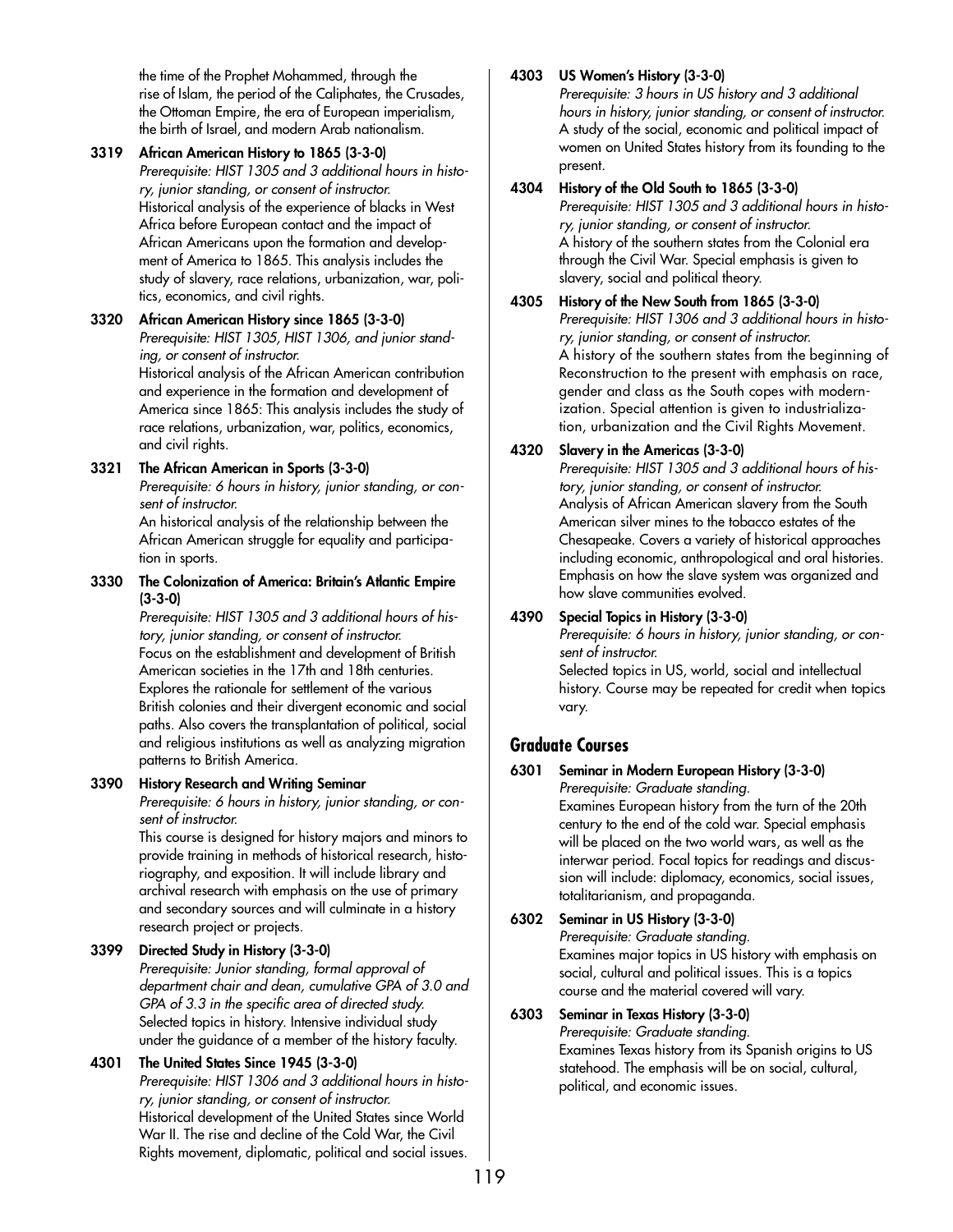# **Humanities (HUM)**

#### **2305 Computer Applications in Humanities and Social Sciences (3-3-0)**

*Prerequisite: ENG 1302.*

An overview of computer hardware and software applications for students in programs in the humanities, English, social sciences, and teacher certification. The course emphasizes hands-on experience in word processing, desktop publishing, educational software and multimedia.

### **3301 Foundations of Western Culture I (3-3-0)**

*Prerequisite: 3 hours of literature.*

A philosophical study of major literary, historical, artistic and scientific events and personalities that have contributed to the ideas of the present. Readings from Greek, Roman and medieval cultures.

### **3302 Foundations of Western Culture II (3-3-0)**

*Prerequisite: 3 hours of literature.*

A philosophical study of major literary, historical, artistic and scientific events and personalities that have contributed to the ideas of the present. Readings from the Renaissance to the present.

#### **3304 American Ethnic Heritage (3-3-0)**

*(Cross-listed as ENG 3324. Credit may not be earned for both.)*

*Prerequisite: 3 hours of literature.*

An interdisciplinary study of ethnic contributions to the art, music, drama and literature of the United States.

#### **3305 Art and Religion - Origins (3-3-0)**

*(Cross-listed as ART 3306. Credit may not be earned for both.)*

*Prerequisite: 3 hours of art history or art appreciation.* Survey of the religious arts and architecture of the ancient world and their underlying beliefs and practices. Examines the early art and architecture of the world religions. All works are presented in historical sequence, concluding with the period known in the West as the Renaissance.

#### **3307 Art and Religion - Developments (3-3-0)**

*(Cross-listed as ART 3307. Credit may not be earned for both.)*

*Prerequisite: 3 hours of art history or art appreciation.* Survey of the religious arts and architecture of the developing modern world from the 17th century to the present. The main focus is on religious art in Buddhism, Christianity and Islam, but the course also examines the impact of these religions on modern secular and religious movements.

#### **3310 Cultural Criticism (3-3-0)**

*(Cross-listed as ENG 3340. Credit may not be earned for both.)*

*Prerequisite: 3 hours of literature and 3 hours of philosophy.* A survey of different ways of analyzing human culture. Students examine major schools of criticism and interpretation of society and its creative activity. This course is the gateway course for the Humanities program. May be repeated once for credit, with permission of the chair of the Arts and Humanities Department.

#### **3312 Major Developments in the History of Art (3-3-0)** *(Cross-listed as ART 3301. Credit may not be earned for both.) Prerequisite: 3 hours of art history or art appreciation.*

A study of important historical events in the development of the theory and practice of the visual arts.

#### **3313 Major Developments in the History of Music (3-3-0)** *(Cross-listed as MUS 3301. Credit may not be earned for both.)*

*Prerequisite: 3 hours of music appreciation.* A study of important historical events in the development of music theory and performance.

#### **3314 Studies in Autobiography (3-3-0)**

*(Cross-listed as ENG 3314. Credit may not be earned for both.)*

*Prerequisite: 3 hours of literature.*

A study of autobiographical writing; the course may analyze its forms or techniques, trace a topic or type of autobiographical literature or investigate critical problems posed by autobiography.

#### **3315 Theater: Greek to Elizabethan (3-3-0)**

*(Cross-listed as DRA 3303. Credit may not be earned for both.)*

*Prerequisite: ENG 1301.*

World theater from its beginnings to the 18th century, including theater architecture, staging and costuming practices, plays and playwrights, and social and political forces affecting the theater.

#### **3316 Theater: Elizabethan to Modern (3-3-0)**

*(Cross-listed as DRA 3304. Credit may not be earned for both.)*

*Prerequisite: ENG 1301.*

World theater from the 18th century to the present.

#### **3317 Jazz Styles I (3-3-0)**

*(Cross-listed as MUS 3303. Credit may not be earned for both.)*

*Prerequisite: MUS 2301, MUS 2302 or approval of instructor.*

Introduction to various styles of jazz from its beginnings at the end of the 19th century to the 1940s. Beginning with the early years of "traditional" jazz in New Orleans and progressing chronologically, students will be introduced to major figures and styles of jazz through videos, recordings, readings and concerts. Includes study of the outside forces that helped shape the music and the musicians.

#### **3318 Jazz Styles II (3-3-0)**

*(Cross-listed at MUS 3304. Credit may not be earned for both.)*

#### *Prerequisite: MUS 2301, MUS 2302 or approval of instructor.*

Introduction to various styles of jazz from the 1940s to today. Beginning with the evolution of jazz into a chamber art form during the bebop movement of the 1940s and progressing chronologically, students will be introduced to major figures and styles of jazz through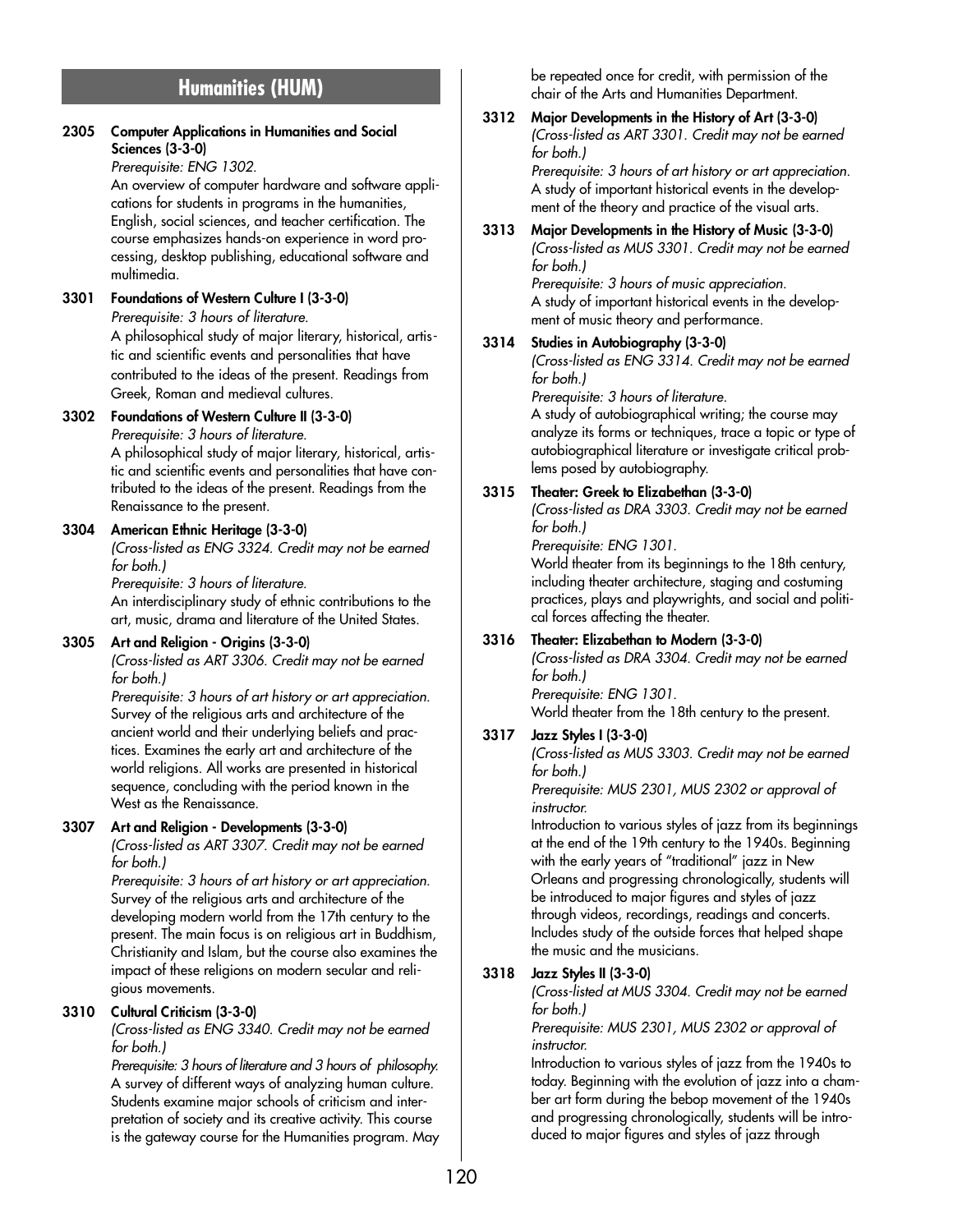videos, recordings, readings and concerts. Includes study of the outside forces that helped shape the music and the musicians.

#### **3320 Foreign Language Literature in Translation (3-3-0)** *Prerequisite: 3 hours of literature.* A survey of selected classic and contemporary texts originally written in languages other than English. May be repeated once for credit with permission of the department chair.

#### **3321 Hispanic Culture and Civilization (3-3-0)** *Prerequisite: ENG 1302.*

A survey of the cultural traditions of Spanish-speaking populations, including those of Spain, Latin America and the United States. No knowledge of Spanish is required or expected.

### **3323 Technology and Literature (3-3-0)**

*(Cross-listed as ENG 3323. Credit may not be earned for both.)*

*Prerequisite: 3 hours of literature.*

The course may study influences of technology or science on literature, analyze how literature represents technology, or interpret literature as a reflection of social ambivalence toward technology.

### **3324 History of Modern Art (3-3-0)**

*(Cross-listed as ART 3302. Credit may not be earned for both.)*

*Prerequisite: ENG 1301 and 3 hours of art history or art appreciation.*

A survey of world art from the Revolutionary Period (late 18th century) to contemporary times, including such artistic movements as Neoclassicism, Romanticism, Impressionism, Cubism, Surrealism and Pop Art.

### **3326 Playwriting (3-3-0)**

*(Cross-listed as DRA 3308. Credit may not be earned for both.)*

*Prerequisite: Junior standing or permission of the instructor.* The process of playwriting. Topics include dramatic structure, character and dialogue development and conflict resolution. Culminates with an original script.

### **3330 Second Language Acquisition (3-3-0)**

#### *Prerequisite: PSY 1303.*

An investigation of current theories and research techniques in the study of second language acquisition and bilingualism with special emphasis on the implications for bilingual and foreign language education.

### **4313 Psychology through Literature (3-3-0)**

*(Cross-listed as ENG 4313. Credit may not be earned for both.)*

*Prerequisite: 3 hours of literature.*

The course adopts psychological theory as a methodology for studying literature and its cultural contexts.

### **4350 Senior Seminar in the Humanities (3-3-0)**

*(Cross-listed as ENG 4330. Credit may not be earned for both.)*

*Prerequisite: Senior standing and 18 upper-level hours in the humanities, including HUM 3310/ ENG 3340.* A review of key issues in interpretation and understanding from philosophy, literature, history and the arts. It

aims to provide students with means for synthesizing their studies in the liberal arts. This course is the capstone for the Humanities program.

### **4380 Field Experience**

*Prerequisite: 60 hours toward degree and approval of department chair.*

Placement of students in jobs involving areas in the humanities within the private and public sectors. Work may be paid or unpaid. Written reports, conferences with the instructor and other academic work are required. May be repeated once for credit.

**4390 Selected Topics in the Arts and/or Humanities (3-3-0)** *Prerequisite: ENG 1302 and junior standing.* Selected topics in the arts and/or humanities. May be repeated once when topic varies.

### **4399 Directed Study in Humanities**

*Prerequisite: Junior standing, formal approval of department chair and dean, cumulative GPA of 3.0 and GPA of 3.3 in the specific area of directed study.* Selected topics in the humanities; intensive individual study under the guidance of a member of the faculty.

# **Management (MGT)**

### **3301 Management of Organizations (3-3-0)**

*Prerequisite: Completion of the common core plus 18 additional hours.*

Introduction to the management of organizational behavior. Micro and macro organizational behavior topics are covered including motivation, personality, groups and intergroup dynamics, decision making, communication, politics and ethics, organizational design and change and international issues. The functions of management-planning, organizing, leading and controlling are also examined.

## **3302 Human Resource Management (3-3-0)**

*Prerequisite: MGT 3301.*

Policies, procedures and strategies of human resource management including recruitment, job analysis, employee appraisal, staffing, and compensation.

### **3303 Negotiating Skills and Techniques (3-3-0)**

*Prerequisite: Completion of the common core plus 18 additional hours and PSY 1303.* Process of negotiation, human behavior involved in negotiations, techniques of communication, persuasion, strategy, tactics and formulation of game plans. Practical exercises in mock negotiations.

### **3304 Labor Management Relations (3-3-0)**

*Prerequisite: MGT 3302.*

Current issues and problems facing management in its relationships with employees, government and the community. The management-union relationship, governmental actions affecting this relationship and trends in the composition of the work force.

**3306 Compensation Management (3-3-0)** *Prerequisite: MGT 3302.* Installation and administration of a wage and salary pro-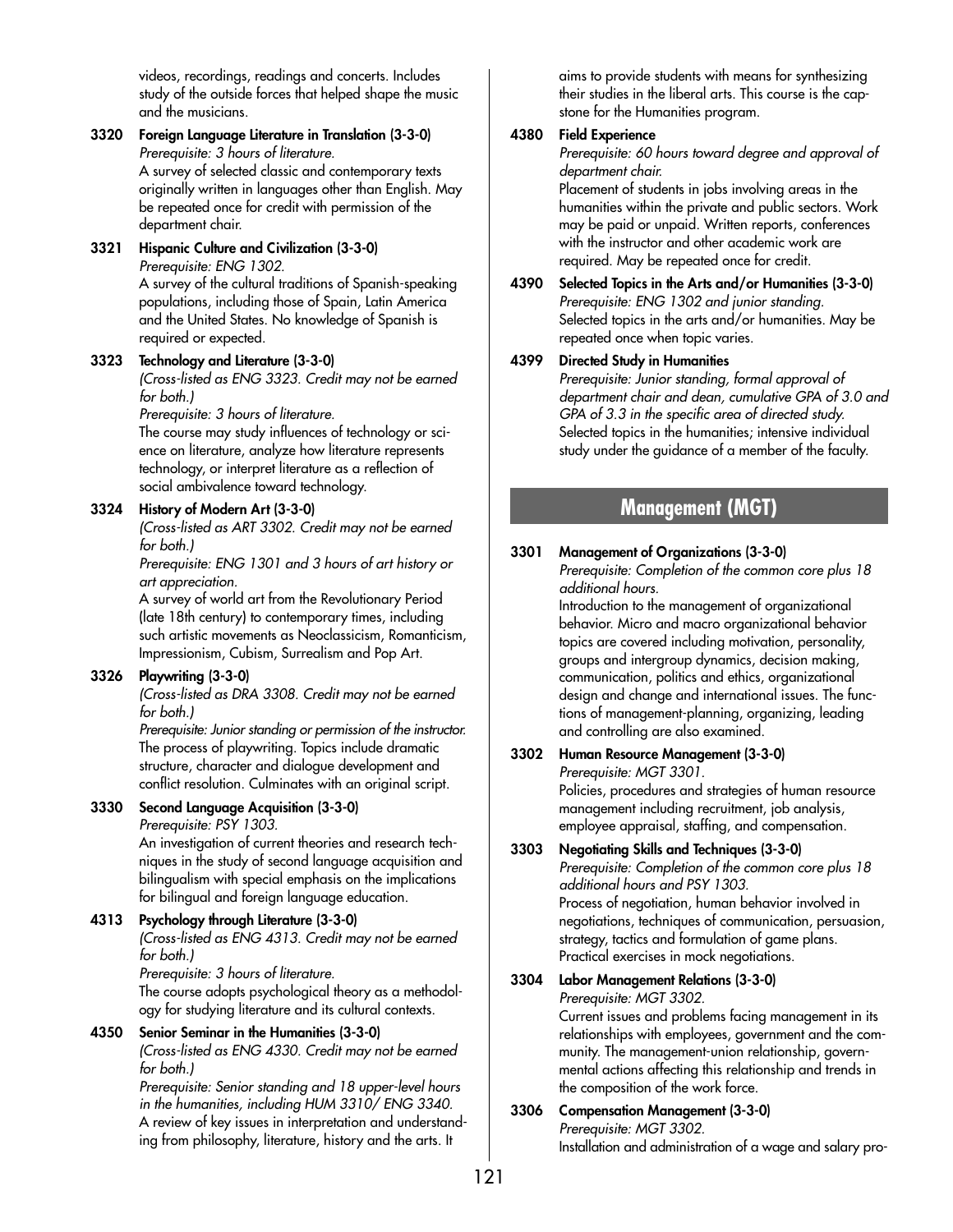gram. Evaluation of personnel, government and union influence and the implementation and maintenance of various incentive plans and fringe benefit packages.

### **3307 Equal Opportunity Management (3-3-0)**

*(Cross-listed as ADM 3303. Credit may not be earned for both.)*

*Prerequisite: MGT 3301.*

Focuses on managerial issues affected by the rights of the workforce. Issues include harassment and discrimination based on such factors as race, ethnicity, gender, physically challenged and sexual orientation.

### **3308 Purchasing Management (3-3-0)**

*Prerequisite: Completion of the common core plus 18 additional hours and MATH 1305 or instructor approval.* Management of the purchasing function. Emphasis on the overall goals of purchasing. These goals include: provide an uninterrupted flow of materials and services, keep inventory at minimum, maintain quality standards, develop competent suppliers, standardize the item bought, obtain the lowest ultimate price, improve the organization's competitive position and achieve good external and internal working relationships.

### **3309 Materials Management (3-3-0)**

*Prerequisite: Completion of the common core plus 18 additional hours and MATH 1305.*

The materials flow process within an organization. Topics include forecasting, logistics of supply, production, and distribution including materials planning, inventory management, storage, traffic, scrap and surplus disposal, ethics, value analysis and governmental acquisition.

### **3332 Quantitative Decision Making (3-3-0)**

*Prerequisite: MGT 3301 and a grade of C or better in MATH 3309.*

Decision-making models with applications to business situations involving manufacturing, production and delivery of services. Topics include decision theories, forecasting, total quality management, linear programming, inventory management, location and layout, transportation, queuing, simulation, NPV and breakeven, project management/scheduling, and justin-time concepts. Topics will be applied to actual business situations using computer software.

### **3399 Directed Study in Management**

*Prerequisite: Approval of department chair and dean.* Selected topics in management; intensive individual study under the guidance of a member of the management faculty.

### **4301 International Management (3-3-0)**

*Prerequisite: Completion of the common core plus 18 additional hours or permission of instructor.* International Management is concerned with the coordination of human, financial, and physical resources in multi-cultural organizations. The focus will be on the managerial implications of the following topics: Global economic developments and trends, international cultural environment, international negotiations, strategic planning, integrative strategies, competitiveness, organizing for international operations, human resource management, control, and ethics.

### **4303 Small Business Management (3-3-0)**

*Prerequisite: Completion of the common core plus 18 additional hours.*

An overview of the elements necessary for a small business to be developed, introduced into the marketplace, and successfully managed. Emphasis is placed on building a business plan.

#### **4307 Supply Chain Logistics Management (3-3-0)**

*(Cross-listed as MKT 4304. Credit may not be earned for both.)*

*Prerequisite: MGT 3308 or MKT 3301 or instructor's approval.*

The overall logistics process for time and place utility of products. Topics include customer accommodation distribution strategy; planning and scheduling; inventory, packaging and storage strategy and management; transportation infrastructure and regulation; transportation management; logistics network integration and system design processes; organization and relationship management; and performance and financial assessment.

### **4308 Applied Organizational Behavior (3-3-0)**

*Prerequisite: MGT 3301 or instructor approval.* This skill-building course relies on the general concepts imparted in MGT 3301. The focus is on leading and managing within organizations with special emphasis on self-awareness, stress management, supportive communication, conflict management, motivating others, the exercise of power, and team building. Diagnosis of current managerial skill level, readings, group exercises, and applications is included.

### **4311 Governmental Procurement (3-3-0)**

*Prerequisite: MGT 3308 or instructor approval.* The procurement process in governments and governmental agencies. Comparison of procurement practices in the public sector. Emphasis on political, legal, and fiscal aspects including financing and funding. Includes the contracting process, subcontracting, and administration of government contracts and grants including management of progress, quality, and contract changes.

### **4314 Quality Management (3-3-0)**

*Prerequisite: MGT 3301 and MGT 3332 or instructor approval.*

A comprehensive study of management and technical issues in quality management. Topics include quality management philosophies, TQM, customer satisfaction, continuous improvement, organization and implementation of quality, quality assurance, and statistical process control.

### **4315 Supply Chain Management (3-3-0)**

*Prerequisite: MGT 3308 or equivalent, or instructor approval.*

Covers the concept of supply chains beginning with raw materials, going through an organization's internal operations, and continuing to the ultimate end user of a product. Focuses on how to manage principal supply chains to improve the overall supply efficiency of an organization. Includes: how to identify supply chains,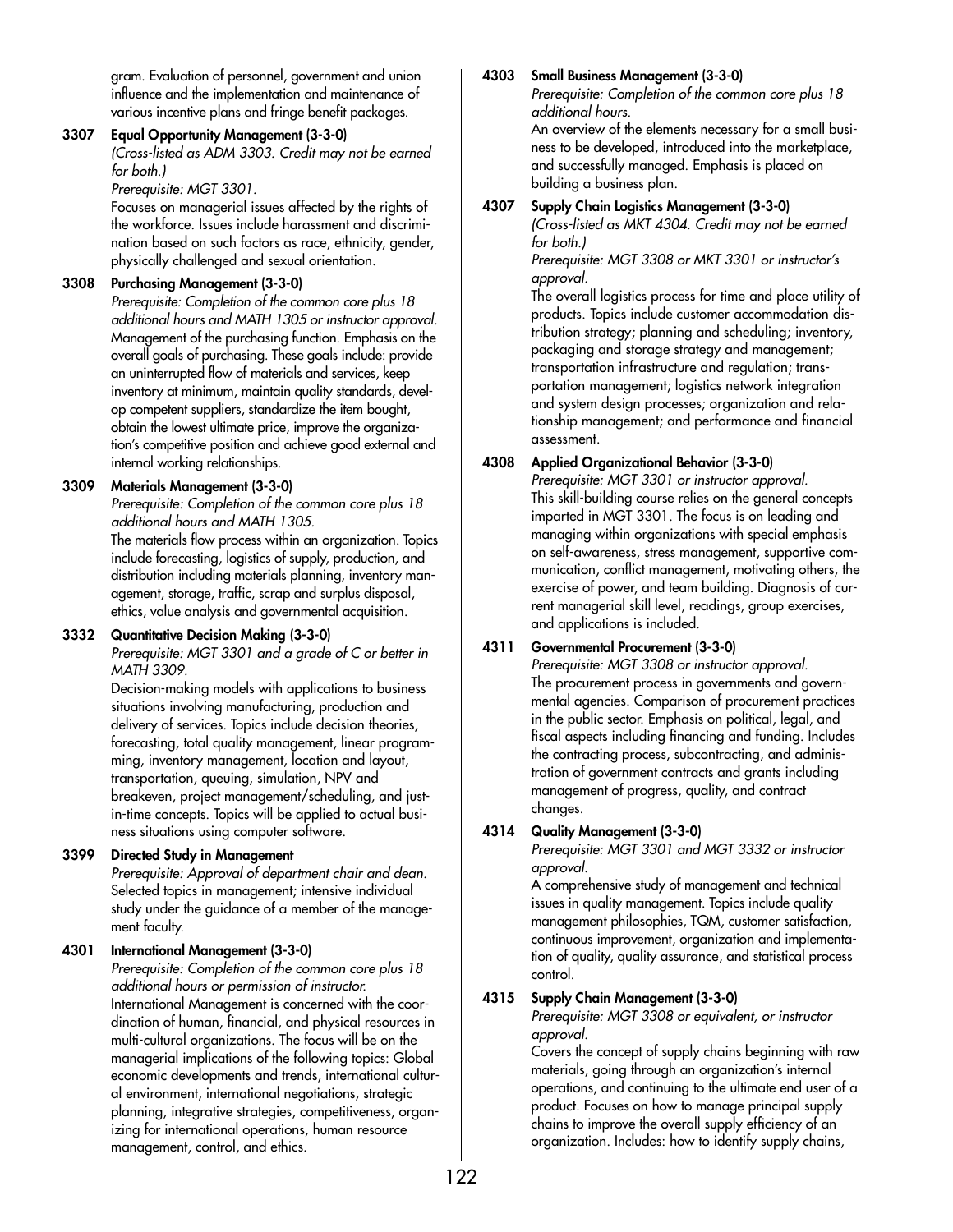an overview of methods, processes, and systems used in the operation of supply chains, and where and how to apply or change supply chain operations to improve their performance.

**4316 Supply Chain Information and Control Systems (3-3-0)**  *Prerequisite: MGT 3308 and MGT 3309.* Supply chain information systems include theoretical and practical understanding of hardware and software operations in the supply chain. This includes inventory management and tracking, supplier evaluation, physical distribution systems and customer service using information systems. Technology includes bar coding, radio frequency tracking and other automated data entry techniques in managing procurement operations. The role of documentation in domestic and international trading are examined including the use of commercial invoicing, packing lists, ocean bills of lading, freight forwarding booking requests, shippers' export declarations and certificates of origin.

#### **4330 Project Management (3-3-0)**

*Prerequisite: MGT 3332 or MGT 4305.* Techniques for planning, scheduling and controlling are presented with the use of software tools. Emphasis is placed on problem solving skills and project team development. Students will utilize techniques presented in this course to successfully complete a real-world project related to management.

#### **4350 Advanced Purchasing And Supply Management Seminar (3-3-0)**

*Prerequisite: 12 hours of purchasing courses or instructor approval.*

The capstone course in purchasing and supply management. Emphasizes purchasing and supply management strategy and planning through the use of the latest research in purchasing and supply management. Covers body of knowledge essential to meet the requirements of the Certified Purchasing Managers examination.

#### **4380 Field Experience**

For more information and qualifications see Field Experience in the College of Business section of this catalog and/or the department chair for your declared major.

# **4390 Selected Topics in Management (3-3-0)**

*Prerequisite: Approval of instructor or department chair.* Intensive study of one or more major topics in management. May be repeated for credit with departmental approval when topics vary.

### **4391 Selected Topics in Purchasing**

*Prerequisite: Approval of instructor or department chair.* Intensive study of one or more major topics in purchasing and materials management, especially with respect to new or emerging areas. Course may be repeated for credit with departmental approval when topics vary.

# **Marketing (MKT)**

### **3301 Principles of Marketing (3-3-0)**

*Prerequisite: Completion of the common core plus 18 additional hours.*

Factors involved in the management of the marketing function relative to product development, promotion, pricing, physical distribution and the determination of marketing objectives within the framework of the marketing system and available markets.

### **3302 Personal Selling (3-3-0)**

*Prerequisite: Completion of the common core plus 18 additional hours or instructor approval.*

A development of the selling skills knowledge and technique required for effective consumer and industry selling. Emphasis is placed on learning and using prospecting skills, assessing customer needs, building reports, establishing benefit connections, handling objections and closing techniques to build long-term relationships.

### **3303 Business Marketing (3-3-0)**

*Prerequisite: MKT 3301 or departmental approval.* Industrial or business marketing focuses on those activities that facilitate exchanges of products and services among businesses. Business markets differ from consumer markets in distinct ways that require different marketing practices. This course explores the application of marketing principles such as segmentation, positioning, promotion, distribution, pricing and product development to industrial and business markets.

### **3304 International Marketing (3-3-0)**

*Prerequisite: MKT 3301.* An examination of the problems, systems, procedures and general environment of international marketing, including differences in cultural and marketing practices among nations.

### **3305 Promotional Strategy (3-3-0)**

*Prerequisite: MKT 3301 or department approval.* An in-depth study of the interrelationships among the elements of the promotional mix: advertising, personal selling, sales promotion and publicity.

### **3310 Marketing Channels (3-3-0)**

*Prerequisite: MKT 3301*

Design, implementation and management of marketing channels. Topics include market segmentation for channel design, channel structure and flows, channel integration, alliances, and legal constraints, performance measurement, channel institutions, and the role of logistics and supply chain management in marketing channels.

## **3399 Directed Study in Marketing**

*Prerequisite: Approval of department chair and dean.* Selected topics in marketing; intensive individual study under the guidance of a member of the marketing faculty.

### **4301 E-Marketing (3-3-0)**

*Prerequisite: MKT 4301.*

Covers the principles for understanding and implementing marketing programs via the Internet. A framework for developing, and the tools for implementing, Internet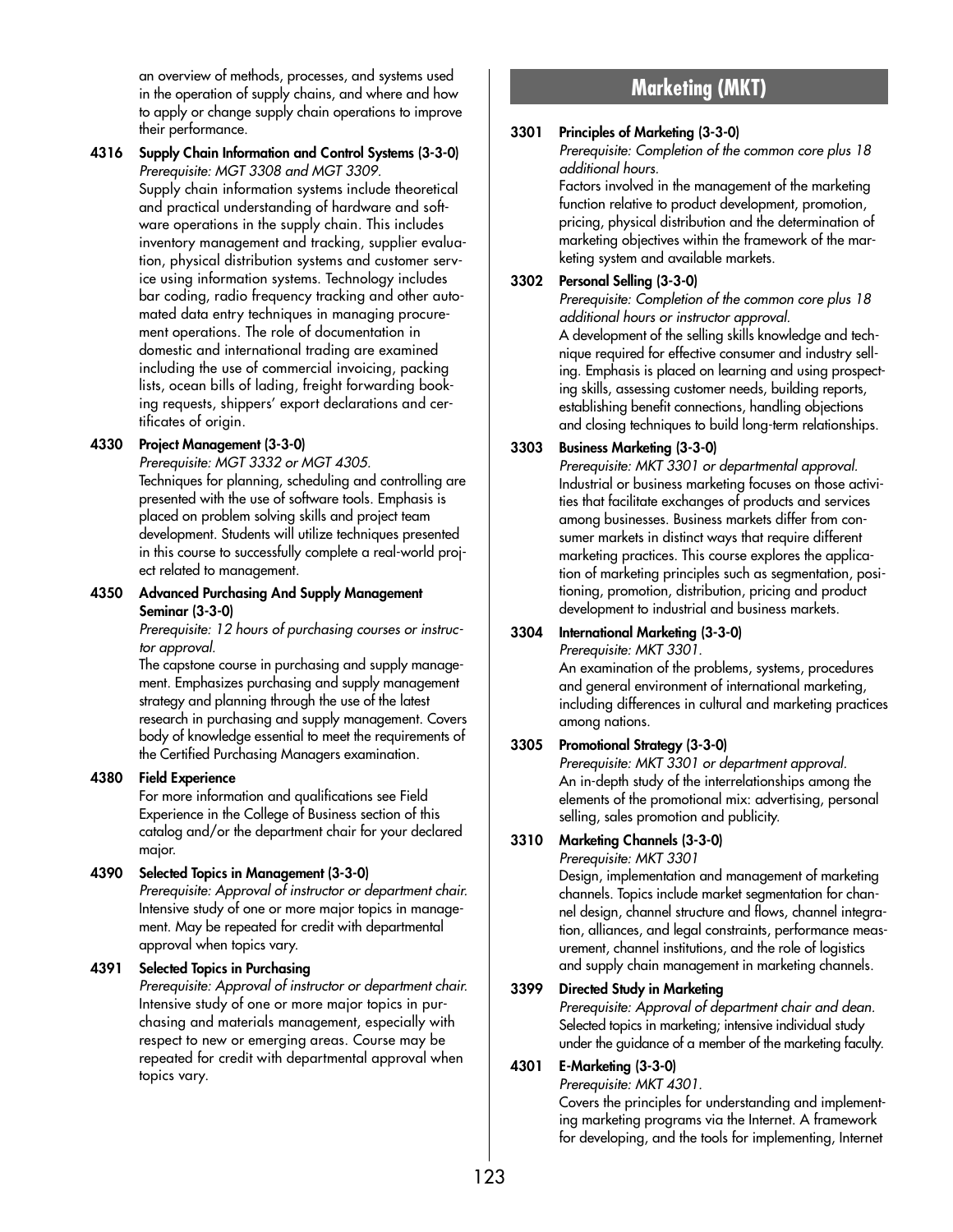marketing plans are presented. All aspects of the marketing mix and online buying behavior are addressed.

### **4304 Supply Chain Logistics Management (3-3-0)**

*(Cross-listed as MGT 4307. Credit may not be earned for both.)*

*Prerequisite: MGT 3308 or MKT 3301 or instructor's approval*

The overall logistics process for time and place utility of products. Topics include customer accommodation distribution strategy; planning and scheduling; inventory, packaging and storage strategy and management; transportation infrastructure and regulation; transportation management; logistics network integration and system design processes; organization and relationship management; and performance and financial assessment.

#### **4305 Consumer Behavior (3-3-0)**

*Prerequisite: MKT 3301.*

Fundamental behavioral concepts applied to understanding consumer behavior. Topics include decision-making, learning, motivation, psychology, culture, and attitude formation as it applies to consumption behaviors.

#### **4306 Marketing Research (3-3-0)**

*Prerequisite: MATH 3309 and MKT 3301 or departmental approval.*

Marketing research supports marketing programs by providing information that describes and predicts market behavior. The marketing research process includes problem formulation, research design, data collection, data analysis and report writing. All aspects of marketing research are covered in this course with particular emphasis placed on research designs that will support decision-making.

### **4308 Exporting and Importing (3-3-0)**

*Prerequisite: MKT 3301 or departmental approval.* Accessing global markets is the focus of this course. Strategies and practices for entering and expanding foreign markets require consideration of cultural, political, business and legal customs. Learning the procedures and marketing practices needed to establish an export/import business is emphasized.

#### **4309 Marketing Management and Strategy (3-3-0)**

*Prerequisite: 9 hours of marketing or departmental approval.*

Covers marketing, planning, strategy and management. A review of basic marketing principles and tools for analyzing marketing problems. The core of the course involves the analysis of cases to develop marketing strategies and plans.

#### **4380 Field Experience**

For more information and qualifications see Field Experience in the College of Business section of this catalog and/or the department chair for your declared major.

#### **4390 Selected Topics in Marketing**

*Prerequisite: Approval of department chair.* Intensive study of one or more major topics in marketing, especially with respect to a new or emerging area.

# **Mathematics (MATH)**

#### **0300 Beginning Algebra (3-3-0)**

*Prerequisite: Students are placed in MATH 0300 based on results of placement test taken at UH-Downtown.* This course is intended to build and reinforce the essential geometry, arithmetic and algebra skills needed for MATH 1300 and the math component of TASP. Topics include real numbers and their properties, order of operations and simplifying real-valued expressions, simplifying algebraic expressions, factoring the greatest common factor from a polynomial, solving linear equations and inequalities, the Cartesian coordinate system and stated problems. This course may not be used to satisfy degree requirements.

#### **1101 TASP Tutorial (1-3-0)**

Tutorial instruction designed to prepare students to pass the math component of TASP. This course may not be used to satisfy degree requirements.

#### **1300 Intermediate Algebra (3-3-0)**

*Prerequisite: A passing grade in MATH 0300, placement by exam taken at UH-Downtown, or a passing score on the math portion of TASP.* A survey of pre-college algebra intended to build and reinforce the essential algenra skills needed for MATH 1301, MATH 1310 and the math component of TASP. Topics include operations with algenraic expressions, factoring, the Cartesian coordinate system, systems of 1stdegree equations in 2 variables solved by graphical and algenraic means, slope and distance formulas, integer and rational exponents, radicals, an introduction to quadratic equations and stated problems. This course may not be used to satisfy degree requirements. (MATH 1312)

### **1301 College Algebra (3-3-0)**

*Prerequisite: A grade of C or better in MATH 1300 or placement by exam taken at UH-Downtown.* College-level topics in algebra including variation, systems of equations and inequalities, nonlinear inequalities, functions and their graphs, quadratic equations and functions, complex numbers, exponential and logarithmic functions, the algebra of functions, lines, an introduction to plane analytic geometry and applications related to these topics. (MATH 1314)

#### **1302 Plane Trigonometry (3-3-0)**

*Prerequisite: A grade of C or better in MATH 1301 or placement by exam taken at UH-Downtown and completion of all TASP obligations.*

Trigonometric functions with emphasis on fundamental identities, radian measure, graphing, inverse trigonometric functions, solving triangles and equations, vectors and applications related to these topics. (MATH 1316)

#### **1305 Finite Mathematics with Applications (3-3-0)**

*Prerequisite: A grade of C or better in MATH 1301 or placement by exam taken at UH-Downtown.* Graphs and functions, vectors, matrices, linear programming using the Simplex method, mathematics of finance, and an introduction to probability with applications to business, economics and the social sciences. (MATH 1324)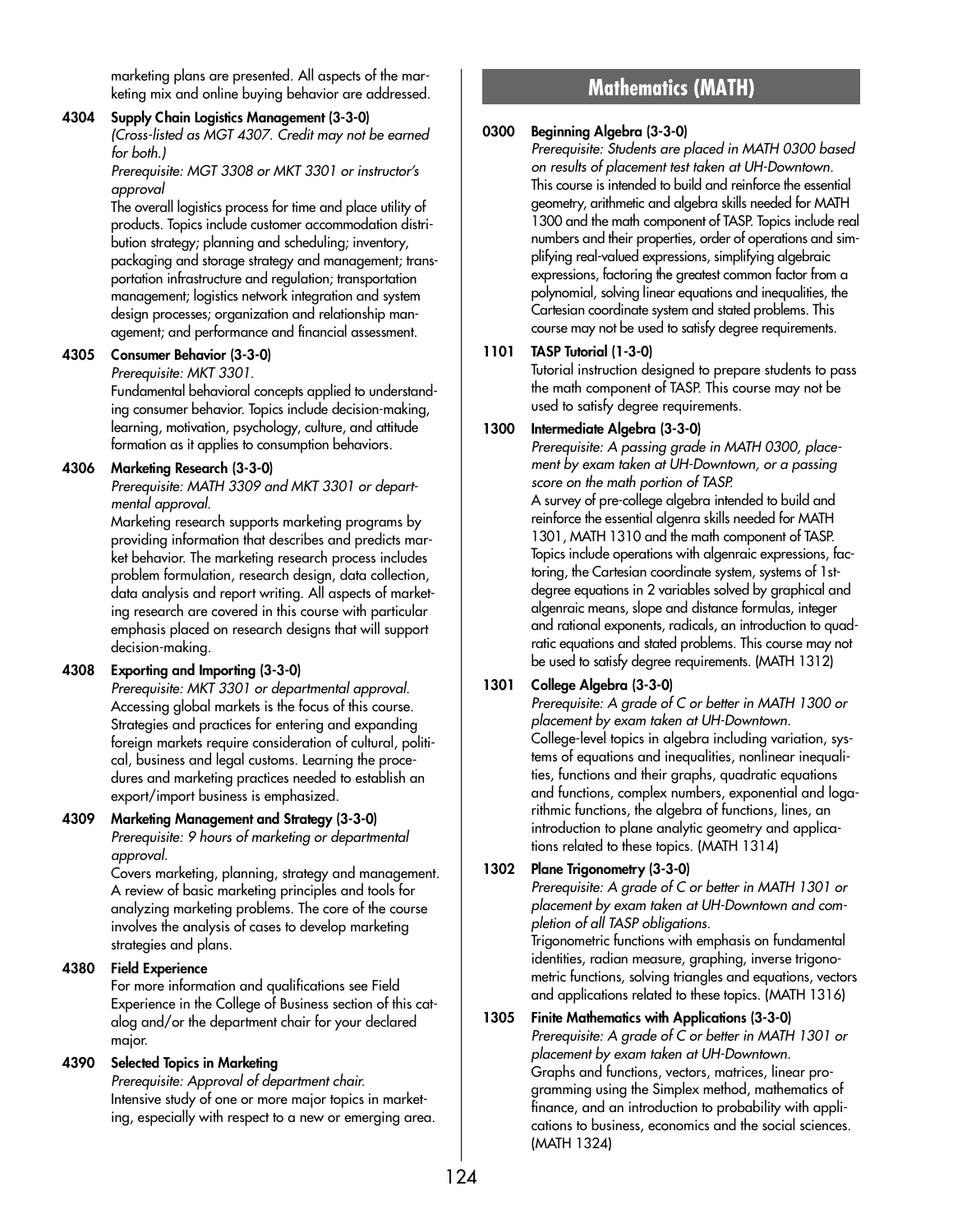**1306 Fundamentals of Calculus with Applications (3-3-0)** *Prerequisite: A grade of C or better in MATH 1301 or placement by exam taken at UH-Downtown.* Functions, limits, continuity, differentiation, integration and partial derivatives. Applications of all techniques to business, economics and the social sciences are stressed. (MATH 1325)

### **1310 College Mathematics for Liberal Arts (3-3-0)**

*Prerequisite: A grade of C or better in MATH 1300, placement by exam taken at UH-Downtown or a passing score on the math portion of TASP.* An introduction to contemporary mathematical ideas and problem-solving techniques. Designed for students requiring one college-level mathematics course. Cannot be applied toward any degree in the Department of Computer and Mathematical Sciences and cannot be used as a prerequisite for any CMS course. (MATH 1332)

#### **1404 Precalculus Mathematics (4-4-0)**

*Prerequisite: A grade of C or better in MATH 1302 or placement by exam taken at UH-Downtown, and completion of all TASP obligations.*

A thorough treatment of the elementary functions and their graphs including polynomials, rational functions, exponential functions and logarithms. Emphasis on applications of the elementary functions to practical problems such as modeling. Topics from plane analytic geometry needed in calculus are also covered including polar coordinates, conic sections and parametric curves. Concludes with an introduction to sequences and series. (MATH 2412)

### **1505 Precalculus with Trigonometry (5-5-0)**

*Prerequisite: Department approval and a grade of B or better in MATH 1301, and completion of all TASP obligations.*

A thorough treatment of the elementary functions and their graphs including polynomials, rational functions, exponentials functions and logarithms, and trigonometric functions. Emphasis on applications of the elementary functions to practical problems. Topics from trigonometry that are covered include fundamental identities, radian measure, graphing, inverse trigonometric functions and solving triangles and equations. Topics from plane analytic geometry needed in calculus are also covered including vectors, polar coordinates, conic sections and parametric curves. Concludes with an introduction to sequences and series.

### **2300 Introduction to Statistics (3-3-0)**

*Prerequisite: A grade of C or better in MATH 1301 or placement by exam taken at UH-Downtown.* Techniques for the collection, analysis and interpretation of numerical data. Probability, confidence intervals, hypothesis testing, estimation and special distributions. Special emphasis is placed on a variety of applications. Computer packages are used. This course may not be applied toward a major in the Computer and Mathematical Sciences department. (MATH 1342)

### **2305 Discrete Mathematics (3-3-0)**

*Prerequisite: A grade of C or better in MATH 1404 or MATH 1305 or MATH 1505 and credit or enrollment in CS 1408 or CS 1410.*

Topics include sets, relations, and functions, logic, methods of proofs, induction and recursion, counting principles, combinatorics and graphs with emphasis on application. (MATH 2305)

### **2307 Linear Algebra (3-3-0)**

*Prerequisite: A grade of C or better in MATH 2401or MATH 2305.*

An introduction to some of the basic concepts of linear algebra including vector spaces, linear transformations, matrices, systems of linear equations, determinants, eigenvalues, ligevectors and applications. (MATH 2318)

### **2401 Calculus I (4-4-0)**

*Prerequisite: A grade of C or better in MATH 1404 or 1505 or placement by exam, taken at UH-Downtown.* Functions, limits, the derivatives of algebraic and trigonometric functions, the derivatives of parametric equations, curve sketching, applications of the derivative and an introduction to the definite and indefinite integrals of algebraic and trigonometric functions. (MATH 2413)

### **2402 Calculus II (4-4-0)**

*Prerequisite: A grade of C or better in MATH 2401.* Topics include differentiation and integration of transcendental functions, techniques of integration, improper integrals and applications of the integral, sequences and infinite series. (MATH 2414)

### **2403 Calculus III (4-4-0)**

*Prerequisite: A grade of C or better in MATH 2402.* Solid analytic geometry, partial derivatives, multiple integrals and line integrals. Applications of the calculus of functions of several variables are also considered. (MATH 2415)

### **3301 Differential Equations (3-3-0)**

*Prerequisite: A grade of C or better in MATH 2401and MATH 2402. Credit or enrollment in MATH 2307 is recommended.*

Ordinary differential equations, with emphasis on methods of solution of first order equations, homogeneous and non-homogeneous linear equations and systems of linear equations. Power series solutions of some linear equations and elementary applications are also covered.

### **3302 Probability and Statistics(3-3-0)**

*Prerequisite: A grade of C or better in MATH 2402.* Probability and statistics useful for science and engineering applications. Topics include: probability distributions, statistical inference, estimation, testing of hypotheses, linear regression and analysis of variance. Standard statistical packages are used. Credit may not be earned for both MATH 3302 and MATH 3309.

### **3303 Geometry (3-3-0)**

*Prerequisite: A grade of C or better in MATH 1301 and junior standing.*

Topics selected from: properties of angles, lines, triangles, polygons, polyhedra, circles, similarity and congruency of triangles, area perimeter, surface area, vol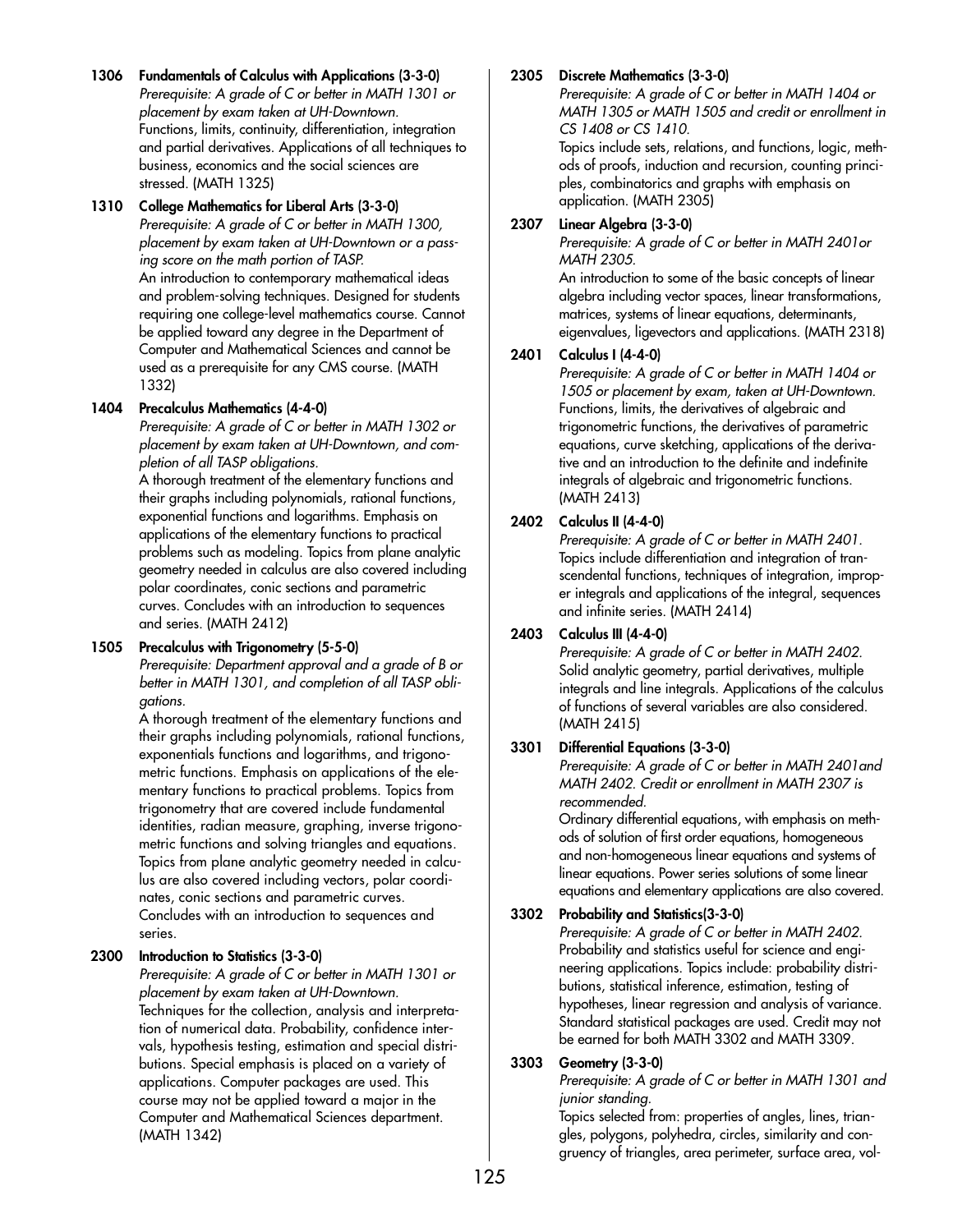ume geometric constructions, transformations, tessellation, investigating patterns in geometry for problem solving, the Pythagorean Theorem, the coordinate plane and an introduction to geometric proofs. This course is primarily designed for students in the Teacher Preparation program.

#### **3306 Introduction to Modern Algebra (3-3-0)**

*Prerequisite: A grade of C or better in MATH 2305 and MATH 2307.*

Topics include rings and boolean algebra, semi-groups and groups, lattices, field theory, graph theory and their applications. Applications will include: coding, networks, minimal span trees and linear machines.

#### **3307 Introduction to Real Analysis (3-3-0)**

*Prerequisite: A grade of C or better in MATH 2307 and MATH 2403.*

A rigorous treatment of the elements of intermediate real analysis including limits, sequences and series of real numbers, properties of the real number system, continuity and differentiability of functions and basic theorems of calculus.

#### **3308 Numerical Methods (3-3-0)**

*(Cross-listed as CS 3308. Credit may not be earned for both.)*

*Prerequisite: A grade of C or better in CS 1408 or CS 1410, MATH 2307 and credit or enrollment in MATH 3301.*

Develop and implement algorithms used in solving a variety of problems from science and engineering, including numerical solutions of linear systems of equations and nonlinear equations, curve fitting, approximation, numerical differentiation and integration, and numerical solutions of ordinary differential equations. Computer techniques are used in obtaining and analyzing numerical solutions.

- **3309 Statistical Analysis for Business Applications I (3-3-0)** *Prerequisite: MATH 1305 and MATH 1306.* Basic concepts of statistics for business students are considered including descriptive statistics, probability concepts, Bayes theorem, random variables, probability distributions, expected values, point and interval estimations techniques and some hypothesis testing. Applications to a variety of business problems are stressed and computer statistical packages are used. Credit cannot be given for both MATH 3302 and MATH 3309.
- **3310 Statistical Analysis for Business Applications II (3-3-0)** *Prerequisite: MATH 3309 or department approval.* Test of hypotheses, regression and correlation, introduction to analysis of variance, index numbers and introduction of time series and other special topics. Applications to a variety of business problems and use of computer statistical programs.

### **3312 Set Theory (3-3-0)**

*Prerequisite: MATH 2305.*

Topics include sets and set operations, relations and their properties, partition of sets and equivalence relations, axioms of set theory, partially and totally ordered sets and their properties, mappings, cardinals and ordinals.

#### **3315 Introduction to Mathematical Modeling (3-3-0)**

*Prerequisite: A grade of C or better in MATH 3301 and MATH 2403.*

The goal of this course is to impact to students the excitement and usefulness of mathematics as a fundamental tool in solving real-world problems. The course emphasizes manners in which mathematical models are constructed for physical problems and illustrates from many fields of endeavor, such as the physical sciences, biology, and traffic dynamics.

#### **3316 Theory of Computation (3-3-0)**

*(Cross-listed as CS 3306. Credit may not be earned for both.)*

*Prerequisite: A grade of C or better in CS 2310, MATH 2305 and MATH 2307.*

An introduction to the modern theory of computing. Topics selected from the abstract algebra, finite automata, regular expressions, regular languages, pushdown automata, context-free languages, and Turing machines. The capabilities and limitations of abstract computing devices are investigated form a theoretical perspective.

#### **3321 Math Concepts I (3-3-0)**

*Prerequisite: A grade of C or better MATH 1301 or MATH 1310. Restricted to students in Urban Education or permission of CMS department chair.* Topics are chosen from logic, set theory, mathematical systems, number theory, problem solving, estimation, and historical number systems.

#### **3322 Math Concepts II (3-3-0)**

*Prerequisite: A grade of C or better MATH 1301 or MATH 1310. Restricted to students in Urban Education or permission of CMS department chair* Topics are chosen from measurement, estimation, problem solving, counting and probability, expected value, simulation, introduction to geometry. The use of technology is also included.

#### **3330 Introduction to Geometric Modeling (3-3-0)**

*(Cross-listed as CS 3330. Credit may not be earned for both.)*

*Prerequisite: A grade of C or better in MATH 2403, MATH 2307 and CS 2310.*

Mathematical methods for the definition and manipulation of geometric shapes. Topics include Bezier curves and surfaces, B-spline curves and surfaces, Coons surfaces, Gordon surfaces, Gregory surfaces, tensor product forms, and subdivision methods. Applications of geometric modeling to computer animation, aircraft design, automobile design, and other areas will be discussed.

### **3399 Directed Study in Mathematics**

*Prerequisite: Formal approval by department chair and dean.* Selected topics in mathematics; intensive individual study under the guidance of a member of the Computer and Mathematical Sciences faculty.

#### **4294 Senior Seminar**

*(Cross-listed as CS 4294. Credit may not be earned for both.)*

*Prerequisite: Advanced standing, ENG 3302, COMM 1304, departmental approval and passing score on the Writing Proficiency Exam.*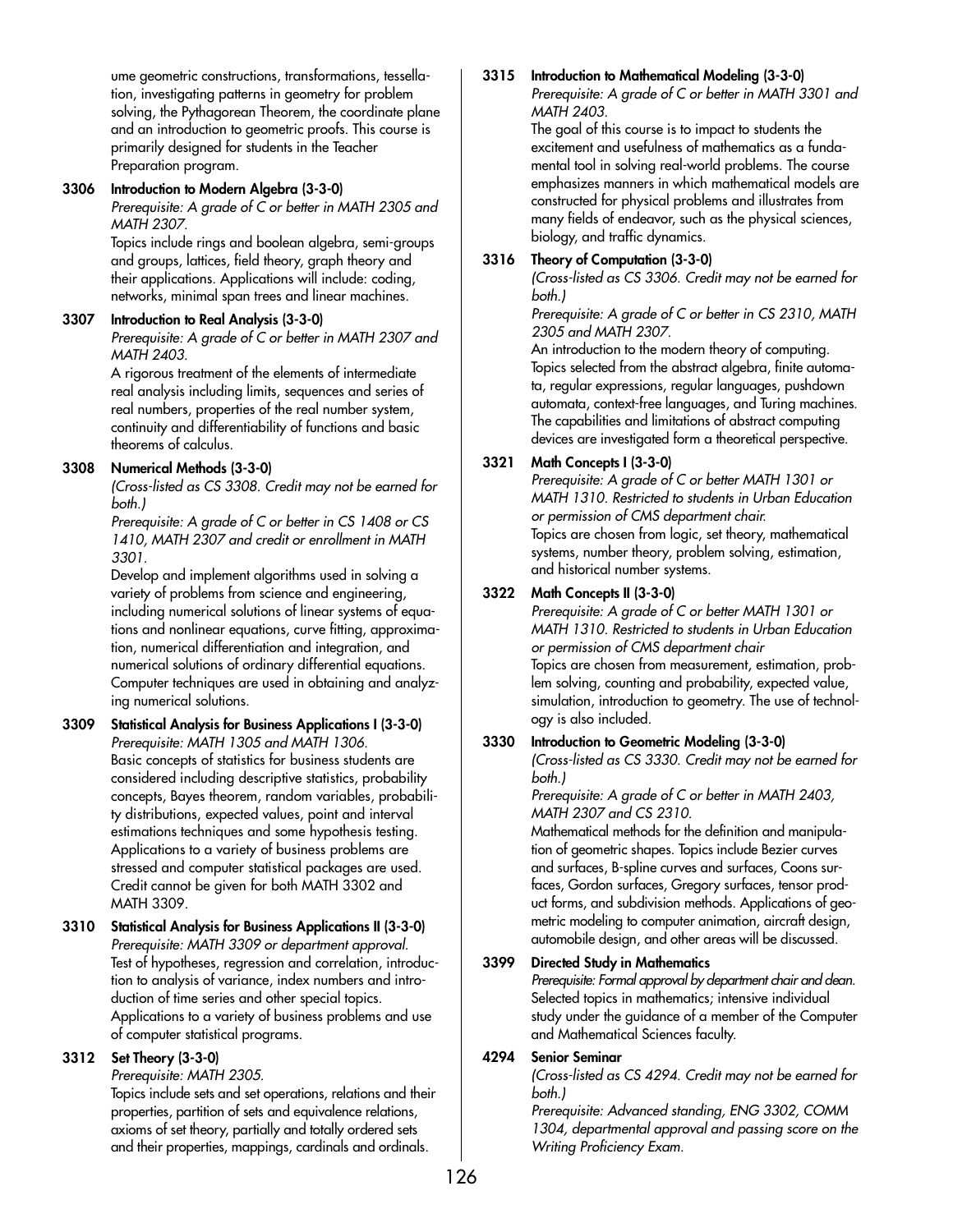An intense, structured seminar. Students are exposed to the world community as it relates to their major (involving a written and oral report on cultural issues as well as discussion of these topics); ethics is discussed as it relates to the subject. In addition, students prepare a written proposal for a senior project. Attendance at departmental colloquia is also required.

#### **4300 Statistical Quality Control (3-3-0)**

*Prerequisite: A grade of C or better in MATH 3302 or MATH 3309.*

Topics include x-bar and R charts, c charts, u charts, median charts, Pareto analysis, cause and effect analysis, process capability indexes and other statistical techniques.

### **4301 Advanced Numerical Methods for Science and Engineering (3-3-0)**

*(Cross-listed as CS 4301. Credit may not be earned for both.)*

*Prerequisite: MATH 3308, MATH 2403 and MATH 3301.* Advanced topics in numerical mathematics, including the numerical solution of ordinary and partial differential equations and advanced methods in numerical linear algebra. Programming projects are stressed that use the computer to solve physical and engineering problems. This course may be used to fulfill the writing application course requirement with additional prerequisites of CS 4294, ENG 3302 and COMM 1304.

### **4302 Advanced Multivariable Calculus (3-3-0)**

*Prerequisite: MATH 2307 and MATH 2403.* Differentiability of real and vector valued functions; coordinate transformation in multiple integrals (Jacobian); line and surface integrals of real and vector-valued functions; Implicit Function Theorem; Green's, Stoke's and Divergence Theorems.

### **4303 Decision Mathematics (3-3-0)**

*Prerequisite: A grade of C or better in MATH 3302 or MATH 3310*

Applications of the most useful tools of decision mathematics. Topics are selected from probabilistic models, decision models, game theory, queuing theory, PERTCPM, inventory methods, Bayesian inference and other relevant topics.

### **4304 Methods of Applied Mathematics (3-3-0)**

*Prerequisite: A grade of C or better in MATH 2403 and MATH 3301.*

Major topics include: Fourier series, Laplace transforms and partial differential equations, with emphasis on physical problems.

**4305 Complex Variables with Applications (3-3-0)** *Prerequisite: A grade of C or better in MATH 2403 and MATH 3301.* Analytic functions, power series, the theory of residues, conformal mapping and applications to physical problems.

**4306 Mathematics Models and Computer Simulation (3-3-0)** *(Cross-listed as CS 4306. Credit may not be earned for both.)*

*Prerequisite: MATH 3302 or MATH 3310, and CS 1408 or CS 1410.*

Quantitative modeling of industrial systems, computer simulation languages; discussion of problems encountered in constructing simulation programs. This course may be used to fulfill the writing application course requirement with additional prerequisites CS 4294, ENG 3302 and COMM 1304.

### **4307 Time Series (3-3-0)**

*Prerequisite: A grade of C or better in MATH 3302 or MATH 3309.*

Topics include a study of auto-correlation and partial auto-correlation functions, multiplicative decomposition of a time series, construction and evolution of auto-regressive models, exponential smoothing procedures, classical regression analysis and Box-Jenkins methodology. Interpretation and computer analysis, using SAS or another appropriate package are emphasized.

#### **4309 Design and Analysis of Experiments (3-3-0)**

*Prerequisite: A grade of C or better in MATH 3302 or MATH 3310.*

Principles of design and analysis of experiments including randomized blocks, Latin, Graeco-Latin and Youden squares, multiple comparisons and orthogonal contrasts. Introduction to factorial designs and split plots and use of computer statistical programs.

#### **4310 Applied Regression (3-3-0)**

*Prerequisite: A grade of C or better in MATH 3302 or MATH 3310.*

Basic theory and structure of regression, with applications in business, economics, science and behavioral science. Topics are selected from: simple linear regression, correlation, multiple linear and polynomial regression, R2 and adjusted R2, significance tests multicollinearity, comparison with ANOVA, dummy variables and coding, stepwise regression, prediction and inference in regression, analysis of covariance, interactions, time series, index numbers and forecasting. Emphasis on use of computer packages and interpretation of printouts.

#### **4311 Operations Research (3-3-0)**

*Prerequisite: A grade of C or better in MATH 1305 and MATH 3309, or MATH 2307.*

Applications of the most useful tools of operations research. Topics are selected from linear programming, the simplex method, the dual, the transportation model, networks, integer and dynamic programming and other topics.

### **4312 History of Applied Mathematics (3-3-0)**

*(Cross-listed as CS 4312. Credit may not be earned for both.)*

*Prerequisite: MATH 2401 or MATH 1306 and department approval.*

The course traces the development of mathematics and its applications from the Greek mathematicians through the modern age including the development of computer techniques in applied mathematics. This course may be used to fulfill the writing application course requirement with additional prerequisites CS 4294, ENG 3302 and COMM 1304.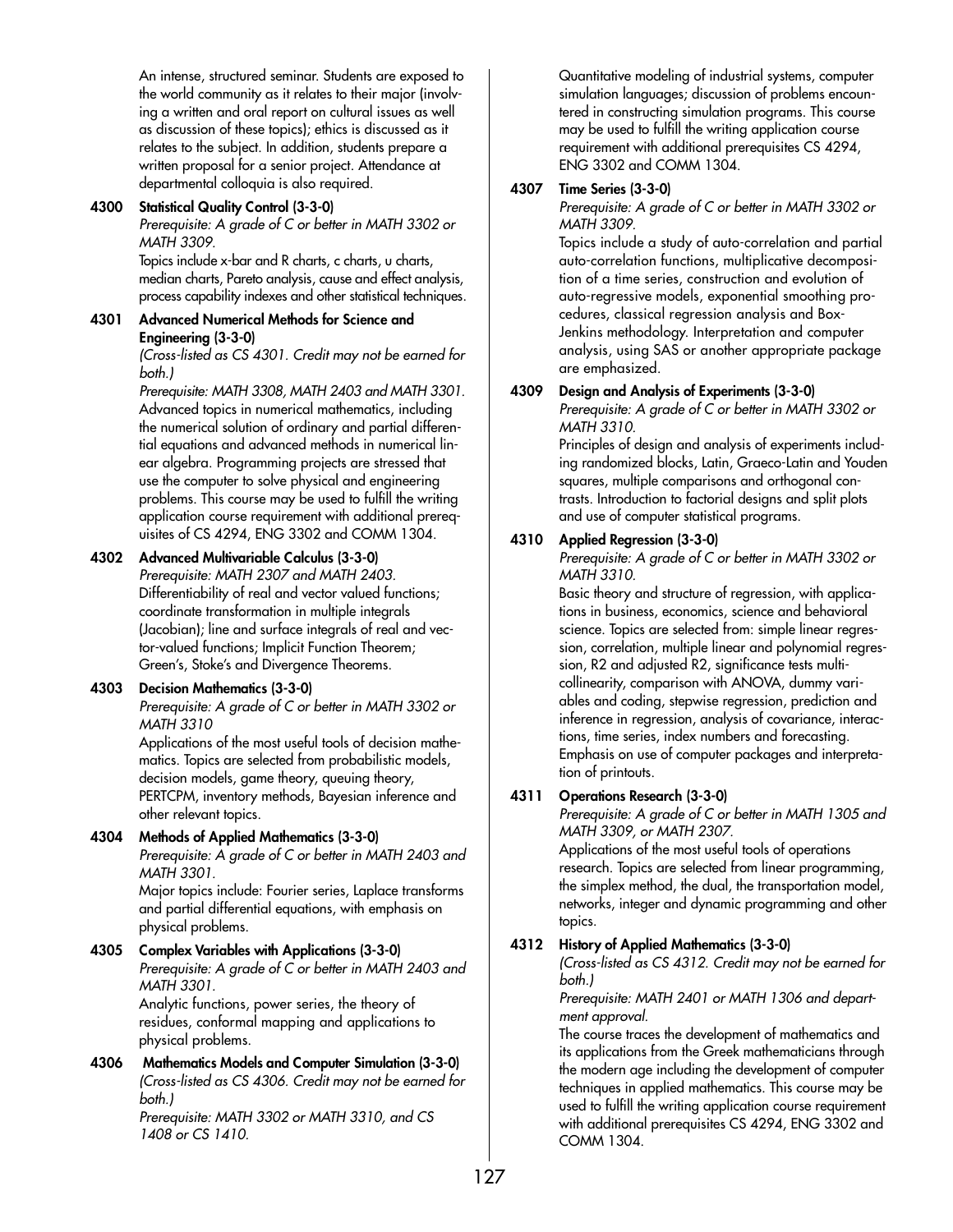### **4328 Parallel Computing (3-3-0)**

*(Cross-listed as CS 4328. Credit may not be earned for both.)*

*Prerequisite: A grade of C or better in CS 2310 and CS/MATH 3308*

Introduces fundamental concepts of parallel computers and parallel/distributed computation. A semester project involving parallel algorithm design, software implementation and results analysis to solve scientific and/or engineering application problems in parallel will be assigned. This course may be used to fulfill the writing application course requirement with additional prerequisites of CS 4294, ENG 3302 and COMM 1304.

### **4333 Theory and Application of Neural Nets (3-3-0)**

*(Cross-listed as CS 4333. Credit may not be earned for both.)*

*Prerequisite: A grade of C or better in MATH 2307, MATH 2403, and CS 2310.*

Introduction to basic concepts of neural networks used in supervised and unsupervised learning. Several learning rules and algorithms will be presented along with applications.

### **4334 Fuzzy Logic: Theory and Applications**

*(Cross-listed as CS 4334. Credit may not be earned for both.)*

*Prerequisite: A grade of C or better in CS 2310 and MATH 2307.*

This course will cover important ideas in the theory and applications of fuzzy logic as operations on fuzzy sets, alpha cuts, possibility measure, ruled based computations, associative memories and other topics as time permits.

### **4380 Field Experience**

*Prerequisite: 60 semester hours, department approval, and grades of B or better in 6 hours of upper level math.* Selected students are placed in jobs in the local community which are related to and reinforce their academic training. Positions are full-time, salaried and last the duration of a semester. Recommended for students not already employed in their area of study.

### **4390 Selected Topics in Mathematics (3-3-0)**

*Prerequisite: Department approval.*

Intensive study of one or more major topics in mathematics. Course may be repeated for credit with department approval.

### **4395 Senior Project in Mathematics**

*(Cross-listed as CS 4395. Credit may not be earned for both.)*

*Prerequisite: COMM 1304, ENG 3302,grade of B or better in CS 4294, 3.0 GPA, senior standing and department approval.*

Intensive study under the guidance of a member of the Computer and Mathematical Sciences faculty culminating in an individually researched and formally written report and oral presentation dealing with the applications of the mathematical sciences in the student's area of specialization and related to one type of business or industry in the Houston area.

### **4396 Senior Thesis**

*Prerequisite: Formal approval of department chair and student's advisor for MATH 4395.* Intensive study under the guidance of a member of the Computer and Mathematical Sciences faculty which continues and expands the research carried out in MATH 4395. A formal written report and oral presentation will be required.

#### **4399 Directed Study in Mathematics**

*Prerequisite: Formal approval by department chair and dean.*

Selected topics in mathematics; intensive individual study under the guidance of a member of the Computer and Mathematical Sciences faculty.

## **Senior/Graduate Courses**

#### **5309 Business Statistics (3-3-0)**

*Prerequisite: Graduate standing or department approval*

Basic concepts of statistics for Master's candidates are explored, including descriptive statistics, probability concepts, point and interval estimation, hypothesis, regression, and analysis of variance. Applications will be geared to business problems, and interpretation of results will be stressed. Computer packages will be utilized, with an emphasis on output analysis.

## **Graduate Courses**

### **6301 Geometry for Elementary Teachers (3-3-0)**

*Prerequisite: Department approval.* Topics will be chosen from Euclidean geometry, including properties of lines, planes, polygons and circles and other curves; concepts of congruence, symmetry, simple transformations and tesselations; techniques of measurement. Emphasis on application, the use of manipulatives, graphing calculators and appropriate computer software.

**6302 Mathematical Structures for Elementary Teachers (3-3-0)** *Prerequisite: Department approval.*

Topics will be chosen from introduction to set theory, functions and logic, elements of number theory, properties of the rational and real number systems, modular arithmetic, techniques of problem-solving. Emphasis on applications, the use of manipulatives, calculators and appropriate computer software.

#### **6304 Combinatorics and Probability for Elementary Teachers (3-3-0)**

*Prerequisite: Department approval.* Topics will be chosen from principles of counting, elements of probability, simulation and modelling techniques, introduction to graph theory, descriptive statistics including a variety of graphing procedures. Emphasis on manipulatives, calculators and appropriate computer software.

#### **6311 Geometry for Secondary Teachers (3-3-0)** *Prerequisite: Department approval.* Topics will be chosen from Euclidean geometry, analytic geometry, non-Euclidean geometries. Proofs and the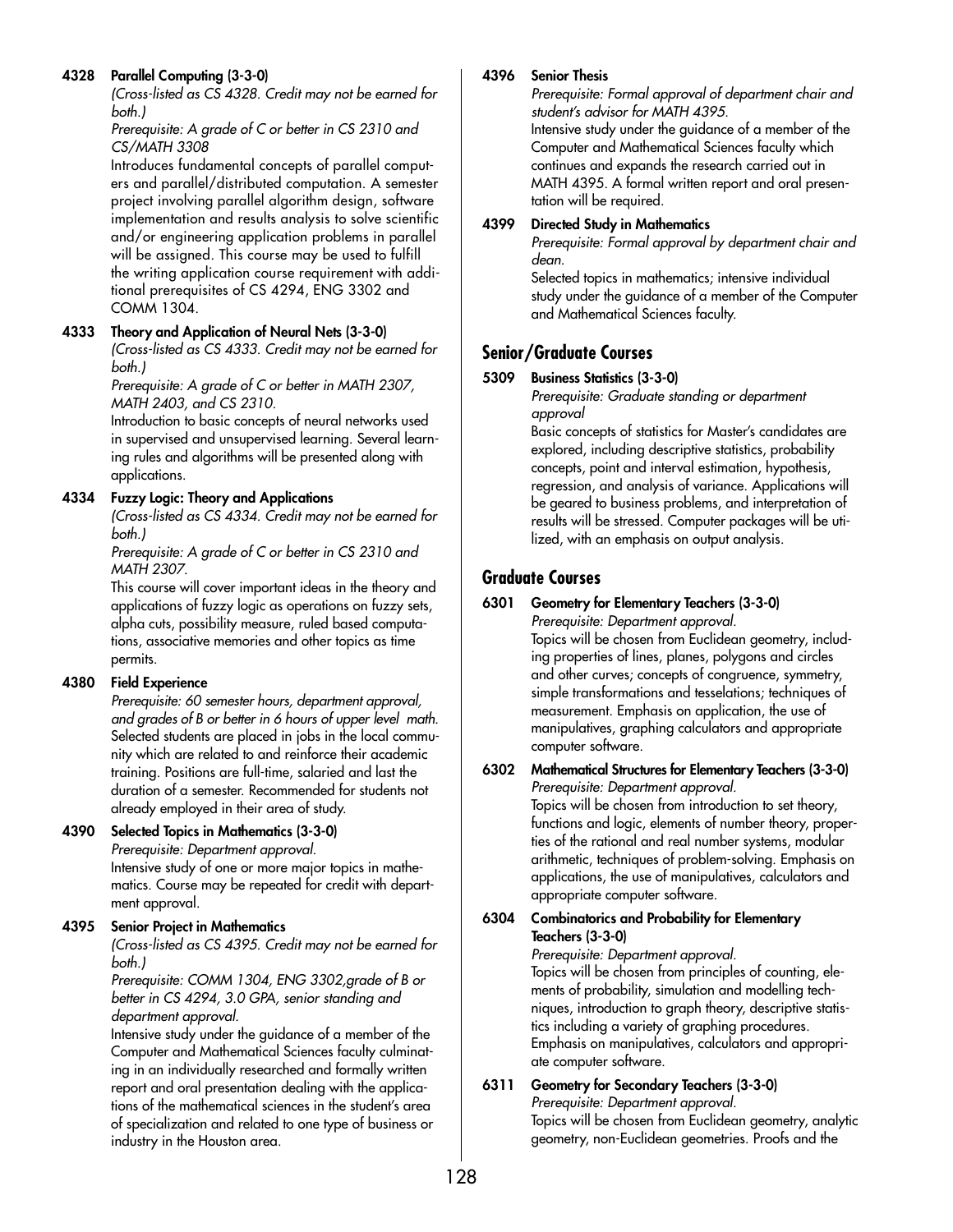axiomatic approach will be included. Emphasis on appropriate geometric computer software.

- **6312 Analysis for Secondary Teachers (3-3-0)** *Prerequisite: Department approval.* Topics will be chosen from theory of functions including continuity, differentiation and integration, introduction to numerical analysis, elements of chaos and fractals. Emphasis on symbolic manipulation software.
- **6318 Special Topics for Secondary Teachers (3-3-0)** *Prerequisite: Department approval.* Topics will be chosen from probability distributions and inferential statistics, elementary game theory and combinatorics, linear programming and matrix methods, history of mathematics, modelling and simulation, uses of technology in mathematics, web use for searches of mathematical concepts and procedures. Emphasis on appropriate computer software.

# **Microbiology (MBIO)**

### **1105 Microbiology Lab (1-0-3)**

*Prerequisite: Credit or enrollment in MBIO 1305. Laboratory fee required. \$12.* Exercises and experiments which emphasize sterile techniques and other techniques used in the study of microorganisms in the clinical laboratory. (BIOL 2120)

### **1305 Microbiology (3-3-0)**

*Prerequisite: Credit or enrollment in MBIO 1105, CHEM 1305/1105 recommended.*

Morphology, classification and physiology of microorganisms, with special emphasis on bacteria. The principles and procedures of disinfection and sterilization are also considered. (BIOL 2320)

### **1310 Microbes and Society (3-2-2)**

*Prerequisite: Credit or enrollment in ENG 1301. Laboratory fee required. \$12.* This course will explore the significance of microorganisms in everyday living. Microorganisms are involved in processes of immense importance to human society, including food manufacturing, genetic engineering, vitamin and antibiotics production, soil fertility, production of biofuels, recycling of key nutrients and bioremediation. A few microorganisms cause damage such as infectious diseases, food spoilage and corrosion of metal pipes. Other important areas of concern are biological warfare and bioterrorism.

#### **2105 General Microbiology Lab (1-0-3)** *Prerequisite: Credit or enrollment in MBIO 2305. Laboratory fee required. \$12.* Experiments which emphasize sterile technique, staining techniques and biochemical tests used to identify microorganisms. (BIOL 2121)

**2305 General Microbiology (3-3-0)** *Prerequisite: BIOL 1302/1102 and CHEM 1308/1108 and credit or enrollment in MBIO 2105.* An introduction to microorganisms (bacteria, viruses,

yeasts, algae and protozoa) with attention to morphology, physiology, genetics, taxonomy, and relationship of microorganisms to soil, water, food, industry and health. Credit for both BIOL 1305 and 2305 may not be applied toward a degree. (BIOL 2321)

### **3320 Virology (3-3-0)**

*Prerequisite: MBIO 2305/2105.*

The various groups of viruses are studied with regard to their structure, characteristics, mechanisms of replication, applications to molecular biology and to disease processes.

### **3330 Undergraduate Research (3-0-9)**

*Prerequisite: Approval by science advisor, GPA of 2.5, and permission of instructor.*

Independent investigation of a specific problem or topic in microbiology research under the direction of a selected faculty member.

### **3340 Environmental Microbiology (3-3-0)**

*Prerequisite: CHEM 3301/3201 and a grade of C or better in MBIO 2305/2105.*

The course will emphasize the impact of microorganisms on their environment. Topics include microbial diversity, microbiological interactions important in agriculture, medicine and biotechnology, biodegradation and bioremediation, and the impact of microbes in protective biofilms. Current methods for the detection of microorganisms and contamination control will also be discussed.

### **3399 Directed Study in Microbiology**

*Prerequisite: Approval of the department chair and the dean, junior standing, GPA of 3.0.* Intensive in-depth study of various topics under the guidance of a member of the biology faculty.

#### **4111 Methods in Recombinant DNA Technology (1-0-3)** *Prerequisite: A grade of C or better in MBIO 2305/2105, BIOL 3303/3103, credit or enrollment in MBIO 4310 and 8 additional hours of upper-level science. Laboratory fee required. \$12.* Techniques in recombinant DNA technology including growth and assays of bacteria and bacteriophage; restriction enzyme digestions of plasmids, bacterio-

phage and recombinant DNA; and gel electrophoresis analysis of restricted DNA.

### **4113 Parasitology Laboratory (1-0-3)**

*(Cross-listed as BIOL 4113. Credit may not be earned for both.)*

*Prerequisite: Credit or enrollment in MBIO 4313. Laboratory fee required. \$12.*

Appropriate exercises and experiments that illustrate some of the basic techniques, concepts and facts presented in MBIO 4313.

### **4120 Immunology Lab (1-0-3)**

*Prerequisite: Credit or enrollment in MBIO 4320. Laboratory fee required. \$12.* Introduction to immunology laboratory techniques including agglutination, precipitation, neutralization and labeled immunoassays.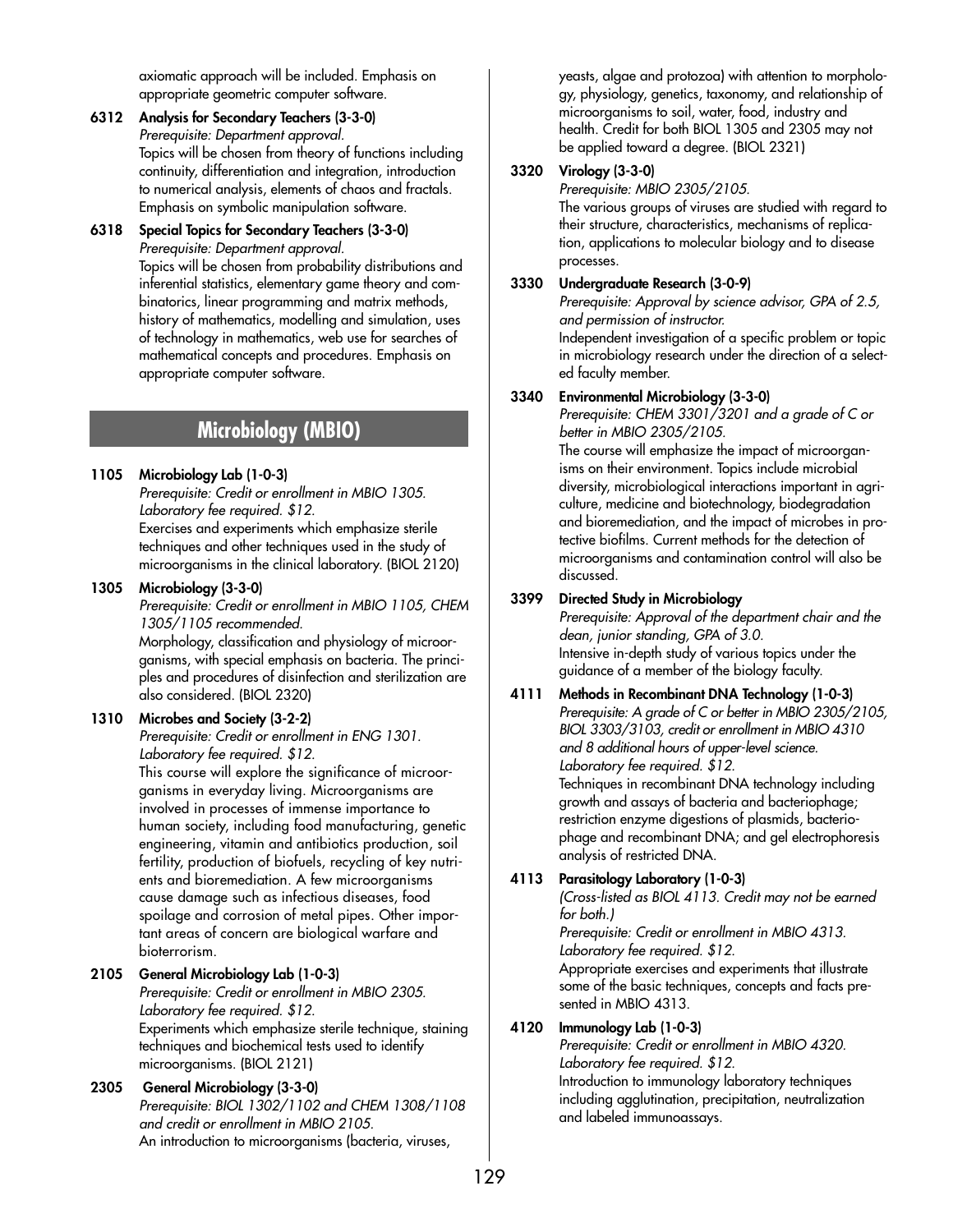### **4140 Pathogenic Microbiology Lab (1-0-3)**

*Prerequisite: Credit or enrollment in MBIO 4340. Laboratory fee required. \$12.* Techniques commonly used to identify clinically important pathogens.

### **4210 Microbiology Seminar (2-2-0)**

*Prerequisite: Senior standing or permission of the instructor, MBIO 2305/2105 and 8 hours of upperlevel science.*

Readings and student presentations of relevant articles from current scientific journals or the results of the research.

### **4230 Techniques in Cell and Molecular Biology (2-0-6)**

*(Cross-listed as BIO 4230. Credit may not be earned for both.)*

*Prerequisite: BIOL 3303 and permission of instructor. Laboratory fee required. \$24.*

Introduction to modern techniques in the manipulation of genes, and their introduction and regulation in eukaryotic cells. Techniques include polymerase chain reaction, in vitro mutagenesis, and fluorescence microscopy. Laboratory work emphasizes the design and carrying out of student-designed protocols.

### **4310 Industrial Microbiology (3-3-0)**

*Prerequisite: A grade of C or better in MBIO 2305/2105, BIOL 3303/3103 and 8 additional hours of upper-level science.*

Fundamental principles of biotechnology with emphasis on microbial systems and practical applications of genetic engineering and clinical systems.

### **4313 Parasitology (3-3-0)**

*(Cross-listed as BIOL 4313. Credit may not be earned for both.)*

*Prerequisite: BIOL 1302/1102, CHEM 1308/1108, and credit or enrollment in BIOL 4113.*

Introduction to parasitism as a biological concept and a survey of specific parasites of medical and veterinary importance. Additional topics include the relationship of opportunistic parasites in the treatment of AIDS, immunodiagnosis and the status of vaccine development for parasitic diseases.

### **4320 Immunology (3-3-0)**

*Prerequisite: A grade of C or better in MBIO 2305/2105 and CHEM 3301/3201.* Innate immune response including latest advances, and detailed study of the adaptive immune response including B and T cell biology, macrophages, complement, hypersensitivities, transplantation and tumor biology.

### **4340 Pathogenic Microbiology (3-3-0)**

*Prerequisite: CHEM 3301/3201, MBIO 4320/4120, a grade of C or better in MBIO 2305/2105, and credit or enrollment in MBIO 4140.* Microbial pathogens, clinical characterization, disease symptoms and chemotherapy.

### **4399 Senior Honors Thesis**

*Prerequisite: Senior standing and enrollment in the Honors Program in the Natural Sciences.* A research project, supervised by a member of the natural sciences faculty or scientist at an affiliated research institution or laboratory. The completed research project must be presented in both written and oral form to the science faculty. No more than six hours credit for this course may be applied toward a degree.

# **Military Science (MSCI)**

### **1125 Physical Readiness Training (1-0-3)**

Offered in fall semesters. Utilizes Army fitness techniques; develops strength, flexibility and endurance; develops self-confidence through leadership training and physical activities.

### **1126 Physical Readiness Training (1-0-3)**

Offered in spring semesters. Utilizes Army fitness techniques; develops strength, flexibility and endurance; develops self-confidence through leadership training and physical activities.

### **1210 Introduction to ROTC (2-1-2)**

Learn Fundamental concepts of leadership in both classroom and outdoor laboratory environments. Increase self-confidence through team study and activities in basic drill, physical fitness, rappelling, first aid and basic marksmanship. Develop communication skills to improve individual performance and group interaction. One-hour classroom session and a required lab. No military commitment is required for attending this course.

### **1220 Introduction to Leadership (2-1-2)**

Learn and apply principles of effective leadership. Reinforce self-confidence through participation in physically and mentally challenging training with upper division ROTC students. Develop communication skills to improve individual performance and group interaction. Relate ethical values to the effectiveness of a leader. Includes training on survival skills and self-defense. One hour classroom session and a required lab. No military commitment is required for attending this course.

### **2210 Military Leadership Development (2-2-2)**

Offered in fall semesters Characteristics of leadership, problem analysis, decision making, oral presentations, first aid, small unit tactics, land navigation' basic radio communication, marksmanship, fitness training, rappelling. Fitness training required two times per week in addition to class and lab.

### **2220 Military Leadership Development (2-2-2)**

Offered in spring semesters Characteristics of leadership, problem analysis, decision making, oral presentations, first aid, small unit tactics, land navigation, basic radio communication, marksmanship, fitness training, rappelling. Fitness training required two times per week in addition to class and lab.

### **2410 Basic Camp**

*Prerequisie: Approval of the chair of Military Science at UH.*

Six-week off-campus field training practicum. Includes students to the Army and leadership. Student will not receive credit for both basic course work and Basic Camp. No military obligation is associated with this course.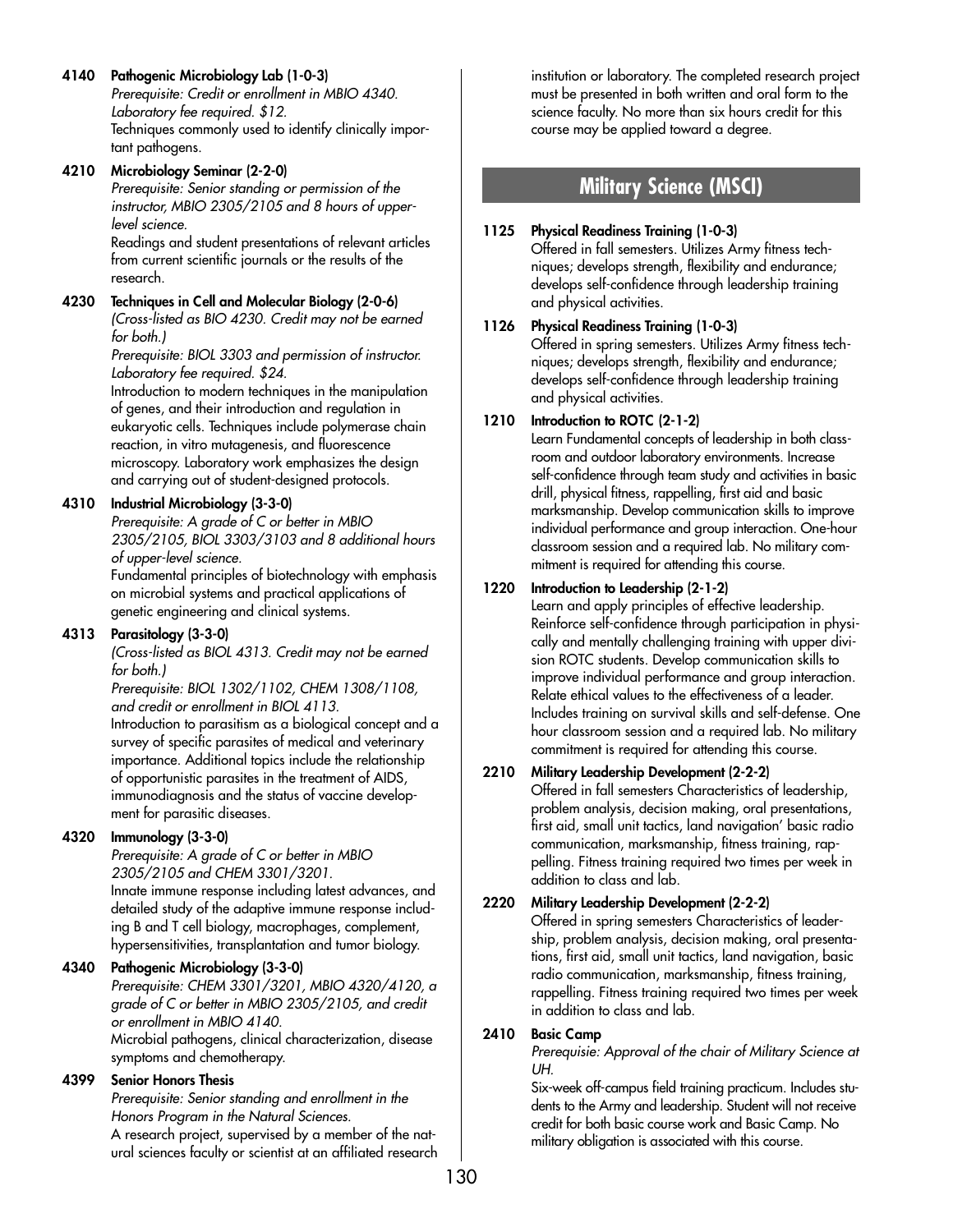### **3310 Advanced Military Science (3-2-3)**

*Prerequisite: MSCI 2220 or consent of the chair of Military Science at UH.*

Offered in fall semesters. Leadership, preparing combat orders, military instruction principles, small unit tactics, tactical communications, fitness training. Class is designed to prepare students for Advanced Camp. Fitness training required three times per week in addition to class and lab.

#### **3320 Advanced Military Science (3-2-3)**

*Prerequisite: MSCI 2220 or consent of the chair of Military Science at UH.*

Offered in spring semesters. Leadership, preparing combat orders, military instruction principles, small unit tactics, tactical communications, fitness training. Class is designed to prepare students for Advanced Camp. Fitness training required three times per week in addition to class and lab.

#### **3398 Special Problems**

*Prerequisite: Junior standing and consent of the chair of Military Science at UH.*

#### **3490 Summer Field Training**

*Prerequisite: MSCI 3320 or consent of the chair of Military Science at UH.*

Off-campus field training practicum stressing application leadership management with emphasis on tactical and special military skills. Places students in demanding and stressful leadership situations.

#### **4310 Advanced Military Science (3-2-3)**

*Prerequisite: MSCI 3320 or consent of the chair of Military Science at UH.*

Offered in fall semesters. Leadership and command, military law, administration/staff operations and procedures, dynamics of the military team, training management, ethics and professionalism. Fitness training required three times per week in addition to class and lab.

### **4320 Advanced Military Science (3-2-3)**

*Prerequisite: MSCI 3320 or consent of the chair of Military Science at UH.*

Offered in spring semesters. Leadership and command, military law, administration/staff operations and procedures, dynamics of the military team, training management, ethics and professionalism. Fitness training required three times per week in addition to class and lab.

# **Music (MUS)**

### **1303 Reading Music (3-3-0)**

Practice in reading and writing of music notation and rhythms commonly found in choral and instrumental literature. Keyboard used to visualize musical symbols, and plastic recorders used for practical realization.

### **1304 Music Theory I (3-3-0)**

*Prerequisite: MUS 1303 or permission of instructor.* Study and practice of tertian construction, writing four part harmony, harmonic analysis using figured bass, and ear training; emphasis on developing ability to write and analyze tonal music. (MUSI 1311)

#### **2301 Music Appreciation: Before 1750 (3-3-0)**

*Prerequisite: READ 1300 or acceptable reading placement score.*

A general survey of Western music from the Middle Ages to 1750 with a study of representative composers and compositions through recordings, lectures and live performances. (MUSI 1308)

#### **2302 Music Appreciation: After 1750 (3-3-0)**

*Prerequisite: READ 1300 or acceptable reading placement score.*

A general survey of Western music from 1750 to present with a study of representative composers and compositions through recordings, lectures and live performances. (MUSI 1309)

#### **3301 Major Developments in the History of Music (3-3-0)**

*(Cross-listed as HUM 3313. Credit may not be earned for both.)*

*Prerequisite: 3 hours of music appreciation.* A survey of important historical events in the development of music theory and performance.

**3302 Introduction to African American Music (3-3-0)** *Prerequisite: MUS 2301 or 2302*

This course will introduce students to various styles of the African American musical tradition. Starting with basic characteristics of music in West Africa and working chronologically, the course will cover performing arts, religion, and other sociopolitical elements that have influenced some of the vibrant music in American culture.

#### **3303 Jazz Styles I (3-3-0)**

*(Cross-listed as HUM 3317. Credit may not be earned for both.)*

*Prerequisites: MUS 2301 or 2302 or approval of instructor.*

Introduction to various styles of jazz from its beginnings at the end of the 19th century to the 1940s. Beginning with the early years of "traditional" jazz in New Orleans and progressing chronologically, students will be introduced to major figures and styles of jazz through videos, recordings, readings and concerts. Includes study of the outside forces that helped shape the music and the musicians.

### **3304 Jazz Styles II (3-3-0)**

*(Cross-listed at HUM 3318. Credit may not be earned for both.)*

*Prerequisites: MUS 2301, MUS 2302 or approval of instructor.*

Introduction to various styles of jazz from the 1940s to today. Beginning with the evolution of jazz into a chamber art form during the bebop movement of the 1940s and progressing chronologically, students will be introduced to major figures and styles of jazz through videos, recordings, readings and concerts. Includes study of the outside forces that helped shape the music and the musicians.

### **3399 Directed Study in Music**

*Prerequisites: Junior standing; formal approval by* department chair and dean; cumulative GPA of 3.0 and *G PA of at least 3.3 in the specific area of directed study.* Selected topics in the field; intensive individual study under the guidance of a member of the faculty.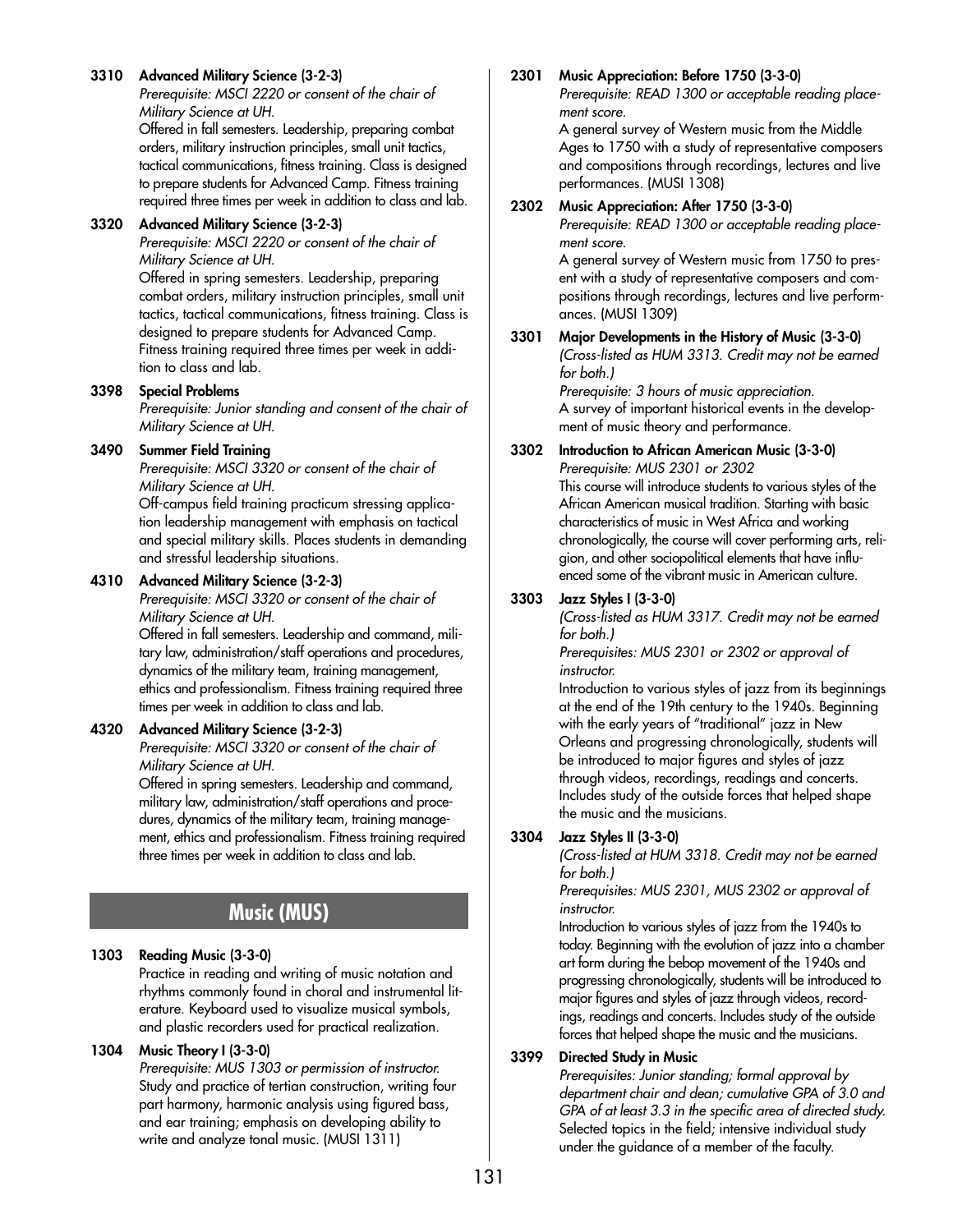# **Natural Sciences (NS)**

### **1300 Emergence of Modern Science (3-2-2)**

*Prerequisite: Credit or enrollment in ENG 1301. Laboratory fee required: \$12.*

This course will focus on the emergence and practice of the modern scientific method, major scientific discoveries and their role in the development of modern science and society, and the interaction of modern science and society. The course will illustrate how scientists observe, develop questions and interpret the natural world in an integrated manner across all disciplines of science. Students will also explore how science influences the worldview of Western culture and the role of politics, ethics and technology in the development of science. Lab sessions will focus on how scientists make and interpret measurements of natural phenomena; and will provide exercises in using the scientific method including the interpretation of data; various ethical and practical problems such as nuclear energy, genetic engineering, land abuse and population pressures.

### **3310 Physical Science Studies (3-1-4)**

*Prerequisite: Admission to Teacher Education Program and two semesters of natural science (6-8 hours), labbased courses preferred.*

An integrated lecture/laboratory course emphasizing major topics in chemistry, materials science and physics and their applications in society and to science education.

### **3311 Earth and Environmental Science Studies (3-1-4)**

*Prerequisite: Admission to Teacher Education Program and two semesters of natural science (6-8 hours), labbased courses preferred.*

An integrated lecture/laboratory course emphasizing major topics in earth science and environmental science and their applications in society and to science education.

### **3312 Life Science Studies (3-1-4)**

*Prerequisite: Admission to Teacher Education Program and two semesters of natural science (6-8 hours), labbased courses preferred.*

An integrated lecture/laboratory course emphasizing principal areas of the life sciences and their applications in society and to science education.

## **Graduate Courses**

**6301 Selected Topics in Earth and Environmental Science (3-3-0)**

*Prerequisite: Graduate Standing*

Possible topics include alternate energy resources, urbanization vs. environmental quality, geological evolution, and special investigations in an area of earth or environmental science.

# **6311 Selected Topics in Life Science (3-3-0)**

*Prerequisite: Graduate Standing*

Possible topics include economic botany, bioengineering, genetic-related health problems, plant physiology, nutrition and health, and special investigations in an area of life science.

## **6321 Selected Topics in Physical Science (3-3-0)**

*Prerequisite: Graduate Standing* Possible topics include physical measurements in the environment, applications of classical and modern physics, properties and uses of modern materials, production and properties of common industrial chemicals, and special investigations in an area of physical science.

### **6331 Selected Topics in Advanced Geology and Physics (3-3-0)**

*Prerequisite: Graduate Standing* Plate tectonics, exploration and production of energy resources, classical and modern physics, environmental modeling, physics of the atmosphere, and advanced investigative methods in geology and physics.

# **Philosophy (PHIL)**

### **1301 Introduction to Philosophy (3-3-0)**

*Prerequisite: Credit or enrollment in ENG 1301.* Teaches student how to think philosophically about basic issues about human nature and the limits of human knowledge, freedom and determinism, morality and responsibility, the role of science, technology, work and religion in their lives. (PHIL 1301)

### **1302 Critical Thinking (3-3-0)**

A practical introduction to thinking effectively that develops skills in recognizing premises and conclusions to arguments. The course provides practice in evaluating arguments, clarifying meanings, recognizing the various ways language functions, and defining terms. The course teaches both deductive and inductive uses of logic using examples from various disciplines including the sciences, literature, politics and advertising. The class teaches precision in language and interpretation.

### **2301 Classical Philosophy (3-3-0)**

*Prerequisite: Credit or enrollment in ENG 1301.* Traces the development of Western philosophy from its Greek sources through Roman and medieval philosophyto the birth of the modern world. (PHIL 2316)

### **2302 Modern Philosophy (3-3-0)**

*Prerequisite: Credit or enrollment in ENG 1301.* An historical survey of the development of philosophic thought from Descartes through Kant with emphasis on the rationalists and empiricists. (PHIL 2317)

#### **3301 Moral Issues, Personal and Professional (3-3-0)** *Prerequisite: 3 hours of philosophy or junior standing.* Ethical theories, both traditional and modern, as applied to contemporary personal and professional problems.

#### **3302 Philosophy of Science (3-3-0)** *Prerequisite: ENG 1302.*

Examines the nature of scientific knowledge and practice in both the natural and social sciences, with specific attention to the logic of scientific discovery and the nature of observation and theory. Also investigates the dimensions and meaning of objectivity and the significance of value assumptions, practical politics, and economic concerns in scientific investigation.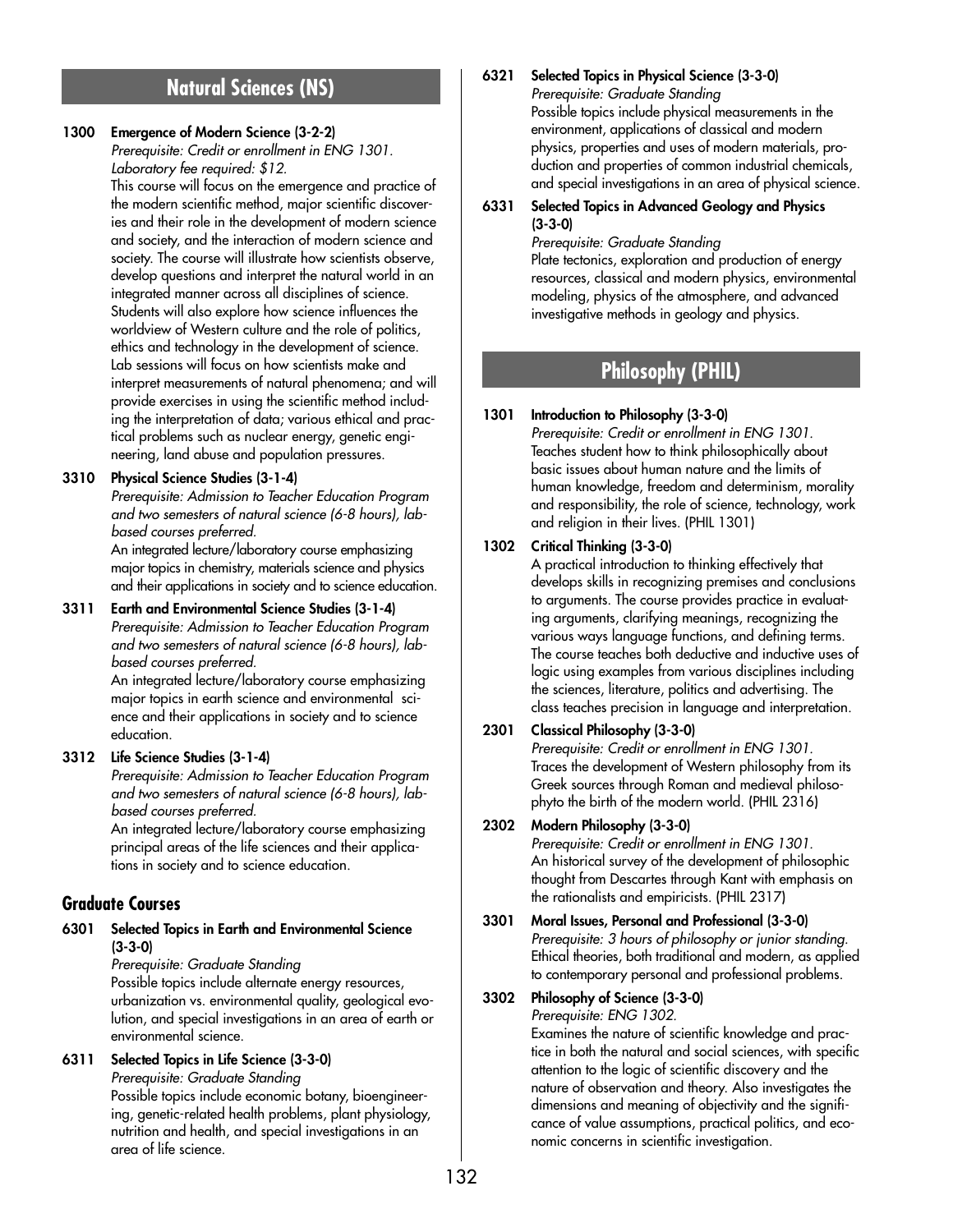### **3304 Logic (3-3-0)**

*Prerequisite: ENG 1302.*

An advanced skills class that develops the mind's flexibility and endurance. The course practices identifying informal fallacies and evaluating written arguments. The primary emphasis is on formal logic, including propositions, syllogisms, and probable inference. (PHIL 2303)

### **3305 Contemporary Philosophy (3-3-0)**

*Prerequisite: 3 hours of philosophy.* A survey of recent philosophic schools and movements from Nietzsche to the deconstructionists. Emphasis on phenomenological and existential philosophies.

**3317 Philosophy of Race (3-3-0)**  *Prerequisite: ENG 1302.* A philosophical analysis of the concept of race, various constructions of races and issues of racism.

#### **3319 Philosophy of Gender (3-3-0)** *Prerequisite: ENG 1302.*

This course examines the ideas behind the cross cultural and historical construction of gender. The discourse invites men and women to involve themselves philosophically in issues of gender with an eye to both personal and societal concerns. The readings emphasize the developments of feminist philosophy in politics, literature and art. Students will arrive at their own evaluation of the significance of gender differences. May be used to fulfill the writing application course requirement.

### **3320 Environmental Ethics (3-3-0)**

*Prerequisite: Junior standing.*

Local and world-wide environmental problems make understanding how to relate to the natural world of crucial practical importance. This course explores the conditions for moral judgment when interests such as employment and production conflict with environmental issues. Its topics include ancient, traditional, and modern adjudications of the appropriate relation between human persons and nature. Course readings and discussion aim at using philosophical strategies to generate an ethics suitable for organic life.

**3322 World Religions (3-3-0)**

*Prerequisite: ENG 1302.*

A comparative survey of religions around the world.

**3323 Philosophy of Religion (3-3-0)**

*Prerequisite: ENG 1302.* A consideration of the problems of faith and reason, the nature of deity, arguments for and against God's existence; nature of evil.

### **3340 Postmodern Theory (3-3-0)**

*Prerequisite: PHIL 2301 and 2302; or PHIL 3305; or permission of the instructor.*

This class will study the development of postmodern theory in philosophy and its influences on political theory, cultural studies, science, and the arts. In addition to addressing criticisms from ethical theorists, feminists, and philosophers of science, the course will consider the effects of postmodernism on the future of philosophy.

### **3399 Directed Study in Philosophy**

*Prerequisite: Junior standing, formal approval by department chair and dean, cumulative GPA of 3.0 and G PA of 3.3 in the specific area of directed study.* Selected topics in philosophy. Intensive individual study under the guidance of a member of the philosophy faculty.

### **4315 Symbolic Logic (3-3-0)**

*Prerequisite: PHIL 1301 or PHIL 1302 or permission of instructor.*

An introduction to the principles of ordered thought, discussing the logic of predicates, quantifiers; nondeductive arguments; calculation of probabilities, statistical inference, prepositional and predicate calculus.

### **4390 Special Topics in Philosophy (3-3-0)**

*Prerequisite: 3 hours in philosophy or permission of the instructor.*

Selected topics in philosophy. Topics may vary from semester to semester. Course may be repeated for credit when topics vary.

# **Physics (PHYS)**

### **1107 General Physics Laboratory I (1-0-3)**

*Prerequisite: Credit or enrollment in PHYS 1307. Laboratory fee required. \$12.* Topics include mechanics, bulk properties of matter, heat and waves. (PHYS 1101)

### **1108 General Physics Laboratory II (1-0-3)**

*Prerequisite: Credit or enrollment in PHYS 1308. Laboratory fee required. \$12.* Topics include electric and magnetic fields, DC and AC circuits, non-linear devices, geometric and physical optics, and atomic and molecular physics. (PHYS 1102)

#### **1301 Introduction to Solar System Astronomy (3-2-2)** *Prerequisite: Credit or enrollment in MATH 1301 or MATH 1310.*

#### *Laboratory fee required. \$12.*

A course for non-science majors which surveys the history of astronomy, its technologies and physical principles, the solar system and its origins. Recent discoveries and the competing theories to interpret them are discussed, as are interactions between astronomy and society such as technology spin-offs and light pollution. Students are introduced to scientific measurement and error. Indoor and outdoor experiments are integrated into the course, including the use of telescopes and photography of the moon. Recent data provided by NASA and other agencies are introduced. Up to three evening observing sessions are required for this course.

#### **1302 Introduction to Stellar and Galactic Astronomy (3-2-2)** *Prerequisite: Credit or enrollment in MATH 1301 or MATH 1310.*

*Laboratory fee required: \$12.*

A course for non-science majors which surveys stellar and galactic systems, the evolution and properties of stars, galaxies, clusters of galaxies, the properties of interstellar matter, cosmology and the effort to find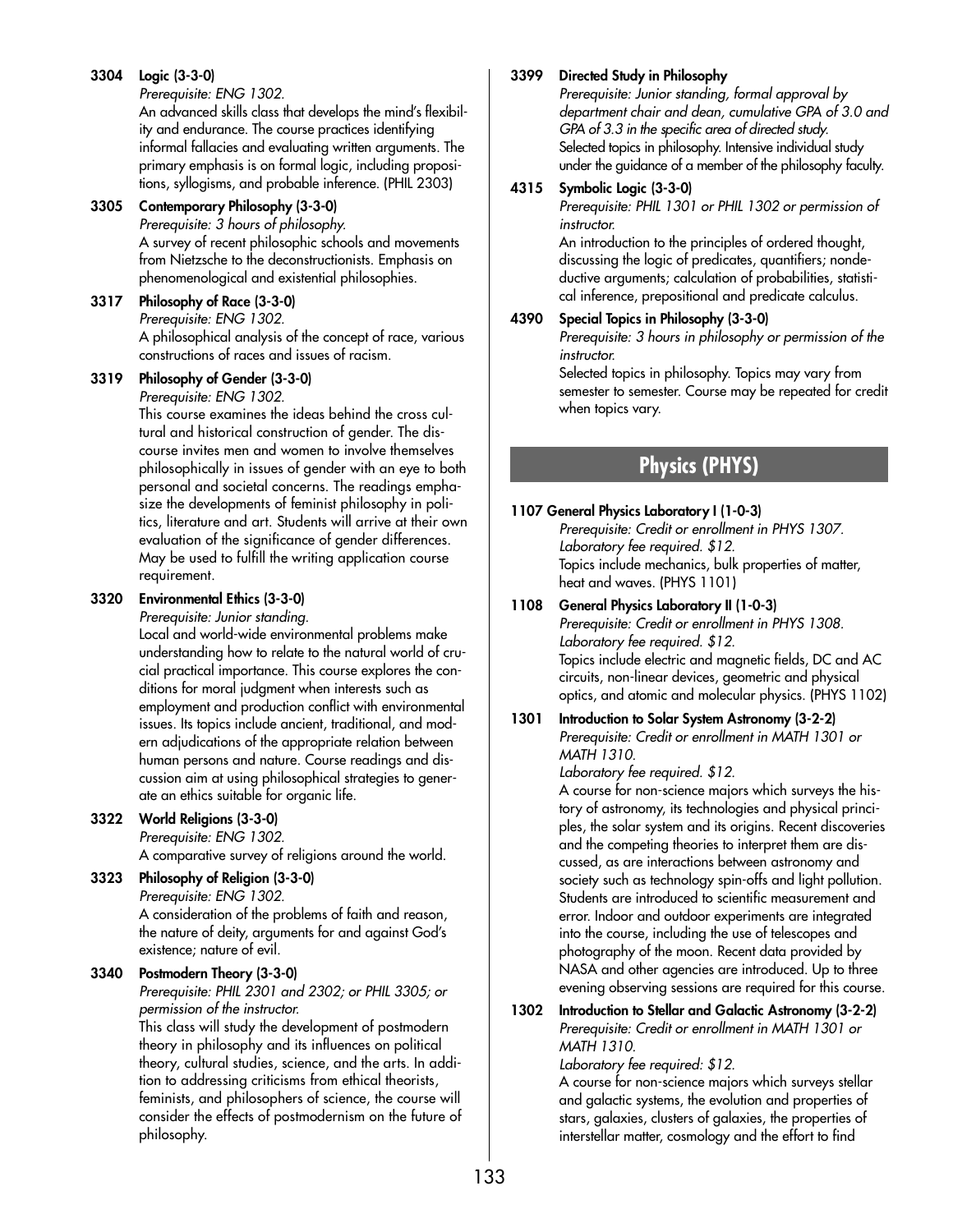extraterrestrial life. Competing theories that address recent discoveries are discussed. The role of technology in space sciences, the spin-offs and implications of such are presented. Visual observations and laboratory exercises illustrating various techniques in astronomy are integrated into the course. Recent results obtained by NASA and other agencies are introduced. Up to three evening observing sessions are required for this course, one of which will take place off campus (George Observatory at Brazos Bend State Park.)

### **1303 Light, Color and Sound (3-2-2)**

*Prerequisite: MATH 1301 or MATH 1310. Laboratory fee required: \$12.*

This course for non-science majors will examine 3 physical phenomena that pervade our daily lives. Simple harmonic motion and characteristics of waves are examined, as well as their application to light, color and sound. Topics will include music, acoustics, solar radiation, optical devices, rainbows and possible physiological and societal effects. Experiments dealing with these topics and optical and acoustical devices are integrated into the course.

### **1307 General Physics I (3-3-0)**

*Prerequisites: MATH 1301 and MATH 1302 or the equivalent and credit or enrollment in PHYS 1107.* The elementary principles of mechanics, heat and wave motion using elementary trigonometry and algebra. Topics include kinematics, dynamics of particles and rigid bodies; conservation of mass, momentum and energy; simple harmonic motion and characteristics of waves, mechanical and thermal properties of solids and fluids; and thermal properties, kinetics and dynamics of ideal gases. Credit for both PHYS 1307 and PHYS 2401 may not be applied toward a degree. (PHYS 1301)

### **1308 General Physics II (3-3-0)**

*Prerequisites: PHYS 1307 and credit or enrollment in PHYS 1108.*

Continuation of PHYS 1307. Elementary principles of electromagnetism, optics and modern physics. Topics include static electric and magnetic fields and the motion of charged particles therein; induced electric and magnetic fields; DC and AC circuits; geometrical and physical optics; the concept of quantization and the properties of the atom and its nucleus. Credit for both PHYS 1308 and PHYS 2402 may not be applied toward a degree. (PHYS 1302)

### **2101 Physics Laboratory I (1-0-3)**

*Prerequisite: Credit or enrollment in PHYS 2401. Laboratory fee required. \$12.* Topics include linear and rotational motion, collisions, simple harmonic motion and thermal properties of matter. (PHYS 2125)

### **2102 Physics Laboratory II (1-0-3)**

*Prerequisite: Credit or enrollment in PHYS 2402. Laboratory fee required. \$12.*

Topics include static electric and magnetic fields and electron motion therein, DC and AC circuits including linear and nonlinear devices and properties of electromagnetic waves, and geometrical and physical optics. (PHYS 2126)

### **2401 Physics I (4-4-0)**

*Corequisites: PHYS 2101 and MATH 2401.* Topics include: kinematics and dynamics in one, two and three dimensions, statics, dynamics, potentials, conservation of energy and momentum (linear and angular), rotational kinematics and dynamics, oscillations, gravitation, fluid mechanics, thermal properties of matter, kinetic theory of gases and the first and second law of thermodynamics. (PHYS 2425)

#### **2402 Physics II (4-4-0)**

*Prerequisites: Grade of C or better in PHYS 2401, credit or enrollment in PHYS 2102, and credit or enrollment in MATH 2402.*

Topics include electric charge, electric fields and potentials, Gauss' Law, capacitors and dielectrics, AC and DC electrical circuits, magnetic fields, the Biot-Savart Law, Faraday's Law, magnetic properties of matter, Maxwell's equations and electromagnetic waves and optics. (PHYS 2426)

#### **3300 Undergraduate Research (3-0-9)**

*Prerequisites: Approval by Natural Science advisor and a minimum GPA of 2.5, and permission of instructor.* Independent investigation of a specific topic problem in physics research under the direction of a selected faculty member.

#### **3307 Modern Physics I (3-3-0)**

*Prerequisites: PHYS 2402 or PHYS 1308 and credit or enrollment in MATH 2403.*

Fundamental concepts of quantum physics and special relativity, developed and applied to atomic structure and spectra, nuclear reactions, solid state physics and other related topics of current interest.

#### **3393 Intermediate Mechanics I (3-3-0)**

*Prerequisites: PHYS 2401 or PHYS 1307 and credit or enrollment in MATH 3301.*

The classical mechanics of particles and systems of particles, and rigid bodies. Newtonian mechanics, linear and non-linear oscillations, Euler's equations and Lagrangian and Hamiltonian dynamics.

### **3399 Directed Study in Physics**

*Prerequisite: Formal approval by department chair and dean; junior standing; minimum GPA of 3.0.* Selected topics in the field; intensive individual study under the guidance of a faculty member.

#### **3401 Electronics for Scientists and Engineers (4-2-5)** *Prerequisites: PHYS 2102 and PHYS 2402, or PHYS 1108 and PHYS 1308.*

*Laboratory fee required. \$24.*

Electronics and electronic instrumentation. Lecture concepts are applied and extended in the laboratory. Review of circuit theory, active devices, digital circuits and design of digital instruments using integrated circuits.

#### **4399 Senior Honors Thesis**

*Prerequisites: Senior standing and enrollment in the Honors Program in the Natural Sciences.*

A research project, supervised by a member of the natural sciences faculty or scientist at an affiliated research institution or laboratory. The completed research project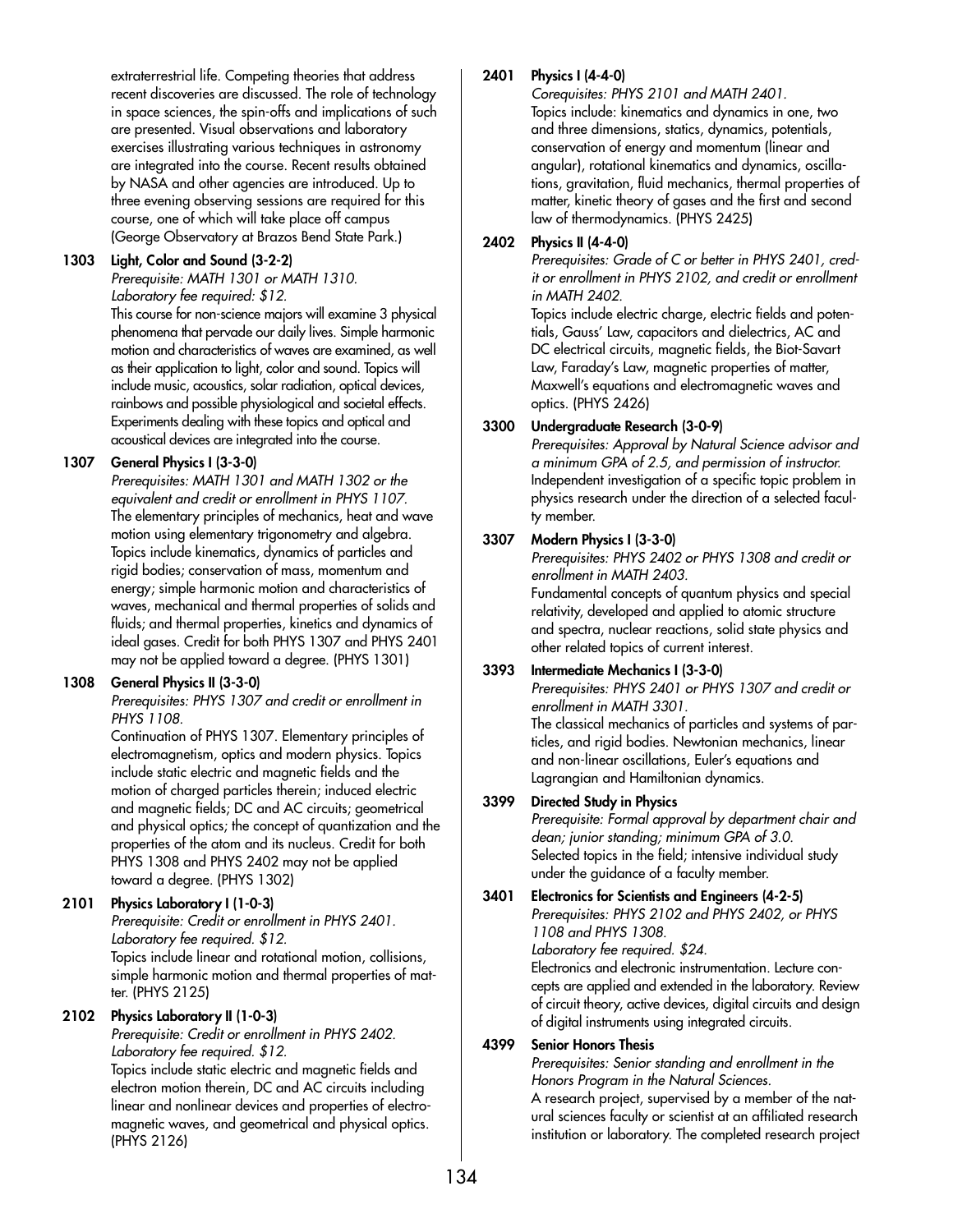must be presented in both written and oral form to the science faculty. No more than six hours credit for this course may be applied toward a degree.

**4401 Applied Electromagnetism and Optics (4-3-3)** *Prerequisites: PHYS 2402, MATH 2403 and MATH 3301. Laboratory fee required. \$12.* An introduction to the fundamentals of electromagnetism. Multipole fields, Laplace and Poisson equations, Maxwell equations, electromagnetic waves, reflection and refraction, spherical scalar waves, interference and diffraction phenomena. Laboratory applications of electromagnetic and optical phenomena.

# **Political Science (POLS)**

- **2303 United States Government I (3-3-0)**
	- *Prerequisite: Enrollment in or completion of ENG 1301.* Examines the political systems of the United States and Texas. Focuses on constitutions, federalism, the development and organization of political parties, public opinion and the role of pressure groups. (POLS 2301)

**2304 United States Government II (3-3-0)**

*Prerequisite: Enrollment in or completion of ENG 1301.* Examines the three branches of government at both state and national levels and analyzes the role of each in the making of public policy. Selected topics on domestic and foreign policy are included. (POLS 2302)

#### **3301 Introduction to Public Administration (3-3-0)** *Prerequisite: POLS 2303, POLS 2304 and junior standing.* The field of public management, including a comprehensive view of the dynamics of policy formation and implementation in governmental agencies: structures and procedures, organizational behavior, administrative accountability, personnel administration, financial administration and public service as a career.

### **3302 Public Policy Analysis (3-3-0)**

*Prerequisite: POLS 2303, POLS 2304 and junior standing.* An examination and appraisal of the various theories which have been advanced to explain the definition of public problems and creation of government agendas, government's action in formulating, adopting and implementing policies to address these problems and the impact that government policies actually have on society. Selected policy areas will be examined in detail.

- **3303 Urban Politics (3-3-0)** *Prerequisite: POLS 2303, POLS 2304 and junior standing.* The American urban center within its political environment, with emphasis on social, economic and governmental problems, as well as urban services and the process of policy formation.
- **3304 Introduction to Constitutional Law (3-3-0)** *Prerequisite: POLS 2303, POLS 2304 and junior standing.* Major U.S. Supreme Court decisions which have defined the constitutional boundaries of the American political system. The Constitution and its development through judicial interpretation. Emphasis is on the distribution of power in the national government, between

the national government and the states, and between government and the individual.

### **3306 Civil Liberties in the United States (3-3-0)**

*Prerequisite: POLS 2303, POLS 2304 and junior standing.* The judicial interpretations of political and civil rights in the Constitution. Emphasis is on principles related to civil liberties and civil rights.

### **3307 The American Presidency (3-3-0)**

*Prerequisite: POLS 2303, POLS 2304 and junior standing.* The role of the president in the American political system, through an examination of presidential relationships with Congress, the bureaucracy and the public.

### **3309 Texas Politics (3-3-0)**

*Prerequisite: POLS 2303, POLS 2304 and junior standing.* This course will cover the current political system in Texas including historical background. It will also show you what you can do to affect politics in Texas and nationally.

### **3310 American Legislatures (3-3-0)**

*Prerequisite: POLS 2303, POLS 2304 and junior standing.* This course in American legislatures compares the structures and functions of local, state and national legislatures across time and across legislative agendas and interest groups.

### **3311 Campaign Politics (3-3-0)**

*Prerequisite: POLS 2303, POLS 2304 and junior standing* Campaign politics examines recent American election contests and the various strategies candidates and parties have used to achieve electoral success. Topics include the legal environment of national elections, parties and partisanship, voter interest and turnout, theories of voter behavior, campaign finance, the mass media, pubic opinion polls and campaign reform.

### **3312 Hispanic Politics (3-3-0)**

*Prerequisite: POLS 2303, POLS 2304.* Examines the role of Hispanics in American politics. Evaluates how Hispanics have impacted and been impacted by American political institutions. Investigates theories of group formation and group identity, political participation and representations, as well as specific issues impacting Hispanics.

### **4301 The American Legal System (3-3-0)**

*Prerequisite: POLS 2303, POLS 2304 and junior standing.* An overview of the U.S. legal system, with emphasis on the courts in an urban environment.

### **4302 Comparative Politics (3-3-0)**

*Prerequisite: POLS 2303, POLS 2304 and junior standing.* The study of comparative politics aims at training students in systematically, critically and analytically examining the political, economic and social dynamics of nations in the international political system. More specifically, this course provides students with an in depth knowledge about a particular region of the world. The region emphasized may differ from semester to semester. May be repeated for credit when the area focus changes.

## **4303 International Politics (3-3-0)**

*Prerequisite: POLS 2303, POLS 2304 and junior standing.* The study of international politics requires that the student discern who/what are the key actors in world poli-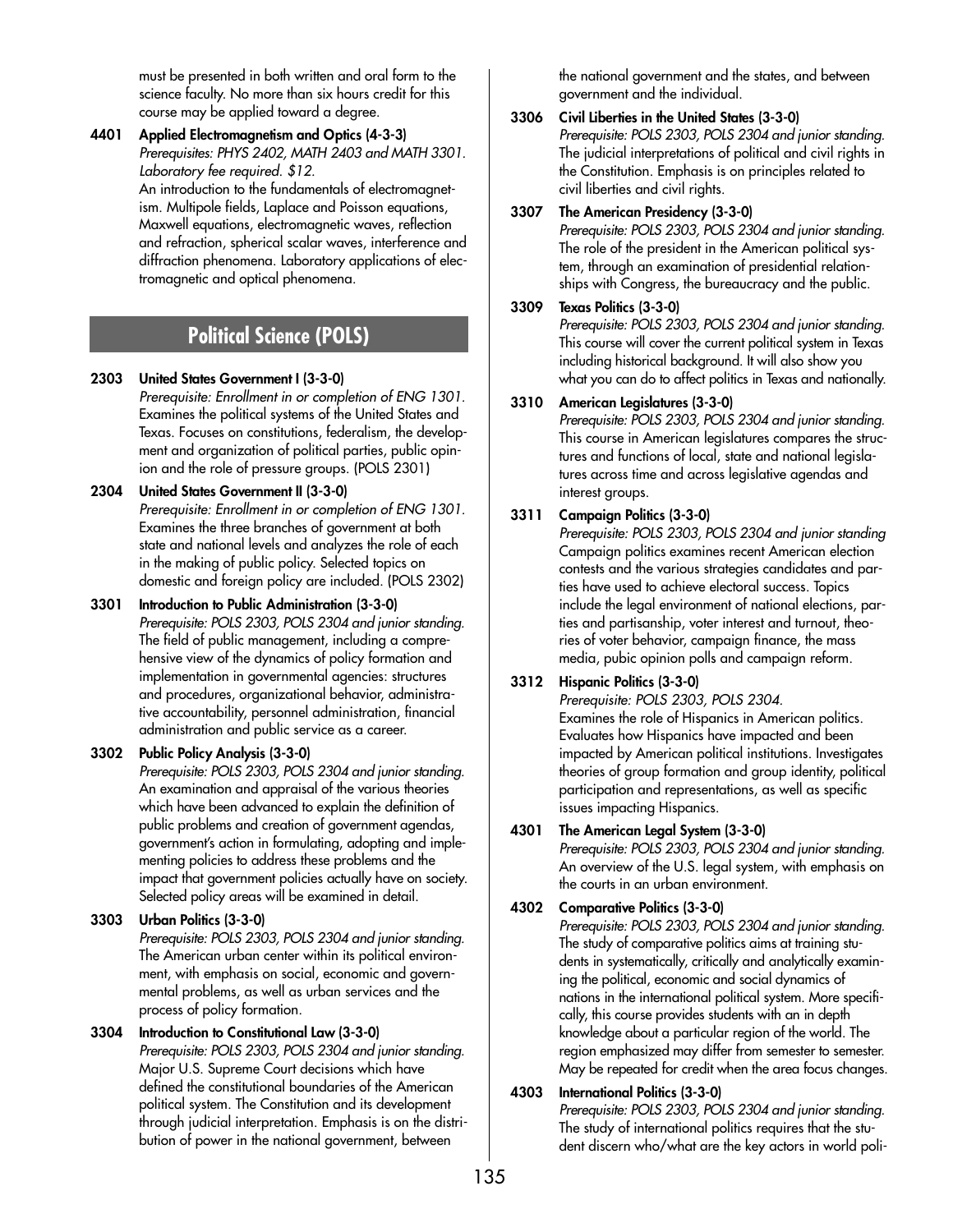tics; from what perspectives to view global events; determine if there are regular behavior patterns of such global actors; what are the stimuli of such behavior; and, to what extent does change in the behavior patterns of these key actors lead to changes in the structure of the international system.

### **4304 American Political Thought (3-3-0)**

*Prerequisite: POLS 2303, POLS 2304 and junior standing.* The early influence of European thought on the formation of a purely American political belief system and the influence of modern American thought on the current political system.

### **4305 War in the Modern World (3-3-0)**

*Prerequisite: POLS 2303, POLS 2304 and junior standing.* An investigation into the causes and correlates of conflict in our time and how conflicts may be peacefully resolved.

### **4306 Women and Politics (3-3-0)**

*Prerequisite: POLS 2303, POLS 2304 and junior standing.* Examines the changing political role of women in the United States and compares it to that of women around the world. Investigates political attitudes and values, voting behavior, recruitment, and performance of women in the political arena, as well as the influence of women on public policy.

**4307** Participation and Democracy in American Politics (3-3-0) *Prerequisite: POLS 2304, POLS 2304 and junior standing.* An analysis of the dynamic of citizen involvement in politics, focusing on the nature, extent and consequences of participation. Addresses electoral and non-electoral behavior including protest, interest groups, turnout and theories of voting behavior. The primary focus of the course is political participation and voting in the U.S.

#### **4308 East and Southeast Asian Politics (3-3-0)** *Prerequisite: POLS 2303, POLS 2304 and junior standing.* Examination of the political, economic and social dynamics of nations in east and southeast Asia. In-depth coverage of the culture, political evolution, economic challenges and future opportunities in these areas.

**4309 Dictatorship and Democracy in the Developing World (3-3-0)** 

*Prerequisite: POLS 2303, POLS 2304 and junior standing.* Uses political science, history and other disciplines to compare and evaluate the problems and prospects of elections, civil rights and liberties, and the rule of law in late developing countries.

#### **4390 Selected Topics in Political Science (3-3-0)** *Prerequisite: POLS 2303, POLS 2304 and junior standing.* Selected topics in political science. Topics may vary from semester to semester, and the course may be repeated when the topics vary. Topics include comparative politics, American political thought, international relations, development of political ideas, Texas politics, campaign politics, and the U.S. Congress.

## **Graduate Courses**

**6301 American Government and Politics (3-3-0)** *Prerequisite: Graduate standing.* This course is intended to introduce graduate students to the major theoretical concepts and important readings in the study of American politics and government. Students will read books and articles from a wide range of topics, including studies of the origins of American constitutionalism, federalism, legislatures, courts, executives, bureaucracies, elections, mass opinion and political behavior at both national and state levels.

## **6302 Elements of Politics (3-3-0)**

*Prerequisite: Graduate standing.* This course is intended to introduce graduate students to the major theoretical concepts in the study of political science. Topics include approaches to the study of political science; the nature of power, influence, authority; political ideologies; relationship of politics and culture; the individual in politics; political parties and groups; legislatures, executives, bureaucracies, and legal systems; interaction of local, national, international units. While some of the material will have an American focus, this course has a broader conceptual, geographical and temporal focus than POLS 6301.

# **Professional Land Management (PLM)**

### **3305 Engineering, Geology and Geophysics for the Land Professional (3-3-0)**

*Prerequisite: EM 3301required, a course in GEOL recommended.*

The study of basic engineering, geological and geophysical concepts and their application in the energy industry. Topics will include the origin of hydrocarbons, geologic time, sedimentation, reservoirs, geologic and geophysical mapping, traps, migration, source rocks, exploration and production, well logging, and reserve calculation and classification.

## **3399 Directed Study in PLM**

*Prerequisite: Formal approval of department chair and dean.*

Selected topics in professional land management; intensive individual study under the guidance of a member of the professional land management faculty.

## **4303 Land Management Practice (3-3-0)**

*Prerequisite: PLM 2301, PLM 4301 or departmental approval.*

Development of the technical skills related to understanding the terminology, methodology, planning, strategies and management of the professional land management functions as they relate to: (1) the determination of mineral ownership; (2) negotiation, acquisition, maintenance and disposition of publicly or privately owned oil and gas interests; (3) title curative and the due diligence functions; (4) pooling and unitization;(5) lease administration and payment of the proceeds from oil and gas production; and (6) interpretation, negotiation, preparation, execution and administration of oil and gas contracts in the USA and internationally, as they relate to farmouts, well trades, operating agreements and host government contracts. Additional emphasis is given to the ethical and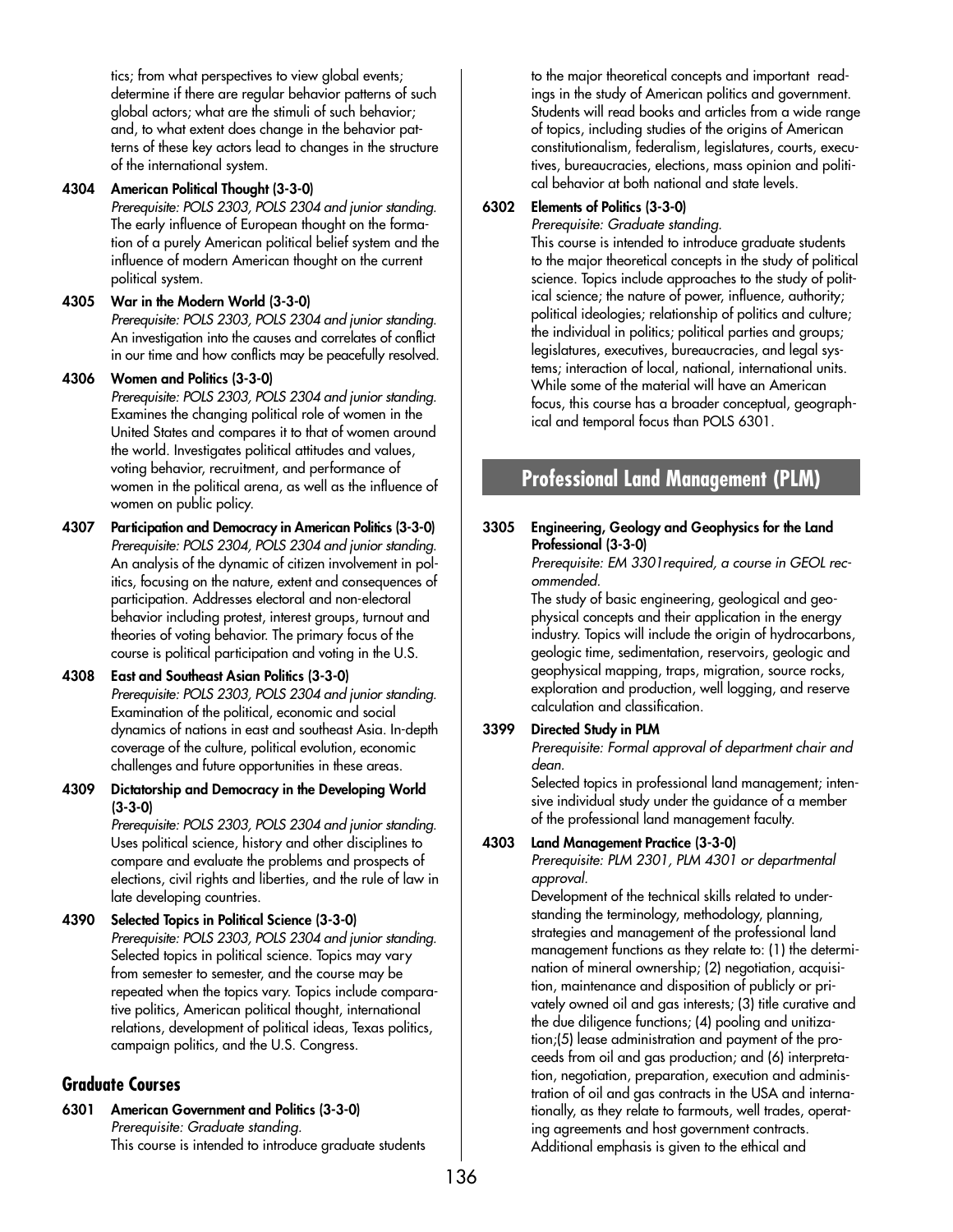professional standards of the petroleum landman as part of the exploration/production team.

### **4380 Field Experience**

For more information and qualifications see Field Experience in the College of Business section of this catalog and/or the department chair for your declared major.

# **Psychology (PSY)**

### **1303 General Psychology (3-3-0)**

*Prerequisite: Enrollment in or completion of ENG 1301.* A survey of the essential subject areas, major theories and approaches to the scientific study of behavior and mental processes. (PSYC 2301)

### **2302 Social Psychology (3-3-0)**

*Prerequisite: PSY 1303.* The study of the psychological processes that occur within groups and between groups as a function of the individual. (SOCI 2326 or PSYC 2319)

#### **2306 Adjustment (3-3-0)**

*Prerequisite: PSY 1303.*

Psychological theory and research as they relate to contemporary problems of human behavior. Factors contributing to healthy individuals' relationships with themselves and their environment. (PSYC 2315)

#### **2310 Human Growth and Development (3-3-0)** *Prerequisite: PSY 1303.*

A lifespan approach to the theories, principles, and characteristics of human development.

#### **3301 Industrial/Organizational Psychology (3-3-0)** *Prerequisite: PSY 1303.*

Application of psychological theory to problems of selecting, training, supervising and motivating individuals in organizational settings.

#### **3302 Principles of Educational Psychology (3-3-0)** *Prerequisite: PSY 1303.*

An introduction to psychological concepts within the context of education. Additional emphasis on historical, cultural, and legal issues in education.

### **3303 Child Psychology (3-3-0)**

*Prerequisites: PSY 1303 and 3 additional hours in psychology.*

The study of development from conception up to adolescence from theoretical and practical viewpoints. Emphasis is on the physical, cognitive, social, and emotional changes which occur during childhood.

#### **3304 Advanced Research Methods in Psychology (3-3-0)**  *Prerequisite: PSY 1303, a grade of C or better in SOS 2304 and junior standing.*

Research designs used in psychology with emphasis on the role of theory in psychological research, data collection, data analysis and mastery of APA format. Students will conduct original research, analyze data and complete and present an APA-style paper.

### **3305 Adolescent Psychology (3-3-0)**

*Prerequisite: PSY 1303 and 3 additional hours in psychology.*

A study of adolescent development from theoretical and practical viewpoints. Emphasis is on the physical, cognitive, social and emotional changes which occur during adolescence.

#### **3309 Adult Psychology (3-3-0)**

*Prerequisites: PSY 1303 and three additional hours in psychology.*

The psychological, biological and sociological factors which affect the major stages of adult development.

### **3310 Psychology of Women (3-3-0)**

*Prerequisites: PSY 1303 and three additional hours in psychology.*

A survey of the major theories and issues involved in understanding the impact of gender on thinking and behaving.

### **3311 Biological Psychology (3-3-0)**

*Prerequisites: PSY 1303 and 3 additional hours in psychology and one of the following: BIOL 1301, 1303, 1310.*

A survey of theory and research in the biology of mind and behavior, focusing on the internal processes underlying the activities of the organism, learning, memory, motivation, perception, and emotion. Important biopsychological phenomena will be discussed such as the biological mechanisms underlying eating and drinking, sexual behavior, sleep and dreaming, and stress and the immune system. Other topics may include the structure and function of the nervous, neuroendrocrine, and sensorimotor systems, as well as basic principles of evolution and genetics.

### **4301 The History of Psychology (3-3-0)**

*Prerequisites: PSY 1303, six additional hours in psychology and junior standing.*

Major theoretical positions and research that contributed to development of psychology as a scientific discipline. Emphasis on developments from the late 19th century to the present.

### **4302 Abnormal Psychology (3-3-0)**

*Prerequisites: PSY 1303, six additional hours in psychology and junior standing.*

The etiology, classification and treatment of psychopathological disorders from these major theoretical perspectives: psychodynamic, behavioral, humanistic, physiological and sociocultural.

### **4303 African-American Issues in Psychology (3-3-0)**

*Prerequisites: PSY 1303, six additional hours in psychology and junior standing.*

This course surveys past and contemporary issues pertaining to the African American, including historical, developmental, clinical, educational and social is sues .

### **4304 Learning and Behavior (3-3-0)**

*Prerequisites: PSY 1303, six additional hours in psychology and junior standing.* Survey of theory and research in the general principles of

human and animal learning, with a particular focus on the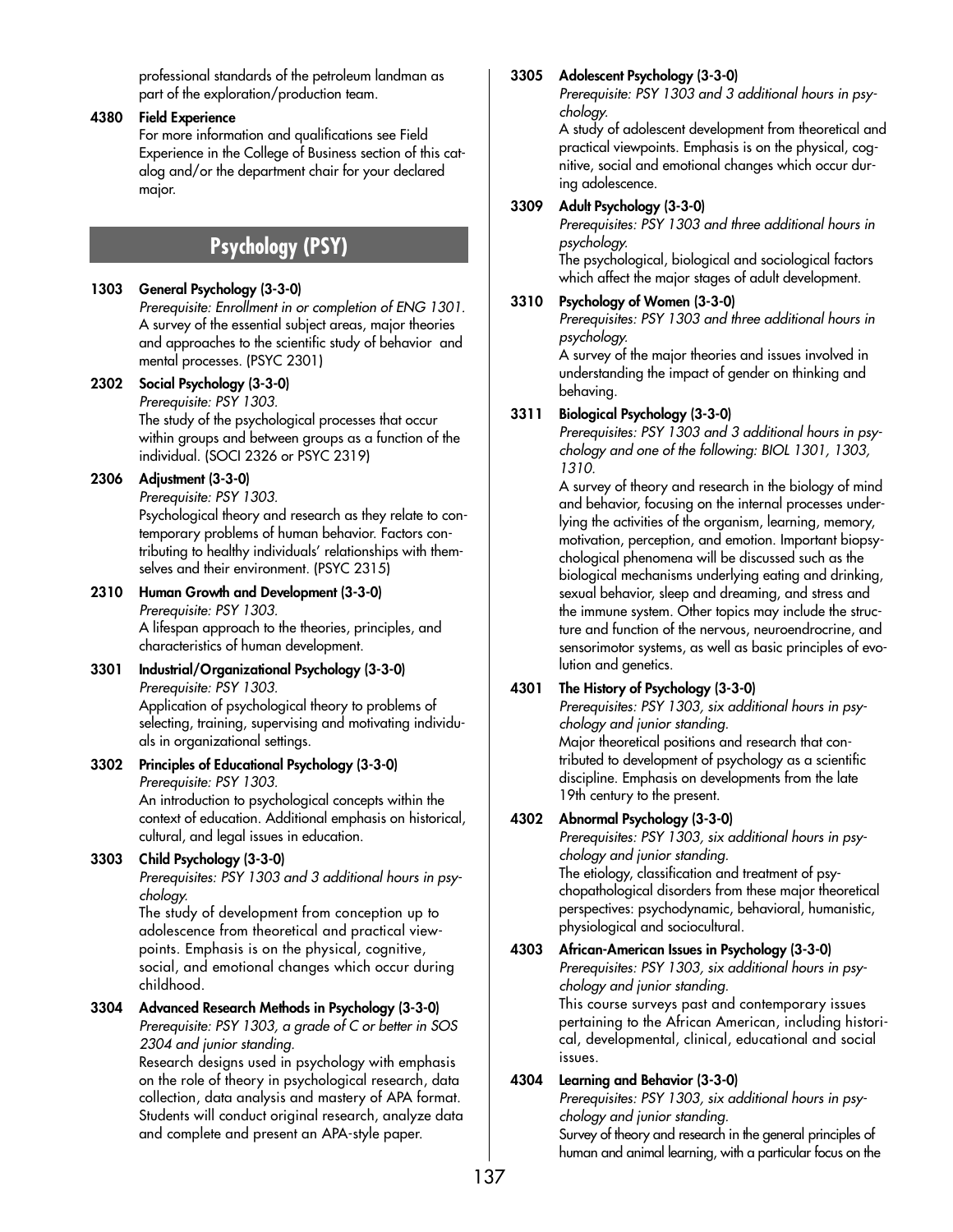fundamental processes involved in classical and operant conditioning. Special emphasis on human learning and behavior with practical applications in family and work life.

### **4305 Memory and Cognition (3-3-0)**

*Prerequisites: PSY 1303, six additional hours in psychology and junior standing.*

Survey of theory and research in cognitive processes with an emphasis in human memory. Topics include learning, memory, perception, language, reasoning, problem-solving, and decision-making. Introduction to the broader field of cognitive science and neurocognition.

### **4306 Theories of Personality (3-3-0)**

*Prerequisites: PSY 1303, six additional hours in psychology and junior standing.*

Major contemporary theories of personality are examined along with their implications for clinical application and research.

### **4307 Counseling and Psychotherapy (3-3-0)**

*Prerequisite: PSY 1303, six additional hours in psychology, and junior standing.*

An introduction to both the theory and practice of counseling and psychotherapy, including a survey of some of the major psychotherapeutic approaches used today, practice sith applying them to understand and treat a variety of case study examples, and discussion of various personal, professional, and ethical issues involved in practice.

### **4308 Psychological Assessment (3-3-0)**

*Prerequisites: PSY 1303, six additional hours in psychology and junior standing.*

The theory and practice of psychological tests, including a survey of the commonly used methods, techniques and instruments for measuring and assessing individual differences with regard to intelligence, personality, interests, aptitude and achievement.

### **4309 Psychology and the Law (3-3-0)**

*Prerequisite: PSY 1303, either PSY 2302 or CJ 3300, and junior standing.*

Applies psychological principles to legal processes. Topics include factors affecting judges', juries' and attorneys' judgments during trials; inequalities in defining criminal behavior and the application of justice, especially as influenced by race, class, gender and sexual orientation; how the legal system can be used to affect social change.

### **4310 Health Psychology (3-3-0)**

*Prerequisite: PSY 1303, 6 additional hours in psychology and junior standing.*

Evaluates social, biological and personality factors in health and illness, with an emphasis on health.

### **4312 Advanced Statistical Analysis (3-3-0)**

*Prerequisite: A grade of C or better in SOS 2304 and SOS 3312, and junior standing. PSY 3304 is recommended.*

Advanced statistical analysis in psychology. Includes individual student experimentation, data analysis, parametric and non-parametric statistical topics and APA style research report writing and presentation.

### **4370 Senior Seminar in Psychology (3-3-0)**

*Prerequisites: PSY 1303, six additional hours in psychology and junior standing.* In-depth investigation of selected topics in psychology. May be repeated for credit when topic varies.

# **Reading (RDG)**

### **1101 TASP Tutorial (1-1-0)**

Tutorial instruction designed to prepare students to pass the Reading component of the state-mandated Texas Academic Skills Program examination.

### **1300 Reading (3-3-0)**

*Prerequisite: Placement examination is required.* A review of successful techniques for improving vocabulary, comprehension, interpretation and evaluation, and basic study skills. This course may not be used to satisfy degree requirements.

# **Social Sciences (SOS)**

### **2304 Research Methods in the Social Sciences (3-3-0)**

*Prerequisite: Three hours in anthropology, criminal justice, history, political science, psychology or sociology.* Introduction to research methods in the social sciences. Basic principles and procedures in research design, data collection, report writing, and theory construction are presented. Emphasis on quantitative methodology and statistical analysis of data with computer software packages used by researchers in the social sciences.

### **2308 Human Sexuality (3-3-0)**

*Prerequisite: Any one of the following: ANTH 2301, ANTH 2302, PSY 1303 or SOC 1303.* Physiological, psychological and sociological factors in human sexuality. The human sexual system, sexual activity, today's sexual attitudes and behavior, alternate lifestyles and sexual inadequacies. (PSYC 2306 or SOCI 2306)

### **3301 Social Gerontology (3-3-0)**

*Prerequisite: Any one of the following: ANTH 2301, ANTH 2302, PSY 1303 or SOC 1303.* A multidisciplinary approach to the study of aging. In addition to examining and analyzing the physiological, psychological, and social aspects of aging, the impact of the elderly on current global demographics and the ethical dilemmas of our aging society are discussed.

### **3304 Death and Dying (3-3-0)**

*Prerequisites: Three hours in psychology or sociology beyond ANTH 2301, ANTH 2302, PSY 1303 or SOC 1303 and junior standing.*

Various psychological, secular and religious attitudes, beliefs and practices toward death and dying. The stages of death, euthanasia, cultural and religious customs, and the psychological impact of death on the survivors.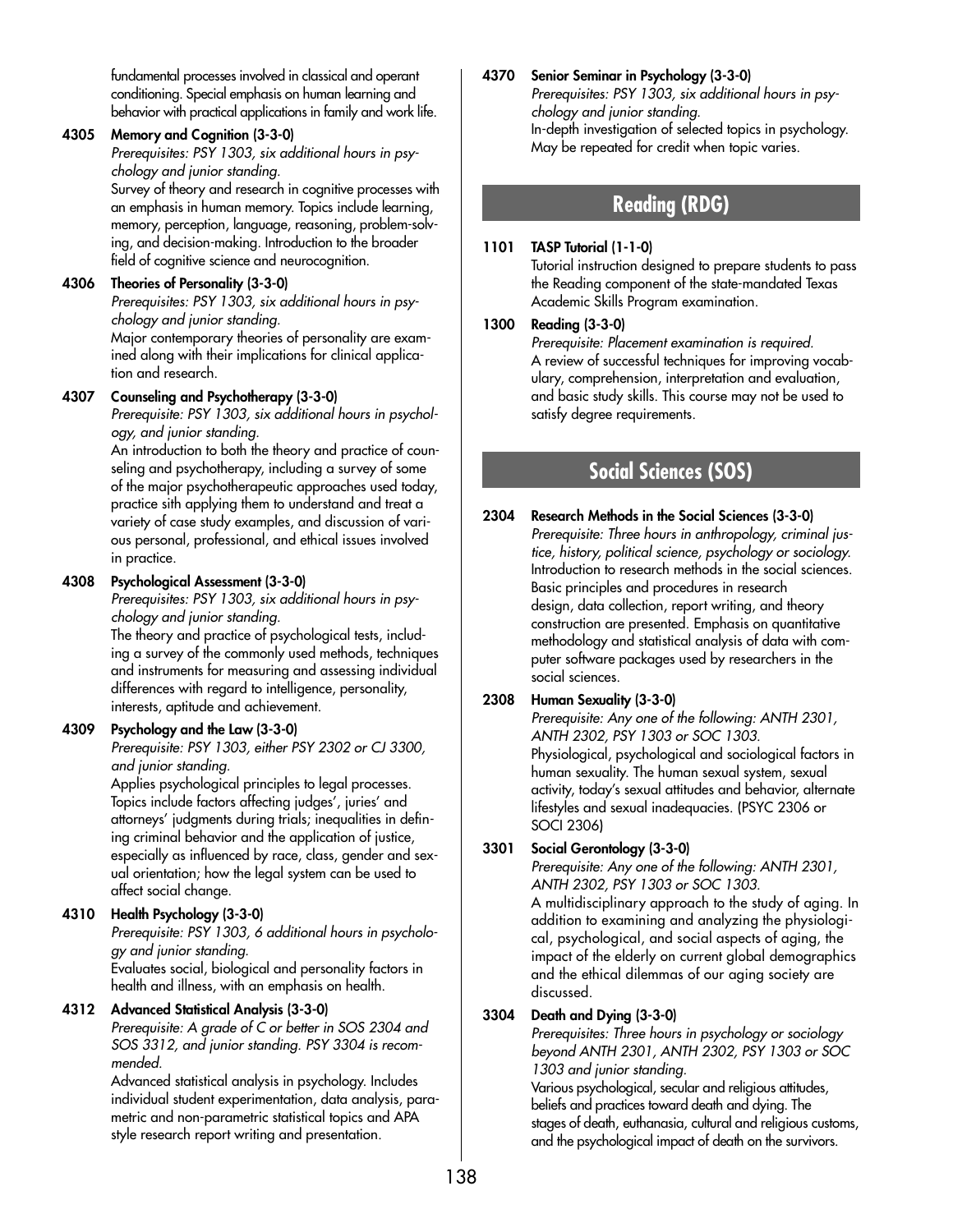### **3312 Statistics in the Social Sciences (3-3-0)**

*Prerequisites: 3 hours in anthropology, criminal justice, history, political science, psychology or sociology and completion of MATH 1301 or MATH 1310.*

An introductory course presenting the computation and use of descriptive and inferential statistics in the social sciences. Students are taught how to calculate statistical measures by hand and by using statistical software packages employed by researchers in the social sciences.

#### **3399 Directed Study in the Social Sciences**

*Prerequisites: Junior standing; approval of department chair and dean; cumulative GPA of 3.0 and GPA of at least 3.3 in the specific area of directed study.* Intensive individual study under the guidance of a member of the faculty on selected topics in the social sciences.

#### **4301 Special Projects in the Social Sciences (3-3-0)** *Prerequisites: Senior standing and department approval.*

Provides a culminating experience for the Social Sciences or Interdisciplinary Studies major. May include a senior thesis or another special project worked out between the student and the department.

### **4302 The Study of the Future (3-3-0)**

*Prerequisites: Junior standing plus 6 hours in the behavioral sciences beyond ANTH 2301, ANTH 2302, PSY 1303 or SOC 1303.*

An introduction to the study of the future: the history of the futurist movement, future trends and issues, the impact of the future on the family, the individual and lifestyles. How future-oriented thinking can assist community organizations in forecasting and planning.

### **4380 Field Experience**

*Prerequisites: Sixty hours toward degree, 2.5 GPA, and approval of department chair.*

Work experience in public or private sector positions of relevance to the social sciences disciplines. Conferences with the instructor and other academic assignments are required. May be repeated for credit.

### **4399 Directed Study in the Social Sciences**

*Prerequisites: Senior standing, approval of department chair and dean; cumulative GPA of at least 3.0 and a GPA of at least 3.3 in the specific area of the directed study.*

Intensive individual study under the guidance of a member of the faculty on selected topics in the social sciences.

### **4601 Special Projects in the Social Sciences**

*Prerequisites: Senior standing and department approval.* Provides a culminating experience for the Social Sciences or Interdisciplinary Studies major. May include a senior thesis or a special project worked out between the student and the department.

### **4680 Field Experience**

*Prerequisites: 60 hours toward degree, 2.5 GPA, and approval of department chair.*

Work experience in public or private sector positions of relevance to the social sciences disciplines. Conferences with the instructor and other academic assignments are required.

# **Sociology (SOC)**

### **1303 Principles of Sociology (3-3-0)**

*Prerequisite: Credit or enrollment in ENG 1301.* An introduction to the scientific study of human society. This sociological perspective focuses on new ways of looking at society and its component parts, so the student is encouraged to develop a critical view of society, social processes and individual roles. (SOCI 1301)

### **2302 Social Problems (3-3-0)**

*Prerequisite: SOC 1303.*

The relationship of social problems to social structure with specific emphasis on such problems as crime, poverty, urban deterioration and aging. (SOCI 1306)

### **2304 Sex Roles (3-3-0)**

*Prerequisite: One of the following: ANTH 2301, ANTH 2302, PSY 1303 or SOC 1303.* The changing male and female roles in contemporary society. Traditional sex role socialization, resulting stereotypical attitudes and behavior, the status of both men and women in society. Emerging trends in employment, family roles and male-female relationships.

### **2306 Introduction to Social Work (3-3-0)**

*Prerequisite: SOC 1303, sophomore standing or permission of the department.* An introduction to the broad field of social work, with an emphasis on social policy, community organization and social services. Attention is given to ideology, values, methods and the issue of professionalism. (SOCI 2361)

### **3301 Qualitative Research Methods (3-3-0)**

*Prerequisite: SOC 1303, SOS 2303 and junior standing.* Introduction to qualitative methods frequently used in social research including field based approaches sich as participant observation, intensive interviewing and focus groups, and unobtrusive approaches such as content analysis and historical comparative analysis. Techniques and skills required for data collection and analysis and ethical, social and political dimensions of social science research.

### **3303 Sociology of the Family (3-3-0)**

*Prerequisite: SOC 1303 and junior standing.* The family as an institution; theoretical perspectives on the family and comparative analyses of alternative lifestyles in American society and other cultures are emphasized.

### **3304 Minorities in America (3-3-0)**

*Prerequisite: SOC 1303 and junior standing.* A survey of minorities and intergroup relations in past and present American society, with emphasis on theoretical perspectives and possible future trends.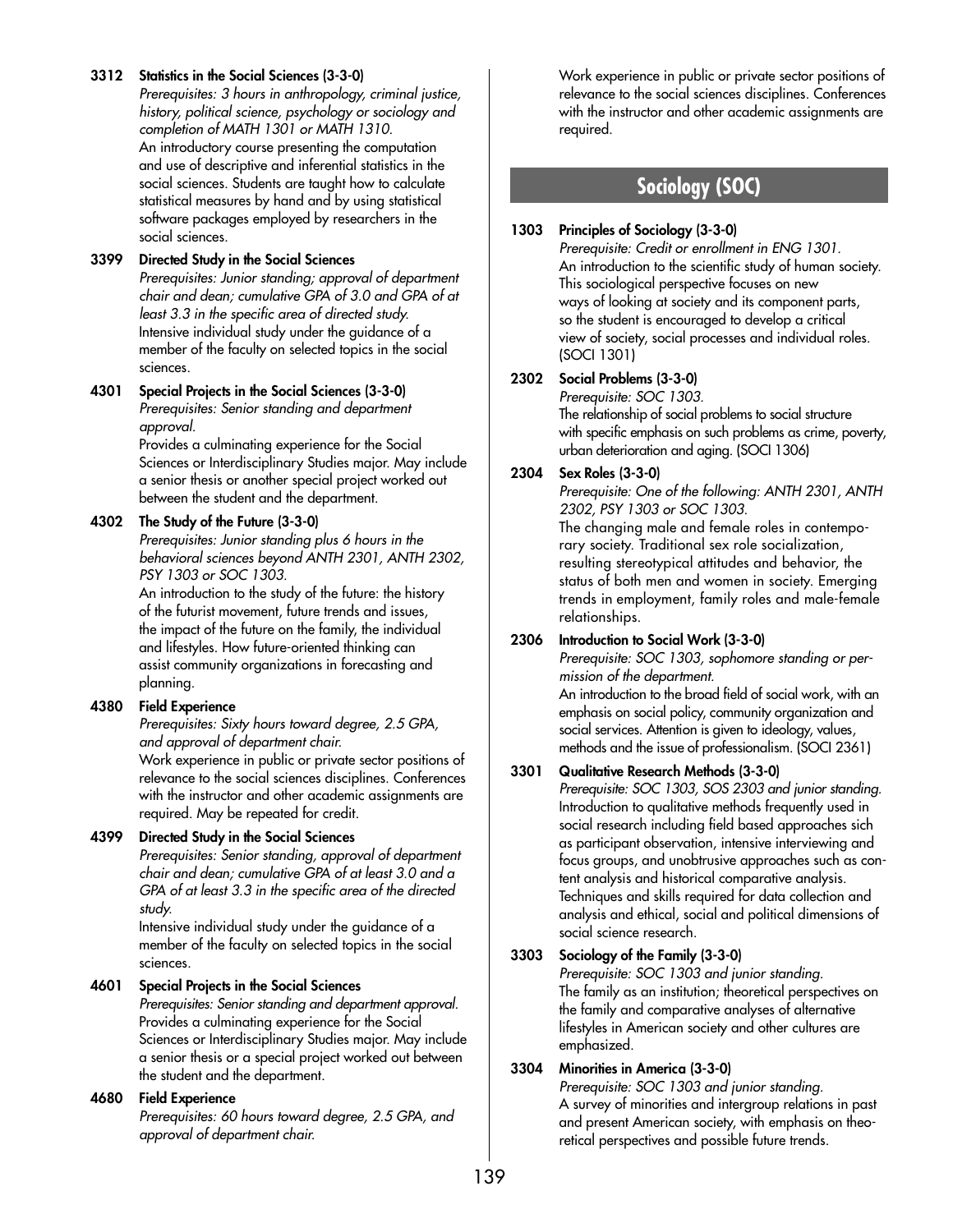### **3306 Social Inequality (3-3-0)**

*Prerequisite: SOC 1303 and junior standing.* U.S. social and economic inequality, focusing on theory, analysis and data. Topics discussed include class system in the United States, differentials in economic levels, family, education, life-styles, class consciousness; racism and sexism as structures of inequality; the relationship between social class and political power and the future of inequality.

### **3307 Sociology of Deviance (3-3-0)**

*Prerequisite: SOC 1303 and junior standing.* A survey of deviant behavior in today's society, including the meaning of deviance from the standpoint of norms and society's reaction as well as theoretical approaches to explain deviance.

- **3309 Sociology of Health and Illness (3-3-0)** *Prerequisite: SOC 1303 and junior standing.* A social history and cross-cultural analysis of the institution of medicine. Social organization of health care and the medical profession, social factors affecting health and illness, and the "medicalization" of social problems.
- **3312 Aggression and Violence in Society (3-3-0)** *Prerequisite: SOC 1303 and junior standing.* An overview of violence trends in American society including youth, domestic, and other types of violent crime. Sociological and social psychological theories in cross-cultural perspectives will be applied to explain aggression and its manifestation in violence. Current social policy impact on violence and other prevention issues will also be discussed. (Pending Coordinating Board approval)

### **3313 Drug Use and Society (3-3-0)**

*Prerequisite: SOC 1303 and junior standing.* Employing perspectives of both sociology and social psychology, this course explores the use of legal and illegal substances, mainly with reference to the United States. Topics discussed will be: 1) the history of used and attitudes toward tobacco, alcohol, marijuana, cocaine, heroin, and other substances; 2) the political economy of drug production and distribution; 3) social psychological stages of substance used involvement; 4) contemporary approaches to substance use prevention among adolescence; 5) socio-cultural causes of substance use.

### **4301 Political Sociology (3-3-0)**

*Prerequisite: SOC 1303, 3 additional hours in sociology and junior standing.*

The impact of the political world on everyday life. The role of the individual as a participant or nonparticipant in political affairs; the effect of the political arena on other societal institutions; and practical politics as a part of individual and group survival strategies.

#### **4302 Sociocultural Analysis of Film (3-3-0)** *Prerequisite: SOC 1303*

This course addresses the process through which American cultural values are encoded in popular movies, the rationalization and glossing of value conflicts, and the symbolic construction of the social world through film. Possible genres include westerns, police/detective, depression era comedies, and recent films illustrating the confusion and anxiety endemic to post-industrial post-modern society.

### **4303 Sociology of Work (3-3-0)**

*Prerequisite: SOC 1303, 3 additional hours in sociology and junior standing.*

Work as a social phenomenon and its role in an individual's life. Why people work; challenges to the work ethic; the influence of technology on work; work places as structured social organizations; and the future of work.

### **4305 Urban Sociology (3-3-0)**

*Prerequisite: SOC 1303, 3 additional hours in sociology and junior standing.* A study of urban and suburban life in terms of social structure and organization, metropolitan development and formulation of public policy.

**4307 Public Opinion and Mass Communication (3-3-0)** *Prerequisite: SOC 1303, 3 additional hours of sociology and junior standing.* The nature and development of public opinion and the process and impact of mass communication.

### **4308 Conflict and Conflict Resolution (3-3-0)**

*Prerequisite: SOC 1303 and junior standing.* Survey of conflict and conflict resolution, analyzing the micro and macro perspectives of conflict and its escalation and de-escalation. Topics include models of 3rdparty conflict resolution and associated skills and techniques, power and resources and related issues of identity and culture in understanding the roots and course of conflict.

### **4309 World Migration (3-3-0)**

*Prerequisite: SOC 1303 and junior standing.* Examines the diversity of origin and incorporation of immigrants in developed countries. Focus on types of immigrants and their processes of economic, political, social, cultural or psychological adaptation; present realities of contemporary global migration in the context of competing theories in the social sciences; and the immigration policies of western nations.

### **4315 Social Theory (3-3-0)**

*Prerequisite: SOC 1303, 6 additional hours in sociology and junior standing.*

Explores the theoretical perspectives that social and behavioral scientists have developed over the past 200 years to analyze processes producing social order and social changes. Practical application of these perspectives to various social issues also will be emphasized.

### **4390 Special Topics in Sociology (3-3-0)**

*Prerequisite: SOC 1303, 3 additional hours in sociology, junior standing, or permission of the instructor.* Selected topics in sociology. Topics may vary from semester to semester, and the course may be repeated when topics vary.

140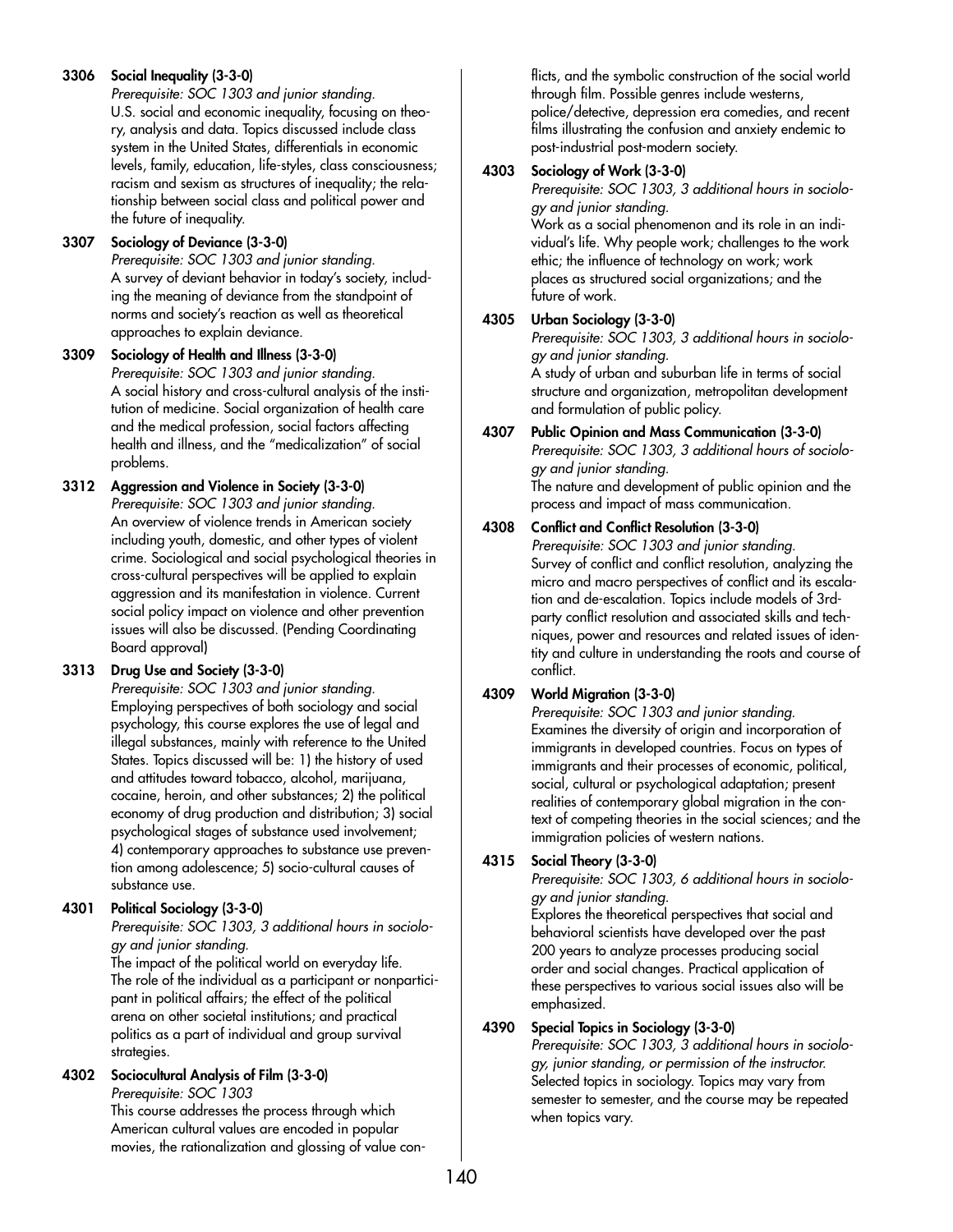# **Spanish (SPAN)**

### **1305 Conversational Spanish (3-3-0)**

*Not open to any student with extensive background in Spanish.*

Emphasis on basic vocabulary, idiom and elementary grammatical structures. Elective credit only. Does not provide freshman foreign language credit.

### **1401 Elementary Spanish I (4-3-1)**

*Should not be taken by native speakers of Spanish or students who have had two or more years of high school Spanish.*

*Laboratory fee required. \$10.*

Instruction in understanding, speaking, reading and writing Spanish with emphasis on grammatical structures. Provides freshman foreign language credit.

### **1402 Elementary Spanish II (4-3-1)**

*Prerequisite: SPAN 1401 or equivalent. Should not be taken by native speakers of Spanish or students who have had more than two years of high school Spanish.* Continuation of SPAN 1401. (SPAN 1412)

### **1601 Experiencing Spanish I (6-6-0)**

*Should not be taken by native speakers of Spanish or students who have had two or more years of high school Spanish or one semester of college Spanish.* This course is designed to enable students to learn Spanish language and culture more quickly with Accelerative Learning techniques. Students will master Elementary I material through role-playing, games, music, and movement with this methodology that addresses visual, audio, and kinesthetic learning modes.

Note: This course covers the same material as SPAN 1401. Together with SPAN 1402 or 1602, it provides freshman foreign language credit for degrees requiring a foreign language.

## **1602 Experiencing Spanish II (6-6-0)**

*Prerequisite: SPAN 1401, 1601 or equivalent. Should not be taken by native speakers of Spanish or students who have had three or more years of high school Spanish or two semesters of college Spanish.* A continuation of SPAN 1601, this course is designed to enable students to learn Spanish language and culture more quickly with Accelerative Learning techniques. Students will master Elementary I material through roleplaying, games, music, and movement with this methodology that addresses visual, audio, and kinesthetic learning modes.

NOTE: This course covers the same material as SPAN 1402. SPAN 1402 or SPAN 1602 complete freshman foreign language credit for degrees requiring one year of 8 hours of foreign language.

### **2301 Intermediate Spanish I (3-3-0)**

*Prerequisite: SPAN 1402, 1602 or equivalent. Should not be taken by Latin Americans or Spaniards.* Grammar review with continued emphasis on oral and listening skills and increased attention to writing and reading. (SPAN 2311)

### **2302 Intermediate Spanish II (3-3-0)**

*Prerequisite: SPAN 2301 or equivalent. Should not be taken by Latin Americans or Spaniards.* Continuation of SPAN 2301, with more emphasis on writing and reading skills. (SPAN 2312)

### **2311 Spanish I for Native Speakers (3-3-0)**

*Prerequisite: Placement by examination.* A course for college students educated in the United States whose first or home language is Spanish. Goals are to acquaint students with Spanish in its written form and to expand the students' overall knowledge of the language. Focus is on readings and vocabulary development, comprehension of grammatical structures, spelling, and improved spoken and written Spanish. (SPAN 2313)

#### **2312 Spanish II for Native Speakers (3-3-0)** *Prerequisite: SPAN 2311.* Continuation of SPAN 2311. (SPAN 2315)

**3301 Advanced Spanish Grammar and Composition (3-3-0)** *Prerequisite: SPAN 2302 or placement by examination.* A course in advanced Spanish grammar and composition with a focus on the mastery of syntax and spelling, and the improvement of writing skills through the study of various rhetorical modes and writing for special purposes.

### **3302 Professional Writing (3-3-0)**

*Prerequisite: SPAN 3301.* Focuses on developing and polishing the writing skills necessary to function in a professional setting. Taught in Spanish.

**3310 Spanish Conversation through Literature (3-3-0)** *Prerequisite: SPAN 2302 or placement through examination.*

This course combines the study of literature in Spanish with the study of spoken Spanish. Students will read and discuss in Spanish selections of literature in various genres. They will learn to analyze while improving their spoken Spanish. For this reason, ample time will be devoted to students' discussion of assigned readings.

### **3320 Professional Oral Communication (3-3-0)**

*Prerequisite: SPAN 3301 or permission of instructor.* Study and practice of formal oral usage of Spanish. Development of communication skills in professional settings such as meetings with clients, employment interviews, conference presentations, debates, professional meetings. Ample opportunity for students to gain confidence and ability in the formal aspects of communication including the academic variety of Spanish. Taught in Spanish.

## **3322 Translation (3-3-0)**

*Prerequisite: SPAN 3301.*

Focus on translation between English and Spanish. Special attention to the use of idiomatic expressions as well as to grammatical features. Taught in Spanish.

## **3324 Neighbors and Trading Partners: People, Culture and Trade in Spanish America (3-3-0)**  *Prerequisite: SPAN 3301.*

Examines the people and culture of select countries with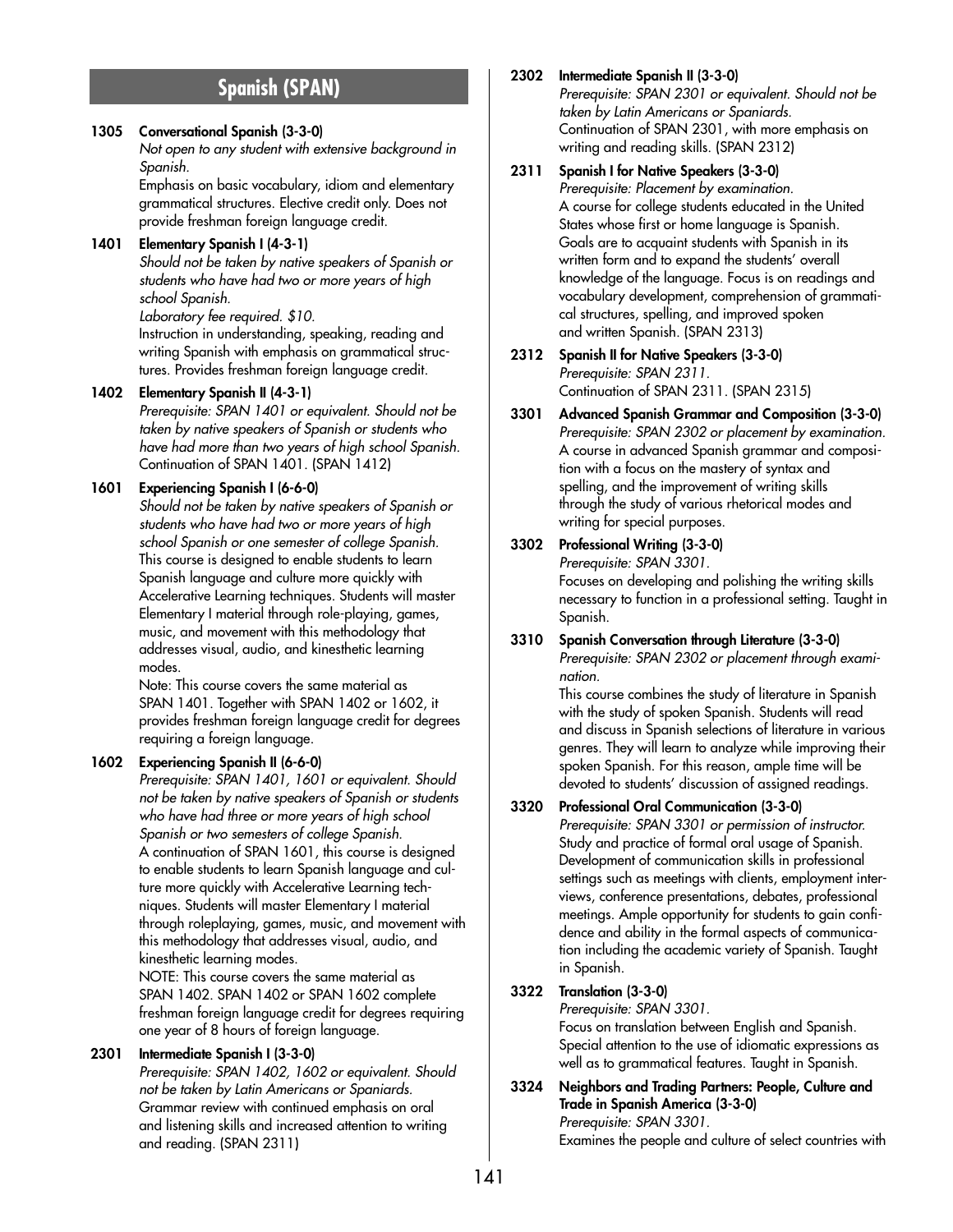strong economies in Spanish America, and emphasis on understanding their importance as trading partners for the U.S. Taught in Spanish.

### **3340 Introduction to Hispanic Literature (3-3-0)**

*Prerequisite: SPAN 3301 or permission of instructor.* Introduction to Hispanic literatures through a survey of representative texts from Spain and Spanish America. Basic techniques for literary interpretation through analysis of the major literary genres. Taught in Spanish.

### **3342 Hispanic Literature in the U.S. (3-3-0)**

*Prerequisite: SPAN 3301 or permission of instructor.* Analysis of 19th century to present day literature written in Spanish by authors of Spanish American origin in what is today the U.S. Taught in Spanish.

### **4310 Spanish Linguistics (3-3-0)**

*Prerequisite: SPAN 3301 or approval of chair.* An introduction to Spanish linguistics. The course gives an overview of language, current linguistic theory, phonetics, phonology, morphology, syntax, history of the Spanish language, and types of variation. The course is taught primarily in Spanish.

### **4390 Special Topics: Spanish (3-3-0)**

*Prerequisite: SPAN 3301.*

Special topics in Spanish language and literature, such as contemporary Latin American or Spanish literature, survey of Latin American or Spanish literature. With permission of department chair, may be repeated once for credit.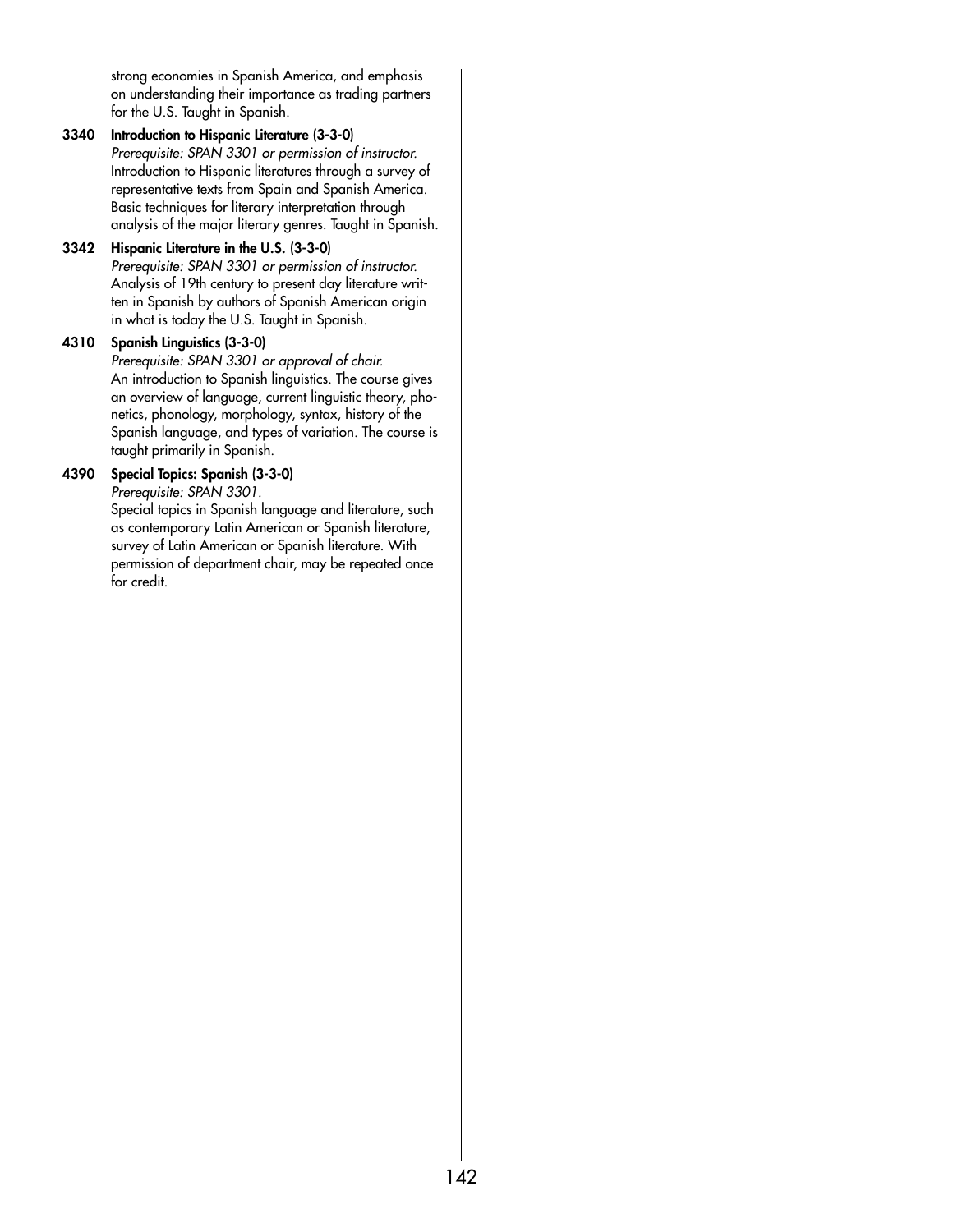# **Directory**

## **Administration**

### **Office of the President**

**President** Max Castillo, EdD **Executive Assistant to the President and Director of Constituent Relations** Ivonne Montalbano, MBA **Interim Executive Director, Institutional Advancement** Michele J. Sabino, EdD **Director of Communications and Marketing** Betsy Ballard, BA, APR

**Office of Academic Affairs Vice President for Academic Affairs and Provost** Molly R. Woods, EdD **Associate Vice President for Policy and Planning** J. David Fairbanks, PhD **Assistant Vice President for Academic Affairs** Patrick S. Williams, PhD **Executive Director, Distance Education** Gail S. M. Evans, JD **Dean of the College of Business** Bobby Bizzell, PhD **Assistant Dean of the College of Business** Carl Ruthstrom, PhD **Chair of the Finance, Accounting and Computer Information Systems Department** Asghar Nazemzadeh, PhD **Chair of the Management, Marketing, and Business Administration Department** Forrest Aven, PhD **Dean of the College of Humanities and Social Sciences** Michael R. Dressman, PhD **Associate Dean of the College of Humanities and Social Sciences for Student Affairs** Robert L. Jarrett, PhD **Associate Dean of the College of Humanities and Social Sciences for Graduate Affairs and Off-Campus Programs** Anjoo Sikka, PhD **Chair of the Arts and Humanities Department** Susan Baker, PhD **Chair of the Criminal Justice Department** Beth Pelz, PhD **Chair of the English Department** William Gilbert, PhD **Interim Chair of the Social Sciences Department** William E. Brigman, PhD

**Chair of the Urban Education Department** Maria Bhattacharjee, EdD **Dean of the College of Sciences and Technology** George Pincus, PhD **Assistant Dean of the College of Sciences and Technology** Kenneth Oberhoff, PhD **Chair of the Computer and Mathematical Sciences Department** Kenneth Oberhoff, PhD **Chair of the Engineering Technology Department** Alberto Gomez-Rivas, PhD **Chair of the Natural Sciences Department** Larry G. Spears, PhD **Executive Director, Research, Grants, and Contracts** Richard A. Alo, PhD **Interim Dean of University College** B. Christiana Birchak, PhD **Director, Academic Advising Center** Renee Borns, PhD **Executive Director, Talent Search and Upward Bound** Jennifer Hightower, MEd **Director, Upward Bound** Dawanna Lewis, MA **Director, Academic Support Center** Isidro Grau, MA **Director, Jesse Jones Collaborative** Branden Kuzmick, MS **Director, Academic Counseling Center** Gary Greer, MBA **Director, Learners Community** Robin Davidson, PhD **Director, W.I. Dykes Library** Patricia Ensor, MLS **Director, Applied Business and Technology Center** G. V. Krishnan, MS **Director, English Language Institute** Gail Kellersberger, MA, MFA **Office of Administration Vice President for Administration** T. Chaney Anderson, MA, MEd **Assistant Vice President for Administration** David Bradley, MBA **Assistant Vice President for Business Affairs**

George W. Anderson, BBA **Assistant Vice President for Human Resources and Affirmative Action Officer** Geneva Hagedorn, PhD **Executive Director, Enrollment Management** Penny Cureton, BGS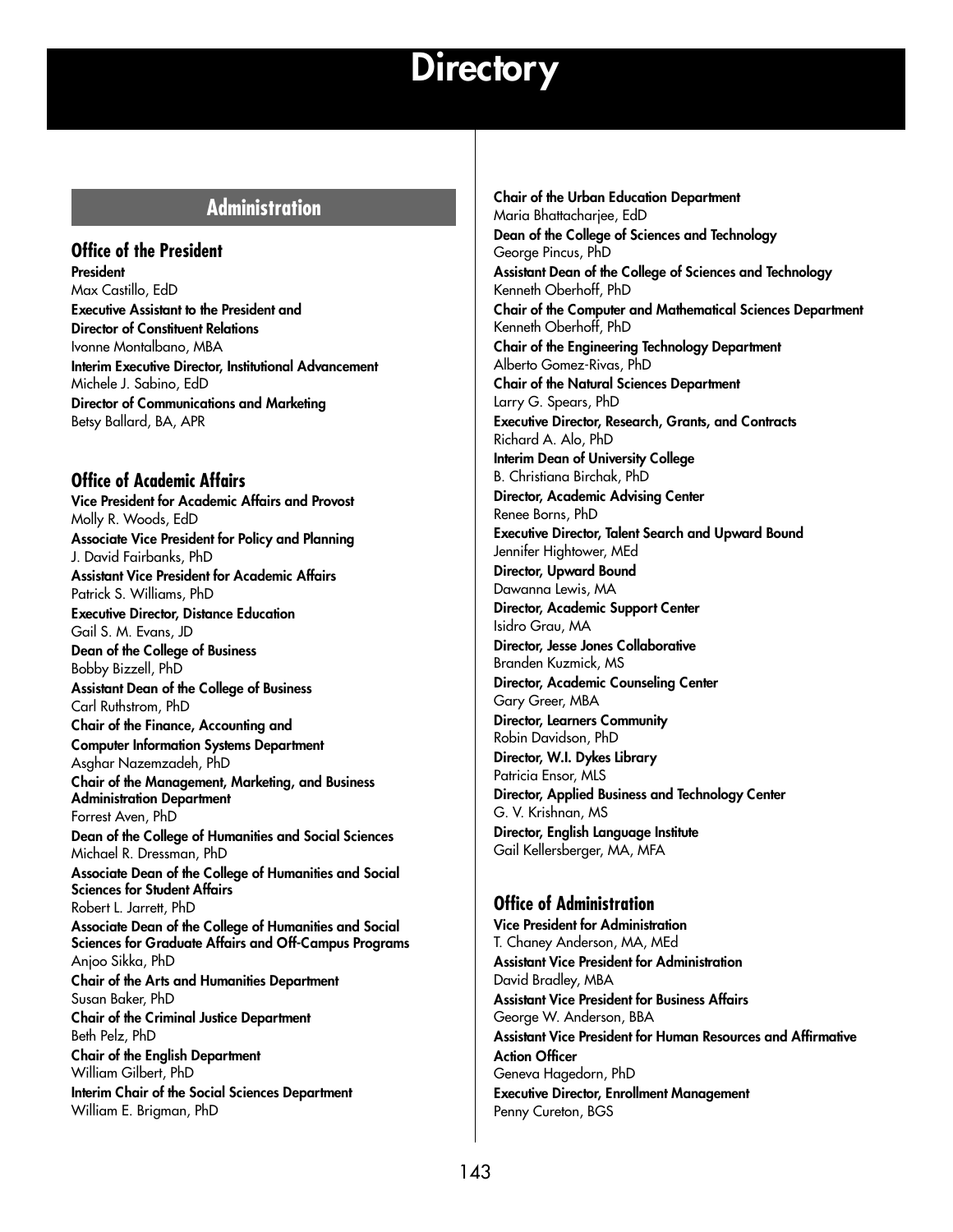**Director, Student Outreach and Resource Center** Cynthia Ybarra, BA **Executive Director, Student Affairs/Student Services** Tommy N. Thomason, MEd **Director, Counseling, Career & Student Health Services** Caroline Jurgens, EdD **Director, Physical Plant/Facilities Management** Chris McCall, BS

## **Faculty**

**Abramowitz, Joan S.** (1987) Associate Professor of Biology. BA, Ithaca College, 1971; MS, New York University, 1975; PhD, 1981.

**Ahern, Susan Kiernan** (1983) Associate Professor of English. AB, University of Illinois, 1971; MA, Ball State University, 1973; PhD, University of Illinois, 1980.

**Al-Khakani, Akeel** (2003) Assistant Professor of English. BA, Al-Mustansiriya University, 1990; MA, Gannon University, 1996; PhD, Purdue University, 2002.

**Allen, Austin** (2002) Assistant Professor of History. BA, University of Houston, 1993; MA, 1996; PhD, 2001.

**Aló, Richard A.** (1982) Professor of Mathematical Sciences. BA, Gannon College, 1960; MA, The Pennsylvania State University, 1965; PhD, 1965.

**Alvarez, José E.** (1996) Associate Professor of History. BA, Florida Atlantic University, 1977; MA, 1981; PhD, Florida State University, 1995.

**Anderson, Kristin J.** (2002) Assistant Professor of Psychology. BA, San Diego State University, 1990; MA, 1994; PhD University of California – Santa Cruz, 1998.

**Anderson, T. Chaney** (1968) Assistant Professor of Mathematics. BS, Abilene Christian College, 1960; MEd, 1961; MA, University of Oregon, 1967.

Ashe, Carolyn H. (1991) Associate Professor of Administrative Management. BBA, University of North Texas, 1969; MBA, 1971; EdD, University of Houston, 1984.

**Aven, Forrest** (1990) Associate Professor of Management. BBA, Texas Christian University, 1976; MBA, 1977; PhD, University of Colorado, 1988.

**Bailey, Joanne** (2002) Assistant Professor of Sociology. AA, San Jacinto College, 1989; BS, University of Houston-Clear Lake, 1990; MA, 1992; MSW, University of Houston, 2000; PhD, 2000.

**Baker, Susan J.** (1995) Associate Professor of Art. BA, University of Oklahoma, 1982; MA, University of Kansas, 1985; PhD, 1994.

**Baker, Victoria** (1990) Lecturer in Mathematical Sciences. BS, Universidad Nacional Autonoma de Honduras, 1980; MEd, Texas A&M University, 1988.

**Barnes, Ronald F.** (1977) Professor of Mathematical Sciences. BS, St. Bonaventure University, 1964; MS, Syracuse University, 1966; PhD, 1972.

**Becerra, Linda** (1986) Associate Professor of Mathematical Sciences. BA, University of Texas at Austin, 1971; MS, University of Houston, 1977; PhD, 1982.

**Behan, Pamela** (2000) Assistant Professor of Sociology. BS, University of Kansas, 1971; PhD, University of Colorado at Boulder, 1999.

**Belbot, Barbara** (1996) Associate Professor of Criminal Justice. BA, Xavier University, 1974; JD, University of Houston, 1980; MPH, University of Texas Health Science Center, 1985; PhD, Sam Houston State University, 1995.

**Bernstein, Susan** (2001) Assistant Professor of English. BA, Knox College, 1980; MA, Ohio University, 1988; PhD, The Pennsylvania State University, 1993.

**Berrached, Ali** (1993) Associate Professor of Mathematical Sciences. BS, University of Texas at Austin, 1986; MS, The Pennsylvania State University, 1990; PhD, 1993.

**Bhattacharjee, Maria P.** (1996) Associate Professor of Education. BA, Pedagogic Institute of Caracas, Venezuela, 1974; MEd, University of Houston, 1977; EdD, 1995.

**Birchak, Beatrice Christiana** (1987) Professor of English. BS, University of Houston, 1963; MA, Wayne State University, 1968; PhD, University of Houston, 1984.

**Bizzell, Bobby G.** (1989) Professor of Management. BBA, University of Texas at Austin, 1963; MBA, 1964; PhD, 1971.

**Blight, Ralph C.** (2002) Instructor of English. BA, Wayne State University, 1992.

**Bose, Utpal** (2002) Associate Professor of Computer Information Systems. BS, Indian Institute of Technology, 1974; MS, University of Florida, 1989; PhD, Texas A&M University, 1994.

**Brekke, Gail** (2000) Lecturer in Education. BA, University of Houston,1988; MA, 1994.

**Bressler, Linda** (2001) Assistant Professor of Accounting. BSBA, Clark University, 1986; MBA, Thomas College, 1988; DBA, University of Sarasota, 2000.

**Brigman, William E.** (1983) Professor of Political Science. BA, University of North Carolina at Chapel Hill, 1958; PhD, 1966.

**Brown, Evelyn** (1999) Assistant Professor of Education. BS, Texas Southern University, 1977; MS, Prairie View A&M, 1982; PhD, University of Southern Mississippi, 1997.

**Canetti-Rios, Barbara** (1990) Lecturer in English. BS, University of Houston-Downtown, 1989; MA, University of Houston, 1996.

**Capeheart, John** (1976) Professor of Biology. BS, East Texas State University, 1968; MS, 1969; PhD, Texas Tech University, 1974.

**Case, Theresa Ann** (2002) Assistant Professor of History. BA, University of Texas at Austin, 1989; MA, 1994; PhD, 2002.

**Cervenka, Mark** (2000) Director of the O'Kane Gallery and Assistant Professor of Art. BA, University of Texas at Austin, 1983; BFA, 1985; MFA, Claremont Graduate University, 1987.

**Chadha, Anita** (2001) Assistant Professor of Political Science. BA, Samford University, 1990; MPA, Auburn University, 1993; Ph.D., 1997.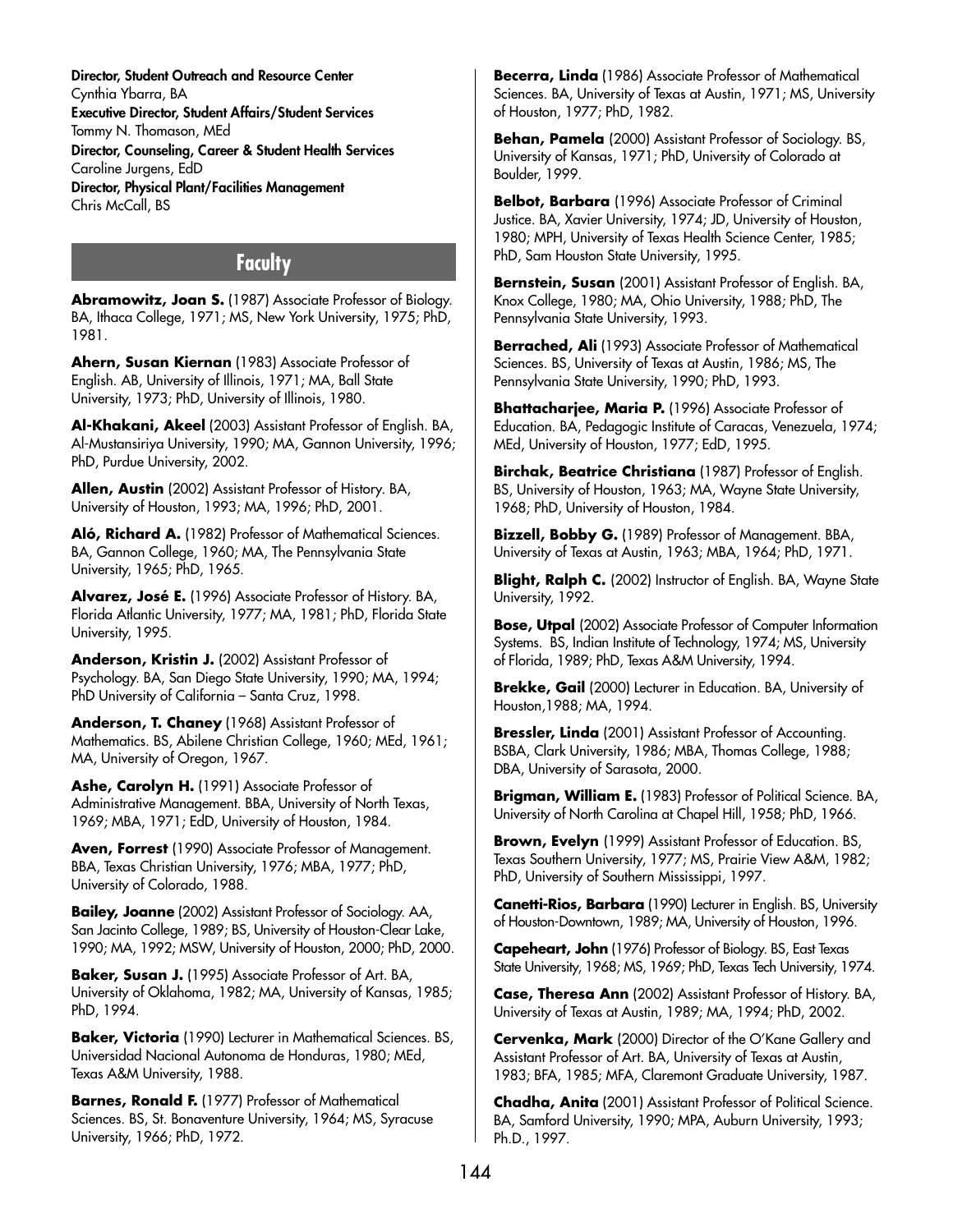**Chang, Ming D.** (2001) Assistant Professor of Computer Information Systems. BA, Eastern Washington University, 1981; MS, 1981; PhD, University of Texas at Austin, 1986.

**Chau, Chak-Tong** (2002) Associate Professor of Accounting. BBA, Stetson University, 1976; MBA, 1985; PhD, Florida State University, 1992; CPA; CMA; CIA; CISA.

**Chen, Irene** (1998) Assistant Professor of Education. BA, National Taiwan University, 1983; MA, 1987; MBA, University of Dallas, 1989; MM, 1990; EdD, University of Houston, 1998.

**Chen, Ping** (2001) Lecturer in Computer Science. BS, Xian Jiao Tong University, 1994; MS, Chinese Academy of Science, 1977; PhD, George Mason University, 2001.

**Cheng-Levine, Jia-Yi** (1997) Associate Professor of English. BA, Tamkang University, Taiwan, 1989; MA, University of Georgia, 1993; PhD, Indiana University of Pennsylvania, 1997.

**Chiaviello, Anthony** (1999) Assistant Professor of English. AB, Oberlin College, 1976; MA, University of Denver, 1981; PhD, New Mexico State University, 1998.

**Chiquillo, Raquel P.** (2002) Assistant Professor of Spanish. BA, George Mason University, 1995; MA, University of Virginia, 1997; PhD, 2001.

**Chong, Ping** (2001) Associate Professor of Computer Information Systems. BA, Southeastern Louisiana University, 1985; MBA, 1987; PhD, Louisiana State University, 1994.

**Christian, Garna L.** (1962) Professor of History. BA, Mexico City College, 1959; MA, Texas Western College, 1961; PhD, Texas Tech University, 1977.

**Christmas, Byron K.** (1991) Associate Professor of Chemistry. BS, Murray State University, 1970; MS, University of Kentucky, 1976; PhD, 1978.

**Cmajdalka, Sandy, L.** (1998) Assistant Professor of Education. BA, Texas A&M University, 1991; MEd, 1992; PhD, 1999.

**Coblentz, Linda J.** (1981) Lecturer in English. BA, Oklahoma State University, 1966; MA, University of Houston, 1976.

**Cohen, Myrna** (2000) Assistant Professor of Education. BA, Hebrew University of Jerusalem, 1975; MEd, University of Houston, 1988; EdD, 1993.

**Corrigan, Dagmar** (1997) Lecturer in English. BA, University of Houston-Clear Lake, 1992; MA, 1996.

**Coy, Steven P.** (2002) Assistant Professor of Management. BS, University of Vermont, 1993; MSBA, University of Maryland, 1995; PhD, 1998.

**Creighton, Jane** (1997) Associate Professor of English. BA, University of Redlands, 1973; MA, University of Houston, 1991; PhD, Rice University, 1996.

**Cuevas, Carmen** (1996) Lecturer in Business Law and Senior Academic Advisor. BA, University of Texas at Austin, 1973; JD, Boston College Law School, 1979.

**Cunningham, Merrilee A.** (1975) Associate Professor of English. BA, Northwestern University, 1966; MA, Marshall University, 1970; PhD, Vanderbilt University, 1978.

**Dahlberg, Sandra L.** (1997) Associate Professor of English. BA, University of Puget Sound, 1991; MA, University of Washington, 1993; PhD, 1997.

**Davis, Shawn E.** (2002) Assistant Professor of Psychology. BS, Texas A&M University, 1995; MA, Stephen F. Austin State University, 1999; PhD, University of Houston, 2002.

**de Korvin, André** (1987) Professor of Mathematical Sciences. BA, University of California, 1962; MA, 1963; PhD, 1967.

Deeba, Elias Y. (1983) Professor of Mathematical Sciences. BS, American University of Beirut, Lebanon, 1971; MS, 1973; DA, Carnegie-Mellon University, 1977.

**DeLaViña, Ermelinda** (1997) Associate Professor of Mathematical Sciences. BS University of Texas-Pan American, 1989; MS, University of Houston, 1993; PhD, 1997.

**Derrick, Donald H.** (1968) Assistant Professor of Chemistry. AA, Blinn College, 1957; BS, University of Texas at Austin, 1959; MS, University of Houston, 1967.

**DeVries, Peter** (2000) Assistant Professor of Computer Information Systems. BS, Texas A&M University, 1983; MBA, Southwest Texas State University, 1987; PhD, University of Arkansas, 1994.

**DeWitt, Jean M.** (1987) Associate Professor of Speech. BA, University of Wisconsin, 1969; MA, University of Maryland, 1980; PhD, 1987.

**Dressman, Michael R.** (1982) Professor of English. AB, University of Detroit, 1967; MA, 1969; PhD, University of North Carolina at Chapel Hill, 1974.

**Driy, James A.** (1977) Associate Professor of Chemistry. BA, Hope College, 1965; MS, Michigan Tech University, 1967; PhD, 1971.

**Duangploy, Orapin** (1987) Professor of Accounting. BA, Stephens College, 1971; MS, University of Missouri, 1972; PhD, 1977; CPA.

**Efraty, David** (1988) Professor of Management. BA, University of New Brunswick, 1965; MASc, University of Waterloo, 1968; PhD, Case Western Reserve University, 1975.

**Engram, Peggy** (1988) Assistant Professor of Criminal Justice. BS, University of Houston, 1970; MA, Texas Southern University, 1973; PhD, University of Texas Health Science Center, 2000.

**Evans, Gail S. M.** (1980) Professor of Business Law. BA, Northwestern University, 1969; JD, University of Texas at Austin, 1972.

Fadely, Patricia A. (1988) Lecturer in English. BA, University of St. Thomas, 1968.

**Fairbanks, James David** (1976) Professor of Political Science. BA, Greenville College, 1968; MA, The Ohio State University, 1969; PhD, 1975.

**Farris, Sara** (1992) Associate Professor of English. BA, Eastern Illinois University, 1983; MA, 1985; PhD, Miami University, 1992.

**Feng, Weining** (1999) Associate Professor of Process Control. BEng, Beijing University of Aeronautics and Astronautics, China, 1984; PhD, University of Strathclyde, UK, 1990.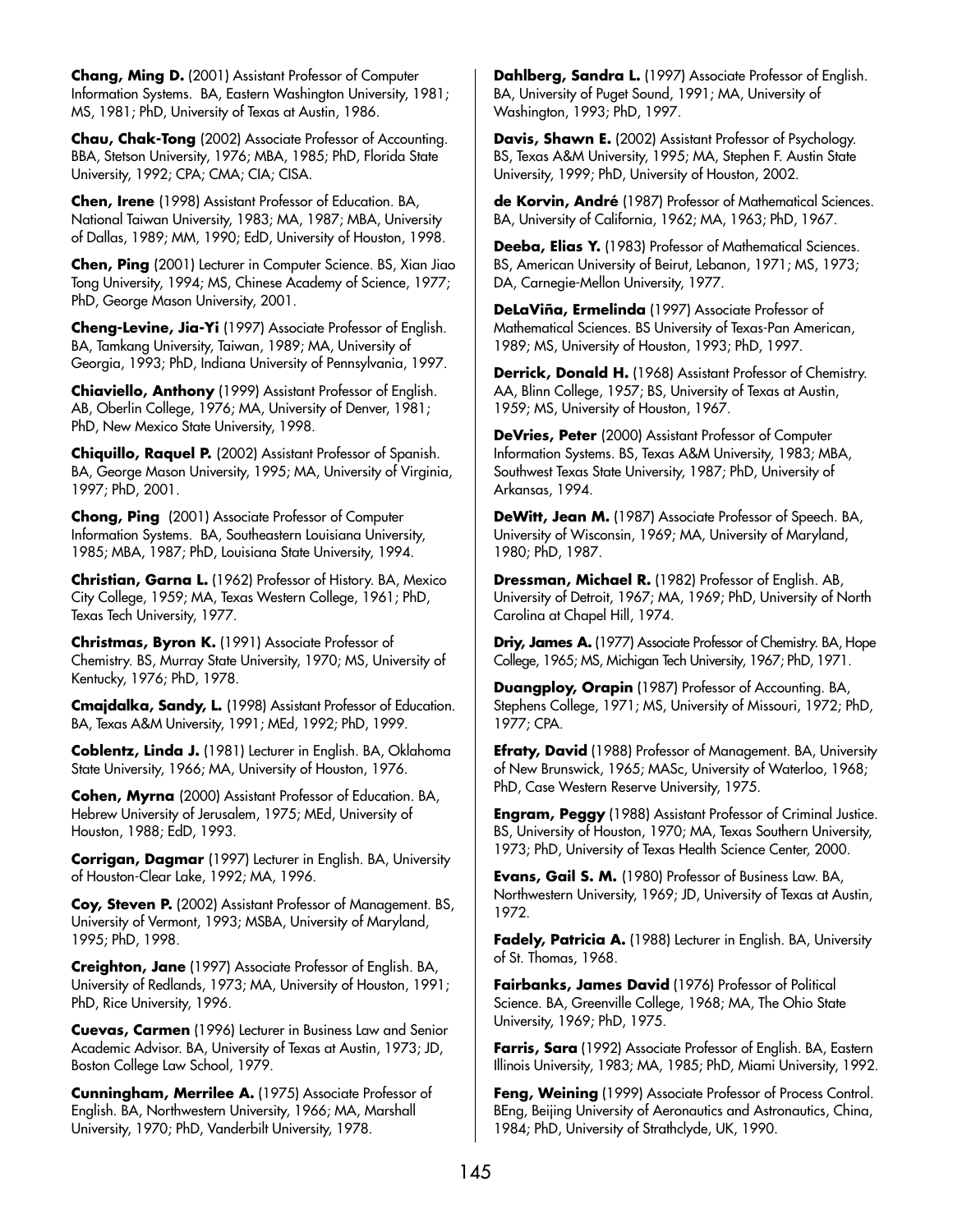Flosi, Jeffrey W. (1987) Associate Professor of Biology. BS, University of Texas at El Paso, 1973; MS, 1975; PhD, Iowa State University, 1980.

**Francis, Debbie** (2002) Lecturer in Marketing. BBA, Henderson State University, 1980; MBA, University of Arkansas, 1981.

**Franz, Harry J.** (1986) Associate Professor of Electrical/ Electronics Engineering Technology. BSEE, University of Pittsburgh, 1972; MSEE, 1974; PE.

**Gad, Sangeeta** (1986) Lecturer in Mathematical Sciences. MS, University of Bombay, 1970.

**Garcia, Viola** (1999) Assistant Professor of Education. BS, Texas Woman's University, 1971; MEd, University of Houston, 1974; EdD, 2000.

**Getz, J. Greg** (1997) Associate Professor of Sociology. BA, University of California, Santa Barbara, 1968; PhD, University of Southern California, 1977.

**Ghosh, Priti K** (2000) Lecturer in Marketing. MBA, New York University, 1962.

**Gilbert, William** (1976) Associate Professor of English. BA, Washington and Lee University, 1966; MA, Duke University, 1967; PhD, 1974.

**Glazier, Charles Robert** (1999) Assistant Professor of Criminal Justice. BS, University of Houston, 1991; MEd, 1993; PhD, 1996.

**Godine, Marion C.** (2002). Assistant Professor of Education. BS, Texas Southern University, 1969; MEd, 1972; EdD, 1991.

**Goff, Brent G.** (2001) Associate Professor of Marketing. BBA, Idaho State University, 1979; MBA, 1981; PhD, University of Arkansas, 1988.

**Goleman, Patricia** (2001) Assistant Professor of English. BA, University of Houston, 1974; MA, 1975; PhD, 1999.

Gomez-Rivas, Alberto (1991) Professor of Structural Analysis. BS, Javeriana University, Colombia, 1958; MS, University of Illinois, 1961; MA, Rice University, 1977; PhD, University of Texas at Austin, 1968; PhD, Rice University, 1980; PE.

**Grebowicz, Margret E.** (2000) Assistant Professor of Philosophy. BA, University of Texas at Austin, 1994; MA, Emory University, 1999; PhD, 2001.

**Groendyke, Gilbert J.** (1997) Assistant Professor of Process and Piping Design. BS, Lafayette College, 1968; MS, Louisiana State University, 1983; PE.

**Gulati, Poonam** (1997) Assistant Professor of Biology and Microbiology. BS, Cornell University, 1982; PhD, 1988.

**Hagedorn, Geneva** (1990) Associate Professor of Administrative Services Management. BS, University of Louisville, 1963; MAT, 1969; EdD, University of Kentucky, 1979.

**Hagen, L. Kirk** (1990) Associate Professor of Humanities. BA, University of New Mexico, 1980; MA, 1983; PhD, University of Illinois, 1989.

**Haney, Kathleen M.** (1986) Professor of Philosophy. BA, Northwestern University, 1968; MA, Tulane University, 1978; PhD, 1982.

Hanks, Diane P. (2002) Lecturer in Administrative Management. BA, University of Houston, 1969; MEd, Sam Houston State University, 1972.

**Hanson, Gillian M.** (1987) Lecturer in English. BA, University of Houston, 1979; MA, 1984; PhD, Somerset University, 1989.

**Hare, Donna** (2001) Assistant Professor of Education. BS, University of Nebraska, 1979; MEd, University of Houston, 1993; PhD, University of Nebraska, 1999.

Harned, Jon W. (1982) Professor of English. BA, Indiana University, 1970; PhD, University of Virginia, 1977.

**Harris, Kimberlea** (2002) Assistant Professor of Communication Studies. BA, Arkansas State University, 1990; MA, 1992; PhD, The Ohio State University, 2001.

**Hashemi, Shohreh S.** (1981) Associate Professor of Computer Information Systems. BS, Central State University, 1976; MEd, 1980.

**Hill, Richard** (1999) Lecturer in Criminal Justice. BS, Southwest Texas State University, 1964; MS, Eastern Kentucky University, 1973.

**Hodgess, Erin** (1994) Associate Professor of Mathematical Sciences. BS, University of Dayton, 1981; MA, University of Pittsburgh, 1987; MS, Temple University, 1989; PhD,1995.

**Hoffmann-Pinther, Peter H.** (1981) Professor of Physics. BS, St. Mary's University, 1958; MS, Indiana University, 1964; PhD, Ohio University, 1973.

Hood, Beatrice C. (1997) Assistant Professor of Education. BA, Louisiana Tech University, 1967; MEd, Northeastern Oklahoma State University, 1983; EdD, University of Houston, 2001.

**Hundleby, Margaret N.** (2002) Assistant Professor of English. BA, University of North Texas, 1962; MA, University of Illinois, 1964; EdD, University of Toronto, 1999.

**Islam, Anisul** (1990) Professor of Economics. BA, University of Dhaka, 1974; MA, 1975; MA, University of Waterloo, 1978; PhD, University of Alberta, 1985.

Jackson, Gary (1989) Professor of Marketing. BBA, University of Houston, 1968; MBA, Sam Houston State University, 1970; PhD, University of Arkansas, 1977.

Jakovich, Joyce (1996) Instructor in Criminal Justice. BGS, University of Houston-Downtown, 1991; MA, University of Houston-Clear Lake, 1994.

Jarrett, Robert L. (1990) Associate Professor of English. BA, Abilene Christian University, 1980; MA, University of California at Riverside, 1982; PhD, 1988.

Jennings, Ann S. (1995) Associate Professor of English. BA, University of Southwest Louisiana, 1965; MA, Florida State University, 1966; PhD, 1973.

**Johnson, Madeline** (1983) Professor of Marketing. BA, University of Texas at Austin, 1973; JD, 1976; PhD, University of Houston, 1993.

**Johnson, Molly** (2001) Assistant Professor of English. BA, University of St. Thomas, 1994; MA, Texas A&M University, 1996; PhD, 2001.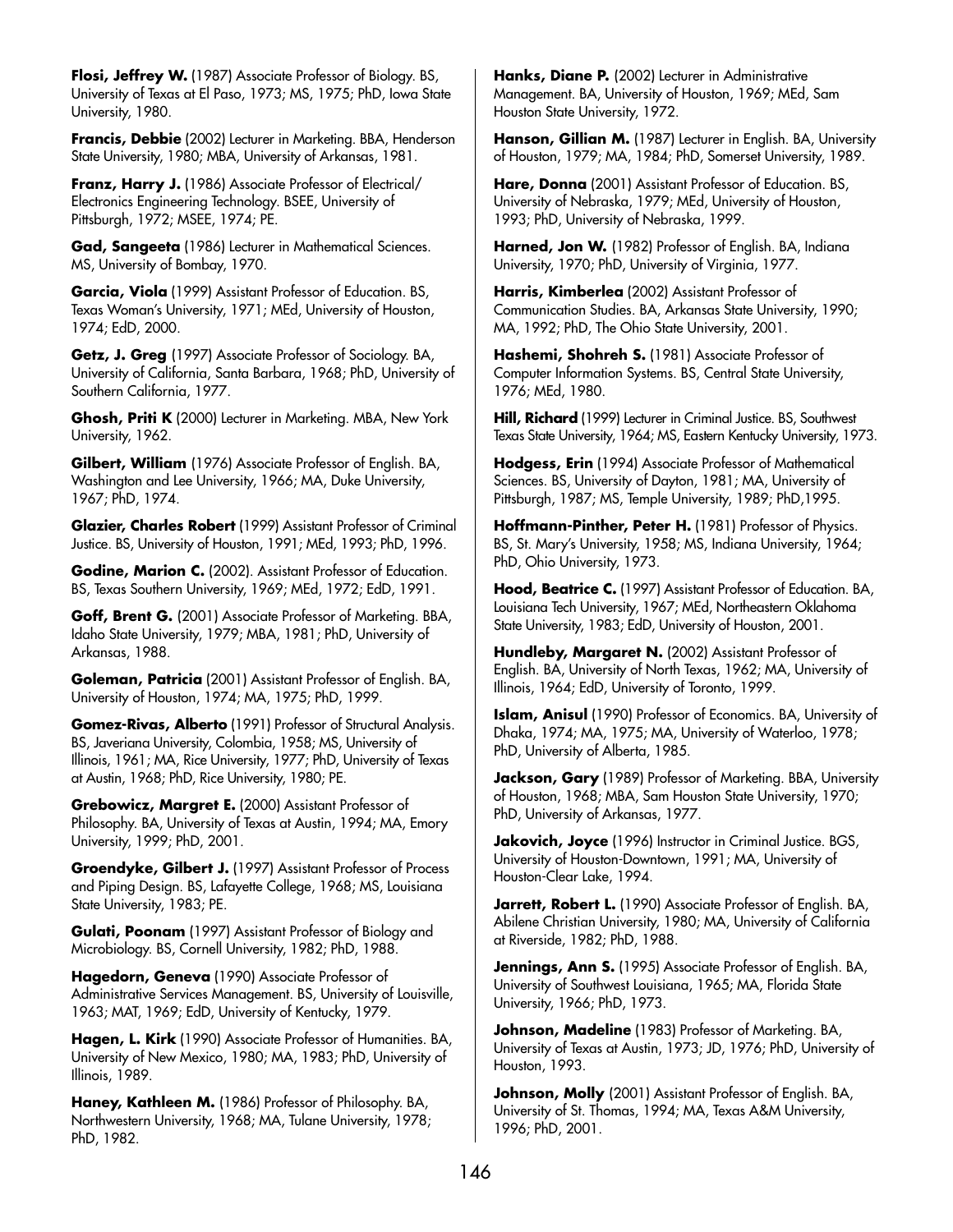Johnson, Robert J. (1996) Associate Professor of Education. BA, University of Texas at El Paso, 1969; MEd, 1989; PhD, Texas A&M University, 1997.

**Kannenberg, Eugene, Jr.** (2002) Assistant Professor of English. BA, Marquette University, 1988; MA, 1990; PhD, University of Connecticut, 2002.

**Kauffman, Ralph G.** (1996) Associate Professor of Management. BS, Lehigh University, 1961; MBA, Northwestern University, 1963; PhD, University of Texas at Dallas, 1993.

**Kellar, Mark** (2000) Assistant Professor of Criminal Justice. BS, University of Houston, 1968; MA, Sam Houston State University, 1974; PhD, Texas A&M University, 1979.

**Kendall, G. Yvonne** (1994) Associate Professor of Music. BS, Austin Peay State University, 1976; MM, New England Conservatory, 1981; DMA, Stanford University, 1985.

**Khoja, Fairza** (2003) Visiting Assistant Professor of Management. BC, University of Karachi, 1990; MBA, Southeastern University, 1994.

**King, Eligah** (2002) Lecturer in Management. BBA, Lamar University, 1972; MBA, Saginaw Valley State University, 1981.

**Kinloch, Valerie** (2000) Assistant Professor of English. BA, Johnson C. Smith University, 1996; MA, Wayne State University, 1998; PhD, 2000.

**Krupp, Ethan H.** (2000) Assistant Professor of Drama. BA, Washington and Lee University, 1997; MFA, University of Montana, 2000.

**Kuzmick, A. J. Branden** (1989) Lecturer in Reading. BA, Marywood College, 1977; MS, 1982.

**Laity, Kathryn** (2002) Instructor of English. BA, Michigan State University, 1983; AM, University of Southern California, 1985; MA, University of Connecticut, 1995.

**Lawrence, Windy Y.** (2002) Assistant Professor of Communication Studies. BS, University of Florida, 1995; MA, Texas A&M University, 1997; PhD, University of Georgia, 2002.

**Leveille, Nancy** (1996) Lecturer in Mathematical Sciences. BA, Bridgewater State University, 1976; MA, Boston University, 1974.

**Lewis, Holly** (2002) Assistant Professor of Psychology. BA, University of Texas at Austin, 1993; MA, University of Houston, 1997; PhD, 2000.

**Li, Peter (Jianquiang)** (2002) Assistant Professor of Political Science. BA, Kiangsi University (China), 1983; BA, Institute of Foreign Affairs (China), 1987; MA, Syracuse University, 1988; PhD, Northern Arizona University, 2000.

**Lin, Hong** (2001) Assistant Professor of Computer Science. BEng, University of Science and Technology of China, 1987; MEng, 1990; PhD, 1997.

**Linantud, John** (2002) Assistant Professor of Political Science. BA, Catholic University of America, 1989; MA, George Washington University, 1992; PhD, Arizona State University, 2000. **London, Steven** (1982) Professor of Mathematical Sciences. BSE, University of Michigan, 1965; MSSE, University of Illinois, 1969; PhD, University of Wisconsin at Madison, 1976.

**Lyons, Philip** (1995) Assistant Professor of Biology. BS, Stephen F. Austin State University, 1978; MS, Texas A&M University, 1981; PhD, University of Georgia, 1985.

Lyttle, Thomas J. (1976) Professor of Drama. BA, University of Akron, 1963; MA, 1968; PhD, Bowling Green State University, 1974.

**MacGregor, Cherylynn** (1997) Lecturer in Anthropology. BA, University of Houston, 1990; MA, 1994.

**Mahoney, Sue E.** (2002) Visiting Assistant Professor of Education. BS, University of Houston-Downtown, 1993; MEd, Texas A&M University, 1994; PhD, 2002.

**Manrique, Justo R.** (2002) Assistant Professor of Economics. BS, Universidad Nacional Agraria, Peru, 1981; MS, Iowa State University, 1988; PhD, 1992.

**Maranville, Steven J.** (1999) Assistant Professor of Management. BA, Brigham Young University, 1982; MBA, 1986; PhD, University of Utah, 1994.

**Marvasti, Akbar** (1990) Associate Professor of Economics. BS, Rasht University, 1974; MBA, Louisiana State University, 1979; PhD, 1985.

**Maxwell, Michael G.** (2002) Assistant Professor of Mathematics. BS, California Institute of Technology, 1992; MA, University of Michigan, 1997; PhD, 1997.

**McCaffrey, James M.** (1989) Associate Professor of History. AA, Springfield Junior College, 1968; BS, University of Missouri at Rolla, 1970; ME, University of Houston, 1974; MA, 1987; PhD, 1990.

**McCullough, Deanna** (1983) Assistant Professor of Biology. BS, Oklahoma Christian College, 1967; MS, Oklahoma State University, 1968; PhD, 1972.

**McIntosh, Shelley** (2002) Visiting Assistant Professor of Education. BS, University of Houston, 1994; MEd, 1998; EdD, 2002.

**McShane, Marilyn** (2002) Professor of Criminal Justice and Director of Community Justice Institute. BS, University of Central Texas, 1979; MS, 1981; PhD, Sam Houston State University, 1985.

**Merrill, Glen K.** (1982) Professor of Geology. BS, Ohio University, 1957; MA, University of Texas at Austin, 1964; PhD, Louisiana State University, 1968.

**Mitchell, David L.** (1999) Assistant Professor of Management. BS, Florida State University, 1974; MS, University of North Texas, 1994; PhD, 1998.

**Mobasher, Mohsen M.** (2002) Assistant Professor of Sociology. BA, University of North Texas, 1984; MA, 1988; MA, Southern Methodist University, 1994; PhD, 1996.

**Monteils, Antoine** (2001) Instructor of Management. MLaw, University of Toulouse, 1986; MBA, Texas A&M University, 1993.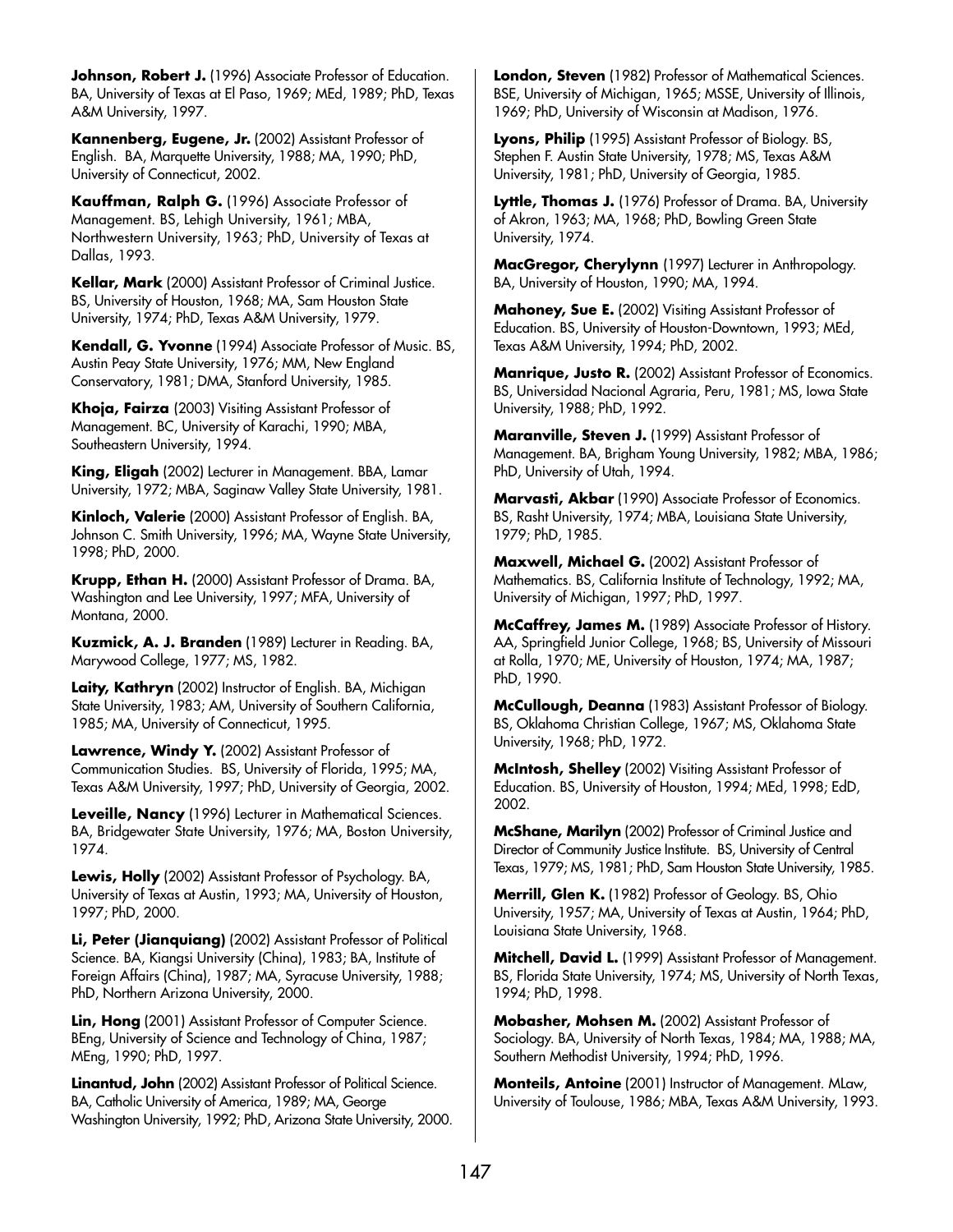**Montgomery, Tyra L.** (1994) Associate Professor of Chemistry. BS, Southwest Texas State University, 1982; MS, 1984; PhD, University of Houston, 1991.

**Moosally, Michelle J.** (1998) Assistant Professor of English. BS, Mankato State University, 1991; MA, University of Texas at Austin, 1994; PhD, 1998.

**Morano, Lisa D.** (2001) Assistant Professor of Biology and Microbiology. BS, University of California, Irvine, 1990; PhD, University of California, Davis, 1995.

**Morris-Smith, Penny** (1988) Assistant Professor of Biology and Geology. BA, California State University, Los Angeles,1964; MA, San Francisco State University, 1972; PhD, University of California, Berkeley, 1975.

**Mosier, M. Patricia** (1982) Associate Professor of Spanish. BA, West Virginia University, 1970; MA, University of Wisconsin, 1972; PhD, 1979.

**Mouchaty, Suzette K.** (2002) Lecturer in Biology and Director of the Scholars Academy. AS, San Juan College, 1986; BS, University of Alaska, 1990; MS, 1993; PhD, Lund University, 1999).

**Mrak, Norma A.** (2000) Assistant Professor of Spanish. BS, University of Houston, 1984; MA, 1996; PhD, 2000.

**Mullinnix, Debra** (1998) Assistant Professor of Education. BS, Texas A&M University, 1976; MEd, University of Houston, 1993; EdD, 1998.

**Muniz-Turner, Miriam** (2002) Visiting Assistant Professor of Education. BA, Sam Houston State University, 1980; MEd, 1983; PhD, Texas A&M University, 1990.

**Nadler-Blumberg, Bonnie** (1994) Lecturer in Mathematical Sciences. BS, University of Texas at Austin, 1983; MEd, University of Texas at El Paso, 1987.

**Nakamura, Mitsue** (1988) Lecturer in Mathematical Sciences. BS, University of Houston, 1985; MS, 1987.

**Nandagopal, N. S.** (1981) Associate Professor of Engineering Technology. BS, University of Mysore, 1978; MS, University of California at Santa Barbara, 1980.

**Nath, Janice** (2001) Assistant Professor of Education. BA, Texas A&M University, 1974; MA, Chapman University, 1988; EdD, University of Houston, 1995.

**Nazemzadeh, Asghar** (1989) Professor of Economics. BA, Pahlavi University, 1972; MA, University of Houston, 1978; PhD, Florida State University, 1983.

**Nealy, Chynette D.** (2002) Assistant Professor of Administrative Management. BS, Texas College, 1984; MEd, Texas Southern University, 1994; EdD, University of Houston, 1996.

**Newsum, Floyd Elbert, Jr.** (1976) Professor of Art. BFA , Memphis Academy of Arts, 1973; MFA, Temple University, 1975.

**Nguyen, Vien** (1990) Lecturer in Mathematical Sciences. BS, Lamar University, 1988; MS, 1990.

**Nowak, William J.** (2002) Assistant Professor of Spanish. BA, College of Saint Benedict, 1984; MA, Princeton University, 1987; PhD, 1993.

**Oberhoff, Kenneth E.** (1974) Associate Professor of Mathematical Sciences. BA, Texas A&M University, 1965; MS, University of Houston, 1968; PhD, 1973.

**Omer, Khursheed** (1991) Associate Professor of Accounting. BCom, University of Karachi, 1962; MBA, 1964; MBA, University of Southern California, 1965; DBA, Memphis State University, 1990; CPA.

**Padilla, Edwin** (1994) Assistant Professor of Spanish. BA, University of Puerto Rico, 1979; MA, University of Texas at El Paso, 1982; PhD, University of Houston, 2002.

**Paige, Susan** (2000) Instructor in Education. BA, University of St. Thomas, 1974; MEd, University of Houston, 1982.

**Pavelich, Andrew** (2003) Assistant Professor of Philosophy. BA, Fort Lewis College, 1994; MA, Tulane University, 1996; PhD, Tulane University, 1999.

**Pavletich, JoAnn** (1995) Associate Professor of English. BA, Southeastern Louisiana University, 1988; MA, University of Texas at Austin, 1990; PhD, 1995.

**Pelaez, Rolando** (1986) Associate Professor of Finance. BS, Louisiana State University, 1962; MA, 1964; PhD, University of Houston, 1973.

**Pelz, Mary Elizabeth** (1988) Associate Professor of Criminal Justice. BA, Stephen F. Austin State University, 1974; MA, 1976; PhD, Sam Houston State University, 1988.

Penkar, Samuel H. (1984) Associate Professor of Finance. MM, American Graduate School of International Management, 1976. DBA, Mississippi State University, 1984.

**Phelps, David Gene** (1994) Lecturer in Accounting. BBA, Baylor University, 1962; MBA, Sam Houston State University, 1993.

**Pincus, George** (1996) Professor of Engineering Technology. BS, Georgia Institute of Technology, 1959; MS, 1960; PhD, Cornell University, 1963; MBA, University of Houston, 1974; PE.

**Pointer, Lucille** (2002) Assistant Professor of Marketing. BS, Southern University, 1973; MBA, University of Wisconsin, 1974; PhD, Texas A&M University, 2000.

**Read, Lisa** (1998) Instructor of English. BS, Texas A&M University, 1979; MEd, Prairie View A&M University, 1988.

**Rebhun, Herbert F**. (1977) Professor of Computer Information Systems. BBA, University of Pittsburgh, 1955; ML, 1956; PhD, Florida State University, 1974.

**Reel, Bradley W.** (2002) Assistant Professor of Communication Studies. BA, Wright State University, 1987;MA, University of Dayton, 1992; PhD, Bowling Green State University, 1996.

**Robbins, Ruth R.** (1980) Professor of Computer Information Systems. BBA, Texas Southern University, 1971; MBA, University of Houston, 1974; EdD, 1986.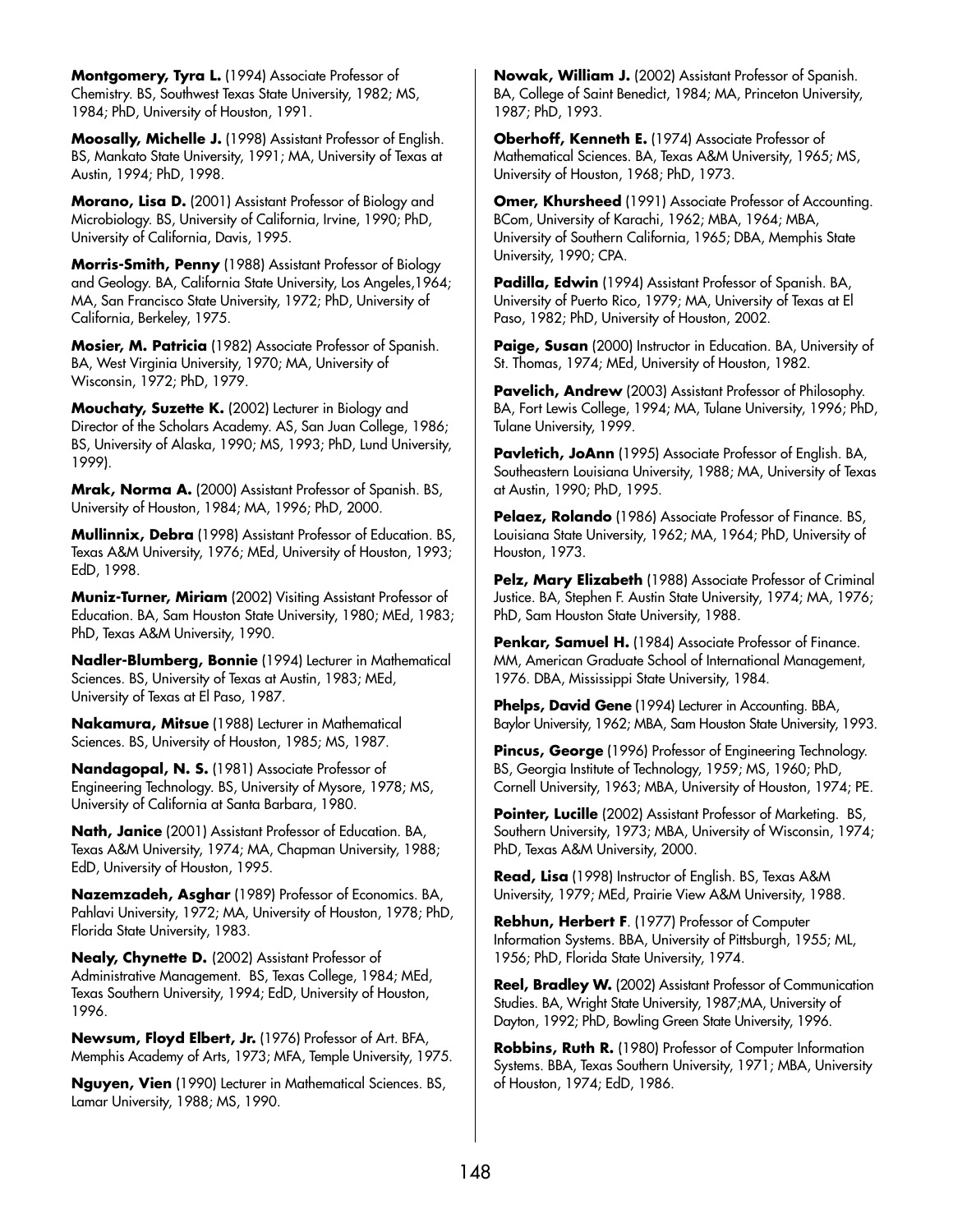**Rodriguez, Dennis M.** (1976) Professor of Mathematical Sciences. BA, University of South Florida, 1965; MA, University of California at Riverside, 1966; PhD, 1969.

**Rosenthal-Simmons, Anna** (1991) Lecturer in Mathematical Sciences. BS, University of Houston, 1987; MS, Texas A&M University, 1988; MBA, University of Houston, 1990.

**Roubicek, Henry L.** (1983) Professor of Speech Communication. BA, The Ohio State University, 1974; MA, Purdue University, 1976; EdD, University of Maryland, 1983.

**Rubin-Trimble, Carolyn** (1999) Lecturer in Reading. BA, University of Houston, 1970; MEd, 1991; PhD, 2001.

**Ruthstrom, Carl R.** (1990) Associate Professor of Management. BS, West Texas State University, 1965; MS, University of Northern Colorado, 1979; PhD, University of Texas at Austin, 1986. CPM.

**Ryden, David Beck** (2001) Assistant Professor of History. BA, Connecticut College, 1990; MA, University of Delaware, 1993; PhD, University of Minnesota, 1999.

**Santos, Adolfo** (1997) Assistant Professor of Political Science. BGS, University of Houston-Downtown, 1990; PhD, University of Houston, 1998.

**Schmertz, Johanna** (2000) Assistant Professor of English. BA, Carnegie-Mellon University, 1983; MA, State University of New York at Buffalo, 1990; PhD, Texas A&M University-Commerce, 2001.

**Serrett, Randy K.** (1999) Assistant Professor of Accounting. BS, Louisiana State University, 1973; MS, University of Houston, 1983; PhD, 1986; CPA.

**Sheinberg, Edward R.** (1978) Assistant Professor of Engineering Technology. BS, Lamar University, 1968; ME, 1968; MME, University of Houston, 1971.

**Shelley, Deborah B.** (1993) Associate Professor of Communication Studies. BA, University of North Carolina at Chapel Hill, 1972; MA, San Francisco State University, 1974; PhD, Louisiana State University, 1976.

**Shelton, Margaret L.** (1989) Associate Professor of Accounting. BA, Rice University, 1971; MBA, University of Houston, 1980; PhD, 1986; CPA.

**Shipley, Margaret F.** (1987) Professor of Management. BS, Salisbury State College, 1969; MSIE, University of Pittsburgh, 1980; PhD, 1986.

**Sikka, Anjoo** (1994) Associate Professor of Education. BA, Maharaja Sayajirao University, India, 1983; MA, 1985; PhD, Mississippi State University, 1991.

**Simeonov, Plamen** (1999) Assistant Professor of Mathematical Sciences. BS, Sofia University, 1990; MS, 1992; PhD, University of South Florida, 1997.

**Sirisaengtaksin, Ongard** (1986) Professor of Mathematical Sciences. BSc, Chulalongkorn University, Thailand, 1976; ME, Lamar University, 1979; MS, 1981; PhD, University of Texas at Arlington, 1986.

**Slough, Scott** (2000) Assistant Professor Biology and Chemistry. BS, Stephen F. Austin State University, 1982; MEd, Sam Houston State University, 1992; MS, 1994; EdD, University of Houston, 1998.

**Smith, Charles** (1987) Professor of Finance. BS, McNeese State University, 1974; MBA, University of New Orleans, 1975; PhD, Texas A&M University, 1984.

**Smith, Charlotte** (2000) Lecturer in English. BS, University of Houston, 1986; MA, University of Houston-Clear Lake, 1988.

**Solomon, Frankie** (1993) Lecturer in Mathematical Sciences. BA, Grambling State University, 1971; MS, Texas Southern University, 1989.

**Spears, Larry G.** (1976) Professor of Chemistry. BS, University of Southwestern Louisiana, 1961; MS, 1963; PhD, University of Texas at Austin, 1966.

**Spilger, Ursula** (1990) Associate Professor of Business Law. BA, University of California at Berkeley, 1962; JD, University of Idaho, 1974; MBA, Boise State University, 1983; LLM, University of Houston, 1991.

**Stading, Gary L.** (2001) Assistant Professor of Management. BS, University of Illinois, 1984; MBA, Miami University, 1988; PhD, Texas A&M University, 1999.

**Stanberry, Kurt** (1996) Associate Professor of Business Law. BBA, Yale University, 1972; MBA, Temple University, 1974; JD, University of Houston, 1977.

**Strain, Charles R.** (1995) Associate Professor of Marketing. BBA, University of Mississippi, 1974; MBA, University of Southern Mississippi, 1982; DBA, Mississippi State University, 1994.

**Sullivan, M. Nell** (1996) Associate Professor of English. BA, Vanderbilt University, 1986; MA, Rice University, 1989; PhD, 1995.

**Thacker-Kumar, Leena** (1993) Associate Professor of Political Science. BA, Scottish Church College, 1982; MA, Miami University, 1988; PhD, 1993.

**Tharp, Douglas** (1976) Assistant Professor of Mathematical Sciences. BA, Rice University, 1960; MST, Rutgers University, 1969; MS, East Texas State University, 1986.

**Thielemann, Jane** (1991) Assistant Professor of Education. BS, University of Houston-Clear Lake, 1978; MA, University of Houston, 1991; EdD, 1999.

**Thomas, Lorenzo** (1987) Professor of English. BA, Queens College, City University of New York, 1967.

**Thomas, Tammis** (1995) Associate Professor of English. BA, University of Texas at Austin, 1984; MA, State University of New York at Buffalo, 1989; PhD, 1995.

**Tokic, Damir** (2002) Assistant Professor of Finance. AA, Odessa College, 1994; BBA, Sam Houston State University, 1995; MBA, 1996; PhD, University of Texas-Pan American, 2002.

**Turner, Stephanie** (2003) Assistant Professor of English. BA, Ball State University, 1982; MA, 1985; PhD, Purdue University, 2002.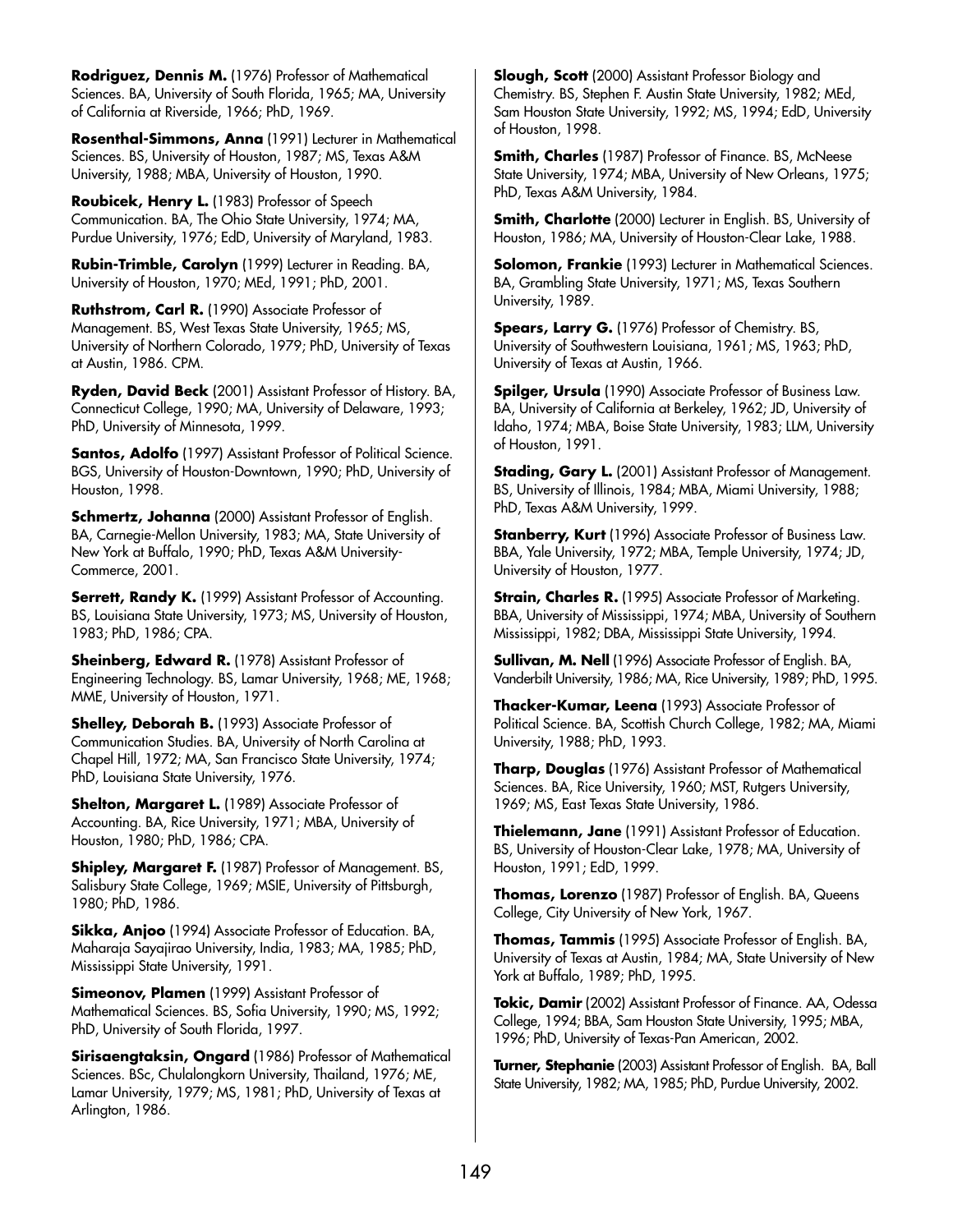**Turski, Jacek** (1990) Associate Professor of Mathematical Sciences. BS University of Warsaw, Poland, 1976; MS, McGill University, 1982; PhD, 1986.

**Uzman, Akif J.** (1997) Associate Professor of Biochemistry and Biology. BS, University of Michigan, 1975; MS, 1976; PhD, University of California-Berkley, 1983.

**Van Horn, Leigh** (2000) Assistant Professor of Education. BS, University of Houston, 1992; MS, University of Houston-Clear Lake, 1995; EdD, University of Houston, 2000.

**Villarreal, Beatrice** (2001) Assistant Professor of Education. BA, University of St. Thomas, 1972; MEd, Stephen F. Austin State University, 1977; PhD, The Pennsylvania State University, 1982.

**Vobach, Carol** (1969) Associate Professor of Mathematical Sciences. BA, Marymount College, 1962; MA, University of North Carolina at Chapel Hill, 1965; EdD, University of Houston, 1984.

**Wadhwa, Darshan L.** (1984) Professor of Accounting. BS, KGK College, Moradabad, India, 1964; MS, Roorkee University, Roorkees, India, 1967; MBA, Louisiana Tech University, 1972; DBA, 1988; CPA.

**Walden, Elizabeth** (2002) Assistant Professor of Psychology. BS, Augusta College, 1972; MS, 1979; PhD, University of Georgia, 1984.

**Walker, James** (2003) Instructor of English. BA, University of California, Riverside, 1991; MA, University of Colorado at Boulder, 1997.

**Waller, William A.** (1983) Associate Professor of Mathematical Sciences. AA, Eastfield College, 1978; BS, North Texas State University, 1981; MS, 1983; PhD, University of Houston, 1989.

**Walsh, Robert T.** (1976) Assistant Professor of Criminal Justice. BS, Michigan State University, 1970; MS, Eastern Kentucky University, 1974.

**Wang, Hsiao-Ming** (2001) Assistant Professor of Criminal Justice. BC, Fen-China University, 1977; MBA, University of St. Thomas, 1992; PhD, Sam Houston State University, 1998.

**Wanguri, Deloris McGee** (1984) Associate Professor of Speech Communication. BA, University of Houston, 1973; MA, 1975; PhD, University of Texas at Austin, 1984.

**Webb, John** (2001) Assistant Professor of Psychology. BA, Mary Hardin-Baylor College, 1975; MA, St. Mary's University, 1978; MA, Universiity of Houston, 1983; PhD, 1985.

**Williams, Frank P.** (2003) Visiting Professor of Criminal Justice. BS, Florida State University, 1968; MS, 1973; PhD, 1976.

**Williams, Marvin J.** (1988) Associate Professor of Accounting. BBA, University of Houston, 1980; MBA, 1982; JD, 1986; CPA, CMA.

**Williams, Patrick S.** (1990) Associate Professor of Psychology. BS, Michigan State University, 1971; MEd, Northeastern University, 1974; PhD, Texas Tech University, 1987.

**Wilson, John U.** (1989) Associate Professor of History. BS, Northern Illinois University, 1967; MA, 1969; EdD, 1978.

**Wilson, Robert G.** (1991) Director of the UHD Civic Jazz Orchestra and Lecturer in Music. BA, Sam Houston State University, 1969; MA, 1970.

**Woods, Molly R.** (1961) Professor of Administrative Services Management. BA, Sam Houston State University, 1959; MEd, 1961; EdD, University of Houston, 1985.

**Woods-Stellman, Donna** (1997) Assistant Professor of Education. BA, Louisiana Tech University, 1975; MEd, Louisiana State University, 1988; EdD, Oklahoma State University, 1992.

**Xie, Shishen** (1990) Professor of Mathematical Sciences. BS, East China Normal University, China, 1982; MS, Texas Tech University, 1987; PhD, 1990.

**Yin, Jie** (2002) Assistant Professor of Computer Information Systems. BS, Beijing Institute of Technology, 1990; MS, Beijing University of Aeronautics and Astronautics, 1993; PhD, Georgia State University, 2002.

Yoon, Jeong-Mi (1999) Assistant Professor of Mathematical Sciences. BS, Seoul National University, 1981; BS, 1984; MS, 1986; MS, University of California at Berkeley, 1991; PhD, 1999.

**Zafiris, Vasilis** (1999) Assistant Professor of Mathematical Sciences. BS, Mississippi State University, 1984; MS, 1987; PhD, University of Houston, 1996.

**Ziemer, Heidi E.** (1999) Assistant Professor of Psychology. BA, California State University, Long Beach, 1991; MA, Rice University, 1998; PhD, 1999.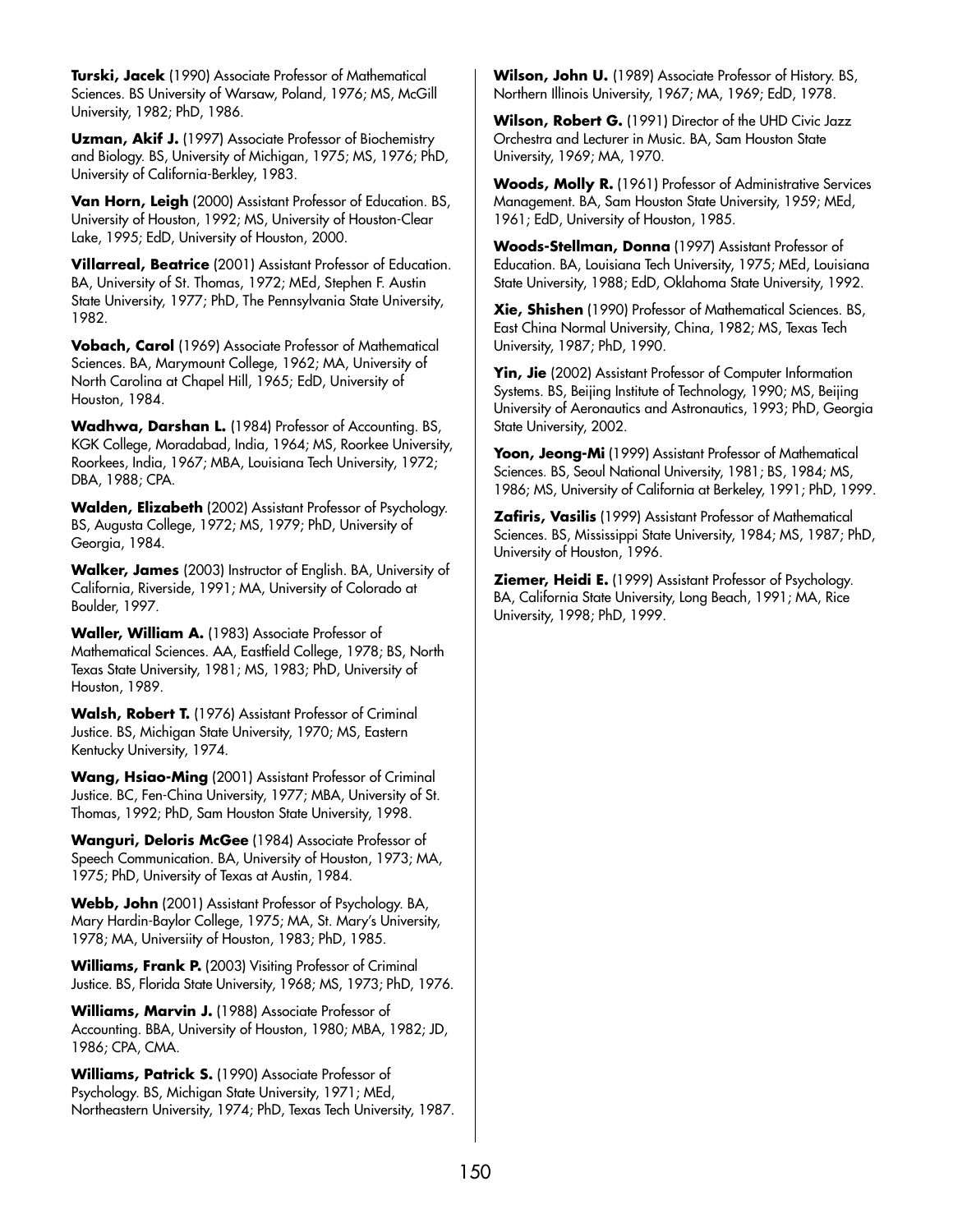## **Professors Emeriti**

**Bartholomew, Barbara G**. (1981) Associate Professor Emerita of English.

**Eckles, Robert** (1984) Professor Emeritus of Marketing.

Fefer, Jean A. (1981) Associate Professor Emeritus of Chemistry.

**Franks, Nicholas** (1979) Assistant Professor Emeritus of English.

**Freeman, Marjorie S.** (1961) Assistant Professor Emerita of Mathematics.

**Hebert, Mary Margaret** (1977) Associate Professor Emerita of Administrative Services Management.

James, L. Frank (1975) Associate Professor Emeritus of Psychology.

**Levy, Sylvia S.** (1958) Associate Professor Emerita of English and Philosophy.

**McNeill, I. Eugene** (1984) Professor Emeritus of Accounting.

**Miller, Jon**, Associate Professor Emeritus of English

**Price, Frank E.** (1964) Assistant Professor Emeritus of Biology.

**Robinson, W. Clyde** (1982) Associate Professor Emeritus of Business Law.

**Rooney, Walter** (1976) Associate Professor Emeritus of Management.

**Scalamogna, Don** (1977) Associate Professor Emeritus of Business.

**Sherman, Ruth** (1975) Professor Emerita of Biology.

**Small, Jo Ann** (1975) Associate Professor Emerita of Psychology.

**Suits, Marvin**, Assistant Professor Emeritus of Business and Commerce.

**Tinkler, James C.** (1983) Professor Emeritus of Petroleum Land Management.

**Tyson, Martha H.** (1968) Associate Professor Emerita of Psychology.

**Umland, Jean B.** (1981) Associate Professor Emerita of Chemistry.

**Wathen, L. James** (1962) Assistant Professor Emeritus of Arts and Humanities.

**Wilkinson, Edward S., Sr.** (1969) Associate Professor Emeritus of Purchasing.

**Williams, Raymond J.** (1963) Assistant Professor Emeritus of History.

**Wood, June P.** (1960) Professor Emerita of Mathematics.

**Wright, Ray G.** (1966) Professor Emeritus of Philosophy.

## **Awards**

### **Award for Excellence in Teaching**

- 1982 R. Bowen Loftin, Natural Sciences
- 1983 Nancy T. Rich, Applied Mathematical Sciences
- 1984 John H. Hummel, Behavioral Sciences
- 1985 Shannon Doyle, Social Sciences
- 1986 Hank Roubicek, Arts and Humanities
- 1987 James C. Tinkler, Business Management and Administrative Services
- 1988 Susan K. Ahern, English
- 1989 Philip Castille, English
- 1990 Merrilee Cunningham, English
- 1990 Shohreh Hashemi, Finance, Accounting and Computer Information Systems
- 1991 Ray Wright, Social Sciences
- 1992 Jeffrey Flosi, Natural Sciences
- 1993 André de Korvin, Computer and Mathematical Sciences
- 1994 Jean Umland, Natural Sciences
- 1995 Dennis Rodriguez, Computer and Mathematical Sciences
- 1996 Linda Vaden-Goad, Social Sciences
- 1997 Byron Christmas, Natural Sciences
- 1998 Elias Deeba, Computer and Mathematical Sciences
- 1999 Lisa Waldner, Social Sciences
- 2000 Madeline Johnson, Management, Marketing, and Business Administration
- 2001 Tyra L. Montgomery, Natural Sciences
- 2002 Steven J. Maranville, Management, Marketing and Business Administration
- 2003 Joan S. Abramowitz, Natural Sciences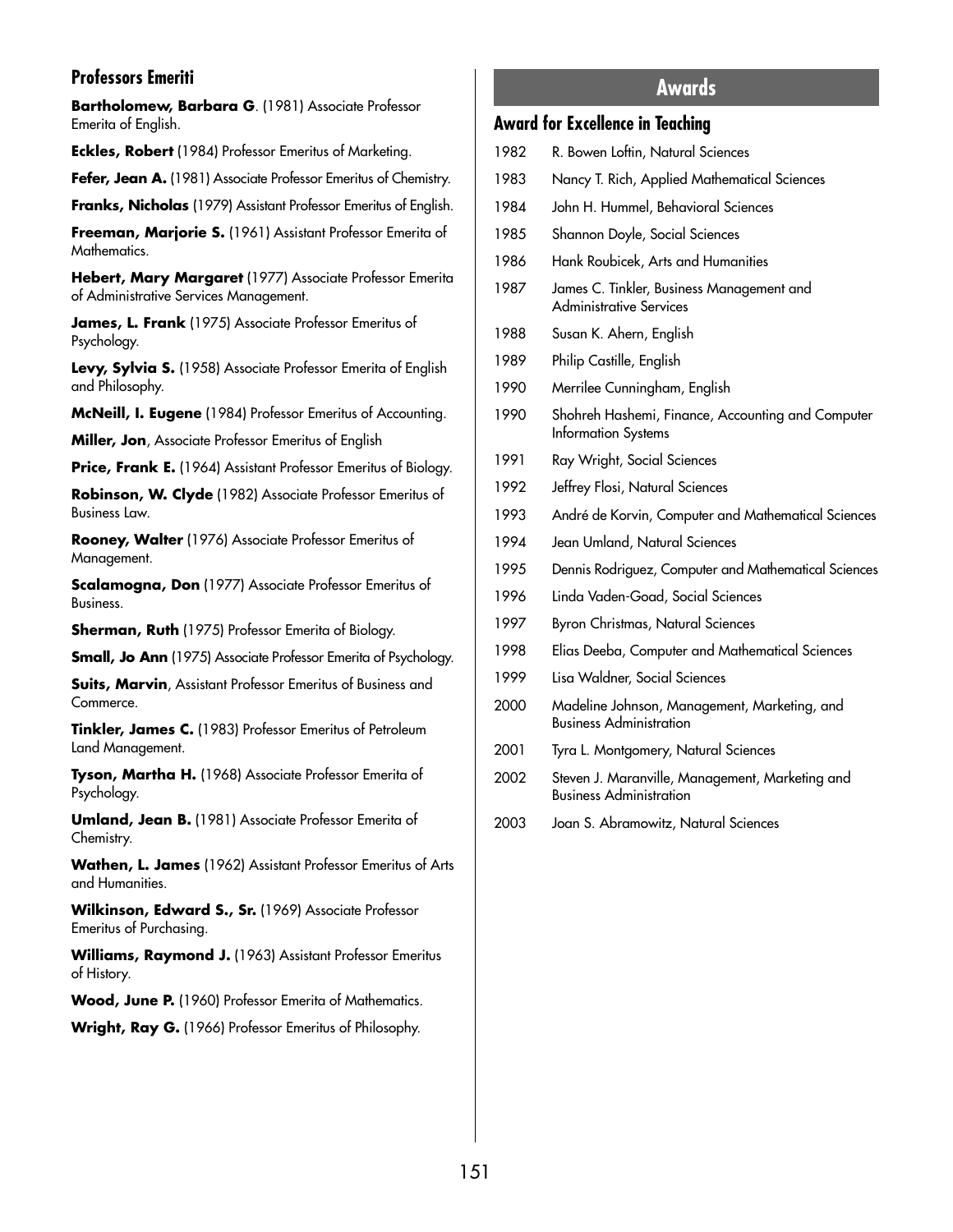## **Award for Excellence in Service**

| 1982 | Shannon Doyle, Social Sciences                                                    |
|------|-----------------------------------------------------------------------------------|
| 1982 | Hakumat Israni, Engineering Technology                                            |
| 1983 | Gail S.M. Evans, Business Management and<br><b>Administrative Services</b>        |
| 1983 | James David Fairbanks, Social Sciences                                            |
| 1984 | R. Bowen Loftin, Natural Sciences                                                 |
| 1984 |                                                                                   |
|      | Herbert F. Rebhun, Finance, Accounting and Computer<br>Information Systems        |
| 1985 | R. Bowen Loftin, Natural Sciences                                                 |
| 1986 | William E. Brigman, Social Sciences                                               |
| 1987 | Molly R. Woods, Business Management and<br><b>Administrative Services</b>         |
| 1988 | Thomas Lyttle, Arts and Humanities                                                |
| 1989 | Ruth Sherman, Natural Sciences                                                    |
| 1990 | Robert Rhea, Engineering Technology                                               |
| 1991 | Dan Jones, English                                                                |
| 1992 | Shohreh Hashemi, Finance, Accounting and Computer<br>Information Systems          |
| 1993 | Madeline Johnson, Business Management and<br>Administrative Services              |
| 1994 | Herbert Rebhun, Finance, Accounting and Computer<br><b>Information Systems</b>    |
| 1995 | Carl Ruthstrom, Business Management and<br><b>Administrative Services</b>         |
| 1996 | Margaret Shelton, Finance, Accounting and Computer<br><b>Information Services</b> |
| 1997 | Jeff Flosi, Natural Sciences                                                      |
| 1998 | Linda Vaden-Goad, Social Sciences                                                 |
| 1999 | Peter Hoffmann-Pinther, Natural Sciences                                          |
| 2000 | Anjoo Sikka, Urban Education                                                      |
| 2001 | Elias Deeba, Computer and Mathematical Sciences                                   |
| 2002 | Anisul Islam, Finance, Accounting and Computer<br>Information Systems             |
| 2002 | Johnny R. Leavins, Finance, Accounting and Computer                               |

- Information Systems
- 2003 Poonam Gulati, Natural Sciences

## **Award for Excellence in Scholarly and Professional Activity**

- 1989 Elias Deeba, Computer and Mathematical Sciences
- 1989 Robert Fisher, Social Sciences
- 1990 André de Korvin, Computer and Mathematical Sciences
- 1991 Glen Merrill, Natural Sciences
- 1992 André de Korvin, Computer and Mathematical Sciences
- 1993 Lorenzo Thomas, English
- 1994 Kathleen Haney, Social Sciences
- 1995 Elias Deeba, Computer and Mathematical Sciences
- 1995 Orapin Duangploy, Finance, Accounting and Computer Information Systems
- 1996 Thomas Lyttle, Arts and Humanities
- 1997 Margaret Shipley, Business Management and Administrative Services
- 1998 Anisul Islam, Finance, Accounting and Computer Information Systems
- 1999 André de Korvin, Computer and Mathematical Science
- 1999 Chenyi Hu, Computer and Mathematical Sciences
- 2000 James McCaffrey, Social Sciences
- 2000 Khursheed Omer, Finance, Accounting and Computer Information Systems
- 2001 Lorenzo Thomas, English
- 2002 Orapin Duangploy, Finance, Accounting and Computer Information Systems
- 2003 Floyd E. Newsum, Arts and Humanities
- 2003 Shishen Xie, Computer and Mathematical Sciences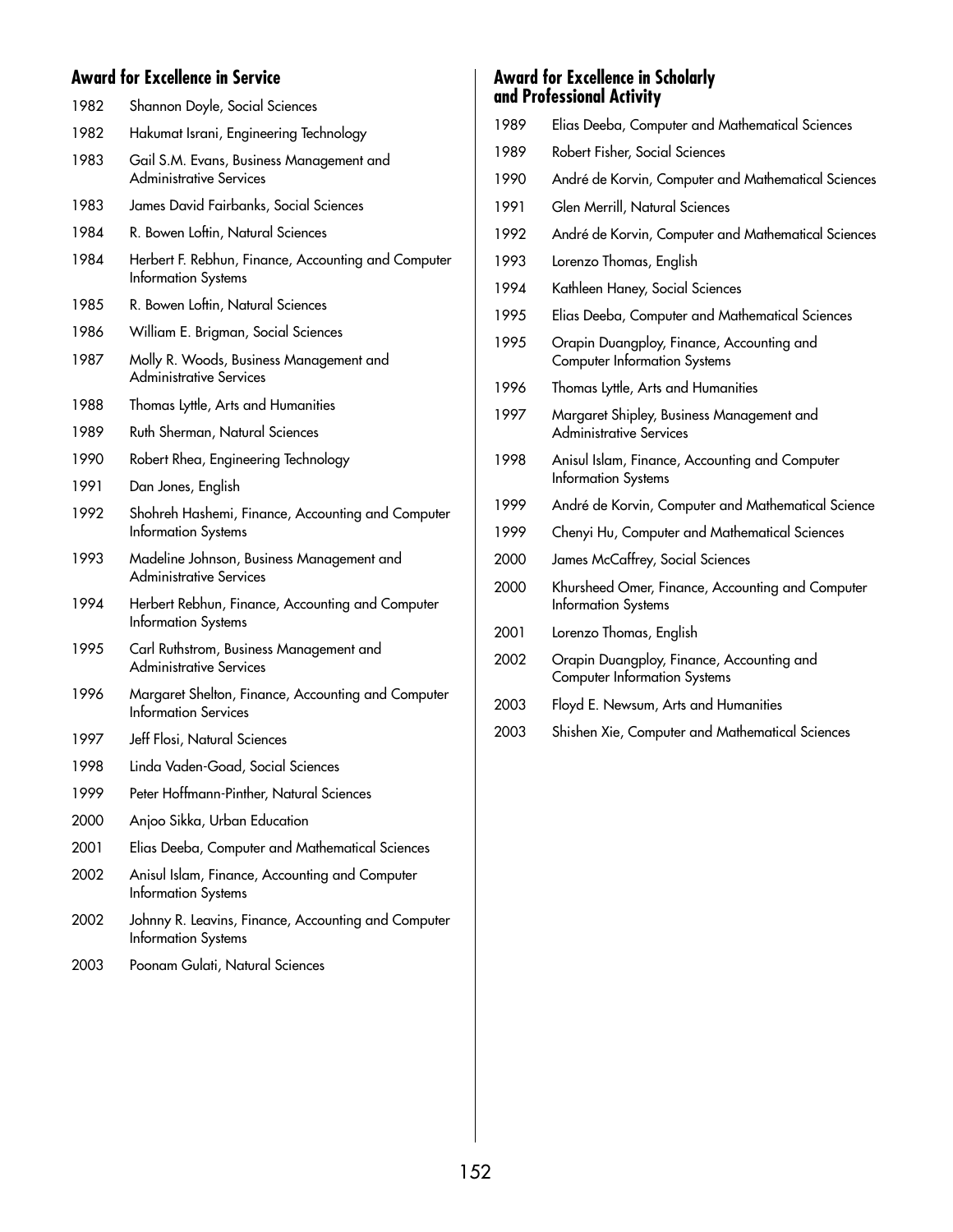# **Index**

# **A**

Academic Advising Center, 25 Academic Affairs, Office of, 143 academic amnesty, 15 academic calendar, vi Academic Computing Lab, 10 Academic Counseling Center, 25 Academic Honesty Code, 13 academic outreach programs, 26 academic policies, 11 academic probation, 5, 14 academic progress, 9 academic regalia, 16 academic specializations for teacher certification, 48 Academic Support Center, 10 academic suspension, 14 accounting course descriptions, 75 major in, 26, 29 minor in, 33 ACT (American College Testing) examinations, 4, 12 additional bachelor's degree, 16 address changes, 15 administration directory of, 143 Office of, 143 administrative management course descriptions, 76 major in, 29 minor in, 33 admissions undergraduate, 2 post baccalaureate, 5 graduate, 5 Advanced Placement examinations, 12 advanced standing examinations, 12 advising, academic, 25 affidavit of support, 3 African-American Studies program, 19 Alpha Phi Sigma honorar y, 39 American studies, course descriptions, 77 amnesty, academic, 15 anthropology, course descriptions, 78 appeal of grades, 14 application for admission, 2 application course requirements, 25 *see also* specific degree plans Applied Business and Technology Center, 21 applied mathematics

major in, 57 minor in, 57 applied microbiology, major in, 65 art, course descriptions, 78 art gallery, 19 arts, bachelor of, see bachelor of arts degree Arts and Humanities, Department of, 37 attendance, class, 11 auditing courses, 6, 13 *see also* noncredit courses awards, faculty, 151-152

# **B**

bachelor of arts degree major in communication studies, 37 major in English, 41 major in history, 42 major in humanities, 37 major in interdisciplinary studies, 36 major in interdisciplinary studies (bilingual education), 50 major in interdisciplinary studies with elementary certification, 50 major in purchasing and supply management, 32 major in social sciences, 45 bachelor of business administration degree major in accounting, 29 major in administrative management, 29 major in computer information systems, 30 major in finance, 30 major in general business, 31 major in international business, 31 major in management, 31 major in marketing, 32 major in purchasing and supply management, 32 bachelor of science degree major in applied mathematics, 56 major in applied microbiology, 65 major in biological and physical sciences, 65 major in biology, 66 major in chemistry, 67 major in computer science, 56 major in criminal justice, 39 major in dental hygiene, 68 major in industrial chemistry, 68 major in interdisciplinary studies, 45 major in mathematics, see applied math major in nursing, 69 major in political science, 43 major in professional writing, 41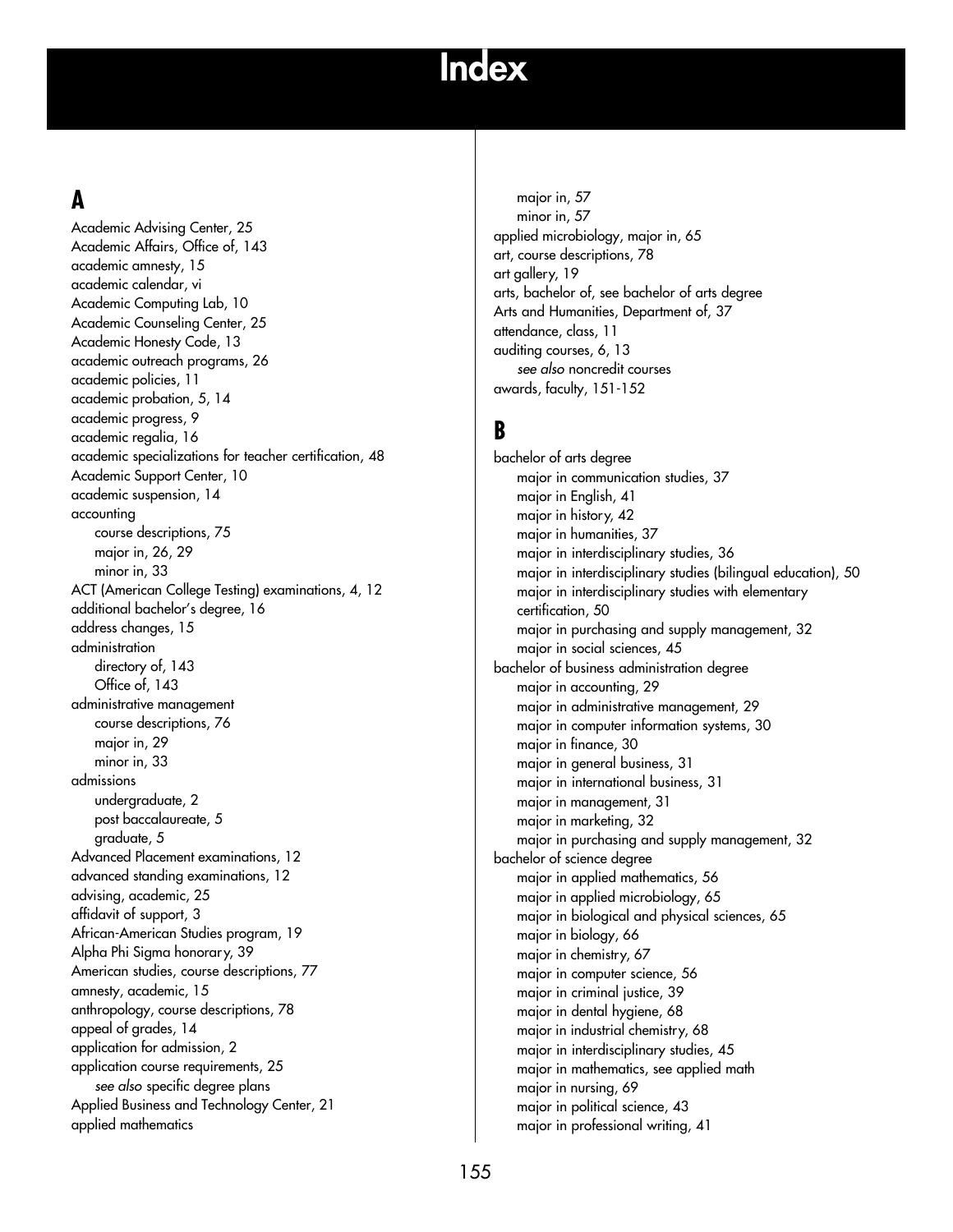major in psychology, 43 major in social sciences, 46 bachelor of science degree in engineering technology, 59 major in control and instrumentation electronics, 60 major in process piping design, 61 major in safety and fire technology, 61 major in structural analysis and design, 62 bachelor's degree additional, 16 *see also* individual degrees bank letters, 3 Basic Peace Officer's Academy, 40 Beta Gamma Sigma honorary, 27 Bayou Review, 18 bilingual education certification program, 50 course descriptions, 99 major in, 50 biological and physical sciences, major in, 65 biology course descriptions, 79 major in, 66 bookstore, 19 Business, College of, 26 business, minors in, 33 business administration, see bachelor of business administration degree business administration, course descriptions, 82 business honor society, 27

# **C**

calendar, vi Campus Activities Board (CAB), 17 career counseling, 17 catalog for graduation, 16 Center for Computational Sciences and Advanced Distributed Simulation, 55 certifications, see elementary education, certification program; professional certification programs; teacher education certification programs; individual certifications Certified Management Accountants Exam, 29 Certified Protection Officer Program, 40 CFA (Chartered Financial Analyst) certification, 30 CFP (Certified Financial Planner) certification, 30 changes of name or address, 15 chemistry course descriptions, 83 major in, 67 minor in, 64 citizenship status, 3 class attendance, 11 classification, grade level, 11 CLEP (College Level Examination Program), 12 clinical laboratory science pre-professional courses, 68 clubs, 17

College of Business, 26 of Humanities and Social Sciences, 35 of Sciences and Technology, 55 College Honors, 14 college-preparatory curriculum, 3 college success program, course descriptions, 85 commencement exercises, 16 Common Core Curriculum, 24 common course numbering system, 74 communication, course descriptions, 86 computer information systems course descriptions, 88 major in, 30 minor in, 33 Computer and Mathematical Sciences, Department of, 56 computer modem, courses via, 20 computer sciences course descriptions, 75 major in, 57 minor in, 58 computing services, 10 concurrent enrollment, 7 continuing education programs, 21 control and instrumentation networks, 60 core curriculum, see Common Core Curriculum Council of Organizations, 18 Counseling, Career and Student Health Services, 17 course credit, 11, 79 course descriptions accounting, 75 administrative management, 76 American studies, 77 anthropology, 78 art, 78 biology, 79 business administration, 82 chemistry, 83 College Success Program (CSP), 85 communication, 86 computer information systems, 88 computer sciences, 90 criminal justice—undergraduate, 93 criminal justice—senior/graduate, 95 criminal justice—graduate, 95 drama, 97 economics, 97 education undergraduate, 99 education graduate, 103 electrical engineering technology, 105 engineering, 106 engineering technology, 109 English, 110 finance, 114 French, 116 geography, 116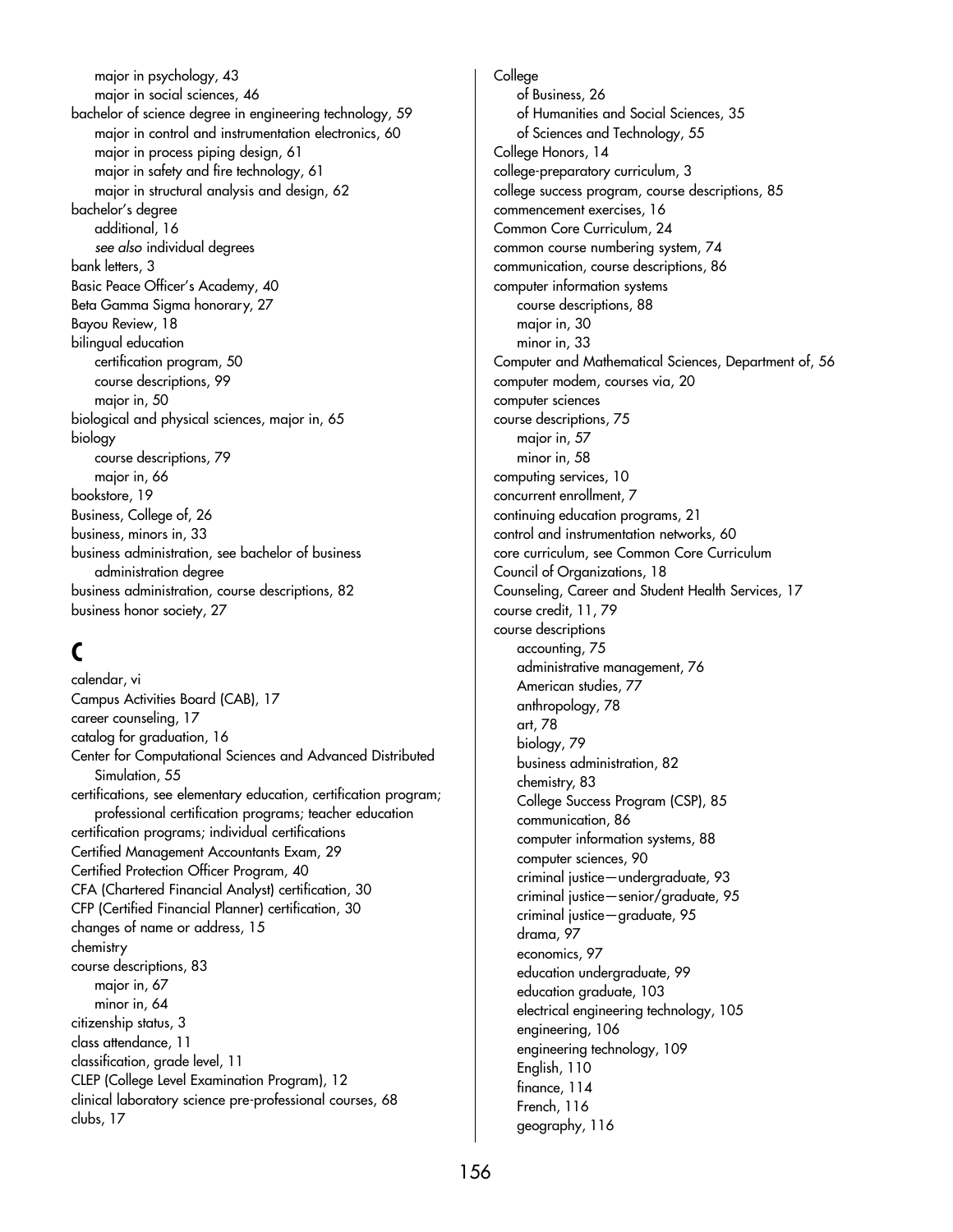geology, 116 history, 117 humanities, 120 management, 121 marketing, 123 mathematics, 124 microbiology, 129 military science, 130 music, 131 natural sciences, 132 philosophy, 132 physics, 133 political science, 135 professional land management, 136 psychology, 137 reading, 138 social sciences, 138 sociology, 139 Spanish, 141 course load, 11 course numbering system, common, 74 courses, transfer of, 2, 11 credit by examination, 12 credit for courses, 75 crime statistics, i criminal justice undergraduate, course descriptions, 93 senior/graduate, course descriptions, 95 graduate, 95 major in, 39 minor in, 39 Crossroads Festival, 17 Cultural Enrichment Center, 19

# **D**

Dateline, The, 18 Dean's List, 14 decision sciences, minor in, 58 default fees, 7 deficiency plan for teacher certification, 55 degree articulation agreements, 3 degree programs, see individual degrees denial of transfer credit, 12 dental hygiene pre-professional courses, 68 dentistry pre-professional courses, 69 **Department** of Arts and Humanities, 37 of Business Management, Marketing and Administrative Services, 26 of Computer and Mathematical Sciences, 56 of Engineering Technology, 59 of English, 40 of Finance, Accounting and Computer Information Systems, 26 of Natural Sciences, 63 of Social Sciences, 42 of Urban Education, 48

developmental education, 5 dining facilities, 19 directed studies courses, 13 directory administration, 143 faculty, 144 disabled students, 1, 22 discontinued classes, 11 dispute resolution, 12 distance learning, 6, 20 doctor of optometry degree, 69 drama, course descriptions, 97 dropping courses, 9

# **E**

early admission, 4 early childhood education, course descriptions, 99 economics course descriptions, 97 minor in, 33 education, see Department of Urban Education, 48 Educational Talent Search, 26 educational technology, course descriptions, 100 elective credit, 13 electrical engineering technology, course descriptions, 105 elementary education certification program, 48 course descriptions, 99 employment, 17 engineering, course descriptions, 106 engineering technology, 59 course descriptions, 109 major in control and instrumentation electronics design, 60 major in process and piping design, 61 major in safety and fire engineering technology, 61 major in structural analysis and design, 62 minor in Engineering Technology, 60 Engineering Technology, Department of, 59 English course descriptions, 110 Department of, 40 secondary teaching certification in, 54 English Language Institute (ELI), 21 English-as-a-Second-Language endorsement, 50 see also specific degree plans exemptions from fees, 9

# **F**

facilities, 1 faculty awards, 151–152 directory, 144 Family Rights and Privacy Act, 15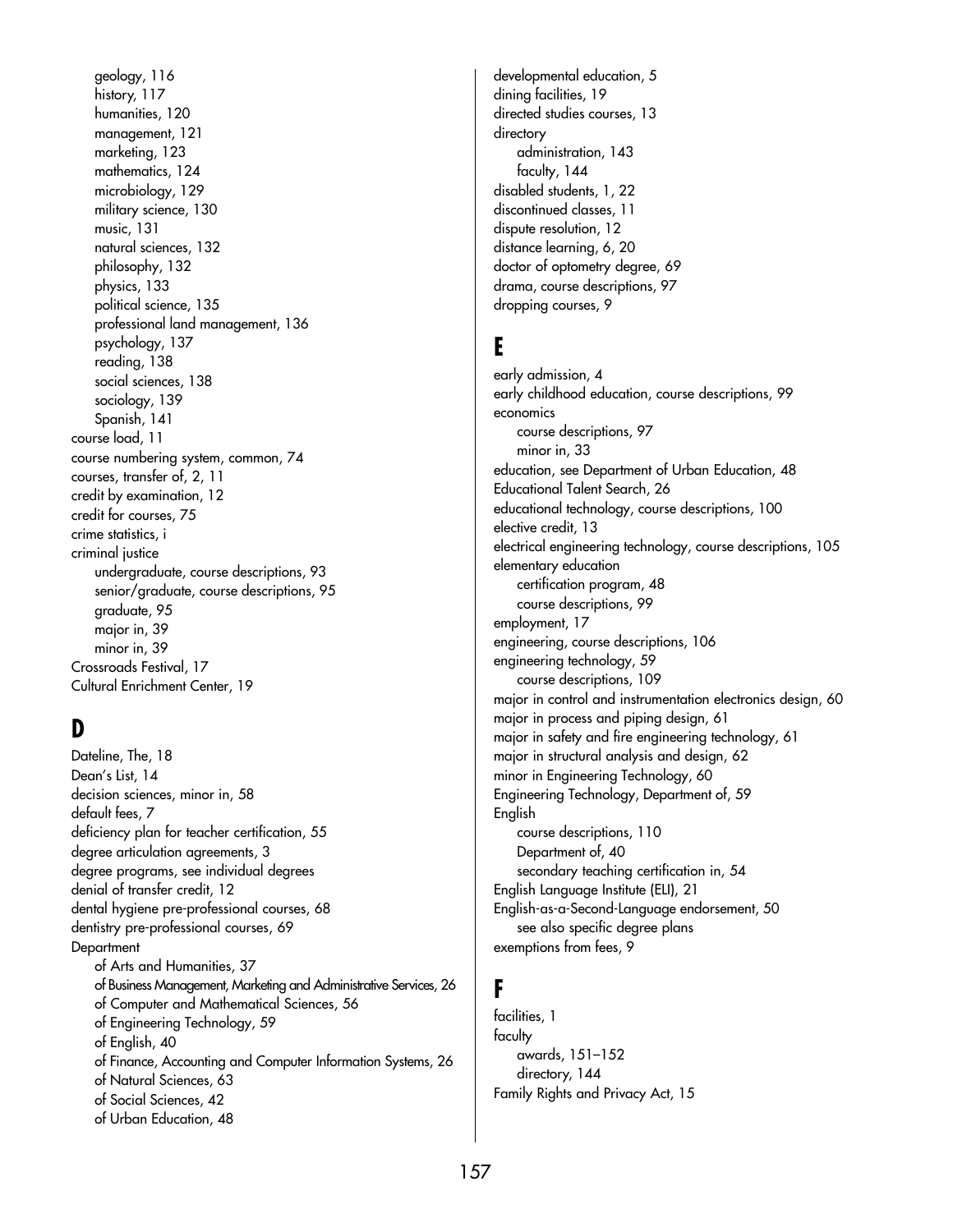### fees

advanced standing examination, 6 application for admission, 6 default, 7 general property deposit, 6 graduation,6 international students, 6 laboratory, 6 late registration, 6 payment of, 7 refunds of, 7 reinstatement, 7 telecourse, 6 transfer student, 3 tuition, 6, 9 field trips, 21 Fiesta professorship in accounting, 27 finance course descriptions, 114 major in, 30 minor in, 34 Finance, Accounting and Computer Information Systems, Department of, 26 financial aid, 8, 17 financial counseling, 8 financial responsibility of students, 7 firemen, benefits for children of, 10 fitness programs, 18 food on campus, 19 former students, 3 Fort Bend campus, 20 Fort Bend Multi-Institutional Teaching Center, 60 French, course descriptions, 116 Fresh Start program, 2 freshmen, 2

# **G**

Gameroom, 18 GED (General Education Development) test, 19 gender studies, minor in, 36 general business major in, 31 minor in, 34 general education program, 24 geography, course descriptions, 116 geology course descriptions, 116 government, see political science government, student, 17 grading system, 13 graduate programs, see Master of Arts in Teaching degree and Master of Science degree graduate school preparation, *see also* pre-dentistry studies; pre-law studies; pre-medicine studies; pre-professional areas; pre-veterinary medicine studies

graduation fees, 6, 16 grade point average, 14 with honors, 14 requirements for, 16 *see also* individual degrees grants, 8

# **H**

Hazlewood Act for Veterans, 9 health insurance, 4 health services, 17 high school exit examination, 2 high school students, 2, 26 *see also* college-preparatory curriculum Higher Education Act of 1965, i history course descriptions, 117 major in, 42 minor in, 46 honor societies, 38, 59 honors, and graduation, 16 honors program in natural sciences, 64 humanities course descriptions, 120 major in, 37 Humanities and Social Sciences, College of, 35

# **I**

identification card, student, 10 immigration counseling, 18 immigration documents, 2 industrial chemistry, major in, 60 installment payments, 7 Intercultural Communication for the Global Professional, 21 interdisciplinary studies, major in, 49 interest testing, 19 international business, major in, 31 international business, minor in, 34 International Social Sciences Honorar y, 42 international students, 3, 18 international study programs, 22 intramural sports, 18

# **J**

Jesse H. Jones Student Life Center, 1, 18 jobs, 17 Joint Professional Development conference, 40

# **L**

language proficiency, 21 late registration, 6 law enforcement programs, 40 leadership development programs, 18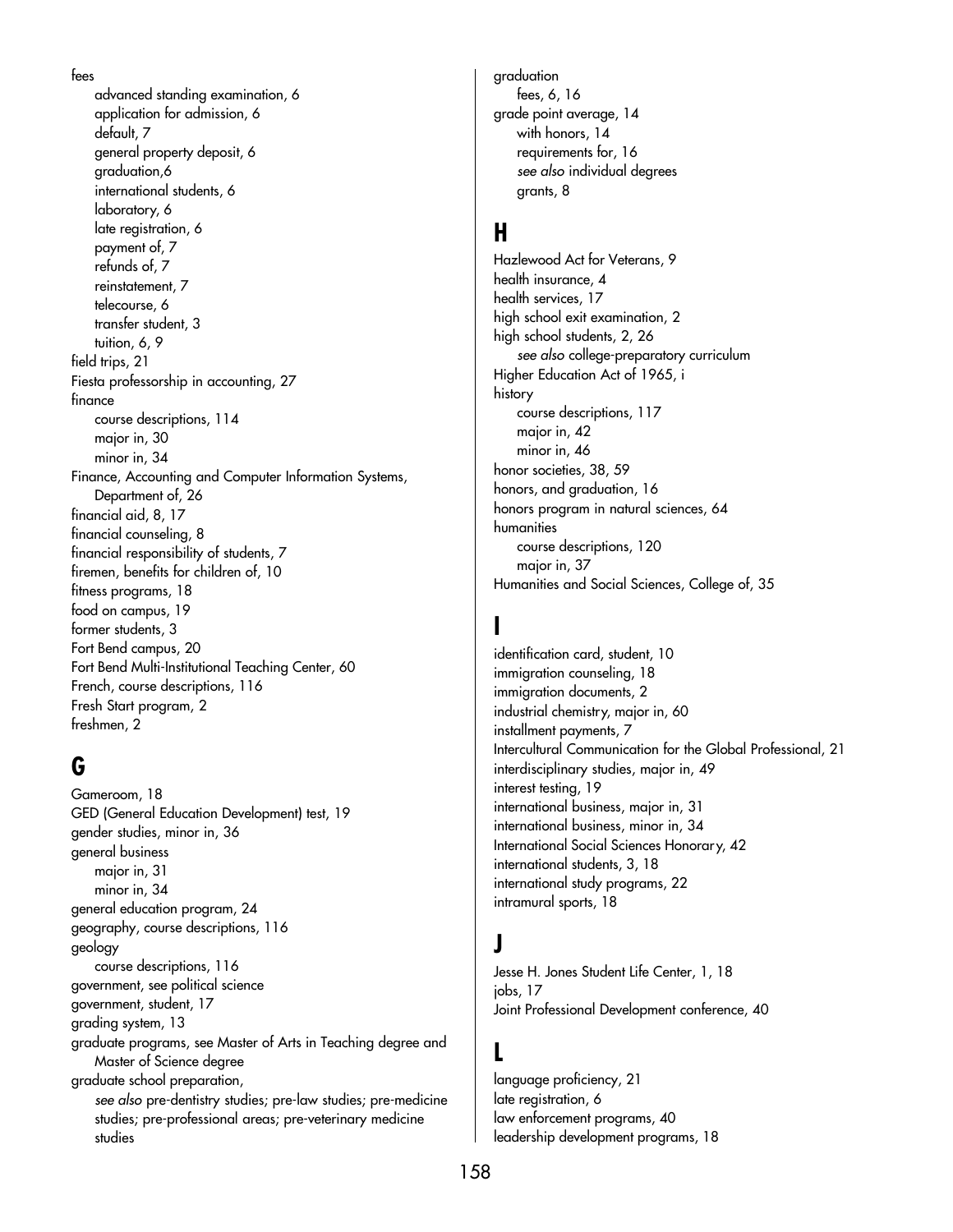libraries, 10 loans, 8 lockers, 18 LSAT (Law School Admission Test), 19

# **M**

majors accounting, 29 administrative management, 29 applied mathematics, 57 applied microbiology, 65 biological and physical sciences, 65 biology, 66 chemistry, 67 communication studies, 37 computer information systems, 30 computer science, 57 control and instrumentation electronics, 60 criminal justice, 39 engineering technology, 59 English, 41, 54 finance, 30 general business, 31 history, 46 humanities, 41 industrial chemistry, 72 interdisciplinary studies, 52 interdisciplinary studies (bilingual education), 50 interdisciplinary studies (elementary education), 49 international business, 31 management, 31 marketing, 32 mathematics, see applied math political science, 43 process and piping design, 61 professional writing, 41 psychology, 43 purchasing and supply management, 32 quantitative methods, 57 safety and fire engineering technology, 61 social sciences, 45 sociology, 44 structural analysis and design, 62 management course descriptions, 121 Microbiology, 65 management certification, 40 Management, Marketing and Business Administration, Department of, 26 marketing course descriptions, 123 major in, 32 minor in, 34 Master of Arts in Teaching degree, 55 major in criminal justice, 39

mathematics course descriptions, 124 MCAT (Medical College Admission Test), 19 medical records administration pre-professional courses, 69 medicine pre-professional courses, 68 Methodist Hospital of Houston School of Medical Technology, 68 Mexican-American Studies program, 19 microbiology course descriptions, 129 see also applied microbiology Microsoft Authorized Academic Training Program, 21 Military Science, 47 minority student retention, 19 minors accounting, 33 administrative management, 33 applied mathematics, 57 art, 38 bioinformatics, 58 biology, 64 chemistry, 64 communication, 38 computer information systems, 33 computer science, 58 criminal justice, 39 decision sciences, 58 drama, 38 economics, 33 engineering technology, 60 English, 42 ethnic studies, 36 finance, 34 gender studies, 36 general business, 34 history, 50 international business, 34 management, 34 marketing, 34 mathematics, see applied math microbiology, 64 philosophy, 46 physics, 64 political science, 46 professional land management, 34 professional writing, 41 psychology, 47 purchasing and supply management, 35 quantitative methods in reseach, 50 science, 64 sociology, 47 Spanish, 38 statistics, 58 theatre, 36 multicultural business dealings, 21 Multimedia Services, 11 music, course descriptions, 131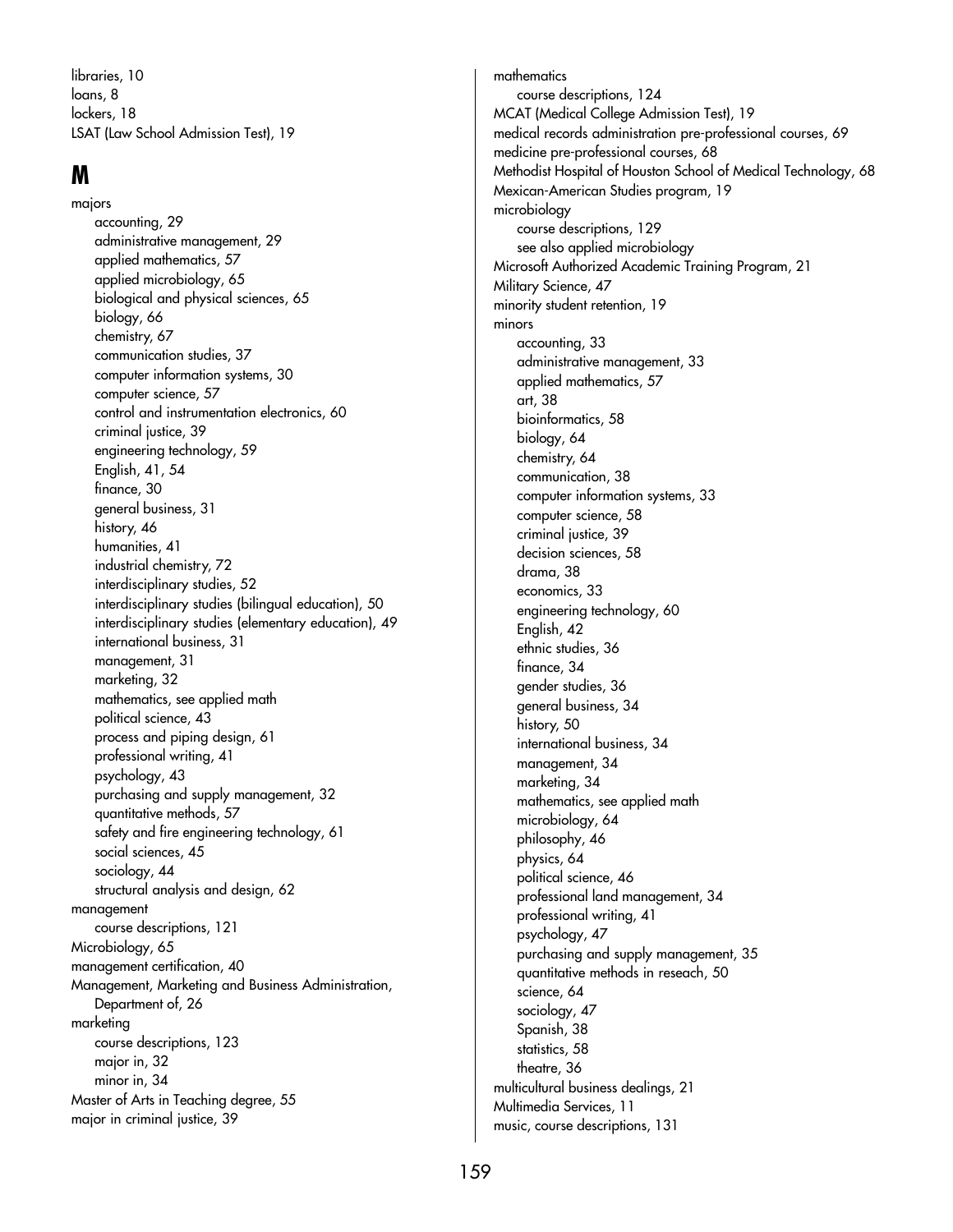# **N**

name change, 15 National Criminal Justice Honorar y, 39 natural sciences course descriptions, 132 Department of, 63 nepotism policy, 8 noncredit courses, 13 see also auditing courses nonresident students, 6 nonverbal analytical skills requirements, 25 numbering system, common course, 74 nursing pre-professional courses, 69 nutrition and dietetics pre-professional courses, 69

# **O**

occupational therapy pre-professional courses, 69 off-campus courses, 20—21 **Office** of Academic Affairs, 143 of Administration, 143 of the President, 143 of Scholarships and Financial Aid, 8, 17 of Student Activities, 17 O'Kane, Harry W., Gallery, 19 O'Kane, Harry W., Theatre, 19 optometry pre-professional courses, 69 Oracle Academic Initiative, 21 organizations, student, 17 outreach activities see also continuing education programs; high-school students; minority student retention; pre-collegiate programs overseas college credits, 12

# **P**

Parent Loans, 8 parking, student, 19 P.I.L.A. (Partners in Leadership Association), 19 PASS (Preventing Abuse of Substances and Self), 19 payment of fees, 7 peace officer training, 40 peace officers, benefits for children of, 10 Pell Grants, 8 permanent records, 15 Petroleum Land Management professorship, 27 pharmacy pre-professional courses, 69 philosophy course descriptions, 132 minor in, 46 physical therapy pre-professional courses, 69 physician's assistant pre-professional courses, 69

physics course descriptions, 133 minor in, 64 Pi Mu Epsilon, 59 placement testing, 5 Police Academy, 40 Police Management Institute, 40 political science course descriptions, 135 minor in, 46 post-baccalaureate teacher certification, 55 pre-collegiate programs, 3 pre-dentistry studies, 69 pre-law studies, 47 pre-medicine studies, 69 pre-professional areas, 68 pre-veterinary medicine studies, 69 probation, academic, 14 process piping design, major in, 61 professional certification programs see also bilingual education, certification program; elementary education, certification program; secondary education certification program professional land management course descriptions, 136 minor in, 34 professional writing major in, 41 minor in, 41 professors emeriti, 151 psychology course descriptions, 137 major in, 47 minor in, 50 publications, student, 18 purchasing and supply management, major in, 32 purchasing and supply management, minor in, 35

# **R**

reading, course descriptions, 138 readmission of former students, 3 recreation services, 18 refund of fees, 7 registration, late, 6 of vehicles, 6 reinstatement charge, 7 release of student records, 15 remedial courses, see development courses repeating courses, 14 residency status, 6 returned checks, 6